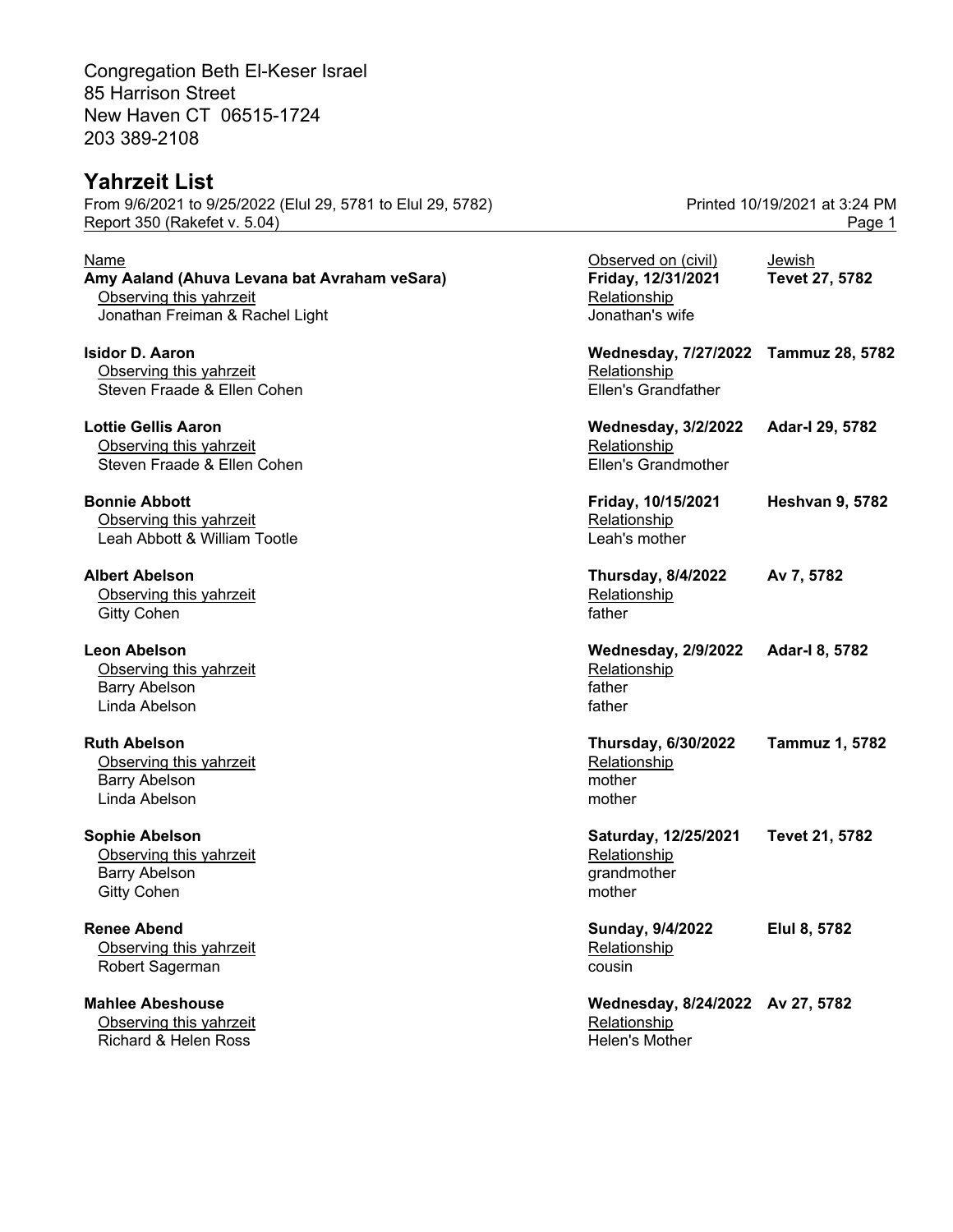| <b>Yahrzeit List</b>                                        |                               |
|-------------------------------------------------------------|-------------------------------|
| From 9/6/2021 to 9/25/2022 (Elul 29, 5781 to Elul 29, 5782) | Printed 10/19/2021 at 3:24 PM |
| Report 350 (Rakefet v. 5.04)                                | Page 2                        |

| <b>Name</b><br><b>Samuel Abeshouse</b><br>Observing this yahrzeit<br>Richard & Helen Ross                                                                         | Observed on (civil)<br>Monday, 4/11/2022<br>Relationship<br><b>Helen's Father</b> | Jewish<br><b>Nissan 10, 5782</b> |
|-------------------------------------------------------------------------------------------------------------------------------------------------------------------|-----------------------------------------------------------------------------------|----------------------------------|
| <b>Dawud Abishour</b><br>Observing this yahrzeit<br>Illana & Sean Lazarus                                                                                         | Wednesday, 9/21/2022 Elul 25, 5782<br>Relationship<br>Ilana's Father              |                                  |
| Alan Abramovitz (Avraham Moshe ben Ya`aqov HaLevi veHana)<br>Observing this yahrzeit<br>Edward Abramovitz & Michelle Rosen<br>Anna Abramovitz & Moses Fisher      | Friday, 2/18/2022<br>Relationship<br><b>Edward's Father</b><br>Anna's Father      | Adar-I 17, 5782                  |
| <b>Anna Abramovitz</b><br>Observing this yahrzeit<br>Edward Abramovitz & Michelle Rosen<br>Anna Abramovitz & Moses Fisher                                         | <b>Tuesday, 2/8/2022</b><br>Relationship                                          | Adar-I 7, 5782                   |
| Jack Abramovitz (Yaqov ben Avraham Tsvi ben Meshulam Feives)<br>Observing this yahrzeit<br>Edward Abramovitz & Michelle Rosen<br>Anna Abramovitz & Moses Fisher   | Monday, 9/12/2022<br>Relationship                                                 | Elul 16, 5782                    |
| <b>Joseph Abramovitz</b><br>Observing this yahrzeit<br>Joseph Alper<br><b>Theodore Alper</b>                                                                      | Monday, 9/13/2021<br>Relationship<br>Father                                       | <b>Tishrei 7, 5782</b>           |
| <b>Minnie Abramovitz</b><br>Observing this yahrzeit<br>Joseph Alper<br><b>Theodore Alper</b>                                                                      | <b>Saturday, 4/2/2022</b><br>Relationship<br>Mother                               | <b>Nissan 1, 5782</b>            |
| Sally Abramovitz (Sara Tsivya bat Zev Yosef veltka)<br>Observing this yahrzeit<br><b>Edward Abramovitz &amp; Michelle Rosen</b><br>Anna Abramovitz & Moses Fisher | Tuesday, 1/25/2022<br>Relationship<br><b>Edward's Mother</b><br>Anna's Mother     | <b>Shevat 23, 5782</b>           |
| <b>Philip Abramowitz</b><br>Observing this yahrzeit<br>Dr. John & Marcia Gell                                                                                     | Monday, 2/21/2022<br>Relationship<br><b>Father of Marcia</b>                      | Adar-I 20, 5782                  |
| Anne L. Abrams<br>Observing this yahrzeit<br>Richard Goodwin & Rachel Lampert                                                                                     | Monday, 11/29/2021<br>Relationship                                                | <b>Kislev 25, 5782</b>           |
| <b>Max M. Abrams</b><br>Observing this yahrzeit<br>Richard Goodwin & Rachel Lampert                                                                               | Saturday, 9/3/2022<br>Relationship                                                | Elul 7, 5782                     |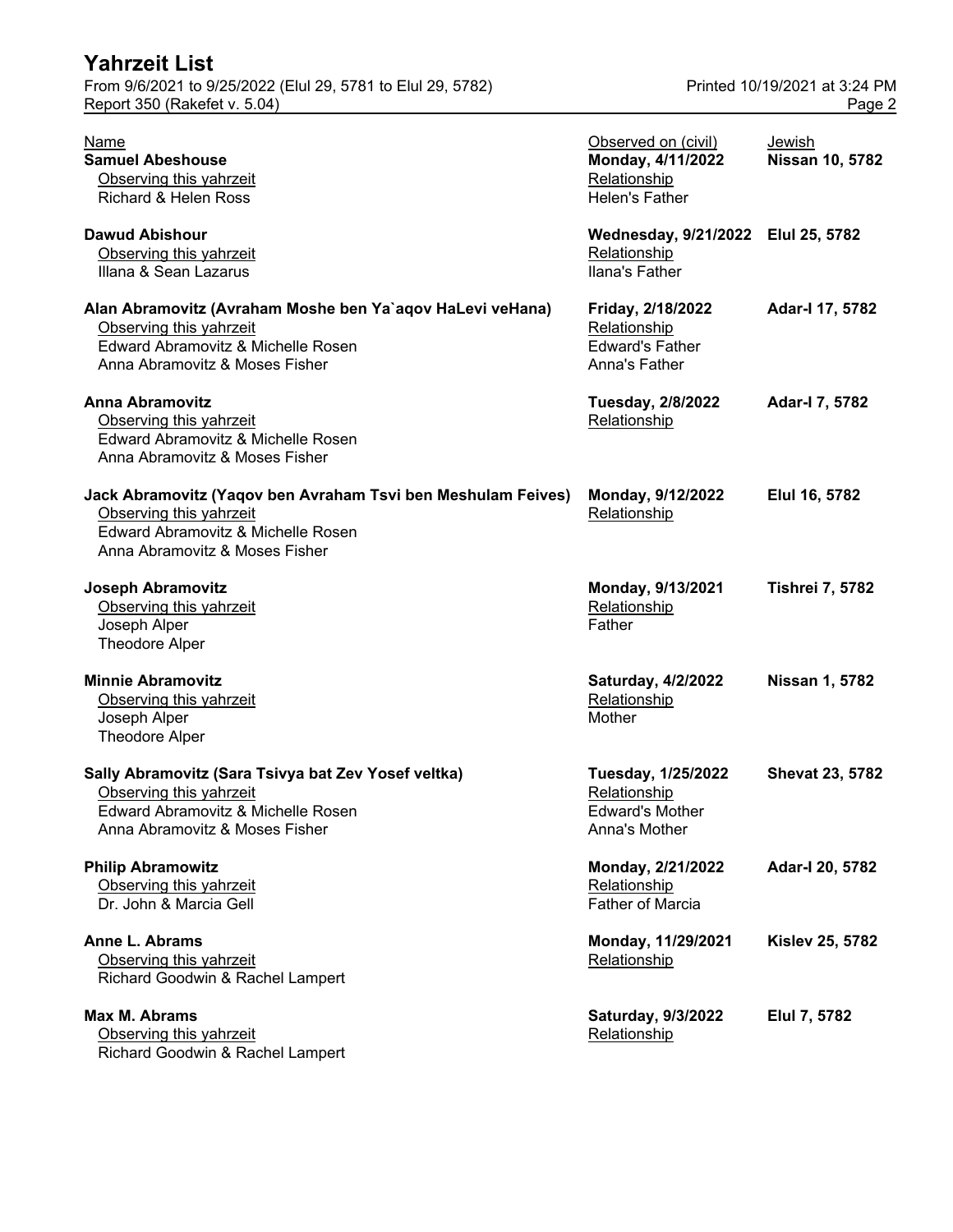| <b>Yahrzeit List</b><br>From 9/6/2021 to 9/25/2022 (Elul 29, 5781 to Elul 29, 5782)<br>Report 350 (Rakefet v. 5.04) |                                                                                  | Printed 10/19/2021 at 3:24 PM<br>Page 3 |
|---------------------------------------------------------------------------------------------------------------------|----------------------------------------------------------------------------------|-----------------------------------------|
| Name<br><b>Sarah Abrams</b><br>Observing this yahrzeit<br><b>Beverly Bakes</b>                                      | Observed on (civil)<br><b>Thursday, 1/13/2022</b><br>Relationship<br>grandmother | Jewish<br><b>Shevat 11, 5782</b>        |
| <b>Abraham Adelstein</b><br>Observing this yahrzeit<br>Rachel Adelstein                                             | Sunday, 9/26/2021<br>Relationship<br>grandfather                                 | <b>Tishrei 20, 5782</b>                 |
| <b>Rae Adelstein</b><br>Observing this yahrzeit<br>Rachel Adelstein                                                 | Tuesday, 2/15/2022<br>Relationship<br>grandmother                                | Adar-I 14, 5782                         |
| <b>Mahmoud Ahmadi</b><br>Observing this yahrzeit<br>Roya Hakakian & Ramin Ahmadi                                    | Tuesday, 11/16/2021<br>Relationship<br>Ramin's father                            | <b>Kislev 12, 5782</b>                  |
| <b>Ida Akresh</b><br>Observing this yahrzeit<br>Murray & Barbara Akresh                                             | Friday, 1/7/2022<br>Relationship<br>Murray's mother                              | <b>Shevat 5, 5782</b>                   |
| <b>Samuel Akresh</b><br>Observing this yahrzeit<br>Murray & Barbara Akresh                                          | <b>Wednesday, 9/7/2022</b><br>Relationship<br>Murray's father                    | Elul 11, 5782                           |
| <b>Ida Sara Akser</b><br>Observing this yahrzeit<br>Martin Gold & Rena Cheskis-Gold                                 | Sunday, 4/3/2022<br>Relationship<br>Adopted Holocaust survivor                   | <b>Nissan 2, 5782</b>                   |
| <b>Israel H. Alderman</b><br>Observing this yahrzeit<br>Bernard & Sonny Alderman                                    | Friday, 4/29/2022<br>Relationship<br>Bernard's father                            | <b>Nissan 28, 5782</b>                  |
| <b>Jean Govrin Alderman</b><br>Observing this yahrzeit<br>Susan Jacobson                                            | Thursday, 10/28/2021<br>Relationship<br>Susan's Aunt                             | <b>Heshvan 22, 5782</b>                 |
| Norman Alderman<br>Observing this yahrzeit<br>Bernard & Sonny Alderman                                              | Monday, 12/20/2021<br>Relationship<br>Bernard's brother                          | Tevet 16, 5782                          |
| <b>Rose Alderman</b><br>Observing this yahrzeit<br>Bernard & Sonny Alderman                                         | Sunday, 12/12/2021<br>Relationship<br>Bernard's mother                           | <b>Tevet 8, 5782</b>                    |
| <b>Ruth Alderman</b><br>Observing this yahrzeit<br>Richard Alderman                                                 | Wednesday, 7/27/2022 Tammuz 28, 5782<br>Relationship                             |                                         |

Barbara Stein moment and the steamer was a structured with the moment of the steamer moment of the steamer mom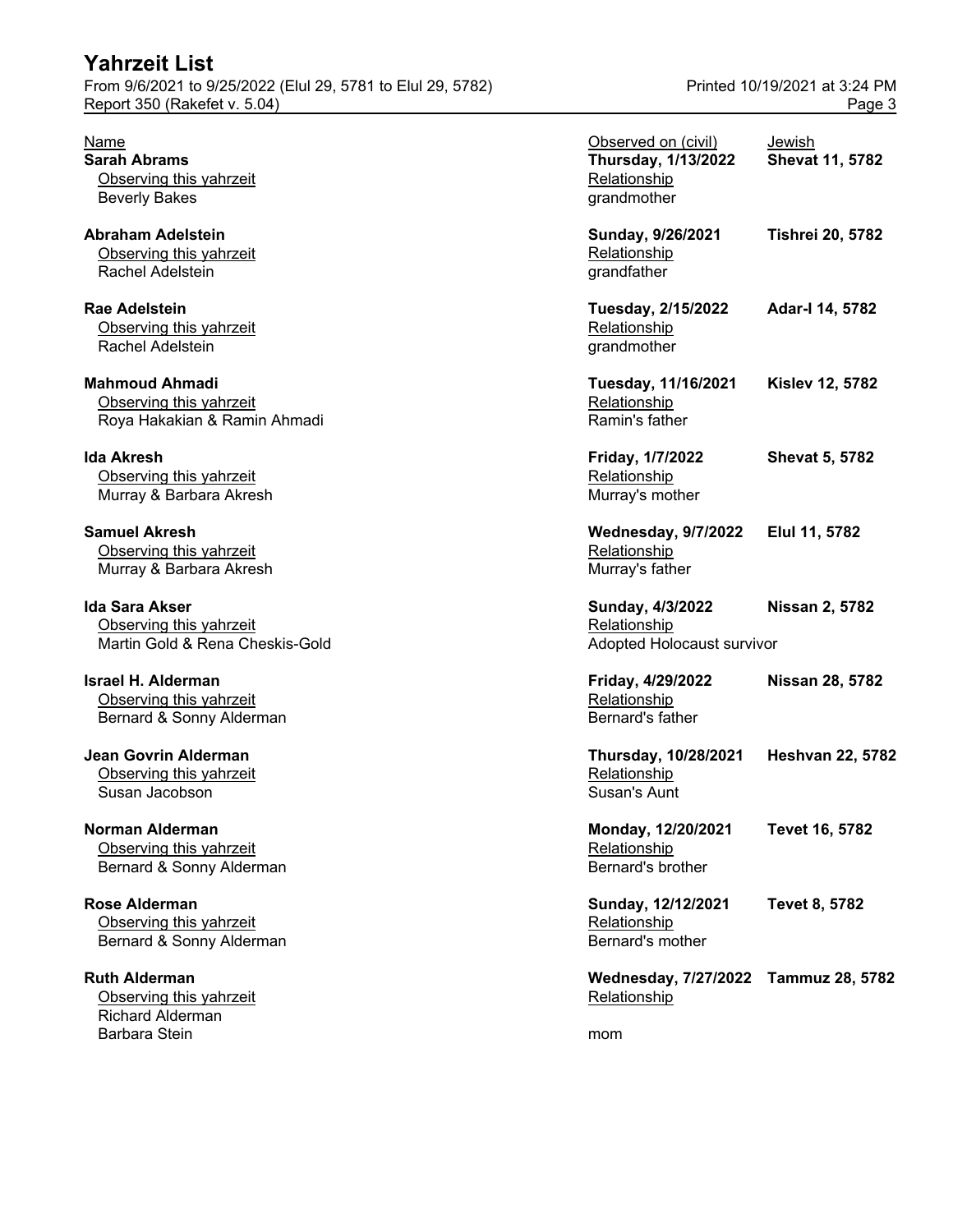| From 9/6/2021 to 9/25/2022 (Elul 29, 5781 to Elul 29, 5782)<br>Report 350 (Rakefet v. 5.04)         |                                                                         | Printed 10/19/2021 at 3:24 PM<br>Page 4 |
|-----------------------------------------------------------------------------------------------------|-------------------------------------------------------------------------|-----------------------------------------|
| Name<br>Samuel B. "Pookie" Alderman<br>Observing this yahrzeit<br><b>Richard Alderman</b>           | Observed on (civil)<br>Wednesday, 8/10/2022 Av 13, 5782<br>Relationship | Jewish                                  |
| <b>Barbara Stein</b>                                                                                | dad                                                                     |                                         |
| <b>Edith Hershman Alper</b><br>Observing this yahrzeit<br>Joseph Alper<br>Theodore Alper            | Wednesday, 8/24/2022 Av 27, 5782<br>Relationship                        |                                         |
| <b>Samuel Alper</b><br>Observing this yahrzeit<br>Joseph Alper<br><b>Theodore Alper</b>             | Tuesday, 11/23/2021<br>Relationship                                     | <b>Kislev 19, 5782</b>                  |
| <b>Sarah Hinda Alperowitz</b><br>Observing this yahrzeit<br>Joseph Alper<br><b>Theodore Alper</b>   | Friday, 11/12/2021<br>Relationship                                      | <b>Kislev 8, 5782</b>                   |
| <b>Tuvya Goodman Alperowitz</b><br>Observing this yahrzeit<br>Joseph Alper<br><b>Theodore Alper</b> | Friday, 7/8/2022<br>Relationship                                        | <b>Tammuz 9, 5782</b>                   |
| <b>David Alpert</b><br>Observing this yahrzeit<br>Sandy Naclerio                                    | Sunday, 2/13/2022<br>Relationship<br>uncle                              | Adar-I 12, 5782                         |
| <b>Lillian Alpert</b><br>Observing this yahrzeit<br>Sandy Naclerio                                  | Saturday, 9/18/2021<br>Relationship<br>aunt                             | <b>Tishrei 12, 5782</b>                 |
| <b>Arno Alter</b><br>Observing this yahrzeit<br>Diana Firestone                                     | Tuesday, 10/12/2021<br>Relationship<br>grandfather                      | <b>Heshvan 6, 5782</b>                  |
| <b>Esther Alter</b><br>Observing this yahrzeit<br>Diana Firestone                                   | Friday, 4/22/2022<br>Relationship<br>grandmother                        | Nissan 21, 5782                         |
| Anna Altman (Hanna bat Beryl veRahel)<br>Observing this yahrzeit<br>Bruce Altman & Darcy McGraw     | Saturday, 11/13/2021<br>Relationship<br>Bruce & Darcy's Daughter        | <b>Kislev 9, 5782</b>                   |
| Herbert Altman (Tsvi ben Fishel HaLevi)<br>Observing this yahrzeit<br>Bruce Altman & Darcy McGraw   | Tuesday, 9/28/2021<br>Relationship<br><b>Bruce's Father</b>             | <b>Tishrei 22, 5782</b>                 |
| <b>Peter Altman</b><br>Observing this yahrzeit<br>Bruce Altman & Darcy McGraw                       | Friday, 12/3/2021<br>Relationship<br>Bruce's brother                    | <b>Kislev 29, 5782</b>                  |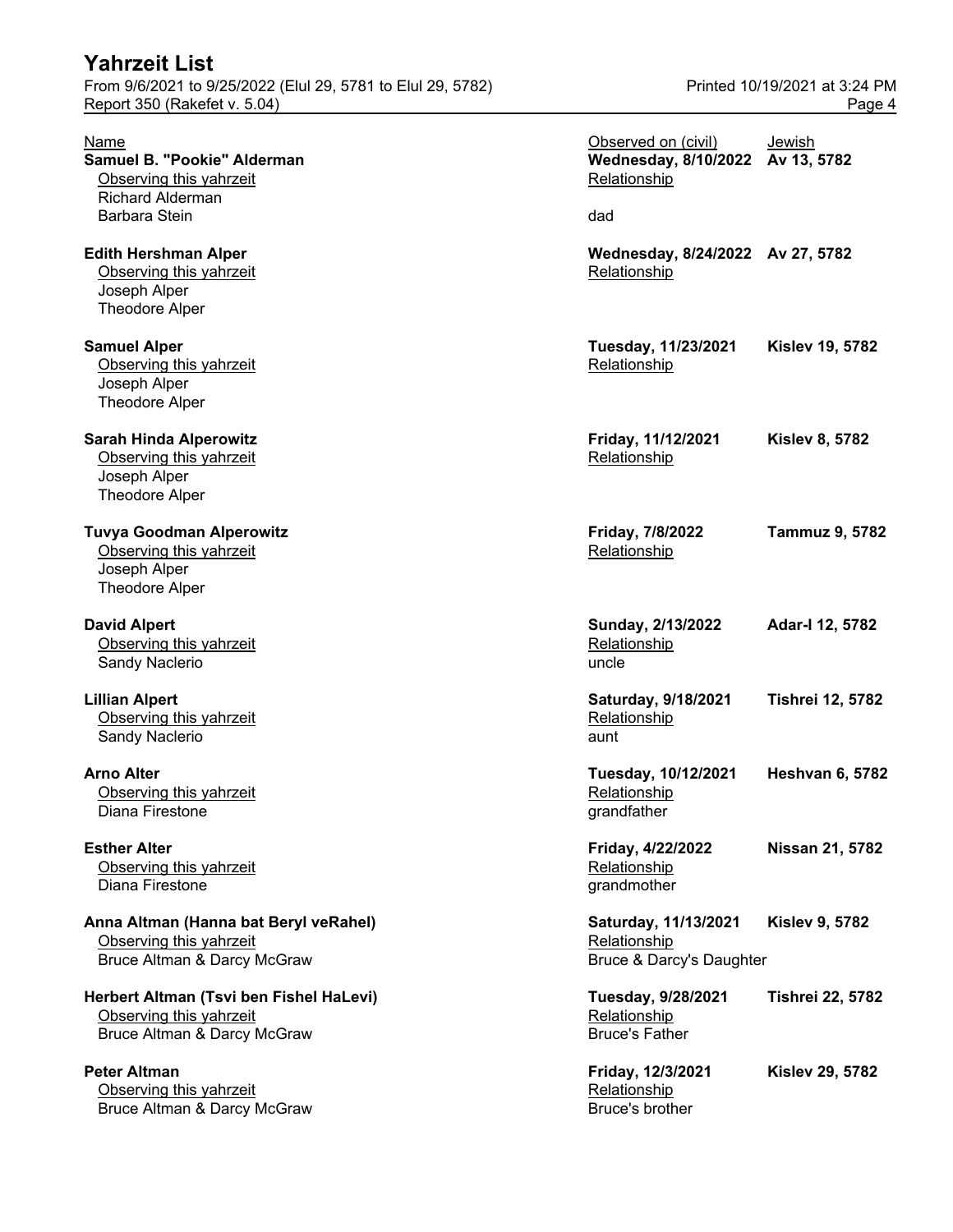| <b>Yahrzeit List</b>                                                                                                        |                                                                              |                                         |
|-----------------------------------------------------------------------------------------------------------------------------|------------------------------------------------------------------------------|-----------------------------------------|
| From 9/6/2021 to 9/25/2022 (Elul 29, 5781 to Elul 29, 5782)<br>Report 350 (Rakefet v. 5.04)                                 |                                                                              | Printed 10/19/2021 at 3:24 PM<br>Page 5 |
| Name<br><b>Morris Altschuler</b><br>Observing this yahrzeit<br>Roberta Atteson                                              | Observed on (civil)<br><b>Wednesday, 1/26/2022</b><br>Relationship<br>father | Jewish<br><b>Shevat 24, 5782</b>        |
| <b>Pauline Altschuler</b><br>Observing this yahrzeit<br>Roberta Atteson                                                     | Sunday, 11/21/2021<br>Relationship<br>mother                                 | <b>Kislev 17, 5782</b>                  |
| <b>Joshua Alvarez</b><br>Observing this yahrzeit<br>Ivan Alvarez & Cyndi Wooding-Alvarez                                    | Friday, 7/29/2022<br>Relationship<br>Ivan's Father                           | Av 1, 5782                              |
| <b>Alexander Ammerman</b><br>Observing this yahrzeit<br>Susan Aaronson                                                      | Sunday, 1/23/2022<br>Relationship<br>father                                  | <b>Shevat 21, 5782</b>                  |
| <b>Ida Ammerman</b><br>Observing this yahrzeit<br>Susan Aaronson                                                            | Tuesday, 1/11/2022<br>Relationship<br>mother                                 | <b>Shevat 9, 5782</b>                   |
| <b>Rose Appell Caplan</b><br>Observing this yahrzeit<br>Karol Katz                                                          | Sunday, 7/3/2022<br>Relationship<br>Mother                                   | <b>Tammuz 4, 5782</b>                   |
| <b>Bertha Arman</b><br>Observing this yahrzeit<br>Sandra Solomon                                                            | Tuesday, 8/23/2022<br>Relationship<br>Mother                                 | Av 26, 5782                             |
| Dora Arman (Belima Devora bat Pinhas)<br>Observing this yahrzeit<br>Sandra Solomon                                          | Monday, 11/22/2021<br>Relationship<br>Grandmother                            | <b>Kislev 18, 5782</b>                  |
| Morris Arman (Moshe Reuven ben Yitshaq)<br>Observing this yahrzeit<br>Sandra Solomon                                        | Saturday, 12/25/2021<br>Relationship<br>Grandfather                          | Tevet 21, 5782                          |
| Samuel Arman (Shemuel Pinhas ben Moshe Reuven)<br>Observing this yahrzeit<br>Sandra Solomon                                 | Sunday, 1/30/2022<br>Relationship<br>Uncle                                   | <b>Shevat 28, 5782</b>                  |
| Simon Thomas Arman (Shimon ben Moshe Reuven & Bluma-Devora)Wednesday, 4/6/2022<br>Observing this yahrzeit<br>Sandra Solomon | Relationship<br>Father                                                       | Nissan 5, 5782                          |
| Regina Arntsen (n/a)<br>Observing this yahrzeit<br>Robin & Charles Arntsen                                                  | Friday, 6/17/2022<br>Relationship<br><b>Charles's Mother</b>                 | Sivan 18, 5782                          |
| <b>Aaron Washington Aronow</b><br>Observing this yahrzeit<br>Nadav & Rita Sela                                              | Monday, 8/22/2022<br>Relationship                                            | Av 25, 5782                             |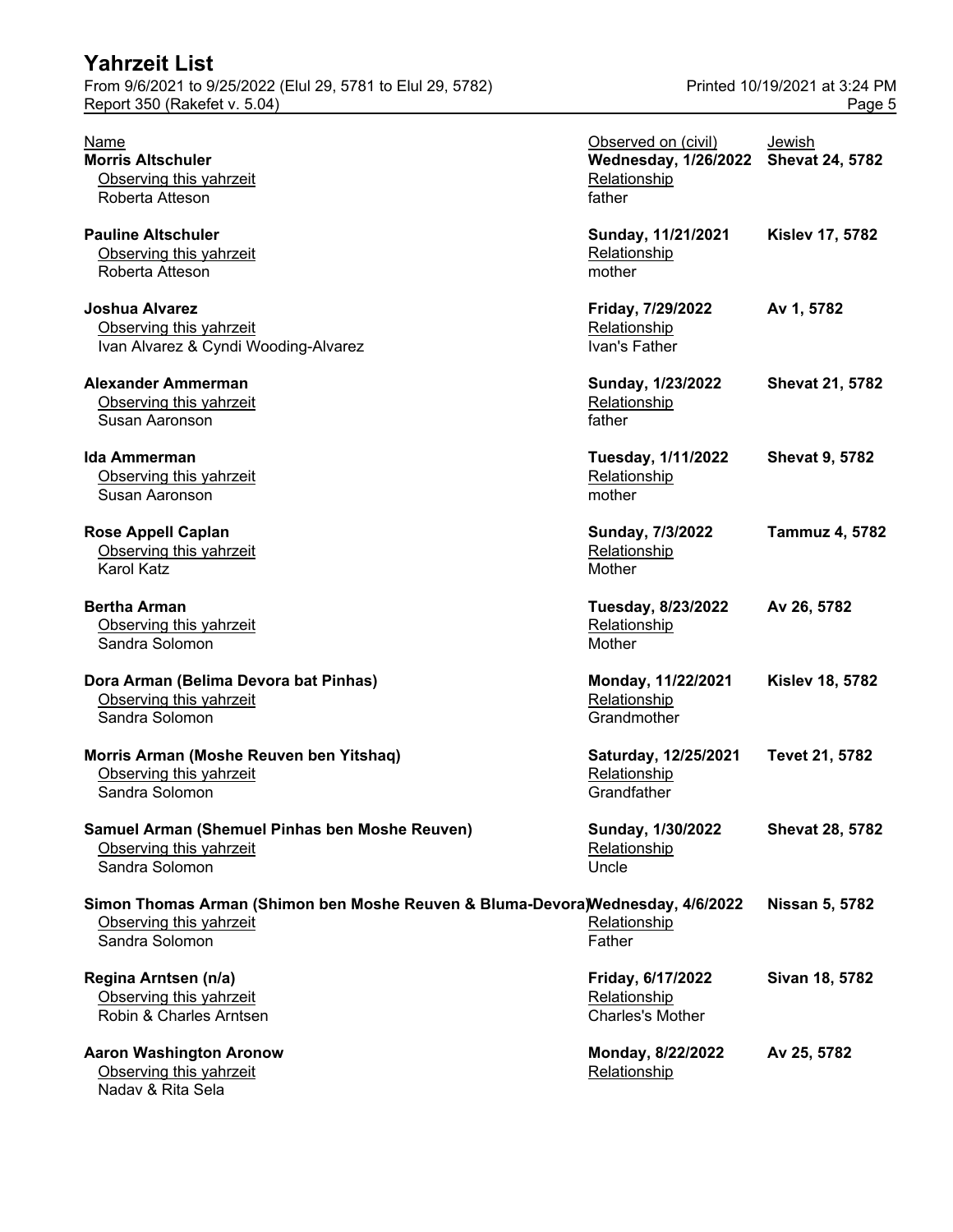| <b>Yahrzeit List</b><br>From 9/6/2021 to 9/25/2022 (Elul 29, 5781 to Elul 29, 5782)        |                                                                                   | Printed 10/19/2021 at 3:24 PM   |
|--------------------------------------------------------------------------------------------|-----------------------------------------------------------------------------------|---------------------------------|
| Report 350 (Rakefet v. 5.04)                                                               |                                                                                   | Page 6                          |
| <b>Name</b><br><b>Abraham Aronow</b><br>Observing this yahrzeit<br>Nadav & Rita Sela       | Observed on (civil)<br>Tuesday, 1/4/2022<br>Relationship                          | Jewish<br><b>Shevat 2, 5782</b> |
| <b>Joel Aronow</b><br>Observing this yahrzeit<br>Naday & Rita Sela                         | Monday, 8/29/2022<br>Relationship<br><b>Rita's Father</b>                         | Elul 2, 5782                    |
| <b>Saul Aronow</b><br>Observing this yahrzeit<br>Nadav & Rita Sela                         | <b>Wednesday, 2/2/2022</b><br>Relationship                                        | Adar-I 1, 5782                  |
| Yetta Aronow (Yeta bat Mordekhai veReisel)<br>Observing this yahrzeit<br>Naday & Rita Sela | <b>Thursday, 2/10/2022</b><br>Relationship<br><b>Rita's Mother</b>                | Adar-I 9, 5782                  |
| Evelyn (Chava) Aronow Chesir<br>Observing this yahrzeit<br>Naday & Rita Sela               | Sunday, 1/16/2022<br>Relationship                                                 | <b>Shevat 14, 5782</b>          |
| <b>Minnie Mirrell Aronow Kolman</b><br>Observing this yahrzeit<br>Nadav & Rita Sela        | <b>Thursday, 2/10/2022</b><br>Relationship                                        | Adar-I 9, 5782                  |
| <b>John Arovas</b><br>Observing this yahrzeit<br>Louis Arovas<br>Larry & Betty Gitlin      | Tuesday, 4/19/2022<br>Relationship                                                | <b>Nissan 18, 5782</b>          |
| <b>Morris Arovas</b><br>Observing this yahrzeit<br>Louis Arovas<br>Larry & Betty Gitlin    | Wednesday, 6/22/2022 Sivan 23, 5782<br>Relationship<br>brother<br>Betty's brother |                                 |
| <b>Cindy Arshell</b><br>Observing this yahrzeit<br>Mike Moscowitz                          | <b>Wednesday, 9/15/2021</b><br>Relationship<br>Aunt                               | <b>Tishrei 9, 5782</b>          |
| <b>Murray Arshell</b><br>Observing this yahrzeit<br>Mike Moscowitz                         | Friday, 2/4/2022<br>Relationship<br>Uncle                                         | Adar-I 3, 5782                  |
| <b>Elizabeth Meade Arthur</b><br>Observing this yahrzeit<br>Marilyn Katz                   | Saturday, 10/16/2021<br>Relationship<br>Stepmother                                | <b>Heshvan 10, 5782</b>         |
| <b>Linden Bentley Arthur</b><br>Observing this yahrzeit<br>Marilyn Katz                    | Sunday, 12/26/2021<br>Relationship<br>Father                                      | Tevet 22, 5782                  |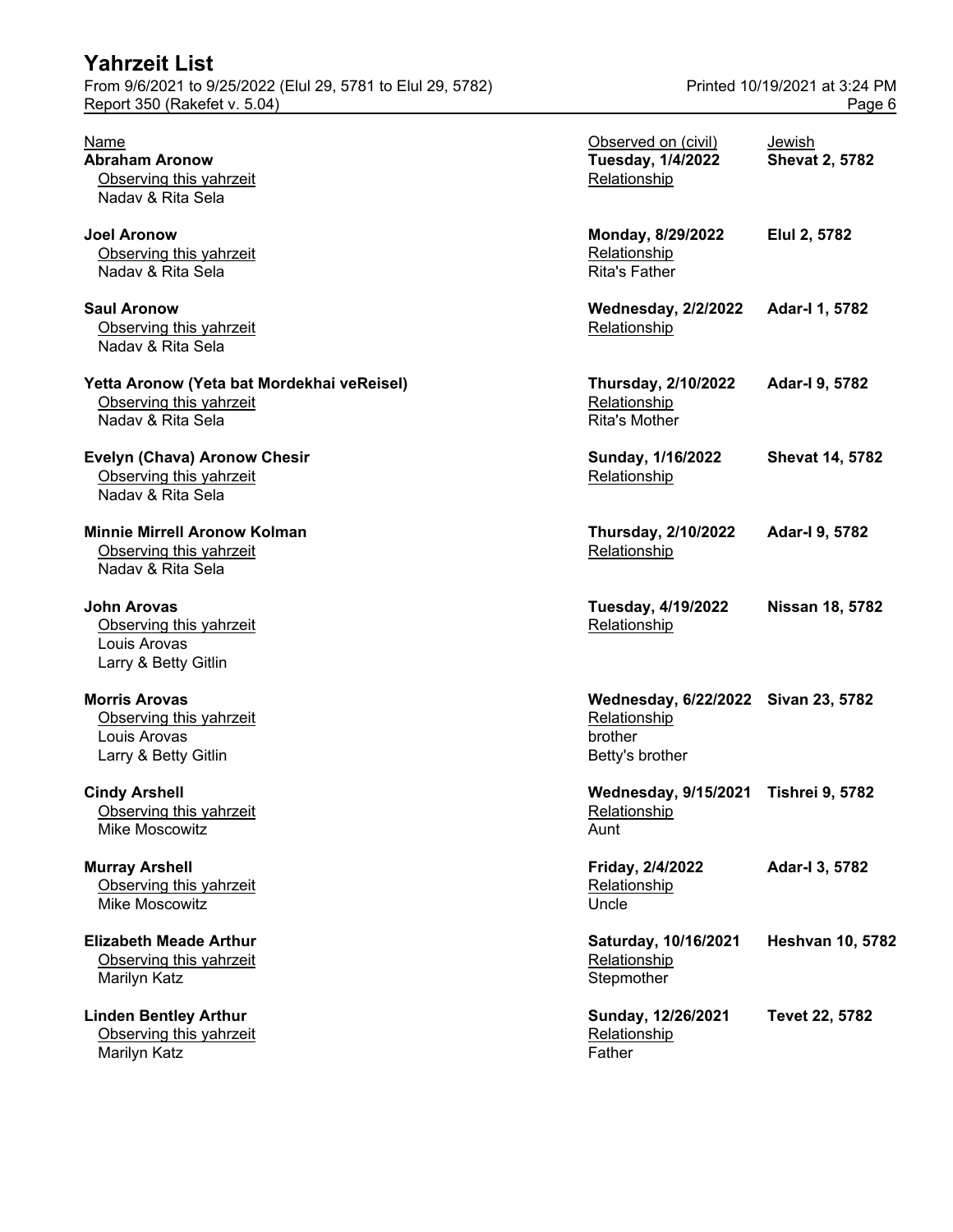| From 9/6/2021 to 9/25/2022 (Elul 29, 5781 to Elul 29, 5782)<br>Report 350 (Rakefet v. 5.04) |                                                                                 | Printed 10/19/2021 at 3:24 PM<br>Page 7 |
|---------------------------------------------------------------------------------------------|---------------------------------------------------------------------------------|-----------------------------------------|
| Name<br><b>Mary Belle Rogan Arthur</b><br>Observing this yahrzeit<br>Marilyn Katz           | Observed on (civil)<br><b>Wednesday, 1/26/2022</b><br>Relationship<br>Mother    | Jewish<br><b>Shevat 24, 5782</b>        |
| <b>Bernard Astor</b><br>Observing this yahrzeit<br>Carl N. & Sharon Astor                   | Tuesday, 6/21/2022<br>Relationship<br>Carl's father                             | Sivan 22, 5782                          |
| <b>Mary Astor</b><br>Observing this yahrzeit<br>Carl N. & Sharon Astor                      | Tuesday, 11/23/2021<br>Relationship<br>Carl's Mother                            | <b>Kislev 19, 5782</b>                  |
| <b>Bernice Auerbach</b><br>Observing this yahrzeit<br>Hillel & Sara-Ann Auerbach            | Wednesday, 11/17/2021 Kislev 13, 5782<br>Relationship<br><b>Hillel's Mother</b> |                                         |
| <b>Philip Auerbach</b><br>Observing this yahrzeit<br>Hillel & Sara-Ann Auerbach             | <b>Thursday, 9/9/2021</b><br>Relationship<br><b>Hillel's Father</b>             | <b>Tishrei 3, 5782</b>                  |
| <b>Moshe Avni (Moshe)</b><br>Observing this yahrzeit<br>Joseph & Ravit Avni-Singer          | Sunday, 11/7/2021<br>Relationship<br><b>Ravit's Father</b>                      | <b>Kislev 3, 5782</b>                   |
| <b>Bella Avrin</b><br>Observing this yahrzeit<br><b>Robert Spear</b>                        | Sunday, 4/10/2022<br>Relationship<br>Susan's mother                             | <b>Nissan 9, 5782</b>                   |
| <b>Beverly Azoff</b><br>Observing this yahrzeit<br>Cory Slifstein & Caryn Azoff             | Friday, 5/13/2022<br>Relationship<br>Caryn's mother                             | Iyar 12, 5782                           |
| Lee Sherman Bachar<br>Observing this yahrzeit<br>Naday & Rita Sela                          | <b>Saturday, 5/7/2022</b><br>Relationship                                       | Iyar 6, 5782                            |
| <b>Esther Baer</b><br>Observing this yahrzeit<br><b>Irving Baer</b>                         | Tuesday, 3/15/2022<br>Relationship<br>Mother                                    | Adar-II 12, 5782                        |
| Joseph E. Baer<br>Observing this yahrzeit<br><b>Irving Baer</b>                             | <b>Thursday, 8/11/2022</b><br>Relationship<br><b>Brother</b>                    | Av 14, 5782                             |
| <b>Morris Baer</b><br>Observing this yahrzeit<br><b>Irving Baer</b>                         | Monday, 1/24/2022<br>Relationship<br>Father                                     | <b>Shevat 22, 5782</b>                  |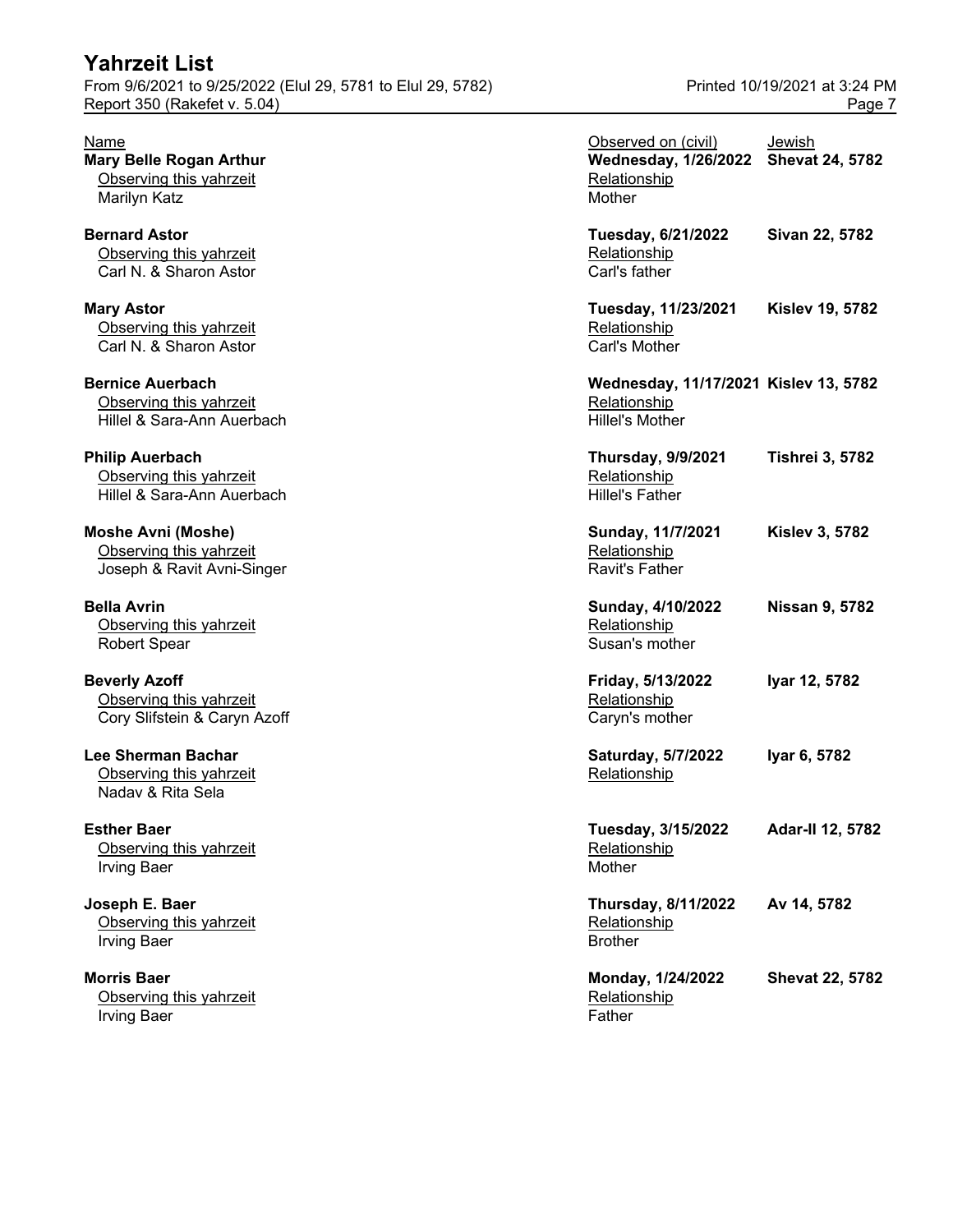From 9/6/2021 to 9/25/2022 (Elul 29, 5781 to Elul 29, 5782) Printed 10/19/2021 at 3:24 PM Report 350 (Rakefet v. 5.04) Page 8

| Name                                                                                                                                        | Observed on (civil)                                                                                                  | Jewish                  |
|---------------------------------------------------------------------------------------------------------------------------------------------|----------------------------------------------------------------------------------------------------------------------|-------------------------|
| Batja Bajcz<br>Observing this yahrzeit<br>Yaron & Mindy Baitch                                                                              | Sunday, 1/2/2022<br>Relationship<br>Yaron's Grandmother                                                              | Tevet 29, 5782          |
| Adina Baitch<br>Tammy & Samuel Katz                                                                                                         | Izhak's Mother<br>Tammy's Grandmother                                                                                |                         |
| Tzvi Bajcz (Tsvi Menahem ben Yitshaq)<br>Observing this yahrzeit<br>Yaron & Mindy Baitch<br>Adina Baitch<br>Tammy & Samuel Katz             | Wednesday, 12/22/2021 Tevet 18, 5782<br>Relationship<br>Yaron's Grandfather<br>Izhak's Father<br>Tammy's Grandfather |                         |
| Sarah Bajola<br>Observing this yahrzeit<br>Marisol Sanchez-Moycik & Thomas Moycik                                                           | Sunday, 3/20/2022<br>Relationship<br>Marisol's niece                                                                 | <b>Adar-II 17, 5782</b> |
| Muriel Banquer (Muriel bat Tsvi-Hirsh uFesi Nehama)<br>Observing this yahrzeit<br>Dr. Bennett Gurian                                        | Sunday, 9/19/2021<br>Relationship                                                                                    | <b>Tishrei 13, 5782</b> |
| <b>Robert Barkin</b><br>Observing this yahrzeit<br>Donald & Maggie Barkin                                                                   | Monday, 5/16/2022<br>Relationship<br>Father of Don                                                                   | Iyar 15, 5782           |
| Ida Barnett<br>Observing this yahrzeit<br>Al Barnett                                                                                        | Friday, 12/17/2021<br>Relationship<br>Mother                                                                         | Tevet 13, 5782          |
| James Joseph Barnett (Yaqov Yosef ben Avraham)<br>Observing this yahrzeit<br>David & Betsy Barnett<br><b>Caroline Barnett</b><br>Al Barnett | Friday, 2/4/2022<br>Relationship<br>David's Brother<br><b>Brother</b><br>Al & Marge's Son                            | Adar-I 3, 5782          |
| <b>Margaret Barnett (Rut bat Avraham)</b><br>Observing this yahrzeit<br>Al Barnett                                                          | <b>Wednesday, 6/1/2022</b><br><b>Relationship</b><br>Al's Wife                                                       | Sivan 2, 5782           |
| <b>Samuel David Barnett (Shemuel David)</b><br>Observing this yahrzeit<br>Al Barnett                                                        | Monday, 10/4/2021<br>Relationship<br>Father                                                                          | <b>Tishrei 28, 5782</b> |
| <b>Esther Bashevkin</b><br>Observing this yahrzeit<br><b>Rachel Bashevkin</b>                                                               | Sunday, 12/19/2021<br>Relationship<br>Rachel's mother                                                                | Tevet 15, 5782          |
| Irving Bashevkin (Yitshaq ben David veElqa Riva)<br>Observing this yahrzeit<br>Rachel Bashevkin                                             | Sunday, 6/19/2022<br>Relationship<br>Rachel's father                                                                 | Sivan 20, 5782          |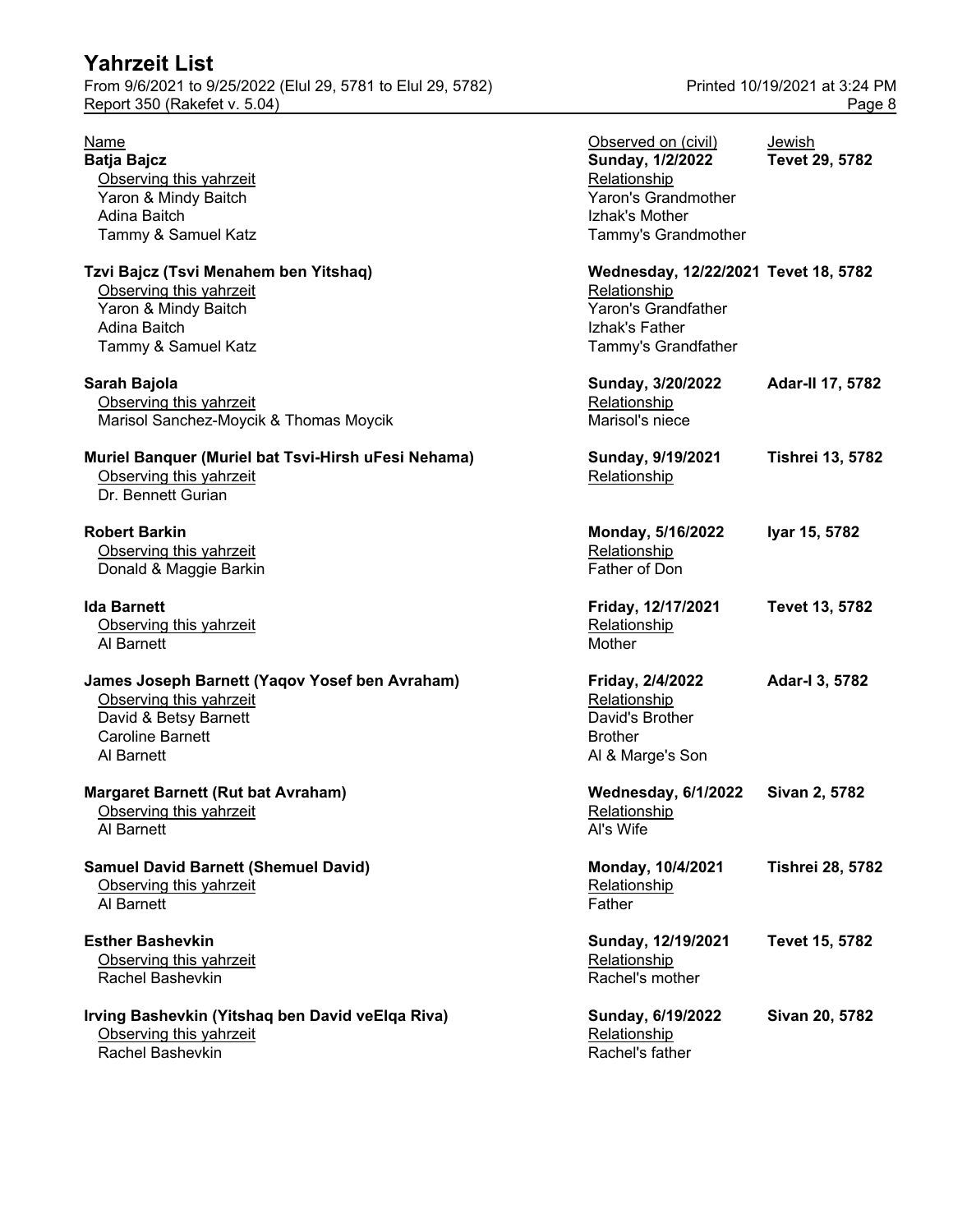| <b>Yahrzeit List</b>                                                                                                              |                                                                                         |                                         |
|-----------------------------------------------------------------------------------------------------------------------------------|-----------------------------------------------------------------------------------------|-----------------------------------------|
| From 9/6/2021 to 9/25/2022 (Elul 29, 5781 to Elul 29, 5782)<br>Report 350 (Rakefet v. 5.04)                                       |                                                                                         | Printed 10/19/2021 at 3:24 PM<br>Page 9 |
| <u>Name</u><br><b>Eva Bass</b><br>Observing this yahrzeit<br>Paul & Carole Bass                                                   | Observed on (civil)<br><b>Thursday, 1/13/2022</b><br>Relationship<br>Paul's Grandmother | Jewish<br><b>Shevat 11, 5782</b>        |
| Gloria Bass<br>Observing this yahrzeit<br>Paul & Carole Bass                                                                      | Wednesday, 6/29/2022 Sivan 30, 5782<br>Relationship<br>Mother                           |                                         |
| Jenna Bass<br>Observing this yahrzeit<br>Paul & Carole Bass                                                                       | Friday, 4/15/2022<br>Relationship<br>Paul's Niece                                       | <b>Nissan 14, 5782</b>                  |
| Milton Bass (Moshe Aharon ben Yitshaq veHava)<br>Observing this yahrzeit<br>Paul & Carole Bass                                    | <b>Thursday, 9/16/2021</b><br>Relationship<br>Paul's Father                             | <b>Tishrei 10, 5782</b>                 |
| <b>Robert Bass</b><br>Observing this yahrzeit<br>Paul & Carole Bass                                                               | Sunday, 2/20/2022<br>Relationship<br>Paul's brother                                     | Adar-I 19, 5782                         |
| Cynthia Gimbel Baybick (Haya bat Hirshel haLevi uMiryam)<br>Observing this yahrzeit<br><b>Betsy Ratner</b>                        | Friday, 1/21/2022<br>Relationship<br><b>Betsy's Sister</b>                              | <b>Shevat 19, 5782</b>                  |
| <b>Ben Bear</b><br>Observing this yahrzeit<br>Syma Solovitch & Bruce Haynes                                                       | Sunday, 8/28/2022<br>Relationship<br>Syma's Uncle                                       | Elul 1, 5782                            |
| Dora Bear<br>Observing this yahrzeit<br>David & Reyna Ottenstein                                                                  | Friday, 8/19/2022<br>Relationship<br>David's grandmother                                | Av 22, 5782                             |
| <b>Madeline Bear (Malka)</b><br>Observing this yahrzeit<br>Syma Solovitch & Bruce Haynes                                          | Tuesday, 8/16/2022<br>Relationship<br>Syma's Aunt                                       | Av 19, 5782                             |
| <b>Frances Beiben</b><br>Observing this yahrzeit<br>Judy LaGana<br>Bernard & Sonny Alderman                                       | Saturday, 5/21/2022<br>Relationship<br>mother<br>Sonny's aunt                           | Iyar 20, 5782                           |
| Barbara Lidsky Belcher (Breina Malka Bat-Sheva bat Hirshel uMikhelWednesday, 10/6/2021<br>Observing this yahrzeit<br>Sandi Lidsky | Relationship<br>Mildred's Daughter                                                      | <b>Tishrei 30, 5782</b>                 |
| Aaron Joshua Bell (Aharon Yehoshua ben Moshe David uFeigel)<br>Observing this yahrzeit<br>Morris Bell & Raina Sotsky              | <b>Thursday, 9/15/2022</b><br>Relationship<br>Morris's Father                           | Elul 19, 5782                           |
| <b>Bella Bell</b><br>Observing this yahrzeit<br>Jonathan & Cathy Bell                                                             | Saturday, 12/25/2021<br>Relationship                                                    | Tevet 21, 5782                          |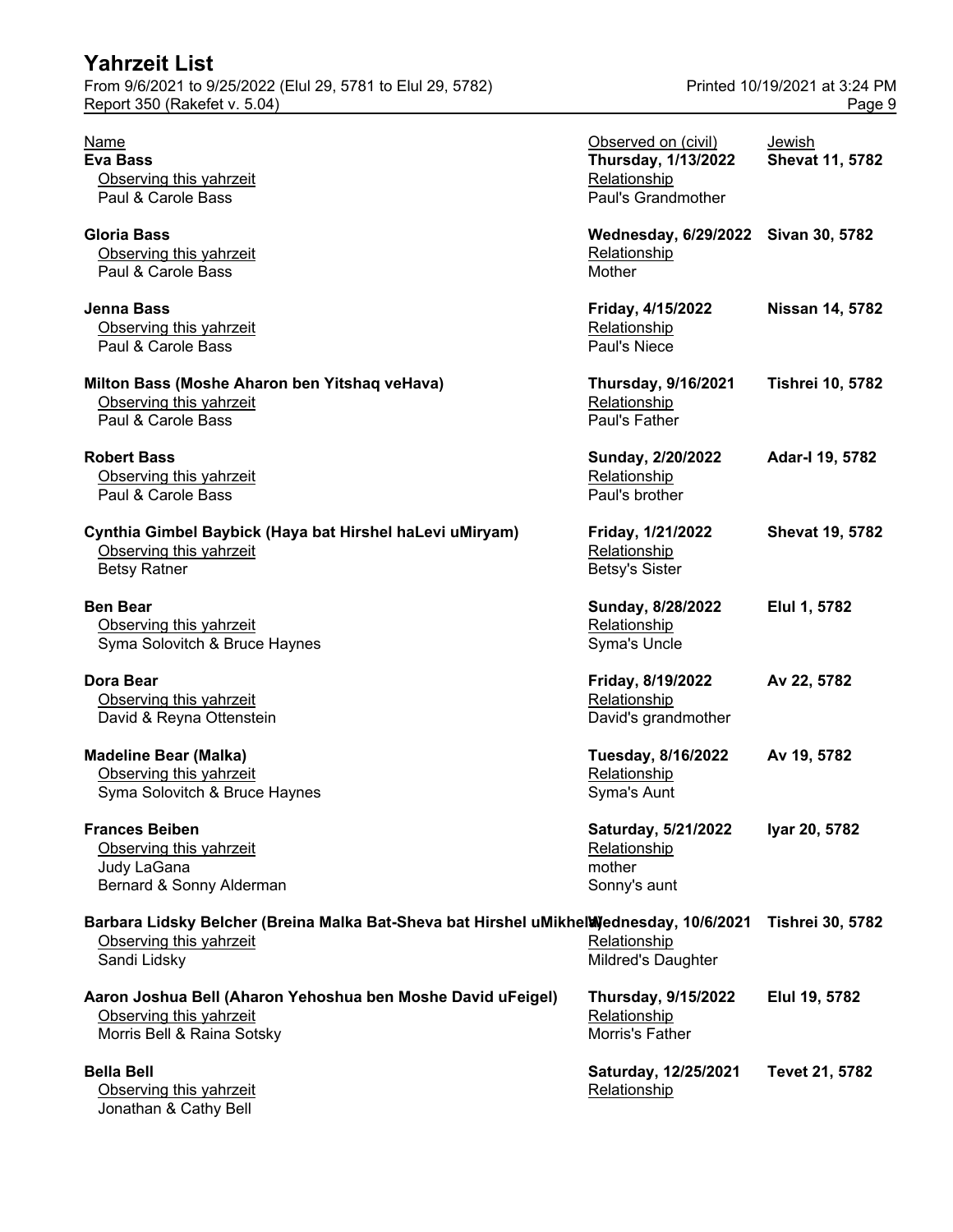From 9/6/2021 to 9/25/2022 (Elul 29, 5781 to Elul 29, 5782) Printed 10/19/2021 at 3:24 PM Report 350 (Rakefet v. 5.04) **Page 10** 

### Name Observed on (civil) Jewish **Hope Bell (Hinda Reisel bat Shelomo Zalman uFerania) Tuesday, 11/2/2021 Heshvan 27, 5782** Observing this yahrzeit Michael & Barbara Bell David & Mary Bell Jonathan & Cathy Bell **Paul Bell (Peretz ben Yehezqel veEster)** Observing this yahrzeit Jonathan & Cathy Bell **Saul Bell (Shaul Avraham ben Peretz & Bela) Wednesday, 10/27/2021 Heshvan 21, 5782** Observing this yahrzeit Michael & Barbara Bell David & Mary Bell Jonathan & Cathy Bell **Alfred Beller Thursday, 6/16/2022 Sivan 17, 5782** Observing this yahrzeit Andrea Beller & Ken Stolarsky Marsha Beller & Rob Hoffnung Eric Ira Bloom Beller (Yisrael Aba ben Avraham veHaitshi) Observing this yahrzeit Andrea Beller & Ken Stolarsky Marsha Beller & Rob Hoffnung **Helen Beller (Haitshi)** Observing this yahrzeit Andrea Beller & Ken Stolarsky Marsha Beller & Rob Hoffnung **Louis Belowsky (Eliezer Yitshaq)** Observing this yahrzeit David & Rayna Belowsky Robin & Charles Arntsen **Thelma Belowsky (Temma)** Observing this yahrzeit David & Rayna Belowsky Robin & Charles Arntsen **Avraham Ben Shalom** Observing this yahrzeit Tikva Shapiro **Esther Ben Shalom** Observing this yahrzeit Tikva Shapiro **Moshe Ben-Chitrit (Moshe)** Observing this yahrzeit **Relationship Relationship** Jacob Ben-Chitrit Coby's Father

| Observed on (civil)<br>Tuesday, 11/2/2021<br>Relationship<br>Michael's Mother<br>Mother<br>Mother | <u>Jewish</u><br><b>Heshvan 27, 5782</b> |
|---------------------------------------------------------------------------------------------------|------------------------------------------|
| Sunday, 1/9/2022<br>Relationship                                                                  | <b>Shevat 7, 5782</b>                    |
| Wednesday, 10/27/2021 Heshvan 21, 5782<br>Relationship<br>Michael's Father                        |                                          |
| <b>Thursday, 6/16/2022</b><br>Relationship<br>Andrea's Father<br>Eric's Father                    | Sivan 17, 5782                           |
| Friday, 4/29/2022<br>Relationship<br><b>Andrea's Brother</b><br>Marsha's Husband                  | <b>Nissan 28, 5782</b>                   |
| Tuesday, 4/19/2022<br>Relationship<br><b>Andrea's Mother</b><br>Eric's Mother                     | <b>Nissan 18, 5782</b>                   |
| Friday, 12/31/2021<br>Relationship<br>David's Father<br>Robin's Father                            | <b>Tevet 27, 5782</b>                    |
| Monday, 12/27/2021<br>Relationship<br>David's Mother<br>Robin's Mother                            | Tevet 23, 5782                           |
| Tuesday, 9/21/2021<br>Relationship<br>Tikva's father                                              | <b>Tishrei 15, 5782</b>                  |
| Tuesday, 6/21/2022<br>Relationship<br>Tikva's mother                                              | Sivan 22, 5782                           |
| Friday, 9/2/2022                                                                                  | Elul 6, 5782                             |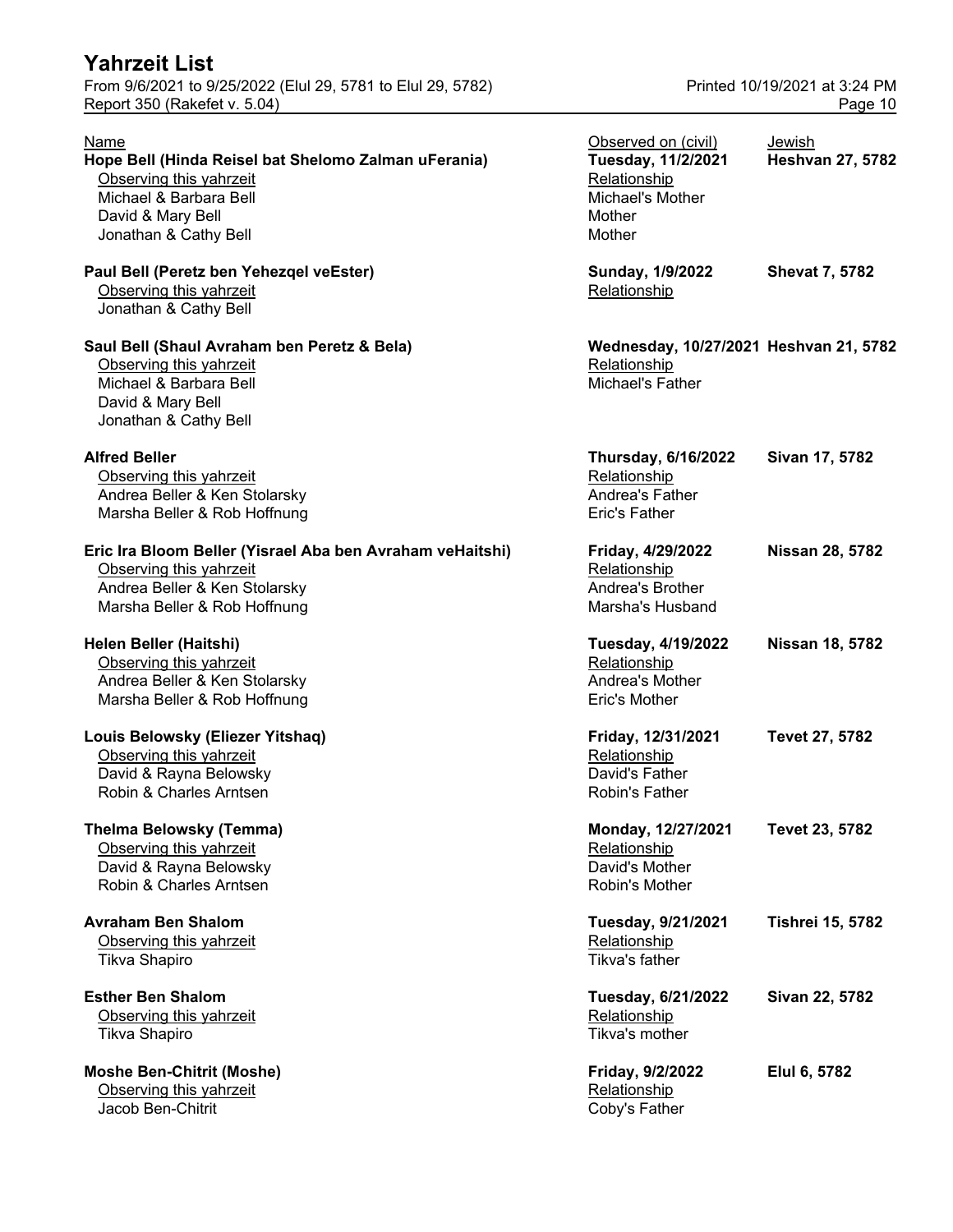## **Yahrzeit List** From 9/6/2021 to 9/25/2022 (Elul 29, 5781 to Elul 29, 5782)

Report 350 (Rakefet v.  $5.04$ )

## **Albert M. Berman (Avraham Moshe ben David) Thursday, 11/4/2021 Heshvan 29, 5782** Observing this yahrzeit

#### **Anna Berman**

#### **Eli Berman (Eliahu ben Avraham-Yitshaq veLea)** Observing this yahrzeit Richard C. Neveloff

Observing this yahrzeit Sherry Kent Richard Kantrowitz **Nicholass Community** and the Uncle of the Uncle of the Uncle of the Uncle of the Uncle of the U

| Printed 10/19/2021 at 3:24 PM |         |  |
|-------------------------------|---------|--|
|                               | Page 11 |  |

| Name                                          | Observed on (civil)          | Jewish                  |
|-----------------------------------------------|------------------------------|-------------------------|
| Yosef Benarroch (Yosef)                       | Monday, 12/20/2021           | Tevet 16, 5782          |
| Observing this yahrzeit                       | Relationship                 |                         |
| Gerson & Rachel Benarroch                     | Gerson's Father              |                         |
| Alice L. Bender                               | Friday, 12/17/2021           | Tevet 13, 5782          |
| Observing this yahrzeit                       | Relationship                 |                         |
| Norman Bender                                 | Mother                       |                         |
| David & Sharon Bender                         | David's Mother               |                         |
| Belle Bender (Beila bat Haim uFeiga)          | Monday, 8/1/2022             | Av 4, 5782              |
| Observing this yahrzeit                       | Relationship                 |                         |
| Harold & Bobbie Miller                        | <b>Barbara's Grandmother</b> |                         |
| Anne Benson                                   | <b>Thursday, 6/9/2022</b>    | Sivan 10, 5782          |
| Observing this yahrzeit                       | Relationship                 |                         |
| Stephen & Joanne Rudof                        | Joanne's Grandmother         |                         |
| <b>Arthur Berger</b>                          | Tuesday, 2/15/2022           | Adar-I 14, 5782         |
| Observing this yahrzeit                       | Relationship                 |                         |
| James Berger & Jennifer Klein                 | Jim's Father                 |                         |
| Jean Berger                                   | Friday, 1/21/2022            | <b>Shevat 19, 5782</b>  |
| Observing this yahrzeit                       | Relationship                 |                         |
| James Berger & Jennifer Klein                 | Jim's mother                 |                         |
| Abraham Berman (Avraham ben Falke)            | Monday, 8/1/2022             | Av 4, 5782              |
| Observing this yahrzeit                       | Relationship                 |                         |
| Edward & Michele Berman                       | <b>Edward's Father</b>       |                         |
| Albert M. Berman (Avraham Moshe ben David)    | <b>Thursday, 11/4/2021</b>   | <b>Heshvan 29, 5782</b> |
| Observing this yahrzeit                       | Relationship                 |                         |
| Ruth Schweid Berman                           | Husband                      |                         |
| Carol & James Levenson                        | Carol's uncle                |                         |
| Anna Berman                                   | <b>Wednesday, 3/2/2022</b>   | Adar-I 29, 5782         |
| Observing this yahrzeit                       | Relationship                 |                         |
| <b>Sherry Kent</b>                            | grandmother                  |                         |
| <b>Richard Kantrowitz</b>                     | grandmother                  |                         |
| Daniel Berman                                 | <b>Wednesday, 7/6/2022</b>   | Tammuz 7, 5782          |
| Observing this yahrzeit                       | Relationship                 |                         |
| Andres & Rebecca Martin                       | Andres' nephew               |                         |
| Eli Berman (Eliahu ben Avraham-Yitshaq veLea) | <b>Wednesday, 8/3/2022</b>   | Av 6, 5782              |
| Observing this yahrzeit                       | Relationship                 |                         |
| Richard C. Neveloff                           | Uncle                        |                         |
| <b>Irving Berman</b>                          | Monday, 4/11/2022            | <b>Nissan 10, 5782</b>  |
| Observing this yahrzeit                       | Relationship                 |                         |
| <b>Sherry Kent</b>                            | uncle                        |                         |
| Pichard Kantrowitz                            | unele                        |                         |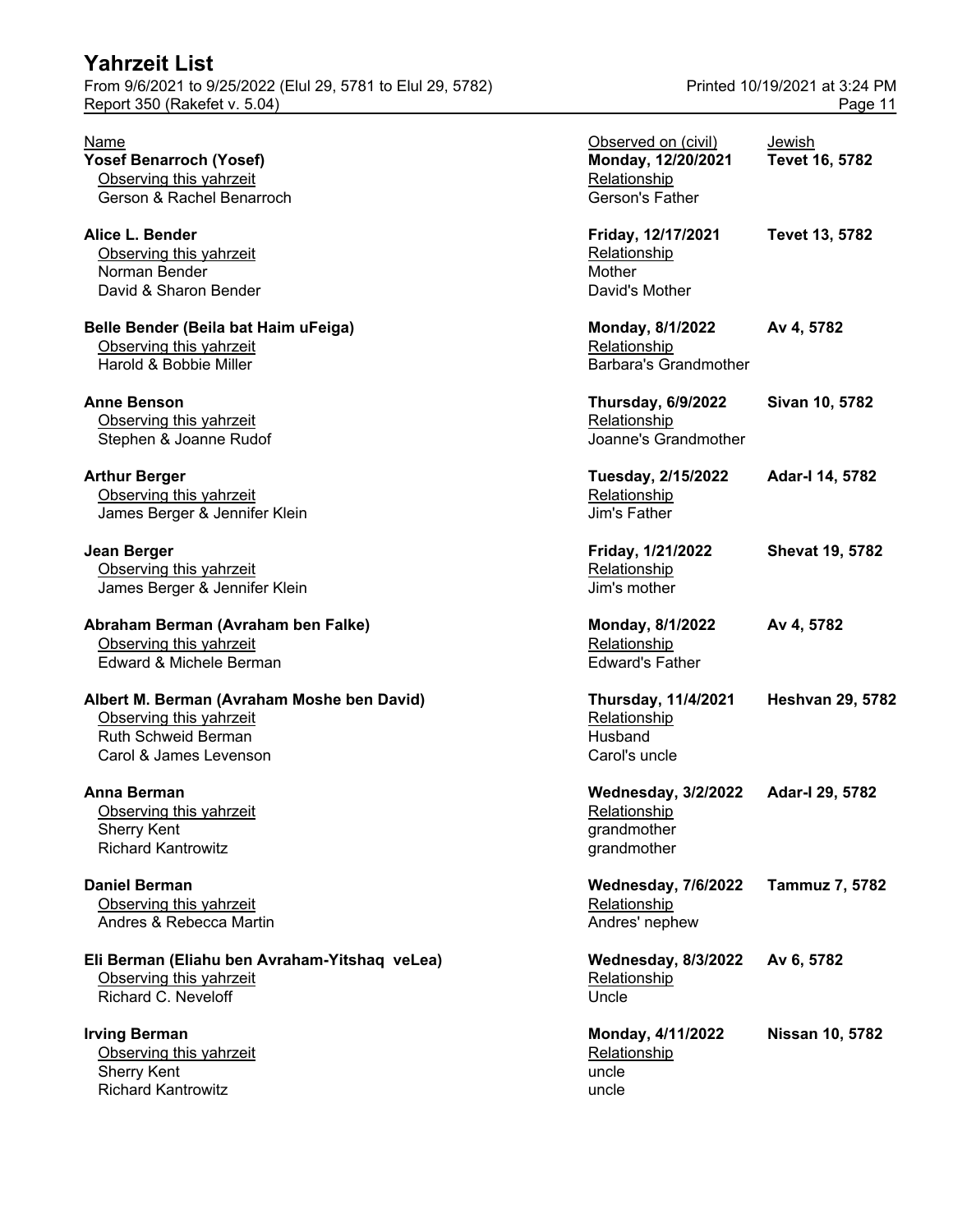#### **William Lyford Bixby** Observing this yahrzeit Nathan Bixby & Naomi Driesen

**Ina Blair (Haya-Sara bat Yosef veltqa)** Observing this yahrzeit Jerrold & Michelle Blair mother mother

| <u>Name</u><br>Ruth Olshonsky Berman (Lea Reisel bat Binyamin veHava)<br>Observing this yahrzeit<br>Edward & Michele Berman    | Observed on (civil)<br>Sunday, 10/17/2021<br>Relationship<br><b>Edward's Mother</b> | Jewish<br><b>Heshvan 11, 5782</b> |
|--------------------------------------------------------------------------------------------------------------------------------|-------------------------------------------------------------------------------------|-----------------------------------|
| <b>Simon Berman</b><br>Observing this yahrzeit<br>Richard C. Neveloff                                                          | Wednesday, 5/25/2022 Iyar 24, 5782<br>Relationship<br>Uncle                         |                                   |
| William Berman (Zev ben Yehuda veRahel)<br>Observing this yahrzeit<br>Sherry Kent<br><b>Richard Kantrowitz</b>                 | Sunday, 2/27/2022<br>Relationship<br>grandfather<br>grandfather                     | Adar-I 26, 5782                   |
| Ralph Bertazzo (Refael ben Avraham Avinu veSara Imenu)<br>Observing this yahrzeit<br>Rhona Bertazzo<br>Lisa & David Fichandler | Saturday, 9/10/2022<br>Relationship<br>Rhona's Husband<br>Lisa's Father             | Elul 14, 5782                     |
| <b>Abraham Bettigole</b><br>Observing this yahrzeit<br>Daniel & Diane Krevolin                                                 | <b>Tuesday, 4/5/2022</b><br>Relationship<br>Diane's uncle                           | <b>Nissan 4, 5782</b>             |
| Asher Bettigole<br>Observing this yahrzeit<br>Daniel & Diane Krevolin                                                          | Sunday, 10/24/2021<br>Relationship<br>Diane's grandfather                           | <b>Heshvan 18, 5782</b>           |
| Rose Bettigole<br>Observing this yahrzeit<br>Daniel & Diane Krevolin                                                           | Friday, 6/24/2022<br>Relationship<br>Diane's grandmother                            | Sivan 25, 5782                    |
| <b>William Bettigole</b><br>Observing this yahrzeit<br>Daniel & Diane Krevolin                                                 | Tuesday, 2/8/2022<br>Relationship<br>Diane's uncle                                  | Adar-I 7, 5782                    |
| <b>Susan Birn</b><br>Observing this yahrzeit<br>Stephanie & Harold Birn                                                        | Sunday, 1/2/2022<br>Relationship<br>Harold's Mother                                 | Tevet 29, 5782                    |
| <b>William Lyford Bixby</b><br>Observing this yahrzeit<br>Nathan Bixby & Naomi Driesen                                         | Tuesday, 6/28/2022<br>Relationship<br>Nate's father                                 | Sivan 29, 5782                    |
| <b>Elizabeth Blackmer</b><br>Observing this yahrzeit<br>Corinne E. Blackmer & Pilar Stewart                                    | Tuesday, 2/8/2022<br>Relationship<br>Corinne's Mother                               | Adar-I 7, 5782                    |
| Ina Blair (Haya-Sara bat Yosef veltqa)<br>Observing this yahrzeit                                                              | Wednesday, 12/29/2021 Tevet 25, 5782<br>Relationship                                |                                   |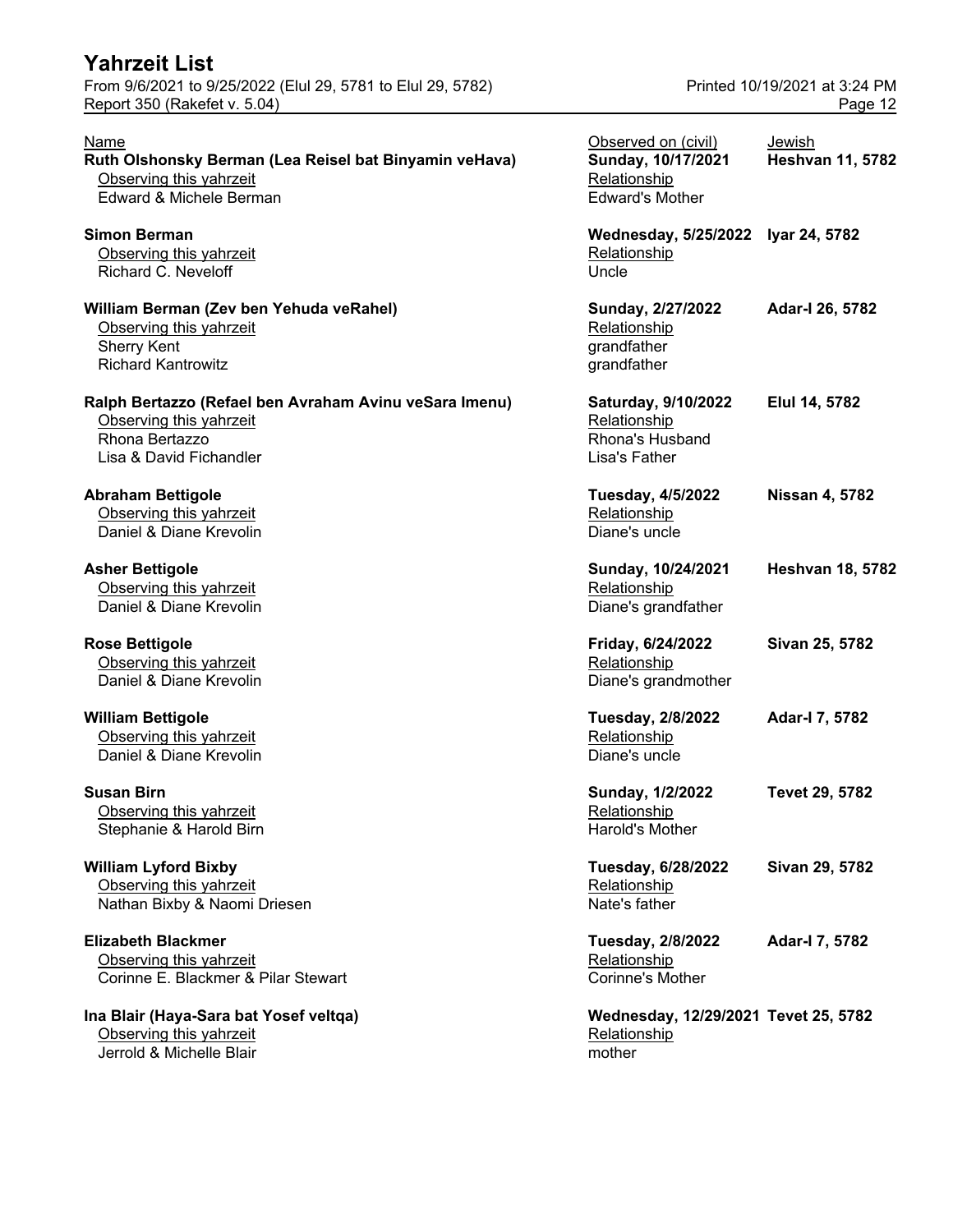| From 9/6/2021 to 9/25/2022 (Elul 29, 5781 to Elul 29, 5782)<br>Report 350 (Rakefet v. 5.04)                               | Printed 10/19/2021 at 3:24 PM<br>Page 13                           |                         |
|---------------------------------------------------------------------------------------------------------------------------|--------------------------------------------------------------------|-------------------------|
| Name<br>Malka Blank (Malka bat Moshe)<br>Observing this yahrzeit<br><b>Fania Levine</b>                                   | Observed on (civil)<br>Friday, 5/27/2022<br>Relationship<br>Mother | Jewish<br>Iyar 26, 5782 |
| <b>Louis Blatt</b><br>Observing this yahrzeit<br><b>Howard Blatt</b><br><b>Marilyn Margolis</b>                           | Monday, 8/15/2022<br>Relationship<br>Father<br>Father              | Av 18, 5782             |
| <b>Toby Blatt</b><br>Observing this yahrzeit<br><b>Howard Blatt</b><br><b>Marilyn Margolis</b>                            | Saturday, 4/23/2022<br>Relationship<br>Mother                      | <b>Nissan 22, 5782</b>  |
| Bess Bloom (Batya bat Elihu ve-Sussel)<br>Observing this yahrzeit<br>Marsha Beller & Rob Hoffnung                         | <b>Wednesday, 6/1/2022</b><br>Relationship<br>Marsha's Mother      | Sivan 2, 5782           |
| Estelle Bisnovich Bloom (Ita bat Yitshaq & Rahel)<br>Observing this yahrzeit<br>Ira Bloom & Karen Silver Bloom            | Thursday, 10/21/2021<br>Relationship<br>Ira's Mother               | <b>Heshvan 15, 5782</b> |
| <b>Lester Bloom</b><br>Observing this yahrzeit<br>Marsha Beller & Rob Hoffnung                                            | Tuesday, 6/28/2022<br>Relationship<br>Marsha's Father              | Sivan 29, 5782          |
| <b>Rebecca Bloom</b><br>Observing this yahrzeit<br>Natan & Lori Weinstein                                                 | Monday, 6/27/2022<br>Relationship                                  | Sivan 28, 5782          |
| Ted Bloom (Todros ben Zev-Volf)<br>Observing this yahrzeit<br>Ira Bloom & Karen Silver Bloom                              | Monday, 8/1/2022<br>Relationship<br>Ira's Father                   | Av 4, 5782              |
| Johanna Bloomberg<br>Observing this yahrzeit<br>Stephen & Sheryl Rothman                                                  | Monday, 11/29/2021<br>Relationship<br>Sherry's grandmother         | <b>Kislev 25, 5782</b>  |
| Bernard E. Bober (Haim Ber ben Yaqov uFeiga)<br>Observing this yahrzeit<br><b>Beth McDaniel</b><br>Natan & Lori Weinstein | Friday, 5/6/2022<br>Relationship<br>grandfather<br>Lori's Father   | Iyar 5, 5782            |
| <b>Shirley Bober</b><br>Observing this yahrzeit<br>Natan & Lori Weinstein                                                 | Tuesday, 9/28/2021<br>Relationship<br>Lori's Mother                | <b>Tishrei 22, 5782</b> |
| <b>Claudio Boehm</b><br>Observing this yahrzeit                                                                           | Wednesday, 10/13/2021 Heshvan 7, 5782<br>Relationship              |                         |

Susan Voigt Brother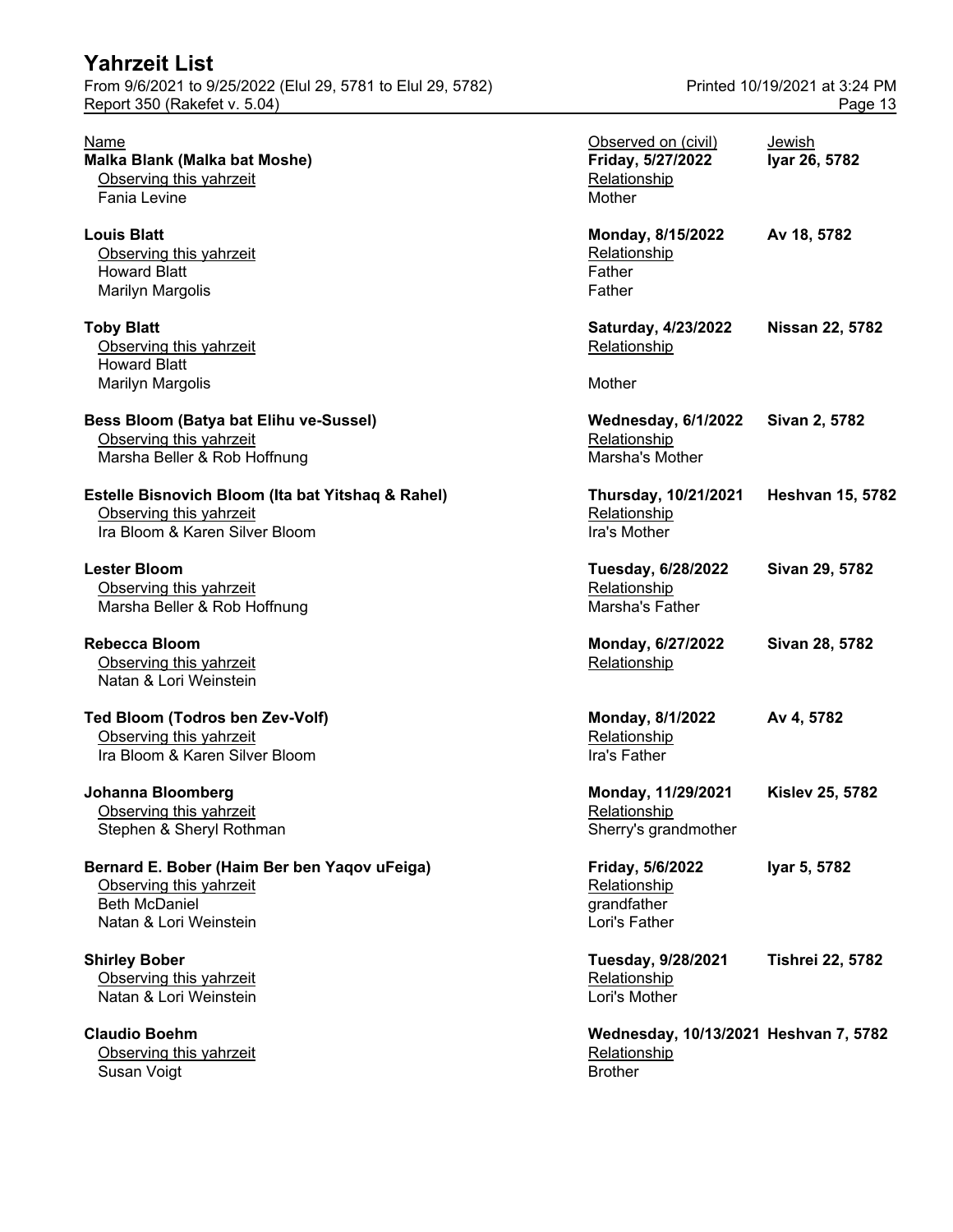| <b>Yahrzeit List</b>                                        |                               |
|-------------------------------------------------------------|-------------------------------|
| From 9/6/2021 to 9/25/2022 (Elul 29, 5781 to Elul 29, 5782) | Printed 10/19/2021 at 3:24 PM |
| Report 350 (Rakefet v. 5.04)                                | Page 14                       |
|                                                             |                               |

#### **Sylvia Botwinick (Sara bat Elyaqum Getsel veRivqa)** Observing this yahrzeit Allen & Beverly Botwinick

Bess-Susan & Paul Tessier Bess-Susan's Mother Bess-Susan's Mother

| Name<br><b>Edith Boehm</b><br>Observing this yahrzeit<br>Susan Voigt                                                                   | Observed on (civil)<br>Wednesday, 7/27/2022 Tammuz 28, 5782<br>Relationship<br>Mother | Jewish                  |
|----------------------------------------------------------------------------------------------------------------------------------------|---------------------------------------------------------------------------------------|-------------------------|
| <b>Harry Boehm</b><br>Observing this yahrzeit<br>Susan Voigt                                                                           | Monday, 7/4/2022<br>Relationship<br>Father                                            | <b>Tammuz 5, 5782</b>   |
| Fannie Mozer Bograd (Tsipora bat Haim veSara)<br>Observing this yahrzeit<br>Judith B. Gordon                                           | Tuesday, 3/15/2022<br>Relationship<br>Judy's Mother                                   | Adar-II 12, 5782        |
| Michael Bograd (Mikhael ben __)<br>Observing this yahrzeit<br>Judith B. Gordon                                                         | Saturday, 3/26/2022<br>Relationship<br>Judy's Father                                  | Adar-II 23, 5782        |
| Elsie Botwick (Eta Hana bat Gershon veSara)<br>Observing this yahrzeit<br>Michael Ries & Jennifer Botwick                              | Sunday, 6/26/2022<br>Relationship<br>Jennifer's Mother                                | Sivan 27, 5782          |
| <b>Esther Botwick</b><br>Observing this yahrzeit<br>Sandy Naclerio                                                                     | Friday, 12/24/2021<br>Relationship<br>mother                                          | Tevet 20, 5782          |
| <b>Florence Botwick</b><br>Observing this yahrzeit<br>Sandy Naclerio                                                                   | Tuesday, 11/2/2021<br>Relationship<br>aunt                                            | <b>Heshvan 27, 5782</b> |
| <b>Herman Botwick</b><br>Observing this yahrzeit<br>Sandy Naclerio                                                                     | Friday, 9/10/2021<br>Relationship<br>grandfather                                      | <b>Tishrei 4, 5782</b>  |
| Marvin Botwick (Meir ben Pesah)<br>Observing this yahrzeit<br>Michael Ries & Jennifer Botwick                                          | Wednesday, 2/23/2022 Adar-I 22, 5782<br>Relationship<br>Jennifer's Father             |                         |
| <b>Samuel Botwick</b><br>Observing this yahrzeit<br>Sandy Naclerio                                                                     | Saturday, 5/7/2022<br>Relationship<br>father                                          | Iyar 6, 5782            |
| Jacob "Jack" Botwinick (Aqiva ben Shemuel uVatya)<br>Observing this yahrzeit<br>Allen & Beverly Botwinick<br>Bess-Susan & Paul Tessier | Saturday, 5/21/2022<br>Relationship<br>Allen's Father<br><b>Bess-Susan's Father</b>   | Iyar 20, 5782           |
| Sylvia Botwinick (Sara bat Elyaqum Getsel veRivqa)<br>Observing this yahrzeit<br>Allen & Beverly Botwinick                             | Thursday, 7/21/2022<br>Relationship<br>Allen's Mother                                 | Tammuz 22, 5782         |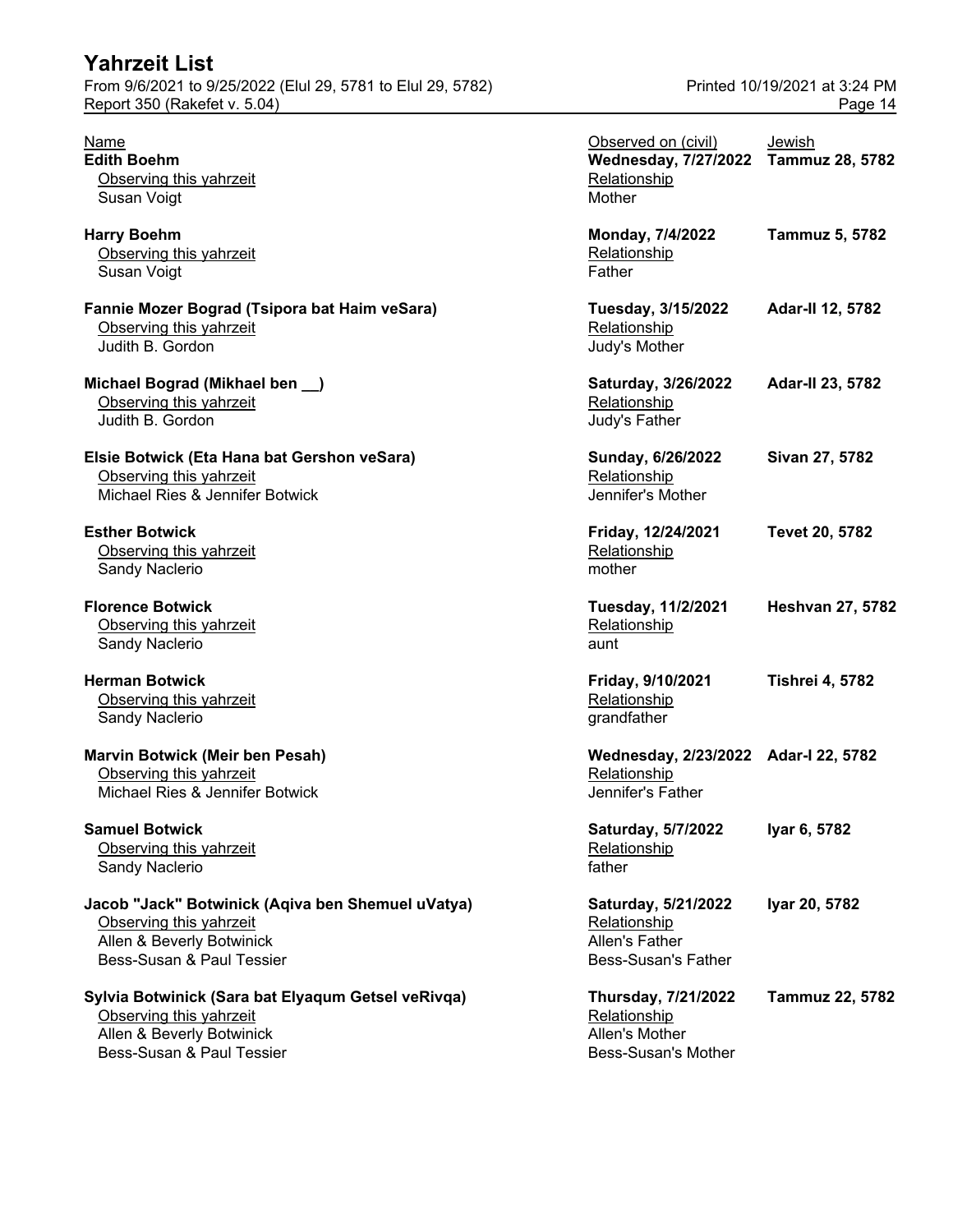| I AIII LUI LIJL<br>From 9/6/2021 to 9/25/2022 (Elul 29, 5781 to Elul 29, 5782)<br>Report 350 (Rakefet v. 5.04) |                                                                                  | Printed 10/19/2021 at 3:24 PM<br>Page 15 |
|----------------------------------------------------------------------------------------------------------------|----------------------------------------------------------------------------------|------------------------------------------|
| Name<br>Sean Bowler (n/a)<br>Observing this yahrzeit<br>Adena Herskovitz                                       | Observed on (civil)<br>Sunday, 2/6/2022<br>Relationship<br><b>Adena's Fiance</b> | Jewish                                   |
| <b>Anna Braginsky</b><br>Observing this yahrzeit<br>Dorothea Braginsky<br>Sidney Braginsky                     | Tuesday, 4/12/2022<br>Relationship<br>Mother<br>Sidney's Mother                  | Nissan 11, 5782                          |
| <b>Benjamin Braginsky</b><br>Observing this yahrzeit<br>Dorothea Braginsky<br>Sidney Braginsky                 | Thursday, 7/14/2022<br>Relationship<br>Dorothea's Brother<br>Sidney's Brother    | Tammuz 15, 5782                          |
| <b>Herman Braginsky</b><br>Observing this yahrzeit<br>Dorothea Braginsky<br>Sidney Braginsky                   | Friday, 5/6/2022<br>Relationship<br>Father<br>Sidney's Father                    | Iyar 5, 5782                             |
| <b>Anna Brandes</b><br>Observing this yahrzeit<br>Nadav & Rita Sela                                            | Saturday, 6/25/2022<br>Relationship                                              | Sivan 26, 5782                           |
| Herman Braunstein (Haim Dov ben Harris)<br>Observing this yahrzeit<br>Irwin H. & Mary Ellen Braunstein         | <b>Wednesday, 8/3/2022</b><br>Relationship<br>Irwin's Father                     | Av 6, 5782                               |
| Lelia Braunstein (Riva Lea bat Yitshaq)<br>Observing this yahrzeit<br>Irwin H. & Mary Ellen Braunstein         | Wednesday, 5/18/2022 Iyar 17, 5782<br>Relationship<br>Irwin's Mother             |                                          |
| Sarah Brecher (Sarah bat Yo Eyl)<br>Observing this yahrzeit<br>Julia Klein                                     | Saturday, 4/23/2022<br>Relationship<br>mother                                    | <b>Nissan 22, 5782</b>                   |
| <b>Hope Brent</b><br>Observing this yahrzeit<br>Jonathan Brent                                                 | <b>Tuesday, 8/16/2022</b><br>Relationship<br>Step-mother                         | Av 19, 5782                              |
| <b>Jeannette Brent</b><br>Observing this yahrzeit<br>Jonathan Brent                                            | Thursday, 9/30/2021<br>Relationship<br>Mother                                    | <b>Tishrei 24, 5782</b>                  |
| <b>Leonard Brill</b><br>Observing this yahrzeit<br>Doris Brill                                                 | Wednesday, 6/8/2022<br>Relationship<br>Husband                                   | Sivan 9, 5782                            |
| <b>Abram Brodash</b>                                                                                           | Monday, 5/2/2022                                                                 | Iyar 1, 5782                             |

Observing this yahrzeit Relationship Relationship Jay Brodach Jay's Father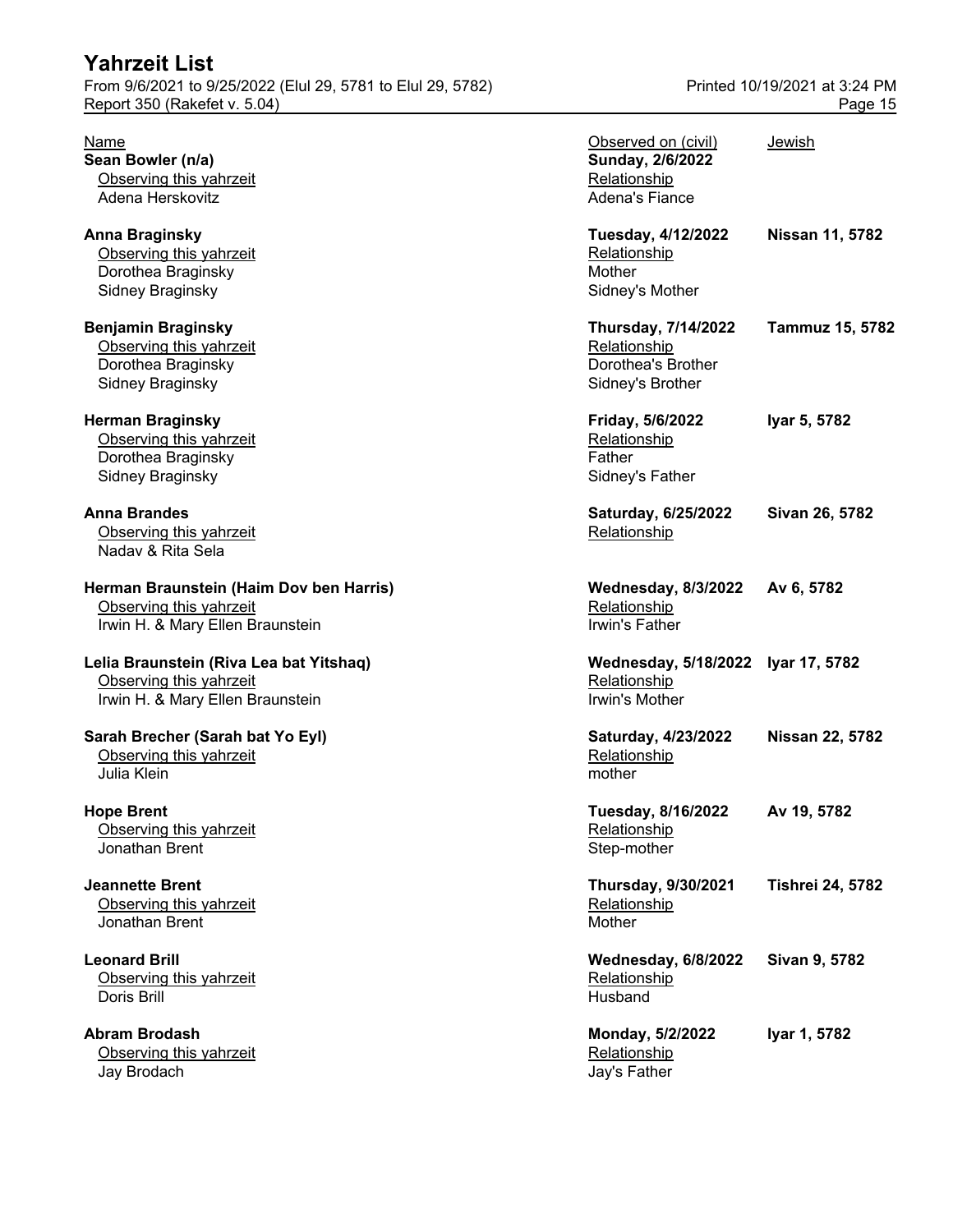| <b>Yahrzeit List</b>                                                                                  |                                                                              |                                          |
|-------------------------------------------------------------------------------------------------------|------------------------------------------------------------------------------|------------------------------------------|
| From 9/6/2021 to 9/25/2022 (Elul 29, 5781 to Elul 29, 5782)<br>Report 350 (Rakefet v. 5.04)           |                                                                              | Printed 10/19/2021 at 3:24 PM<br>Page 16 |
| Name<br><b>Benjamin Brodner</b><br>Observing this yahrzeit<br><b>Richard Brodner</b>                  | Observed on (civil)<br>Sunday, 9/26/2021<br>Relationship<br>Richard's father | <u>Jewish</u><br><b>Tishrei 20, 5782</b> |
| Leatrice Brodner (Lea Gitel bat Yitshaq veRivqa)<br>Observing this yahrzeit<br><b>Richard Brodner</b> | Tuesday, 5/3/2022<br>Relationship<br>Richard's wife                          | Iyar 2, 5782                             |
| <b>Shirley Brodner</b><br>Observing this yahrzeit<br><b>Richard Brodner</b>                           | Monday, 12/13/2021<br>Relationship<br><b>Richard's Mother</b>                | <b>Tevet 9, 5782</b>                     |
| <b>Martin Brodsky</b><br>Observing this yahrzeit<br>Philip Brodsky<br><b>Richard Brodsky</b>          | Saturday, 10/23/2021<br>Relationship<br>father<br>father                     | <b>Heshvan 17, 5782</b>                  |
| <b>Mollie Brodsky</b><br>Observing this yahrzeit<br>Philip Brodsky<br><b>Richard Brodsky</b>          | Wednesday, 11/10/2021 Kislev 6, 5782<br>Relationship<br>mother<br>mother     |                                          |
| Al Brody<br>Observing this yahrzeit<br>Lawrence Shapiro<br>Jacqueline Shulman                         | Friday, 8/5/2022<br>Relationship                                             | Av 8, 5782                               |
| <b>Edith Brody</b><br>Observing this yahrzeit<br>Lawrence Shapiro<br>Jacqueline Shulman               | <b>Thursday, 1/27/2022</b><br>Relationship<br>mother<br>mother               | <b>Shevat 25, 5782</b>                   |
| <b>Ida Brody</b><br>Observing this yahrzeit<br>Frances Goldberg-Cohen                                 | Thursday, 2/24/2022<br>Relationship                                          | Adar-I 23, 5782                          |
| <b>Julius Brody</b><br>Observing this yahrzeit<br>Frances Goldberg-Cohen                              | Sunday, 12/19/2021<br>Relationship                                           | <b>Tevet 15, 5782</b>                    |
| <b>Lionel Brody</b><br>Observing this yahrzeit<br>Joel Brody & Debra Canner<br>Atty. David Brody      | Thursday, 5/12/2022<br>Relationship<br>father<br>father                      | Iyar 11, 5782                            |
| <b>Mildred Brody</b><br>Observing this yahrzeit<br>Joel Brody & Debra Canner                          | <b>Thursday, 9/15/2022</b><br>Relationship<br>mother                         | Elul 19, 5782                            |

Atty. David Brody and Broad Broad Broad Broad Broad Broad Broad Broad Broad Broad Broad Broad Broad Broad Broad Broad Broad Broad Broad Broad Broad Broad Broad Broad Broad Broad Broad Broad Broad Broad Broad Broad Broad Br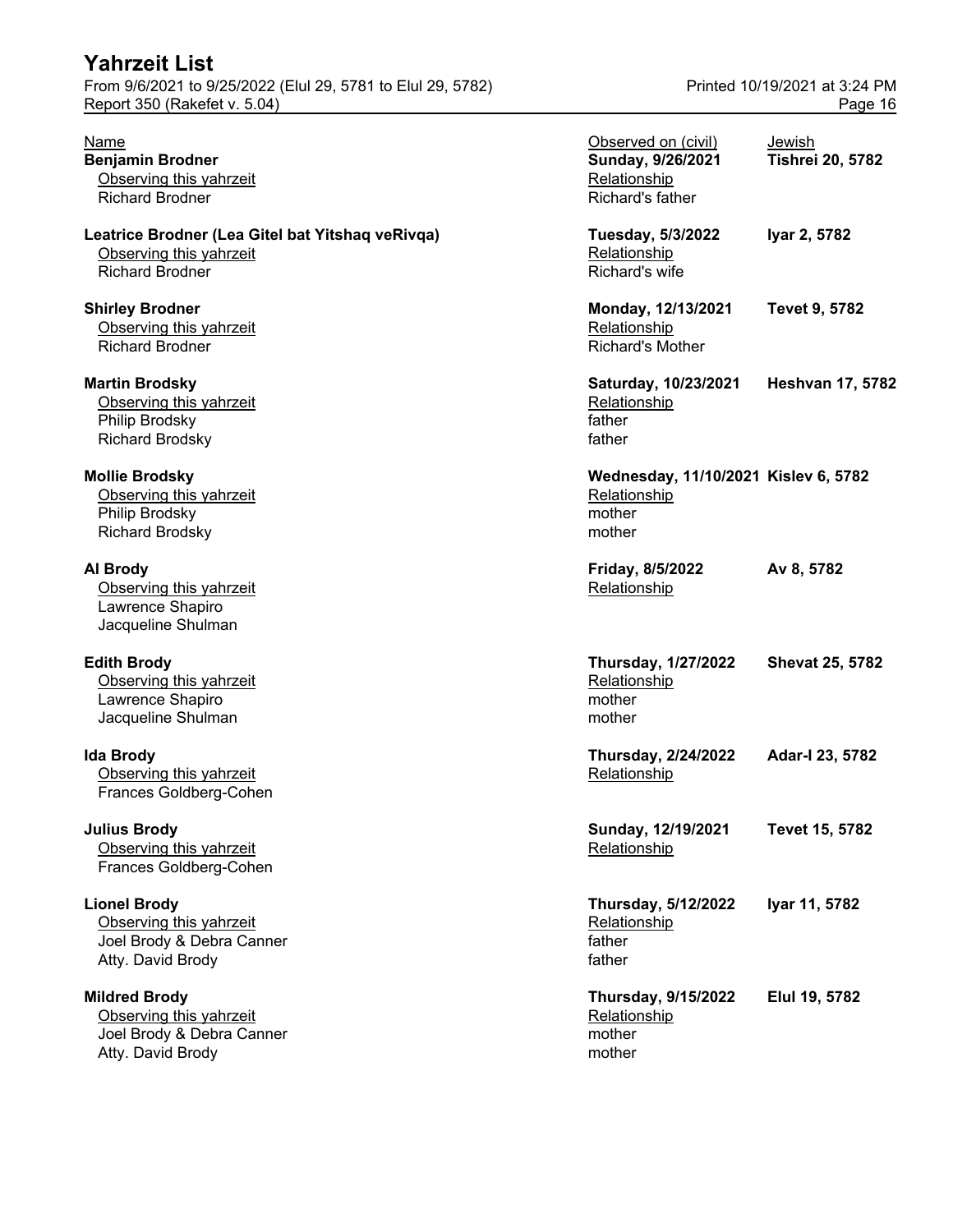| <b>Yahrzeit List</b>                                                                                                                                                  |                                                                             |                                          |
|-----------------------------------------------------------------------------------------------------------------------------------------------------------------------|-----------------------------------------------------------------------------|------------------------------------------|
| From 9/6/2021 to 9/25/2022 (Elul 29, 5781 to Elul 29, 5782)<br>Report 350 (Rakefet v. 5.04)                                                                           |                                                                             | Printed 10/19/2021 at 3:24 PM<br>Page 17 |
| <b>Name</b><br><b>Ronda Bromberg</b><br>Observing this yahrzeit<br>Debbie & Louis Siegel                                                                              | Observed on (civil)<br>Tuesday, 2/8/2022<br>Relationship<br>Debbie's sister | <b>Jewish</b><br>Adar-I 7, 5782          |
| <b>Max Bronfin</b><br>Observing this yahrzeit<br>Leah Ratner                                                                                                          | Monday, 4/4/2022<br>Relationship                                            | <b>Nissan 3, 5782</b>                    |
| Bentsion Boris Bronstein (Ben Tsion ben Mordekhai Lev veSheindel)Friday, 11/12/2021<br>Observing this yahrzeit<br>Elizabeth Bronstein<br>Lev Bronstein & David Hirsch | Relationship<br>Husband of Elizabeth<br>Lev's father                        | <b>Kislev 8, 5782</b>                    |
| Tina Brooks (Berakha Haya bat Hirsh uDevorah)<br>Observing this yahrzeit<br>Martin Gold & Rena Cheskis-Gold                                                           | Saturday, 11/20/2021<br>Relationship<br>Marty's Sister                      | <b>Kislev 16, 5782</b>                   |
| <b>Sherwin Brotman</b><br>Observing this yahrzeit<br>Jay & Lynn Brotman                                                                                               | Monday, 4/25/2022<br>Relationship<br>Jay's father                           | <b>Nissan 24, 5782</b>                   |
| <b>Barbara Brown (Batya)</b><br>Observing this yahrzeit<br>Jay Brown                                                                                                  | Wednesday, 11/24/2021 Kislev 20, 5782<br>Relationship<br>Mother             |                                          |
| <b>Esther Brown</b><br>Observing this yahrzeit<br>Naday & Rita Sela                                                                                                   | Sunday, 9/18/2022<br>Relationship                                           | Elul 22, 5782                            |
| <b>Harold Brown</b><br>Observing this yahrzeit<br>Lauren & Phillip Brown                                                                                              | <b>Thursday, 2/17/2022</b><br>Relationship<br>Phil's father                 | Adar-I 16, 5782                          |
| Janet L. Brown (Rut bat Avraham veSara)<br>Observing this yahrzeit<br>Jay Brown                                                                                       | Saturday, 11/27/2021<br>Relationship<br>Jay's Wife                          | <b>Kislev 23, 5782</b>                   |
| <b>Mark Brown</b><br>Observing this yahrzeit<br>Lauren & Phillip Brown                                                                                                | Saturday, 6/25/2022<br>Relationship<br>Phil's brother                       | Sivan 26, 5782                           |
| <b>Paul Brown (Pinhas)</b><br>Observing this yahrzeit<br>Jay Brown                                                                                                    | Saturday, 8/27/2022<br>Relationship<br>Father                               | Av 30, 5782                              |
| Pearl Jablonovsky Brown (Paiqe bat Yisrael)<br>Observing this yahrzeit<br>Paula & Steven Brown<br>Steven G. & Tina Brown                                              | Friday, 2/18/2022<br>Relationship<br>Paula's Mother<br>Steven's Mother      | Adar-I 17, 5782                          |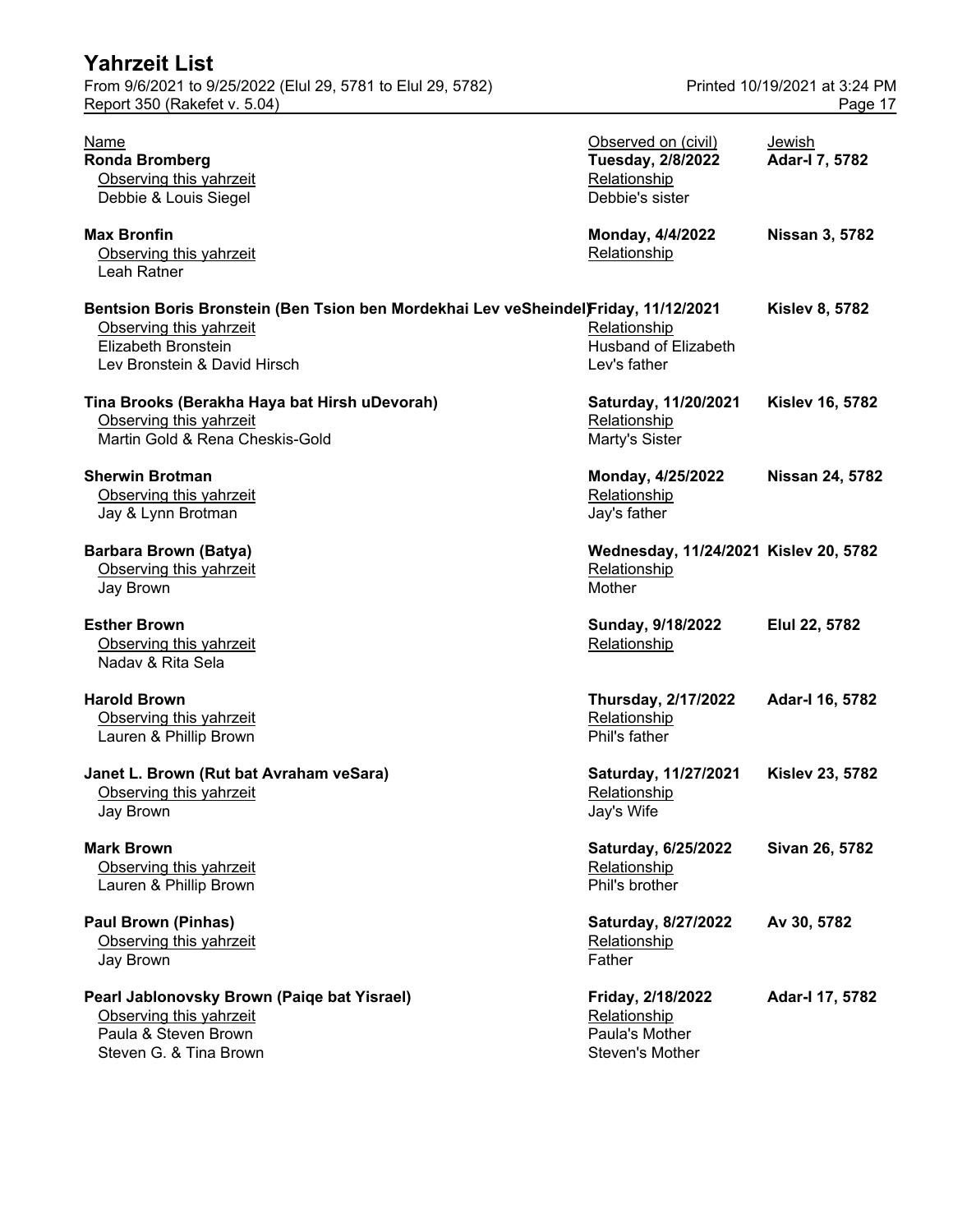#### **Max Brunswick (Meir ben Yosef ve Reizel)** Observing this yahrzeit Barbara Cushen David Wright & Deborah Craig

#### **Rose Goldring Brunswick (Reizel bat Avraham veRivqa) Thursday, 10/7/2021 Heshvan 1, 5782** Observing this yahrzeit Barbara Cushen David Wright & Deborah Craig

#### **Martin Buckman** Observing this yahrzeit Kenneth & Linda Buckman

Report 350 (Rakefet v. 5.04) **Page 18** 

| Name<br><b>Ruth Brown</b><br>Observing this yahrzeit<br>Lauren & Phillip Brown                                                    | Observed on (civil)<br>Saturday, 1/15/2022<br>Relationship<br>Phil's mother                  | Jewish<br><b>Shevat 13, 5782</b> |
|-----------------------------------------------------------------------------------------------------------------------------------|----------------------------------------------------------------------------------------------|----------------------------------|
| Sheila Brown (Sheliya-Lea bat Osher)<br>Observing this yahrzeit<br>Paula & Steven Brown<br>Steven G. Brown                        | Monday, 7/4/2022<br>Relationship<br>Paula's Sister<br><b>Steven's Sister</b>                 | <b>Tammuz 5, 5782</b>            |
| <b>Evelyn Brownstein</b><br>Observing this yahrzeit<br>Carol & Joe Bendell                                                        | <b>Wednesday, 4/6/2022</b><br>Relationship<br>Carol's mother                                 | <b>Nissan 5, 5782</b>            |
| George J. Brownstein<br>Observing this yahrzeit<br>Carol & Joe Bendell                                                            | <b>Thursday, 8/4/2022</b><br>Relationship<br>Carol's father                                  | Av 7, 5782                       |
| George Brunswick (Yosef)<br>Observing this yahrzeit<br><b>Barbara Cushen</b><br>David Wright & Deborah Craig                      | <b>Saturday, 1/8/2022</b><br>Relationship<br>Father<br>David's Grandfather                   | <b>Shevat 6, 5782</b>            |
| lda Brunswick<br>Observing this yahrzeit<br>Barbara Cushen                                                                        | Friday, 5/13/2022<br>Relationship<br>grandmother                                             | Iyar 12, 5782                    |
| <b>Louis Brunswick</b><br>Observing this yahrzeit<br>Barbara Cushen                                                               | Tuesday, 11/16/2021<br>Relationship<br>grandfather                                           | <b>Kislev 12, 5782</b>           |
| Max Brunswick (Meir ben Yosef ve Reizel)<br>Observing this yahrzeit<br><b>Barbara Cushen</b><br>David Wright & Deborah Craig      | Sunday, 1/2/2022<br>Relationship<br><b>Barbara's Brother</b><br>David's Uncle                | Tevet 29, 5782                   |
| Myra Brunswick<br>Observing this yahrzeit<br>Barbara Cushen                                                                       | Thursday, 9/23/2021<br><b>Relationship</b><br>Sister                                         | <b>Tishrei 17, 5782</b>          |
| Rose Goldring Brunswick (Reizel bat Avraham veRivqa)<br>Observing this yahrzeit<br>Barbara Cushen<br>David Wright & Deborah Craig | <b>Thursday, 10/7/2021</b><br>Relationship<br><b>Barbara's Mother</b><br>David's Grandmother | <b>Heshvan 1, 5782</b>           |
| Ida Buckman (Eidela bat Yaqov)<br>Observing this yahrzeit<br>Kenneth & Linda Buckman                                              | Monday, 1/10/2022<br>Relationship<br>Ken's Grandmother                                       | <b>Shevat 8, 5782</b>            |
| <b>Martin Buckman</b><br>Observing this yahrzeit<br>Kenneth & Linda Buckman                                                       | Thursday, 12/23/2021<br>Relationship<br>Kenneth's Father                                     | Tevet 19, 5782                   |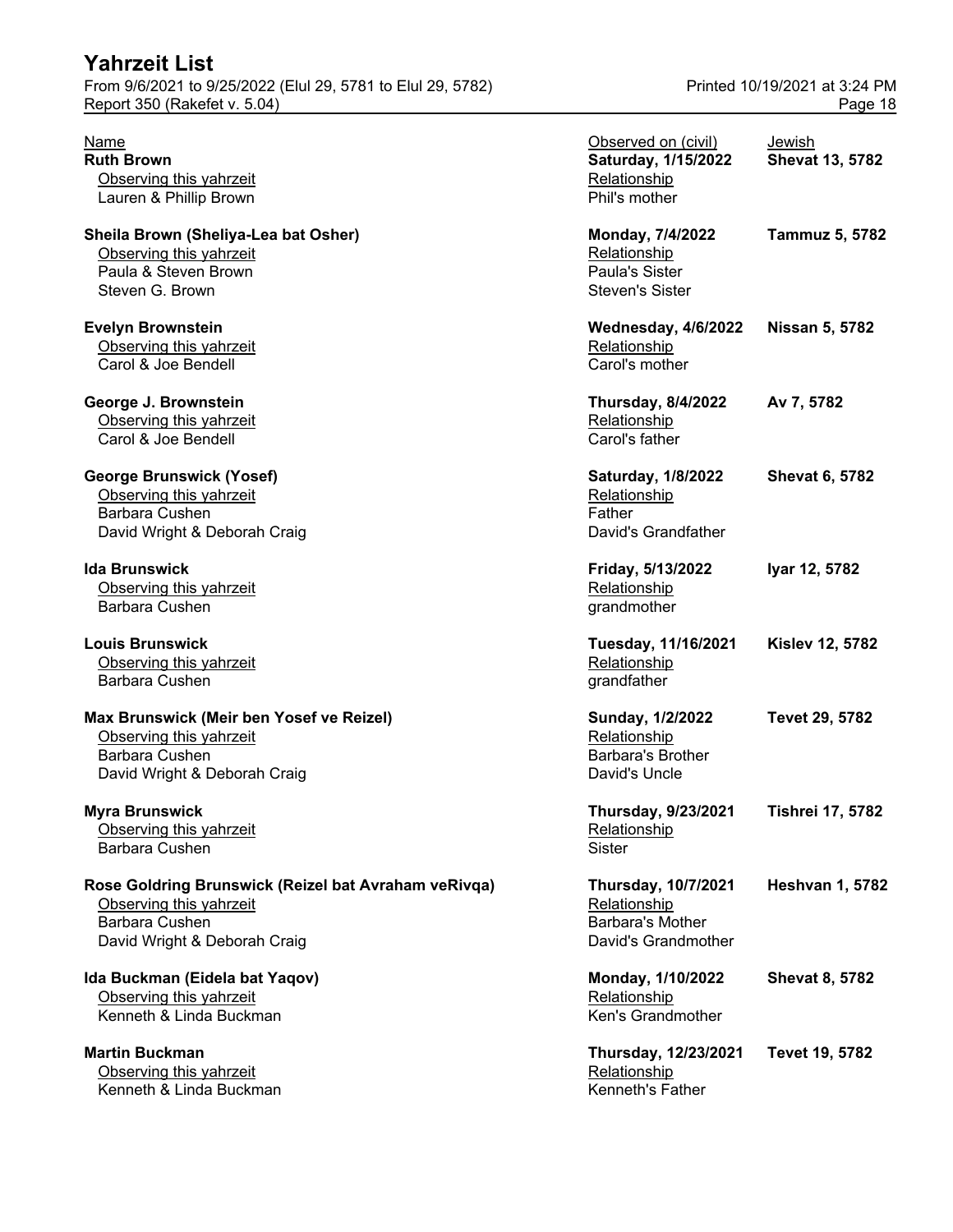| <b>Yahrzeit List</b>                                                                                        |                                                                                  |                                          |
|-------------------------------------------------------------------------------------------------------------|----------------------------------------------------------------------------------|------------------------------------------|
| From 9/6/2021 to 9/25/2022 (Elul 29, 5781 to Elul 29, 5782)<br>Report 350 (Rakefet v. 5.04)                 |                                                                                  | Printed 10/19/2021 at 3:24 PM<br>Page 19 |
| Name<br><b>Morris Buckman</b><br>Observing this yahrzeit<br>Kenneth & Linda Buckman                         | Observed on (civil)<br><b>Thursday, 1/27/2022</b><br>Relationship<br>Grandfather | Jewish<br><b>Shevat 25, 5782</b>         |
| Ann L. Burstein<br>Observing this yahrzeit<br>Paulette Byer                                                 | Sunday, 7/10/2022<br>Relationship                                                | Tammuz 11, 5782                          |
| <b>Ida Rogoff Byer</b><br>Observing this yahrzeit<br>Paulette Byer                                          | <b>Thursday, 2/3/2022</b><br>Relationship                                        | Adar-I 2, 5782                           |
| <b>Beatrice Cabacoff (n/a)</b><br>Observing this yahrzeit<br>Marcia & Louis Migliozzi                       | <b>Thursday, 6/2/2022</b><br>Relationship<br>Marcia's Mother                     | Sivan 3, 5782                            |
| Samuel Cabacoff (Shemuel Gedalia ben Moshe veSheina)<br>Observing this yahrzeit<br>Marcia & Louis Migliozzi | Friday, 5/20/2022<br>Relationship<br>Marcia's Father                             | Iyar 19, 5782                            |
| Sadie Cabacow (Sheina bat Gete Eliezer)<br>Observing this yahrzeit<br>Marcia & Louis Migliozzi              | Tuesday, 4/12/2022<br>Relationship                                               | Nissan 11, 5782                          |
| Morris Cabakow (Moshe ben Shemuel Gedalia)<br>Observing this yahrzeit<br>Marcia & Louis Migliozzi           | Friday, 12/24/2021<br>Relationship<br>Marcia's grandfather                       | Tevet 20, 5782                           |
| Claire Rotter Cahn (Haya Perel bat Jeni)<br>Observing this yahrzeit<br>Sidney Cahn                          | <b>Thursday, 4/14/2022</b><br>Relationship<br>Sid's mother                       | <b>Nissan 13, 5782</b>                   |
| Eugene David Cahn (Yom Tov David ben Shelomo haKokhen)<br>Observing this yahrzeit<br>Sidney Cahn            | Tuesday, 11/2/2021<br>Relationship<br>Sid's Father                               | <b>Heshvan 27, 5782</b>                  |
| Allan M. Campbell<br>Observing this yahrzeit<br>James Shure                                                 | Tuesday, 11/9/2021<br>Relationship<br>Pattie's Father                            | <b>Kislev 5, 5782</b>                    |
| <b>Daniel Cantor</b><br>Observing this yahrzeit<br>Susan & Lowell Cantor                                    | Friday, 12/3/2021<br>Relationship<br>Lowell's father                             | <b>Kislev 29, 5782</b>                   |
| Madeline Carloni (n/a)<br>Observing this yahrzeit<br>Jim Carloni                                            | Wednesday, 8/31/2022 Elul 4, 5782<br>Relationship<br>Jim's Mother                |                                          |
| Haya Carmi<br>Observing this yahrzeit<br>Iris & Adam Gafni-Kane                                             | Monday, 4/4/2022<br>Relationship<br>Iris's Grandmother                           | Nissan 3, 5782                           |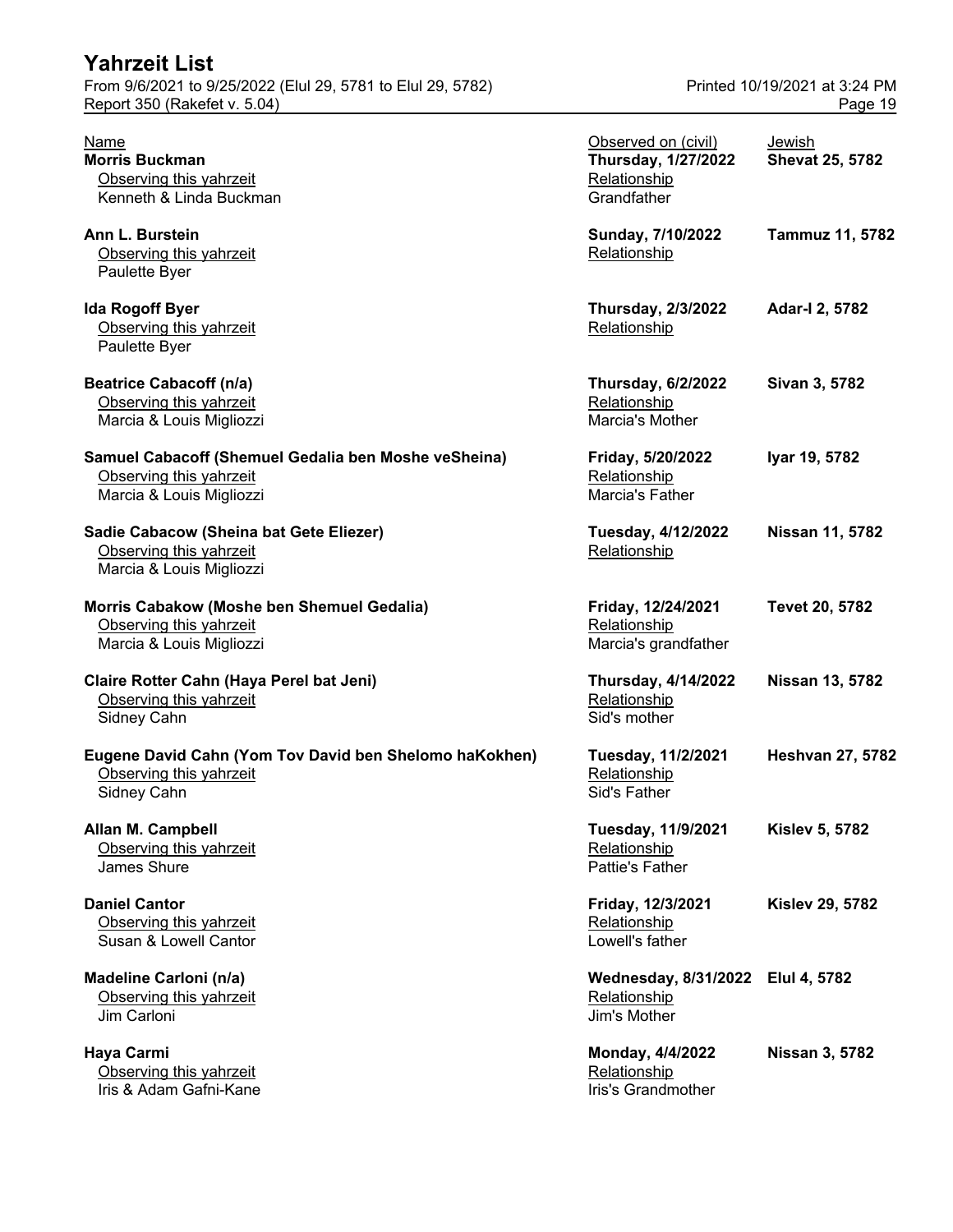**Mamie Chernikoff** Observing this yahrzeit Janet Chernikoff grandmother grandmother

| Name<br>Anna Chain (Haya-Rivqa bat Yosef)<br>Observing this yahrzeit<br>Marty & Shirley Shepro                                               | Observed on (civil)<br>Monday, 1/3/2022<br>Relationship                                        | Jewish<br><b>Shevat 1, 5782</b> |
|----------------------------------------------------------------------------------------------------------------------------------------------|------------------------------------------------------------------------------------------------|---------------------------------|
| Harold Chain (Haim ben Haloineh)<br>Observing this yahrzeit<br>Peter & Ellen DePaola<br>Alan & Susan Woodyard                                | <b>Wednesday, 7/6/2022</b><br>Relationship<br>Ellen's father<br>Susan's father                 | Tammuz 7, 5782                  |
| Morris Chain (Moshe ben Avraham Yehoshua)<br>Observing this yahrzeit<br>Marty & Shirley Shepro                                               | Wednesday, 10/27/2021 Heshvan 21, 5782<br>Relationship                                         |                                 |
| <b>Shirley Chain (Sara Lea bat Haim)</b><br>Observing this yahrzeit<br>Peter & Ellen DePaola<br>Alan & Susan Woodyard<br><b>Carol Marcus</b> | <b>Thursday, 7/21/2022</b><br>Relationship<br>Ellen's mother<br>Susan's mother<br>Carol's aunt | Tammuz 22, 5782                 |
| <b>Jess Charleston</b><br>Observing this yahrzeit<br>Delci Lev                                                                               | <b>Thursday, 4/14/2022</b><br>Relationship<br>Delci's father                                   | <b>Nissan 13, 5782</b>          |
| Shirley Charleston (Shefa bat Pesah ve-Lea)<br>Observing this yahrzeit<br>Delci Lev                                                          | Monday, 12/27/2021<br>Relationship<br>Delci's mother                                           | Tevet 23, 5782                  |
| <b>Shirley Chatzek</b><br>Observing this yahrzeit<br>David & Rayna Belowsky                                                                  | Friday, 9/23/2022<br>Relationship<br>Rayna's Mother                                            | Elul 27, 5782                   |
| <b>Ted Chatzek</b><br>Observing this yahrzeit<br>David & Rayna Belowsky                                                                      | Monday, 9/6/2021<br>Relationship<br>Rayna's Father                                             | Elul 29, 5781                   |
| <b>Harold Chernikoff</b><br>Observing this yahrzeit<br>Janet Chernikoff                                                                      | Sunday, 11/28/2021<br>Relationship<br>father                                                   | <b>Kislev 24, 5782</b>          |
| <b>Israel Chernikoff</b><br>Observing this yahrzeit<br>Janet Chernikoff                                                                      | Sunday, 2/27/2022<br>Relationship<br>grandfather                                               | Adar-I 26, 5782                 |
| <b>Jennie Chernikoff</b><br>Observing this yahrzeit<br>Janet Chernikoff                                                                      | Saturday, 9/17/2022<br>Relationship<br>grandmother                                             | Elul 21, 5782                   |
| <b>Mamie Chernikoff</b><br>Observing this yahrzeit<br>Janet Chernikoff                                                                       | Friday, 5/27/2022<br>Relationship<br>grandmother                                               | Iyar 26, 5782                   |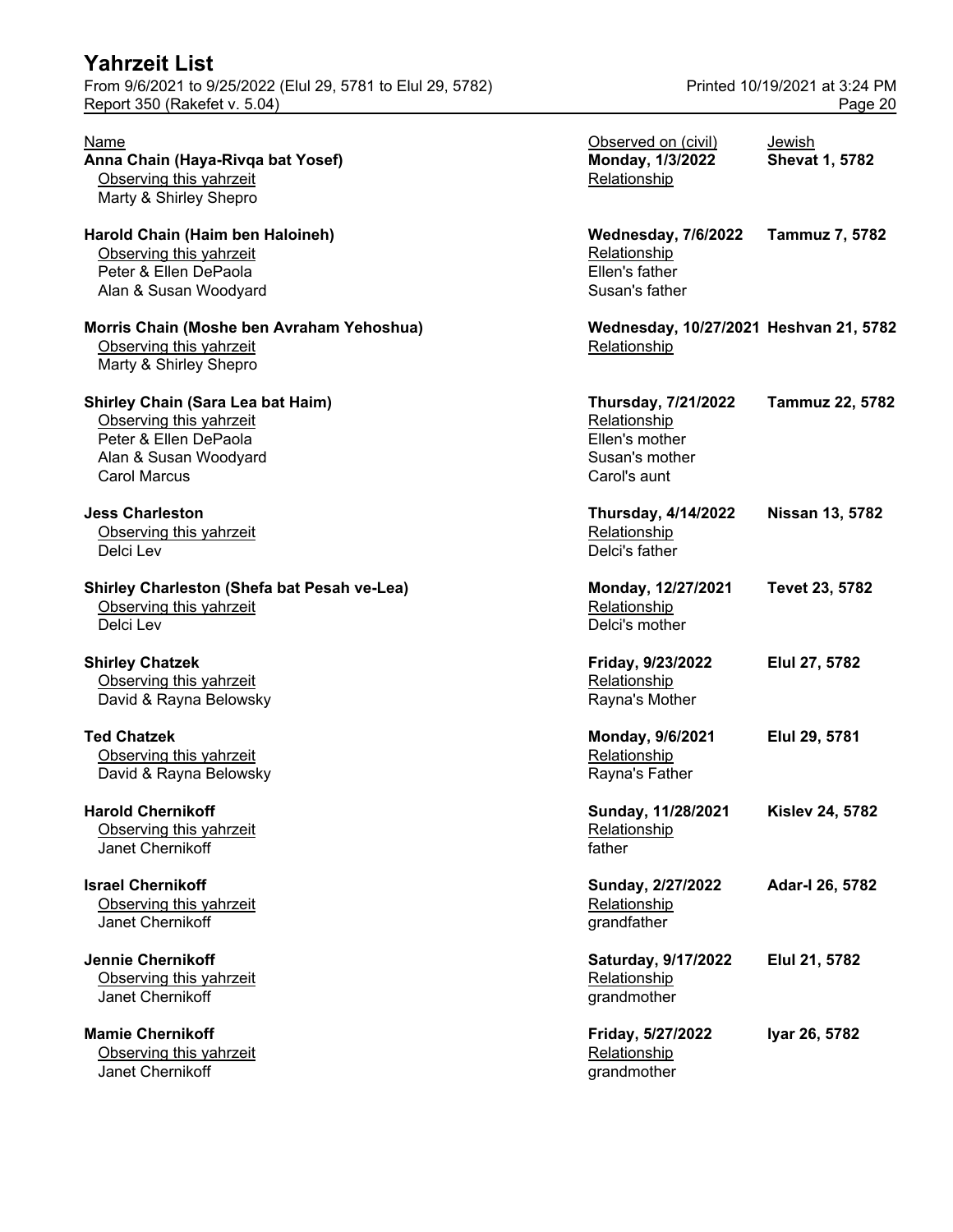| <b>Yahrzeit List</b><br>From 9/6/2021 to 9/25/2022 (Elul 29, 5781 to Elul 29, 5782)                                 |                                                                              | Printed 10/19/2021 at 3:24 PM           |
|---------------------------------------------------------------------------------------------------------------------|------------------------------------------------------------------------------|-----------------------------------------|
| Report 350 (Rakefet v. 5.04)                                                                                        |                                                                              | Page 21                                 |
| <b>Name</b><br><b>Thelma Chernikoff</b><br>Observing this yahrzeit<br>Janet Chernikoff                              | Observed on (civil)<br><b>Wednesday, 1/19/2022</b><br>Relationship<br>mother | <b>Jewish</b><br><b>Shevat 17, 5782</b> |
| Dr. Hyman Chernoff<br>Observing this yahrzeit<br><b>Deborah Chernoff</b>                                            | Saturday, 9/17/2022<br>Relationship<br>father                                | Elul 21, 5782                           |
| Naomi Rena Chernoff (Naomi Rina bat Shulamit)<br>Observing this yahrzeit<br>Deborah Chernoff                        | Tuesday, 12/7/2021<br>Relationship<br>sister                                 | <b>Tevet 3, 5782</b>                    |
| <b>Ruth Chernoff</b><br>Observing this yahrzeit<br>Al Barnett                                                       | Tuesday, 11/9/2021<br>Relationship<br>Sibling                                | <b>Kislev 5, 5782</b>                   |
| <b>Shulamith Chernoff (Shulamit bat Tsvi &amp; Shoshana)</b><br>Observing this yahrzeit<br>Deborah Chernoff         | Sunday, 5/29/2022<br>Relationship<br>mother                                  | Iyar 28, 5782                           |
| Frank (Ephraim) Chesir<br>Observing this yahrzeit<br>Naday & Rita Sela                                              | Monday, 11/15/2021<br>Relationship                                           | <b>Kislev 11, 5782</b>                  |
| <b>Arona Podnos Cheskis</b><br>Observing this yahrzeit<br>Martin Gold & Rena Cheskis-Gold                           | Monday, 8/1/2022<br>Relationship<br>Rena's Mother                            | Av 4, 5782                              |
| Barzillai Cheskis (Barzillai ben Yitshaq veEster)<br>Observing this yahrzeit<br>Martin Gold & Rena Cheskis-Gold     | Thursday, 11/25/2021<br>Relationship<br>Rena's Father                        | <b>Kislev 21, 5782</b>                  |
| <b>Esther Handel Cheskis</b><br>Observing this yahrzeit<br>Martin Gold & Rena Cheskis-Gold                          | Friday, 5/13/2022<br>Relationship                                            | Iyar 12, 5782                           |
| <b>Yitzchak Isaac Cheskis</b><br>Observing this yahrzeit<br>Martin Gold & Rena Cheskis-Gold                         | Monday, 12/6/2021<br>Relationship                                            | <b>Tevet 2, 5782</b>                    |
| <b>Arlene Chirgwin</b><br>Observing this yahrzeit<br>Roberta Atteson                                                | Sunday, 10/24/2021<br>Relationship<br>sister                                 | <b>Heshvan 18, 5782</b>                 |
| <b>Harriet Chorney (Tsevia)</b><br>Observing this yahrzeit<br><b>Bud &amp; Mickey Chorney</b>                       | <b>Wednesday, 4/27/2022</b><br>Relationship<br><b>Bud's Sister</b>           | <b>Nissan 26, 5782</b>                  |
| Lillian Ruttenberg Chorney (Freidel Lea bat Yehezqel)<br>Observing this yahrzeit<br><b>Bud &amp; Mickey Chorney</b> | Monday, 3/7/2022<br>Relationship<br><b>Bud's Mother</b>                      | <b>Adar-II 4, 5782</b>                  |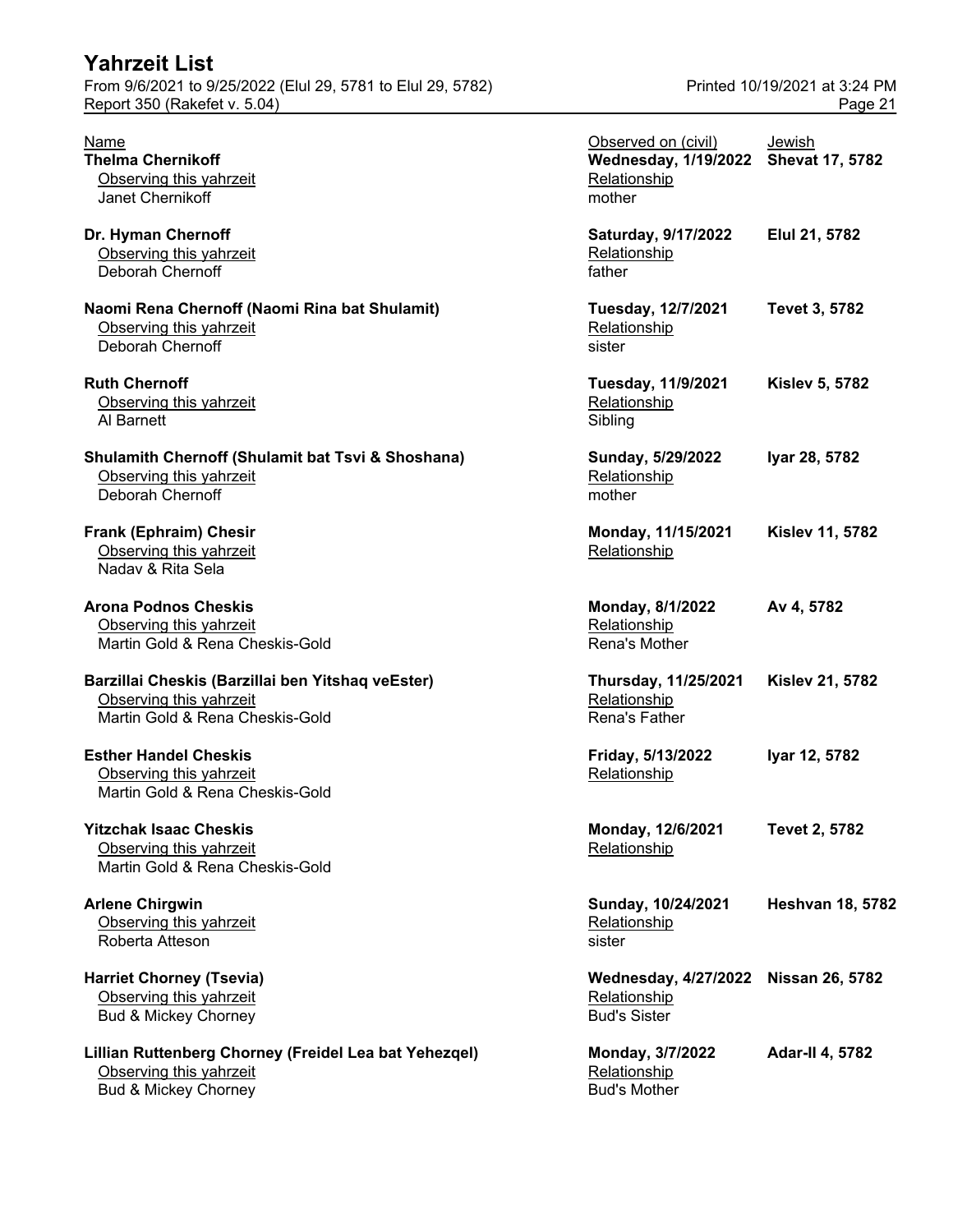| <b>Yahrzeit List</b>                                                                                                       |                                                                                       |                                          |
|----------------------------------------------------------------------------------------------------------------------------|---------------------------------------------------------------------------------------|------------------------------------------|
| From 9/6/2021 to 9/25/2022 (Elul 29, 5781 to Elul 29, 5782)<br>Report 350 (Rakefet v. 5.04)                                |                                                                                       | Printed 10/19/2021 at 3:24 PM<br>Page 22 |
| <b>Name</b><br>Lottie Chorney (Zlota bat Natan)<br>Observing this yahrzeit<br>Gary & Betsy Rosenberg                       | Observed on (civil)<br><b>Wednesday, 5/18/2022</b><br>Relationship<br>Betsy's Mother  | <b>Jewish</b><br>Iyar 17, 5782           |
| <b>Nathan Chorney</b><br>Observing this yahrzeit<br><b>Bud &amp; Mickey Chorney</b>                                        | Tuesday, 1/11/2022<br>Relationship<br><b>Bud's father</b>                             | <b>Shevat 9, 5782</b>                    |
| <b>Ralph Chorney</b><br>Observing this yahrzeit<br>Gary & Betsy Rosenberg                                                  | Saturday, 8/27/2022<br>Relationship<br>Betsy's Father                                 | Av 30, 5782                              |
| Karel Citroen (Avraham Ari ben Refael Aleqs uMatilda)<br>Observing this yahrzeit<br>Sascha van Creveld                     | Saturday, 1/1/2022<br>Relationship<br>Sascha's Grandfather                            | Tevet 28, 5782                           |
| Anna Cohen (Hana bat Moshe Lev)<br>Observing this yahrzeit<br>Gloria Cohen                                                 | Thursday, 12/16/2021<br>Relationship<br>Morris's Mother                               | Tevet 12, 5782                           |
| <b>Anna Cohen</b><br>Observing this yahrzeit<br><b>Bill Shragis</b>                                                        | Saturday, 6/4/2022<br>Relationship                                                    | Sivan 5, 5782                            |
| Annie Cohen (Hana Eta bat Velvel)<br>Observing this yahrzeit<br><b>Ted Maltin</b>                                          | Monday, 1/24/2022<br>Relationship<br>Grandmother                                      | <b>Shevat 22, 5782</b>                   |
| <b>Arthur A. Cohen</b><br>Observing this yahrzeit<br>Roger & Susan Levine                                                  | Wednesday, 11/24/2021 Kislev 20, 5782<br>Relationship<br>Roger's Uncle                |                                          |
| Avie Cohen (Avraham Yitshaq ben Yosef Tsvi)<br>Observing this yahrzeit<br>Jochai Ben-Avie<br>Sascha van Creveld            | Saturday, 10/2/2021<br>Relationship<br>Jochai's Grandfather<br>Sascha's Father-in-law | <b>Tishrei 26, 5782</b>                  |
| Bennett Cohen (Binyamin Yosef ben Yitshaq Elhanan haKohen veHaMa)nday, 8/29/2022<br>Observing this yahrzeit<br>Julie Cohen | Relationship<br>Julie's Father                                                        | Elul 2, 5782                             |
| <b>Betsy Cohen</b><br>Observing this yahrzeit<br><b>Steven Fraade</b>                                                      | Wednesday, 1/19/2022 Shevat 17, 5782<br>Relationship<br>Ellen's relative              |                                          |
| Donald J. Cohen<br>Observing this yahrzeit<br>Andres & Rebecca Martin                                                      | Tuesday, 9/21/2021<br>Relationship<br>Rebecca's father                                | <b>Tishrei 15, 5782</b>                  |
| Doris Cohen (Devora bat Hana uShemuel)<br>Observing this yahrzeit<br>Marc & Carol Weitzman                                 | Friday, 1/14/2022<br>Relationship<br>Carol's Mother                                   | <b>Shevat 12, 5782</b>                   |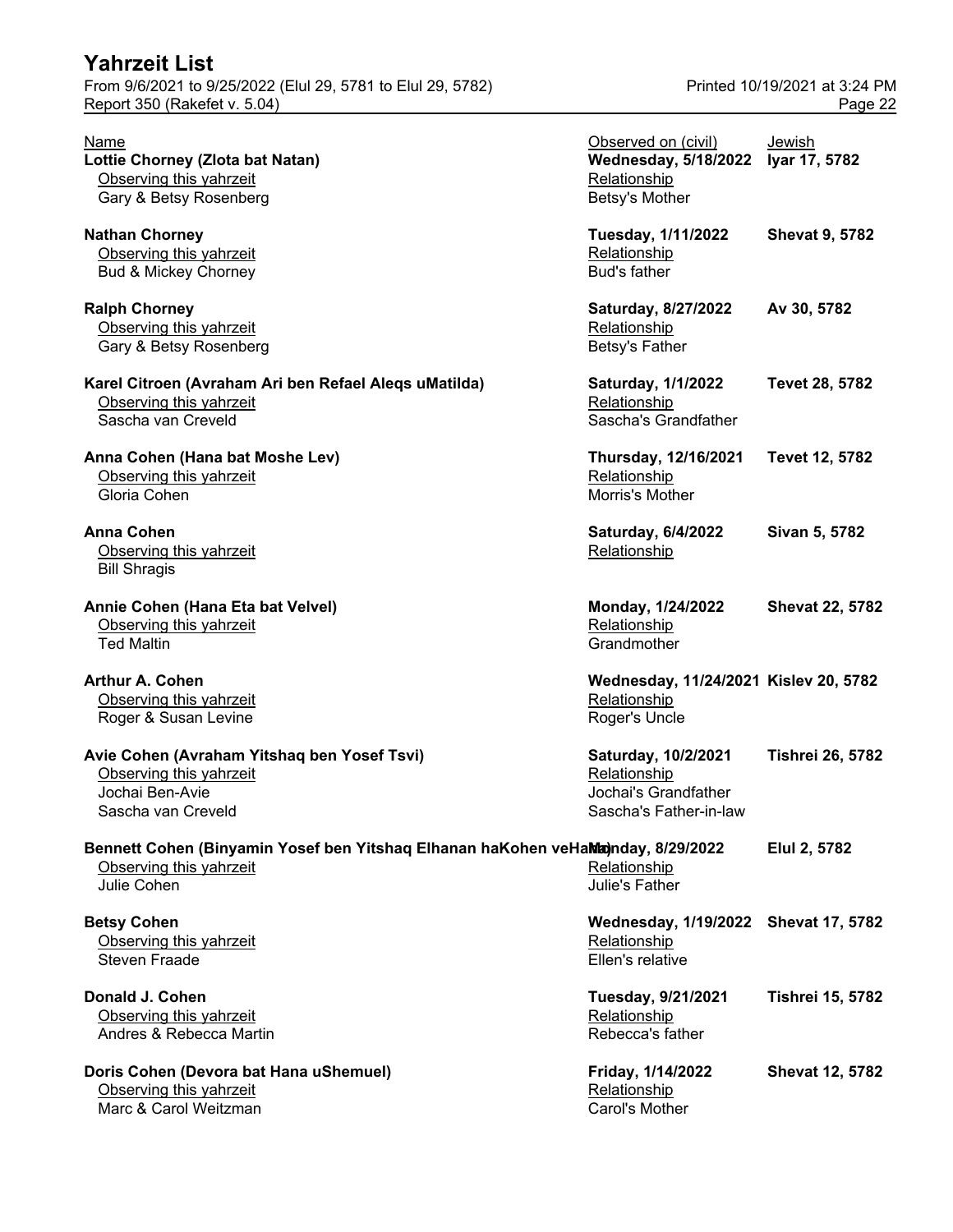| <b>Yahrzeit List</b>                                                                                         |                                                                            |                                          |
|--------------------------------------------------------------------------------------------------------------|----------------------------------------------------------------------------|------------------------------------------|
| From 9/6/2021 to 9/25/2022 (Elul 29, 5781 to Elul 29, 5782)<br>Report 350 (Rakefet v. 5.04)                  |                                                                            | Printed 10/19/2021 at 3:24 PM<br>Page 23 |
| <b>Name</b><br>Emanuel Cohen (Menahem Mendel ben Gershon haKohen)<br>Observing this yahrzeit<br>Gloria Cohen | Observed on (civil)<br>Monday, 4/25/2022<br>Relationship<br>Morris' Father | Jewish<br><b>Nissan 24, 5782</b>         |
| <b>Evelyn Cohen</b><br>Observing this yahrzeit<br>Clifford & Donna Cohen                                     | Tuesday, 10/26/2021<br>Relationship                                        | <b>Heshvan 20, 5782</b>                  |
| <b>Fannie Cohen</b><br>Observing this yahrzeit<br>Dr. Alan Cohen                                             | <b>Thursday, 6/9/2022</b><br>Relationship<br>Mother                        | Sivan 10, 5782                           |
| <b>George Cohen</b><br>Observing this yahrzeit<br>Steven Fraade & Ellen Cohen                                | Saturday, 3/12/2022<br>Relationship<br>Ellen's relative                    | <b>Adar-II 9, 5782</b>                   |
| Harvey S. Cohen<br>Observing this yahrzeit<br>Alene Mangino<br>Barbara Clancy                                | Sunday, 3/6/2022<br>Relationship<br>father<br>father                       | <b>Adar-II 3, 5782</b>                   |
| <b>Henry Cohen</b><br>Observing this yahrzeit<br>Clifford & Donna Cohen                                      | Monday, 6/6/2022<br>Relationship                                           | Sivan 7, 5782                            |
| <b>Ida Cohen</b><br>Observing this yahrzeit<br><b>Charlotte Teitelman</b>                                    | Sunday, 8/28/2022<br>Relationship                                          | Elul 1, 5782                             |
| Jacob Cohen (Yaqov ben Yona haKohen)<br>Observing this yahrzeit<br><b>Ted Maltin</b>                         | Sunday, 10/3/2021<br>Relationship<br>Grandfather                           | <b>Tishrei 27, 5782</b>                  |
| Jacob Cohen<br>Observing this yahrzeit<br><b>Betty Swinkin</b>                                               | <b>Thursday, 8/4/2022</b><br>Relationship<br>Father                        | Av 7, 5782                               |
| Jacob J. Cohen<br>Observing this yahrzeit<br>Lewis & Renee Cohen<br>Dr. Carol J. Cohen & Sandra Blair        | Sunday, 12/12/2021<br>Relationship<br>Father<br>Father                     | Tevet 8, 5782                            |
| <b>Julian Cohen</b><br>Observing this yahrzeit<br>Marc & Carol Weitzman                                      | Friday, 9/2/2022<br>Relationship<br>Carol's Father                         | Elul 6, 5782                             |
| <b>Lee Cohen</b><br>Observing this yahrzeit<br>Marshall Presser & Nancy and Bea Sherman                      | Sunday, 9/4/2022<br>Relationship<br>Aunt                                   | Elul 8, 5782                             |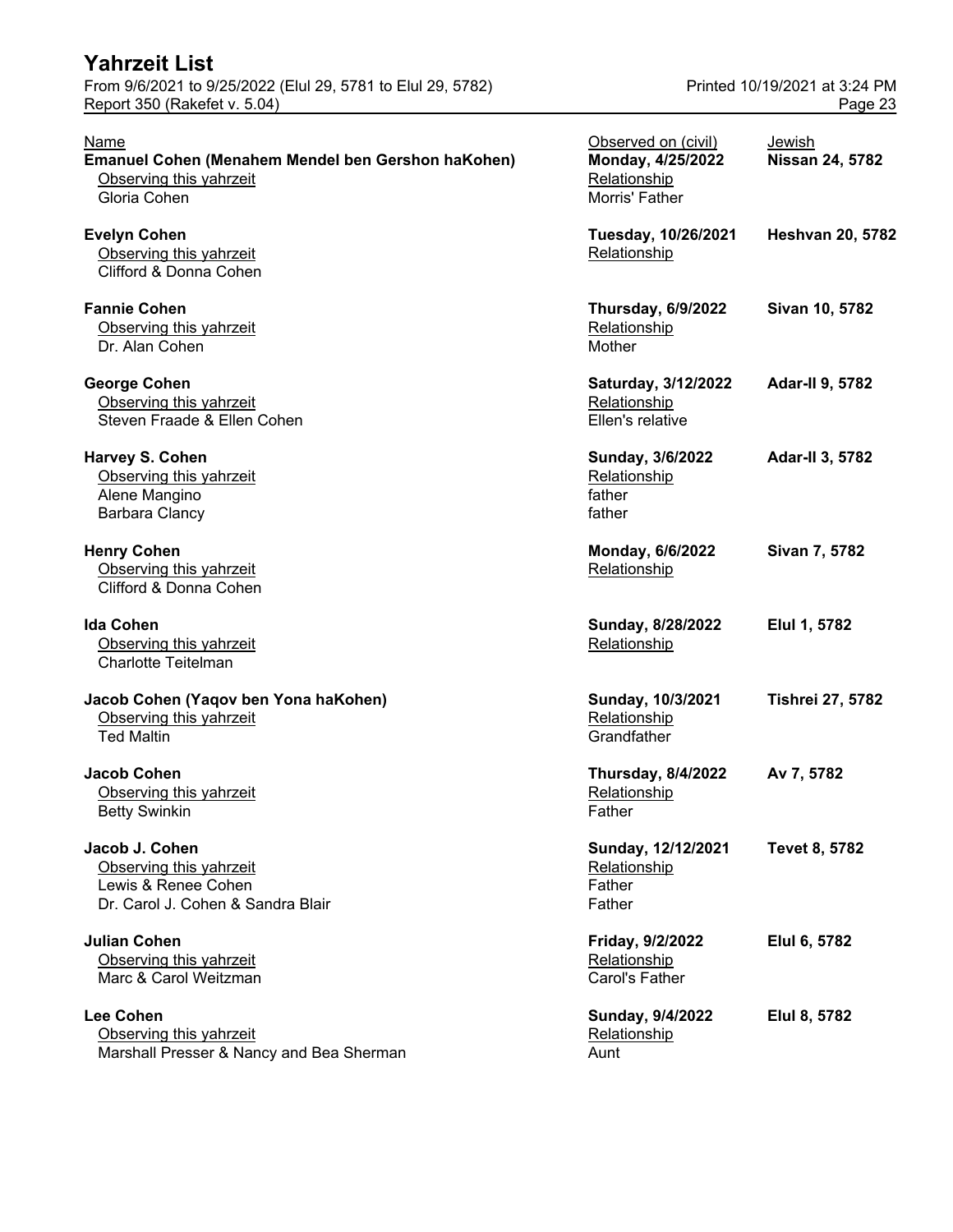| Yahrzeit List<br>From 9/6/2021 to 9/25/2022 (Elul 29, 5781 to Elul 29, 5782)                                                                                      |                                                                            | Printed 10/19/2021 at 3:24 PM   |
|-------------------------------------------------------------------------------------------------------------------------------------------------------------------|----------------------------------------------------------------------------|---------------------------------|
| Report 350 (Rakefet v. 5.04)                                                                                                                                      |                                                                            | Page 24                         |
| Name<br><b>Milton Cohen</b><br>Observing this yahrzeit<br>Stephen & Doris Brody                                                                                   | Observed on (civil)<br>Tuesday, 11/9/2021<br>Relationship<br>Doris' Father | Jewish<br><b>Kislev 5, 5782</b> |
| <b>Molly Cohen</b><br>Observing this yahrzeit<br>Carolyn Chavkin<br>Alan Cohen                                                                                    | Saturday, 7/2/2022<br>Relationship<br>mother<br>mother                     | Tammuz 3, 5782                  |
| Morris L. Cohen (Moshe Lev ben Hana uMenahem Mendel HaKohen) Thursday, 12/16/2021<br>Observing this yahrzeit<br>Daniel Cohen & Elizabeth Bussiere<br>Gloria Cohen | Relationship<br>Dan's Father<br>Gloria's Husband                           | Tevet 12, 5782                  |
| <b>Philip Cohen</b><br>Observing this yahrzeit<br>Avra Cohen                                                                                                      | Saturday, 8/6/2022<br>Relationship<br>Father                               | Av 9, 5782                      |
| <b>Philip Cohen</b><br>Observing this yahrzeit<br>Allan Cohen<br>James Cohen                                                                                      | Sunday, 9/19/2021<br>Relationship<br>father<br>father                      | <b>Tishrei 13, 5782</b>         |
| <b>Rhoda Cohen</b><br>Observing this yahrzeit<br>Susan Marek                                                                                                      | Tuesday, 7/19/2022<br>Relationship<br>Susan's Aunt                         | <b>Tammuz 20, 5782</b>          |
| <b>Rose Cohen</b><br>Observing this yahrzeit<br>Alan Marc & Toby Sharon Ignal                                                                                     | Monday, 7/25/2022<br>Relationship                                          | <b>Tammuz 26, 5782</b>          |
| <b>Rose Cohen</b><br>Observing this yahrzeit<br>Stephen & Doris Brody                                                                                             | Friday, 6/10/2022<br>Relationship<br>Doris' Mother                         | Sivan 11, 5782                  |
| <b>Rose Cohen</b><br>Observing this yahrzeit<br>Mrs. Harold & Steven Spellman                                                                                     | <b>Thursday, 12/9/2021</b><br>Relationship<br>mother                       | <b>Tevet 5, 5782</b>            |
| <b>Sadie Cohen</b><br>Observing this yahrzeit<br>Andres & Rebecca Martin                                                                                          | Friday, 4/1/2022<br>Relationship<br>Rebecca's Grandmother                  | Adar-II 29, 5782                |
| <b>Samuel Cohen</b><br>Observing this yahrzeit<br>Carolyn Chavkin<br>Alan Cohen                                                                                   | Thursday, 11/11/2021<br>Relationship<br>father<br>father                   | <b>Kislev 7, 5782</b>           |
| <b>Shirley Cohen</b><br>Observing this yahrzeit<br>Allan Cohen<br>James Cohen                                                                                     | Wednesday, 11/17/2021 Kislev 13, 5782<br>Relationship<br>mother<br>mother  |                                 |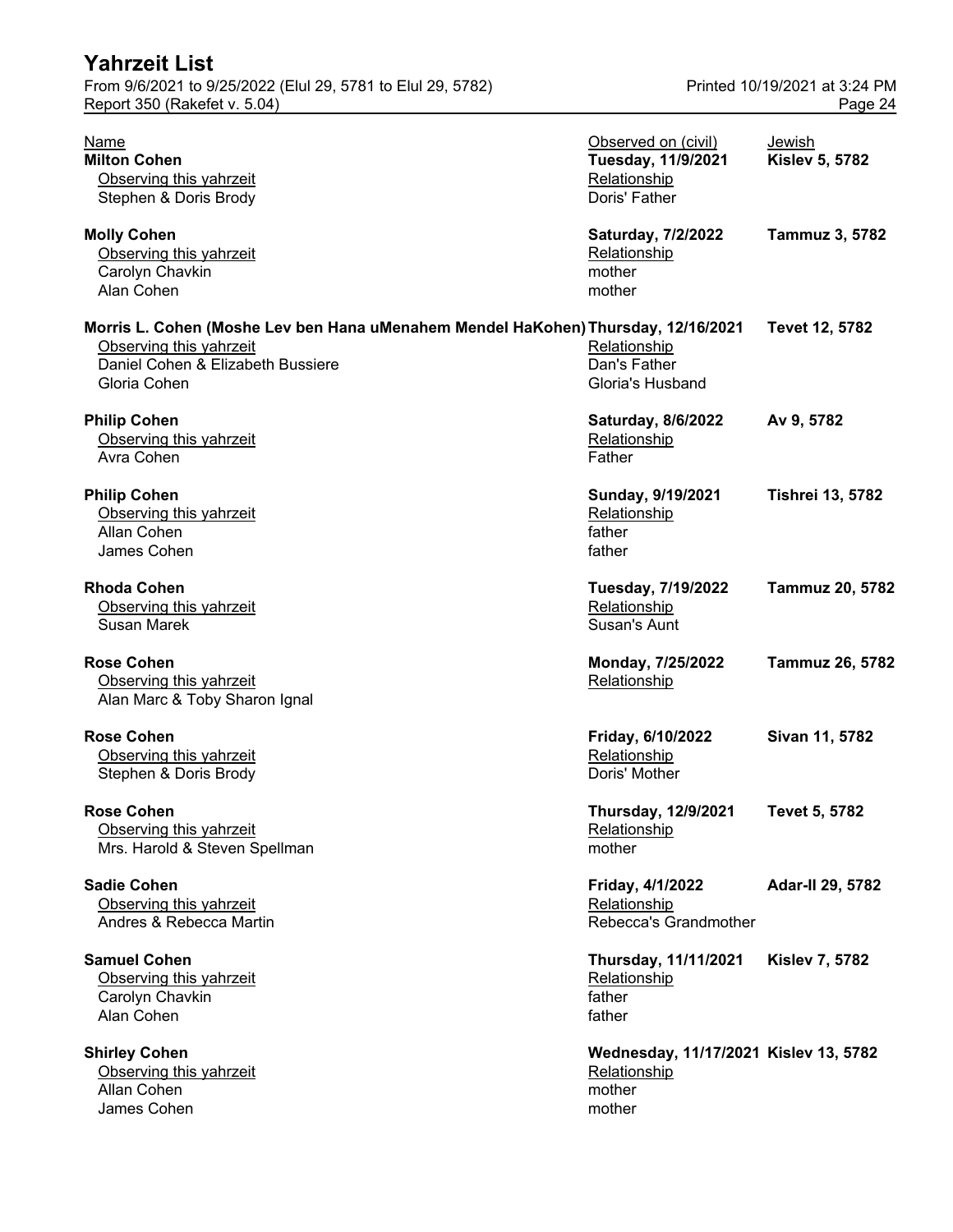| Tanrzen List<br>From 9/6/2021 to 9/25/2022 (Elul 29, 5781 to Elul 29, 5782)                                               |                                                                                     | Printed 10/19/2021 at 3:24 PM |
|---------------------------------------------------------------------------------------------------------------------------|-------------------------------------------------------------------------------------|-------------------------------|
| Report 350 (Rakefet v. 5.04)                                                                                              |                                                                                     | Page 25                       |
| Name<br><b>Stanley Cohen</b><br>Observing this yahrzeit<br>Steven Fraade & Ellen Cohen                                    | Observed on (civil)<br><b>Thursday, 2/10/2022</b><br>Relationship<br>Ellen's Father | Jewish<br>Adar-I 9, 5782      |
| <b>Sylvia Aaron Cohen</b><br>Observing this yahrzeit<br>Steven Fraade & Ellen Cohen                                       | Monday, 9/12/2022<br>Relationship<br>Ellen's Mother                                 | Elul 16, 5782                 |
| Linda Evelyn Cohen Adkins (Haya Lea bat Berel HaKohen & Feigel)<br>Observing this yahrzeit<br>Susan Marek                 | Saturday, 6/25/2022<br>Relationship<br>Susan's Mother                               | Sivan 26, 5782                |
| <b>Charles Joseph Coleman (Haim)</b><br>Observing this yahrzeit<br>Phillip & Lynn Miller                                  | Friday, 8/19/2022<br>Relationship<br>Lynn's Father                                  | Av 22, 5782                   |
| <b>Patricia Colodner</b><br>Observing this yahrzeit<br>Gregory Colodner & Lisa Stanger                                    | Monday, 9/19/2022<br>Relationship<br>Greg's Stepmother                              | Elul 23, 5782                 |
| Robert Colten (Reuven ben __ HaKohen)<br>Observing this yahrzeit<br><b>Shirley Colten</b><br>Roger Colten & Sarah Berry   | Tuesday, 6/7/2022<br>Relationship<br>Shirley's Husband<br>Roger's Father            | Sivan 8, 5782                 |
| Alfred Conrad (Efraim Yehuda ben Menahem Mendel haKohen veHandpnday, 9/20/2021<br>Observing this yahrzeit<br>Gloria Cohen | Relationship<br>Morris' Brother                                                     | <b>Tishrei 14, 5782</b>       |
| <b>Edith Tepper Cooper (Yehudit bat Tsvi veEster)</b><br>Observing this yahrzeit<br>Howard & Willa Needler                | <b>Thursday, 5/19/2022</b><br>Relationship<br>Willa's Mother                        | Iyar 18, 5782                 |
| <b>Harry Cooper (Tsvi ben Yisrael)</b><br>Observing this yahrzeit<br>Howard & Willa Needler                               | Sunday, 11/28/2021<br>Relationship<br><b>Willa's Father</b>                         | <b>Kislev 24, 5782</b>        |
| Jonathan Cooper (Ya`aqov ben Tsvi viYehudit)<br>Observing this yahrzeit<br>Howard & Willa Needler                         | Sunday, 9/19/2021<br>Relationship<br>Willa's Brother                                | <b>Tishrei 13, 5782</b>       |
| <b>Robert Crocker</b><br>Observing this vahrzeit                                                                          | Wednesday, 8/10/2022 Av 13, 5782<br>Relationship                                    |                               |

**Jonathan Cooper 13, 5782 Robert Crocker Wednesday, 8/10/2022 Av 13, 5782** Observing this yahrzeit Relationship Relationship **Katie Hereld** Katie's fiancee Abraham L. Cuker **Mateur Company, 2008** Wednesday, 6/22/2022 Sivan 23, 5782 Observing this yahrzeit Christian Christian Christian Christian Christian Christian Christian Christian Christian<br>
Christian Christian Christian Christian Christian Christian Christian Christian Christian Christian Christi Jay Sokolow & Ina Silverman Esther Yehudis Cuker **Friday, 11/26/2021** Kislev 22, 5782 Observing this yahrzeit **Relationship Relationship** Jay Sokolow & Ina Silverman **Inaby Sokolow & Ina**'s Grandmother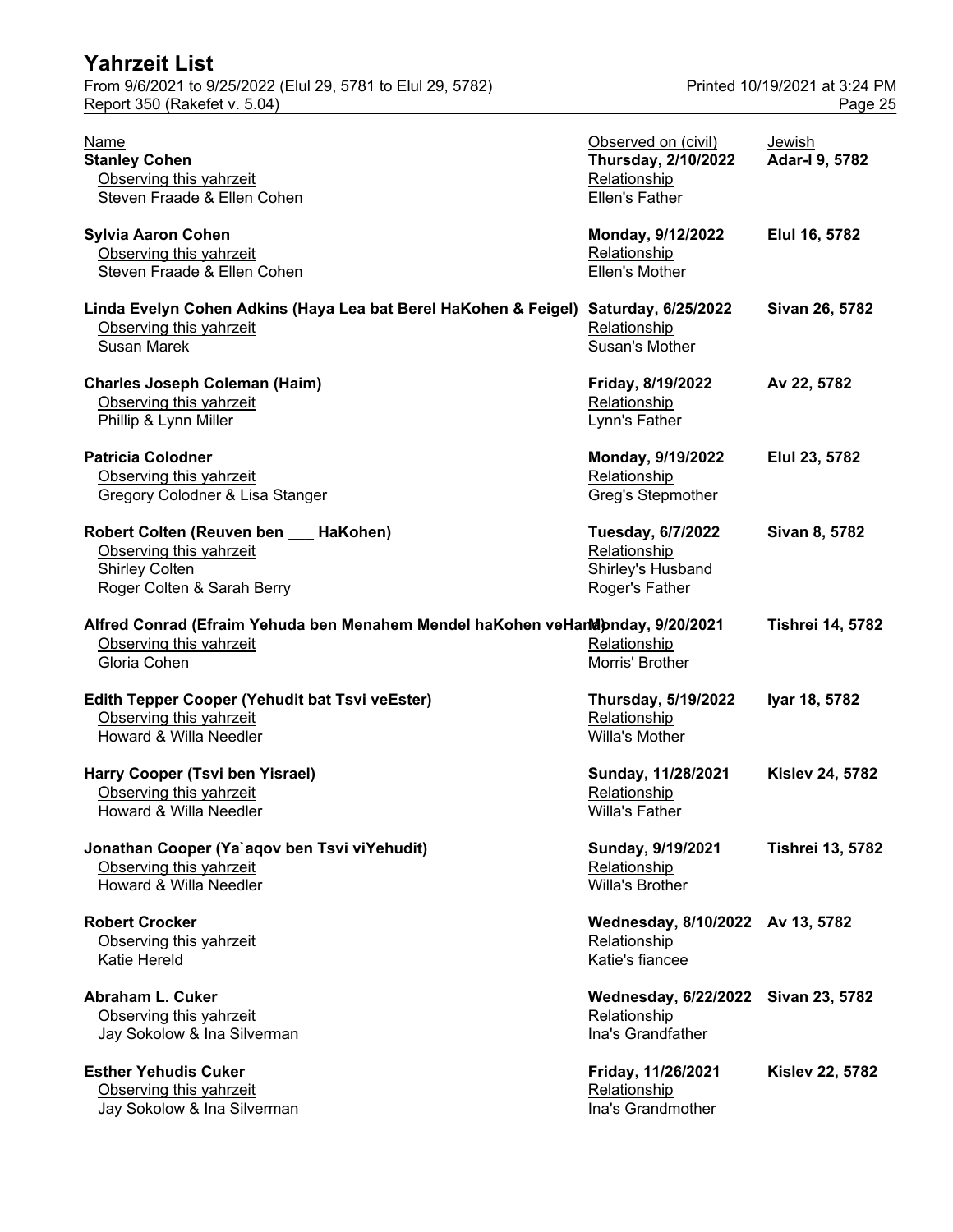From 9/6/2021 to 9/25/2022 (Elul 29, 5781 to Elul 29, 5782) Printed 10/19/2021 at 3:24 PM Report 350 (Rakefet v. 5.04) **Page 26** 

**Elvira L. David (Lea)** Observing this yahrzeit Jeffrey Levick & Daryn David Daryn Care and Daryn's Mother

| Name<br>Leon Cummings (Eliezer ben Tsvi HaLevi)<br>Observing this yahrzeit<br>Diane Cummings & Thomas Peckham | Observed on (civil)<br>Friday, 7/8/2022<br>Relationship<br>Diane's Father | Jewish<br><b>Tammuz 9, 5782</b> |
|---------------------------------------------------------------------------------------------------------------|---------------------------------------------------------------------------|---------------------------------|
| <b>Hugh Cage Curtis</b><br>Observing this yahrzeit<br>Judith Resnik & Dennis Curtis                           | Sunday, 2/13/2022<br>Relationship<br><b>Dennis's Brother</b>              | Adar-I 12, 5782                 |
| <b>Sidney Cushen</b><br>Observing this yahrzeit<br>Barbara Cushen                                             | Monday, 1/31/2022<br>Relationship<br>Husband                              | <b>Shevat 29, 5782</b>          |
| <b>Anna Cusher</b><br>Observing this yahrzeit<br>Debra Relave                                                 | Saturday, 5/14/2022<br>Relationship<br>Debra's mother                     | Iyar 13, 5782                   |
| <b>Gail Cutler</b><br>Observing this yahrzeit<br>Charlie Ludwig                                               | Saturday, 5/28/2022<br>Relationship<br><b>Charles's Cousin</b>            | Iyar 27, 5782                   |
| <b>Richard A. Cutter</b><br>Observing this yahrzeit<br><b>Roxanne Cutter</b>                                  | Wednesday, 4/27/2022 Nissan 26, 5782<br>Relationship<br>husband           |                                 |
| <b>Mile Cuturilo</b><br>Observing this yahrzeit<br>Martin Gold & Rena Cheskis-Gold                            | Sunday, 10/31/2021<br>Relationship<br>Adopted Holocaust survivor          | <b>Heshvan 25, 5782</b>         |
| Liann Cyr (Lea Hana bat David Nahum & Etel)<br>Observing this yahrzeit<br>Paul Cyr                            | Friday, 9/17/2021<br>Relationship<br>Paul's wife                          | <b>Tishrei 11, 5782</b>         |
| <b>Ethel Daly</b><br>Observing this yahrzeit<br>Rae Shnayer                                                   | Friday, 11/19/2021<br>Relationship<br>sister                              | <b>Kislev 15, 5782</b>          |
| Herbert Dardik (Haim ben Moshe)<br>Observing this yahrzeit<br>Susan & Alan Dardik                             | Wednesday, 5/18/2022 Iyar 17, 5782<br>Relationship<br>Alan's Father       |                                 |
| <b>Joan Davenny</b><br>Observing this yahrzeit<br>Steven Fraade & Ellen Cohen                                 | Monday, 8/22/2022<br>Relationship<br>Former member and friend             | Av 25, 5782                     |
| Daphna David<br>Observing this yahrzeit<br>Naday & Rita Sela                                                  | Sunday, 11/28/2021<br>Relationship                                        | <b>Kislev 24, 5782</b>          |
| Elvira L. David (Lea)<br>Observing this yahrzeit                                                              | Friday, 1/14/2022<br>Relationship                                         | <b>Shevat 12, 5782</b>          |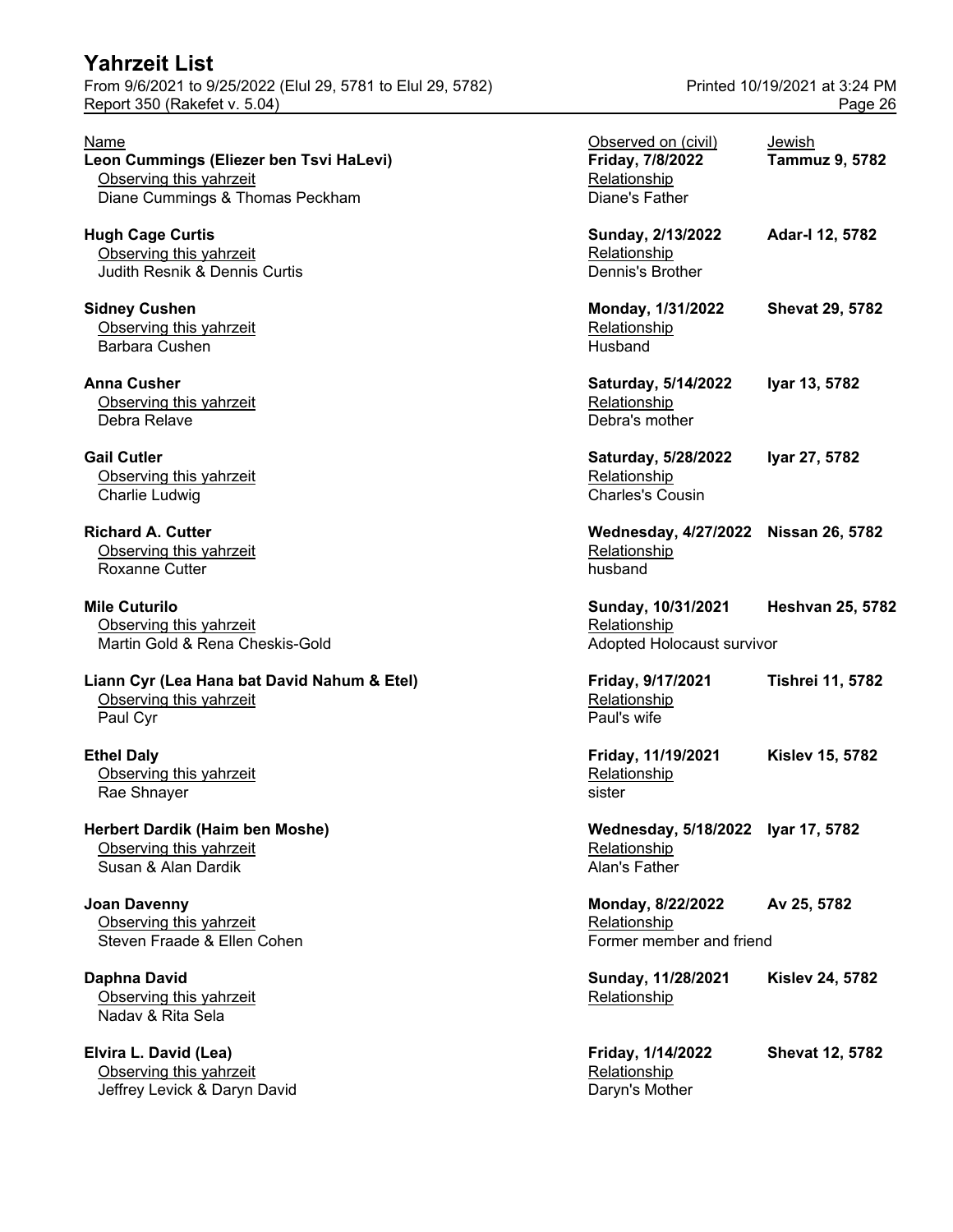From 9/6/2021 to 9/25/2022 (Elul 29, 5781 to Elul 29, 5782) Printed 10/19/2021 at 3:24 PM Report 350 (Rakefet v. 5.04) Page 27

| Name<br><b>Ruth Day</b><br>Observing this yahrzeit<br>Jeffrey Levick & Daryn David                                   | Observed on (civil)<br>Friday, 12/10/2021<br>Relationship<br>Daryn's Grandmother | Jewish<br><b>Tevet 6, 5782</b> |
|----------------------------------------------------------------------------------------------------------------------|----------------------------------------------------------------------------------|--------------------------------|
| <b>Lee Deitch</b><br>Observing this yahrzeit<br><b>Teddy Deitch</b>                                                  | <b>Thursday, 9/15/2022</b><br>Relationship<br>husband                            | Elul 19, 5782                  |
| <b>William Seth Deitch</b><br>Observing this yahrzeit<br><b>Teddy Deitch</b>                                         | <b>Wednesday, 9/15/2021</b><br>Relationship<br>son                               | <b>Tishrei 9, 5782</b>         |
| Anthony DeMatteo (n/a)<br>Observing this yahrzeit<br>Elaine Olmer-Luther                                             | Friday, 10/22/2021<br>Relationship<br>Elaine's Brother                           | <b>Heshvan 16, 5782</b>        |
| <b>Mariann Salvati DeMatteo</b><br>Observing this yahrzeit<br>Elaine Olmer-Luther                                    | Tuesday, 1/4/2022<br>Relationship<br><b>Elaine's Mother</b>                      | <b>Shevat 2, 5782</b>          |
| <b>Stephen Sr. DeMatteo</b><br>Observing this yahrzeit<br>Elaine Olmer-Luther                                        | Monday, 12/13/2021<br>Relationship<br><b>Elaine's Father</b>                     | <b>Tevet 9, 5782</b>           |
| <b>Nat Dial</b><br>Observing this yahrzeit<br>Robert Sagerman                                                        | Friday, 1/21/2022<br>Relationship                                                | <b>Shevat 19, 5782</b>         |
| <b>Howard G. Dietch</b><br>Observing this yahrzeit<br>Diane Hoberman                                                 | <b>Thursday, 5/5/2022</b><br>Relationship<br>Brother-in-law                      | Iyar 4, 5782                   |
| Elayne Dimenstein (Ester bat Menahem & Shifra)<br>Observing this yahrzeit<br>Marcie & Jenna Dimenstein               | <b>Thursday, 9/9/2021</b><br>Relationship                                        | <b>Tishrei 3, 5782</b>         |
| <b>Freda Dimenstein</b><br>Observing this yahrzeit<br>Marcie & Jenna Dimenstein                                      | <b>Thursday, 5/19/2022</b><br>Relationship                                       | Iyar 18, 5782                  |
| <b>Jack Dimenstein</b><br>Observing this yahrzeit<br>Marcie & Jenna Dimenstein                                       | Friday, 10/29/2021<br>Relationship                                               | <b>Heshvan 23, 5782</b>        |
| Morton Dimenstein (Motel ben Ya`aqov & Freda)<br>Observing this yahrzeit<br>Marcie & Jenna Dimenstein                | Thursday, 7/14/2022<br>Relationship                                              | Tammuz 15, 5782                |
| Herman Dinnerstein (Haim ben Meir)<br>Observing this yahrzeit<br>Sid & Barbara Stein<br>Stephen & Jeanne Dinnerstein | Tuesday, 5/17/2022<br>Relationship<br>Father<br>Father                           | Iyar 16, 5782                  |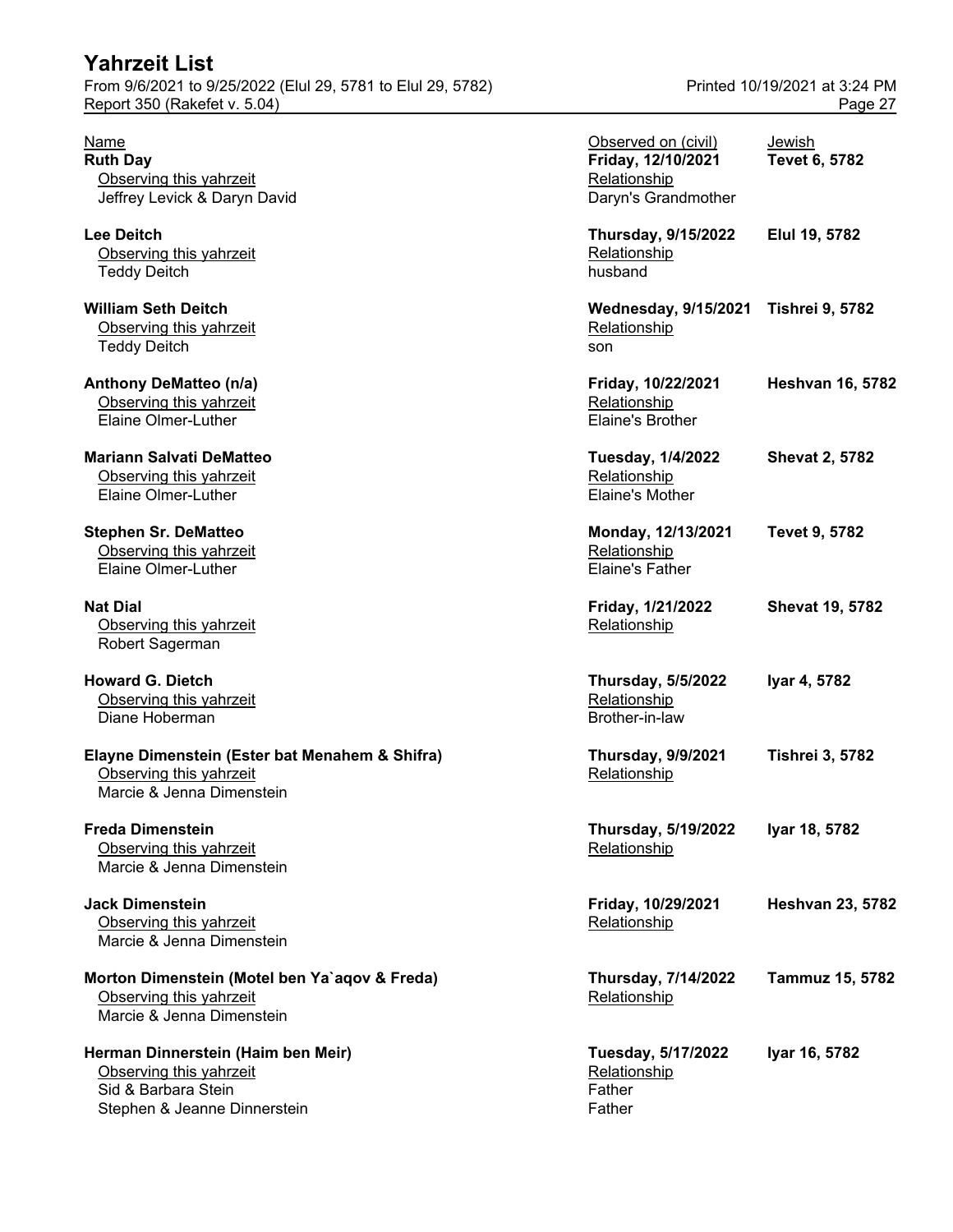| Yahrzeit List                                                                                                                          |                                                                            |                                          |
|----------------------------------------------------------------------------------------------------------------------------------------|----------------------------------------------------------------------------|------------------------------------------|
| From 9/6/2021 to 9/25/2022 (Elul 29, 5781 to Elul 29, 5782)<br>Report 350 (Rakefet v. 5.04)                                            |                                                                            | Printed 10/19/2021 at 3:24 PM<br>Page 28 |
| Name<br><b>Frank Dolcort</b><br>Observing this yahrzeit<br>Eric & M.J. Silver                                                          | Observed on (civil)<br>Saturday, 8/6/2022<br>Relationship<br>M.J.'s Father | Jewish                                   |
| <b>Joan Dolcort</b><br>Observing this yahrzeit<br>Eric & M.J. Silver                                                                   | Sunday, 1/2/2022<br>Relationship<br>M.J.'s Mother                          |                                          |
| <b>Louis Donner</b><br>Observing this yahrzeit<br>Lillian Donner-Jacobson                                                              | <b>Thursday, 10/7/2021</b><br>Relationship<br>father                       | <b>Heshvan 1, 5782</b>                   |
| <b>Martha Donner</b><br>Observing this yahrzeit<br>Lillian Donner-Jacobson                                                             | <b>Thursday, 9/1/2022</b><br>Relationship<br>mother                        | Elul 5, 5782                             |
| Janet Dorfman (Sheindel bat Shemuel uMirqe Bat-Sheva)<br>Observing this yahrzeit<br><b>Richard &amp; Helen Ross</b>                    | <b>Thursday, 5/19/2022</b><br>Relationship<br><b>Richard's Sister</b>      | Iyar 18, 5782                            |
| <b>Mary Dragonetti</b><br>Observing this yahrzeit<br><b>Bill Shragis</b>                                                               | Friday, 5/6/2022<br>Relationship                                           | Iyar 5, 5782                             |
| <b>Don Driscoll</b><br>Observing this yahrzeit<br>David Driscoll                                                                       | Sunday, 8/7/2022<br>Relationship<br>David's father                         | Av 10, 5782                              |
| <b>Nathan Drutman</b><br>Observing this yahrzeit<br>Ronald & Melrene Savin<br>James Shure                                              | Friday, 7/1/2022<br>Relationship<br>Marilyn's Grandfather<br>Grandfather   | <b>Tammuz 2, 5782</b>                    |
| Sheila Hennes Dubak (Sara Miryam [Sora Mirka] bat Netanel uTsivyaTA tagay, 4/5/2022<br>Observing this yahrzeit<br>David & Paula Hennes | Relationship<br>David's sister                                             | <b>Nissan 4, 5782</b>                    |
| <b>Moishe Duhl</b><br>Observing this yahrzeit<br>Paul Duhl                                                                             | Wednesday, 10/20/2021 Heshvan 14, 5782<br>Relationship<br>Paul's father    |                                          |
| <b>Sossie Duhl</b><br>Observing this yahrzeit<br>Paul Duhl                                                                             | Thursday, 11/18/2021<br>Relationship<br>Paul's mother                      | <b>Kislev 14, 5782</b>                   |
| <b>Dolores Dunsker</b><br>Observing this yahrzeit<br>Eric Dunsker                                                                      | Wednesday, 7/13/2022 Tammuz 14, 5782<br>Relationship<br>Eric's mother      |                                          |
| Howard Dunsker (Yaakov ben Shmuel)<br>Observing this yahrzeit<br>Eric Dunsker                                                          | Wednesday, 6/8/2022<br>Relationship<br>Eric's father                       | Sivan 9, 5782                            |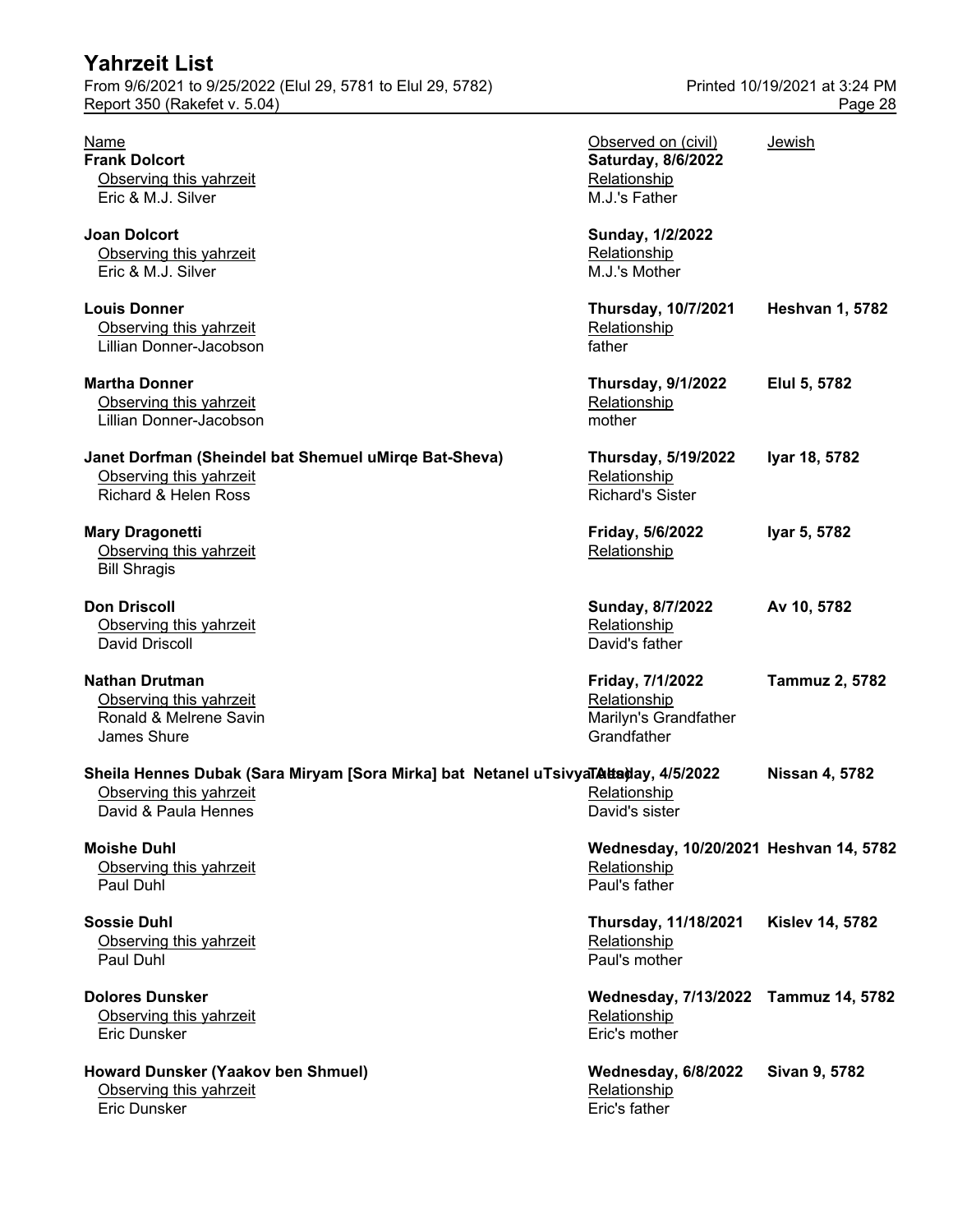| Yahrzeit List                                                                               |                                      |                                          |
|---------------------------------------------------------------------------------------------|--------------------------------------|------------------------------------------|
| From 9/6/2021 to 9/25/2022 (Elul 29, 5781 to Elul 29, 5782)<br>Report 350 (Rakefet v. 5.04) |                                      | Printed 10/19/2021 at 3:24 PM<br>Page 29 |
|                                                                                             |                                      |                                          |
| Name                                                                                        | Observed on (civil)                  | Jewish                                   |
| <b>Patricia Lee Eagle</b>                                                                   | Friday, 7/8/2022                     | <b>Tammuz 9, 5782</b>                    |
| Observing this yahrzeit                                                                     | Relationship                         |                                          |
| Marcie & Jenna Dimenstein                                                                   |                                      |                                          |
| <b>Mary Edelkind</b>                                                                        | <b>Thursday, 10/7/2021</b>           | <b>Heshvan 1, 5782</b>                   |
| Observing this yahrzeit                                                                     | Relationship                         |                                          |
| <b>Tamar Edelkind</b>                                                                       | <b>Tamar's Mother</b>                |                                          |
| <b>Murray Edelkind</b>                                                                      | Tuesday, 4/19/2022                   | <b>Nissan 18, 5782</b>                   |
| Observing this yahrzeit                                                                     | Relationship                         |                                          |
| <b>Tamar Edelkind</b>                                                                       | <b>Tamar's Father</b>                |                                          |
| Louise Egalka (Liba bat Eta)                                                                | Wednesday, 12/15/2021 Tevet 11, 5782 |                                          |
| Observing this yahrzeit                                                                     | Relationship                         |                                          |
| Leah Ratner                                                                                 | aunt                                 |                                          |
| <b>Marshall Eisenberg (Moshe)</b>                                                           | Thursday, 11/11/2021                 | <b>Kislev 7, 5782</b>                    |
| Observing this yahrzeit                                                                     | Relationship                         |                                          |
| Richard & Judy Eisenberg                                                                    | <b>Richard's Father</b>              |                                          |
| <b>Susan Eisenberg</b>                                                                      | Sunday, 8/7/2022                     | Av 10, 5782                              |
| Observing this yahrzeit                                                                     | Relationship                         |                                          |
| Richard & Judy Eisenberg                                                                    | <b>Richard's Sister</b>              |                                          |
| <b>Edward Elfman</b>                                                                        | Monday, 8/29/2022                    | Elul 2, 5782                             |
| Observing this yahrzeit                                                                     | Relationship                         |                                          |
| <b>Beth Elfman Wallace</b>                                                                  | <b>Beth's Father</b>                 |                                          |
| <b>Ethel Elfman</b>                                                                         | Monday, 10/4/2021                    | <b>Tishrei 28, 5782</b>                  |
| Observing this yahrzeit                                                                     | Relationship                         |                                          |
| <b>Beth Elfman Wallace</b>                                                                  | <b>Beth's Mother</b>                 |                                          |
| <b>Phyllis Elfman</b>                                                                       | Monday, 11/8/2021                    | <b>Kislev 4, 5782</b>                    |
| Observing this yahrzeit                                                                     | Relationship                         |                                          |
| <b>Beth Elfman Wallace</b>                                                                  | <b>Beth's Aunt</b>                   |                                          |
| <b>Boris Elkin</b>                                                                          | <b>Thursday, 8/25/2022</b>           | Av 28, 5782                              |
| Observing this yahrzeit                                                                     | Relationship                         |                                          |
| Jane & Patrick Rivers                                                                       | Jane's father                        |                                          |
| <b>David Elmalech</b>                                                                       | Monday, 12/13/2021                   | <b>Tevet 9, 5782</b>                     |
| Observing this yahrzeit                                                                     | Relationship                         |                                          |
| Naomi Shiloh & Meny Elimelech                                                               | Meny                                 |                                          |

**Chaim Engel (Haim)**<br>
Chaim Engel (Haim)<br>
Observing this yahrzeit<br>
Sunday, 7/3/2022 Tammuz 4, 5782 Observing this yahrzeit Alida Engel **Alida's Father** 

**Selma Engel Selma Engel Selma Engel Selma Engel Selma Engel Selma Engel Selma Engel Selma Engel Selma Engel Se<br>Relationship Selma Albert Selma Albert Selma Albert Selma Albert Selma Albert Selma Albert Selma Albert Selma** Observing this yahrzeit Eugene Burger & Alida Engel Alida's Mother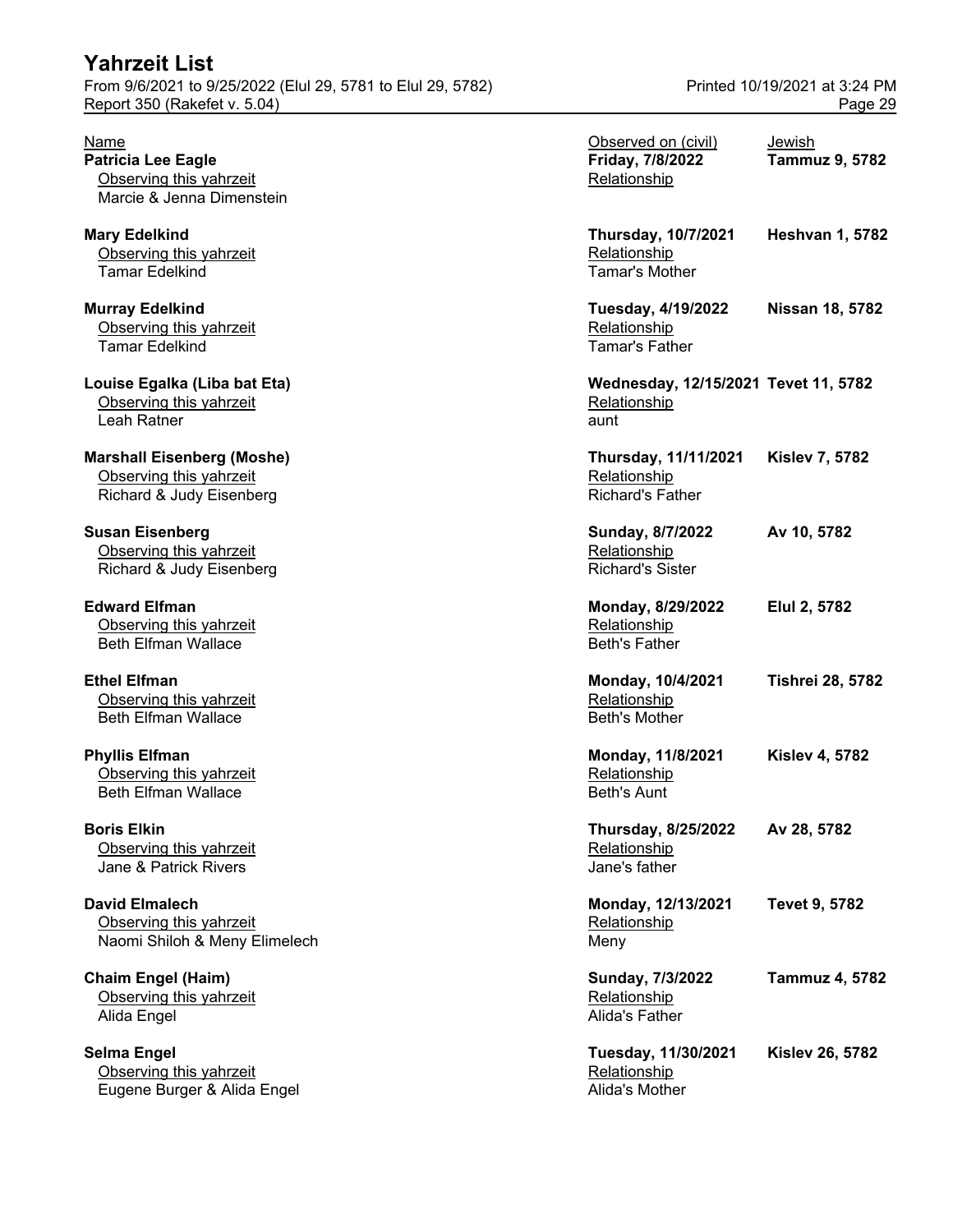| <b>Yahrzeit List</b>                                        |                               |
|-------------------------------------------------------------|-------------------------------|
| From 9/6/2021 to 9/25/2022 (Elul 29, 5781 to Elul 29, 5782) | Printed 10/19/2021 at 3:24 PM |
| Report 350 (Rakefet v. 5.04)                                | Page 30                       |

**Rose Ann Epstein** Observing this yahrzeit Sandy Naclerio **Grandmother** grandmother

| Name<br>Abraham J. Epstein<br>Observing this yahrzeit<br>Kranie & Earl Baker                             | Observed on (civil)<br>Sunday, 2/27/2022<br>Relationship<br>Grandfather    | Jewish<br>Adar-I 26, 5782 |
|----------------------------------------------------------------------------------------------------------|----------------------------------------------------------------------------|---------------------------|
| Avraham Epstein<br>Observing this yahrzeit<br>Syma Solovitch & Bruce Haynes                              | Tuesday, 8/16/2022<br>Relationship<br>Syma's Grandfather                   | Av 19, 5782               |
| <b>Benjamin Epstein</b><br>Observing this yahrzeit<br>Sandy Naclerio                                     | Friday, 9/16/2022<br>Relationship<br>grandfather                           | Elul 20, 5782             |
| <b>Bessie Epstein (Bashke)</b><br>Observing this yahrzeit<br>Syma Solovitch & Bruce Haynes               | Tuesday, 8/23/2022<br>Relationship<br>Syma's Aunt                          | Av 26, 5782               |
| Ethel Epstein (Ettie bat Yale & Alta)<br>Observing this yahrzeit<br>Frances Goldberg-Cohen               | <b>Thursday, 4/21/2022</b><br>Relationship<br>Frances' mother              | <b>Nissan 20, 5782</b>    |
| <b>Freidl Epstein</b><br>Observing this yahrzeit<br>Syma Solovitch & Bruce Haynes                        | Wednesday, 7/20/2022 Tammuz 21, 5782<br>Relationship<br>Syma's Grandmother |                           |
| lda Epstein<br>Observing this yahrzeit<br>Seth Pauker                                                    | Wednesday, 12/15/2021 Tevet 11, 5782<br>Relationship<br>Seth's Grandmother |                           |
| Jacob J. Epstein<br>Observing this yahrzeit<br>Russell & Susan Epstein                                   | Friday, 9/24/2021<br>Relationship<br>Russell's father                      | <b>Tishrei 18, 5782</b>   |
| <b>Louis Epstein</b><br>Observing this yahrzeit<br>Kranie & Earl Baker                                   | Wednesday, 9/8/2021<br>Relationship<br><b>Brother</b>                      | <b>Tishrei 2, 5782</b>    |
| Mary Ann Epstein (Hayyena-Miryam Hana bat Yehuda-Leib)<br>Observing this yahrzeit<br>Kranie & Earl Baker | Saturday, 11/20/2021<br>Relationship<br>Mother                             | <b>Kislev 16, 5782</b>    |
| <b>Moe Epstein</b><br>Observing this yahrzeit<br>Kranie & Earl Baker                                     | Monday, 4/18/2022<br>Relationship<br>Father                                | Nissan 17, 5782           |
| <b>Rhoda Epstein</b><br>Observing this yahrzeit<br>Russell & Susan Epstein                               | Wednesday, 7/13/2022 Tammuz 14, 5782<br>Relationship<br>Russell's mother   |                           |
| Rose Ann Epstein<br>Observing this yahrzeit                                                              | Tuesday, 9/13/2022<br>Relationship                                         | Elul 17, 5782             |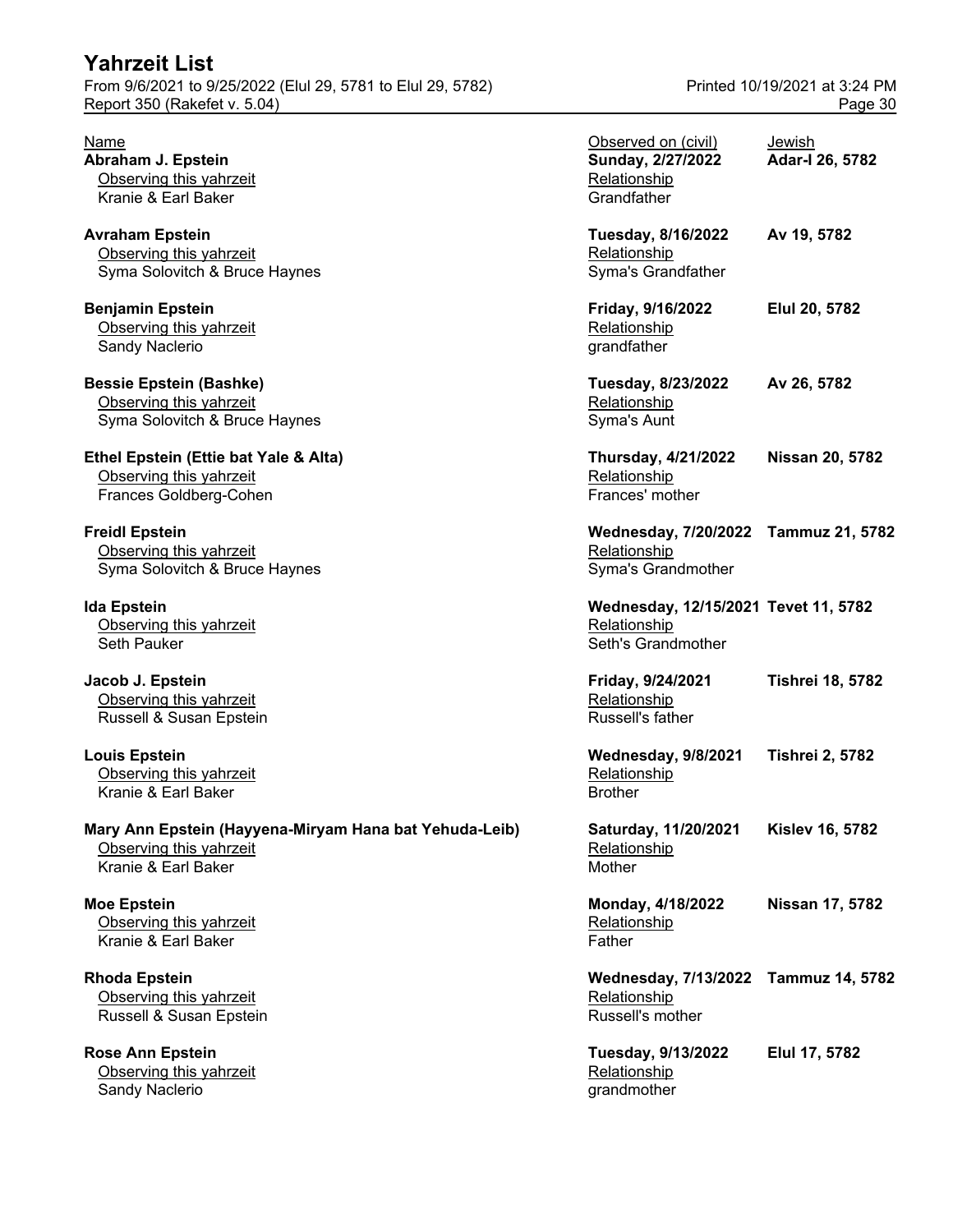| <b>Yahrzeit List</b>                                        |                     |                               |
|-------------------------------------------------------------|---------------------|-------------------------------|
| From 9/6/2021 to 9/25/2022 (Elul 29, 5781 to Elul 29, 5782) |                     | Printed 10/19/2021 at 3:24 PM |
| Report 350 (Rakefet v. 5.04)                                |                     | Page 31                       |
| <u>Name</u>                                                 | Observed on (civil) | Jewish                        |
| Jerome Ersoff                                               | Tuesday, 10/12/2021 | <b>Heshvan 6, 5782</b>        |
| Ohonation this work                                         | Deletianabin        |                               |

**Ralph Feldman (Yerahmiel)** Observing this yahrzeit **Relationship Containst Relationship Relationship** Marty Feldman Marty's Father

| Name                                               | Observed on (civil)                  | Jewish                  |
|----------------------------------------------------|--------------------------------------|-------------------------|
| <b>Jerome Ersoff</b>                               | Tuesday, 10/12/2021                  | <b>Heshvan 6, 5782</b>  |
| Observing this yahrzeit                            | Relationship                         |                         |
| Dr. Marvin & Roselyn Miller                        | Roselyn's Brother                    |                         |
| Nathan Ersoff                                      | Tuesday, 9/21/2021                   | <b>Tishrei 15, 5782</b> |
| Observing this yahrzeit                            | Relationship                         |                         |
| Dr. Marvin & Roselyn Miller                        | Roselyn's Father                     |                         |
|                                                    |                                      |                         |
| Martin Faymann (Mordekhai ben Yosef veHendel)      | Sunday, 1/23/2022                    | <b>Shevat 21, 5782</b>  |
| Observing this yahrzeit                            | Relationship                         |                         |
| Bea & Gordon Brodie                                | <b>Bea's Father</b>                  |                         |
| Regina Faymann (Rivqa bat Gershon uVeluma Rahel)   | Sunday, 9/26/2021                    | <b>Tishrei 20, 5782</b> |
| Observing this yahrzeit                            | Relationship                         |                         |
| Bea & Gordon Brodie                                | Bea's Mother                         |                         |
|                                                    |                                      |                         |
| George Feen (Yosef ben Zizi veReisel)              | Saturday, 9/25/2021                  | <b>Tishrei 19, 5782</b> |
| Observing this yahrzeit                            | Relationship                         |                         |
| Betty Sue & Henry Zelek                            | <b>Betty Sue's Father</b>            |                         |
| <b>Hildy Feen</b>                                  | <b>Hildy's Father</b>                |                         |
|                                                    |                                      |                         |
| Rose (Alper) Feen (Reizel bat Binyamin & Batsheva) | Saturday, 7/16/2022                  | <b>Tammuz 17, 578</b>   |
| Observing this yahrzeit                            | Relationship                         |                         |
| Betty Sue & Henry Zelek                            | Mother of Betty Sue                  |                         |
| <b>Hildy Feen</b>                                  | Mother of Hildy                      |                         |
|                                                    |                                      |                         |
| Benjamin Feldman                                   | Friday, 9/2/2022                     | Elul 6, 5782            |
| Observing this yahrzeit                            | Relationship                         |                         |
| Alice & Paul Kosowsky                              | Alice's grandfather                  |                         |
| E. Lester Feldman                                  |                                      |                         |
|                                                    | Thursday, 12/23/2021                 | Tevet 19, 5782          |
| Observing this yahrzeit                            | Relationship                         |                         |
| Lois Feldman                                       | Husband                              |                         |
| Barbara Flyg                                       | Father                               |                         |
| Steven & Sara Salomon                              | Sara's Father                        |                         |
| Gertrude Feldman                                   | Monday, 2/28/2022                    | Adar-I 27, 5782         |
| Observing this yahrzeit                            | Relationship                         |                         |
| Alice & Paul Kosowsky                              | Alice's grandmother                  |                         |
|                                                    |                                      |                         |
| Margaret Feldman (Miryam bat Menahem)              | Monday, 9/19/2022                    | Elul 23, 5782           |
| Observing this yahrzeit                            | Relationship                         |                         |
| Marty Feldman                                      | Marty's Mother                       |                         |
|                                                    |                                      |                         |
| <b>Morris Feldman</b>                              | Tuesday, 11/30/2021                  | <b>Kislev 26, 5782</b>  |
| Observing this yahrzeit                            | Relationship                         |                         |
| Lois Feldman                                       | Father-in-law                        |                         |
|                                                    |                                      |                         |
| Ralph Feldman (Yerahmiel)                          | Wednesday, 12/29/2021 Tevet 25, 5782 |                         |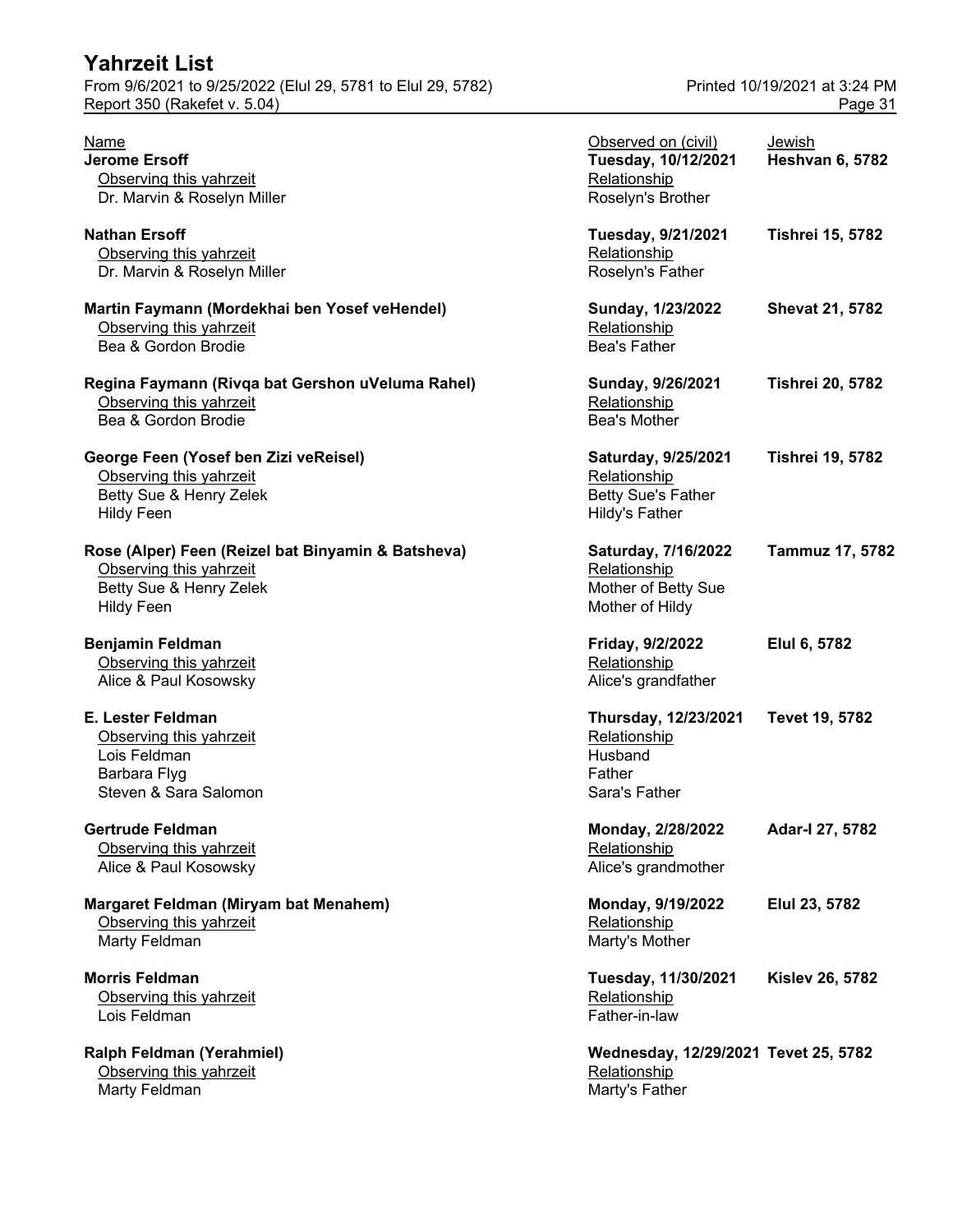#### **Mildred Fidell**

#### **Edith Fields (Eta bat Ya`aqov)**

**Harry S. Fleischner** Observing this yahrzeit Dr. Robert Fleischner Father Father Father Father

| Name<br>Sarah Feldman<br>Observing this yahrzeit<br>Lois Feldman                                                                  | Observed on (civil)<br>Wednesday, 9/8/2021<br>Relationship<br>Mother                    | Jewish<br><b>Tishrei 2, 5782</b> |
|-----------------------------------------------------------------------------------------------------------------------------------|-----------------------------------------------------------------------------------------|----------------------------------|
| Sylvia Feldman<br>Observing this yahrzeit                                                                                         | Sunday, 9/26/2021<br>Relationship                                                       | <b>Tishrei 20, 5782</b>          |
| Lois Feldman<br>Barbara Flyg<br>Steven & Sara Salomon                                                                             | Mother<br>Sara's Mother                                                                 |                                  |
| <b>Malcolm Fidell</b><br>Observing this yahrzeit<br>Eugene Fidell & Linda Greenhouse                                              | <b>Wednesday, 2/9/2022</b><br>Relationship<br>Gene's father                             | Adar-I 8, 5782                   |
| <b>Mildred Fidell</b><br>Observing this yahrzeit<br>Eugene Fidell & Linda Greenhouse                                              | Friday, 5/6/2022<br>Relationship<br>Gene's mother                                       | lyar 5, 5782                     |
| Ida Goldstein Fidler (Ida bat Re'uven)<br>Observing this yahrzeit<br>Shirley & Harold Fidler<br><b>Richard &amp; Diane Fidler</b> | Friday, 11/12/2021<br>Relationship<br>Harold's Sister-in-Law<br><b>Richard's Mother</b> | <b>Kislev 8, 5782</b>            |
| Irma Fiedler<br>Observing this yahrzeit<br>Paul Fiedler & Susan Birke-Fiedler                                                     | Friday, 3/18/2022<br>Relationship<br>Paul's Mother                                      | Adar-II 15, 5782                 |
| Edith Fields (Eta bat Ya`aqov)<br>Observing this yahrzeit<br><b>Jack Saxe</b><br><b>Stanley Saxe</b>                              | Wednesday, 11/24/2021 Kislev 20, 5782<br>Relationship<br>Aunt<br>Stan's Aunt            |                                  |
| Inge Fish (Ester bat Barukh)<br>Observing this yahrzeit<br><b>Gary Fish</b>                                                       | <b>Thursday, 7/21/2022</b><br>Relationship<br>Gary's Mother                             | <b>Tammuz 22, 5782</b>           |
| Leonard Fish (Arye Lev ben Aharon haLevi & Feyge)<br>Observing this yahrzeit<br>Gary Fish                                         | <b>Thursday, 1/20/2022</b><br>Relationship<br>Gary's Father                             | <b>Shevat 18, 5782</b>           |
| <b>Bessie Flamer</b><br>Observing this yahrzeit<br>Bud & Mickey Chorney                                                           | Sunday, 4/10/2022<br>Relationship<br>Muriel's Mother                                    | <b>Nissan 9, 5782</b>            |
| Samuel L. Flamer (Shemuel Eliezer)<br>Observing this yahrzeit<br><b>Bud &amp; Mickey Chorney</b>                                  | Thursday, 10/28/2021<br>Relationship<br>Muriel's Father                                 | <b>Heshvan 22, 5782</b>          |
| Harry S. Fleischner<br>Observing this yahrzeit                                                                                    | Sunday, 9/4/2022<br>Relationship                                                        | Elul 8, 5782                     |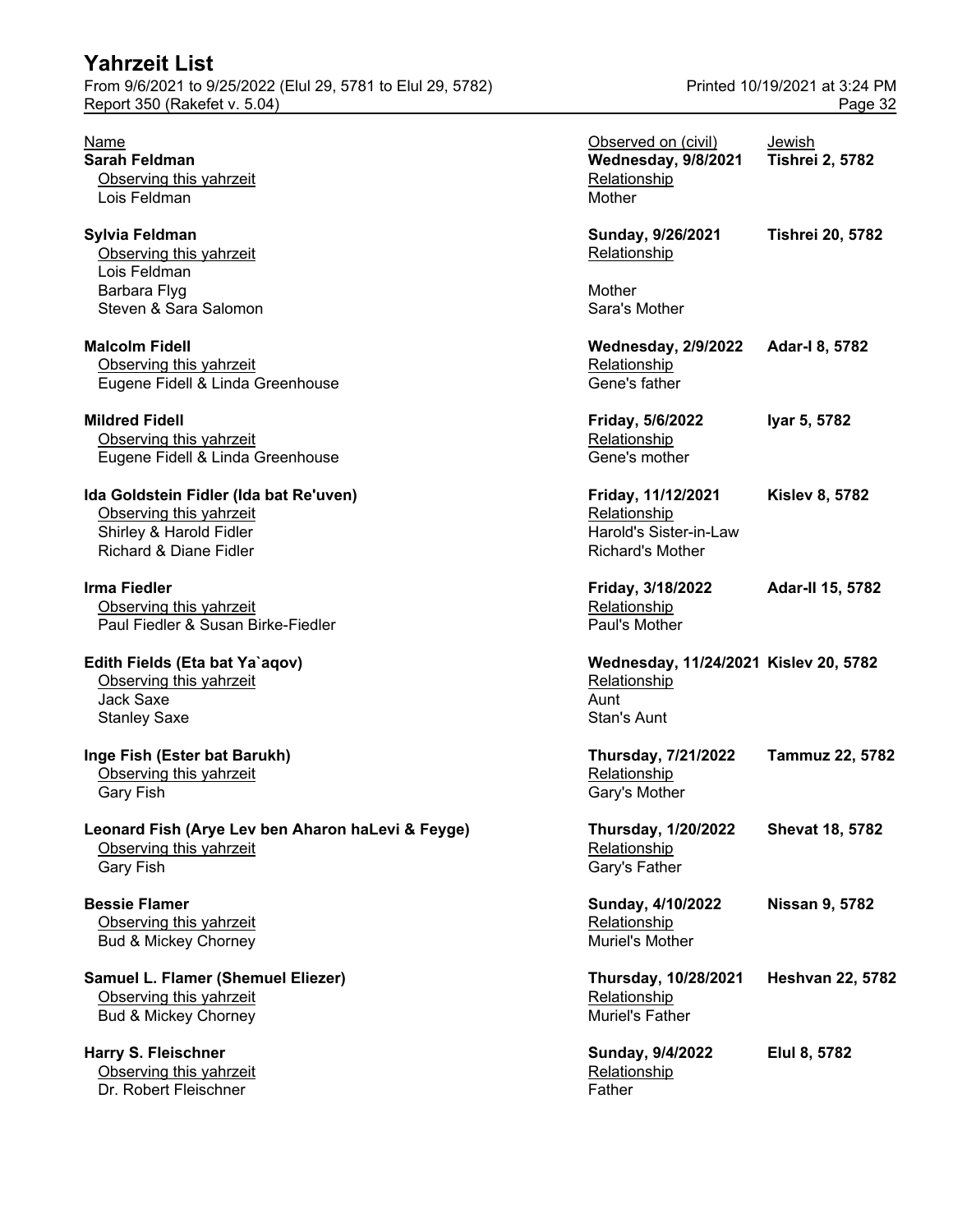**Betty Frank** Observing this yahrzeit Lauren & Phillip Brown Lauren's mother

| Name                                                     | Observed on (civil)                  | Jewish                  |
|----------------------------------------------------------|--------------------------------------|-------------------------|
| <b>Hyman Fleischner</b><br>Observing this yahrzeit       | Thursday, 11/25/2021<br>Relationship | <b>Kislev 21, 5782</b>  |
| Hillel & Sara-Ann Auerbach                               | Sara-Ann's Uncle                     |                         |
| Suzanne Weinstein                                        | <b>Richard's Uncle</b>               |                         |
| <b>Mollie Cohen Fleischner</b>                           | Wednesday, 12/15/2021 Tevet 11, 5782 |                         |
| Observing this yahrzeit                                  | Relationship                         |                         |
| Hillel & Sara-Ann Auerbach                               | Sara-Ann's Aunt                      |                         |
| Sylvia Fleischner                                        | <b>Tuesday, 9/13/2022</b>            | Elul 17, 5782           |
| Observing this yahrzeit                                  | Relationship                         |                         |
| Hillel & Sara-Ann Auerbach                               | Sara-Ann's Cousin                    |                         |
| <b>Marilyn Foodim</b>                                    | Tuesday, 9/21/2021                   | <b>Tishrei 15, 5782</b> |
| Observing this yahrzeit<br>Robert Forbes & Joanne Foodim | Relationship<br>Joanne's Mother      |                         |
|                                                          |                                      |                         |
| Grace Pierce Forbes (n/a)                                | <b>Wednesday, 1/12/2022</b>          |                         |
| Observing this yahrzeit                                  | Relationship                         |                         |
| Robert Forbes & Joanne Foodim                            | Robert's Mother                      |                         |
| Henry Ashton Crosby Forbes (n/a)                         | Sunday, 7/31/2022                    | Av 3, 5782              |
| Observing this yahrzeit                                  | Relationship                         |                         |
| Robert Forbes & Joanne Foodim                            | <b>Robert's Father</b>               |                         |
| <b>Bert Edwin Fraade</b>                                 | Sunday, 6/12/2022                    | Sivan 13, 5782          |
| Observing this yahrzeit                                  | Relationship                         |                         |
| Steven Fraade & Ellen Cohen                              | <b>Steven's Father</b>               |                         |
| <b>Charles B. Fraade</b>                                 | <b>Thursday, 1/27/2022</b>           | <b>Shevat 25, 5782</b>  |
| Observing this yahrzeit                                  | Relationship                         |                         |
| Steven Fraade & Ellen Cohen                              | <b>Steven's Grandfather</b>          |                         |
| Dorothy Fraade (Devora bat __)                           | Thursday, 11/18/2021                 | <b>Kislev 14, 5782</b>  |
| Observing this yahrzeit                                  | Relationship                         |                         |
| Steven Fraade & Ellen Cohen                              | Steven's Mother                      |                         |
| <b>Ida Hutching Fraade</b>                               | Tuesday, 12/28/2021                  | Tevet 24, 5782          |
| Observing this yahrzeit                                  | Relationship                         |                         |
| Steven Fraade & Ellen Cohen                              | <b>Steven's Grandmother</b>          |                         |
| Yakira Fraade                                            | Wednesday, 1/12/2022 Shevat 10, 5782 |                         |
| Observing this yahrzeit                                  | Relationship                         |                         |
| Steven Fraade & Ellen Cohen                              | granddaughter                        |                         |
| Tani Cohen-Fraade & Abby Fraade                          | daughter                             |                         |
| <b>Betty Frank</b>                                       | Wednesday, 9/8/2021                  | <b>Tishrei 2, 5782</b>  |
| Observing this yahrzeit                                  | Relationship                         |                         |
|                                                          |                                      |                         |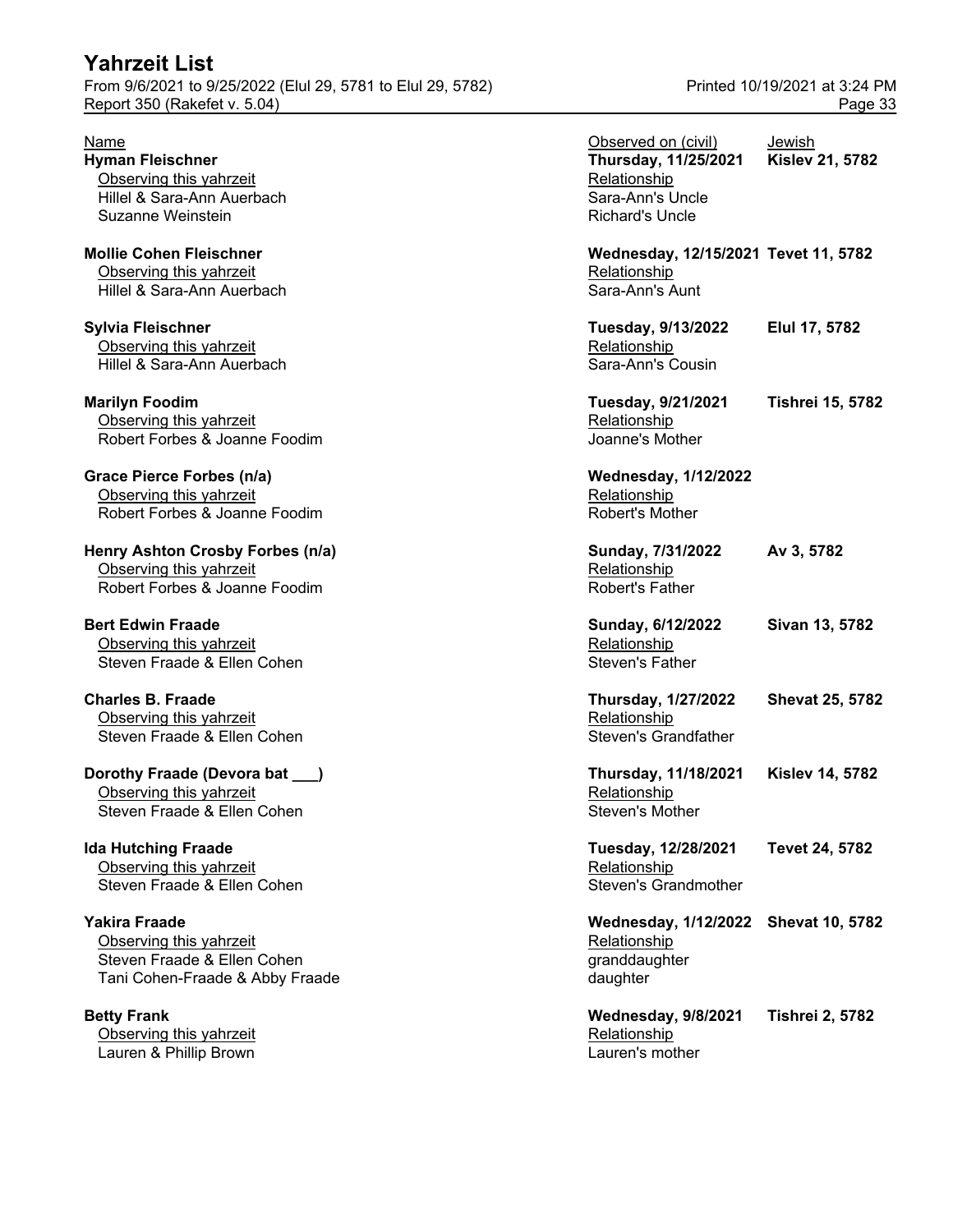| <b>Yahrzeit List</b>                                        |                               |
|-------------------------------------------------------------|-------------------------------|
| From 9/6/2021 to 9/25/2022 (Elul 29, 5781 to Elul 29, 5782) | Printed 10/19/2021 at 3:24 PM |
| Report 350 (Rakefet v. 5.04)                                | Page 34                       |

| M. Michael Franzman (<br>ben David & Tillie) | Thursday, 1  |
|----------------------------------------------|--------------|
| Observing this vahrzeit                      | Relationship |
| Larry & Susan Franzman                       | Father       |

Observing this yahrzeit **Relationship Relationship** Robert Snyder & Eileen Schuman Eileen's aunt

| Name<br><b>Simon Frank</b><br>Observing this yahrzeit<br>Lauren & Phillip Brown                                | Observed on (civil)<br>Friday, 10/8/2021<br>Relationship<br>Lauren's father | Jewish<br><b>Heshvan 2, 5782</b> |
|----------------------------------------------------------------------------------------------------------------|-----------------------------------------------------------------------------|----------------------------------|
| lda Frankel<br>Observing this yahrzeit<br><b>Shirley Mattler</b>                                               | <b>Thursday, 1/13/2022</b><br>Relationship<br>Mother                        | <b>Shevat 11, 5782</b>           |
| Isadore J. Frankel<br>Observing this yahrzeit<br><b>Shirley Mattler</b>                                        | Tuesday, 11/30/2021<br>Relationship<br>Father                               | <b>Kislev 26, 5782</b>           |
| Jack Frankel<br>Observing this yahrzeit<br>Stewart Frankel & Joy Kaufman                                       | Tuesday, 10/26/2021<br>Relationship<br>Father                               | <b>Heshvan 20, 5782</b>          |
| <b>Gladys Franzman</b><br>Observing this yahrzeit<br>Robert & Barbara Ellen Green<br>Judith & Stephen Alderman | Sunday, 4/24/2022<br>Relationship<br><b>Barbara's Mother</b><br>mother      | Nissan 23, 5782                  |
| M. Michael Franzman ( _ ben David & Tillie)<br>Observing this yahrzeit<br>Larry & Susan Franzman               | <b>Thursday, 11/4/2021</b><br>Relationship<br>Father                        | <b>Heshvan 29, 5782</b>          |
| Sarah Franzman ( _ bat Alex & Lena)<br>Observing this yahrzeit<br>Larry & Susan Franzman                       | Sunday, 11/28/2021<br>Relationship<br>Mother                                | <b>Kislev 24, 5782</b>           |
| John Freedman<br>Observing this yahrzeit<br>Annette Kisner                                                     | Tuesday, 9/13/2022<br>Relationship<br>Annette's father                      | Elul 17, 5782                    |
| Rose Freedman<br>Observing this yahrzeit<br>Annette Kisner                                                     | Sunday, 8/28/2022<br>Relationship<br>Annette's mother                       | Elul 1, 5782                     |
| <b>Morris Freidman</b><br>Observing this yahrzeit<br>Sharon Bender                                             | <b>Wednesday, 2/9/2022</b><br>Relationship<br>Sharon's Grandfather          | Adar-I 8, 5782                   |
| Sarah Freidman<br>Observing this yahrzeit<br>David & Sharon Bender                                             | <b>Saturday, 4/2/2022</b><br>Relationship<br>Sharon's Grandmother           | Nissan 1, 5782                   |
| Michael Freiman (Meir Elya haLevi)<br>Observing this yahrzeit<br>Jonathan Freiman & Rachel Light               | <b>Thursday, 4/21/2022</b><br>Relationship<br>Jonathan's father             | <b>Nissan 20, 5782</b>           |
| <b>Ethel Frey</b>                                                                                              | Wednesday, 4/6/2022                                                         | <b>Nissan 5, 5782</b>            |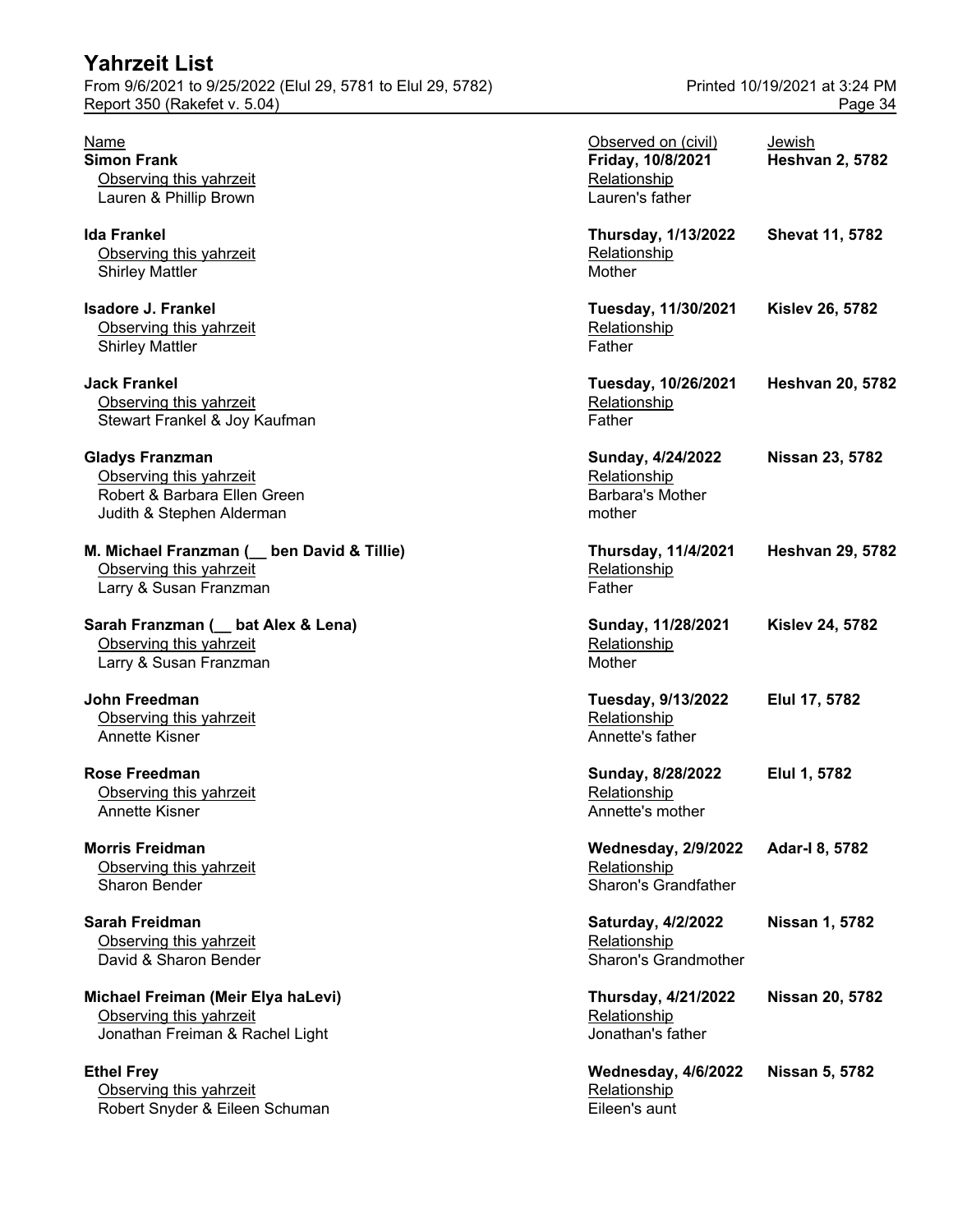| <b>Yahrzeit List</b>                                                                        |                                    |                         |
|---------------------------------------------------------------------------------------------|------------------------------------|-------------------------|
| From 9/6/2021 to 9/25/2022 (Elul 29, 5781 to Elul 29, 5782)<br>Report 350 (Rakefet v. 5.04) | Printed 10/19/2021 at 3:24 PM      |                         |
|                                                                                             |                                    | Page 35                 |
| Name                                                                                        | Observed on (civil)                | Jewish                  |
| Arthur William Friedland (Avraham Velvel ben Moshe)                                         | Saturday, 10/2/2021                | <b>Tishrei 26, 5782</b> |
| Observing this yahrzeit                                                                     | Relationship                       |                         |
| Harold & Bobbie Miller                                                                      | <b>Harold's Uncle</b>              |                         |
| <b>Fannie Friedlander</b>                                                                   | Wednesday, 5/11/2022 Iyar 10, 5782 |                         |
| Observing this yahrzeit                                                                     | Relationship                       |                         |
| Gloria Cohen                                                                                | Gloria's Aunt                      |                         |
| <b>Barbara Friedler</b>                                                                     | Sunday, 6/19/2022                  | Sivan 20, 5782          |
| Observing this yahrzeit                                                                     | Relationship                       |                         |
| <b>Martin Friedler</b>                                                                      | Wife                               |                         |
| Jay Friedler                                                                                | Jay's mother                       |                         |
| <b>Irving Friedler</b>                                                                      | Sunday, 12/26/2021                 | Tevet 22, 5782          |
| Observing this yahrzeit                                                                     | Relationship                       |                         |
| <b>Martin Friedler</b>                                                                      | Father                             |                         |
| Jay Friedler                                                                                | Jay's grandfather                  |                         |
| <b>Katie Friedler</b>                                                                       | Tuesday, 3/15/2022                 | Adar-II 12, 5782        |
| Observing this yahrzeit                                                                     | Relationship                       |                         |
| <b>Martin Friedler</b>                                                                      | Grandmother                        |                         |
| Albert Friedman (Avraham Ber ben Yehoshua veRahel)                                          | <b>Thursday, 11/4/2021</b>         | <b>Heshvan 29, 5782</b> |
| Observing this yahrzeit                                                                     | Relationship                       |                         |
| Harriet Friedman & Charles Bruce                                                            | <b>Harriet's Father</b>            |                         |
| Delia Friedman                                                                              | Saturday, 9/11/2021                | <b>Tishrei 5, 5782</b>  |
| Observing this yahrzeit                                                                     | Relationship                       |                         |
| Lloyd Friedman & Kai Yang                                                                   | Lloyd's Mother                     |                         |
| Joel Friedman (Yoel ben Avraham haLevi)                                                     | Thursday, 10/28/2021               | <b>Heshvan 22, 5782</b> |
| Observing this yahrzeit                                                                     | Relationship                       |                         |
| Lloyd Friedman & Kai Yang                                                                   | Lloyd's Father                     |                         |
| Judith Friedman (Haya Yehudit bat Avraham Yaqov HaLevi)                                     | Friday, 7/29/2022                  | Av 1, 5782              |
| Observing this yahrzeit                                                                     | Relationship                       |                         |
| Judi & Dominic Aprile                                                                       | Judi's Grandmother                 |                         |
| Robert & Patricia Friedman                                                                  | Robert's Grandmother               |                         |
| Ralph Friedman (Refael ben Yehuda Lev veYehudit)                                            | Monday, 4/4/2022                   | <b>Nissan 3, 5782</b>   |
| Observing this yahrzeit                                                                     | Relationship                       |                         |
| Judi & Dominic Aprile                                                                       | Judi's Father                      |                         |
| Robert & Patricia Friedman                                                                  | <b>Robert's Father</b>             |                         |
| Ralphael and Ida Friedman                                                                   | Tuesday, 12/14/2021                | Tevet 10, 5782          |
| Observing this yahrzeit                                                                     | Relationship                       |                         |
| Iudi & Dominia Aprilo                                                                       | ludile Croot Crondnoronto          |                         |

# **Arthur William Friedland (Avraham Velvel ben Moshe) Saturday, 10/2/2021 Tishrei 26, 5782**

| Sunday, 12/26/2021 | Tevet 22, 5782 |
|--------------------|----------------|
| Relationship       |                |
| Father             |                |
| Jay's grandfather  |                |

| Tuesday, 3/15/2022 | <b>Adar-II 12, 5782</b> |
|--------------------|-------------------------|
| Relationship       |                         |
| Grandmother        |                         |

# **Joel Friedman (Yoel ben Avraham haLevi) Thursday, 10/28/2021 Heshvan 22, 5782**

**Ralphael and Ida Friedman Tuesday, 12/14/2021 Tevet 10, 5782** Judi & Dominic Aprile Judi's Great-Grandparents Robert's Great-Grandparents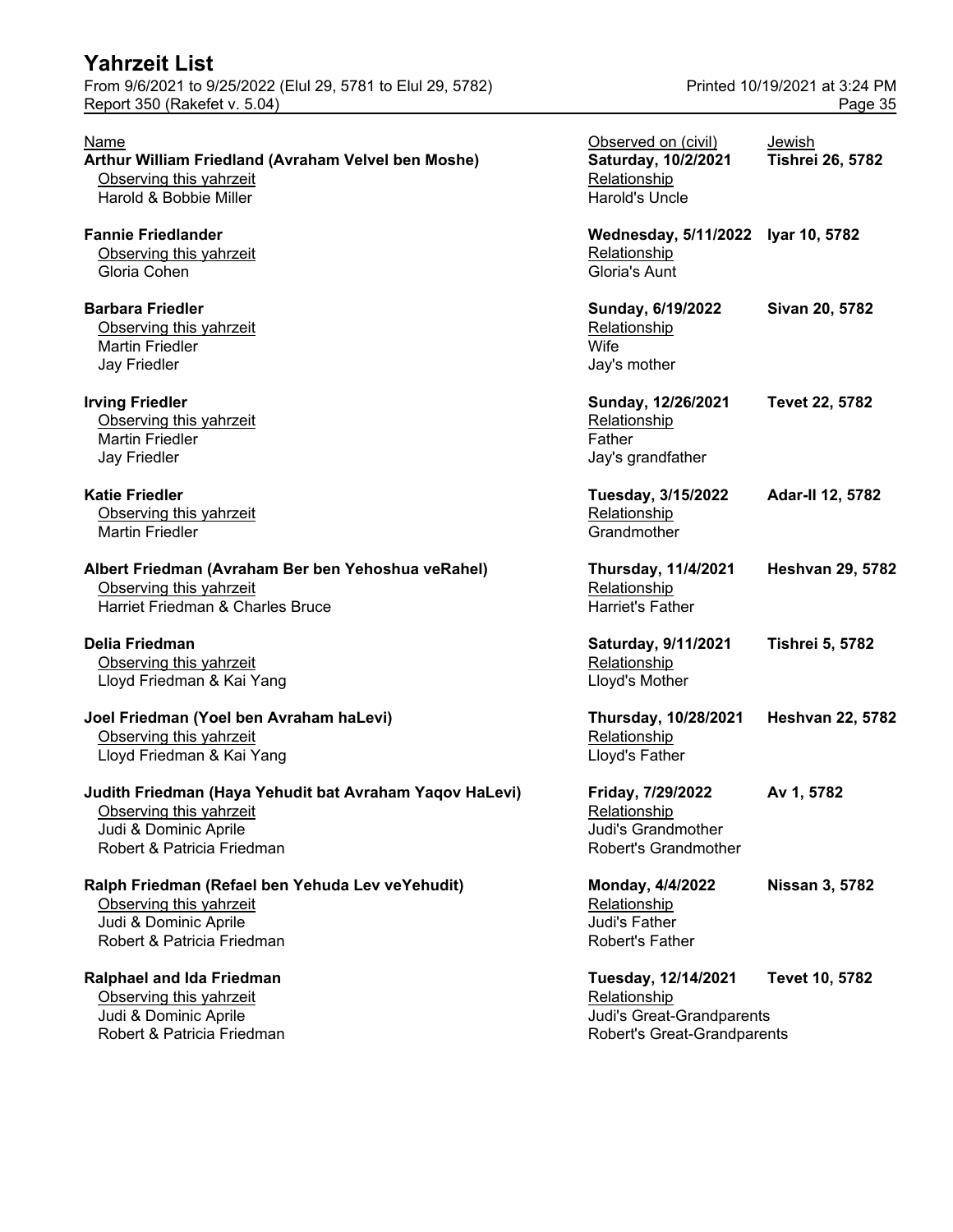From 9/6/2021 to 9/25/2022 (Elul 29, 5781 to Elul 29, 5782) Printed 10/19/2021 at 3:24 PM Report 350 (Rakefet v. 5.04) Page 36

| Name<br>Rev. Louis Friedman (Reb Yehuda Leib ben Rav Haim Refael)<br>Observing this yahrzeit<br>Irene Friedman | Observed on (civil)<br><b>Thursday, 9/15/2022</b><br>Relationship              | Jewish<br>Elul 19, 5782 |
|----------------------------------------------------------------------------------------------------------------|--------------------------------------------------------------------------------|-------------------------|
| Judi & Dominic Aprile<br>Robert & Patricia Friedman                                                            | Judi's Grandfather<br><b>Robert's Grandfather</b>                              |                         |
| <b>Rose Friedman</b><br>Observing this yahrzeit<br>Harriet Friedman & Charles Bruce                            | Friday, 1/21/2022<br>Relationship<br>Harriet's grandmother                     | <b>Shevat 19, 5782</b>  |
| <b>Samuel Friedman</b><br>Observing this yahrzeit<br>Harriet Friedman & Charles Bruce                          | Saturday, 5/7/2022<br>Relationship<br>Harriet's grandfather                    | Iyar 6, 5782            |
| <b>Tillie Leah Friedman</b><br>Observing this yahrzeit<br>Harriet Friedman & Charles Bruce                     | Wednesday, 6/29/2022 Sivan 30, 5782<br>Relationship<br><b>Harriet's Mother</b> |                         |
| Barry Raymond Fritz (Barukh ben Haim uVeila)<br>Observing this yahrzeit<br>Mary Doyle Zuskin & Abe Zuskin      | <b>Thursday, 9/9/2021</b><br>Relationship<br>Mary's Husband                    | <b>Tishrei 3, 5782</b>  |
| Naftali Froimowicz<br>Observing this yahrzeit<br>Allan & Rachel Sutin                                          | Friday, 12/24/2021<br>Relationship<br>Rachel's brother                         | Tevet 20, 5782          |
| <b>Roman Froimowicz</b><br>Observing this yahrzeit<br>Allan & Rachel Sutin                                     | <b>Thursday, 2/17/2022</b><br>Relationship<br>Rachel's father                  | Adar-I 16, 5782         |
| Tsuchinoe "Mickey" Fryer (n/a)<br>Observing this yahrzeit<br>Hugh Fryer                                        | Friday, 6/24/2022<br>Relationship<br>Hugh's Mother                             | Sivan 25, 5782          |
| <b>Max Jack Gad</b><br>Observing this yahrzeit<br>Martin & Lana Gad                                            | Saturday, 4/2/2022<br>Relationship<br>Martin's Father                          | Nissan 1, 5782          |
| <b>Rose Galownia</b><br>Observing this yahrzeit<br>Carol & Joe Bendell                                         | Saturday, 9/18/2021<br>Relationship<br>Joe's mother                            | <b>Tishrei 12, 5782</b> |
| Herbert Galvin (Hesh ben Eliezer & Sarah)<br>Observing this yahrzeit<br>Joel & Nan Galvin                      | Saturday, 9/11/2021<br>Relationship<br>Joel's Father                           | <b>Tishrei 5, 5782</b>  |
| Tessie Galvin (Toma Gittel bat Shmuel David & Rachel)<br>Observing this yahrzeit<br>Joel & Nan Galvin          | Friday, 11/5/2021<br>Relationship<br>Joel's Mother                             | <b>Kislev 1, 5782</b>   |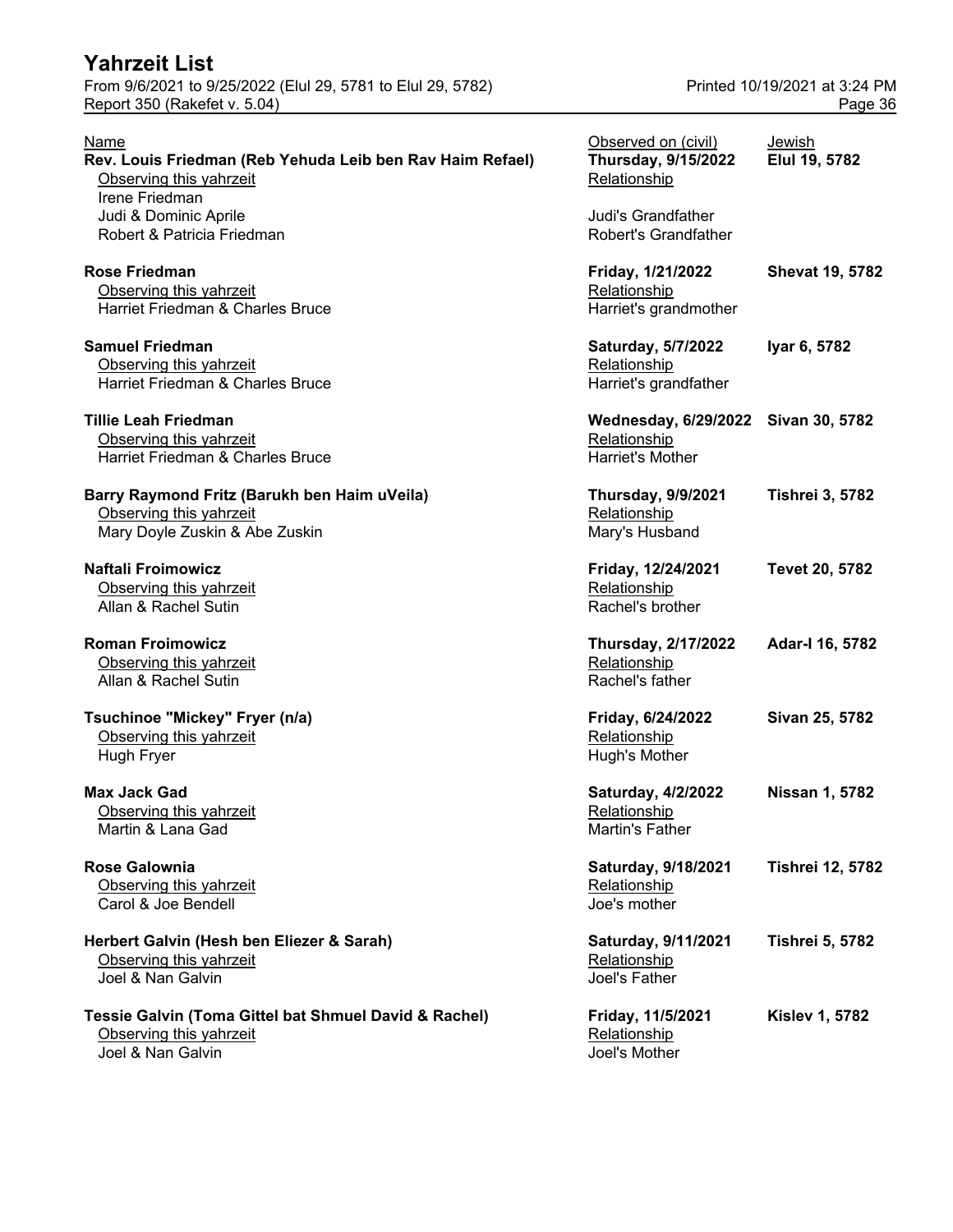| Yahrzeit List                                                                                                                                         |                                                                                  |                                          |
|-------------------------------------------------------------------------------------------------------------------------------------------------------|----------------------------------------------------------------------------------|------------------------------------------|
| From 9/6/2021 to 9/25/2022 (Elul 29, 5781 to Elul 29, 5782)<br>Report 350 (Rakefet v. 5.04)                                                           |                                                                                  | Printed 10/19/2021 at 3:24 PM<br>Page 37 |
| Name<br><b>Ben Gans</b><br>Observing this yahrzeit<br>Debra Relave                                                                                    | Observed on (civil)<br>Wednesday, 6/8/2022<br>Relationship<br>Arnold's father    | Jewish<br>Sivan 9, 5782                  |
| <b>Samuel Ganter</b><br>Observing this yahrzeit<br><b>Martin Ganter</b>                                                                               | Friday, 1/14/2022<br>Relationship<br>father                                      | <b>Shevat 12, 5782</b>                   |
| <b>Vera Ganter</b><br>Observing this yahrzeit<br><b>Martin Ganter</b>                                                                                 | Friday, 12/24/2021<br>Relationship<br>mother                                     | <b>Tevet 20, 5782</b>                    |
| Sheila Gardiner (Shulamit Malka bat Shelom uVerakha)<br>Observing this yahrzeit<br>Rose & Harold Wexler<br><b>Charlie Ludwig</b>                      | Wednesday, 10/6/2021 Tishrei 30, 5782<br>Relationship<br>Rose's Cousin<br>Friend |                                          |
| <b>Samuel Garfinkel</b><br>Observing this yahrzeit<br>Lawrence & Doralee Garfinkel                                                                    | <b>Tuesday, 8/2/2022</b><br>Relationship<br>Father                               | Av 5, 5782                               |
| <b>Anita Garsen</b><br>Observing this yahrzeit<br><b>Tina Rose</b>                                                                                    | Sunday, 7/17/2022<br>Relationship<br>Mother                                      | <b>Tammuz 18, 5782</b>                   |
| <b>Max Garsen</b><br>Observing this yahrzeit<br><b>Tina Rose</b>                                                                                      | <b>Wednesday, 1/5/2022</b><br>Relationship<br>Father                             | <b>Shevat 3, 5782</b>                    |
| Grace Goldberg Cohen Geisinger (Greisel Devora bat Lev veHana)<br>Observing this yahrzeit<br>Lewis & Renee Cohen<br>Dr. Carol J. Cohen & Sandra Blair | Saturday, 7/2/2022<br>Relationship<br>Lewis's Mother<br>Carol's Mother           | <b>Tammuz 3, 5782</b>                    |
| Alan Gelbert (Zusha Haim ben Simha Meir & Sara Brakha)<br>Observing this yahrzeit<br>Joan Gelbert<br>Andrew & Emily Gelbert                           | Sunday, 5/22/2022<br>Relationship<br>Joan's Husband<br>Andrew's Father           | Iyar 21, 5782                            |
| <b>Dr. Samuel Gelbert</b><br>Observing this yahrzeit<br>Joan Gelbert                                                                                  | Saturday, 6/11/2022<br>Relationship<br>Alan's Father                             | Sivan 12, 5782                           |
| Sara Z. Gelbert<br>Observing this yahrzeit<br>Joan Gelbert                                                                                            | Friday, 4/1/2022<br>Relationship<br>Alan's Mother                                | Adar-II 29, 5782                         |
| <b>Lillian Gell</b><br>Observing this yahrzeit<br>Dr. John & Marcia Gell                                                                              | <b>Tuesday, 4/5/2022</b><br>Relationship<br>Mother                               | <b>Nissan 4, 5782</b>                    |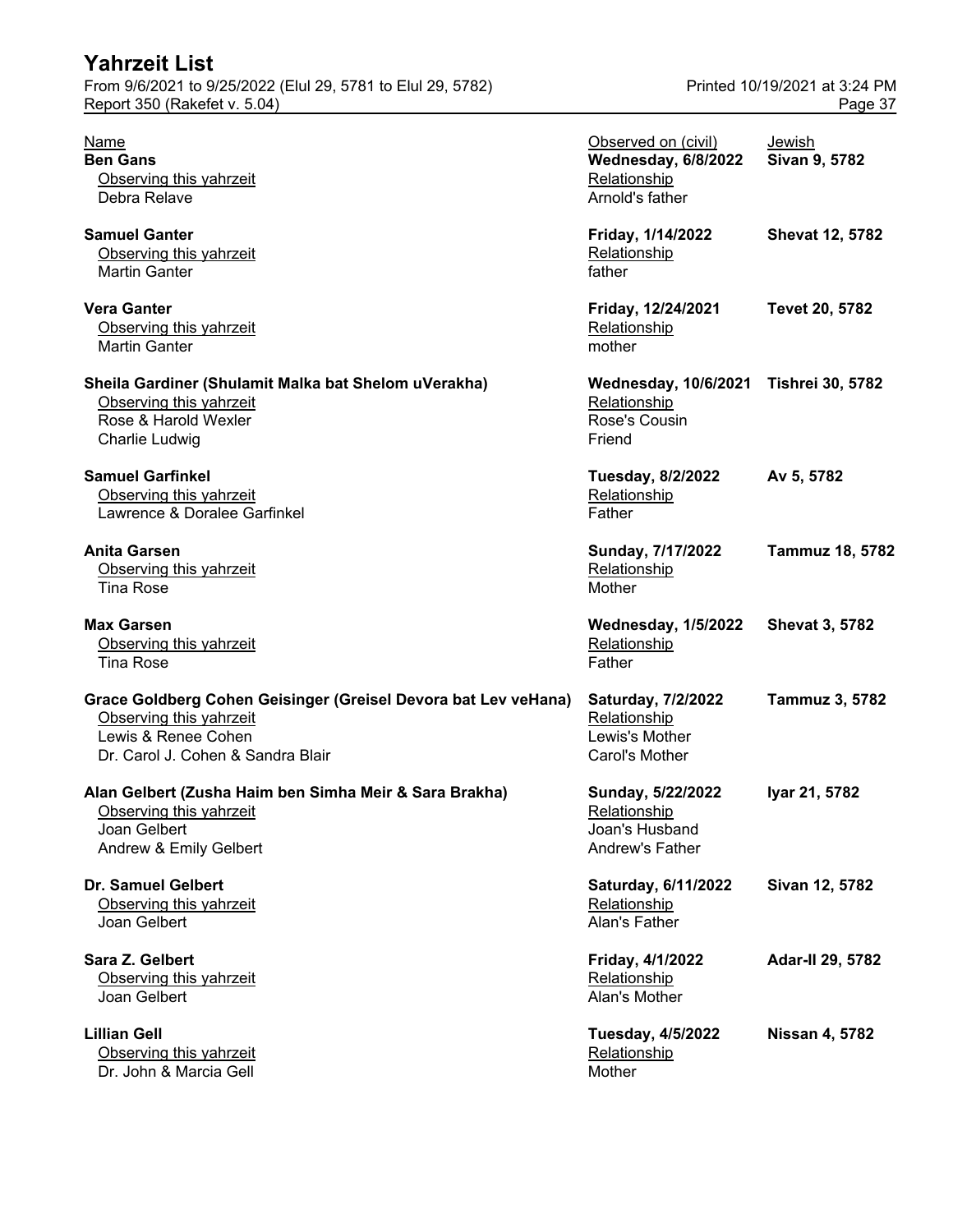**Harold Gimbel** Observing this yahrzeit Howard & Shilo Ratner Betsy Ratner Father Father Father

| <u>Name</u>                                     | Observed on (civil)                    | Jewish                  |
|-------------------------------------------------|----------------------------------------|-------------------------|
| Susan Gell                                      | Wednesday, 10/20/2021 Heshvan 14, 5782 |                         |
| Observing this yahrzeit                         | Relationship                           |                         |
| Dr. John & Marcia Gell                          | <b>Sister</b>                          |                         |
| Rebecca Genn                                    | Friday, 12/24/2021                     | Tevet 20, 5782          |
| Observing this yahrzeit                         | Relationship                           |                         |
| Nancy Genn                                      | Nancy's Daughter                       |                         |
| Irwin Gerber (Yitshaq Reuven ben Melekh veHava) | <b>Thursday, 9/23/2021</b>             | <b>Tishrei 17, 5782</b> |
| Observing this yahrzeit                         | Relationship                           |                         |
| Alan Gerber & Rachel Wiseman-Gerber             | Alan's Father                          |                         |
| Jane Gershaw                                    | <b>Wednesday, 2/9/2022</b>             | Adar-I 8, 5782          |
| Observing this yahrzeit                         | Relationship                           |                         |
| Libby & Mark Abraham                            | Libby's mother                         |                         |
| James Stacey                                    | James's Wife                           |                         |
| <b>Carl Gesund</b>                              | Sunday, 9/4/2022                       | Elul 8, 5782            |
| Observing this yahrzeit                         | Relationship                           |                         |
| Hans & Irmgard Gesund                           | Father                                 |                         |
| <b>Elsie Gesund</b>                             | Saturday, 3/19/2022                    | Adar-II 16, 5782        |
| Observing this yahrzeit                         | Relationship                           |                         |
| Hans & Irmgard Gesund                           | Mother                                 |                         |
| <b>Siegfried Gesund</b>                         | <b>Thursday, 2/10/2022</b>             | Adar-I 9, 5782          |
| Observing this yahrzeit                         | Relationship                           |                         |
| Hans & Irmgard Gesund                           | Uncle                                  |                         |
| <b>Barbara Gilbert</b>                          | Monday, 5/23/2022                      | Iyar 22, 5782           |
| Observing this yahrzeit                         | Relationship                           |                         |
| <b>Richard Brodner</b>                          | <b>Richard's Sister</b>                |                         |
| <b>James Joseph Gilligan</b>                    | Saturday, 12/11/2021                   | <b>Tevet 7, 5782</b>    |
| Observing this yahrzeit                         | Relationship                           |                         |
| Elizabeth Karpf                                 | Elizabeth's father                     |                         |
| <b>Myrtle Mooney Gilligan</b>                   | <b>Tuesday, 8/16/2022</b>              | Av 19, 5782             |
| Observing this yahrzeit                         | Relationship                           |                         |
| Elizabeth Karpf                                 | Elizabeth's mother                     |                         |
| <b>Thomas Daniel Gilligan</b>                   | Monday, 8/8/2022                       | Av 11, 5782             |
| Observing this yahrzeit                         | Relationship                           |                         |
| Elizabeth Karpf                                 | Elizabeth's brother                    |                         |
| <b>Harold Gimbel</b>                            | Thursday, 6/30/2022                    | Tammuz 1, 5782          |
| Observing this yahrzeit                         | Relationship                           |                         |
| Howard & Shilo Ratner                           |                                        |                         |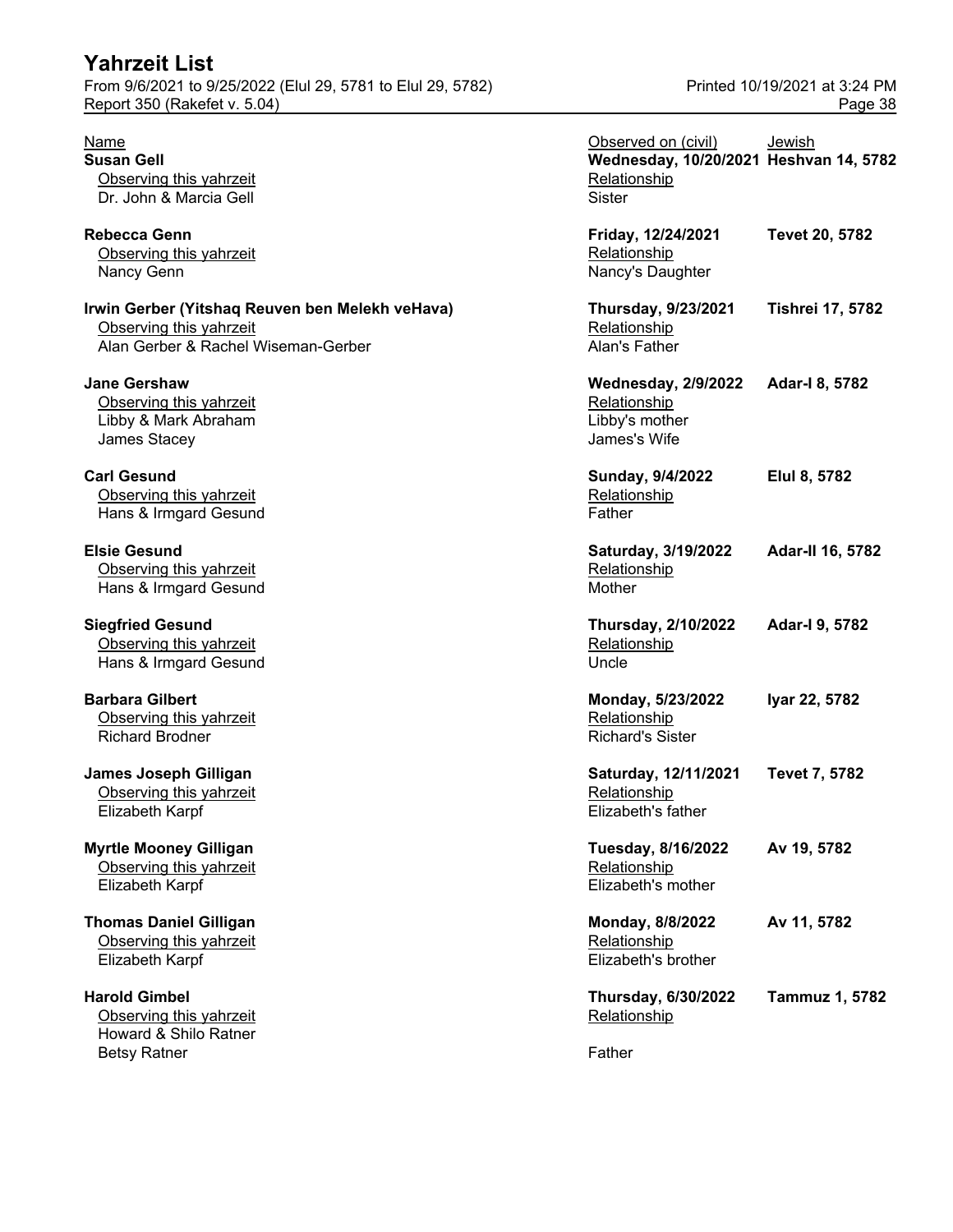| From 9/6/2021 to 9/25/2022 (Elul 29, 5781 to Elul 29, 5782)                                                                |                                                                                | Printed 10/19/2021 at 3:24 PM |  |
|----------------------------------------------------------------------------------------------------------------------------|--------------------------------------------------------------------------------|-------------------------------|--|
| Report 350 (Rakefet v. 5.04)                                                                                               |                                                                                | Page 39                       |  |
| <b>Name</b><br><b>Marilyn Gimbel</b><br>Observing this yahrzeit<br>Howard & Shilo Ratner                                   | Observed on (civil)<br>Tuesday, 6/21/2022<br>Relationship                      | Jewish<br>Sivan 22, 5782      |  |
| <b>Betsy Ratner</b>                                                                                                        | Mother                                                                         |                               |  |
| <b>Nancy Gimbel</b><br>Observing this yahrzeit<br>Howard & Shilo Ratner                                                    | Wednesday, 1/26/2022 Shevat 24, 5782<br>Relationship                           |                               |  |
| <b>Betsy Ratner</b>                                                                                                        | <b>Sister</b>                                                                  |                               |  |
| <b>Nora Gimbel</b><br>Observing this yahrzeit<br>Howard & Shilo Ratner<br><b>Betsy Ratner</b>                              | Friday, 10/22/2021<br>Relationship<br><b>Sister</b>                            | <b>Heshvan 16, 5782</b>       |  |
| Bernard Gimple (Berl ben Yosef haLevi)<br>Observing this yahrzeit<br><b>Sidney Gimple</b><br>Gail Greenberg<br>Mark Gimple | Tuesday, 6/14/2022<br>Relationship<br><b>Brother</b><br>Father<br>Mark'sFather | Sivan 15, 5782                |  |
| <b>Dora Gimple</b><br>Observing this yahrzeit<br><b>Sidney Gimple</b>                                                      | Tuesday, 10/19/2021<br>Relationship<br>Mother                                  | <b>Heshvan 13, 5782</b>       |  |
| <b>Joseph Gimple</b><br>Observing this yahrzeit<br><b>Sidney Gimple</b>                                                    | Friday, 2/4/2022<br>Relationship<br>Father                                     | Adar-I 3, 5782                |  |
| Ruth Gimple (Rahel Perel bat Eliezer haKohen veSara)<br>Observing this yahrzeit<br>Gail Greenberg<br>Mark Gimple           | Friday, 10/15/2021<br>Relationship<br>Gail's Mother<br>Mark's Mother           | <b>Heshvan 9, 5782</b>        |  |
| <b>Anna Ginzberg</b><br>Observing this yahrzeit<br>Dr. Alvin Greenberg                                                     | Thursday, 12/30/2021<br>Relationship<br><b>Barbara's Grandmother</b>           | Tevet 26, 5782                |  |
| <b>Louis Ginzberg</b><br>Observing this yahrzeit<br>Dr. Alvin Greenberg                                                    | <b>Wednesday, 1/26/2022</b><br>Relationship<br><b>Barbara's Grandfather</b>    | <b>Shevat 24, 5782</b>        |  |
| <b>Benjamin Gitlin</b><br>Observing this yahrzeit<br>Larry & Betty Gitlin                                                  | <b>Thursday, 4/28/2022</b><br>Relationship<br>Larry's father                   | <b>Nissan 27, 5782</b>        |  |
| <b>Dora Gitlin</b><br>Observing this yahrzeit<br>Larry & Betty Gitlin                                                      | Thursday, 11/18/2021<br>Relationship<br>mother                                 | <b>Kislev 14, 5782</b>        |  |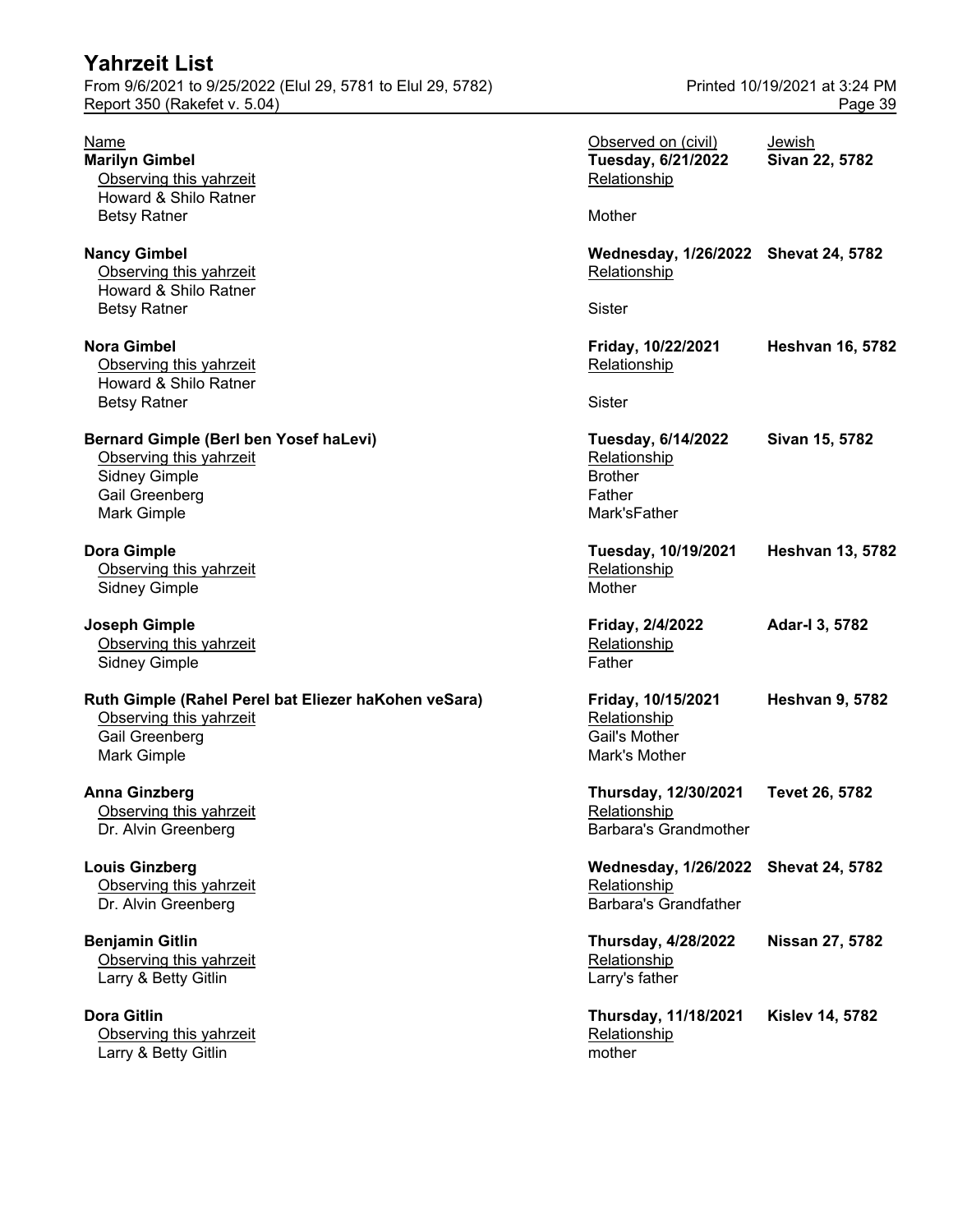| <b>Yahrzeit List</b>                                                                                              |                                                                                          |                                          |
|-------------------------------------------------------------------------------------------------------------------|------------------------------------------------------------------------------------------|------------------------------------------|
| From 9/6/2021 to 9/25/2022 (Elul 29, 5781 to Elul 29, 5782)<br>Report 350 (Rakefet v. 5.04)                       |                                                                                          | Printed 10/19/2021 at 3:24 PM<br>Page 40 |
| Name<br>Harry Gittelman (Tsvi Ben Eliezer HaLevi)<br>Observing this yahrzeit<br>Diane Cummings & Thomas Peckham   | Observed on (civil)<br><b>Thursday, 2/10/2022</b><br>Relationship<br>Diane's grandfather | Jewish<br>Adar-I 9, 5782                 |
| <b>Ruth Gittelman</b><br>Observing this yahrzeit<br>Diane Cummings & Thomas Peckham                               | <b>Thursday, 8/11/2022</b><br>Relationship<br>Diane's aunt                               | Av 14, 5782                              |
| <b>David Glaser (David)</b><br>Observing this yahrzeit<br><b>Harriet Glaser</b>                                   | <b>Thursday, 5/19/2022</b><br>Relationship<br>Michael's Father                           | Iyar 18, 5782                            |
| Michael "Mickey" Glaser (Mikhael ben David veRiva-Ester)<br>Observing this yahrzeit<br><b>Harriet Glaser</b>      | Friday, 2/25/2022<br>Relationship<br>Harriet's Husband                                   | Adar-I 24, 5782                          |
| Revesta Mansfield Glaser (Riva-Ester bat Aharon David uMalka)<br>Observing this yahrzeit<br><b>Harriet Glaser</b> | Monday, 4/18/2022<br>Relationship<br>Michael's Mother                                    | Nissan 17, 5782                          |
| <b>Ada Glassman</b><br>Observing this yahrzeit<br>Gary Glassman                                                   | <b>Thursday, 5/19/2022</b><br>Relationship                                               | Iyar 18, 5782                            |
| <b>Charles Glassman</b><br>Observing this yahrzeit<br>Gary Glassman                                               | Sunday, 4/10/2022<br>Relationship                                                        | <b>Nissan 9, 5782</b>                    |
| <b>Doris Glassman</b><br>Observing this yahrzeit<br>Gary Glassman                                                 | Sunday, 8/7/2022<br>Relationship                                                         | Av 10, 5782                              |
| <b>Elliot Glassman</b><br>Observing this yahrzeit<br>Gary Glassman                                                | Sunday, 1/16/2022<br>Relationship                                                        | <b>Shevat 14, 5782</b>                   |
| Israel Glazman (Yisrael ben Mordekhai)<br>Observing this yahrzeit<br>Polina Naiman                                | <b>Thursday, 6/2/2022</b><br>Relationship<br>Husband                                     | Sivan 3, 5782                            |
| Dorothy Gold (Devora bat Danya uMoshe)<br>Observing this yahrzeit<br>Martin Gold & Rena Cheskis-Gold              | <b>Wednesday, 10/6/2021</b><br>Relationship<br>Martin's Mother                           | <b>Tishrei 30, 5782</b>                  |
| <b>Harry Gold</b><br>Observing this yahrzeit<br>Martin Gold & Rena Cheskis-Gold                                   | Saturday, 12/11/2021<br>Relationship<br>Marty's father                                   | <b>Tevet 7, 5782</b>                     |
| Louis "Lenny" Goldbaum<br>Observing this yahrzeit<br>Gladys Goldbaum                                              | Friday, 3/11/2022<br>Relationship<br>husband                                             | <b>Adar-II 8, 5782</b>                   |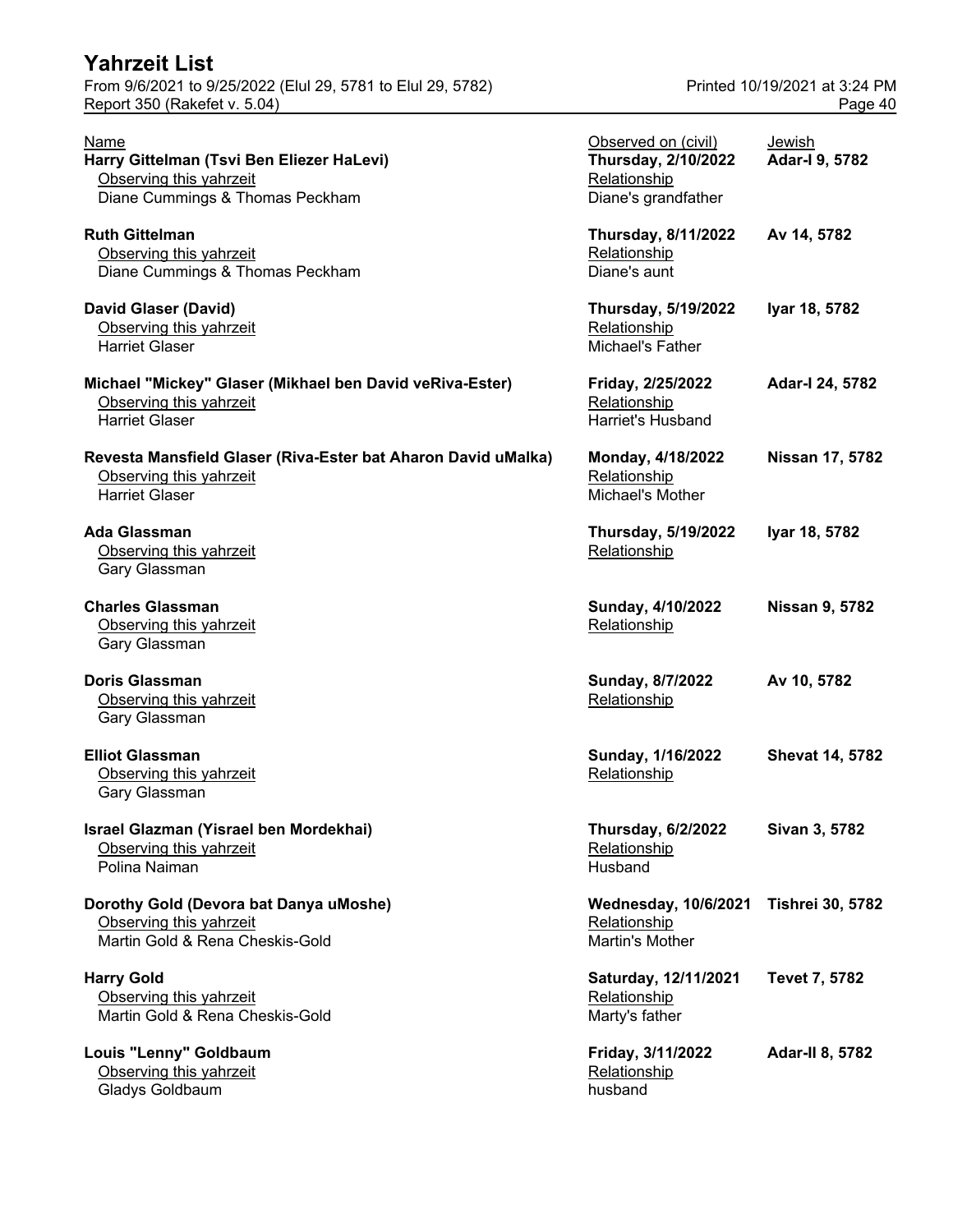From 9/6/2021 to 9/25/2022 (Elul 29, 5781 to Elul 29, 5782) Printed 10/19/2021 at 3:24 PM Report 350 (Rakefet v. 5.04) **Page 41** 

| Name<br>Abraham Goldberg (Avraham-Ya`aqov bar Haim)<br>Observing this yahrzeit<br>Frances Goldberg-Cohen              | Observed on (civil)<br>Friday, 12/24/2021<br>Relationship<br>Father | Jewish<br>Tevet 20, 5782 |
|-----------------------------------------------------------------------------------------------------------------------|---------------------------------------------------------------------|--------------------------|
| Anna Goldberg (Yehudis bat Shlomo & Syma)<br>Observing this yahrzeit<br>Sue & Wayne Cole                              | Monday, 5/9/2022<br>Relationship<br>Sue's Mother                    | Iyar 8, 5782             |
| Belle Sherman Goldberg (Bela bat Haim & Batya)<br>Observing this yahrzeit<br><b>Ronald Sherman</b>                    | Saturday, 11/13/2021<br>Relationship<br>Ronald's Mother             | <b>Kislev 9, 5782</b>    |
| David "Frank" Goldberg (Efraim ben Ya`aqov)<br>Observing this yahrzeit<br>Sue & Wayne Cole                            | <b>Thursday, 8/11/2022</b><br>Relationship<br>Sue's Father          | Av 14, 5782              |
| Gisella Goldberg<br>Observing this yahrzeit<br>Sue & Wayne Cole                                                       | Saturday, 6/11/2022<br>Relationship<br>Mother-in-law                | Sivan 12, 5782           |
| <b>Gloria Goldberg</b><br>Observing this yahrzeit<br>Arlene & David Thrope<br>Richard & Robin Goldberg                | Thursday, 11/11/2021<br>Relationship<br>Mother<br>Richard's mother  | <b>Kislev 7, 5782</b>    |
| <b>Harry Goldberg</b><br>Observing this yahrzeit<br>Robert Snyder & Eileen Schuman                                    | Monday, 11/15/2021<br>Relationship<br>Eileen's father               | <b>Kislev 11, 5782</b>   |
| <b>Howard P. Goldberg</b><br>Observing this yahrzeit<br>Robert Snyder & Eileen Schuman                                | Saturday, 9/3/2022<br>Relationship<br>Eileen's brother              | Elul 7, 5782             |
| Jenoe Goldberg<br>Observing this yahrzeit<br>Sue & Wayne Cole                                                         | <b>Wednesday, 4/13/2022</b><br>Relationship<br>Father-in-law        | <b>Nissan 12, 5782</b>   |
| Jordan Goldberg (Ya`aqov ben Avraham)<br>Observing this yahrzeit<br>Arlene & David Thrope<br>Richard & Robin Goldberg | Monday, 12/20/2021<br>Relationship<br>Richard's father              | Tevet 16, 5782           |
| Mae Weinstein Goldberg (Malka bat Haim Tsvi viYehudit)<br>Observing this yahrzeit<br>Dan Goldberg                     | Monday, 2/28/2022<br>Relationship<br>Dan's Mother                   | Adar-I 27, 5782          |
| <b>Marcie Goldberg</b>                                                                                                | <b>Thursday, 2/17/2022</b>                                          | Adar-I 16, 5782          |

Observing this yahrzeit Relationship Relationship Robin Goldberg & Jeffrey Park Robin's mother and Robin's mother

| <u> Observed on (civil)</u><br>Friday, 12/24/2021<br><b>Relationship</b><br>Father | <u>Jewish</u><br>Tevet 20, 5782 |
|------------------------------------------------------------------------------------|---------------------------------|
| Monday, 5/9/2022<br><u>Relationship</u><br>Sue's Mother                            | Iyar 8, 5782                    |
| Saturday, 11/13/2021<br>Relationship<br>Ronald's Mother                            | <b>Kislev 9, 5782</b>           |
| <b>Fhursday, 8/11/2022</b><br><u>Relationship</u><br>Sue's Father                  | Av 14, 5782                     |
| Saturday, 6/11/2022<br><u>Relationship</u><br>Mother-in-law                        | Sivan 12, 5782                  |
| <b>Fhursday, 11/11/2021</b><br><u>Relationship</u><br>Mother<br>Richard's mother   | <b>Kislev 7, 5782</b>           |
| Monday, 11/15/2021<br><u>Relationship</u><br>Eileen's father                       | <b>Kislev 11, 5782</b>          |
| Saturday, 9/3/2022<br><u>Relationship</u><br>Eileen's brother                      | Elul 7, 5782                    |
| Wednesday, 4/13/2022 Nissan 12, 5782<br><u>Relationship</u><br>ather-in-law        |                                 |
| Monday, 12/20/2021<br><u>Relationship</u>                                          | <b>Tevet 16, 5782</b>           |
| Richard's father                                                                   |                                 |
| Monday, 2/28/2022<br><u>Relationship</u><br>Dan's Mother                           | Adar-I 27, 5782                 |
| <b>Fhursday, 2/17/2022</b><br><b>Jolationship</b>                                  | Adar-I 16, 5782                 |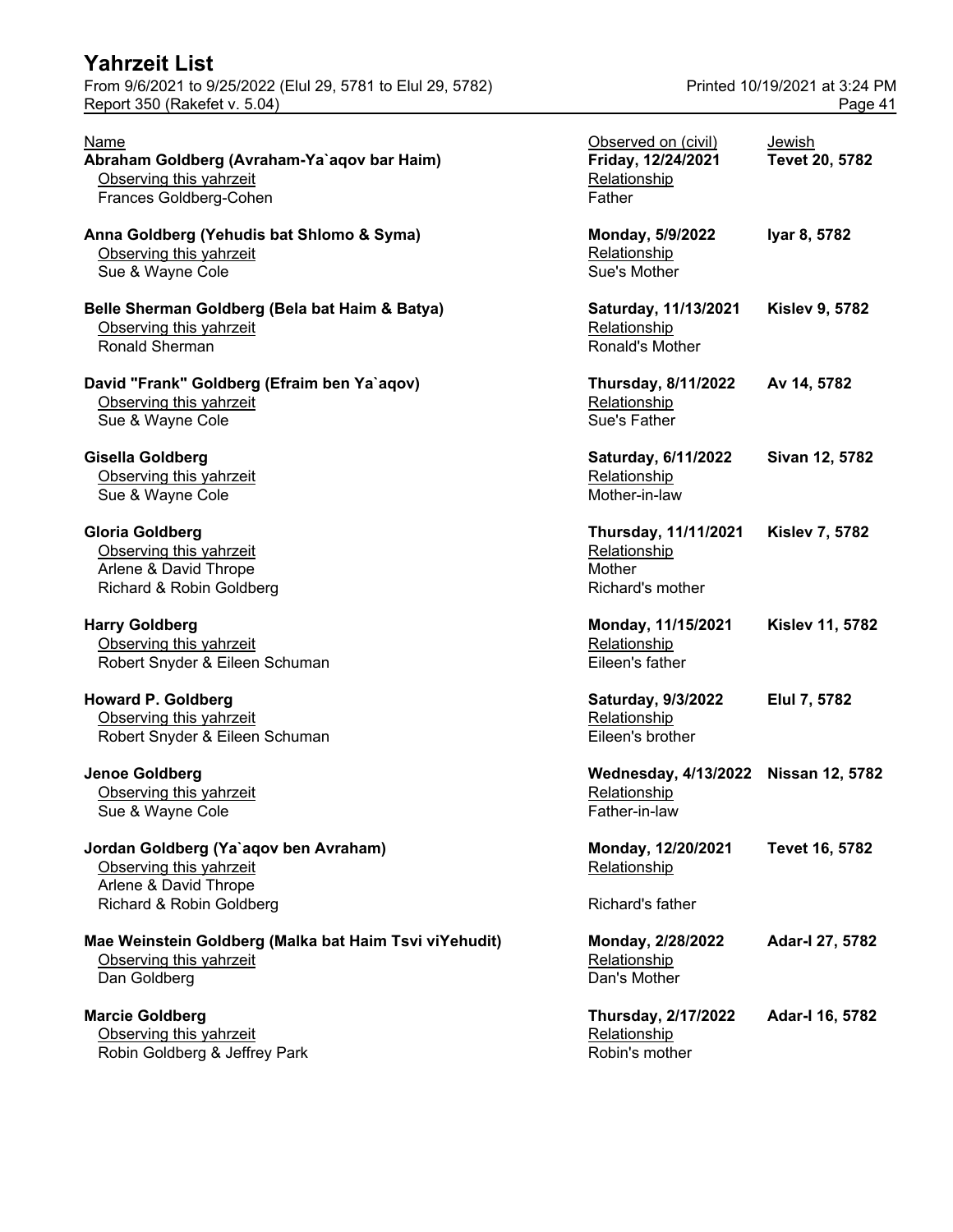| <b>Yahrzeit List</b><br>From 9/6/2021 to 9/25/2022 (Elul 29, 5781 to Elul 29, 5782)<br>Report 350 (Rakefet v. 5.04)        |                                                                                    | Printed 10/19/2021 at 3:24 PM<br>Page 42 |
|----------------------------------------------------------------------------------------------------------------------------|------------------------------------------------------------------------------------|------------------------------------------|
| Name<br><b>Morris Goldberg</b><br>Observing this yahrzeit<br>Daniel & Diane Krevolin                                       | Observed on (civil)<br><b>Thursday, 9/15/2022</b><br>Relationship<br>Diane's uncle | <b>Jewish</b><br>Elul 19, 5782           |
| <b>Pearl Goldberg</b><br>Observing this yahrzeit<br>Daniel & Diane Krevolin                                                | <b>Thursday, 3/10/2022</b><br>Relationship<br>Diane's aunt                         | <b>Adar-II 7, 5782</b>                   |
| <b>Ronald Goldberg</b><br>Observing this yahrzeit<br>Sandy Goldberg                                                        | <b>Thursday, 1/6/2022</b><br>Relationship<br>Sandy's Father                        | <b>Shevat 4, 5782</b>                    |
| <b>Shirley Goldberg</b><br>Observing this yahrzeit<br>Robert Snyder & Eileen Schuman                                       | Friday, 8/12/2022<br>Relationship<br>Eileen's mother                               | Av 15, 5782                              |
| <b>Samuel Goldblatt</b><br>Observing this yahrzeit<br>Janet Chernikoff                                                     | Wednesday, 10/13/2021 Heshvan 7, 5782<br>Relationship<br>uncle                     |                                          |
| Murray Goldblum (Avraham Moshe ben Yehezqel Tsvi)<br>Observing this yahrzeit<br>Maxine Goldblum<br>David & Joanne Goldblum | Sunday, 7/17/2022<br>Relationship<br><b>Maxine's Husband</b><br>David's Father     | <b>Tammuz 18, 5782</b>                   |
| <b>Irving Golden</b><br>Observing this yahrzeit<br>Diane & George Dumigan                                                  | Tuesday, 2/1/2022<br>Relationship<br>Father                                        | <b>Shevat 30, 5782</b>                   |
| <b>Leopold Goldfader</b><br>Observing this yahrzeit<br><b>Tina Rose</b>                                                    | Tuesday, 10/5/2021<br>Relationship<br>Grandfather                                  | <b>Tishrei 29, 5782</b>                  |
| <b>Leon Goldfarb</b><br>Observing this yahrzeit<br>Allan & Rachel Sutin                                                    | <b>Tuesday, 4/5/2022</b><br>Relationship<br>Rachel's grandfather                   | <b>Nissan 4, 5782</b>                    |
| <b>Beverly Goldfield</b><br>Observing this yahrzeit<br>Carl Goldfield & Gaylord Bourne                                     | <b>Thursday, 2/10/2022</b><br>Relationship<br>Carl's Step-Mother                   | Adar-I 9, 5782                           |
| <b>Morris Goldfield (Moshe)</b><br>Observing this yahrzeit<br>Carl Goldfield & Gaylord Bourne                              | Monday, 9/20/2021<br>Relationship<br>Carl's Father                                 | <b>Tishrei 14, 5782</b>                  |
| <b>Syma Goldfield</b><br>Observing this yahrzeit<br>Carl Goldfield & Gaylord Bourne                                        | Friday, 7/8/2022<br>Relationship<br>Carl's Mother                                  | <b>Tammuz 9, 5782</b>                    |
| <b>Joan Goldhamer</b><br>Observing this yahrzeit                                                                           | Saturday, 8/20/2022<br>Relationship                                                | Av 23, 5782                              |

Amy Margolis mother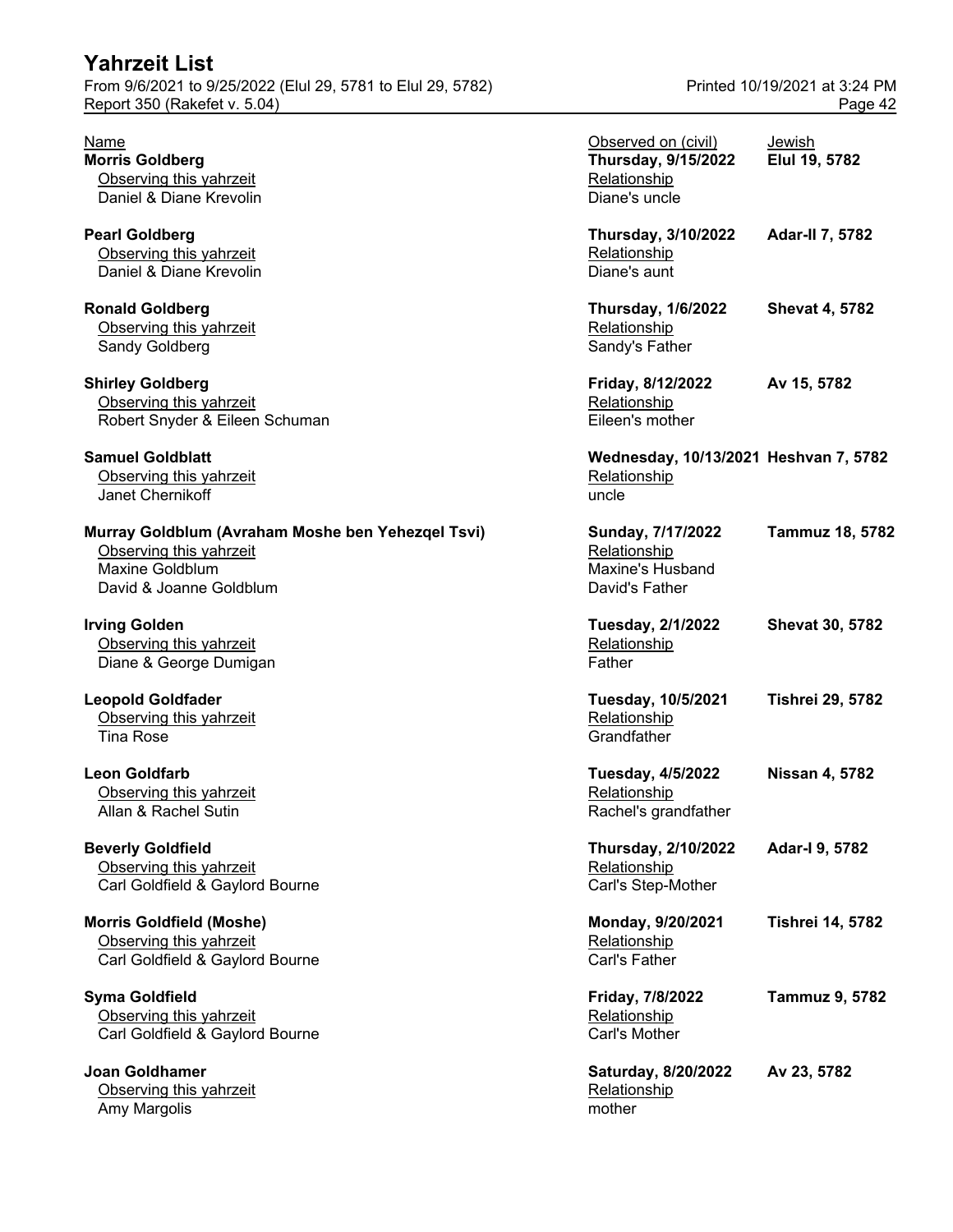| <b>Yahrzeit List</b>                                                                                                                          |                                                                       |                                          |
|-----------------------------------------------------------------------------------------------------------------------------------------------|-----------------------------------------------------------------------|------------------------------------------|
| From 9/6/2021 to 9/25/2022 (Elul 29, 5781 to Elul 29, 5782)<br>Report 350 (Rakefet v. 5.04)                                                   |                                                                       | Printed 10/19/2021 at 3:24 PM<br>Page 43 |
| <u>Name</u><br><b>Leon Golding</b><br>Observing this yahrzeit<br>Joel Golding                                                                 | Observed on (civil)<br>Tuesday, 8/23/2022<br>Relationship<br>father   | Jewish<br>Av 26, 5782                    |
| <b>Marcia Golding</b><br>Observing this yahrzeit<br>Joel Golding                                                                              | Sunday, 12/26/2021<br>Relationship<br>mother                          | <b>Tevet 22, 5782</b>                    |
| Abraham Goldman (Avraham ben Yishayahu)<br>Observing this yahrzeit<br>Martin & Judy Shore                                                     | <b>Tuesday, 1/18/2022</b><br>Relationship<br>Judy's Uncle             | <b>Shevat 16, 5782</b>                   |
| <b>Martha H. Goldman</b><br>Observing this yahrzeit<br>Sarah Karp<br><b>Charlie Ludwig</b>                                                    | Saturday, 10/16/2021<br>Relationship<br>Sarah's Aunt                  | <b>Heshvan 10, 5782</b>                  |
| Abraham Goldstein (Avraham ben Yosef veSara)<br>Observing this yahrzeit<br>Hyla Greenberg<br>Marc & Myra Goldfarb<br>Louis J. & Lisa Petrillo | <b>Wednesday, 5/4/2022</b><br>Relationship<br>Father<br>Myra's father | Iyar 3, 5782                             |
| <b>Abraham Jacob Goldstein</b><br>Observing this yahrzeit<br>Hyla Greenberg                                                                   | <b>Thursday, 4/14/2022</b><br>Relationship<br>Uncle                   | <b>Nissan 13, 5782</b>                   |
| <b>Edith Goldstein</b><br>Observing this yahrzeit<br>Hyla Greenberg                                                                           | <b>Thursday, 9/15/2022</b><br>Relationship<br>Aunt                    | Elul 19, 5782                            |
| Edith Sokoloff Goldstein (Ita Rahel bat David veLina)<br>Observing this yahrzeit<br><b>Shirley Goldstein Frumento</b>                         | Saturday, 11/6/2021<br>Relationship<br>Shirley's Mother               | <b>Kislev 2, 5782</b>                    |
| Herman Goldstein (Haim ben David)<br>Observing this yahrzeit<br><b>Shirley Goldstein Frumento</b>                                             | Sunday, 10/17/2021<br>Relationship<br>Shirley's Father                | <b>Heshvan 11, 5782</b>                  |
| Ida Spivack Goldstein (Heike bat Avraham veSara)<br>Observing this yahrzeit<br>Susan & Richard Jameson                                        | <b>Thursday, 2/10/2022</b><br>Relationship<br><b>Richard's Aunt</b>   | Adar-I 9, 5782                           |
| <b>Isadore Goldstein</b><br>Observing this yahrzeit<br>Hyla Greenberg                                                                         | Wednesday, 8/31/2022 Elul 4, 5782<br>Relationship<br>Uncle            |                                          |
| Marion Goldstein (Miriam bat Zalman)<br>Observing this yahrzeit<br>Hyla Greenberg<br>Marc & Myra Goldfarb<br>Louis J. & Lisa Petrillo         | Saturday, 12/25/2021<br>Relationship<br>Mother<br>Myra's mother       | Tevet 21, 5782                           |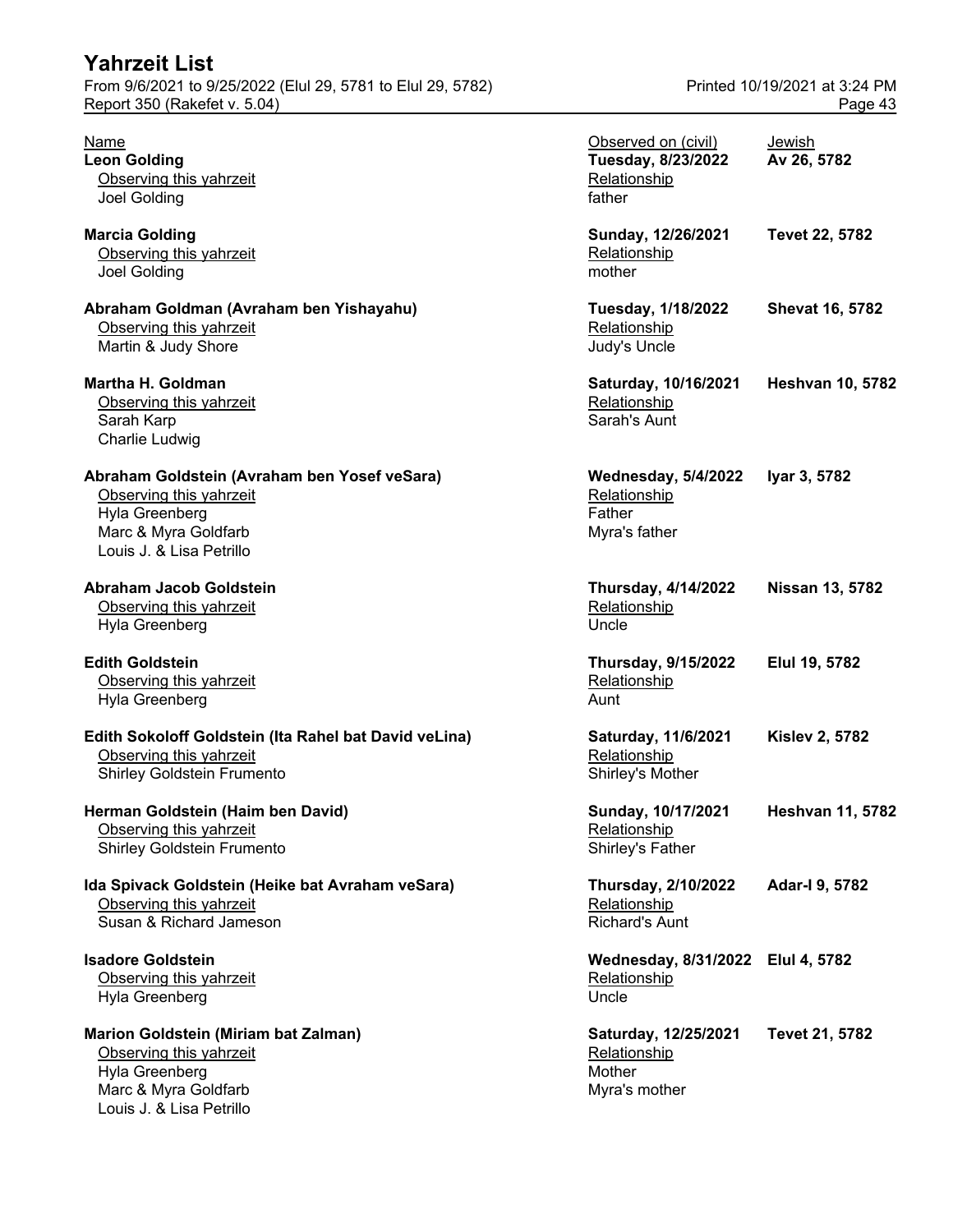| <b>Yahrzeit List</b>                                        |                               |
|-------------------------------------------------------------|-------------------------------|
| From 9/6/2021 to 9/25/2022 (Elul 29, 5781 to Elul 29, 5782) | Printed 10/19/2021 at 3:24 PM |
| Report 350 (Rakefet v. 5.04)                                | Page 44                       |

#### **Daisy Goodwin** Observing this yahrzeit

## **Paul Goodwin (Pesah ben Yisrael veSara)** Observing this yahrzeit

#### **Robert Goodwin (Reuven ben Yisrael veSara)** Observing this yahrzeit

#### **Samuel "Sunny" Goodwin (Netanel ben Yisrael veSara)** Observing this yahrzeit Betty Goodwin Father Father Father Father Father Father Father Father Father Father Father Father Father Father Douglas & Evelyne Goodwin **Douglas's Father** Douglas's Father

| Name<br><b>Sarah Goldstein</b>                                                                                                                                           | Observed on (civil)<br>Tuesday, 8/23/2022                             | Jewish<br>Av 26, 5782   |
|--------------------------------------------------------------------------------------------------------------------------------------------------------------------------|-----------------------------------------------------------------------|-------------------------|
| Observing this yahrzeit<br>Hyla Greenberg                                                                                                                                | Relationship<br>Grandmother                                           |                         |
| Sarah Goldstein (Sara bat Zalman Tsvi)<br>Observing this yahrzeit<br><b>Shirley Goldstein Frumento</b>                                                                   | Sunday, 2/27/2022<br>Relationship<br>Shirley's Grandmother            | Adar-I 26, 5782         |
| <b>Frances Goldstein Felman</b><br>Observing this yahrzeit<br>Hyla Greenberg                                                                                             | <b>Thursday, 5/26/2022</b><br>Relationship<br>Aunt                    | Iyar 25, 5782           |
| <b>Bluma Gollinger</b><br>Observing this yahrzeit<br>Mollie Gollinger                                                                                                    | Monday, 9/20/2021<br>Relationship<br>Mother-in-law                    | <b>Tishrei 14, 5782</b> |
| Edith Golub (Haya bat Yisrael uVatya)<br>Observing this yahrzeit<br>Robert & Dianne Golub                                                                                | Friday, 10/29/2021<br>Relationship<br>Robert's Mother                 | <b>Heshvan 23, 5782</b> |
| <b>Claire Abrams Goodwin</b><br>Observing this yahrzeit<br>Richard Goodwin & Rachel Lampert                                                                              | <b>Wednesday, 1/5/2022</b><br>Relationship<br><b>Richard's Mother</b> | <b>Shevat 3, 5782</b>   |
| <b>Daisy Goodwin</b><br>Observing this yahrzeit<br><b>Betty Goodwin</b><br>Douglas & Evelyne Goodwin                                                                     | Sunday, 11/14/2021<br>Relationship<br>Mother<br>Douglas's Mother      | <b>Kislev 10, 5782</b>  |
| Lilyan Goodwin (Lea bat Aharon veRahel)<br>Observing this yahrzeit<br>Stacey Goodwin-Podell & Jeff Podell                                                                | <b>Thursday, 4/14/2022</b><br>Relationship<br>Stacey's Mother         | <b>Nissan 13, 5782</b>  |
| <b>Nathaniel Goodwin</b><br>Observing this yahrzeit<br>Richard Goodwin & Rachel Lampert                                                                                  | Monday, 9/13/2021<br>Relationship                                     | <b>Tishrei 7, 5782</b>  |
| Paul Goodwin (Pesah ben Yisrael veSara)<br>Observing this yahrzeit<br>Richard Goodwin & Rachel Lampert                                                                   | Thursday, 6/23/2022<br>Relationship<br><b>Richard's Father</b>        | Sivan 24, 5782          |
| Robert Goodwin (Reuven ben Yisrael veSara)<br>Observing this yahrzeit<br><b>Betty Goodwin</b><br>Stacey Goodwin-Podell & Jeff Podell<br>Richard Goodwin & Rachel Lampert | Sunday, 11/28/2021<br>Relationship<br>Niece<br>Father                 | <b>Kislev 24, 5782</b>  |
| Samuel "Sunny" Goodwin (Netanel ben Yisrael veSara)<br>Observing this yahrzeit                                                                                           | <b>Thursday, 5/26/2022</b><br>Relationship                            | Iyar 25, 5782           |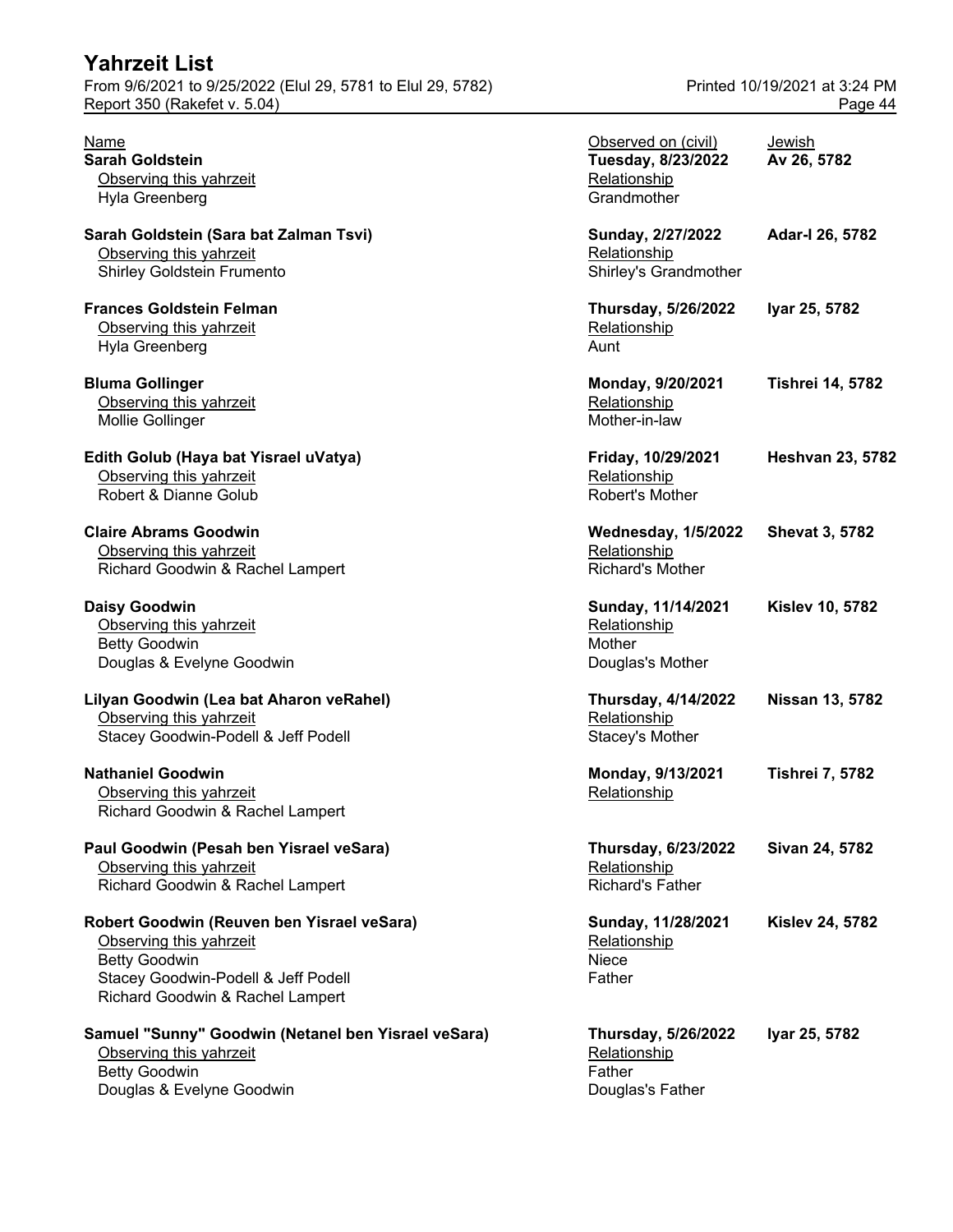## **Yahrzeit List** From 9/6/2021 to 9/25/2022 (Elul 29, 5781 to Elul 29, 5782) Printed 10/19/2021 at 3:24 PM Report 350 (Rakefet v. 5.04) **Page 45**

| Name<br><b>Sara Levine Goodwin</b><br>Observing this yahrzeit<br><b>Betty Goodwin</b><br>Richard Goodwin & Rachel Lampert                   | Observed on (civil)<br><b>Wednesday, 1/5/2022</b><br>Relationship<br>Grandmother<br><b>Richard's Grandmother</b> | Jewish<br><b>Shevat 3, 5782</b> |
|---------------------------------------------------------------------------------------------------------------------------------------------|------------------------------------------------------------------------------------------------------------------|---------------------------------|
| <b>Frances Gordon</b><br>Observing this yahrzeit<br>Paul Becker<br>Sondra & Philip Lublin                                                   | Sunday, 11/7/2021<br>Relationship                                                                                | <b>Kislev 3, 5782</b>           |
| Leo Gordon<br>Observing this yahrzeit<br>Paul Becker                                                                                        | Monday, 1/17/2022<br>Relationship                                                                                | <b>Shevat 15, 5782</b>          |
| <b>Estelle Gottfried (Esther bat Haim Yitshaq)</b><br>Observing this yahrzeit<br>Larry Schnitman & Lois Bures<br>Edward & Helene Vanderhoef | Saturday, 5/21/2022<br>Relationship<br>Larry's Aunt<br>Helene's Aunt                                             | Iyar 20, 5782                   |
| <b>Sol Govrin</b><br>Observing this yahrzeit<br>Susan Jacobson                                                                              | Wednesday, 11/3/2021 Heshvan 28, 5782<br>Relationship<br><b>Susan's Uncle</b>                                    |                                 |
| <b>Julie Graham</b><br>Observing this yahrzeit<br>Jim Graham & Melissa Perkal                                                               | <b>Wednesday, 3/2/2022</b><br>Relationship<br>Jim's Mother                                                       | Adar-I 29, 5782                 |
| <b>Charlotte Gralla (Sheindel)</b><br>Observing this yahrzeit<br>Howard Gralla & Linda Schultz                                              | Monday, 4/18/2022<br>Relationship<br><b>Howard's Mother</b>                                                      | Nissan 17, 5782                 |
| <b>Reuben Gralla</b><br>Observing this yahrzeit<br>Howard Gralla & Linda Schultz                                                            | Thursday, 12/23/2021<br>Relationship<br><b>Howard's Father</b>                                                   | Tevet 19, 5782                  |
| Norma Granoff (Nesa bat Yosef Meir Haim veEsther Feiga)<br>Observing this yahrzeit<br>Michael Granoff<br>Jeff Granoff                       | <b>Wednesday, 9/29/2021</b><br>Relationship<br>Michael's Mother<br>Jeff's Mother                                 | <b>Tishrei 23, 5782</b>         |
| <b>Samuel Granoff</b><br>Observing this yahrzeit<br>Michael Granoff                                                                         | Wednesday, 10/13/2021 Heshvan 7, 5782<br>Relationship                                                            |                                 |
| <b>Sherman Granoff (Shemuel ben Shimon)</b><br>Observing this yahrzeit<br>Michael Granoff<br>Jeff Granoff                                   | <b>Wednesday, 2/2/2022</b><br>Relationship<br>Michael's Father<br>Jeff's Father                                  | Adar-I 1, 5782                  |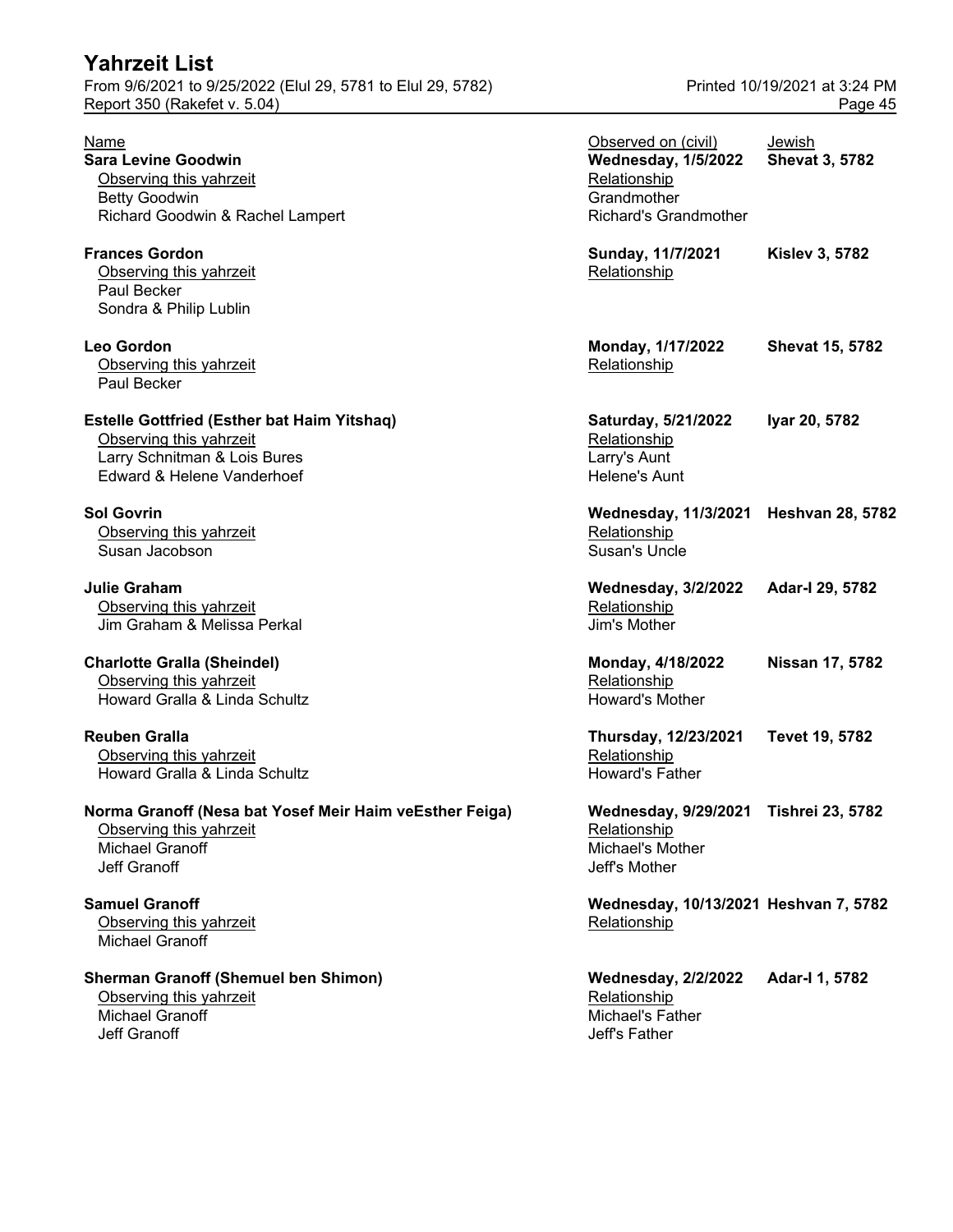| <b>Yahrzeit List</b><br>From 9/6/2021 to 9/25/2022 (Elul 29, 5781 to Elul 29, 5782)<br>Report 350 (Rakefet v. 5.04)         |                                                              | Printed 10/19/2021 at 3:24 PM<br>Page 46 |
|-----------------------------------------------------------------------------------------------------------------------------|--------------------------------------------------------------|------------------------------------------|
| Name<br><b>Sophie Granoff</b><br>Observing this yahrzeit<br><b>Michael Granoff</b><br>Jeff Granoff                          | Observed on (civil)<br>Monday, 7/11/2022<br>Relationship     | Jewish<br><b>Tammuz 12, 5782</b>         |
| <b>Morris Gray</b><br>Observing this yahrzeit<br>Alan Marc & Toby Sharon Ignal                                              | Tuesday, 10/19/2021<br>Relationship<br>Toby's Grandfather    | <b>Heshvan 13, 5782</b>                  |
| <b>Yetta Gray</b><br>Observing this yahrzeit<br>Alan Marc & Toby Sharon Ignal                                               | Sunday, 11/28/2021<br>Relationship<br>Toby's Grandmother     | <b>Kislev 24, 5782</b>                   |
| A."Hank" Greenberg<br>Observing this yahrzeit<br>Renee Pasay<br>Mark Greenberg                                              | Saturday, 4/30/2022<br>Relationship<br>father<br>father      | <b>Nissan 29, 5782</b>                   |
| Alan J. Greenberg (Eliahu ben Yaqov)<br>Observing this yahrzeit<br>Gail Greenberg                                           | Saturday, 11/13/2021<br>Relationship<br>Gail's Husband       | <b>Kislev 9, 5782</b>                    |
| <b>Barbara Greenberg</b><br>Observing this yahrzeit<br>Dr. Alvin Greenberg                                                  | Tuesday, 10/26/2021<br>Relationship                          | <b>Heshvan 20, 5782</b>                  |
| <b>David Greenberg</b><br>Observing this yahrzeit<br>Hyla Greenberg                                                         | Monday, 9/6/2021<br>Relationship<br>Father-in-law            | Elul 29, 5781                            |
| <b>Edward Greenberg</b><br>Observing this yahrzeit<br>Adam Greenberg                                                        | Tuesday, 8/23/2022<br>Relationship<br>Adam's father          | Av 26, 5782                              |
| Irving Greenberg (Yisrael Meir ben Yitshaq)<br>Observing this yahrzeit<br>Kim & Greg Tefft<br>Alan Marc & Toby Sharon Ignal | Tuesday, 10/19/2021<br>Relationship<br>Toby's Father         | <b>Heshvan 13, 5782</b>                  |
| Jack Sam Greenberg (Yaqov Shemuel ben Zalman veYitel)<br>Observing this yahrzeit<br><b>Belle K Greenberg</b>                | Tuesday, 3/22/2022<br>Relationship<br><b>Belle's Husband</b> | <b>Adar-II 19, 5782</b>                  |
| <b>Joel Greenberg</b><br>Observing this yahrzeit<br>Hyla Greenberg                                                          | <b>Thursday, 6/16/2022</b><br>Relationship<br>Husband        | Sivan 17, 5782                           |

**Joseph Greenberg Tuesday, 8/2/2022 Av 5, 5782** Observing this yahrzeit Relationship Relationship Eileen Schuffman Father Father Father Father Father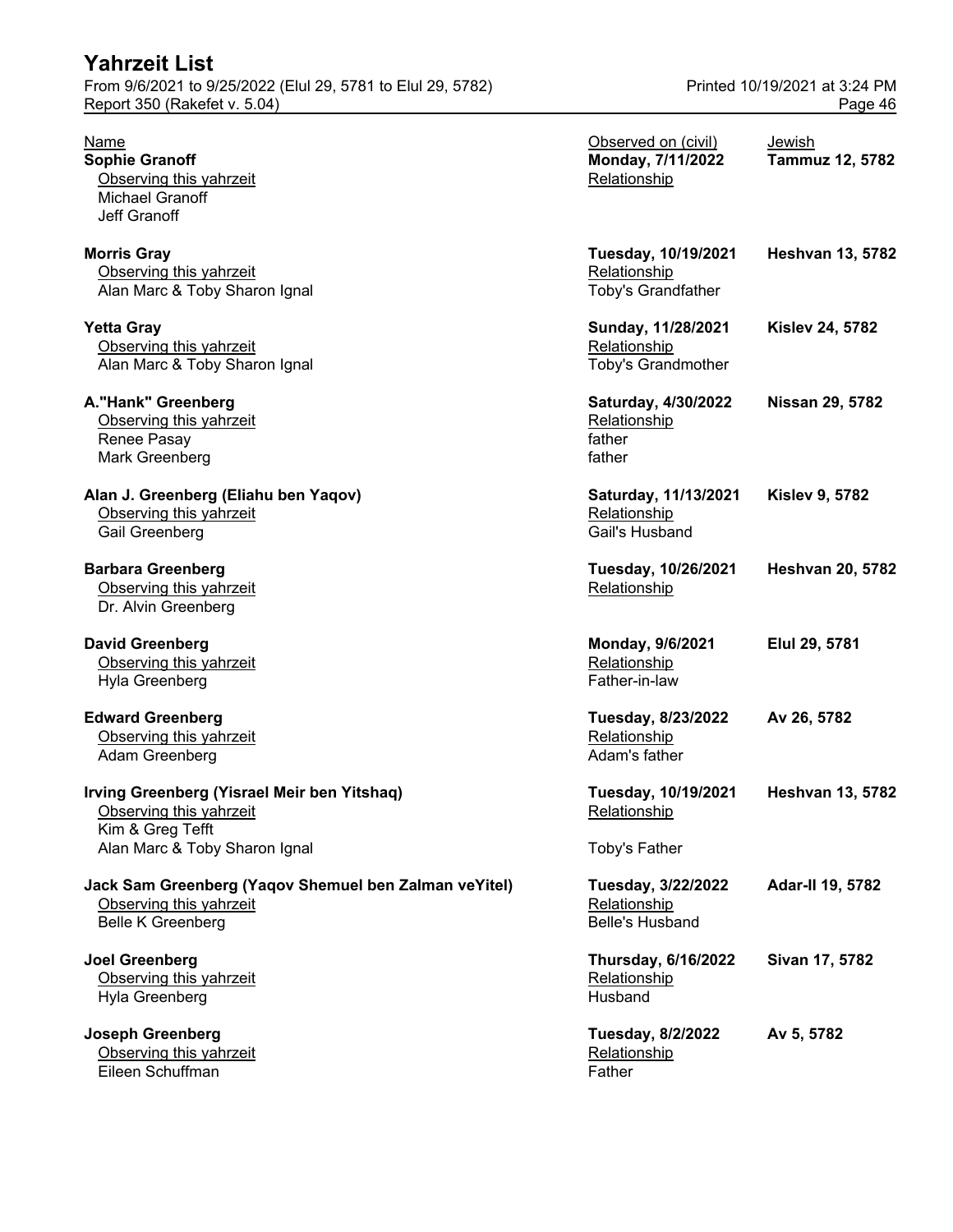From 9/6/2021 to 9/25/2022 (Elul 29, 5781 to Elul 29, 5782) Printed 10/19/2021 at 3:24 PM Report 350 (Rakefet v. 5.04) **Page 47** 

**Samuel Greenspan (Shemuel ben Yitshaq)** Observing this yahrzeit Sandra Solomon Grandfather Grandfather Grandfather Grandfather Grandfather Grandfather Grandfather G

| Name<br><b>Kitty Greenberg</b><br>Observing this yahrzeit                                                   | Observed on (civil)<br>Monday, 3/28/2022<br>Relationship                        | Jewish<br>Adar-II 25, 5782 |
|-------------------------------------------------------------------------------------------------------------|---------------------------------------------------------------------------------|----------------------------|
| Kim & Greg Tefft<br><b>Toby Sharon Ignal</b>                                                                | Toby's Mother                                                                   |                            |
| <b>Philip Greenberg</b><br>Observing this yahrzeit<br>Bernard & Sonny Alderman                              | Wednesday, 3/30/2022 Adar-II 27, 5782<br>Relationship<br>Sonny's uncle          |                            |
| Sarah Greenberg<br>Observing this yahrzeit<br><b>Betty Swinkin</b>                                          | Tuesday, 9/13/2022<br>Relationship<br>Grandmother                               | Elul 17, 5782              |
| <b>Toby Greenberg</b><br>Observing this yahrzeit<br>Elaine Olmer-Luther                                     | Wednesday, 7/13/2022 Tammuz 14, 5782<br>Relationship<br><b>Elaine's Aunt</b>    |                            |
| <b>Evelyn Greenblatt</b><br>Observing this yahrzeit<br><b>Ruthie Greenblatt</b>                             | Tuesday, 9/14/2021<br>Relationship<br><b>Ruthie's Mother</b>                    | <b>Tishrei 8, 5782</b>     |
| <b>Morton Greenblatt</b><br>Observing this yahrzeit<br><b>Ruthie Greenblatt</b>                             | Saturday, 8/27/2022<br>Relationship<br><b>Ruthie's Father</b>                   | Av 30, 5782                |
| BeBe Greene (Basya bat Usher uVeila)<br>Observing this yahrzeit<br>Harold & Bobbie Miller<br>Joyce Kleinman | Saturday, 7/30/2022<br>Relationship<br><b>Bobbie's Mother</b><br>Joyce's Sister | Av 2, 5782                 |
| <b>Herbert Greengas</b><br>Observing this yahrzeit<br>Joseph & Jacqueline Greengas                          | Sunday, 7/17/2022<br>Relationship<br>Joseph's father                            | <b>Tammuz 18, 5782</b>     |
| <b>Dorothy Greenhouse</b><br>Observing this yahrzeit<br>Eugene Fidell & Linda Greenhouse                    | Wednesday, 1/19/2022 Shevat 17, 5782<br>Relationship<br>Linda's mother          |                            |
| <b>Herman Greenhouse</b><br>Observing this yahrzeit<br>Eugene Fidell & Linda Greenhouse                     | <b>Thursday, 3/10/2022</b><br>Relationship<br>Linda's father                    | <b>Adar-II 7, 5782</b>     |
| <b>Morton Greenspan</b><br>Observing this yahrzeit<br>Sandra Solomon                                        | <b>Wednesday, 6/1/2022</b><br>Relationship<br>Uncle                             | Sivan 2, 5782              |
| Samuel Greenspan (Shemuel ben Yitshaq)<br>Observing this yahrzeit                                           | <b>Thursday, 4/21/2022</b><br>Relationship                                      | <b>Nissan 20, 5782</b>     |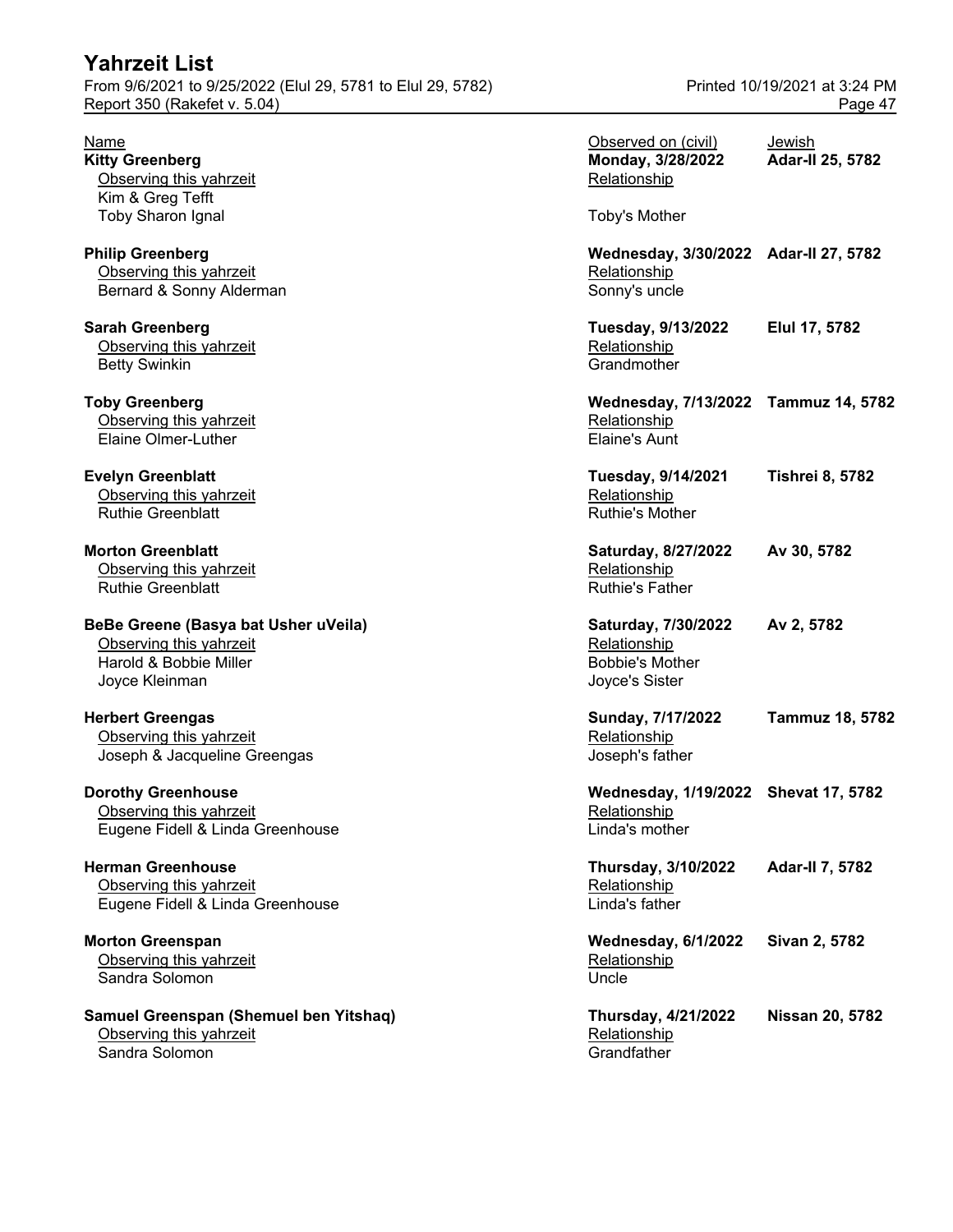| Yahrzeit List                                                                                                    |                                                                                  |                                          |
|------------------------------------------------------------------------------------------------------------------|----------------------------------------------------------------------------------|------------------------------------------|
| From 9/6/2021 to 9/25/2022 (Elul 29, 5781 to Elul 29, 5782)<br>Report 350 (Rakefet v. 5.04)                      |                                                                                  | Printed 10/19/2021 at 3:24 PM<br>Page 48 |
| <b>Name</b><br>Sarah Greenspan (Sara bat Shemuel)<br>Observing this yahrzeit<br>Sandra Solomon                   | Observed on (civil)<br>Saturday, 10/30/2021<br>Relationship<br>Grandmother       | Jewish<br><b>Heshvan 24, 5782</b>        |
| Walter Harvey Greenwald (Zev Volf ben Gustav)<br>Observing this yahrzeit<br>Dorothy D. Greenwald<br>Roberta Vine | Tuesday, 5/10/2022<br>Relationship<br>Dorothy's Husband<br>Roberta's Step-Father | Iyar 9, 5782                             |
| Herman Louis Grenet ( _ ben Zalman ben David)<br>Observing this yahrzeit<br>Alan & Shirley Silver                | Monday, 2/28/2022<br>Relationship<br>Father                                      | Adar-I 27, 5782                          |
| <b>Bertha Grill</b><br>Observing this yahrzeit<br>Bernard & Sonny Alderman                                       | <b>Tuesday, 6/7/2022</b><br>Relationship<br>Sonny's cousin                       | Sivan 8, 5782                            |
| <b>Michael Grutzendler</b><br>Observing this yahrzeit<br>Nicole Korda & Jaime Grutzendler                        | Friday, 9/9/2022<br>Relationship<br>Jaime's father                               | Elul 13, 5782                            |
| <b>Barney Barnett Gubersky</b><br>Observing this yahrzeit<br>Leon Gubersky<br><b>Curtis Blau</b>                 | Wednesday, 4/20/2022 Nissan 19, 5782<br>Relationship<br>Grandfather              |                                          |
| Dora Gubersky<br>Observing this yahrzeit<br><b>Curtis Blau</b>                                                   | Monday, 8/29/2022<br>Relationship<br>Grandmother                                 | Elul 2, 5782                             |
| <b>Fannie Gurian</b><br>Observing this yahrzeit<br>Dr. Bennett Gurian                                            | Sunday, 9/4/2022<br>Relationship                                                 | Elul 8, 5782                             |
| <b>Harry Gurian</b><br>Observing this yahrzeit<br>Dr. Bennett Gurian                                             | Sunday, 2/20/2022<br>Relationship<br>Father                                      | Adar-I 19, 5782                          |
| Max Gurian (Yisrael Menahem-Mendel ben Moshen Natan)<br>Observing this yahrzeit<br>Dr. Bennett Gurian            | Tuesday, 3/1/2022<br>Relationship                                                | Adar-I 28, 5782                          |
| <b>Pauline Gurian</b><br>Observing this yahrzeit<br>Dr. Bennett Gurian                                           | Sunday, 12/19/2021<br>Relationship<br>Mother                                     | Tevet 15, 5782                           |
| Joseph Gutherz (Yosef ben Yaqov veHaya)<br>Observing this yahrzeit                                               | Saturday, 7/30/2022<br>Relationship                                              | Av 2, 5782                               |

Daniel Gutherz Daniel's Father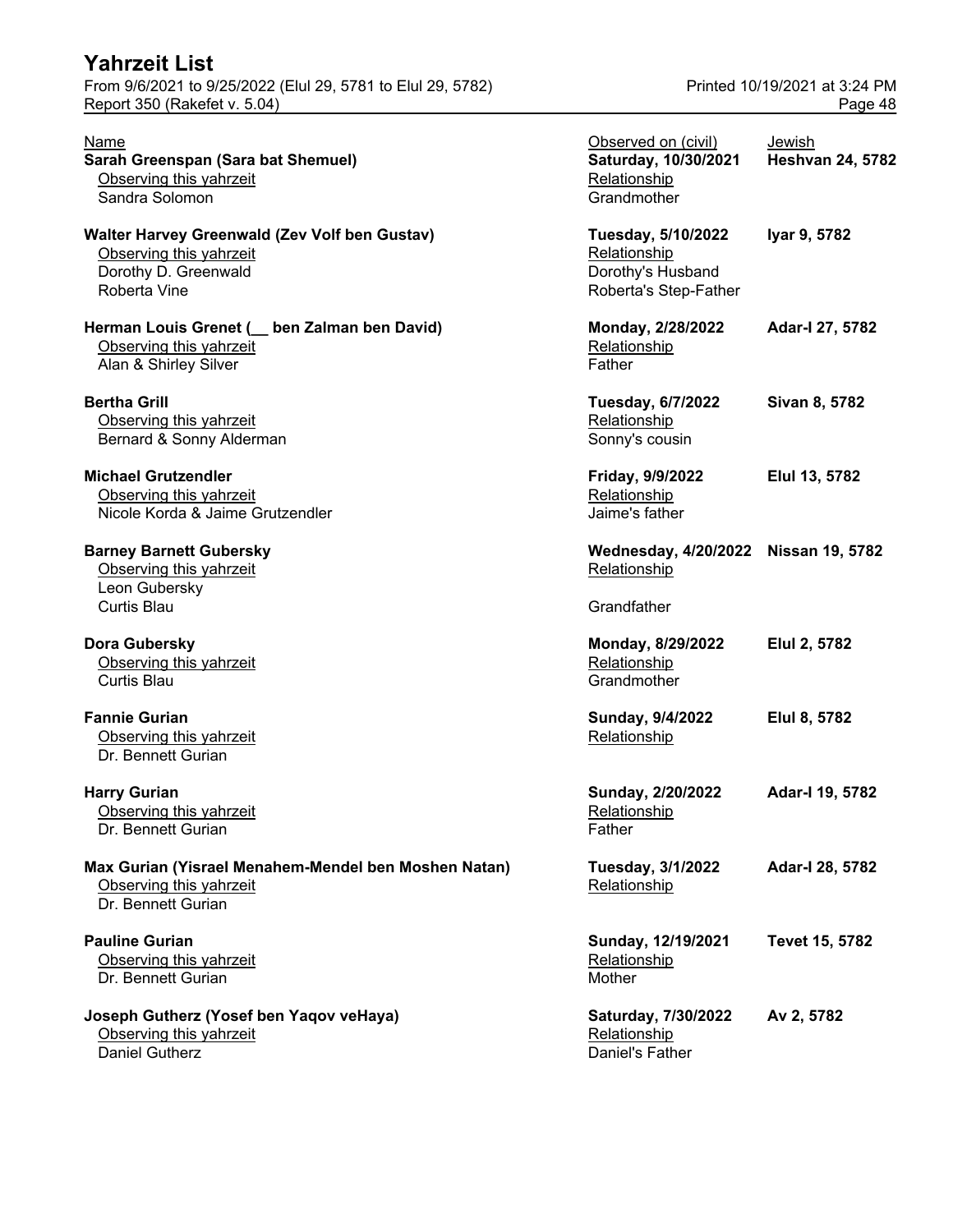| <b>Yahrzeit List</b>                                                                                                                                             |                                                                             |                                          |
|------------------------------------------------------------------------------------------------------------------------------------------------------------------|-----------------------------------------------------------------------------|------------------------------------------|
| From 9/6/2021 to 9/25/2022 (Elul 29, 5781 to Elul 29, 5782)<br>Report 350 (Rakefet v. 5.04)                                                                      |                                                                             | Printed 10/19/2021 at 3:24 PM<br>Page 49 |
| <b>Name</b><br><b>Ruth Gutherz (Rut)</b><br>Observing this yahrzeit<br><b>Daniel Gutherz</b>                                                                     | Observed on (civil)<br>Sunday, 4/10/2022<br>Relationship<br>Daniel's Mother | Jewish<br><b>Nissan 9, 5782</b>          |
| Jonathan Gutman (Yehonatan Mikha ben Avraham Eliyahu veRut Towlednesday, 12/29/2021 Tevet 25, 5782<br>Observing this yahrzeit<br>Jonathan Freiman & Rachel Light | Relationship<br>Rachel's Father                                             |                                          |
| <b>Lea Gutman</b><br>Observing this yahrzeit<br>Miriam & Ephrem Glenn                                                                                            | Monday, 9/19/2022<br>Relationship<br>Mother                                 | Elul 23, 5782                            |
| Marcel Gutman (Mordekhai ben Aharon veLina haKohen)<br>Observing this yahrzeit<br>Miriam & Ephrem Glenn                                                          | Friday, 9/16/2022<br>Relationship<br>Mimi's father                          | Elul 20, 5782                            |
| <b>Abraham Guttenberg</b><br>Observing this yahrzeit<br>David & Lisa Weiss                                                                                       | <b>Thursday, 9/9/2021</b><br>Relationship<br>Lisa's grandfather             | <b>Tishrei 3, 5782</b>                   |
| Elma Guttenberg (Esther Yehudit bat Note Edil & Miriam)<br>Observing this yahrzeit<br>David & Lisa Weiss                                                         | Tuesday, 2/15/2022<br>Relationship<br>Lisa's Mother                         | Adar-I 14, 5782                          |
| Irving Guttenberg (Israel ben Abraham veHaitshi)<br>Observing this yahrzeit<br>David & Lisa Weiss                                                                | Tuesday, 8/16/2022<br>Relationship<br>Lisa's Father                         | Av 19, 5782                              |
| <b>Doris Haas</b><br>Observing this yahrzeit<br><b>Elizabeth Haas</b>                                                                                            | Wednesday, 12/29/2021 Tevet 25, 5782<br>Relationship<br>Mother              |                                          |
| <b>William Haas</b><br>Observing this yahrzeit<br><b>Elizabeth Haas</b>                                                                                          | Tuesday, 7/5/2022<br>Relationship<br>Father                                 | <b>Tammuz 6, 5782</b>                    |
| <b>Frank Hahn</b><br>Observing this yahrzeit<br>Katie Hereld                                                                                                     | Friday, 12/17/2021<br>Relationship<br>Katie's father                        | Tevet 13, 5782                           |
| Haghnazar Hakakian (Yehezqel ben Nisan)<br>Observing this yahrzeit<br>Roya Hakakian & Ramin Ahmadi                                                               | Tuesday, 12/14/2021<br>Relationship<br>Roya's Father                        | Tevet 10, 5782                           |
| <b>Rudolf Hallo (Ze'ev)</b><br>Observing this yahrzeit<br>Nanette Stahl                                                                                          | Saturday, 1/1/2022<br>Relationship<br>Father                                | Tevet 28, 5782                           |
| William Hallo (Yisrael ben Ze'ev)<br>Observing this yahrzeit<br>Nanette Stahl                                                                                    | Saturday, 4/9/2022<br>Relationship<br>Nanette's Husband                     | <b>Nissan 8, 5782</b>                    |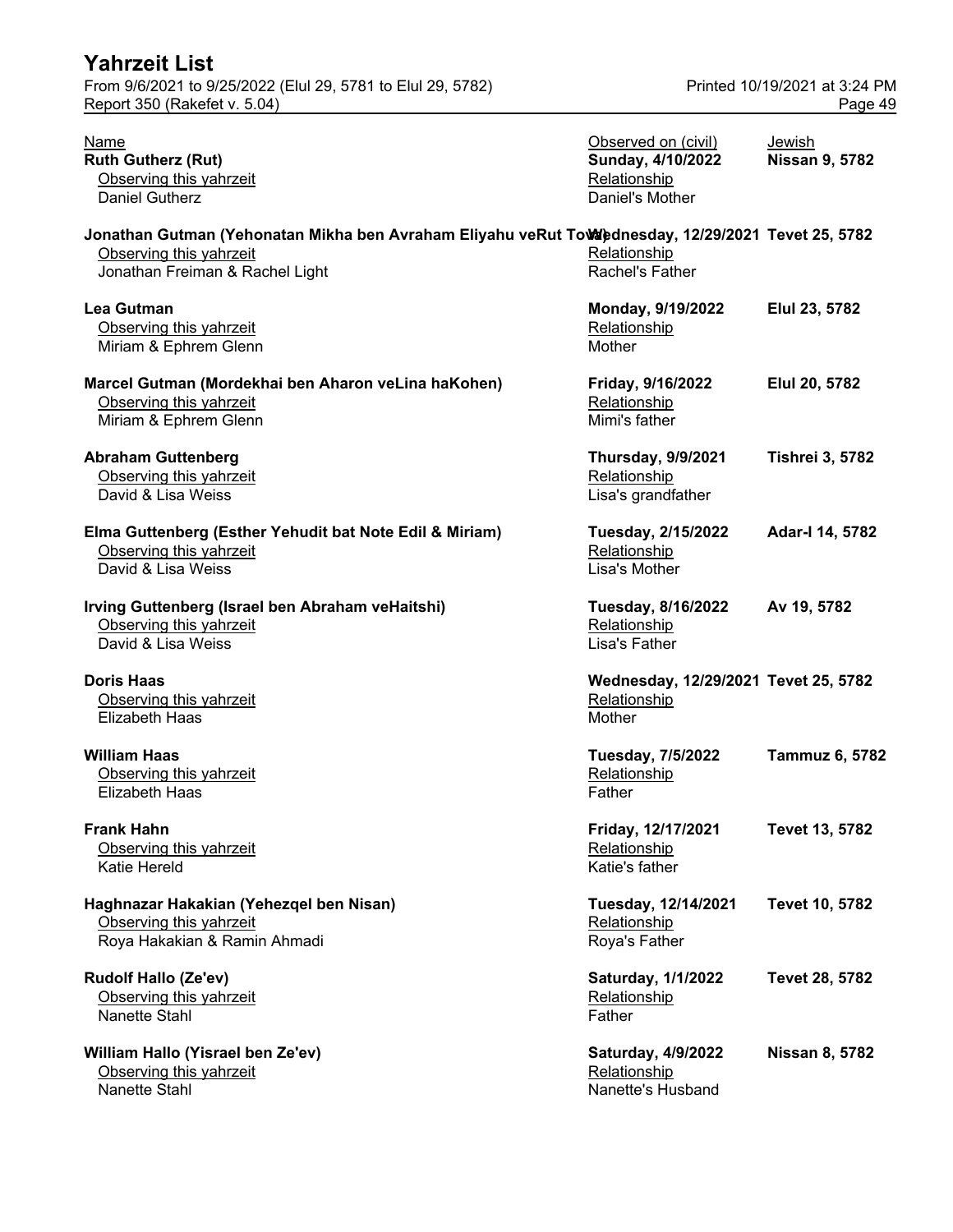| <u>LAIILETIL LISL</u><br>From 9/6/2021 to 9/25/2022 (Elul 29, 5781 to Elul 29, 5782)<br>Report 350 (Rakefet v. 5.04) |                                                                       | Printed 10/19/2021 at 3:24 PM<br>Page 50 |  |
|----------------------------------------------------------------------------------------------------------------------|-----------------------------------------------------------------------|------------------------------------------|--|
| <b>Name</b><br><b>Albert Hamoway</b><br>Observing this yahrzeit<br><b>Ted Maltin</b>                                 | Observed on (civil)<br>Friday, 10/1/2021<br>Relationship<br>friend    | Jewish<br><b>Tishrei 25, 5782</b>        |  |
| <b>Bessie Handleman</b><br>Observing this yahrzeit<br>Joyce Handleman                                                | Monday, 9/5/2022<br>Relationship<br>Mother                            | Elul 9, 5782                             |  |
| <b>William Handleman</b><br>Observing this yahrzeit<br>Joyce Handleman                                               | Monday, 2/21/2022<br>Relationship<br>Father                           | Adar-I 20, 5782                          |  |
| <b>Freda Hankin</b><br>Observing this yahrzeit<br>Gerald & Judith Oppenheim                                          | Tuesday, 9/13/2022<br>Relationship<br>Gerald's Grandmother            | Elul 17, 5782                            |  |
| <b>Bertha Aronow Harrison</b><br>Observing this yahrzeit<br>Naday & Rita Sela                                        | Sunday, 2/13/2022<br>Relationship                                     | Adar-I 12, 5782                          |  |
| <b>Edith Harrison</b><br>Observing this yahrzeit<br>Larry & Betty Gitlin                                             | Thursday, 2/17/2022<br>Relationship<br>Larry's sister                 | Adar-I 16, 5782                          |  |
| <b>Ann Mirelle Harrison Secor</b><br>Observing this yahrzeit<br>Nadav & Rita Sela                                    | Wednesday, 6/8/2022<br>Relationship                                   | Sivan 9, 5782                            |  |
| Geoffrey Hartman (Moshe ben Avraham HaLevi u-Malka)<br>Observing this yahrzeit<br>Renee Hartman<br>David B Hartman   | Monday, 3/7/2022<br>Relationship<br>Renee's Husband<br>David's Father | <b>Adar-II 4, 5782</b>                   |  |
| Hyman H. Haves<br>Observing this yahrzeit<br>Maeera Haves Mougin                                                     | Friday, 5/20/2022<br>Relationship                                     | Iyar 19, 5782                            |  |
| <b>Jean Haves</b><br>Observing this yahrzeit<br>Irwin H. & Mary Ellen Braunstein                                     | Saturday, 6/25/2022<br>Relationship<br>Irwin's Aunt                   | Sivan 26, 5782                           |  |
| <b>Max Haves</b><br>Observing this yahrzeit<br>Maeera Haves Mougin                                                   | Sunday, 1/16/2022<br>Relationship                                     | <b>Shevat 14, 5782</b>                   |  |
| <b>Alan Haynes</b><br>Observing this yahrzeit<br>Syma Solovitch & Bruce Haynes                                       | Sunday, 8/7/2022<br>Relationship<br><b>Bruce's Brother</b>            | Av 10, 5782                              |  |
| <b>Daisy Haynes</b><br>Observing this yahrzeit<br>Syma Solovitch & Bruce Haynes                                      | Saturday, 11/27/2021<br>Relationship<br><b>Bruce's Mother</b>         | <b>Kislev 23, 5782</b>                   |  |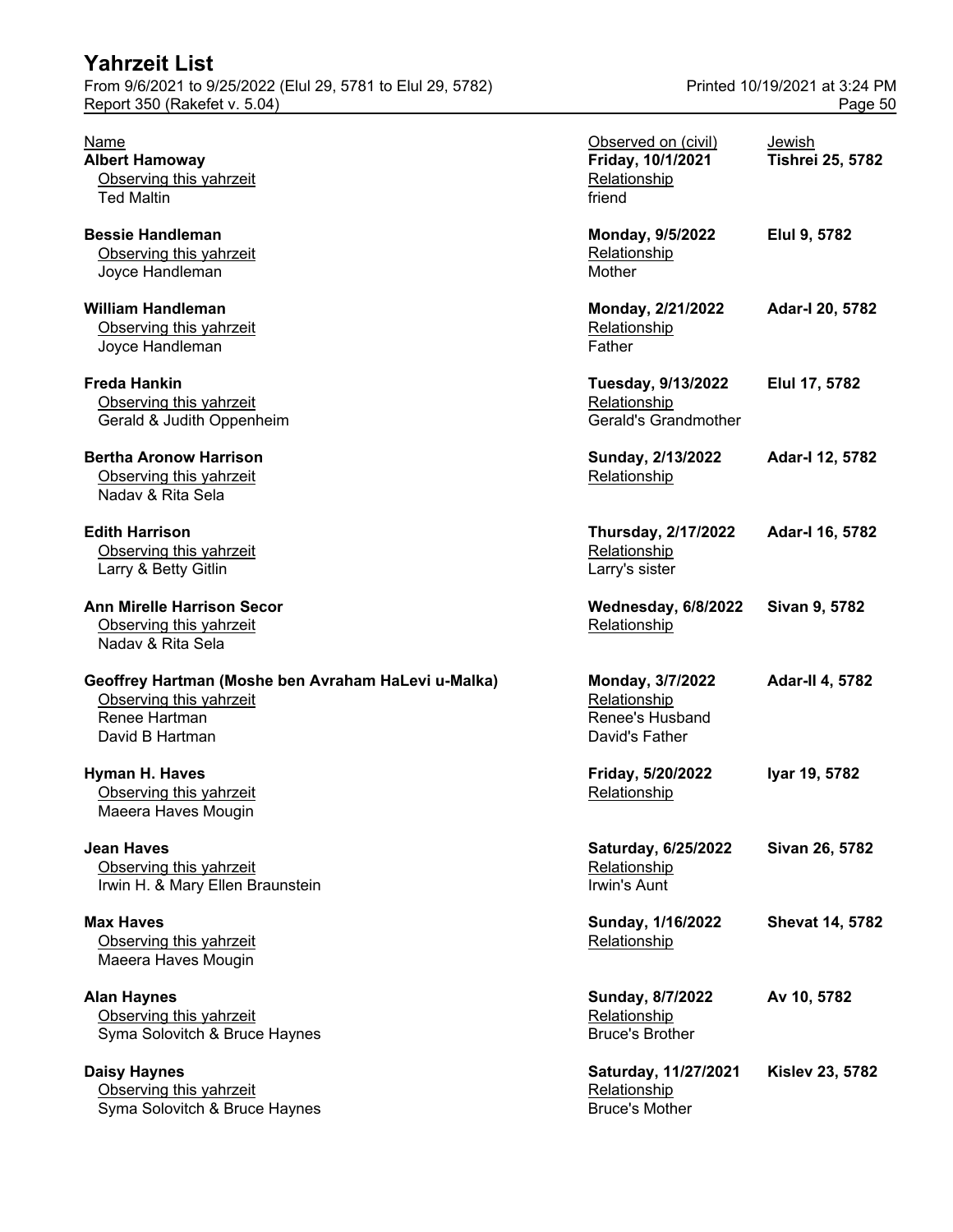| Yahrzeit List                                                                      |                                          |                               |
|------------------------------------------------------------------------------------|------------------------------------------|-------------------------------|
| From 9/6/2021 to 9/25/2022 (Elul 29, 5781 to Elul 29, 5782)                        |                                          | Printed 10/19/2021 at 3:24 PM |
| Report 350 (Rakefet v. 5.04)                                                       |                                          | Page 51                       |
| Name                                                                               |                                          |                               |
|                                                                                    | Observed on (civil)                      | Jewish                        |
| <b>Ed Haynes</b>                                                                   | Thursday, 12/2/2021                      | <b>Kislev 28, 5782</b>        |
| Observing this yahrzeit                                                            | Relationship                             |                               |
| Syma Solovitch & Bruce Haynes                                                      | <b>Bruce's Father</b>                    |                               |
| <b>Arline Hechtman</b>                                                             | Tuesday, 6/14/2022                       | Sivan 15, 5782                |
| Observing this yahrzeit                                                            | Relationship                             |                               |
| Andy & Rachel Hechtman                                                             | Andrew's mother                          |                               |
| <b>Harold Hechtman</b>                                                             | Friday, 5/13/2022                        | Iyar 12, 5782                 |
| Observing this yahrzeit                                                            | Relationship                             |                               |
| Andy & Rachel Hechtman                                                             | Andrew's father                          |                               |
| Lillian Heisler (Liba bat Matel uMiryam)                                           | Sunday, 10/24/2021                       | <b>Heshvan 18, 5782</b>       |
| Observing this yahrzeit                                                            | Relationship                             |                               |
| Steve Wechsler & Diane Heisler                                                     | Diane's Mother                           |                               |
| <b>Margaret Heisler (bat Yosef veSara)</b>                                         | <b>Wednesday, 9/29/2021</b>              | <b>Tishrei 23, 5782</b>       |
| Observing this yahrzeit                                                            | Relationship                             |                               |
| Steve Wechsler & Diane Heisler                                                     | Diane's Aunt                             |                               |
|                                                                                    |                                          | Sivan 8, 5782                 |
| Jill Heisler-Jacks (Ester bat Aharon Shalom)<br>Observing this yahrzeit            | <b>Tuesday, 6/7/2022</b><br>Relationship |                               |
| Steve Wechsler & Diane Heisler                                                     | <b>Diane's Sister</b>                    |                               |
|                                                                                    |                                          |                               |
| <b>Esther Heller</b>                                                               | Tuesday, 1/11/2022                       | <b>Shevat 9, 5782</b>         |
| Observing this yahrzeit                                                            | Relationship                             |                               |
| Edward & Rhoda Lemkin                                                              | Rhoda's Mother                           |                               |
| <b>Harry Heller</b>                                                                | Sunday, 2/13/2022                        | Adar-I 12, 5782               |
| Observing this yahrzeit                                                            | Relationship                             |                               |
| David & Mary Lesser                                                                | Mary's Father                            |                               |
| <b>Joseph Heller</b>                                                               | Tuesday, 3/1/2022                        | Adar-I 28, 5782               |
| Observing this yahrzeit                                                            | Relationship                             |                               |
| Edward & Rhoda Lemkin                                                              | Rhoda's Father                           |                               |
| Saul "Sonny" Hennes (Netanel ben Yisrael)                                          | Monday, 2/21/2022                        | Adar-I 20, 5782               |
| Observing this yahrzeit                                                            | Relationship                             |                               |
| David & Paula Hennes                                                               | David's father                           |                               |
|                                                                                    |                                          |                               |
| Sophie Hennes (Tsivya Alta bat Yosef Barukh uTscherna)                             | Wednesday, 12/1/2021 Kislev 27, 5782     |                               |
| Observing this yahrzeit                                                            | Relationship                             |                               |
| David & Paula Hennes                                                               | David's mother                           |                               |
| Debra Henowitz (Devora Ita bat Shimon Levi haLevi veHasha Risha) Friday, 8/12/2022 |                                          | Av 15, 5782                   |
| Observing this yahrzeit                                                            | Relationship                             |                               |
| Anita Henowitz                                                                     | Daughter                                 |                               |
| Maurice Henowitz (Shomon Levi ben __ haLevi)                                       | Tuesday, 7/12/2022                       | Tammuz 13, 5782               |
| Observing this yahrzeit                                                            | Relationship                             |                               |

Anita Henowitz **Husband**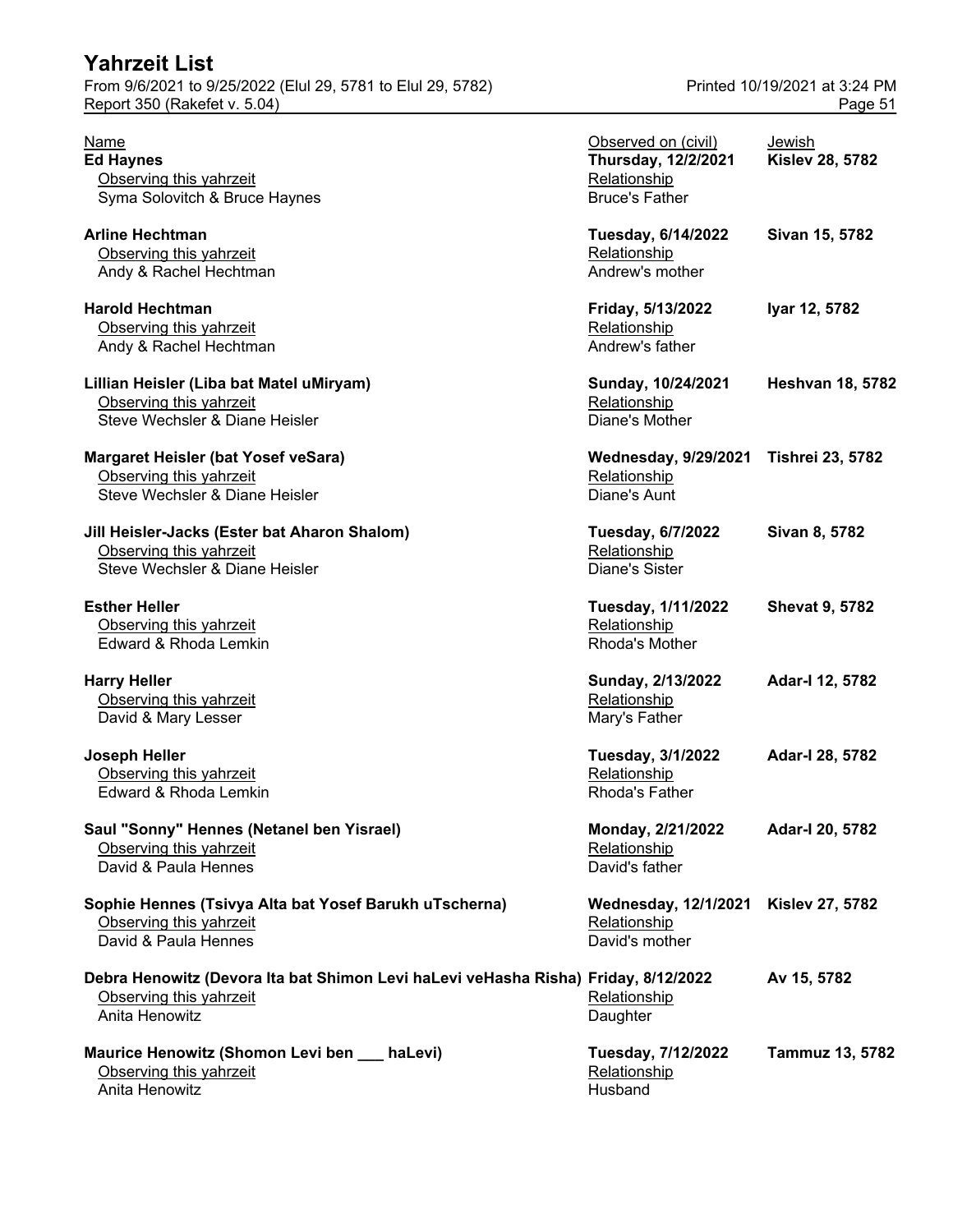**Louis Hinenburg** Observing this yahrzeit Charlie Ludwig **Violet's Cousin** Charlie Ludwig **Violet's Cousin** 

| Name<br><b>Eleanor Hepler</b><br>Observing this yahrzeit<br>Howard Gralla & Linda Schultz            | Observed on (civil)<br>Sunday, 1/2/2022<br>Relationship<br>Howard's Aunt | Jewish<br>Tevet 29, 5782 |
|------------------------------------------------------------------------------------------------------|--------------------------------------------------------------------------|--------------------------|
| <b>David Herschderfer</b><br>Observing this yahrzeit<br>Sherman Herschderfer                         | Thursday, 7/21/2022<br>Relationship<br>Son                               | <b>Tammuz 22, 5782</b>   |
| <b>Kate Herschderfer</b><br>Observing this yahrzeit<br>Sherman Herschderfer                          | Wednesday, 12/1/2021 Kislev 27, 5782<br>Relationship<br>Mother           |                          |
| <b>Lillian Herschderfer</b><br>Observing this yahrzeit<br><b>Tina Swirsky</b>                        | <b>Thursday, 4/14/2022</b><br>Relationship<br>Mother                     | <b>Nissan 13, 5782</b>   |
| <b>Rose Herschderfer</b><br>Observing this yahrzeit<br><b>Tina Swirsky</b>                           | Saturday, 11/6/2021<br>Relationship<br>Mother                            | <b>Kislev 2, 5782</b>    |
| <b>Samuel Herschderfer</b><br>Observing this yahrzeit<br><b>Tina Swirsky</b><br>Sherman Herschderfer | <b>Tuesday, 4/5/2022</b><br>Relationship<br>Father<br>Father             | <b>Nissan 4, 5782</b>    |
| Sondra L. Herschderfer<br>Observing this yahrzeit<br>Sherman Herschderfer                            | Tuesday, 7/19/2022<br>Relationship<br>Sherman's Wife                     | <b>Tammuz 20, 5782</b>   |
| <b>Herbert Hershbain</b><br>Observing this yahrzeit<br>Debbie & Louis Siegel                         | <b>Tuesday, 4/5/2022</b><br>Relationship<br>Debbie's father              | <b>Nissan 4, 5782</b>    |
| Sophie Hershbain<br>Observing this yahrzeit<br>Debbie & Louis Siegel                                 | Monday, 5/9/2022<br>Relationship<br>Debbie's mother                      | Iyar 8, 5782             |
| <b>Harry Hershman</b><br>Observing this yahrzeit<br>Lillian Donner-Jacobson                          | Thursday, 12/16/2021<br>Relationship<br>grandfather                      | Tevet 12, 5782           |
| Albert Heydemann [I] (Aharon ben Haim)<br>Observing this yahrzeit<br>Jay & Lynn Brotman              | Tuesday, 3/22/2022<br>Relationship<br>Lynn's Father                      | Adar-II 19, 5782         |
| Ruth Heydemann [I] (Rut bat Yaqov)<br>Observing this yahrzeit<br>Jay & Lynn Brotman                  | Sunday, 5/1/2022<br>Relationship<br>Lynn's Mother                        | <b>Nissan 30, 5782</b>   |
| <b>Louis Hinenburg</b><br>Observing this vahrzeit                                                    | <b>Thursday, 6/23/2022</b><br>Relationship                               | Sivan 24, 5782           |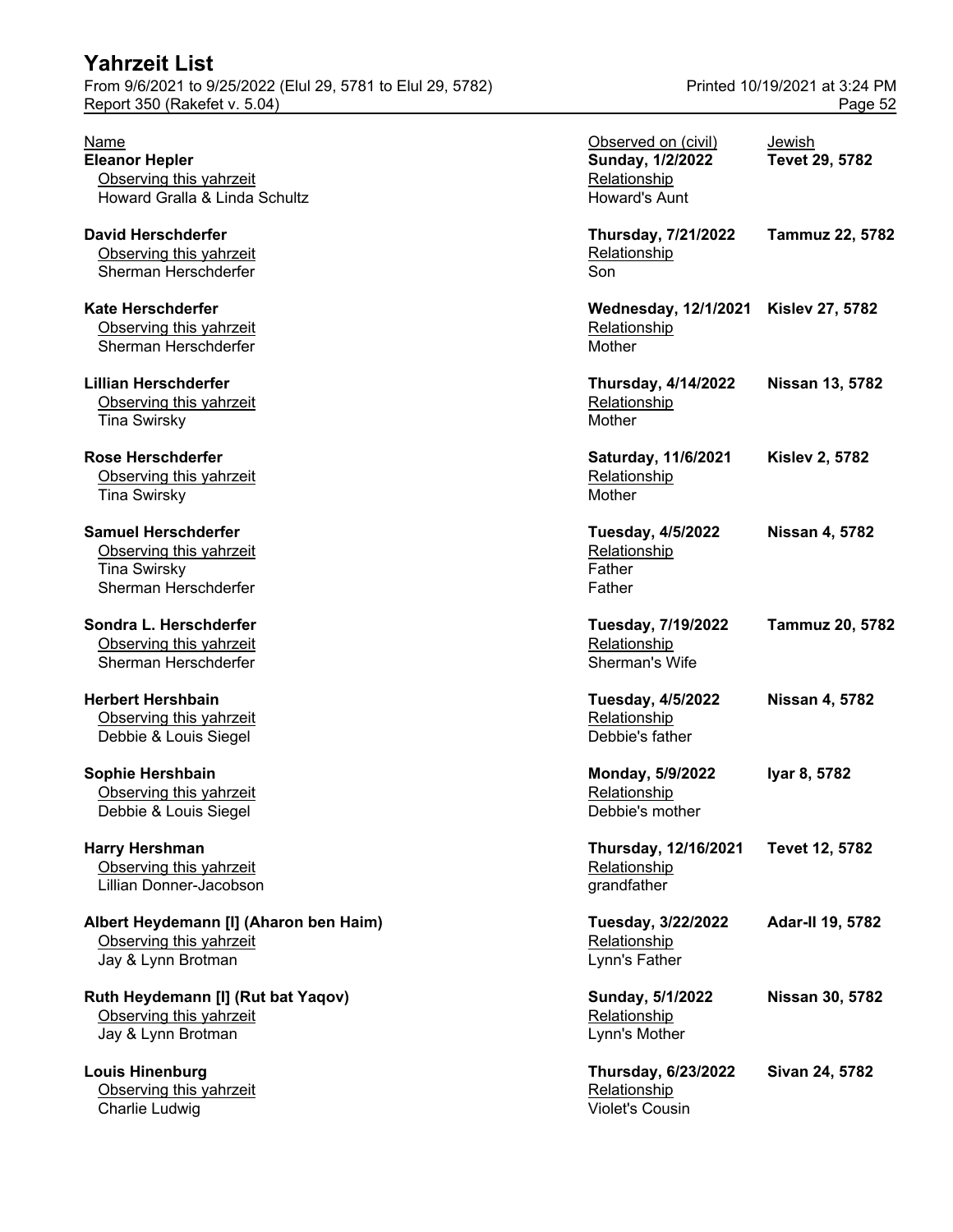| From 9/6/2021 to 9/25/2022 (Elul 29, 5781 to Elul 29, 5782)                                                                                                            | Printed 10/19/2021 at 3:24 PM                                                                     |                          |  |
|------------------------------------------------------------------------------------------------------------------------------------------------------------------------|---------------------------------------------------------------------------------------------------|--------------------------|--|
| Report 350 (Rakefet v. 5.04)                                                                                                                                           | Page 53                                                                                           |                          |  |
| <u>Name</u><br><b>Adolf Hirschdorfer</b><br>Observing this yahrzeit<br><b>Tina Swirsky</b>                                                                             | Observed on (civil)<br><b>Thursday, 6/16/2022</b><br>Relationship                                 | Jewish<br>Sivan 17, 5782 |  |
| <b>Milton Hirshfield</b><br>Observing this yahrzeit<br>Jay & Margie Hirshfield                                                                                         | Sunday, 4/10/2022<br>Relationship<br>Jay's father                                                 | <b>Nissan 9, 5782</b>    |  |
| <b>Tema Hirshfield</b><br>Observing this yahrzeit<br>Jay & Margie Hirshfield                                                                                           | Sunday, 4/24/2022<br>Relationship<br>Jay's mother                                                 | <b>Nissan 23, 5782</b>   |  |
| <b>Carl Hoberman</b><br>Observing this yahrzeit<br>Judith Hoberman & Dominic Kinsley                                                                                   | <b>Wednesday, 12/1/2021</b><br>Relationship<br>Judith's Father                                    | <b>Kislev 27, 5782</b>   |  |
| Sylvia Hoberman (Sheina Gitel bat Hirshel ve-Hasha)<br>Observing this yahrzeit<br>Judith Hoberman & Dominic Kinsley                                                    | Monday, 5/16/2022<br>Relationship<br>Judith's Mother                                              | Iyar 15, 5782            |  |
| <b>Francine Hochman</b><br>Observing this yahrzeit<br>Gary & Sheri Hochman                                                                                             | Friday, 10/29/2021<br>Relationship<br>Gary's mother                                               | <b>Heshvan 23, 5782</b>  |  |
| <b>Irving Hochman</b><br>Observing this yahrzeit<br>Gary & Sheri Hochman                                                                                               | Monday, 2/7/2022<br>Relationship<br>Gary's father                                                 | Adar-I 6, 5782           |  |
| Alan Jay Hodes (Eliahu ben Aryei Leib ve-Eshka)<br>Observing this yahrzeit<br>David & Joyce Popowski<br>Jeffrey & Lynne Heisner                                        | Monday, 7/18/2022<br>Relationship                                                                 | <b>Tammuz 19, 5782</b>   |  |
| Elsie Hodes (Sara Yiska bat Yitshaq & Tsipa Hasha)<br>Observing this yahrzeit<br>David & Joyce Popowski<br>Jeffrey & Lynne Heisner<br>Lucia Press<br><b>Addy Press</b> | Thursday, 12/16/2021<br>Relationship<br>Joyce's Mother<br>Lynne's Mother<br>Lucia's Sister-in-law | <b>Tevet 12, 5782</b>    |  |
| Louis Hodes (Arye Leibel ben Binyamin veReizel)<br>Observing this yahrzeit<br>David & Joyce Popowski<br>Jeffrey & Lynne Heisner                                        | Sunday, 7/10/2022<br>Relationship<br>Joyce's Father<br>Father of Lynn                             | Tammuz 11, 5782          |  |
| <b>Rose Hodes</b><br>Observing this yahrzeit<br>David & Joyce Ponowski                                                                                                 | Tuesday, 5/31/2022<br>Relationship                                                                | Sivan 1, 5782            |  |

David & Joyce Popowski Jeffrey & Lynne Heisner

**Yahrzeit List**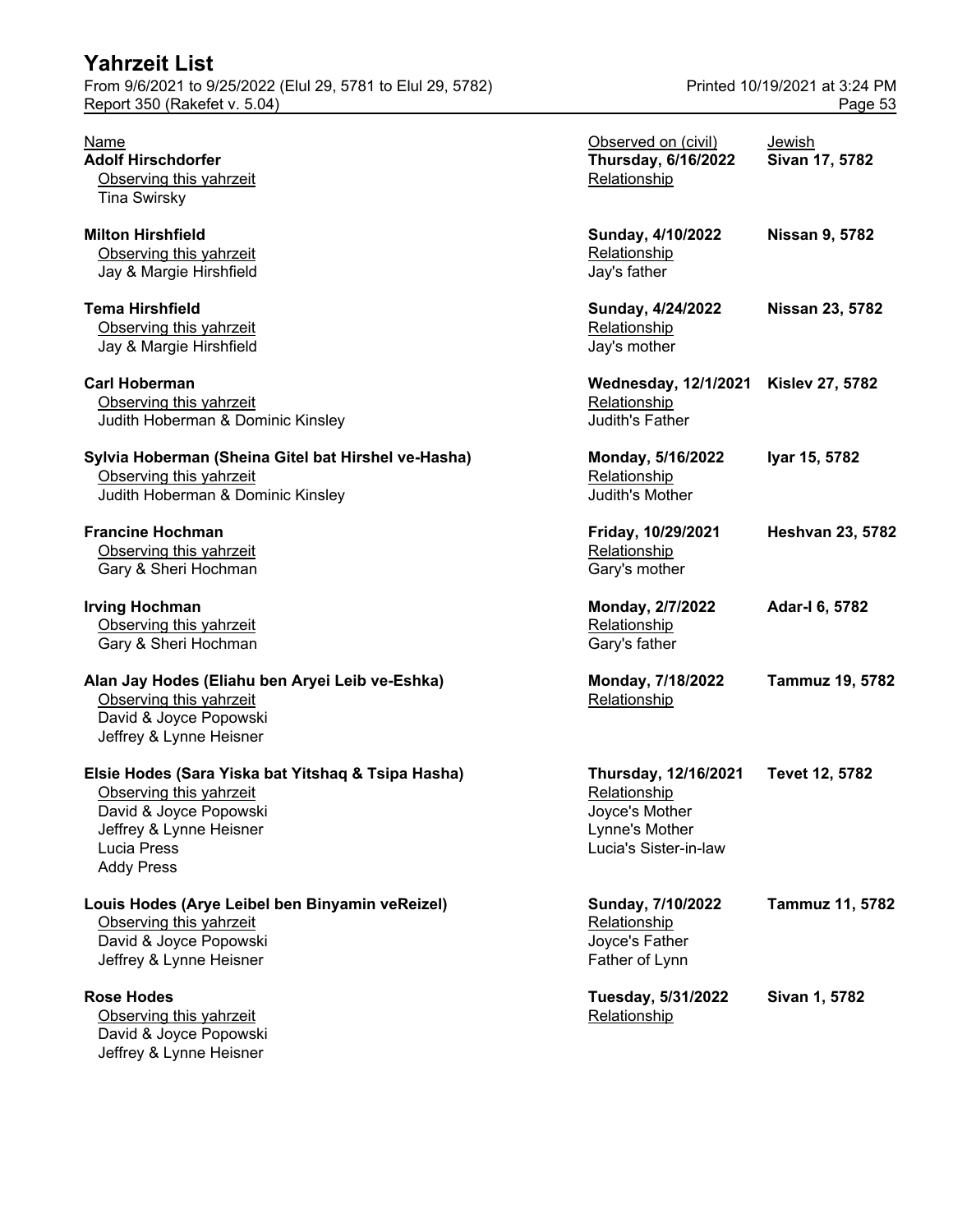| <b>Yahrzeit List</b>                                        |                               |
|-------------------------------------------------------------|-------------------------------|
| From 9/6/2021 to 9/25/2022 (Elul 29, 5781 to Elul 29, 5782) | Printed 10/19/2021 at 3:24 PM |
| Report 350 (Rakefet v. 5.04)                                | Page 54                       |

#### **Gabrielle Smirnoff Honig (Gavriela bat Mikhael)** Observing this yahrzeit Beatrice Smirnoff

# Printed 10/19/2021 at 3:24 PM

| Name<br>Anna Hoffman<br>Observing this yahrzeit<br>Marshall Presser & Nancy and Bea Sherman                                                          | Observed on (civil)<br>Friday, 3/11/2022<br>Relationship<br>Nancy's Grandmother | Jewish<br><b>Adar-II 8, 5782</b> |
|------------------------------------------------------------------------------------------------------------------------------------------------------|---------------------------------------------------------------------------------|----------------------------------|
| Lawrence H. Hoffman<br>Observing this yahrzeit<br>Shari Hoffman                                                                                      | Monday, 10/4/2021<br>Relationship<br><b>Shari's Father</b>                      | <b>Tishrei 28, 5782</b>          |
| Louis Hoffman<br>Observing this yahrzeit<br>Marshall Presser & Nancy and Bea Sherman                                                                 | Saturday, 7/30/2022<br>Relationship<br>Nancy's Grandfather                      | Av 2, 5782                       |
| <b>Abraham Hoffnung</b><br>Observing this yahrzeit<br>Marsha Beller & Rob Hoffnung                                                                   | <b>Wednesday, 7/6/2022</b><br>Relationship<br>Rob's father                      | <b>Tammuz 7, 5782</b>            |
| <b>Peninah Hoffnung</b><br>Observing this yahrzeit<br>Marsha Beller & Rob Hoffnung                                                                   | <b>Wednesday, 7/6/2022</b><br>Relationship<br>Rob's mother                      | <b>Tammuz 7, 5782</b>            |
| Gabrielle Smirnoff Honig (Gavriela bat Mikhael)<br>Observing this yahrzeit<br><b>Beatrice Smirnoff</b>                                               | Friday, 12/3/2021<br>Relationship<br><b>Beatrice's Daughter</b>                 | <b>Kislev 29, 5782</b>           |
| <b>Donald Milton Horen</b><br>Observing this yahrzeit<br>Richard Goodwin & Rachel Lampert                                                            | Sunday, 6/12/2022<br>Relationship                                               | Sivan 13, 5782                   |
| <b>Elaine Horen</b><br>Observing this yahrzeit<br>Richard Goodwin & Rachel Lampert                                                                   | <b>Thursday, 5/26/2022</b><br>Relationship                                      | Iyar 25, 5782                    |
| <b>Isaac Horowwitz</b><br>Observing this yahrzeit<br>Julia Klein                                                                                     | Monday, 8/15/2022<br>Relationship<br>father                                     | Av 18, 5782                      |
| Aryeh Hurwitz (Aryei Hai HaLevi)<br>Observing this yahrzeit<br>Debbie Chirnomas & Michael Hurwitz                                                    | Monday, 9/27/2021<br>Relationship<br>Michael's father                           | <b>Tishrei 21, 5782</b>          |
| <b>Ethan Hurwitz</b><br>Observing this yahrzeit<br>Rachel Adelstein                                                                                  | Friday, 10/15/2021<br>Relationship<br>cousin                                    | <b>Heshvan 9, 5782</b>           |
| Nathaniel J. Hurwitz (Natanel Gershon ben Aryei Hai haLevi viYehudiSunday, 1/2/2022<br>Observing this yahrzeit<br>Debbie Chirnomas & Michael Hurwitz | Relationship<br>Michael's Brother                                               | Tevet 29, 5782                   |
| Dr. Abraham E. Hyman<br>Observing this yahrzeit                                                                                                      | Saturday, 10/30/2021<br>Relationship                                            | <b>Heshvan 24, 5782</b>          |

**Dr. Abraham E. Hyman** Observing this yahrzeit Marilyn Shlank Shirley & Harold Fidler Shirley's Father Shirley's Father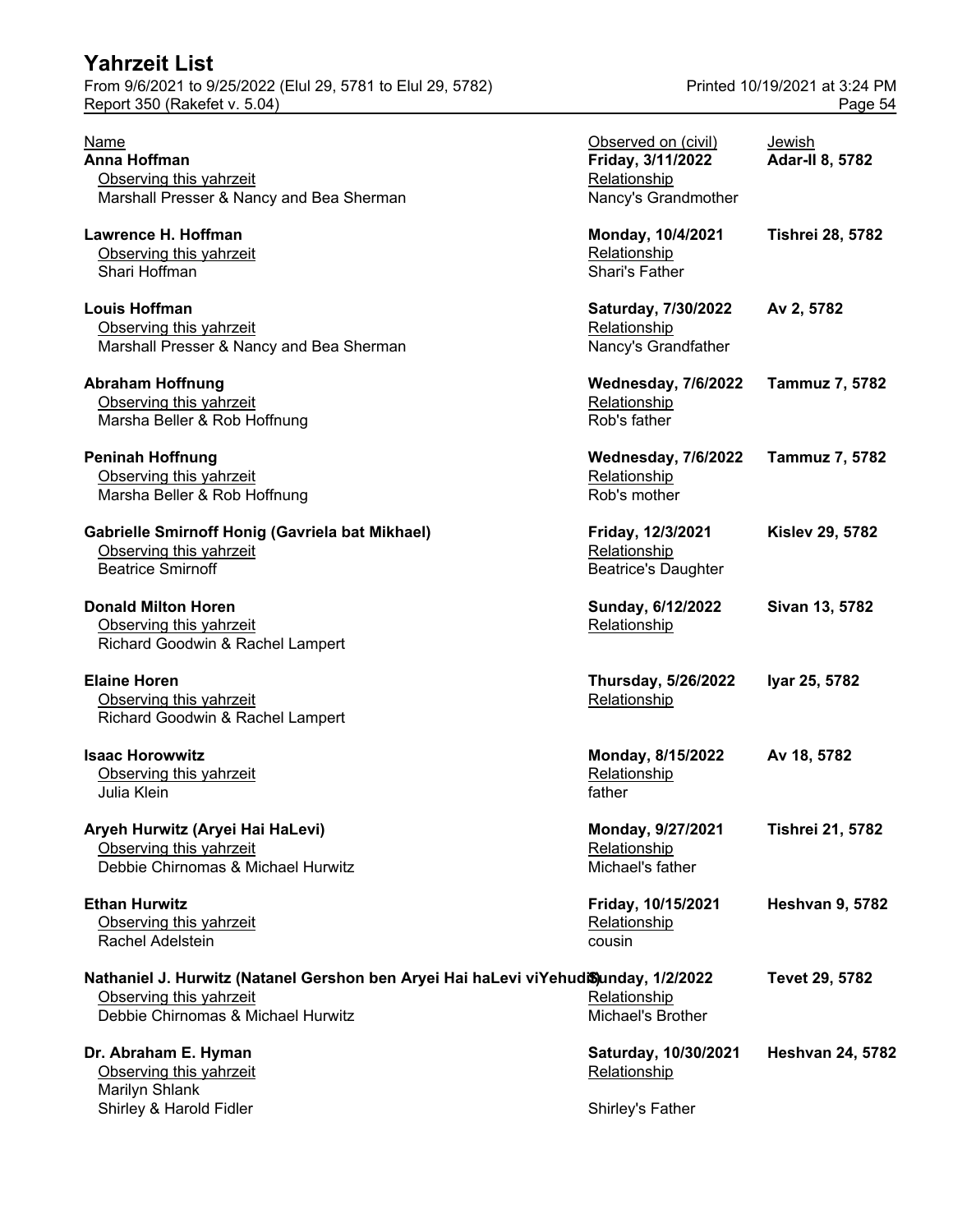## **Yahrzeit List** From 9/6/2021 to 9/25/2022 (Elul 29, 5781 to Elul 29, 5782) Printed 10/19/2021 at 3:24 PM Report 350 (Rakefet v. 5.04) Page 55

| Name<br><b>Goldythe Natalie Hyman</b><br>Observing this yahrzeit<br>Marilyn Shlank<br>Shirley & Harold Fidler                                                            | Observed on (civil)<br>Tuesday, 5/17/2022<br>Relationship<br>Shirley's Mother              | <u>Jewish</u><br>Iyar 16, 5782 |
|--------------------------------------------------------------------------------------------------------------------------------------------------------------------------|--------------------------------------------------------------------------------------------|--------------------------------|
| Ida Hyman<br>Observing this yahrzeit<br>Stanley Rosenbaum & Marga Hirsch                                                                                                 | Sunday, 5/8/2022<br>Relationship<br>Stanley's Mother-in-law                                | Iyar 7, 5782                   |
| Paula Hyman (Penina bat Shimon Mordekhai veHaya Tsipora)<br>Observing this yahrzeit<br>Adina Rosenbaum<br>Judith Rosenbaum & Or Rose<br>Stanley Rosenbaum & Marga Hirsch | Tuesday, 11/23/2021<br>Relationship<br>Adina's Mother<br>Judith's Mother<br>Stanley's Wife | <b>Kislev 19, 5782</b>         |
| Sydney M Hyman (Shimon Mordekhai ben __)<br>Observing this yahrzeit<br>Stanley Rosenbaum & Marga Hirsch                                                                  | <b>Wednesday, 8/3/2022</b><br>Relationship<br>Paula's Father                               | Av 6, 5782                     |
| Aaron Ignal (Aharon haLevi)<br>Observing this yahrzeit<br>Alan Marc & Toby Sharon Ignal                                                                                  | Monday, 1/31/2022<br>Relationship<br>Alan's Father                                         | <b>Shevat 29, 5782</b>         |
| Anna Ignal<br>Observing this yahrzeit<br>Alan Marc & Toby Sharon Ignal                                                                                                   | Monday, 2/28/2022<br>Relationship                                                          | Adar-I 27, 5782                |
| <b>Edith Ignal</b><br>Observing this yahrzeit<br>Alan Marc & Toby Sharon Ignal                                                                                           | Wednesday, 8/17/2022 Av 20, 5782<br>Relationship<br>Alan's Mother                          |                                |
| Anne Schnitman Irwin (bat Haim Yitshaq)<br>Observing this yahrzeit<br>Larry Schnitman & Lois Bures<br>Edward & Helene Vanderhoef                                         | Tuesday, 12/28/2021<br>Relationship<br>Larry's Aunt<br><b>Helene's Aunt</b>                | <b>Tevet 24, 5782</b>          |
| <b>Charlotte Isenberg</b><br>Observing this yahrzeit<br>Janis Isenberg                                                                                                   | Sunday, 3/13/2022<br>Relationship<br>Janis' mother                                         | Adar-II 10, 5782               |
| Lester P. Isenberg<br>Observing this yahrzeit<br>Janis Isenberg                                                                                                          | Saturday, 10/16/2021<br>Relationship<br>Janis' father                                      | <b>Heshvan 10, 5782</b>        |
| <b>Louis Israel</b><br>Observing this yahrzeit<br>Robert Sagerman                                                                                                        | Friday, 12/24/2021<br>Relationship<br>grandfather                                          | Tevet 20, 5782                 |
| <b>Mildred Israel</b><br>Observing this yahrzeit<br>Robert Sagerman                                                                                                      | Thursday, 12/16/2021<br>Relationship<br>grandmother                                        | Tevet 12, 5782                 |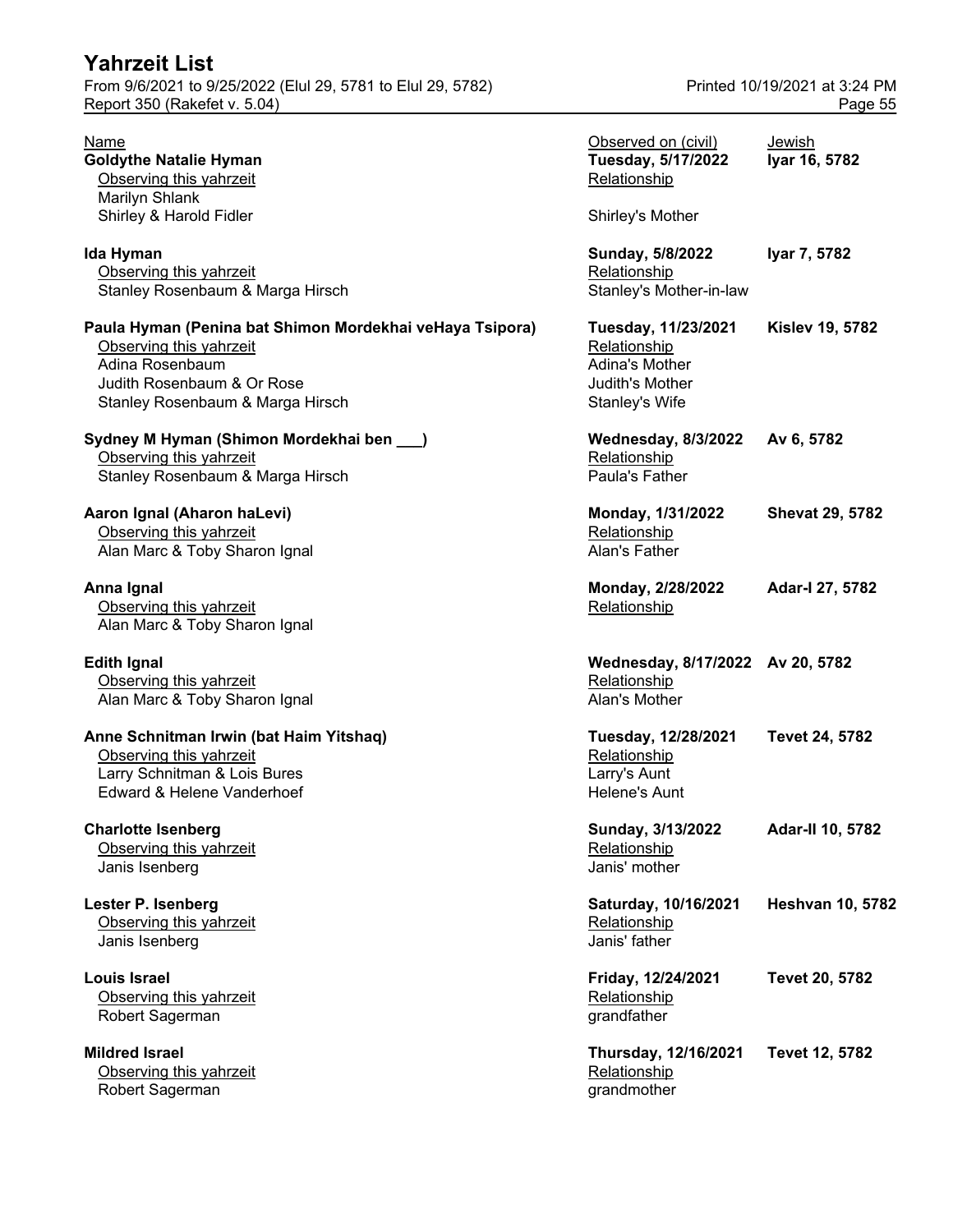| <b>Yahrzeit List</b><br>From 9/6/2021 to 9/25/2022 (Elul 29, 5781 to Elul 29, 5782)<br>Report 350 (Rakefet v. 5.04)  |                                                                                  | Printed 10/19/2021 at 3:24 PM<br>Page 56 |
|----------------------------------------------------------------------------------------------------------------------|----------------------------------------------------------------------------------|------------------------------------------|
| <b>Name</b><br><b>Carol Jablow</b><br>Observing this yahrzeit<br>Jay & Margie Hirshfield                             | Observed on (civil)<br>Sunday, 2/13/2022<br>Relationship<br>Margie's sister      | Jewish<br>Adar-I 12, 5782                |
| Ruth Magid Jacobs (Rahel bat Yitshaq veHaya)<br>Observing this yahrzeit<br>Jane Bassett                              | Monday, 9/20/2021<br>Relationship<br>Mother of Jane                              | <b>Tishrei 14, 5782</b>                  |
| Harry A. Jacobson (Aharon Hershel ben Yaqov veltqa)<br>Observing this yahrzeit<br>Stuart Jacobson<br>Susan Jacobson  | Monday, 1/24/2022<br>Relationship<br><b>Stuart's Father</b><br>Susan's Father    | <b>Shevat 22, 5782</b>                   |
| Rebecca Govrin Jacobson (Rivqa bat Shimon Dov Avram)<br>Observing this yahrzeit<br>Stuart Jacobson<br>Susan Jacobson | Wednesday, 2/16/2022 Adar-I 15, 5782<br>Relationship<br>Mother<br>Susan's Mother |                                          |
| <b>Patricia Janette</b><br>Observing this yahrzeit<br>Judith Shanok & Nathan Janette                                 | Monday, 10/18/2021<br>Relationship<br>Nathan's Mother                            | <b>Heshvan 12, 5782</b>                  |
| Ralph "Jack" Janette (n/a)<br>Observing this yahrzeit<br>Judith Shanok & Nathan Janette                              | Friday, 9/17/2021<br>Relationship<br>Nathan's Father                             | <b>Tishrei 11, 5782</b>                  |
| Rose Shindell Jason (Reizel Rahel bat Aryeh Lev veRanya)<br>Observing this yahrzeit<br>Marcia Geier                  | Sunday, 3/6/2022<br>Relationship<br>Marcia's Mother                              | Adar-II 3, 5782                          |
| <b>Lorraine Jeannette</b><br>Observing this yahrzeit<br>Linda Wilburn                                                | Saturday, 4/9/2022<br>Relationship<br>Mother                                     | <b>Nissan 8, 5782</b>                    |
| <b>Helen Singer Joseph</b><br>Observing this yahrzeit<br>Susan & Arthur Kabakoff                                     | Wednesday, 7/13/2022 Tammuz 14, 5782<br>Relationship<br>Susan's mother           |                                          |
| Sidney H. Joseph (Shemuel Hirsh ben Yitshaq veEta)<br>Observing this yahrzeit<br>Susan & Arthur Kabakoff             | <b>Thursday, 8/25/2022</b><br>Relationship<br>Susan's father                     | Av 28, 5782                              |
| <b>Ziril Joseph</b><br>Observing this yahrzeit<br>Sherrie Mendenhall                                                 | Monday, 2/7/2022<br>Relationship<br>aunt                                         | Adar-I 6, 5782                           |
| <b>Benjamin Jurist</b><br>Observing this yahrzeit                                                                    | <b>Thursday, 6/16/2022</b><br>Relationship                                       | Sivan 17, 5782                           |

Miriam & Ephrem Glenn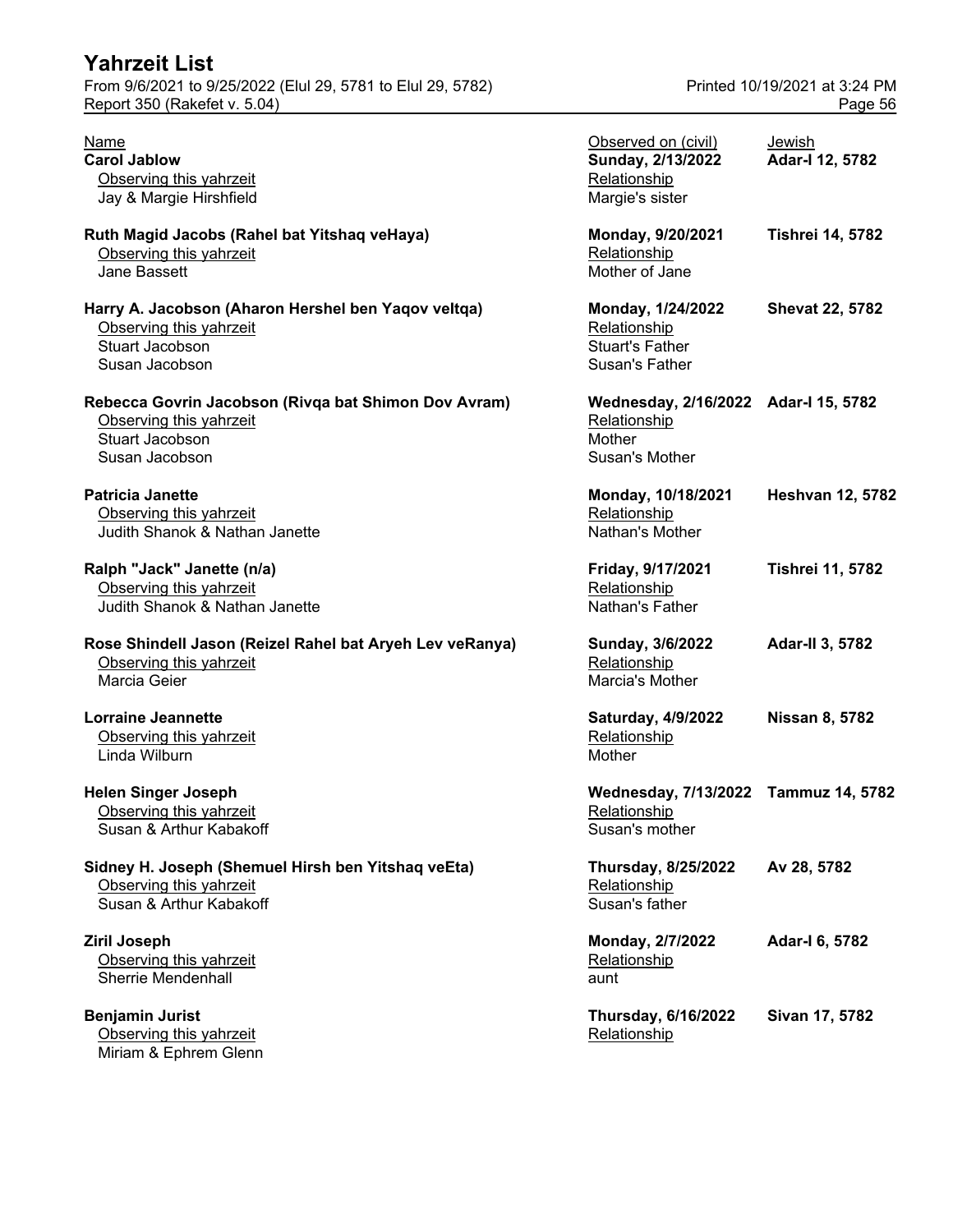| From 9/6/2021 to 9/25/2022 (Elul 29, 5781 to Elul 29, 5782)<br>Report 350 (Rakefet v. 5.04) |                                       | Printed 10/19/2021 at 3:24 PM<br>Page 57 |
|---------------------------------------------------------------------------------------------|---------------------------------------|------------------------------------------|
| Name                                                                                        | Observed on (civil)                   | Jewish                                   |
| Grizela Gutman Jurist                                                                       | Saturday, 12/25/2021                  | Tevet 21, 5782                           |
| Observing this yahrzeit                                                                     | Relationship                          |                                          |
| Miriam & Ephrem Glenn                                                                       |                                       |                                          |
| <b>Esther Kabakoff (Ester bat Aharon)</b>                                                   | Wednesday, 10/6/2021 Tishrei 30, 5782 |                                          |
| Observing this yahrzeit                                                                     | Relationship                          |                                          |
| Marvin Kabakoff                                                                             | Mother                                |                                          |
| Susan & Arthur Kabakoff                                                                     | Arthur's mother                       |                                          |
| Harry Kabakoff (Tsvi Hirsh ben Meir veLiba)                                                 | <b>Thursday, 6/16/2022</b>            | Sivan 17, 5782                           |
| Observing this yahrzeit                                                                     | Relationship                          |                                          |
| Marvin Kabakoff                                                                             | Father                                |                                          |
| Susan & Arthur Kabakoff                                                                     | Arthur's father                       |                                          |
| Allan M. Kabel                                                                              | <b>Thursday, 3/24/2022</b>            | Adar-II 21, 5782                         |
| Observing this yahrzeit                                                                     | Relationship                          |                                          |
| Edward Abramovitz & Michelle Rosen                                                          |                                       |                                          |
| Anna Abramovitz & Moses Fisher                                                              |                                       |                                          |
| Irma Kabel (Hodes bat Moshe)                                                                | Monday, 2/7/2022                      | Adar-I 6, 5782                           |
| Observing this yahrzeit                                                                     | Relationship                          |                                          |
| Edward Abramovitz & Michelle Rosen                                                          |                                       |                                          |
| Anna Abramovitz & Moses Fisher                                                              |                                       |                                          |
| Dorothy Kagan                                                                               | <b>Wednesday, 8/3/2022</b>            | Av 6, 5782                               |
| Observing this yahrzeit                                                                     | Relationship                          |                                          |
| Janet Chernikoff                                                                            | aunt                                  |                                          |
| Evelyn Kahn (Evelyn bat Moshe)                                                              | <b>Saturday, 1/8/2022</b>             | <b>Shevat 6, 5782</b>                    |
| Observing this yahrzeit                                                                     | Relationship                          |                                          |
| <b>Richard Kahn</b>                                                                         | <b>Richard's Aunt</b>                 |                                          |
| Michael Kahn                                                                                | Michael's Aunt                        |                                          |
| Miriam Kahn                                                                                 | Tuesday, 11/2/2021                    | <b>Heshvan 27, 5782</b>                  |
| Observing this yahrzeit                                                                     | Relationship                          |                                          |
| <b>Richard Kahn</b>                                                                         |                                       |                                          |
| Michael Kahn                                                                                |                                       |                                          |
| Murray E. Kahn                                                                              | Friday, 12/10/2021                    | Tevet 6, 5782                            |
| Observing this yahrzeit                                                                     | Relationship                          |                                          |
| <b>Richard Kahn</b>                                                                         | Father                                |                                          |
| Michael Kahn                                                                                | Father                                |                                          |
| <b>Susanne Elisabeth Kalem</b>                                                              | Sunday, 12/26/2021                    | Tevet 22, 5782                           |
| Observing this yahrzeit                                                                     | Relationship                          |                                          |
| Nanette Stahl                                                                               | <b>Bill's Sister</b>                  |                                          |
| <b>Sidney Kalison</b>                                                                       | <b>Wednesday, 5/4/2022</b>            | Iyar 3, 5782                             |
| Observing this yahrzeit                                                                     | Relationship                          |                                          |
| Mildred Kalison                                                                             | husband                               |                                          |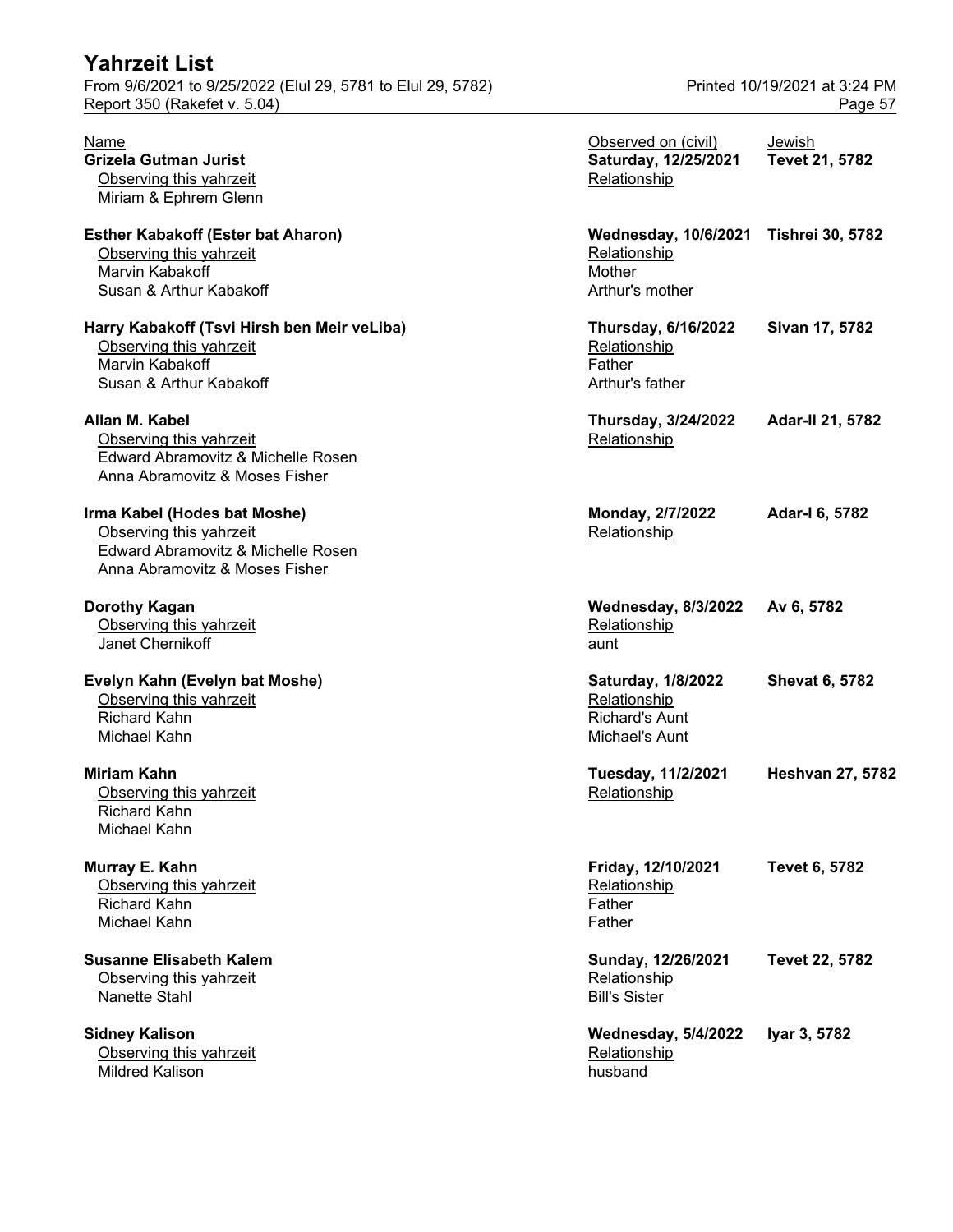#### **Muriel Kaltman (Muriel bat Shemuel uVat Sheva)** Observing this yahrzeit Caryl Jarmak

#### **Ida Kantrowitz**

#### **Martha Kantrowitz**

#### **Philip Kantrowitz (Refael ben Mikhael)**

## **Samuel Kantrowitz (Shemuel ben Rephuel & Haya)** Observing this yahrzeit

## **Frances Montlick Kaplan**

### **Max Kaplan**

Observing this yahrzeit Sharon Dworkin Ronda Colbin father and the collection of the collection of the collection of the collection of the collection of the collection of the collection of the collection of the collection of the collection of the collection of

| Name<br>Muriel Kaltman (Muriel bat Shemuel uVat Sheva)<br>Observing this yahrzeit | Observed on (civil)<br><b>Thursday, 9/16/2021</b><br>Relationship | Jewish<br><b>Tishrei 10, 5782</b> |
|-----------------------------------------------------------------------------------|-------------------------------------------------------------------|-----------------------------------|
| Caryl Jarmak                                                                      | Caryl's Mother                                                    |                                   |
| Israel Kamens                                                                     | Sunday, 3/27/2022                                                 | <b>Adar-II 24, 5782</b>           |
| Observing this yahrzeit                                                           | Relationship                                                      |                                   |
| Carolann & Robert Wiznia                                                          | Carolann's father                                                 |                                   |
| Bluma Lucy Kaminsky (Bluma bat Leibish veSara)                                    | Wednesday, 10/27/2021 Heshvan 21, 5782                            |                                   |
| Observing this yahrzeit                                                           | Relationship                                                      |                                   |
| Iris Esther & Naftali Kaminski                                                    | Naftali's Mother                                                  |                                   |
| Harriet Kantrowitz (Hassah bat Velvel Ze'ev & Chana)                              | Sunday, 1/23/2022                                                 | <b>Shevat 21, 5782</b>            |
| Observing this yahrzeit                                                           | Relationship                                                      |                                   |
| <b>Sherry Kent</b>                                                                | mother                                                            |                                   |
| <b>Richard Kantrowitz</b>                                                         | mother                                                            |                                   |
| lda Kantrowitz                                                                    | Monday, 11/22/2021                                                | <b>Kislev 18, 5782</b>            |
| Observing this yahrzeit                                                           | Relationship                                                      |                                   |
| Charlie Ludwig                                                                    | <b>Violet's Mother</b>                                            |                                   |
| <b>Sherry Kent</b>                                                                | grandmother                                                       |                                   |
| <b>Richard Kantrowitz</b>                                                         | grandmother                                                       |                                   |
| <b>Martha Kantrowitz</b>                                                          | Saturday, 10/2/2021                                               | <b>Tishrei 26, 5782</b>           |
| Observing this yahrzeit                                                           | Relationship                                                      |                                   |
| Charlie Ludwig                                                                    | <b>Violet's Sister</b>                                            |                                   |
| <b>Sherry Kent</b>                                                                | aunt                                                              |                                   |
| <b>Richard Kantrowitz</b>                                                         | aunt                                                              |                                   |
| Philip Kantrowitz (Refael ben Mikhael)                                            | Sunday, 4/3/2022                                                  | <b>Nissan 2, 5782</b>             |
| Observing this yahrzeit                                                           | Relationship                                                      |                                   |
| Charlie Ludwig                                                                    | <b>Violet's Father</b>                                            |                                   |
| <b>Sherry Kent</b>                                                                | grandfather                                                       |                                   |
| <b>Richard Kantrowitz</b>                                                         | grandfather                                                       |                                   |
| Samuel Kantrowitz (Shemuel ben Rephuel & Haya)                                    | Monday, 1/24/2022                                                 | <b>Shevat 22, 5782</b>            |
| Observing this yahrzeit                                                           | Relationship                                                      |                                   |
| Charlie Ludwig                                                                    | Violet's brother                                                  |                                   |
| <b>Sherry Kent</b>                                                                | father                                                            |                                   |
| <b>Richard Kantrowitz</b>                                                         | father                                                            |                                   |
| <b>Frances Montlick Kaplan</b>                                                    | Saturday, 2/12/2022                                               | Adar-I 11, 5782                   |
| Observing this yahrzeit                                                           | Relationship                                                      |                                   |
| Sharon Dworkin                                                                    | mother                                                            |                                   |
| Ronda Colbin                                                                      | mother                                                            |                                   |
| Max Kaplan                                                                        | Tuesday, 3/8/2022                                                 | <b>Adar-II 5, 5782</b>            |
| Observing this yahrzeit                                                           | Relationship                                                      |                                   |
| Sharon Dworkin<br>$D$ anda $O$ elkin                                              | father<br>$f = f _{\mathcal{L}} = \mathcal{L}$                    |                                   |
|                                                                                   |                                                                   |                                   |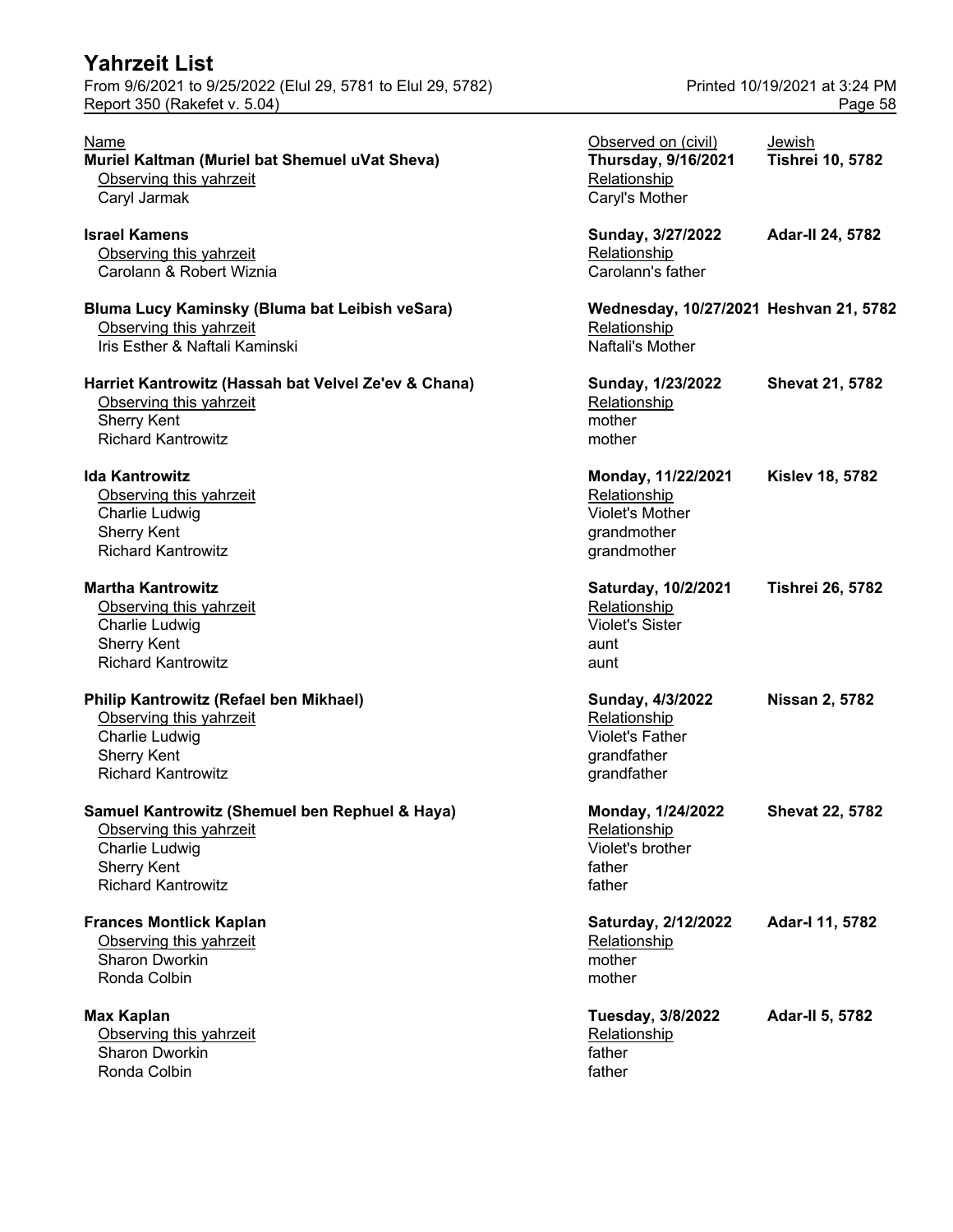| From 9/6/2021 to 9/25/2022 (Elul 29, 5781 to Elul 29, 5782)<br>Report 350 (Rakefet v. 5.04)                                           | Printed 10/19/2021 at 3:24 PM<br>Page 59                                                                 |                         |  |
|---------------------------------------------------------------------------------------------------------------------------------------|----------------------------------------------------------------------------------------------------------|-------------------------|--|
| Name<br><b>Seymour Kaplan</b><br>Observing this yahrzeit<br><b>Barbara Soffer</b>                                                     | Observed on (civil)<br>Saturday, 6/4/2022<br>Relationship<br><b>Barbara's Father</b>                     | Jewish<br>Sivan 5, 5782 |  |
| <b>Charles Kaplowitz</b><br>Observing this yahrzeit<br><b>Shirley Mattler</b>                                                         | Saturday, 3/12/2022<br>Relationship<br>Uncle                                                             | <b>Adar-II 9, 5782</b>  |  |
| <b>Charles Kaplowitz</b><br>Observing this yahrzeit<br>Edward Abramovitz & Michelle Rosen<br>Anna Abramovitz & Moses Fisher           | Saturday, 11/6/2021<br>Relationship                                                                      | <b>Kislev 2, 5782</b>   |  |
| <b>Edith Kaplowitz</b><br>Observing this yahrzeit<br>Edward Abramovitz & Michelle Rosen<br>Anna Abramovitz & Moses Fisher             | Saturday, 6/4/2022<br>Relationship                                                                       | Sivan 5, 5782           |  |
| <b>Sarah Kaplowitz</b><br>Observing this yahrzeit<br>Edward Abramovitz & Michelle Rosen<br>Anna Abramovitz & Moses Fisher             | Friday, 5/6/2022<br>Relationship                                                                         | Iyar 5, 5782            |  |
| <b>William Kaplowitz</b><br>Observing this yahrzeit<br>Edward Abramovitz & Michelle Rosen<br>Anna Abramovitz & Moses Fisher           | <b>Thursday, 7/21/2022</b><br>Relationship                                                               | <b>Tammuz 22, 5782</b>  |  |
| Marian Karsif (Miriam bat Binyamin veRahel)<br>Observing this yahrzeit<br>Brian Karsif & Elizabeth Karpf                              | <b>Thursday, 2/17/2022</b><br>Relationship<br><b>Brian's Mother</b>                                      | Adar-I 16, 5782         |  |
| <b>William Karsif (Velvel Ze'ev)</b><br>Observing this yahrzeit<br><b>Brian Karsif</b>                                                | Monday, 3/28/2022<br>Relationship<br><b>Brian's Father</b>                                               | Adar-II 25, 5782        |  |
| <b>Irving Karter</b><br>Observing this yahrzeit<br>Madeleine Kleinman                                                                 | Wednesday, 12/1/2021 Kislev 27, 5782<br>Relationship<br>Father                                           |                         |  |
| <b>Minna Karter</b><br>Observing this yahrzeit<br>Madeleine Kleinman                                                                  | Tuesday, 12/14/2021<br>Relationship<br>Mother                                                            | Tevet 10, 5782          |  |
| Eli Kasimer (Eliahu ben Leizer Gedalia uFeigel)<br>Observing this yahrzeit<br>William & Tina Kasimer<br>Amy Kasimer<br>Joseph Kasimer | <b>Thursday, 5/26/2022</b><br>Relationship<br><b>William's Father</b><br>Amy's Father<br>Joseph's Father | Iyar 25, 5782           |  |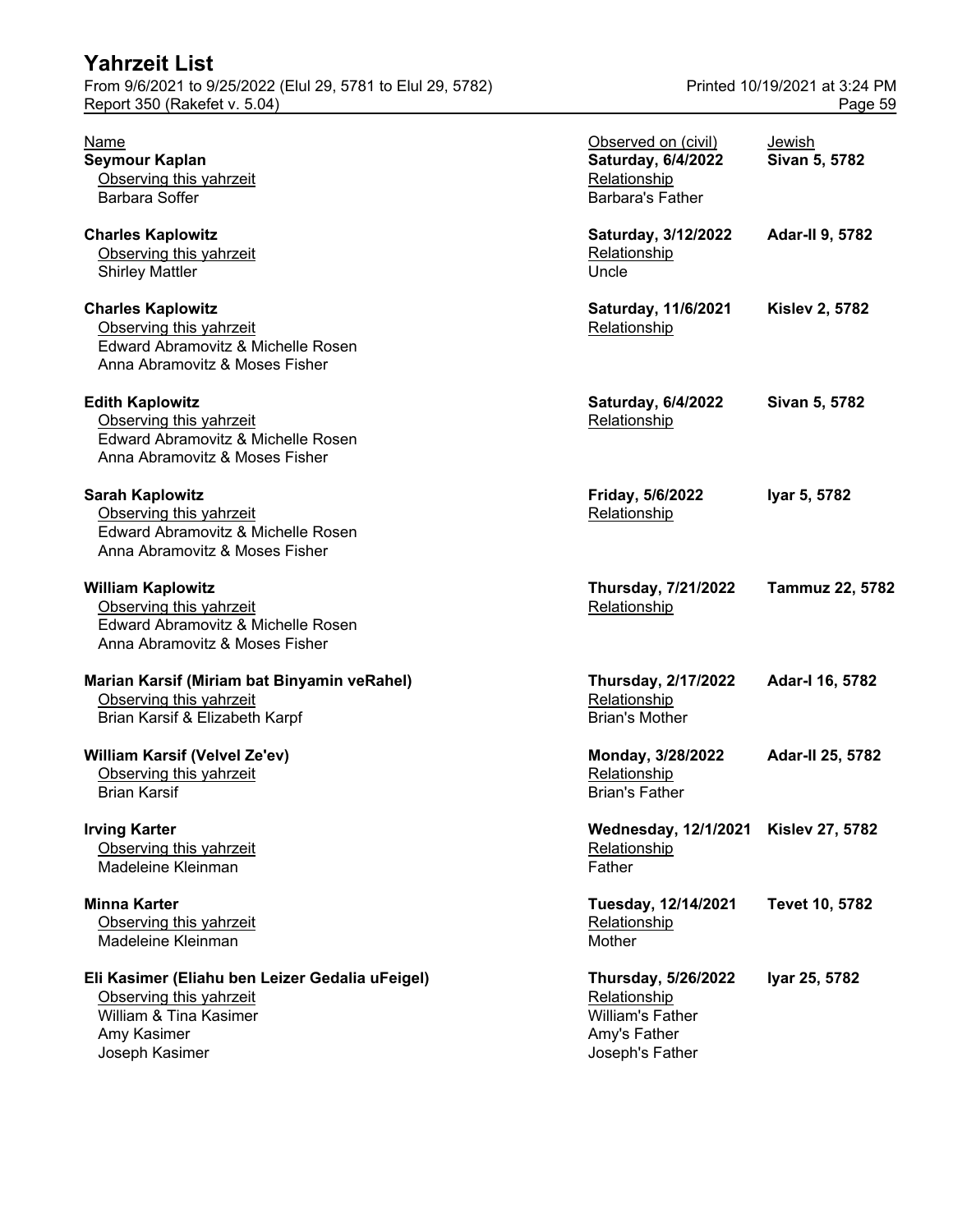| <b>Yahrzeit List</b>                                        |                               |
|-------------------------------------------------------------|-------------------------------|
| From 9/6/2021 to 9/25/2022 (Elul 29, 5781 to Elul 29, 5782) | Printed 10/19/2021 at 3:24 PM |
| Report 350 (Rakefet v. 5.04)                                | Page 60                       |

| Name<br>Goldie Kasimer (Golda bat Moshe)<br>Observing this yahrzeit<br>William & Tina Kasimer<br>Amy Kasimer<br>Joseph Kasimer       | Observed on (civil)<br>Sunday, 6/19/2022<br>Relationship<br>William's Mother<br>Amy's Mother<br>Joseph's Mother | Jewish<br>Sivan 20, 5782 |
|--------------------------------------------------------------------------------------------------------------------------------------|-----------------------------------------------------------------------------------------------------------------|--------------------------|
| Sherman Kasowitz (Shalom Reuven ben Yerahmiel u-Feiga Miriash) Thursday, 5/12/2022<br>Observing this yahrzeit<br><b>Bryna Pauker</b> | Relationship<br><b>Bryna's Father</b>                                                                           | Iyar 11, 5782            |
| Burton P. Kassap (Berel Dov ben Mordekhai uFreidel)<br>Observing this yahrzeit<br>Karen Kassap & Cary Caldwell                       | Thursday, 12/23/2021<br>Relationship<br>Karen's Father                                                          | Tevet 19, 5782           |
| Mildred Kassap (Malka bat Moshe uFreidel)<br>Observing this yahrzeit<br>Karen Kassap & Cary Caldwell                                 | Friday, 1/14/2022<br>Relationship<br>Karen's Mother                                                             | <b>Shevat 12, 5782</b>   |
| <b>Samuel Kassenoff</b><br>Observing this yahrzeit<br>James Berger & Jennifer Klein                                                  | Friday, 5/13/2022<br>Relationship<br>Jennifer's Cousin                                                          | Iyar 12, 5782            |
| Arthur M. Katz (Avraham ben Binyamin HaLevi)<br>Observing this yahrzeit<br>Ronni Rabin<br><b>Matthew Katz</b>                        | Friday, 1/14/2022<br>Relationship<br><b>Matthew's Father</b><br>Matt's father                                   | <b>Shevat 12, 5782</b>   |
| <b>Bessie Greener Katz</b><br>Observing this yahrzeit<br><b>Karol Katz</b>                                                           | Wednesday, 7/13/2022 Tammuz 14, 5782<br>Relationship                                                            |                          |
| <b>Harry Katz</b><br>Observing this yahrzeit<br><b>Gary Prosco</b>                                                                   | Saturday, 8/6/2022<br>Relationship<br>Gary's uncle                                                              | Av 9, 5782               |
| Herman "Hy" Katz<br>Observing this yahrzeit<br>Karol Katz                                                                            | Sunday, 8/14/2022<br>Relationship                                                                               | Av 17, 5782              |
| <b>Ida Katz</b><br>Observing this yahrzeit<br>Bernard & Sonny Alderman                                                               | Tuesday, 4/12/2022<br>Relationship<br>Sonny's mother                                                            | Nissan 11, 5782          |
| <b>Irving Katz</b><br>Observing this yahrzeit<br>Bernard & Sonny Alderman                                                            | <b>Tuesday, 9/20/2022</b><br>Relationship<br>father                                                             | Elul 24, 5782            |
| <b>Jay Katz</b><br>Observing this yahrzeit<br>Marilyn Katz                                                                           | Monday, 10/25/2021<br>Relationship<br>Husband                                                                   | <b>Heshvan 19, 5782</b>  |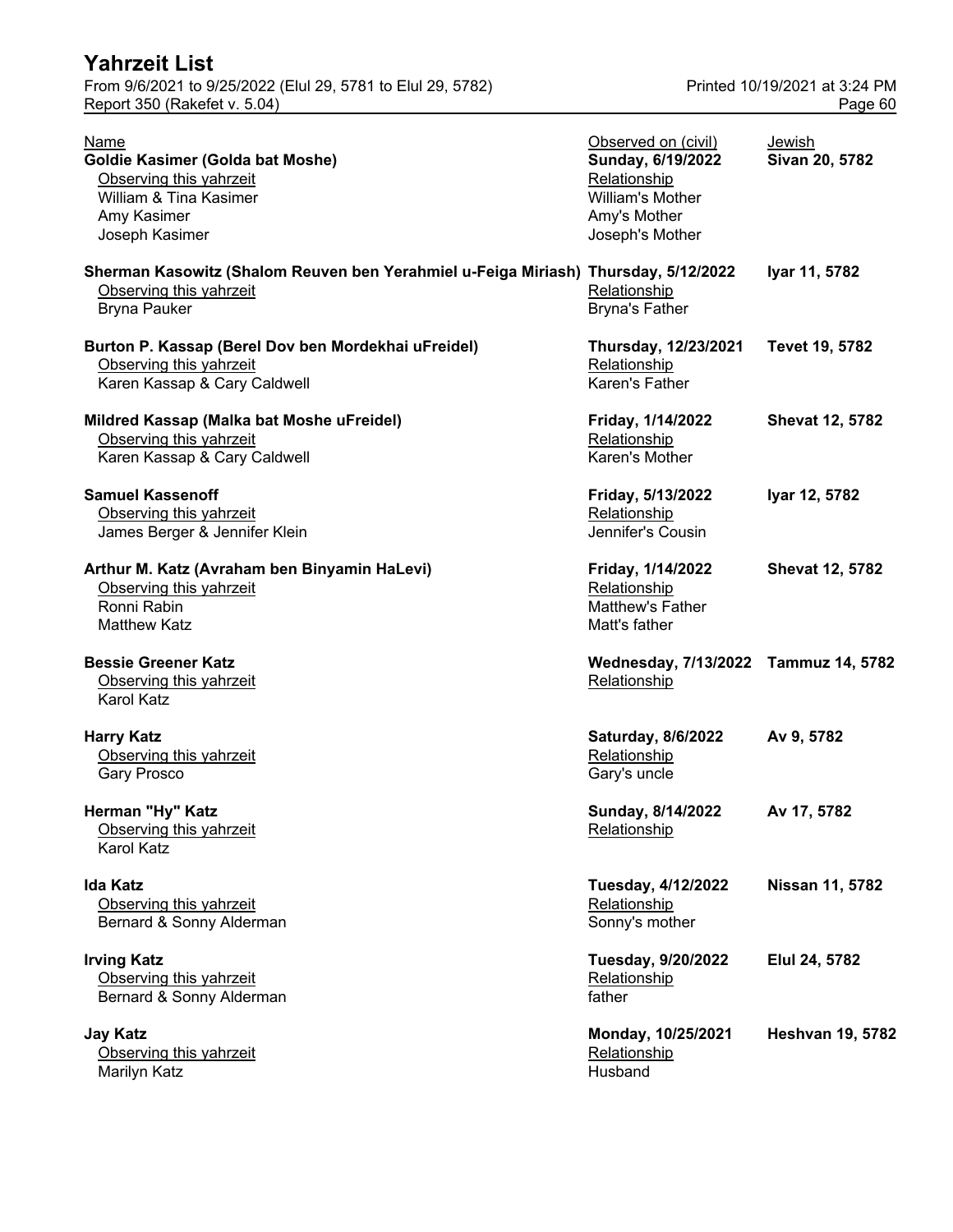**Freda Kaufman** Observing this yahrzeit **Lewis & Minna Kaufman** Mother Mother

| Name<br><b>Louis Katz</b><br>Observing this yahrzeit<br>Daniel & Sharon Prober                        | Observed on (civil)<br><b>Thursday, 2/24/2022</b><br>Relationship<br>Sharon's Father  | <u>Jewish</u><br>Adar-I 23, 5782 |
|-------------------------------------------------------------------------------------------------------|---------------------------------------------------------------------------------------|----------------------------------|
| <b>Matthew Katz</b><br>Observing this yahrzeit<br>Bernard & Sonny Alderman                            | Friday, 9/2/2022<br>Relationship<br>Sonny's brother                                   | Elul 6, 5782                     |
| Myrna Katz (Mina bat David uMalka)<br>Observing this yahrzeit<br>Myron & Jane Katz<br>Dr. Armand Katz | Saturday, 11/20/2021<br>Relationship<br>Myron's mother<br>Armand's Mother             | <b>Kislev 16, 5782</b>           |
| Norman Katz<br>Observing this yahrzeit<br><b>Karol Katz</b>                                           | <b>Thursday, 6/23/2022</b><br>Relationship<br>Father                                  | Sivan 24, 5782                   |
| <b>Rose Katz</b><br>Observing this yahrzeit<br>Daniel & Sharon Prober                                 | Saturday, 2/12/2022<br>Relationship<br><b>Sharon's Mother</b>                         | Adar-I 11, 5782                  |
| Sam Katz<br>Observing this yahrzeit<br><b>Karol Katz</b>                                              | Tuesday, 6/28/2022<br>Relationship                                                    | Sivan 29, 5782                   |
| <b>Steve Katz</b><br>Observing this yahrzeit<br><b>Harriet Katz</b>                                   | Sunday, 5/22/2022<br>Relationship<br>brother                                          | Iyar 21, 5782                    |
| Zelda Frankel Katz<br>Observing this yahrzeit<br><b>Shirley Mattler</b>                               | Wednesday, 8/17/2022 Av 20, 5782<br>Relationship<br><b>Shirley's Sister</b>           |                                  |
| <b>Bessie Kaufman</b><br>Observing this yahrzeit<br>Ann Cassarino<br>Carl Kaufman                     | <b>Wednesday, 3/2/2022</b><br>Relationship<br>Ann's grandmother<br>Carl's grandmother | Adar-I 29, 5782                  |
| <b>Diane Lee Kaufman</b><br>Observing this yahrzeit<br>Lewis & Minna Kaufman                          | Thursday, 12/30/2021<br>Relationship<br>Sister                                        | Tevet 26, 5782                   |
| <b>Florence Senna Kaufman</b><br>Observing this yahrzeit<br>Ann Cassarino<br>Carl Kaufman             | Sunday, 10/17/2021<br>Relationship<br>Ann's mother<br>Carl's mother                   | <b>Heshvan 11, 5782</b>          |
| Freda Kaufman<br>Observing this yahrzeit<br>Lewis & Minna Kaufman                                     | Monday, 2/28/2022<br>Relationship<br>Mother                                           | Adar-I 27, 5782                  |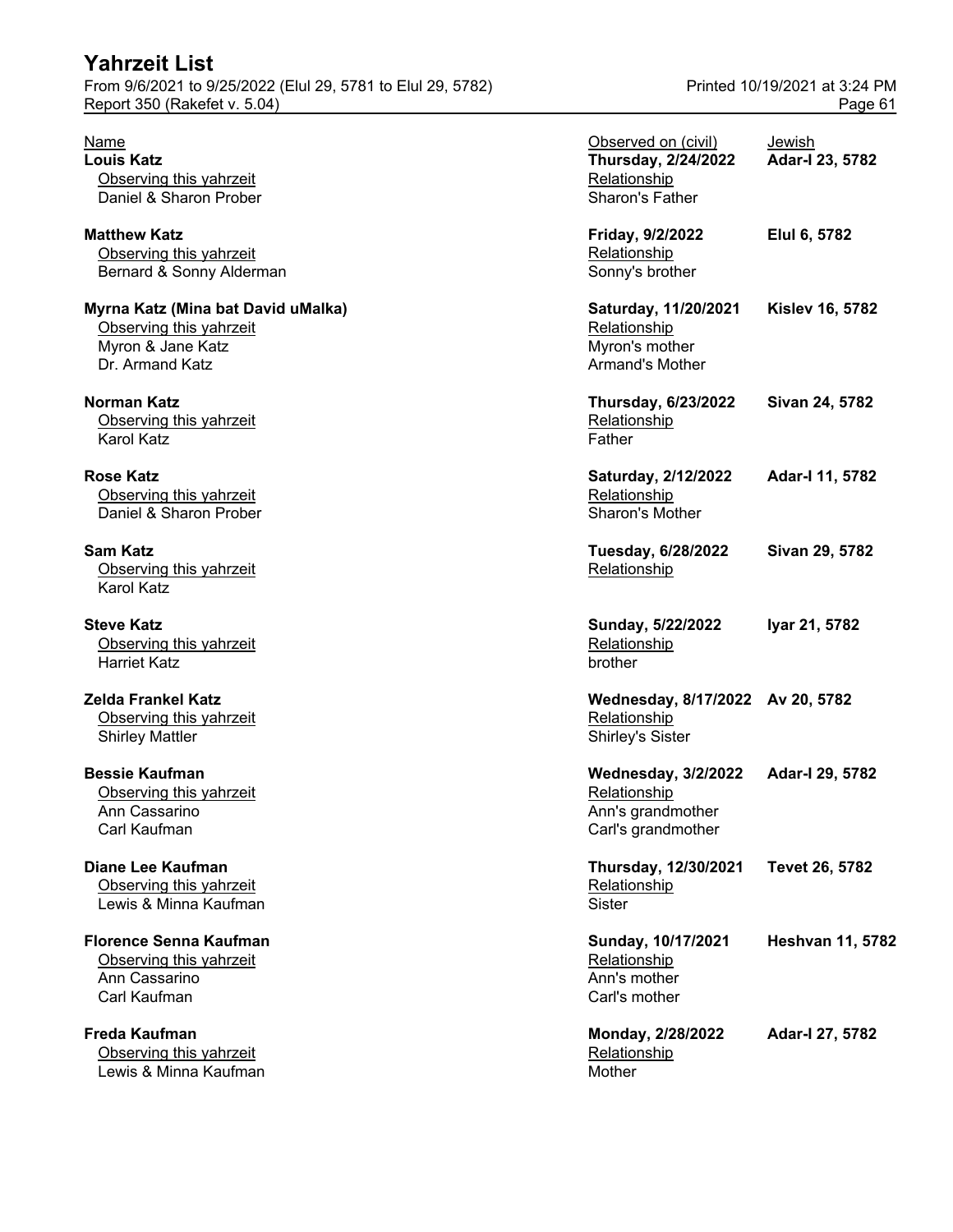Observing this yahrzeit Annette Kisner brother brother brother

| Name<br><b>Gladys Kaufman</b><br>Observing this yahrzeit                                            | Observed on (civil)<br><b>Wednesday, 1/5/2022</b><br>Relationship    | Jewish<br><b>Shevat 3, 5782</b> |
|-----------------------------------------------------------------------------------------------------|----------------------------------------------------------------------|---------------------------------|
| Alan Gerber & Rachel Wiseman-Gerber                                                                 | Rachel's Aunt                                                        |                                 |
| <b>Irving Kaufman</b><br>Observing this yahrzeit<br>Ann Cassarino<br>Carl Kaufman                   | Saturday, 9/17/2022<br>Relationship<br>Ann's father<br>Carl's father | Elul 21, 5782                   |
| Sol Kaufman<br>Observing this yahrzeit<br>Lewis & Minna Kaufman                                     | Saturday, 9/24/2022<br>Relationship<br>Father                        | Elul 28, 5782                   |
| <b>Sydney Sylvan Kemper</b><br>Observing this yahrzeit<br>Ronald Zlotoff & Donna Kemper             | Monday, 4/4/2022<br>Relationship<br>Donna's Father                   | <b>Nissan 3, 5782</b>           |
| <b>Phyllis Kendrick</b><br>Observing this yahrzeit<br><b>Teddy Deitch</b>                           | Saturday, 9/11/2021<br>Relationship                                  | <b>Tishrei 5, 5782</b>          |
| <b>Rose Kimmel</b><br>Observing this yahrzeit<br>Annette Kisner                                     | Thursday, 5/12/2022<br>Relationship<br>Robert's sister               | Iyar 11, 5782                   |
| Sylvia Kindis (Shim'at bat Moshe veHaya-Rivqa)<br>Observing this yahrzeit<br>Marty & Shirley Shepro | Saturday, 5/21/2022<br>Relationship<br>Shirley's Sister              | Iyar 20, 5782                   |
| Mary R. Kinsley<br>Observing this yahrzeit<br>Judith Hoberman & Dominic Kinsley                     | Saturday, 4/16/2022<br>Relationship<br>Dominic's Mother              | <b>Nissan 15, 5782</b>          |
| <b>Kevin Kirschner</b><br>Observing this yahrzeit<br>Mark Kirschner                                 | Tuesday, 2/22/2022<br>Relationship<br>son                            | Adar-I 21, 5782                 |
| <b>Leonard Kirschner</b><br>Observing this yahrzeit<br>Mark Kirschner                               | Tuesday, 2/15/2022<br>Relationship<br>father                         | Adar-I 14, 5782                 |
| <b>Rebekah Kirschner</b><br>Observing this yahrzeit<br>Mark & Cyd Oppenheimer                       | Sunday, 4/10/2022<br>Relationship                                    | <b>Nissan 9, 5782</b>           |
| <b>Walter Kirschner</b><br>Observing this yahrzeit<br>Mark & Cyd Oppenheimer                        | Sunday, 8/7/2022<br>Relationship<br>grandfather                      | Av 10, 5782                     |
| <b>Leon Kisner</b><br>Observing this yahrzeit                                                       | <b>Wednesday, 10/6/2021</b><br>Relationship                          | <b>Tishrei 30, 5782</b>         |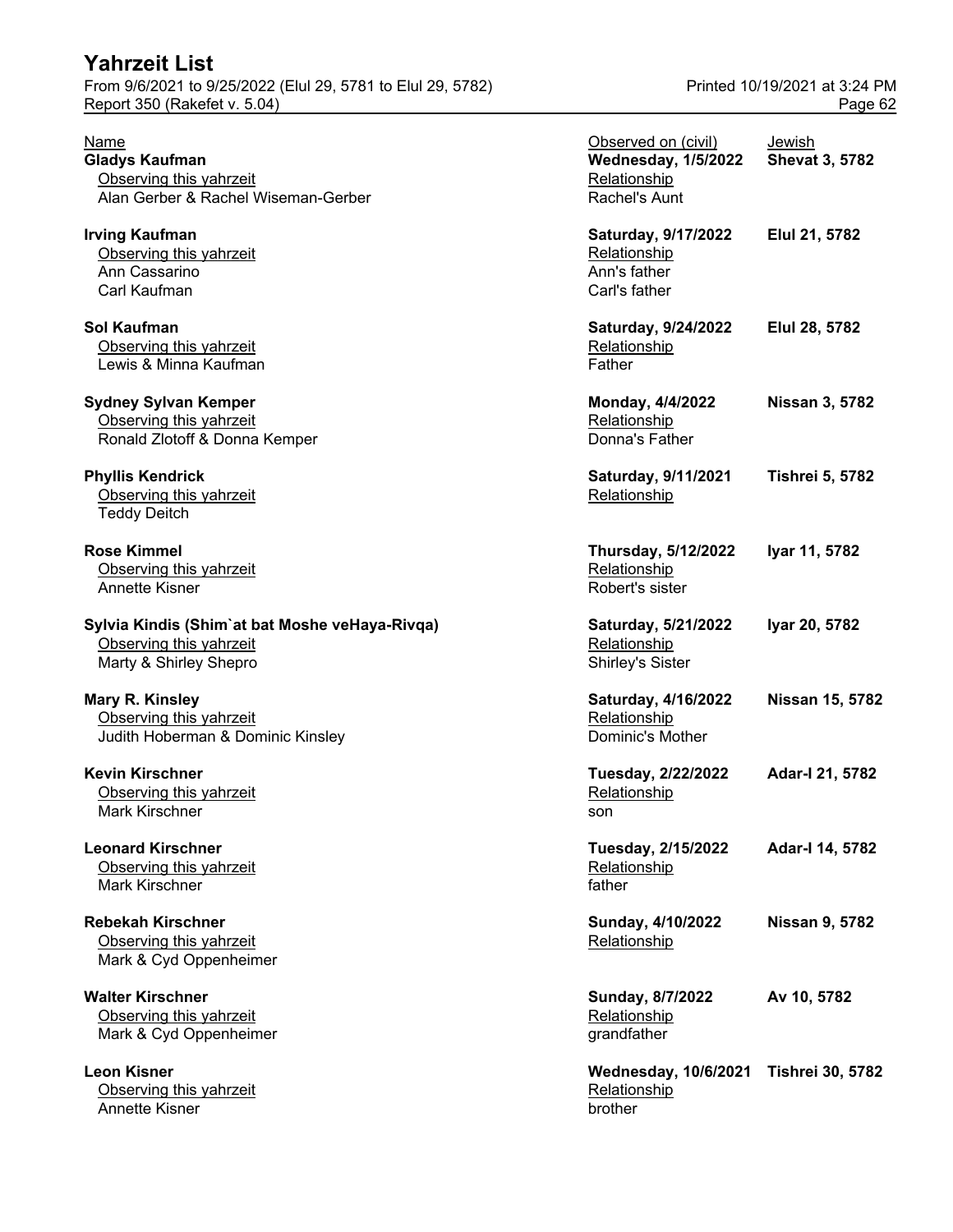| Report 350 (Rakefet v. 5.04)                               |                                     | Page 63                 |
|------------------------------------------------------------|-------------------------------------|-------------------------|
| Name                                                       | Observed on (civil)                 | Jewish                  |
| <b>Nathan Kisner</b>                                       | Saturday, 8/20/2022                 | Av 23, 5782             |
|                                                            |                                     |                         |
| Observing this yahrzeit                                    | Relationship                        |                         |
| Annette Kisner                                             | Robert's father                     |                         |
| Robert Kisner (David ben Nisan)                            | Friday, 9/17/2021                   | <b>Tishrei 11, 5782</b> |
| Observing this yahrzeit                                    | Relationship                        |                         |
| Annette Kisner                                             | Annette's husband                   |                         |
| <b>Sadie Kisner</b>                                        | Saturday, 10/23/2021                | <b>Heshvan 17, 5782</b> |
| Observing this yahrzeit                                    | Relationship                        |                         |
| Annette Kisner                                             | Robert's mother                     |                         |
| Jack Kitavitz (Ya`aqov ben Yishaia)                        | Friday, 7/22/2022                   | <b>Tammuz 23, 5782</b>  |
| Observing this yahrzeit                                    | Relationship                        |                         |
| <b>Harriet Kitavitz</b>                                    | Harriet's husband                   |                         |
| <b>Samuel Kitavitz</b>                                     | Sunday, 6/19/2022                   | Sivan 20, 5782          |
| Observing this yahrzeit                                    | Relationship                        |                         |
| <b>Betty Swinkin</b>                                       | Father                              |                         |
| <b>Harriet Kitavitz</b>                                    | Jack's Father                       |                         |
| <b>Beatrice Klein</b>                                      | Friday, 5/13/2022                   | Iyar 12, 5782           |
| Observing this yahrzeit                                    | Relationship                        |                         |
| Jonathan & Cathy Bell                                      |                                     |                         |
| <b>Melvin Klein</b>                                        | Monday, 2/21/2022                   | Adar-I 20, 5782         |
| Observing this yahrzeit                                    | Relationship                        |                         |
| Julia Klein                                                | husband                             |                         |
| <b>Paul Klein</b>                                          | Saturday, 4/16/2022                 | <b>Nissan 15, 5782</b>  |
| Observing this yahrzeit                                    | Relationship                        |                         |
| Morris & Elaine Klein                                      | Father                              |                         |
| Rabbi Andrew Klein (HaRav Yaqov Dov ben Avraham Haim Tsvi) | Wednesday, 6/29/2022 Sivan 30, 5782 |                         |
| Observing this yahrzeit                                    | Relationship                        |                         |
| Lester & Arlynne Klein                                     | Father                              |                         |
| <b>Rabbi Maurice Klein</b>                                 | Saturday, 9/24/2022                 | Elul 28, 5782           |
| Observing this yahrzeit                                    | Relationship                        |                         |
| James Berger & Jennifer Klein                              | Jennifer's Grandfather              |                         |
| <b>Rose Klein</b>                                          | Saturday, 10/2/2021                 | <b>Tishrei 26, 5782</b> |
| Observing this yahrzeit                                    | Relationship                        |                         |
| Lester & Arlynne Klein                                     | Mother                              |                         |
| <b>Sara Klein</b>                                          | Monday, 1/31/2022                   | <b>Shevat 29, 5782</b>  |
| Observing this yahrzeit                                    | Relationship                        |                         |
|                                                            | Jennifer's Grandmother              |                         |
| James Berger & Jennifer Klein                              |                                     |                         |
| Ted Klein (Yehuda ben Moshe veSara)                        | Saturday, 9/11/2021                 | <b>Tishrei 5, 5782</b>  |
| Observing this yahrzeit                                    | Relationship                        |                         |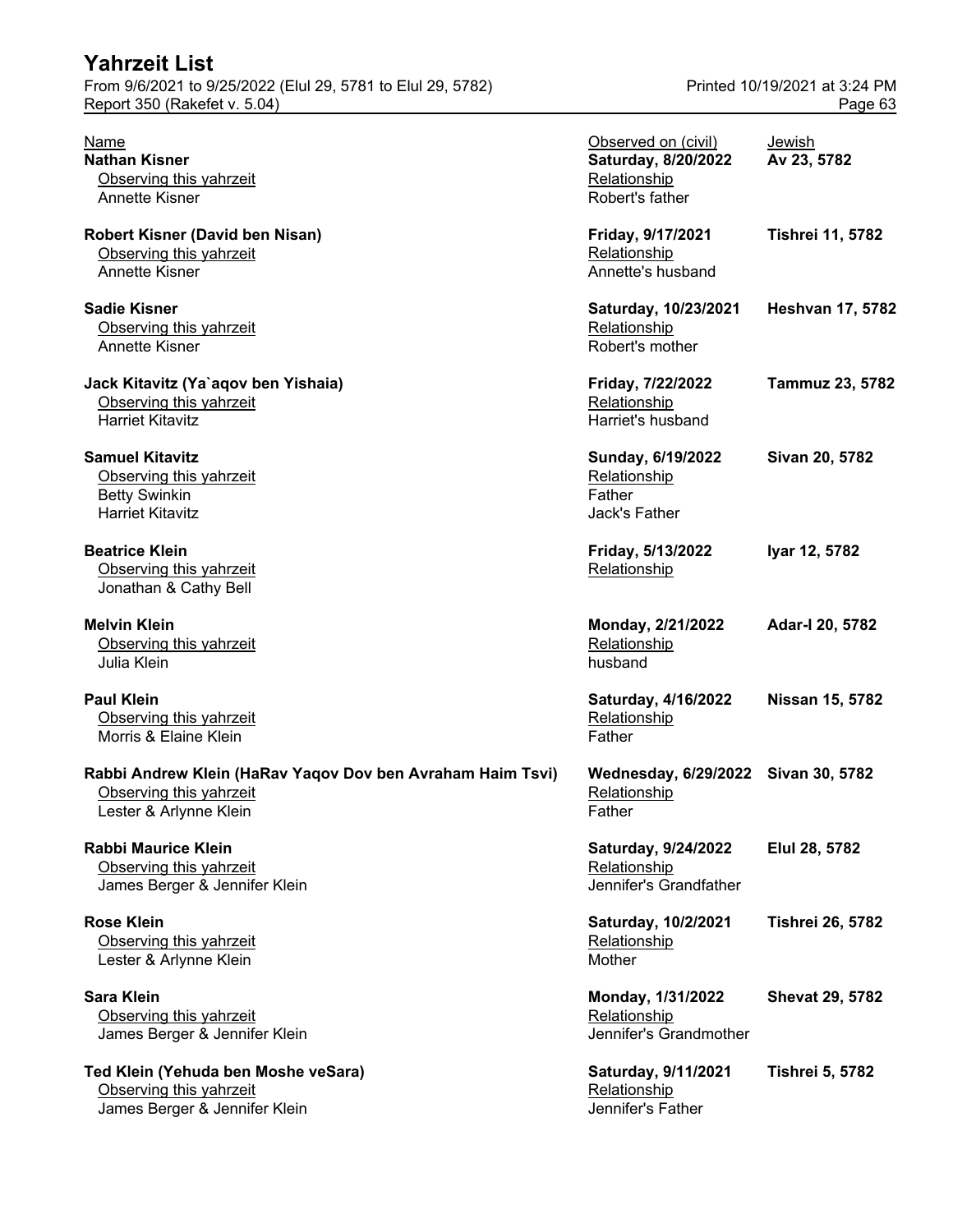From 9/6/2021 to 9/25/2022 (Elul 29, 5781 to Elul 29, 5782) Printed 10/19/2021 at 3:24 PM Report 350 (Rakefet v. 5.04) **Page 64** 

**Eugene Kone** <u>Observing this yahrzeit</u><br>
Allan Rubenstein & Carolyn Kone<br>
Allan Rubenstein & Carolyn Kone Allan Rubenstein & Carolyn Kone

| Name<br><b>Sara Kleiner</b><br>Observing this yahrzeit<br>Allan & Rachel Sutin                             | Observed on (civil)<br><b>Thursday, 1/6/2022</b><br>Relationship<br>Rachel's grandmother | Jewish<br><b>Shevat 4, 5782</b> |
|------------------------------------------------------------------------------------------------------------|------------------------------------------------------------------------------------------|---------------------------------|
| Melvin Kleinman (Meir ben Hirsh)<br>Observing this yahrzeit<br>Jacquie & Charles Stengel<br>Joyce Kleinman | <b>Wednesday, 7/6/2022</b><br>Relationship<br>Jacquie's Father<br>Joyce's Husband        | <b>Tammuz 7, 5782</b>           |
| <b>Milton "Mickey" Kliger</b><br>Observing this yahrzeit<br>Daniel Kliger                                  | Monday, 2/21/2022<br>Relationship<br>father                                              | Adar-I 20, 5782                 |
| <b>Mollie Klipper</b><br>Observing this yahrzeit<br><b>Melvin Klipper</b>                                  | Monday, 8/29/2022<br>Relationship<br>mother                                              | Elul 2, 5782                    |
| <b>William Klipper</b><br>Observing this yahrzeit<br><b>Melvin Klipper</b>                                 | Wednesday, 12/29/2021 Tevet 25, 5782<br>Relationship<br>father                           |                                 |
| <b>Natalie Ruth Knasin</b><br>Observing this yahrzeit<br>Stephen & Sheryl Rothman                          | Friday, 12/24/2021<br>Relationship<br>Sherry's mother                                    | Tevet 20, 5782                  |
| <b>Gale Knecht</b><br>Observing this yahrzeit<br>Dina Secchiaroli                                          | <b>Tuesday, 1/4/2022</b><br>Relationship<br>Dina's Mother                                | <b>Shevat 2, 5782</b>           |
| <b>Martin Knecht</b><br>Observing this yahrzeit<br>Dina Secchiaroli                                        | Sunday, 9/26/2021<br>Relationship<br>Dina's Father                                       | <b>Tishrei 20, 5782</b>         |
| <b>Arlene Joy Kohn</b><br>Observing this yahrzeit<br>Mark & Renee Kohn                                     | <b>Wednesday, 9/29/2021</b><br>Relationship<br>Mark's Mother                             | <b>Tishrei 23, 5782</b>         |
| <b>Rose Kolmins</b><br>Observing this yahrzeit<br><b>Bill Shragis</b>                                      | Friday, 10/29/2021<br>Relationship                                                       | <b>Heshvan 23, 5782</b>         |
| <b>Solomon Kolodny</b><br>Observing this yahrzeit<br>Herbert & Yvonne Kolodny                              | Monday, 10/4/2021<br>Relationship<br>Herbert's Father                                    | <b>Tishrei 28, 5782</b>         |
| <b>Estelle Kone</b><br>Observing this yahrzeit<br>Allan Rubenstein & Carolyn Kone                          | <b>Wednesday, 5/4/2022</b><br>Relationship<br>Carolyn's Mother                           | Iyar 3, 5782                    |
| <b>Eugene Kone</b><br>Observing this yahrzeit                                                              | Friday, 9/9/2022<br>Relationship                                                         | Elul 13, 5782                   |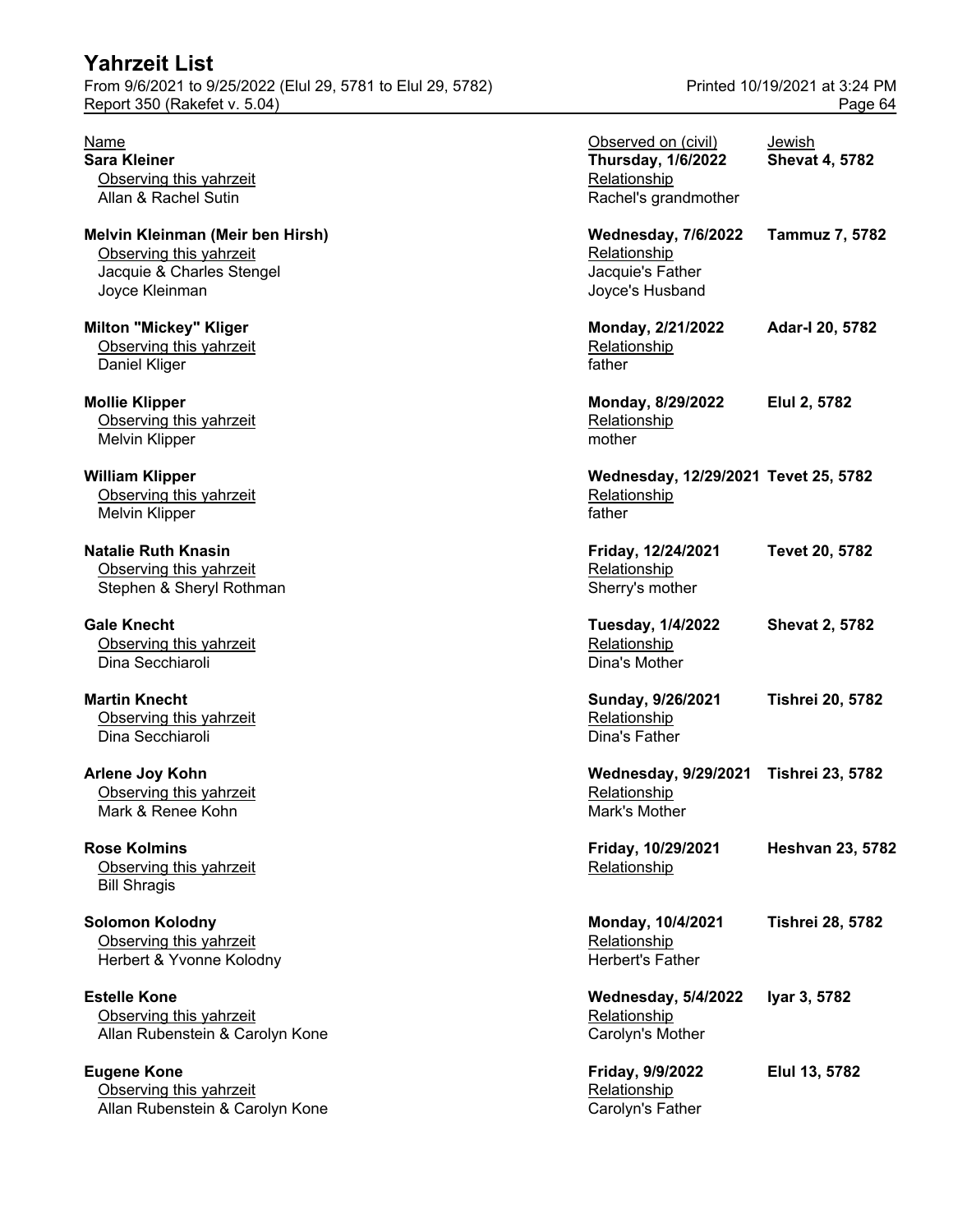| <b>Yahrzeit List</b>                                        |                               |
|-------------------------------------------------------------|-------------------------------|
| From 9/6/2021 to 9/25/2022 (Elul 29, 5781 to Elul 29, 5782) | Printed 10/19/2021 at 3:24 PM |
| Report 350 (Rakefet v. 5.04)                                | Page 65                       |

| Name<br><b>Anne Koran</b><br>Observing this yahrzeit<br><b>Emily Snitow</b>         | Observed on (civil)<br>Saturday, 4/16/2022<br>Relationship<br>Mother   | Jewish<br>Nissan 15, 5782 |
|-------------------------------------------------------------------------------------|------------------------------------------------------------------------|---------------------------|
| <b>Vincent Koran</b><br>Observing this yahrzeit<br><b>Emily Snitow</b>              | <b>Thursday, 9/22/2022</b><br>Relationship<br>Father                   | Elul 26, 5782             |
| <b>Susanne Korda</b><br>Observing this yahrzeit<br>Nicole Korda & Jaime Grutzendler | Saturday, 3/19/2022<br>Relationship<br>Nicole's mother                 | Adar-II 16, 5782          |
| <b>Lillian Korman</b><br>Observing this yahrzeit<br><b>Bill Shragis</b>             | Friday, 11/12/2021<br>Relationship                                     | <b>Kislev 8, 5782</b>     |
| <b>Samul Korman</b><br>Observing this yahrzeit<br><b>Bill Shragis</b>               | Friday, 10/22/2021<br>Relationship                                     | <b>Heshvan 16, 5782</b>   |
| <b>Steven Korman</b><br>Observing this yahrzeit<br>Jay & Beth Korman                | Saturday, 5/14/2022<br>Relationship<br>Jay's Father                    | Iyar 13, 5782             |
| Eva Krall<br>Observing this yahrzeit<br>Donna Greene                                | Saturday, 5/21/2022<br>Relationship<br>Aunt                            | Iyar 20, 5782             |
| <b>Harry Kramer (Hirsh)</b><br>Observing this yahrzeit<br><b>Richard Kramer</b>     | <b>Tuesday, 4/5/2022</b><br>Relationship<br><b>Richard's Father</b>    | <b>Nissan 4, 5782</b>     |
| <b>Jack Kramer</b><br>Observing this yahrzeit<br><b>Richard Kramer</b>              | <b>Thursday, 5/12/2022</b><br>Relationship<br><b>Richard's Brother</b> | Iyar 11, 5782             |
| <b>Lucille Kramer</b><br>Observing this yahrzeit<br><b>Richard Kramer</b>           | Tuesday, 12/21/2021<br>Relationship<br><b>Richard's Mother</b>         | Tevet 17, 5782            |
| <b>Rose Kresel</b><br>Observing this yahrzeit<br>Mrs. Bernard Levine                | Sunday, 8/28/2022<br>Relationship<br>Mother                            | Elul 1, 5782              |
| <b>David Krevolin</b><br>Observing this yahrzeit<br>Daniel & Diane Krevolin         | Friday, 7/22/2022<br>Relationship<br>Dan's father                      | Tammuz 23, 5782           |
| <b>Ida Krevolin</b><br>Observing this yahrzeit<br>Daniel & Diane Krevolin           | <b>Wednesday, 12/8/2021</b><br>Relationship<br>Dan's mother            | <b>Tevet 4, 5782</b>      |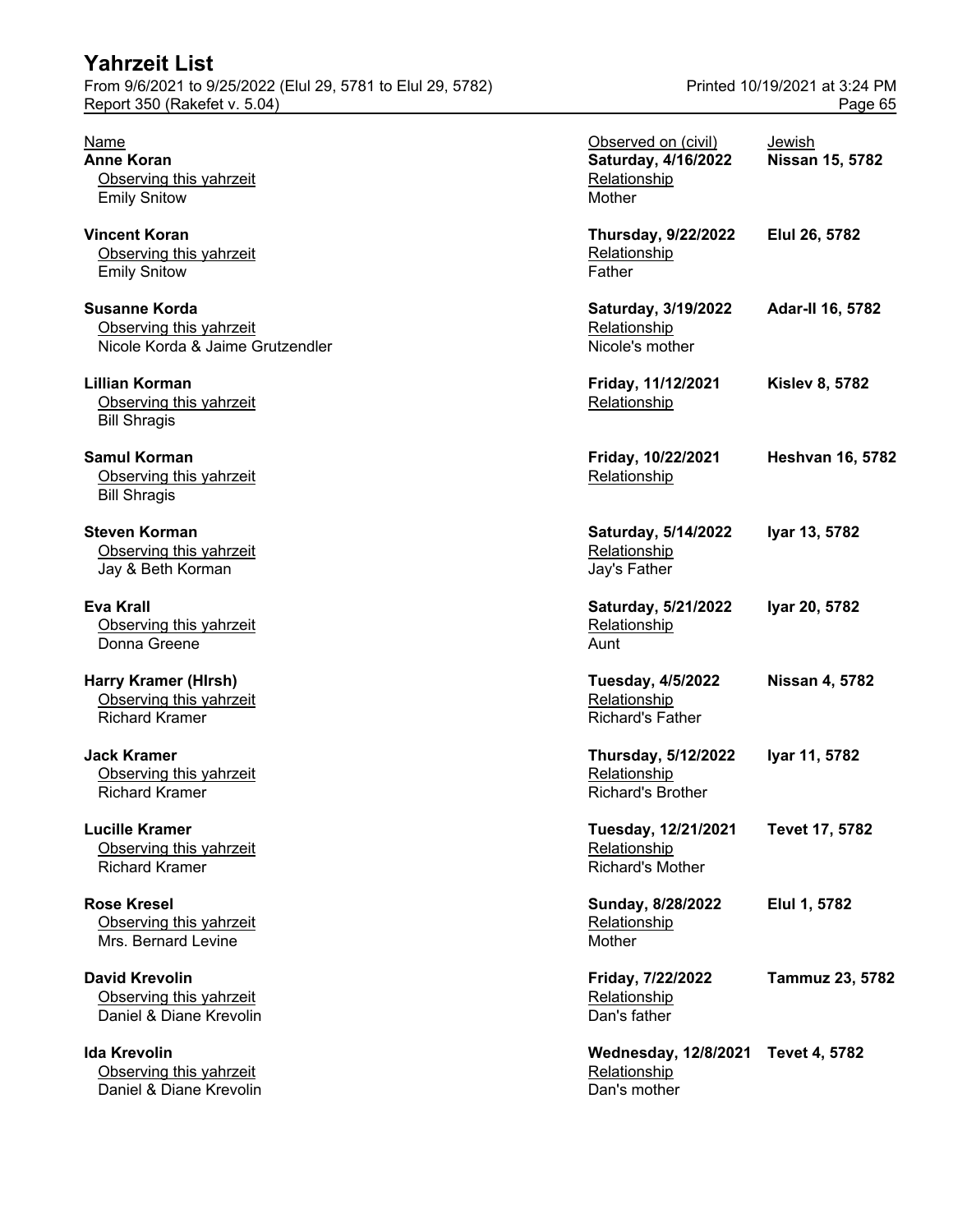| Yahrzeit List                                                                                                                     |                                                                                 |                                          |
|-----------------------------------------------------------------------------------------------------------------------------------|---------------------------------------------------------------------------------|------------------------------------------|
| From 9/6/2021 to 9/25/2022 (Elul 29, 5781 to Elul 29, 5782)<br>Report 350 (Rakefet v. 5.04)                                       |                                                                                 | Printed 10/19/2021 at 3:24 PM<br>Page 66 |
| Name<br><b>Leon Krivonos</b><br>Observing this yahrzeit<br><b>Mildred Kalison</b>                                                 | Observed on (civil)<br>Sunday, 4/10/2022<br>Relationship<br>father              | Jewish<br><b>Nissan 9, 5782</b>          |
| <b>Rae Krivonos</b><br>Observing this yahrzeit<br><b>Mildred Kalison</b>                                                          | <b>Tuesday, 3/8/2022</b><br>Relationship<br>mother                              | <b>Adar-II 5, 5782</b>                   |
| <b>David Kroop</b><br>Observing this yahrzeit<br>Clifford & Donna Cohen                                                           | Saturday, 5/7/2022<br>Relationship                                              | Iyar 6, 5782                             |
| <b>Harriett Kroop</b><br>Observing this yahrzeit<br>Clifford & Donna Cohen                                                        | Friday, 1/14/2022<br>Relationship                                               | <b>Shevat 12, 5782</b>                   |
| Milton Marty Kroop (Yisrael Moshe ben Lev)<br>Observing this yahrzeit<br>Susan Barbara & Leonard Williams<br>Janice & Daniel Romo | Saturday, 1/15/2022<br>Relationship<br><b>Susan's Father</b><br>Janice's Father | <b>Shevat 13, 5782</b>                   |
| <b>Steven Kroop</b><br>Observing this yahrzeit<br>Clifford & Donna Cohen                                                          | Wednesday, 9/15/2021 Tishrei 9, 5782<br>Relationship                            |                                          |
| <b>Ben Kugell</b><br>Observing this yahrzeit<br><b>Harriet Pearlin</b>                                                            | Friday, 11/5/2021<br>Relationship<br>father                                     | <b>Kislev 1, 5782</b>                    |
| <b>Thelma Kugell</b><br>Observing this yahrzeit<br><b>Harriet Pearlin</b>                                                         | Tuesday, 4/19/2022<br>Relationship<br>mother                                    | Nissan 18, 5782                          |
| <b>Felicia Kunzman</b><br>Observing this yahrzeit<br>Allan & Rachel Sutin                                                         | Wednesday, 5/18/2022 Iyar 17, 5782<br>Relationship<br>Rachel's grandmother      |                                          |
| <b>Michael Kunzman</b><br>Observing this yahrzeit<br>Allan & Rachel Sutin                                                         | Monday, 1/3/2022<br>Relationship<br>Rachel's grandfather                        | <b>Shevat 1, 5782</b>                    |
| <b>Chaim Kuperstock</b><br>Observing this yahrzeit<br>David & Darryl Kuperstock                                                   | <b>Thursday, 2/10/2022</b><br>Relationship<br>David's Father                    | Adar-I 9, 5782                           |
| <b>Esther Kuperstock</b><br>Observing this yahrzeit<br>David & Darryl Kuperstock                                                  | <b>Thursday, 1/20/2022</b><br>Relationship<br>David's Mother                    | <b>Shevat 18, 5782</b>                   |
| Sondra Kupfer<br>Observing this yahrzeit<br>Gary & Michele Kuvin Kupfer                                                           | Wednesday, 6/22/2022 Sivan 23, 5782<br>Relationship<br>Gary's mother            |                                          |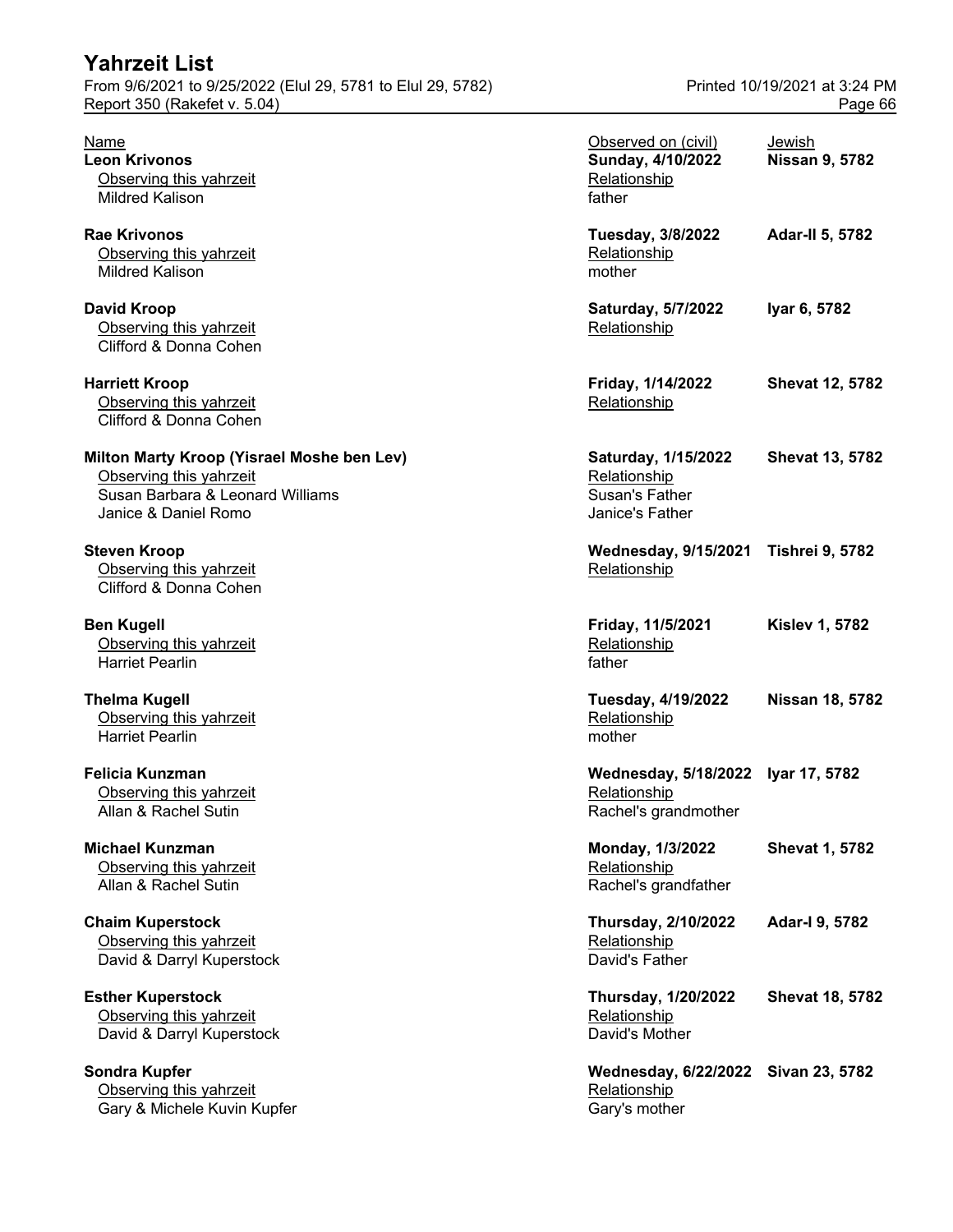| <b>Yahrzeit List</b>                                                                                                          |                                                                                             |                                          |
|-------------------------------------------------------------------------------------------------------------------------------|---------------------------------------------------------------------------------------------|------------------------------------------|
| From 9/6/2021 to 9/25/2022 (Elul 29, 5781 to Elul 29, 5782)<br>Report 350 (Rakefet v. 5.04)                                   |                                                                                             | Printed 10/19/2021 at 3:24 PM<br>Page 67 |
| Name<br><b>Alexander Kuppersmith</b><br>Observing this yahrzeit<br>Sydney & Janice Elkin                                      | Observed on (civil)<br>Sunday, 3/13/2022<br>Relationship<br>uncle                           | Jewish<br><b>Adar-II 10, 5782</b>        |
| <b>Dorothy Kuppersmith</b><br>Observing this yahrzeit<br>Sydney & Janice Elkin                                                | Monday, 4/18/2022<br>Relationship<br>aunt                                                   | Nissan 17, 5782                          |
| Gabrielle Kuvin (Hana bat Tsvi veEster)<br>Observing this yahrzeit<br>Gary & Michele Kuvin Kupfer                             | Saturday, 1/15/2022<br>Relationship<br>Michele's mother                                     | <b>Shevat 13, 5782</b>                   |
| <b>Sanford Kuvin</b><br>Observing this yahrzeit<br>Gary & Michele Kuvin Kupfer                                                | <b>Thursday, 2/10/2022</b><br>Relationship<br>Michele's Father                              | Adar-I 9, 5782                           |
| <b>Rita Lafleur</b><br>Observing this yahrzeit<br>Paulette Lehrer Bobrow & Sam Bobrow                                         | Saturday, 4/30/2022<br>Relationship<br>Mother                                               | <b>Nissan 29, 5782</b>                   |
| Esther Landau (Esther bat Lipa haKohen)<br>Observing this yahrzeit<br>Kenneth & Linda Buckman                                 | Tuesday, 10/19/2021<br>Relationship<br>Ken's Maternal Grandmother                           | <b>Heshvan 13, 5782</b>                  |
| Louis Landau (Leibish Valf ben Yaqov haLevi)<br>Observing this yahrzeit<br>Kenneth & Linda Buckman                            | Saturday, 7/9/2022<br>Relationship<br>Ken's Maternal Grandfather                            | <b>Tammuz 10, 5782</b>                   |
| S. Jack Landau<br>Observing this yahrzeit<br>Eva & Frank Schultz                                                              | Monday, 8/8/2022<br>Relationship<br>Eva's grandfather                                       | Av 11, 5782                              |
| <b>Joanne Landau Carlson</b><br>Observing this yahrzeit<br>Michael Ries & Jennifer Botwick<br>Helen Rosenberg & Keith Richter | Friday, 1/14/2022<br>Relationship<br>Jennifer's Friend<br><b>Helen's Relative</b>           | <b>Shevat 12, 5782</b>                   |
| <b>Ruth Landman</b><br>Observing this yahrzeit<br>Nanette Stahl                                                               | Saturday, 6/11/2022<br>Relationship<br><b>Bill's Sister</b>                                 | Sivan 12, 5782                           |
| <b>Peter Lane</b><br>Observing this yahrzeit<br>Madeleine Kleinman                                                            | Sunday, 9/11/2022<br>Relationship<br>Partner                                                | Elul 15, 5782                            |
| Geraldine Linda Lappie (Gurta Liba bat Hirsh)<br>Observing this yahrzeit<br>Steven Hershman<br>Charlie Ludwig                 | Saturday, 7/16/2022<br>Relationship<br><b>Steven's Sister</b><br>Friend of Charles & Violet | Tammuz 17, 5782                          |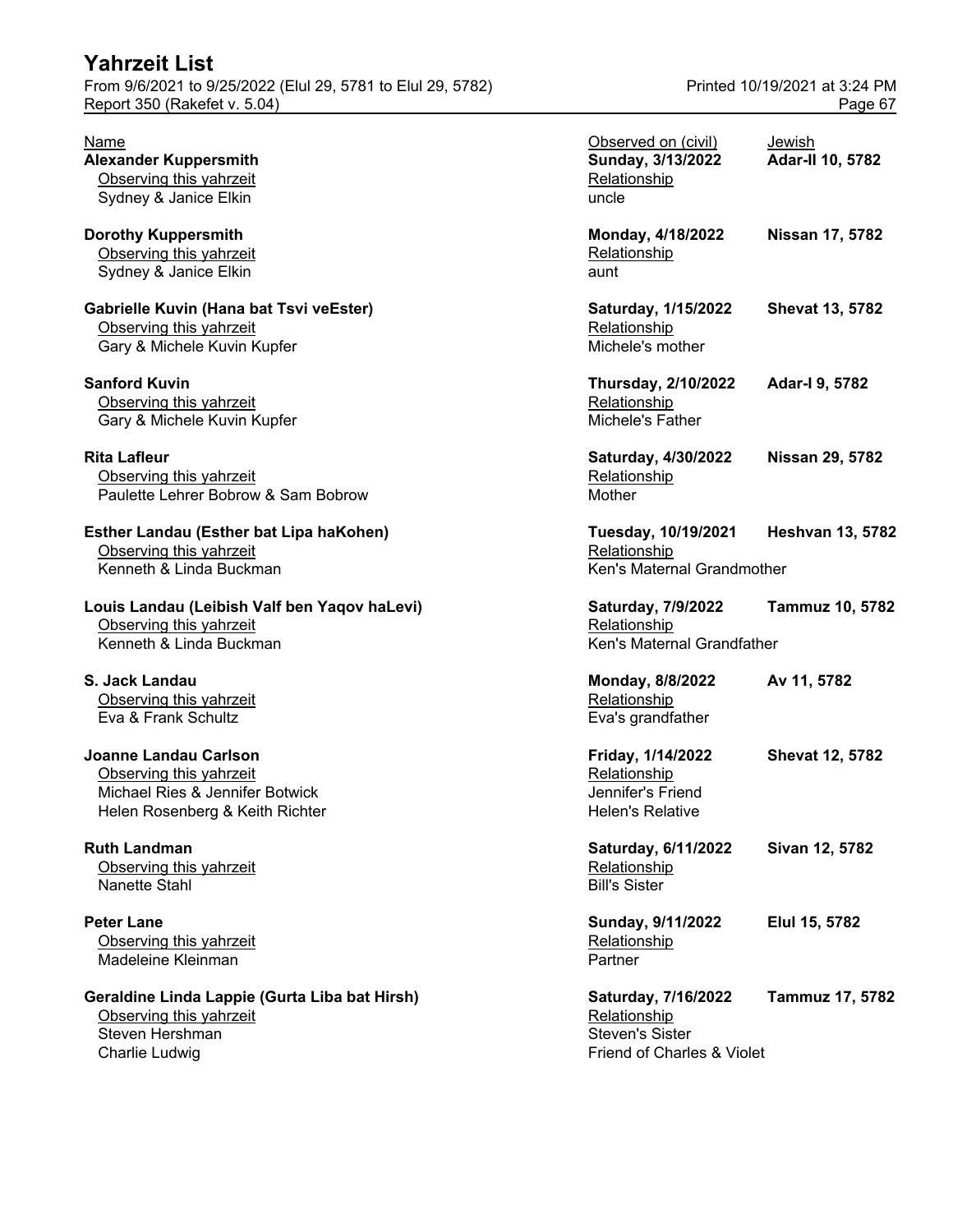| <b>Yahrzeit List</b>                                        |                               |
|-------------------------------------------------------------|-------------------------------|
| From 9/6/2021 to 9/25/2022 (Elul 29, 5781 to Elul 29, 5782) | Printed 10/19/2021 at 3:24 PM |
| Report 350 (Rakefet v. 5.04)                                | Page 68                       |

| Esther Lebow (Ester bat Binyamin uMiryam Lea) | Tuesday, 9/20/2022    | Elul 24, 5782 |
|-----------------------------------------------|-----------------------|---------------|
| Observing this yahrzeit                       | Relationship          |               |
| Bruce Lebow & Lorraine Ciaramella             | <b>Bruce's Mother</b> |               |

#### **William Lebow (Leibel Volf ben Liapold)** Observing this yahrzeit Bruce Lebow & Lorraine Ciaramella

**Murray Leiman** Observing this yahrzeit Howard Zusman Patricia's Father

| Name                                          | Observed on (civil)                  | Jewish                  |
|-----------------------------------------------|--------------------------------------|-------------------------|
| Arnie Lash                                    | <b>Thursday, 9/9/2021</b>            | <b>Tishrei 3, 5782</b>  |
| Observing this yahrzeit                       | Relationship                         |                         |
| Shoshana Lash                                 |                                      |                         |
| <b>Betty Laufer</b>                           | Wednesday, 8/31/2022 Elul 4, 5782    |                         |
| Observing this yahrzeit                       | Relationship                         |                         |
| Andy & Rachel Hechtman                        | Rachel's mother                      |                         |
| Sol Laufer (Shelomo ben Yona veRahel)         | Friday, 12/3/2021                    | <b>Kislev 29, 5782</b>  |
| Observing this yahrzeit                       | Relationship                         |                         |
| Andy & Rachel Hechtman                        | Rachel's father                      |                         |
| Zoe Lawston                                   | Monday, 6/13/2022                    | Sivan 14, 5782          |
| Observing this yahrzeit                       | Relationship                         |                         |
| Diana Firestone                               | niece                                |                         |
| Alice Lazar (Alisa Leah bat Sara)             | Sunday, 5/1/2022                     | <b>Nissan 30, 5782</b>  |
| Observing this yahrzeit                       | Relationship                         |                         |
| <b>Yaron Lew</b>                              | Liora's mother                       |                         |
| Mendel Lazar (Menahem Mendel)                 | Saturday, 8/20/2022                  | Av 23, 5782             |
| Observing this yahrzeit                       | Relationship                         |                         |
| Yaron Lew                                     | Liora's Father                       |                         |
| <b>Shrager Lazarus</b>                        | <b>Thursday, 5/19/2022</b>           | Iyar 18, 5782           |
| Observing this yahrzeit                       | Relationship                         |                         |
| Illana & Sean Lazarus                         | Sean's father                        |                         |
| Raye F. Leavitt                               | Friday, 7/15/2022                    | <b>Tammuz 16, 5782</b>  |
| Observing this yahrzeit                       | Relationship                         |                         |
| Paulette Byer                                 |                                      |                         |
| Esther Lebow (Ester bat Binyamin uMiryam Lea) | Tuesday, 9/20/2022                   | Elul 24, 5782           |
| Observing this yahrzeit                       | Relationship                         |                         |
| Bruce Lebow & Lorraine Ciaramella             | <b>Bruce's Mother</b>                |                         |
| William Lebow (Leibel Volf ben Liapold)       | Monday, 5/30/2022                    | Iyar 29, 5782           |
| Observing this yahrzeit                       | Relationship                         |                         |
| Bruce Lebow & Lorraine Ciaramella             | <b>Bruce's Father</b>                |                         |
| <b>Michele Edelkind Lechner</b>               | Tuesday, 8/23/2022                   | Av 26, 5782             |
| Observing this yahrzeit                       | Relationship                         |                         |
| <b>Tamar Edelkind</b>                         | <b>Tamar's Sister</b>                |                         |
| <b>Lew Lehrer</b>                             | Wednesday, 7/27/2022 Tammuz 28, 5782 |                         |
| Observing this yahrzeit                       | Relationship                         |                         |
| Alex & Amy Lehrer                             | Alex's Father                        |                         |
| Murray Leiman                                 | Friday, 9/24/2021                    | <b>Tishrei 18, 5782</b> |
| Observing this yahrzeit                       | Relationship                         |                         |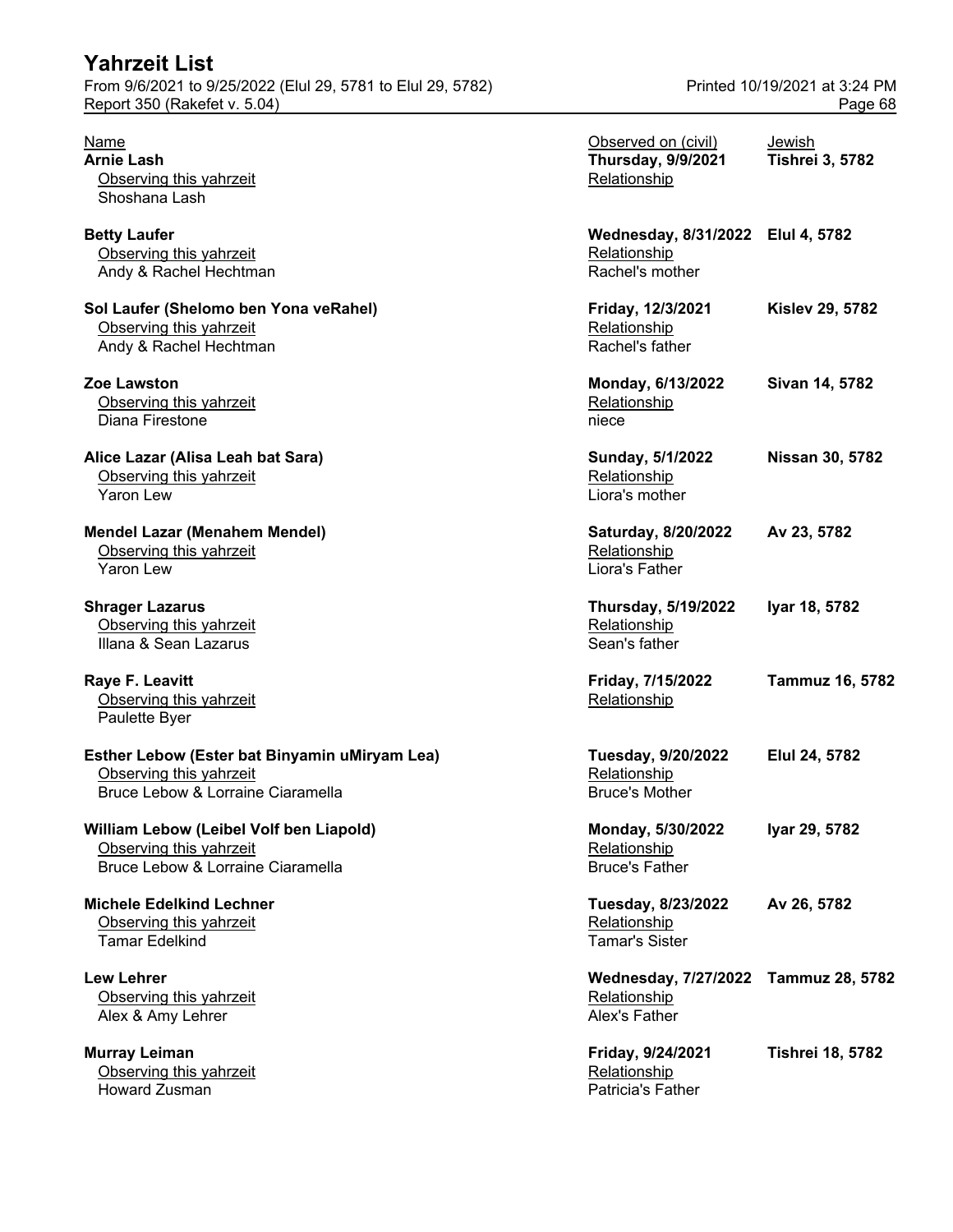#### **Edward Lettick (Osher ben Mikhael & Shifra)** Observing this yahrzeit

## **Elaine Henrietta Lettick**

### **Matthew Lettick**

#### **Michael Lettick (Mikhael)** Observing this yahrzeit Robert & Janice Lettick

### **Sophie Lettick (Shifra)**

| Name<br>Rose Leiman<br>Observing this yahrzeit                                                                   | Observed on (civil)<br>Saturday, 5/7/2022<br>Relationship                 | Jewish<br>Iyar 6, 5782  |
|------------------------------------------------------------------------------------------------------------------|---------------------------------------------------------------------------|-------------------------|
| Howard Zusman                                                                                                    | Patricia's Mother                                                         |                         |
| Alan Lemkin<br>Observing this yahrzeit<br>Edward & Rhoda Lemkin                                                  | Saturday, 1/22/2022<br>Relationship<br><b>Edward's Brother</b>            | <b>Shevat 20, 5782</b>  |
| <b>Jack Andrew Lemkin</b><br>Observing this yahrzeit<br>Edward & Rhoda Lemkin                                    | Tuesday, 8/23/2022<br>Relationship<br>Grandson of Edward & Rhoda          | Av 26, 5782             |
| Joseph Lemkin<br>Observing this yahrzeit<br>Edward & Rhoda Lemkin                                                | <b>Thursday, 12/2/2021</b><br>Relationship<br><b>Edward's Father</b>      | <b>Kislev 28, 5782</b>  |
| <b>Sally Lemkin</b><br>Observing this yahrzeit<br>Edward & Rhoda Lemkin                                          | <b>Wednesday, 2/9/2022</b><br>Relationship<br><b>Edward's Mother</b>      | Adar-I 8, 5782          |
| Edward Lettick (Osher ben Mikhael & Shifra)<br>Observing this yahrzeit<br>Robert & Janice Lettick                | Saturday, 6/18/2022<br>Relationship<br>Robert's Uncle                     | Sivan 19, 5782          |
| <b>Elaine Henrietta Lettick</b><br>Observing this yahrzeit<br>Robert & Janice Lettick<br>Steven & Sharon Lettick | Monday, 9/27/2021<br>Relationship<br>Mother<br>Steven's Mother            | <b>Tishrei 21, 5782</b> |
| <b>Helen Lois Lettick</b><br>Observing this yahrzeit<br>Robert & Janice Lettick                                  | Saturday, 2/26/2022<br>Relationship<br>Robert's Aunt                      | Adar-I 25, 5782         |
| <b>Matthew Lettick</b><br>Observing this yahrzeit<br>Robert & Janice Lettick<br>Steven & Sharon Lettick          | Tuesday, 4/19/2022<br>Relationship<br>Father<br>Steven's Father           | Nissan 18, 5782         |
| Michael Lettick (Mikhael)<br>Observing this yahrzeit<br>Robert & Janice Lettick                                  | <b>Thursday, 2/10/2022</b><br>Relationship<br><b>Robert's Grandfather</b> | Adar-I 9, 5782          |
| Sophie Lettick (Shifra)<br>Observing this yahrzeit<br>Robert & Janice Lettick                                    | Sunday, 10/31/2021<br>Relationship<br>Robert's Grandmother                | <b>Heshvan 25, 5782</b> |
| <b>Rhea Lev</b><br>Observing this yahrzeit<br>Yaron Lew                                                          | Saturday, 8/6/2022<br>Relationship<br>Mother                              | Av 9, 5782              |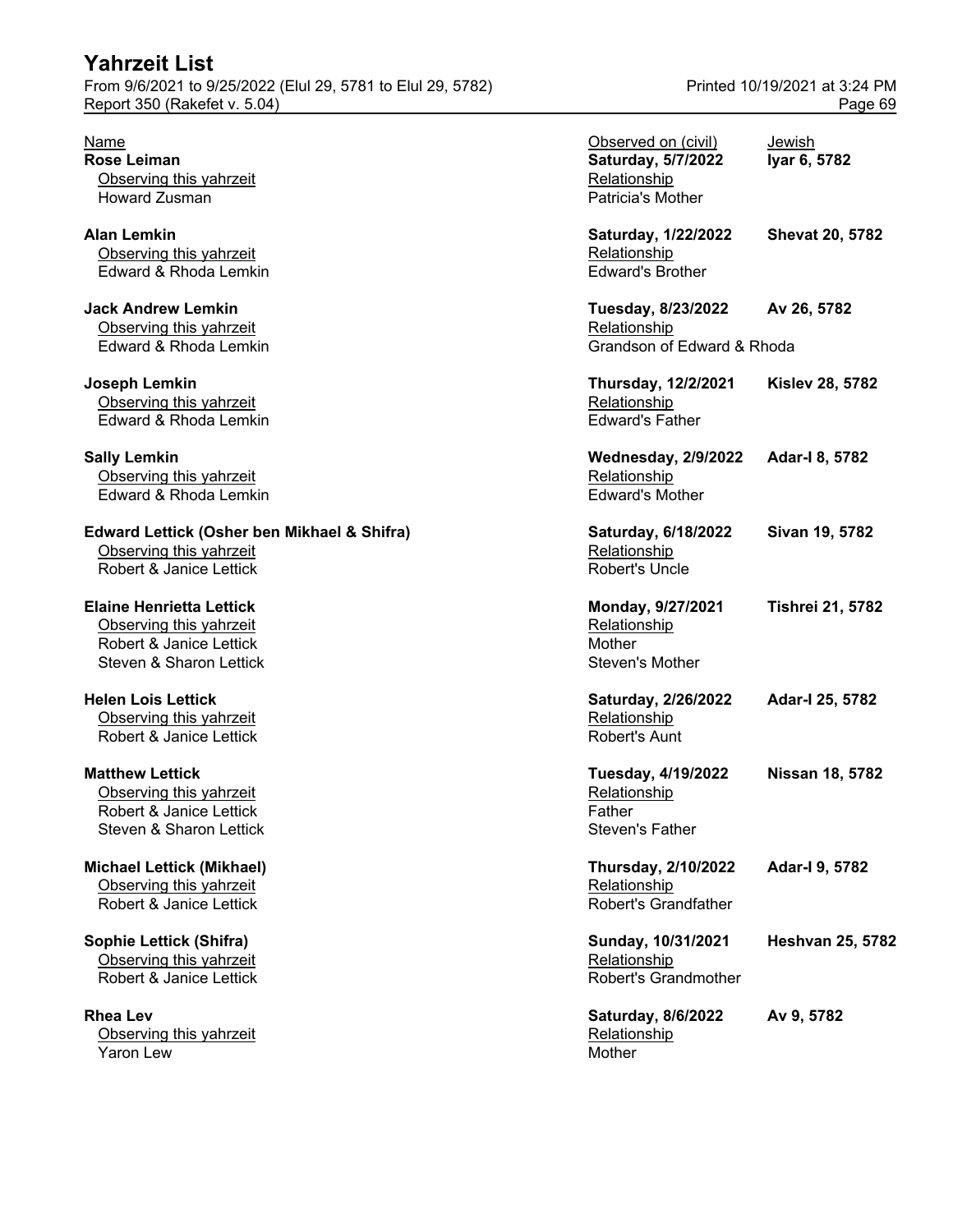Report 350 (Rakefet v. 5.04) **Page 70** 

**Deanie C. Levine (Dina bat David veSheina)** Observing this yahrzeit Roger & Susan Levine Mother Music and American Mother Mother Mother

| Name<br><b>Melvin Levick</b>                                          | Observed on (civil)<br>Wednesday, 10/13/2021 Heshvan 7, 5782 | Jewish                 |
|-----------------------------------------------------------------------|--------------------------------------------------------------|------------------------|
| Observing this yahrzeit<br>Jeffrey Levick & Daryn David               | Relationship<br>Jeffrey's Father                             |                        |
| Ann Levine (Hana bat Shemuel)<br>Observing this yahrzeit              | Monday, 9/13/2021<br>Relationship                            | <b>Tishrei 7, 5782</b> |
| Sidney & Donna Levine                                                 | Sid's Mother                                                 |                        |
| Anna Levine                                                           | Saturday, 5/14/2022                                          | Iyar 13, 5782          |
| Observing this yahrzeit<br>Diane Hoberman                             | Relationship<br>Mother                                       |                        |
| Ari Nathan Levine                                                     | Wednesday, 8/31/2022 Elul 4, 5782                            |                        |
| Observing this yahrzeit<br>Sarah Levine & Timothy Gersch              | Relationship<br>Sarah's brother                              |                        |
| Sidney & Donna Levine                                                 | Son                                                          |                        |
| <b>Arline Levine</b>                                                  | Friday, 1/28/2022                                            | <b>Shevat 26, 5782</b> |
| Observing this yahrzeit<br>Rachel Bashevkin                           | Relationship                                                 |                        |
| <b>Arnold Levine</b>                                                  | Sunday, 7/3/2022                                             | <b>Tammuz 4, 5782</b>  |
| Observing this yahrzeit<br>Fania Levine                               | Relationship<br>Husband                                      |                        |
| <b>Benjamin Levine</b>                                                | Sunday, 12/12/2021                                           | <b>Tevet 8, 5782</b>   |
| Observing this yahrzeit                                               | Relationship                                                 |                        |
| <b>Lillian Gross</b>                                                  | Father                                                       |                        |
| Diane Hoberman                                                        | Father                                                       |                        |
| Bernard E. Levine (Dov Ber ben Yehuda Lev)                            | Tuesday, 11/9/2021                                           | <b>Kislev 5, 5782</b>  |
| Observing this yahrzeit                                               | Relationship                                                 |                        |
| Nancy Levine Koppel                                                   | Father                                                       |                        |
| <b>Breindel (Bertha) Levine (Breindel)</b>                            | Wednesday, 6/1/2022                                          | Sivan 2, 5782          |
| Observing this yahrzeit                                               | Relationship                                                 |                        |
| Rabbi Murray Levine & Goldie Taub                                     | Murray's Mother                                              |                        |
| Corinne Levine (Haya Lea bat Barukh HaLevi veRahel)                   | Friday, 9/23/2022                                            | Elul 27, 5782          |
| Observing this yahrzeit                                               | Relationship                                                 |                        |
| <b>Baruch Levine</b>                                                  | <b>Baruch's Wife</b>                                         |                        |
| David H. Levine                                                       | Tuesday, 1/25/2022                                           | <b>Shevat 23, 5782</b> |
| Observing this yahrzeit                                               | Relationship                                                 |                        |
| Richard & Nancy Levine                                                | Father                                                       |                        |
| Deanie C. Levine (Dina bat David veSheina)<br>Observing this yahrzeit | Thursday, 11/25/2021<br>Relationship                         | <b>Kislev 21, 5782</b> |
|                                                                       |                                                              |                        |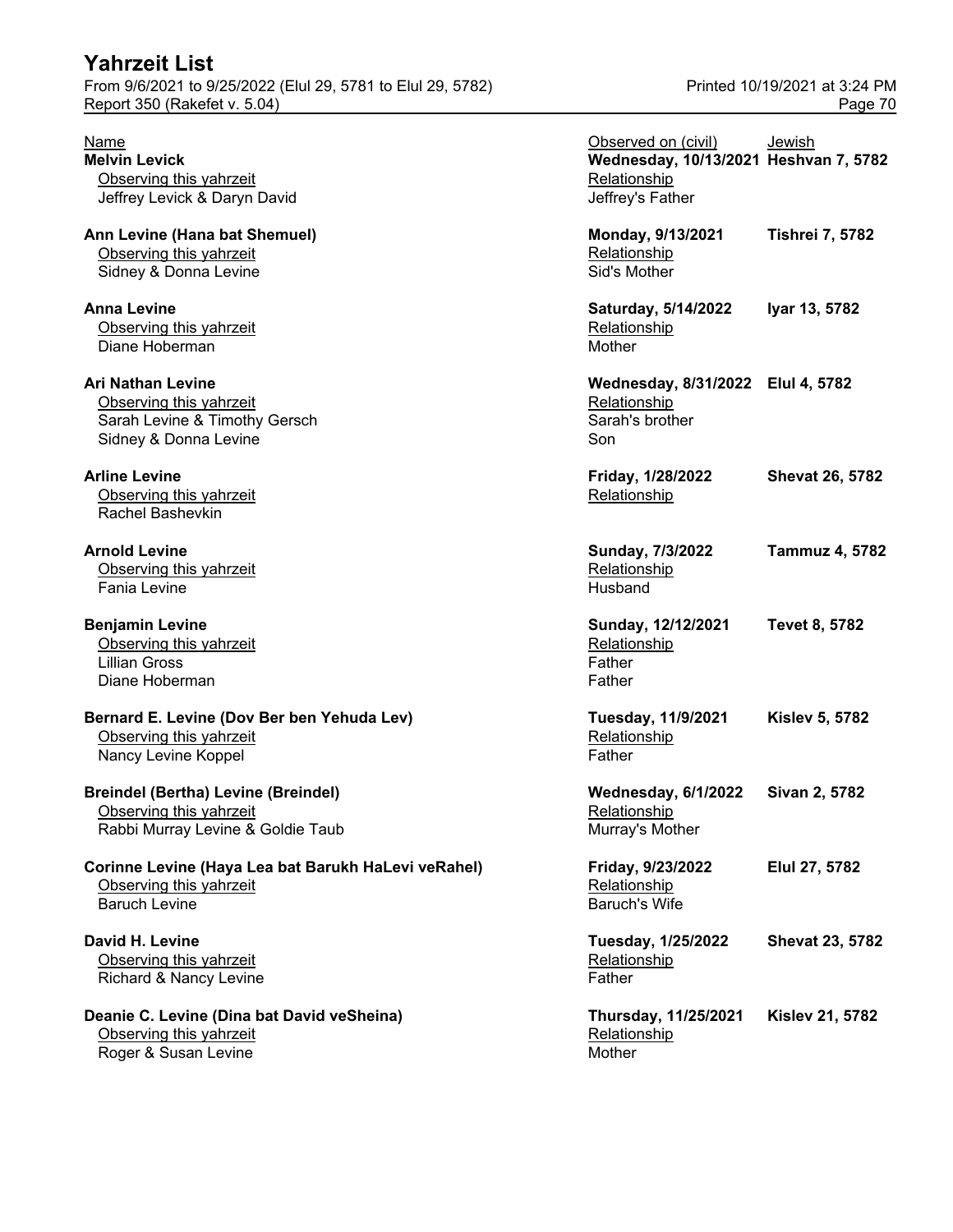## **Evelyn Podoloff Levine (Hava bat Moshe veGitel)** Observing this yahrzeit

#### **Lillian Levine (Lea bat Yaqov veRahel Gita)** Observing this yahrzeit

Observing this yahrzeit **Relationship Relationship** Diane Hoberman

| Name                                                                                             | Observed on (civil)                                                         | Jewish                 |
|--------------------------------------------------------------------------------------------------|-----------------------------------------------------------------------------|------------------------|
| Evelyn Podoloff Levine (Hava bat Moshe veGitel)<br>Observing this yahrzeit                       | Saturday, 1/22/2022<br>Relationship                                         | <b>Shevat 20, 5782</b> |
| Nancy Levine Koppel                                                                              | Mother                                                                      |                        |
| Gitta Levine<br>Observing this yahrzeit<br>Diane Hoberman                                        | Wednesday, 1/12/2022 Shevat 10, 5782<br>Relationship<br>Grandmother         |                        |
| <b>Hannah Levine</b><br>Observing this yahrzeit<br><b>Guy Levine</b>                             | Saturday, 1/29/2022<br>Relationship<br>mother                               | <b>Shevat 27, 5782</b> |
| <b>Harry Levine</b><br>Observing this yahrzeit<br><b>Harriet Pearlin</b>                         | Sunday, 1/30/2022<br>Relationship<br>grandfather                            | <b>Shevat 28, 5782</b> |
| Harry J. Levine<br>Observing this yahrzeit<br><b>Hilda Trueheart</b>                             | Wednesday, 6/15/2022 Sivan 16, 5782<br>Relationship<br>father               |                        |
| Ida Levine<br>Observing this yahrzeit<br><b>Hilda Trueheart</b>                                  | Tuesday, 6/21/2022<br>Relationship<br>mother                                | Sivan 22, 5782         |
| Ida Caminear Levine<br>Observing this yahrzeit<br>David Margolis & Jill Nathanson                | Wednesday, 12/22/2021 Tevet 18, 5782<br>Relationship<br>David's grandmother |                        |
| <b>Irving Levine</b><br>Observing this yahrzeit<br><b>Guy Levine</b>                             | Saturday, 1/29/2022<br>Relationship<br>father                               | <b>Shevat 27, 5782</b> |
| J. Paul Levine<br>Observing this yahrzeit<br>Roger & Susan Levine<br>Richard & Nancy Levine      | Sunday, 9/4/2022<br>Relationship<br>Roger's Father<br>Richard's Brother     | Elul 8, 5782           |
| Lillian Levine (Lea bat Yaqov veRahel Gita)<br>Observing this yahrzeit<br>Richard & Nancy Levine | Sunday, 6/5/2022<br>Relationship<br>Mother                                  | Sivan 6, 5782          |
| <b>Lilyan Levine</b><br>Observing this yahrzeit<br><b>Mark Levine</b>                            | Sunday, 8/28/2022<br>Relationship<br>mother                                 | Elul 1, 5782           |
| <b>Louis Levine</b><br>$\bigcap$ boon $\lim$ thio vobrzoit                                       | Tuesday, 3/29/2022<br><b>Dolotionabin</b>                                   | Adar-II 26, 5782       |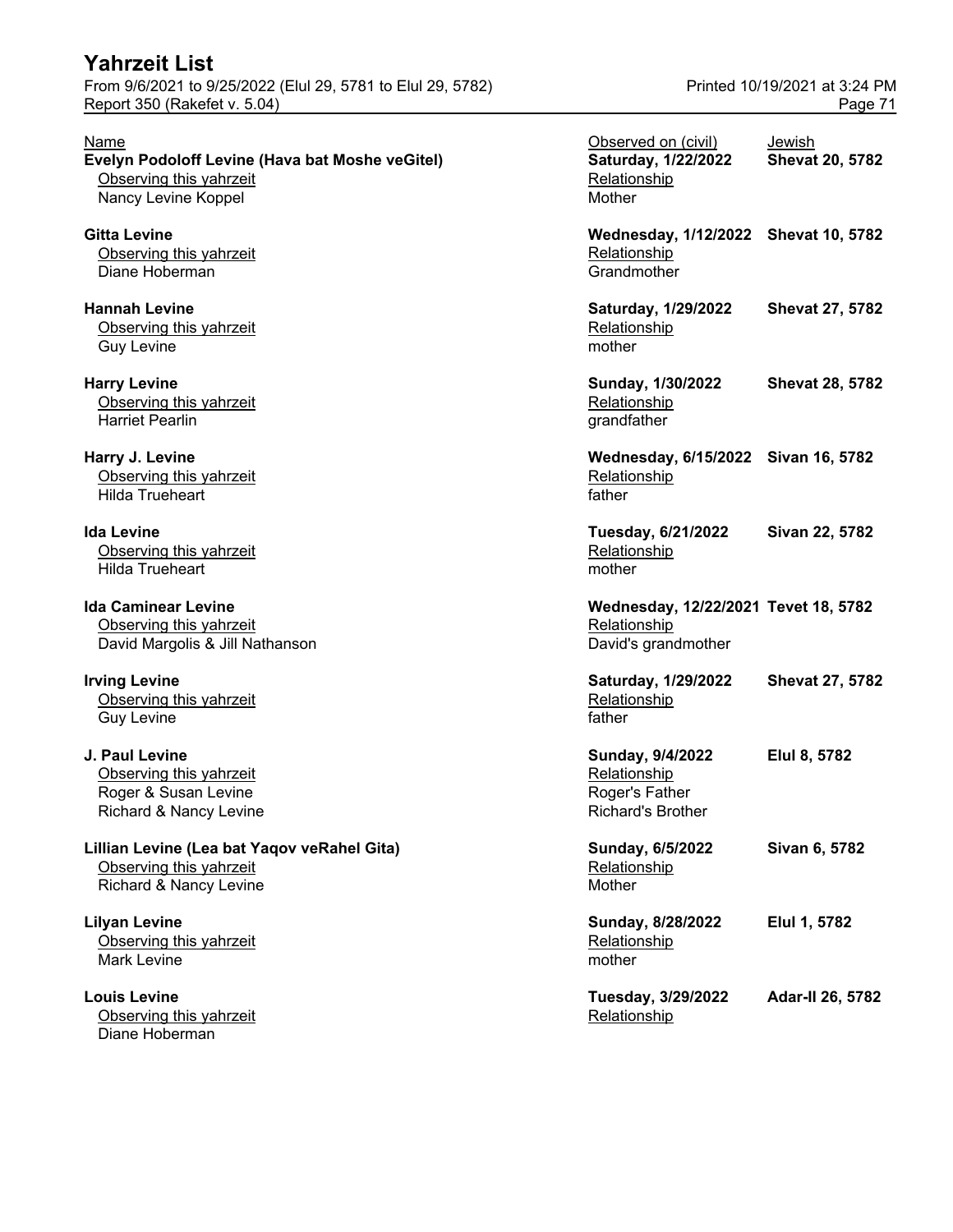| Yahrzeit List                                                                                                                                                                                   |                                                                            |                         |  |
|-------------------------------------------------------------------------------------------------------------------------------------------------------------------------------------------------|----------------------------------------------------------------------------|-------------------------|--|
| From 9/6/2021 to 9/25/2022 (Elul 29, 5781 to Elul 29, 5782)<br>Report 350 (Rakefet v. 5.04)                                                                                                     | Printed 10/19/2021 at 3:24 PM<br>Page 72                                   |                         |  |
| Name<br>Marilyn Levine (Malka Hendel bat Shelomo Zalman uFreida Dina)<br>Observing this yahrzeit<br>Judah Levine & Adina Kling<br>Mordy & Elizabeth Levine<br>Rabbi Murray Levine & Goldie Taub | Observed on (civil)<br><b>Thursday, 6/2/2022</b><br>Relationship<br>Mother | Jewish<br>Sivan 3, 5782 |  |
| Morris Levine (Moshe ben Nahum HaLevi veYeta)<br>Observing this yahrzeit<br>Sidney & Donna Levine                                                                                               | <b>Thursday, 2/10/2022</b><br>Relationship<br>Sid's Father                 | Adar-I 9, 5782          |  |
| <b>Morris M. Levine</b><br>Observing this yahrzeit<br>Richard Goodwin & Rachel Lampert                                                                                                          | Saturday, 10/30/2021<br>Relationship                                       | <b>Heshvan 24, 5782</b> |  |
| <b>Natalie Levine</b><br>Observing this yahrzeit<br><b>Hilda Trueheart</b>                                                                                                                      | Friday, 9/2/2022<br>Relationship<br>mother                                 | Elul 6, 5782            |  |
| Paul M. Levine (Pinhas Matityahu ben Dov Ber)<br>Observing this yahrzeit<br>Nancy Levine Koppel                                                                                                 | Friday, 6/10/2022<br>Relationship<br>Sibling                               | Sivan 11, 5782          |  |
| <b>Robert Levine</b><br>Observing this yahrzeit<br>Richard & Nancy Levine                                                                                                                       | Monday, 6/13/2022<br>Relationship<br><b>Brother</b>                        | Sivan 14, 5782          |  |
| <b>Robert A. Levine</b><br>Observing this yahrzeit<br>David Margolis & Jill Nathanson                                                                                                           | Saturday, 2/26/2022<br>Relationship<br>David's uncle                       | Adar-I 25, 5782         |  |
| <b>Ruth Levine</b><br>Observing this yahrzeit<br>Sandra Solomon                                                                                                                                 | <b>Thursday, 7/28/2022</b><br>Relationship<br>Aunt                         | <b>Tammuz 29, 5782</b>  |  |
| <b>Samuel Levine</b><br>Observing this yahrzeit<br>David Margolis & Jill Nathanson                                                                                                              | Saturday, 10/30/2021<br>Relationship<br>David's grandfather                | <b>Heshvan 24, 5782</b> |  |
| <b>Estelle Levinson</b><br>Observing this yahrzeit<br><b>Carol Novick</b>                                                                                                                       | Friday, 3/4/2022<br>Relationship<br>Carol's mother                         | <b>Adar-II 1, 5782</b>  |  |
| <b>Sidney Levinson</b><br>Observing this yahrzeit<br><b>Carol Novick</b>                                                                                                                        | Saturday, 2/26/2022<br>Relationship<br>Carol's father                      | Adar-I 25, 5782         |  |
| <b>Boris Levitan</b><br>Observing this yahrzeit<br>Polina Naiman                                                                                                                                | <b>Thursday, 4/14/2022</b><br>Relationship<br>Husband                      | <b>Nissan 13, 5782</b>  |  |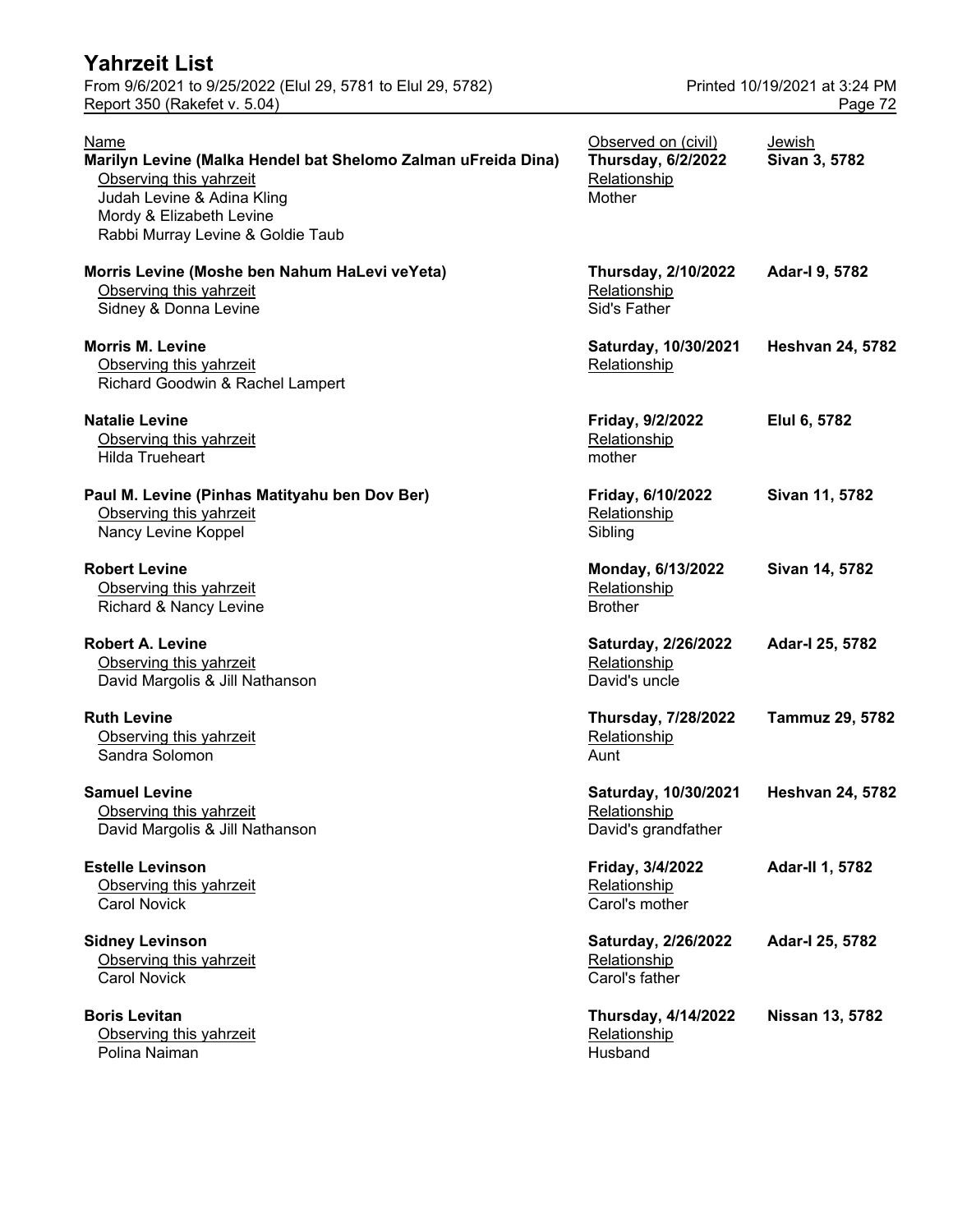| <b>Yahrzeit List</b>                                        |                               |
|-------------------------------------------------------------|-------------------------------|
| From 9/6/2021 to 9/25/2022 (Elul 29, 5781 to Elul 29, 5782) | Printed 10/19/2021 at 3:24 PM |
| Report 350 (Rakefet v. 5.04)                                | Page 73                       |

| Name<br><b>Carl Levitz</b><br>Observing this yahrzeit<br>Gladys Goldbaum                            | Observed on (civil)<br>Monday, 12/6/2021<br>Relationship<br>father              | Jewish<br><b>Tevet 2, 5782</b> |
|-----------------------------------------------------------------------------------------------------|---------------------------------------------------------------------------------|--------------------------------|
| <b>Teny Levitz (Tibel)</b><br>Observing this yahrzeit<br>Gladys Goldbaum                            | Tuesday, 4/26/2022<br>Relationship<br>mother                                    | Nissan 25, 5782                |
| <b>Adele Levy</b><br>Observing this yahrzeit<br>Paula Rudnick                                       | Wednesday, 7/20/2022 Tammuz 21, 5782<br>Relationship<br>Paula's Grandmother     |                                |
| <b>Charles Levy</b><br>Observing this yahrzeit<br>Arthur & Betty Levy                               | Wednesday, 3/16/2022 Adar-II 13, 5782<br>Relationship<br><b>Arthur's Father</b> |                                |
| <b>Edith Levy</b><br>Observing this yahrzeit<br>Paula Rudnick                                       | Friday, 1/28/2022<br>Relationship<br>Paula's Mother                             | <b>Shevat 26, 5782</b>         |
| <b>Fanny Levy</b><br>Observing this yahrzeit<br>Arthur & Betty Levy                                 | <b>Thursday, 5/5/2022</b><br>Relationship<br>Arthur's Mother                    | Iyar 4, 5782                   |
| <b>Howard Nathan Levy</b><br>Observing this yahrzeit<br>Paula Rudnick                               | Monday, 5/16/2022<br>Relationship<br>Paula's Brother                            | Iyar 15, 5782                  |
| <b>Louis Levy</b><br>Observing this yahrzeit<br>Paula Rudnick                                       | Saturday, 3/5/2022<br>Relationship<br>Paula's Grandfather                       | <b>Adar-II 2, 5782</b>         |
| <b>Maurice Levy (Moshe)</b><br>Observing this yahrzeit<br>Paula Rudnick                             | <b>Thursday, 2/3/2022</b><br>Relationship<br>Paula's Father                     | Adar-I 2, 5782                 |
| <b>Shlomo Ezra Levy</b><br>Observing this yahrzeit<br>David Levy & Amy Schwartz                     | <b>Thursday, 5/26/2022</b><br>Relationship<br>David's father                    | Iyar 25, 5782                  |
| <b>Yaacov Levy</b><br>Observing this yahrzeit<br>David Levy & Amy Schwartz                          | <b>Thursday, 5/26/2022</b><br>Relationship<br>David's brother                   | Iyar 25, 5782                  |
| Hadar Lew (Hadar ben Zev veRa`aya)<br>Observing this yahrzeit<br><b>Yaron Lew</b>                   | <b>Wednesday, 7/6/2022</b><br>Relationship<br>Yaron's Brother                   | Tammuz 7, 5782                 |
| Liora Lew (Liora Yokheved bat Menahem Mendel & Leah)<br>Observing this yahrzeit<br><b>Yaron Lew</b> | <b>Thursday, 6/30/2022</b><br>Relationship<br>Yaron's Wife                      | <b>Tammuz 1, 5782</b>          |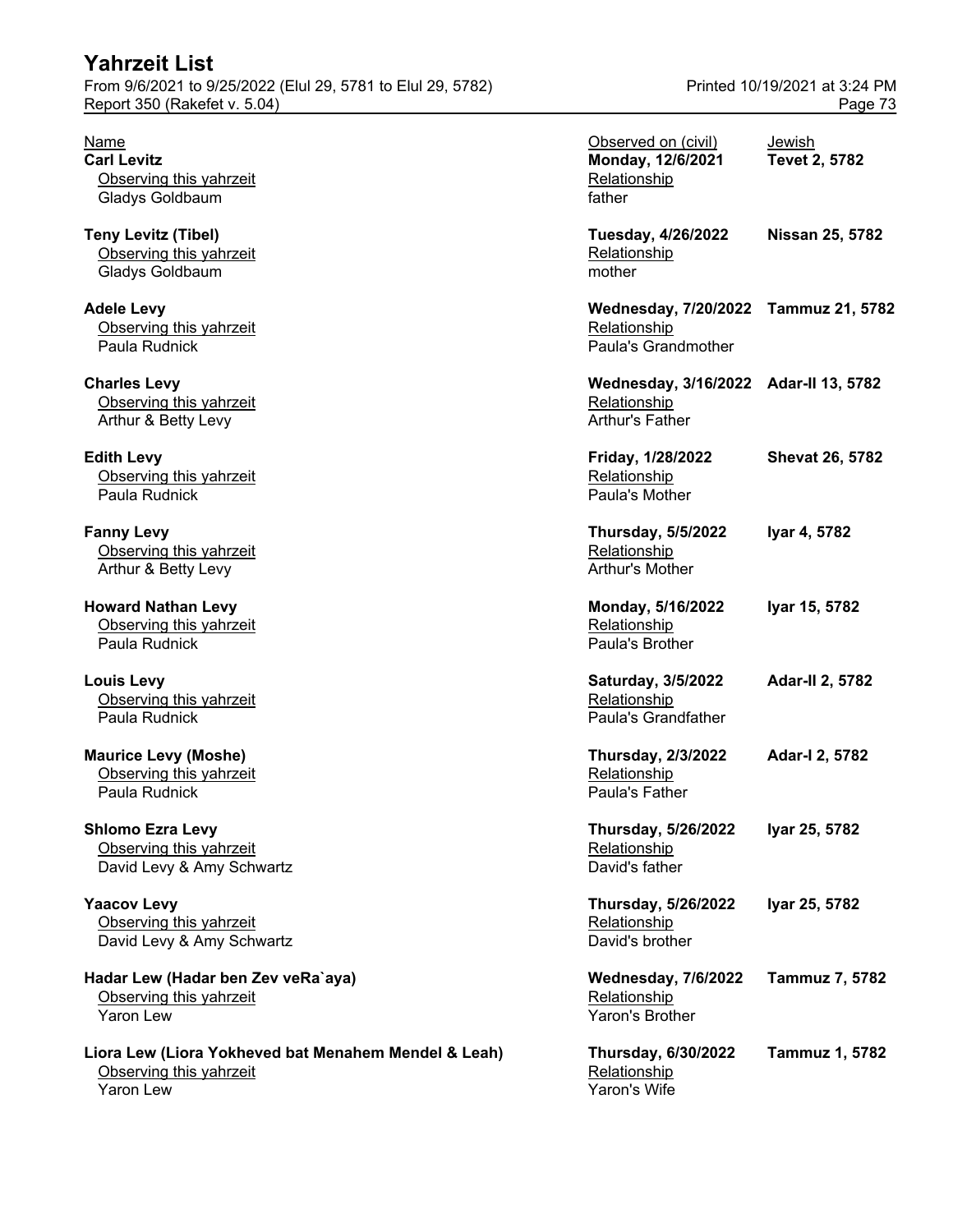| Yahrzeit List                                                                                                                |                                                                      |                               |
|------------------------------------------------------------------------------------------------------------------------------|----------------------------------------------------------------------|-------------------------------|
| From 9/6/2021 to 9/25/2022 (Elul 29, 5781 to Elul 29, 5782)                                                                  |                                                                      | Printed 10/19/2021 at 3:24 PM |
| Report 350 (Rakefet v. 5.04)                                                                                                 |                                                                      | Page 74                       |
| <b>Name</b><br><b>Nitzan Lew</b><br>Observing this yahrzeit<br>Yaron Lew                                                     | Observed on (civil)<br>Friday, 6/24/2022<br>Relationship<br>Daughter | Jewish<br>Sivan 25, 5782      |
| <b>Rochelle Avrick Lewis</b><br>Observing this yahrzeit<br><b>Betty Goodwin</b>                                              | Friday, 10/29/2021<br>Relationship<br>Aunt                           | <b>Heshvan 23, 5782</b>       |
| <b>Harold Lidsky</b><br>Observing this yahrzeit<br>Sandi Lidsky                                                              | Tuesday, 3/15/2022<br>Relationship<br>Mildred's Husband              | Adar-II 12, 5782              |
| Mildred Snyder Lidsky (Mikhela bat Reuven uVat-Sheva)<br>Observing this yahrzeit<br>Sandi Lidsky                             | Tuesday, 9/28/2021<br>Relationship<br>Sandi's Mother                 | <b>Tishrei 22, 5782</b>       |
| <b>Suslew Silverman Lillian</b><br>Observing this yahrzeit<br>Jay Sokolow & Ina Silverman                                    | Sunday, 7/24/2022<br>Relationship<br>Ina's mom                       | Tammuz 25, 5782               |
| <b>John Liner</b><br>Observing this yahrzeit<br>Richard & Vicky Miller<br><b>Howard Miller</b><br>Ina Miller & Mark Donohoe  | Friday, 2/25/2022<br>Relationship                                    | Adar-I 24, 5782               |
| Louis H. Liner<br>Observing this yahrzeit<br>Richard & Vicky Miller<br><b>Howard Miller</b><br>Ina Miller & Mark Donohoe     | Friday, 11/26/2021<br>Relationship                                   | <b>Kislev 22, 5782</b>        |
| <b>Sarah Liner</b><br>Observing this yahrzeit<br>Richard & Vicky Miller<br><b>Howard Miller</b><br>Ina Miller & Mark Donohoe | Wednesday, 9/7/2022 Elul 11, 5782<br>Relationship                    |                               |
| Gladys Lipkin (Riva Gitel bat Yehuda Lev & Etta Lea)<br>Observing this yahrzeit<br>Roxanne Cutter                            | Saturday, 6/25/2022<br>Relationship<br>mother                        | Sivan 26, 5782                |
| Philip J. Lipkin<br>Observing this yahrzeit<br>Roxanne Cutter                                                                | Friday, 4/29/2022<br>Relationship<br>father                          | <b>Nissan 28, 5782</b>        |
| <b>Edna Lipmann</b><br>Observing this yahrzeit<br>Ruthie Greenblatt                                                          | Monday, 8/8/2022<br>Relationship<br>Ruth's Grandmother               | Av 11, 5782                   |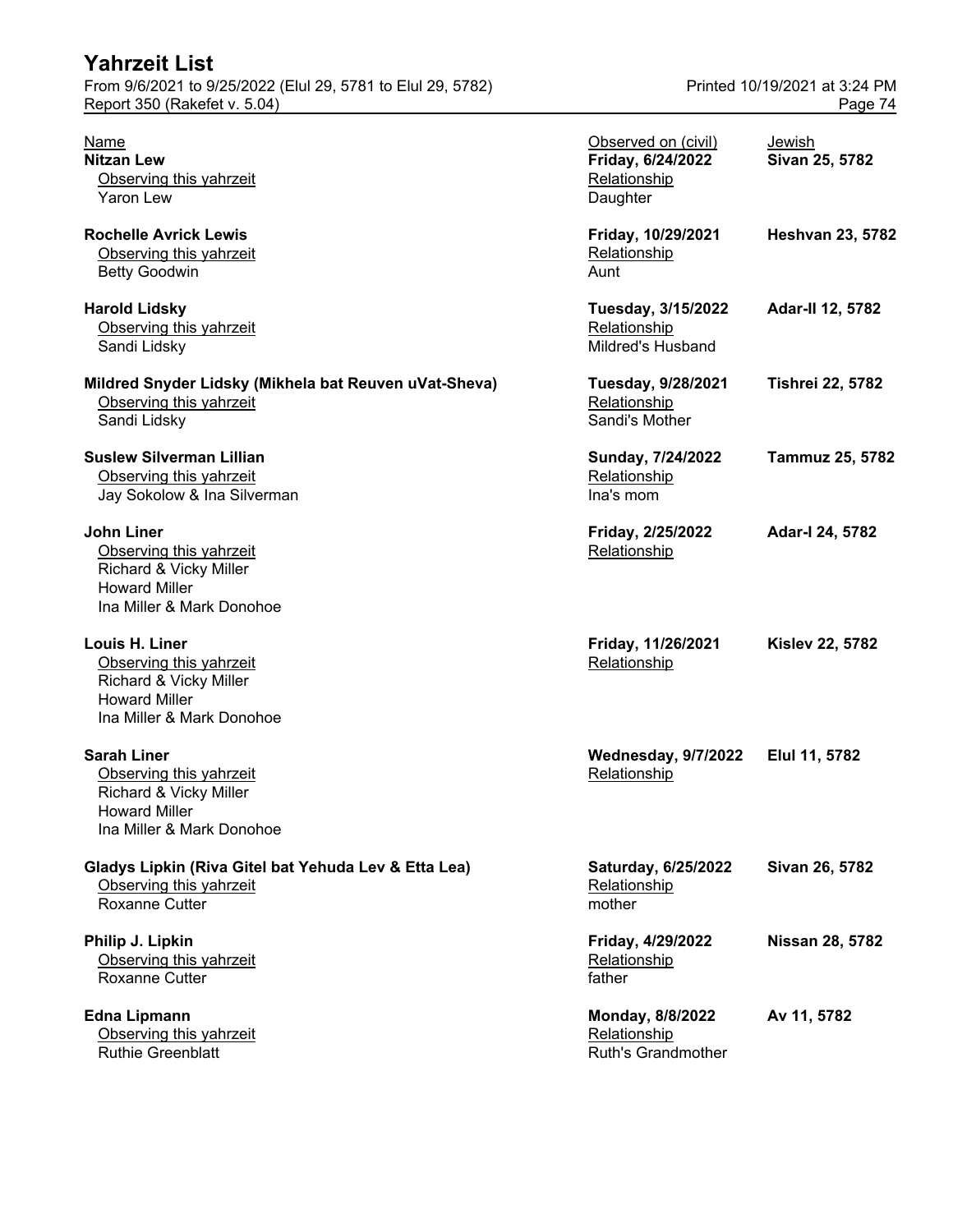#### **Yahrzeit List** From 9/6/2021 to 9/25/2022 (Elul 29, 5781 to Elul 29, 5782) Printed 10/19/2021 at 3:24 PM Report 350 (Rakefet v. 5.04) **Page 75**

#### Jonathan London (Yisrael Haim ben Barukh Yosef veHana) Observing this yahrzeit

#### **Joseph London (Barukh Yosef ben Reuven)** Observing this yahrzeit Ihrie W. Means David & Sharon Bender

# **Ruth Rosen Lopatin (Rahel bat Yisrael uVatya)**

Observing this yahrzeit Alan & Debbie Lopatin

| Name<br><b>Jack Lipschutz</b><br>Observing this yahrzeit                                                                     | Observed on (civil)<br>Thursday, 7/21/2022<br>Relationship                                      | Jewish<br><b>Tammuz 22, 5782</b> |
|------------------------------------------------------------------------------------------------------------------------------|-------------------------------------------------------------------------------------------------|----------------------------------|
| Beth & Dan Weintraub<br><b>Bonnie Litt</b><br>Observing this yahrzeit                                                        | Beth's father<br><b>Tuesday, 2/1/2022</b><br>Relationship                                       | <b>Shevat 30, 5782</b>           |
| James Berger & Jennifer Klein                                                                                                | Jennifer's Aunt                                                                                 |                                  |
| <b>Lominta Loving Loftis</b><br>Observing this yahrzeit<br>Alan Lovins & Trish Loving                                        | <b>Wednesday, 5/4/2022</b><br>Relationship<br><b>Trish's Sister</b>                             | Iyar 3, 5782                     |
| LeRoy Loitz (Lipa ben Avraham)<br>Observing this yahrzeit<br>David & Wendy Chorney                                           | Wednesday, 6/29/2022 Sivan 30, 5782<br>Relationship<br>Wendy's Father                           |                                  |
| Marian Loitz (Miryam bat Natan veEster)<br>Observing this yahrzeit<br>David & Wendy Chorney                                  | Sunday, 10/10/2021<br>Relationship<br>Wendy's Mother                                            | <b>Heshvan 4, 5782</b>           |
| <b>Florence Lome</b><br>Observing this yahrzeit<br>Joan Gelbert                                                              | Wednesday, 1/12/2022 Shevat 10, 5782<br>Relationship                                            |                                  |
| <b>Forest London</b><br>Observing this yahrzeit<br>Ihrie W. Means<br>David & Sharon Bender                                   | Wednesday, 1/12/2022 Shevat 10, 5782<br>Relationship<br><b>Sister</b><br><b>Sharon's Sister</b> |                                  |
| Hannah F. London (Hana)<br>Observing this yahrzeit<br>Ihrie W. Means<br>David & Sharon Bender                                | <b>Tuesday, 9/20/2022</b><br>Relationship<br>Jonathan's Mother<br>Sharon's Mother               | Elul 24, 5782                    |
| Jonathan London (Yisrael Haim ben Barukh Yosef veHana)<br>Observing this yahrzeit<br>Ihrie W. Means<br>David & Sharon Bender | <b>Thursday, 4/14/2022</b><br>Relationship<br>Ihrie's Husband<br>Sharon's Brother               | <b>Nissan 13, 5782</b>           |
| Joseph London (Barukh Yosef ben Reuven)<br>Observing this yahrzeit<br>Ihrie W. Means<br>David & Sharon Bender                | Monday, 3/28/2022<br>Relationship<br>Jonathan's Father<br>Sharon's Father                       | Adar-II 25, 5782                 |
| Paul Lopatin (Pesah ben Yaqov)<br>Observing this yahrzeit<br>Alan & Debbie Lopatin                                           | Friday, 4/29/2022<br>Relationship<br>Alan's Father                                              | Nissan 28, 5782                  |
| Ruth Rosen Lopatin (Rahel bat Yisrael uVatya)<br>Observing this yahrzeit<br>Alan & Debbie Lopatin                            | Sunday, 2/20/2022<br>Relationship<br>Alan's Mother                                              | Adar-I 19, 5782                  |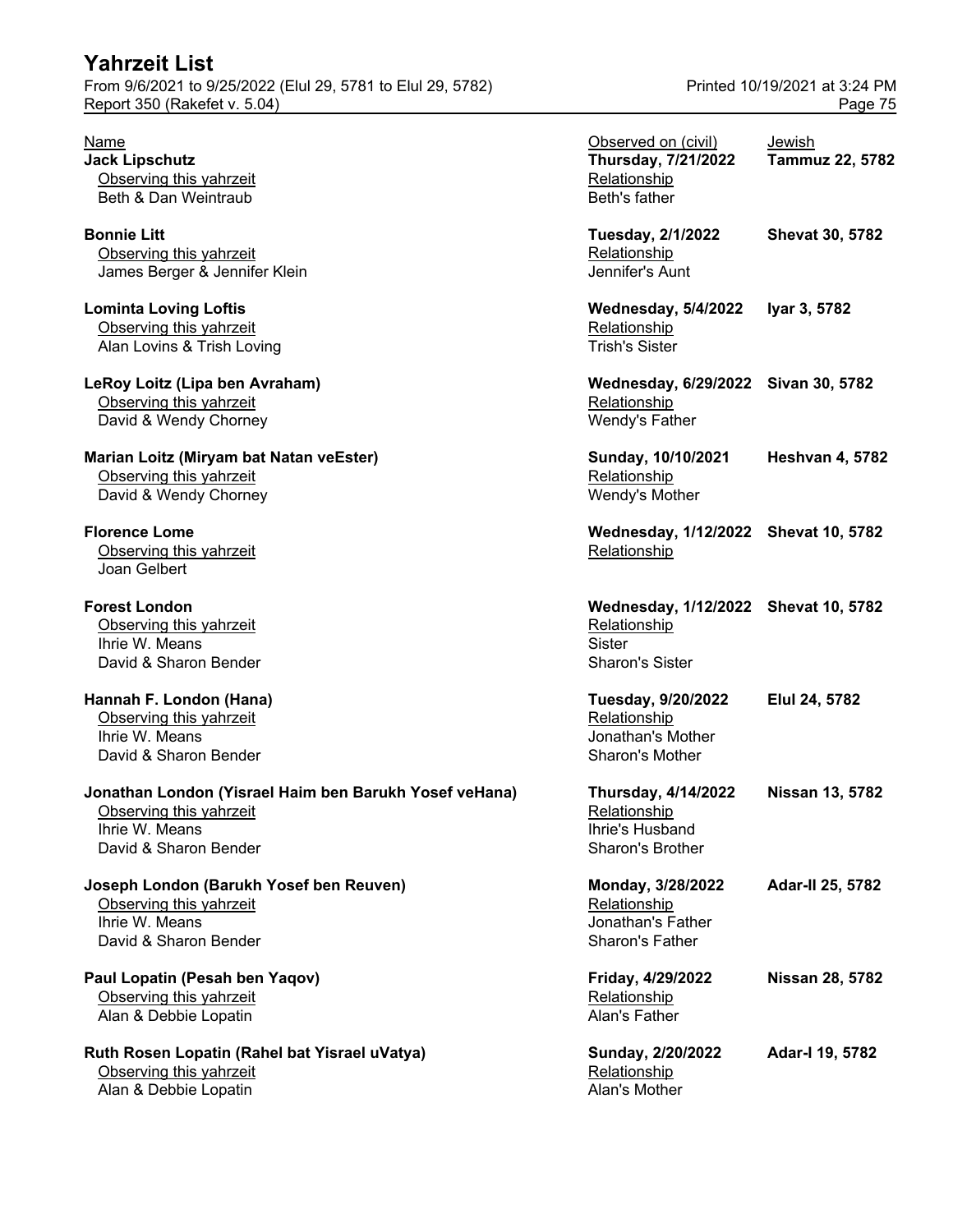From 9/6/2021 to 9/25/2022 (Elul 29, 5781 to Elul 29, 5782) Printed 10/19/2021 at 3:24 PM Report 350 (Rakefet v. 5.04) Page 76

| <b>Name</b><br><b>Lillian Lovins</b><br>Observing this yahrzeit<br>Alan Lovins & Trish Loving                                                                                                       | Observed on (civil)<br><b>Wednesday, 9/29/2021</b><br>Relationship<br>Mother                                    | Jewish<br><b>Tishrei 23, 5782</b> |
|-----------------------------------------------------------------------------------------------------------------------------------------------------------------------------------------------------|-----------------------------------------------------------------------------------------------------------------|-----------------------------------|
| <b>Louis Lovins</b><br>Observing this yahrzeit<br>Alan Lovins & Trish Loving                                                                                                                        | Tuesday, 5/17/2022<br>Relationship<br>Father                                                                    | Iyar 16, 5782                     |
| Norma Lovins (Nehama bat Lev uVeluma)<br>Observing this yahrzeit<br>Aviva & Dov-Ber Marchette<br>Daniel Lovins & Keiko Suzuki<br>Jonathan Lovins & Florence Briones<br>Rachel Lovins & Andrew Hogan | Tuesday, 9/20/2022<br>Relationship<br>Aviva's Mother<br>Daniel's Mother<br>Jonathan's Mother<br>Rachel's Mother | Elul 24, 5782                     |
| <b>Stanley Lowell</b><br>Observing this yahrzeit<br>Eleanor E. Stutz<br>Lauri Lowell                                                                                                                | Tuesday, 3/8/2022<br>Relationship                                                                               | <b>Adar-II 5, 5782</b>            |
| <b>Aladar Lowi</b><br>Observing this yahrzeit<br><b>Richard Brodner</b>                                                                                                                             | Friday, 11/19/2021<br>Relationship<br>Leatrice's father                                                         | <b>Kislev 15, 5782</b>            |
| <b>Regina Lowi</b><br>Observing this yahrzeit<br><b>Richard Brodner</b>                                                                                                                             | Monday, 5/23/2022<br>Relationship<br>Leatrice's mother                                                          | Iyar 22, 5782                     |
| Milton Lubarr (Mikhael ben Sara)<br>Observing this yahrzeit<br>Gila Reinstein                                                                                                                       | Monday, 4/25/2022<br>Relationship<br>Gila's Step-Father                                                         | <b>Nissan 24, 5782</b>            |
| Shulamith Lubarr (Shulamit bat __ veHana)<br>Observing this yahrzeit<br>Gila Reinstein                                                                                                              | Tuesday, 2/8/2022<br>Relationship<br>Gila's Mother                                                              | Adar-I 7, 5782                    |
| Joseph Lubin<br>Observing this yahrzeit<br>Libby Schulman                                                                                                                                           | Tuesday, 2/15/2022<br>Relationship<br>Father                                                                    | Adar-I 14, 5782                   |
| <b>Benjamin Ludwig</b><br>Observing this yahrzeit<br>Charlie Ludwig                                                                                                                                 | Tuesday, 4/12/2022<br>Relationship<br><b>Charlie's Brother</b>                                                  | <b>Nissan 11, 5782</b>            |
| Sophie Ludwig (Sara)<br>Observing this yahrzeit                                                                                                                                                     | Wednesday, 9/8/2021<br>Relationship                                                                             | <b>Tishrei 2, 5782</b>            |

Charlie Ludwig **Charlie's Mother**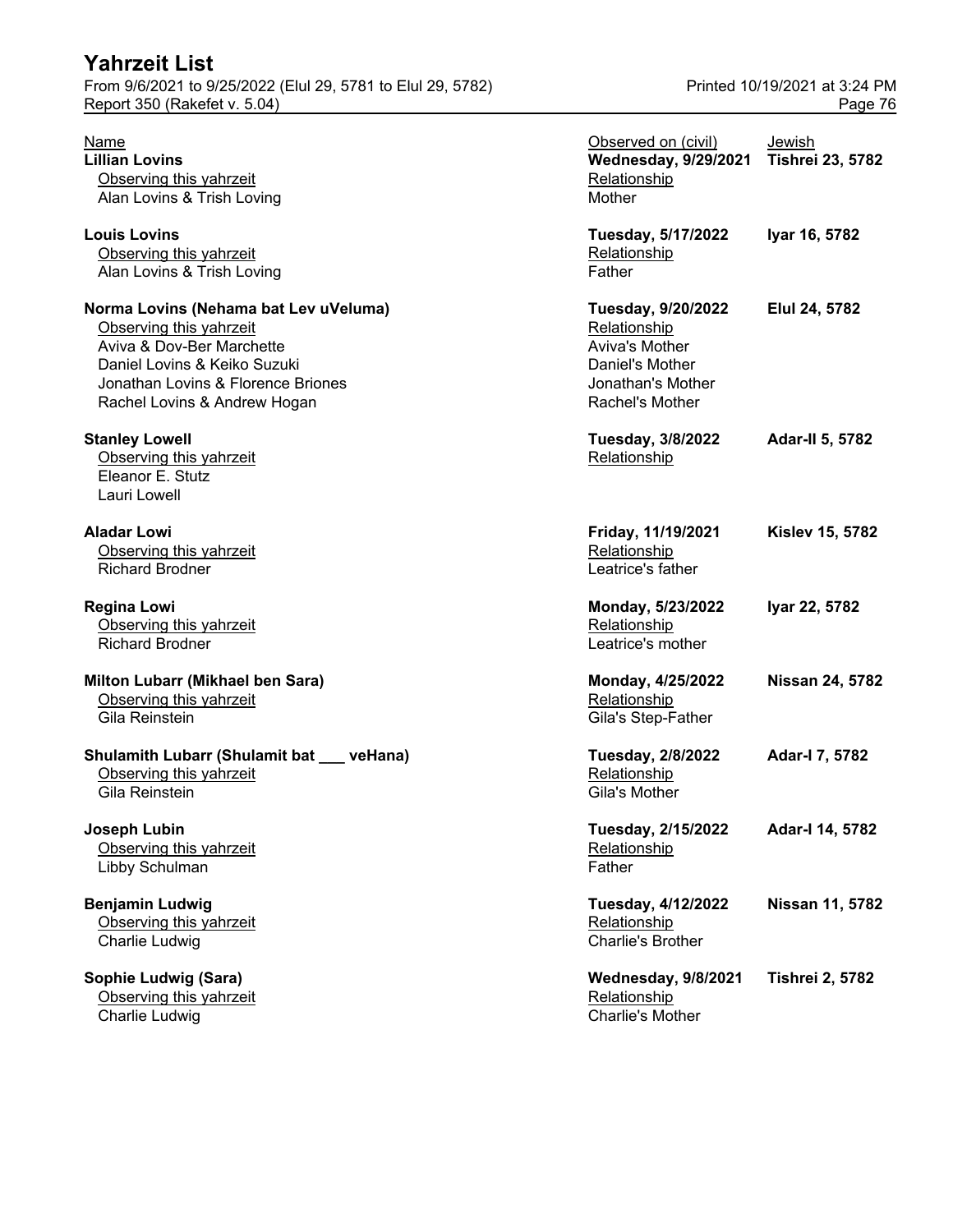From 9/6/2021 to 9/25/2022 (Elul 29, 5781 to Elul 29, 5782) Printed 10/19/2021 at 3:24 PM Report 350 (Rakefet v. 5.04) Page 77

| Name                                     | Observed on (civil)                   | Jewish                  |
|------------------------------------------|---------------------------------------|-------------------------|
| Violet Ludwig (Vikhel bat Refael veHaya) | Wednesday, 4/6/2022                   | Nissan 5, 5782          |
| Observing this yahrzeit                  | Relationship                          |                         |
| Charlie Ludwig                           | Charlie's Wife                        |                         |
| <b>Sherry Kent</b>                       | aunt                                  |                         |
| <b>Richard Kantrowitz</b>                | aunt                                  |                         |
| Sandy Luger (Yisrael ben Ya`aqov)        | Monday, 4/11/2022                     | Nissan 10, 5782         |
| Observing this yahrzeit                  | Relationship                          |                         |
| David & Joanne Goldblum                  | Joanne's Step-Father                  |                         |
| Arthur Magid (Osher ben Yitshaq veHaya)  | Friday, 2/18/2022                     | Adar-I 17, 5782         |
| Observing this yahrzeit                  | Relationship                          |                         |
| Robert W. & Barbara Price                | <b>Barbara's Father</b>               |                         |
| <b>Ruth Magid</b>                        | Wednesday, 5/25/2022 Iyar 24, 5782    |                         |
| Observing this yahrzeit                  | Relationship                          |                         |
| Robert W. & Barbara Price                | Barbara's mother                      |                         |
| Lev Malamud                              | Sunday, 9/12/2021                     | <b>Tishrei 6, 5782</b>  |
| Observing this yahrzeit                  | Relationship                          |                         |
| <b>Fania Levine</b>                      | Husband                               |                         |
| Sophie Malamud                           | Friday, 9/2/2022                      | Elul 6, 5782            |
| Observing this yahrzeit                  | Relationship                          |                         |
| Paulette Lehrer Bobrow & Sam Bobrow      | Grandmother                           |                         |
| Abraham Malkin                           | Saturday, 7/30/2022                   | Av 2, 5782              |
| Observing this yahrzeit                  | Relationship                          |                         |
| Mark & Linda Malkin                      | Mark's father                         |                         |
| <b>Bernice Malkin</b>                    | Thursday, 5/12/2022                   | Iyar 11, 5782           |
| Observing this yahrzeit                  | Relationship                          |                         |
| Mark & Linda Malkin                      | Mark's mother                         |                         |
| <b>Gertrude Maltin</b>                   | Wednesday, 10/13/2021 Heshvan 7, 5782 |                         |
| Observing this yahrzeit                  | Relationship                          |                         |
| <b>Ted Maltin</b>                        | Grandmother-in-law                    |                         |
| <b>Morris Maltin</b>                     | <b>Thursday, 6/9/2022</b>             | Sivan 10, 5782          |
| Observing this yahrzeit                  | Relationship                          |                         |
| <b>Ted Maltin</b>                        | Father                                |                         |
| <b>Ruth Maltin</b>                       | <b>Tuesday, 10/5/2021</b>             | <b>Tishrei 29, 5782</b> |
| Observing this yahrzeit                  | Relationship                          |                         |
| <b>Ted Maltin</b>                        | Mother                                |                         |
| <b>Samuel Maltin</b>                     | <b>Wednesday, 4/20/2022</b>           | Nissan 19, 5782         |
| Observing this yahrzeit                  | Relationship                          |                         |
| <b>Ted Maltin</b>                        | Grandfather-in-law                    |                         |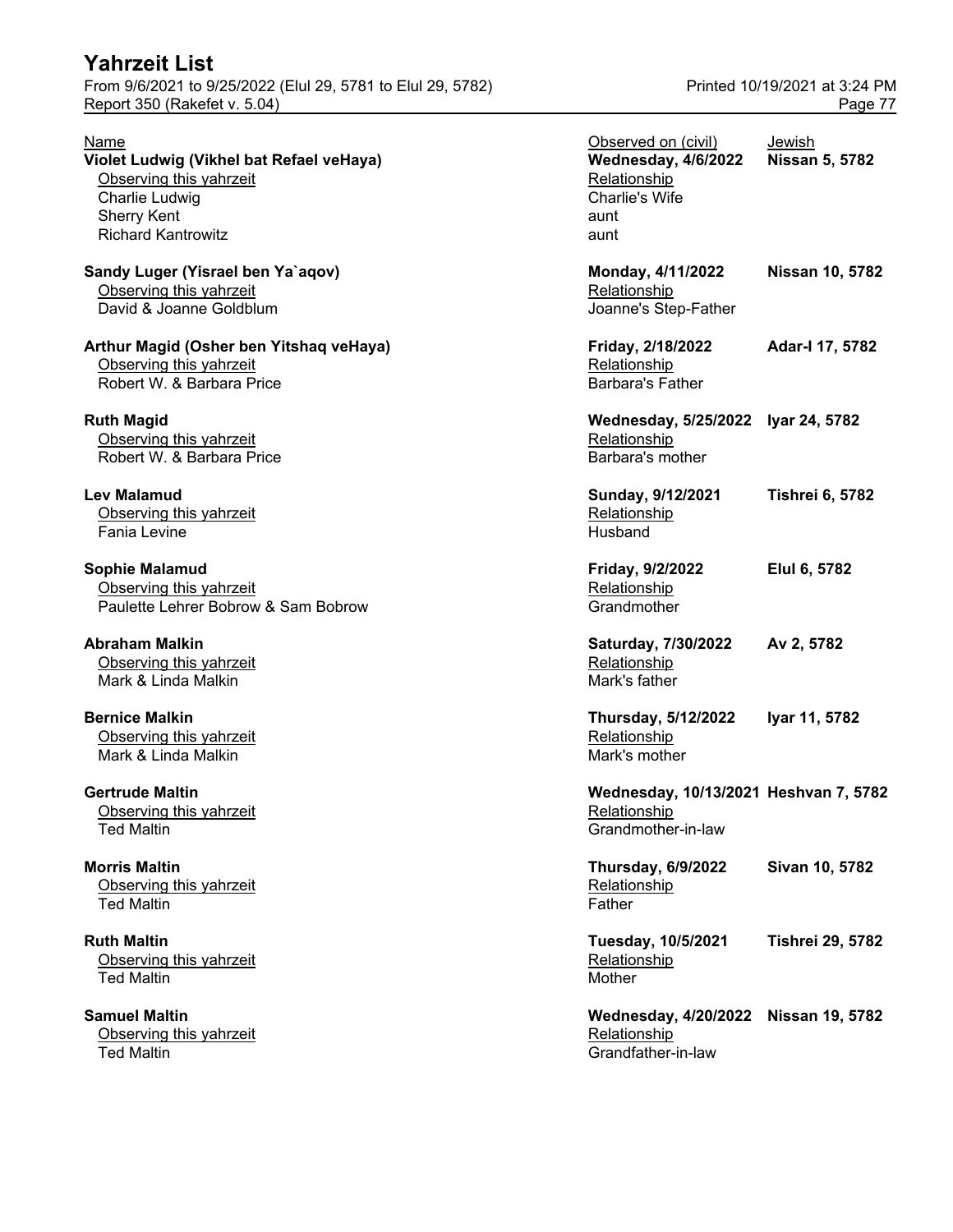| <b>Yahrzeit List</b><br>From 9/6/2021 to 9/25/2022 (Elul 29, 5781 to Elul 29, 5782)<br>Report 350 (Rakefet v. 5.04)  |                                                                               | Printed 10/19/2021 at 3:24 PM<br>Page 78 |
|----------------------------------------------------------------------------------------------------------------------|-------------------------------------------------------------------------------|------------------------------------------|
| Name<br>Michael Manasevit (Mikhael Haim ben Shepsel uMiryam)<br>Observing this yahrzeit<br><b>Judith Manasevit</b>   | Observed on (civil)<br>Friday, 10/29/2021<br>Relationship<br>Judith's Husband | Jewish<br><b>Heshvan 23, 5782</b>        |
| Leo Mandelkern (Lev)<br>Observing this yahrzeit<br>Marshal Mandelkern & Wendy Haskell                                | Friday, 6/3/2022<br>Relationship<br>Marshal's Father                          | Sivan 4, 5782                            |
| Sarah Alison Mandelkern (Sara bat Moshe [& Avital])<br>Observing this yahrzeit<br>Marshal Mandelkern & Wendy Haskell | Monday, 5/30/2022<br>Relationship<br>Marshal's Daughter                       | Iyar 29, 5782                            |
| <b>Frances Mann</b><br>Observing this yahrzeit<br>Lynne Marks                                                        | <b>Wednesday, 7/6/2022</b><br>Relationship                                    | <b>Tammuz 7, 5782</b>                    |
| Harry Mansfield (Tsvi-Hirtsel ben Aharon David uMalka)<br>Observing this yahrzeit<br>Marla Mansfield & Larry Hill    | Tuesday, 7/5/2022<br>Relationship<br>Marla's Father                           | <b>Tammuz 6, 5782</b>                    |
| Renee Mansfield (Rahel bat Nahum HaKohen veHadasa-Ester)<br>Observing this yahrzeit<br>Marla Mansfield & Larry Hill  | Thursday, 7/21/2022<br>Relationship<br>Marla's Mother                         | Tammuz 22, 5782                          |
| <b>Dorothy Marcus</b><br>Observing this yahrzeit<br>Harold & Bobbie Miller                                           | Sunday, 11/14/2021<br>Relationship<br>Harold's Great-Grandmother              | <b>Kislev 10, 5782</b>                   |
| <b>Fay Marcus</b><br>Observing this yahrzeit<br><b>Carol Marcus</b>                                                  | Saturday, 10/30/2021<br>Relationship<br>mother-in-law                         | <b>Heshvan 24, 5782</b>                  |
| <b>Leo Marcus</b><br>Observing this yahrzeit<br><b>Carol Marcus</b>                                                  | Saturday, 8/27/2022<br>Relationship<br>father-in-law                          | Av 30, 5782                              |
| Ida Marder (Aliza bat Noah veYokheved)<br>Observing this yahrzeit<br><b>Gerald Marder</b>                            | Tuesday, 7/26/2022<br>Relationship<br>Gerald's Mother                         | Tammuz 27, 5782                          |
| <b>Nathan Marder</b><br>Observing this yahrzeit<br><b>Gerald Marder</b>                                              | Tuesday, 3/1/2022<br>Relationship<br>Gerald's Father                          | Adar-I 28, 5782                          |
| <b>Abraham Margolies</b><br>Observing this yahrzeit<br><b>Carol Marcus</b>                                           | Friday, 5/13/2022<br>Relationship<br>Carol's father                           | Iyar 12, 5782                            |
| <b>Kate Margolies</b><br>Observing this yahrzeit<br><b>Carol Marcus</b>                                              | Friday, 4/8/2022<br>Relationship<br>Carol's mother                            | <b>Nissan 7, 5782</b>                    |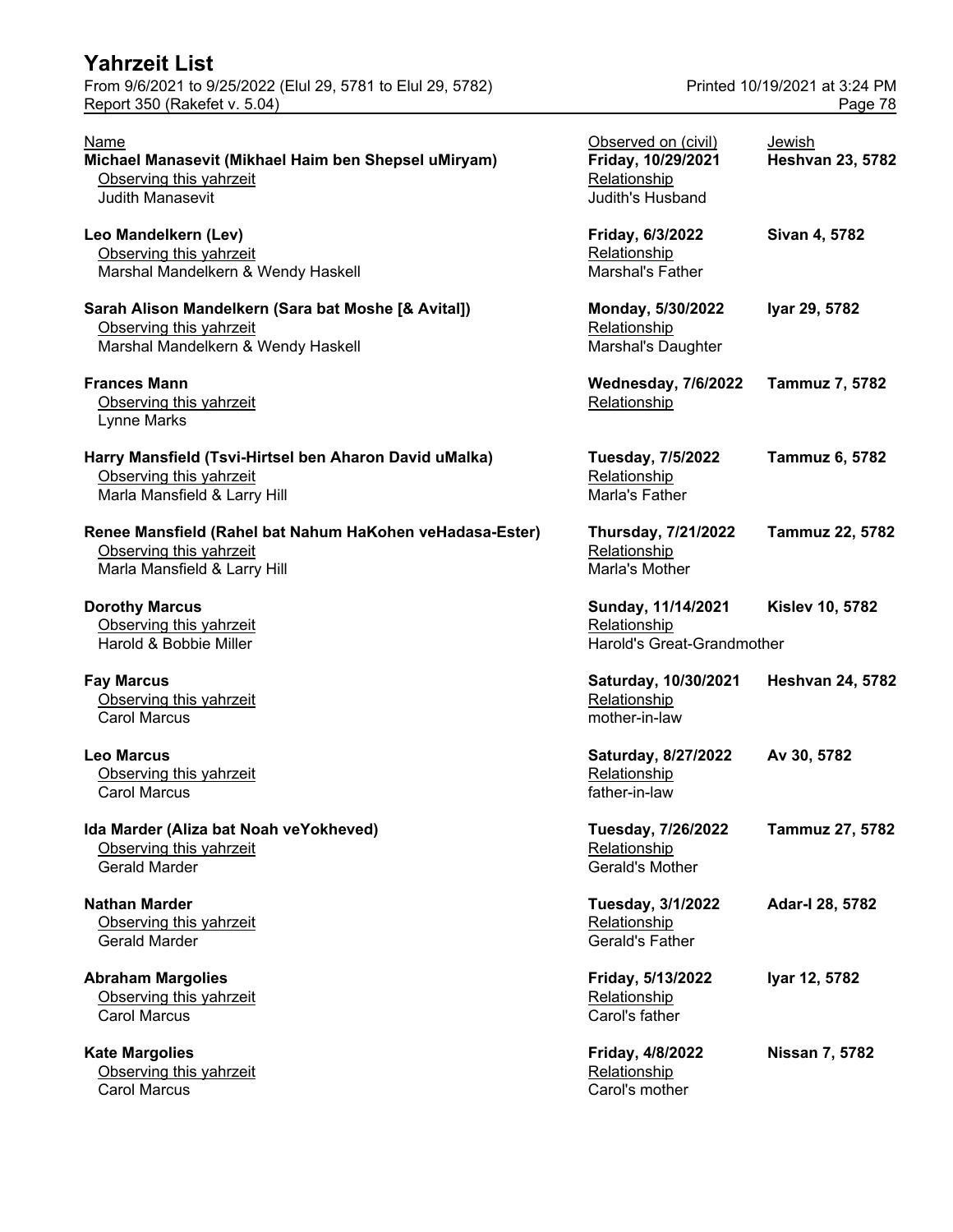# **Yahrzeit List** From 9/6/2021 to 9/25/2022 (Elul 29, 5781 to Elul 29, 5782) Printed 10/19/2021 at 3:24 PM

#### **Lester Margolis (Eliezer Yitzhaq ben Doshia)** Observing this yahrzeit David Margolis & Jill Nathanson

**Albert Martin** Observing this yahrzeit William Martin **Father** Father Father Father Father Father Father Father Father Father Father Father Father Father

Report 350 (Rakefet v. 5.04) **Page 79** 

| Name<br>Bernice Margolis (Baila bat Zalman & Hia)<br>Observing this yahrzeit<br>David Margolis & Jill Nathanson | Observed on (civil)<br><b>Thursday, 1/13/2022</b><br>Relationship<br>David's Mother | Jewish<br>Shevat 11, 5782 |
|-----------------------------------------------------------------------------------------------------------------|-------------------------------------------------------------------------------------|---------------------------|
| <b>Beth Sharon Margolis</b><br>Observing this yahrzeit<br><b>Marilyn Margolis</b>                               | Tuesday, 9/14/2021<br>Relationship<br>Daughter                                      | <b>Tishrei 8, 5782</b>    |
| <b>Diane Margolis</b><br>Observing this yahrzeit<br>David Margolis & Jill Nathanson                             | Tuesday, 6/21/2022<br>Relationship<br>David's Grandmother                           | Sivan 22, 5782            |
| Lester Margolis (Eliezer Yitzhaq ben Doshia)<br>Observing this yahrzeit<br>David Margolis & Jill Nathanson      | <b>Tuesday, 3/1/2022</b><br>Relationship<br>David's Father                          | Adar-I 28, 5782           |
| Louis Margolis (Barukh Lev ben Eliezer)<br>Observing this yahrzeit<br>David Margolis & Jill Nathanson           | Wednesday, 6/22/2022 Sivan 23, 5782<br>Relationship<br>David's Grandfather          |                           |
| <b>Samuel Adam Margolis</b><br>Observing this yahrzeit<br>Amy Margolis<br>David Margolis & Jill Nathanson       | Tuesday, 11/30/2021<br>Relationship<br>son<br>Son                                   | <b>Kislev 26, 5782</b>    |
| <b>Rose Markovitz</b><br>Observing this yahrzeit<br>Lynne Marks                                                 | <b>Tuesday, 7/5/2022</b><br>Relationship<br>GrandMother                             | <b>Tammuz 6, 5782</b>     |
| <b>Samuel Jacob Markovitz</b><br>Observing this yahrzeit<br>Lynne Marks                                         | <b>Tuesday, 1/4/2022</b><br>Relationship<br>GrandFather                             | <b>Shevat 2, 5782</b>     |
| <b>Ben Marks</b><br>Observing this yahrzeit<br>Lynne Marks                                                      | <b>Tuesday, 8/9/2022</b><br>Relationship<br>Lynne's Father                          | Av 12, 5782               |
| <b>David Charles Marshall</b><br>Observing this yahrzeit<br>Shoshana Lash                                       | Saturday, 8/6/2022<br>Relationship<br>brother                                       | Av 9, 5782                |
| <b>Elbert Hall Marshall</b><br>Observing this yahrzeit<br>Shoshana Lash                                         | Friday, 4/22/2022<br>Relationship<br>Shoshana's father                              | Nissan 21, 5782           |
| <b>Jane Manton Marshall</b><br>Observing this yahrzeit<br>Shoshana Lash                                         | <b>Wednesday, 5/25/2022</b><br>Relationship<br>Shoshana's Mother                    | lyar 24, 5782             |
| <b>Albert Martin</b><br>Observing this yahrzeit                                                                 | Monday, 5/9/2022<br>Relationship                                                    | Iyar 8, 5782              |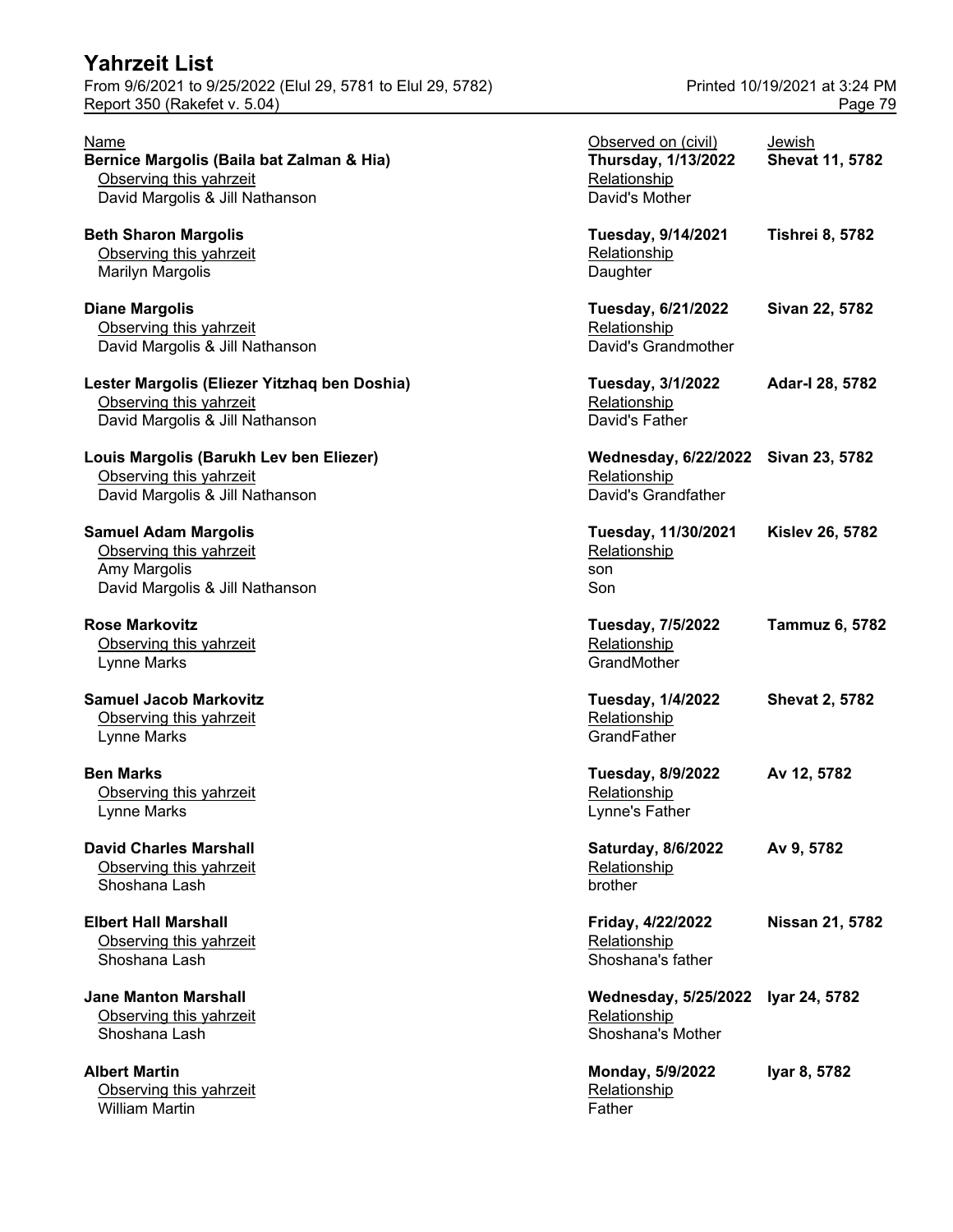| From 9/6/2021 to 9/25/2022 (Elul 29, 5781 to Elul 29, 5782)<br>Report 350 (Rakefet v. 5.04)            | Printed 10/19/2021 at 3:24 PM<br>Page 80                                     |                                   |
|--------------------------------------------------------------------------------------------------------|------------------------------------------------------------------------------|-----------------------------------|
| Name<br>Eva G. Martin<br>Observing this yahrzeit<br><b>William Martin</b>                              | Observed on (civil)<br><b>Wednesday, 11/3/2021</b><br>Relationship<br>Mother | Jewish<br><b>Heshvan 28, 5782</b> |
| <b>Maximilian Michel Martin</b><br>Observing this yahrzeit<br>Andres & Rebecca Martin                  | Friday, 1/7/2022<br>Relationship<br>Andres' father                           | <b>Shevat 5, 5782</b>             |
| <b>Skippy Marx</b><br>Observing this yahrzeit<br><b>Bill Shragis</b>                                   | Friday, 12/10/2021<br>Relationship                                           | <b>Tevet 6, 5782</b>              |
| <b>Samuel Matloff</b><br>Observing this yahrzeit<br><b>Harriet Kitavitz</b>                            | Monday, 5/30/2022<br>Relationship<br>Harriet's Father                        | Iyar 29, 5782                     |
| <b>Sylvia Matloff</b><br>Observing this yahrzeit<br><b>Harriet Kitavitz</b>                            | <b>Thursday, 2/24/2022</b><br>Relationship<br><b>Harriet's Mother</b>        | Adar-I 23, 5782                   |
| Dorothy Seigle Mattler (Devora bat Peretz uVeila)<br>Observing this yahrzeit<br><b>Shirley Mattler</b> | Friday, 8/19/2022<br>Relationship<br>Shirley's Sister-in-law                 | Av 22, 5782                       |
| Edward Mattler (Yehiel ben Yaqov HaLevi veEster)<br>Observing this yahrzeit<br><b>Shirley Mattler</b>  | <b>Wednesday, 10/6/2021</b><br>Relationship<br>Husband                       | <b>Tishrei 30, 5782</b>           |
| <b>Jacob Mattler</b><br>Observing this yahrzeit<br><b>Shirley Mattler</b>                              | Saturday, 12/18/2021<br>Relationship<br>Father-in-law                        | <b>Tevet 14, 5782</b>             |
| <b>Esther Mattler-Black</b><br>Observing this yahrzeit<br><b>Shirley Mattler</b>                       | Thursday, 12/30/2021<br>Relationship<br>Mother-in-law                        | Tevet 26, 5782                    |
| Joe Cyril May (n/a)<br>Observing this yahrzeit<br>C.J. & Becky May                                     | Sunday, 5/1/2022<br>Relationship<br>C.J.'s Father                            | <b>Nissan 30, 5782</b>            |
| <b>Morris Meiner</b><br>Observing this yahrzeit<br>Marc Silverman                                      | Sunday, 9/18/2022<br>Relationship<br>Marc's grandfather                      | Elul 22, 5782                     |
| <b>Sylvia Meiner</b><br>Observing this yahrzeit<br>Marc Silverman                                      | Friday, 9/16/2022<br>Relationship<br>Marc's grandmother                      | Elul 20, 5782                     |
| <b>Esther Melnick</b><br>Observing this yahrzeit<br>Jay & Margie Hirshfield                            | Tuesday, 10/12/2021<br>Relationship<br>Margie's mother                       | <b>Heshvan 6, 5782</b>            |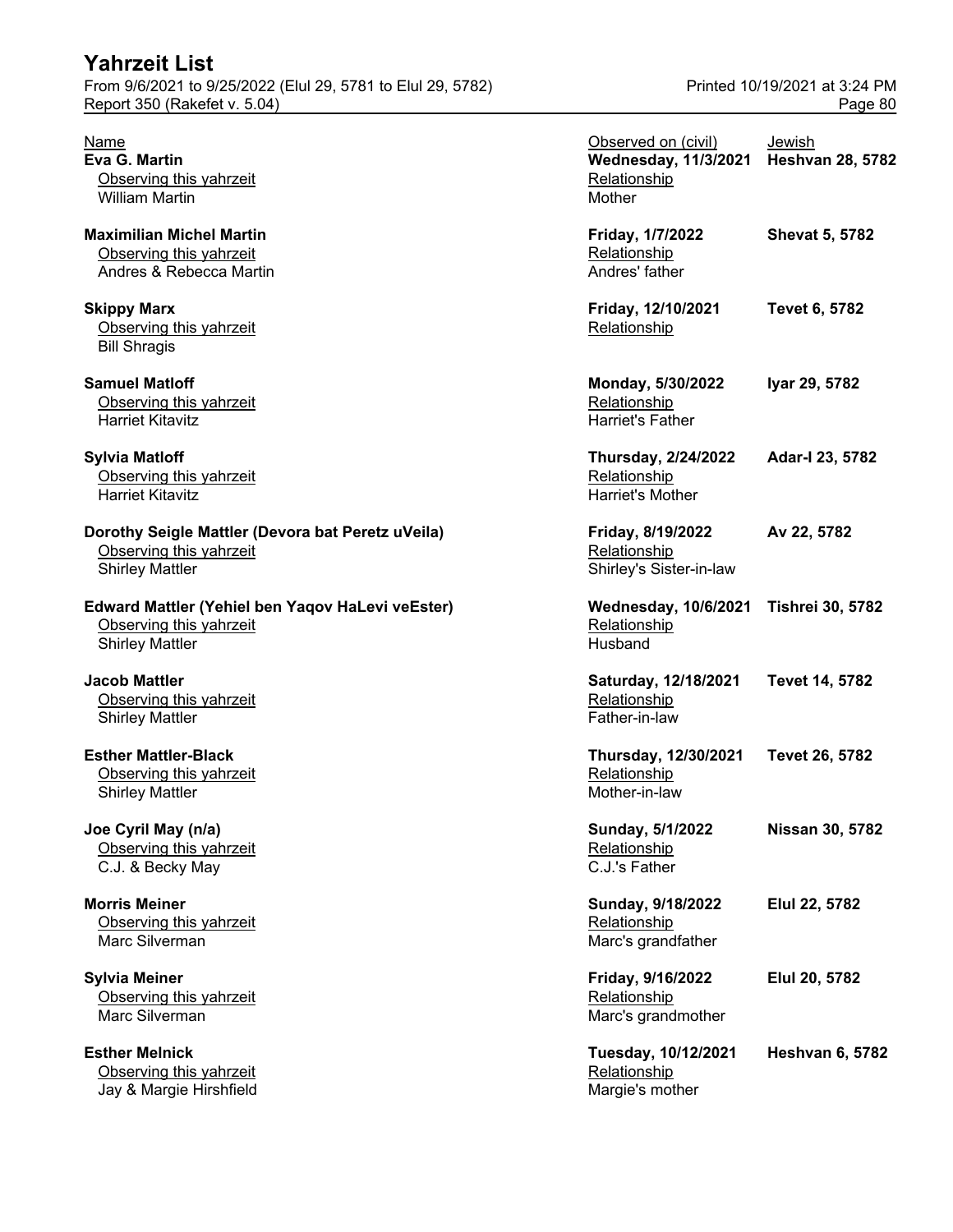# **Yahrzeit List** From 9/6/2021 to 9/25/2022 (Elul 29, 5781 to Elul 29, 5782) Printed 10/19/2021 at 3:24 PM

### **Charles Albert Miller (Yehezqel ben Moshe)** Observing this yahrzeit Leah Ratner

Susan & Julian David Miller Father Father

# Report 350 (Rakefet v. 5.04) **Page 81**

| Name                                              | Observed on (civil)                  | <b>Jewish</b>           |
|---------------------------------------------------|--------------------------------------|-------------------------|
| <b>Louis Melnick</b>                              | Friday, 6/17/2022                    | Sivan 18, 5782          |
| Observing this yahrzeit                           | Relationship                         |                         |
| Jay & Margie Hirshfield                           | Margie's father                      |                         |
| Deborah Mendelson (Devora bat Meir uVela)         | Friday, 12/3/2021                    | <b>Kislev 29, 5782</b>  |
| Observing this yahrzeit                           | Relationship                         |                         |
| Andrew & Myra Harris                              | Myra's Mother                        |                         |
| Susan & Richard Jameson                           | Susan's Mother                       |                         |
| Jack Mendlestein                                  | Tuesday, 6/21/2022                   | Sivan 22, 5782          |
| Observing this yahrzeit                           | Relationship                         |                         |
| Rissa Mendlestein                                 | Rissa's husband                      |                         |
| <b>Ruth Mendlestein</b>                           | Tuesday, 3/1/2022                    | Adar-I 28, 5782         |
| Observing this yahrzeit                           | Relationship                         |                         |
| Rissa Mendlestein                                 | Jack's mother                        |                         |
| <b>Samuel Mendlestein</b>                         | Saturday, 1/1/2022                   | Tevet 28, 5782          |
| Observing this yahrzeit                           | Relationship                         |                         |
| Rissa Mendlestein                                 | Jack's father                        |                         |
| John Merkel                                       | Saturday, 2/5/2022                   | Adar-I 4, 5782          |
| Observing this yahrzeit                           | Relationship                         |                         |
| Roy Herbst & Karen Merkel-Herbst                  | Karen's brother                      |                         |
| Miriam Mermelstein                                | Friday, 10/22/2021                   | <b>Heshvan 16, 5782</b> |
| Observing this yahrzeit                           | Relationship                         |                         |
| Mark & Renee Kohn                                 | Renee's Mother                       |                         |
| Malka Milal                                       | Saturday, 8/13/2022                  | Av 16, 5782             |
| Observing this yahrzeit                           | Relationship                         |                         |
| Liram & Alexander Shlomo Koblentz                 | Alex's mother                        |                         |
| J. Gordon Miles                                   | Wednesday, 6/22/2022 Sivan 23, 5782  |                         |
| Observing this yahrzeit                           | Relationship                         |                         |
| Alan Gerber & Rachel Wiseman-Gerber               | Rachel's Step-Father                 |                         |
| Anna Miller                                       | Friday, 11/19/2021                   | <b>Kislev 15, 5782</b>  |
| Observing this yahrzeit                           | Relationship                         |                         |
| Dr. Marvin & Roselyn Miller                       | Marvin's Mother                      |                         |
| Anne Miller (Hinda bat Mikhael-Gavriel u-Veilqa)  | Wednesday, 7/27/2022 Tammuz 28, 5782 |                         |
| Observing this yahrzeit                           | Relationship                         |                         |
| Phillip & Lynn Miller                             | Phillip's Mother                     |                         |
| <b>Charles Albert Miller (Yehezgel ben Moshe)</b> | Friday, 2/4/2022                     | Adar-I 3, 5782          |
| Observing this yahrzeit                           | Relationship                         |                         |
| Leah Ratner                                       | grandfather                          |                         |
| $\sim 1.1$ M and $\sim$                           |                                      |                         |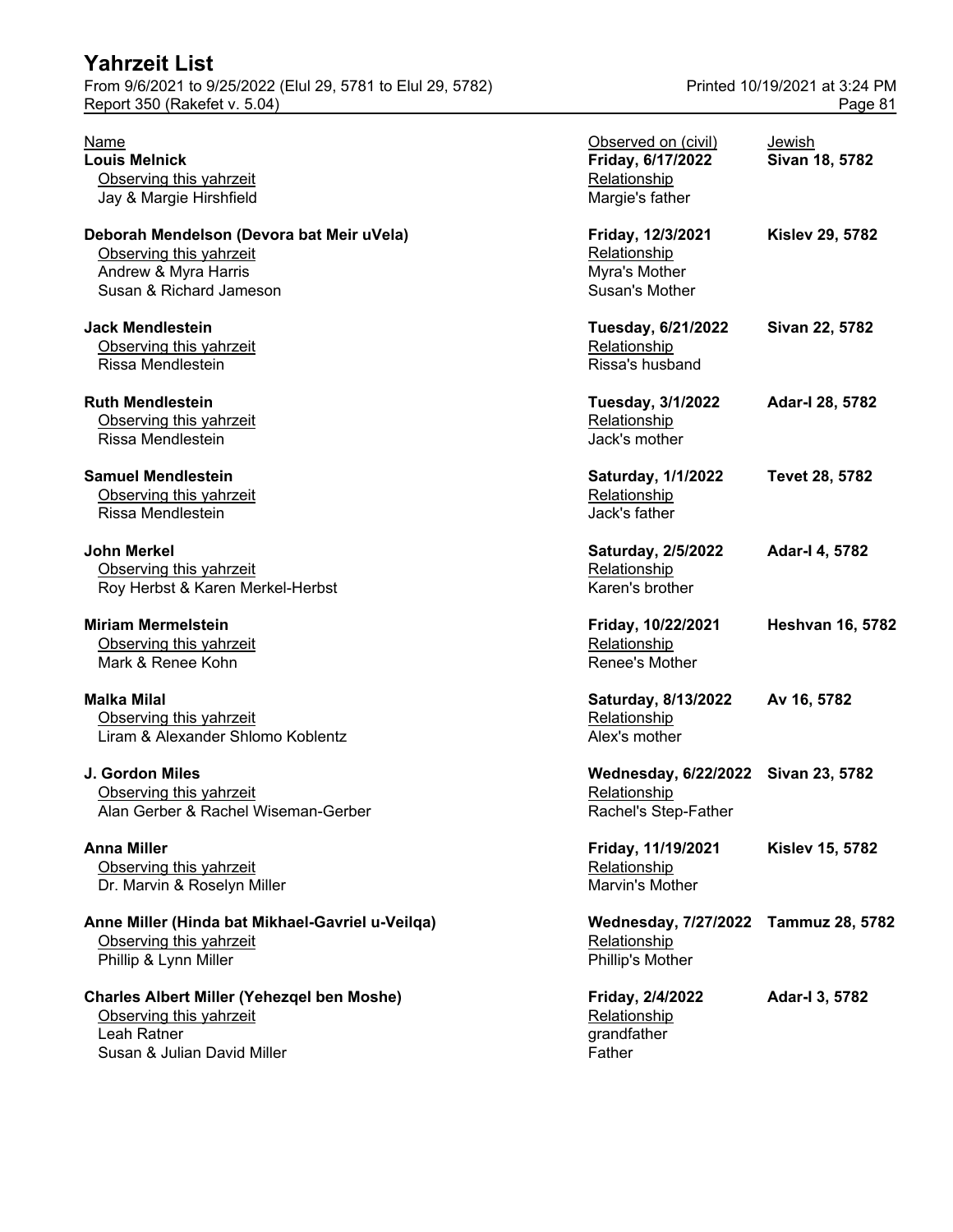| Yahrzeit List<br>From 9/6/2021 to 9/25/2022 (Elul 29, 5781 to Elul 29, 5782)<br>Report 350 (Rakefet v. 5.04)                                                |                                                                                           | Printed 10/19/2021 at 3:24 PM<br>Page 82 |
|-------------------------------------------------------------------------------------------------------------------------------------------------------------|-------------------------------------------------------------------------------------------|------------------------------------------|
| Name<br><b>Edward M. Miller</b><br>Observing this yahrzeit<br>Harold & Bobbie Miller                                                                        | Observed on (civil)<br><b>Tuesday, 6/7/2022</b><br>Relationship<br><b>Harold's Uncle</b>  | Jewish<br>Sivan 8, 5782                  |
| <b>Elsa B Miller</b><br>Observing this yahrzeit<br>Sarah Miller & Lee Cruz<br>Cathie & Ron Miller                                                           | <b>Tuesday, 6/7/2022</b><br>Relationship<br>Sarah's grandmother                           | Sivan 8, 5782                            |
| <b>Elsie Miller</b><br>Observing this yahrzeit<br>Harold & Bobbie Miller                                                                                    | Sunday, 10/17/2021<br>Relationship<br>Grandmother                                         | <b>Heshvan 11, 5782</b>                  |
| Etta Miller (Ita bat Mendel)<br>Observing this yahrzeit<br>Leah Ratner<br>Susan & Julian David Miller                                                       | <b>Wednesday, 3/2/2022</b><br>Relationship<br>grandmother<br>Mother                       | Adar-I 29, 5782                          |
| Harry Miller (Aharon ben Yehuda Lev & Beila Rivqa)<br>Observing this yahrzeit<br>Dorothy Lipton<br>Phillip & Lynn Miller                                    | Friday, 12/31/2021<br>Relationship<br>Dorothy's Brother<br><b>Phillip's Father</b>        | Tevet 27, 5782                           |
| <b>Harvey Miller</b><br>Observing this yahrzeit<br>Sheila Shapiro                                                                                           | Tuesday, 4/12/2022<br>Relationship<br>brother                                             | Nissan 11, 5782                          |
| Helen Olenik Miller (Haya-Lea bat David veShifra)<br>Observing this yahrzeit<br>Robert & Luisa Miller<br>Sandy & John Balayan<br>Pat Glazer & Robert Egan   | Thursday, 12/16/2021<br>Relationship<br>Robert's Mother<br>Sandy's Mother<br>Pat's Mother | Tevet 12, 5782                           |
| <b>Isadore Miller</b><br>Observing this yahrzeit<br>Harold & Bobbie Miller                                                                                  | Friday, 7/1/2022<br>Relationship<br>Grandfather                                           | <b>Tammuz 2, 5782</b>                    |
| <b>Joseph Miller</b><br>Observing this yahrzeit<br>Dr. Marvin & Roselyn Miller                                                                              | Tuesday, 8/23/2022<br>Relationship<br>Marvin's Father                                     | Av 26, 5782                              |
| <b>Louis Miller</b><br>Observing this yahrzeit<br>Richard & Vicky Miller<br><b>Howard Miller</b><br>Ina Miller & Mark Donohoe                               | Friday, 2/11/2022<br>Relationship                                                         | Adar-I 10, 5782                          |
| Maurice "Moe" Miller (Moshe bar Shalom Lev HaKohen)<br>Observing this yahrzeit<br>Robert & Luisa Miller<br>Sandy & John Balayan<br>Pat Glazer & Robert Egan | Monday, 1/24/2022<br>Relationship<br>Father<br>Sandy's Father<br>Pat's Father             | <b>Shevat 22, 5782</b>                   |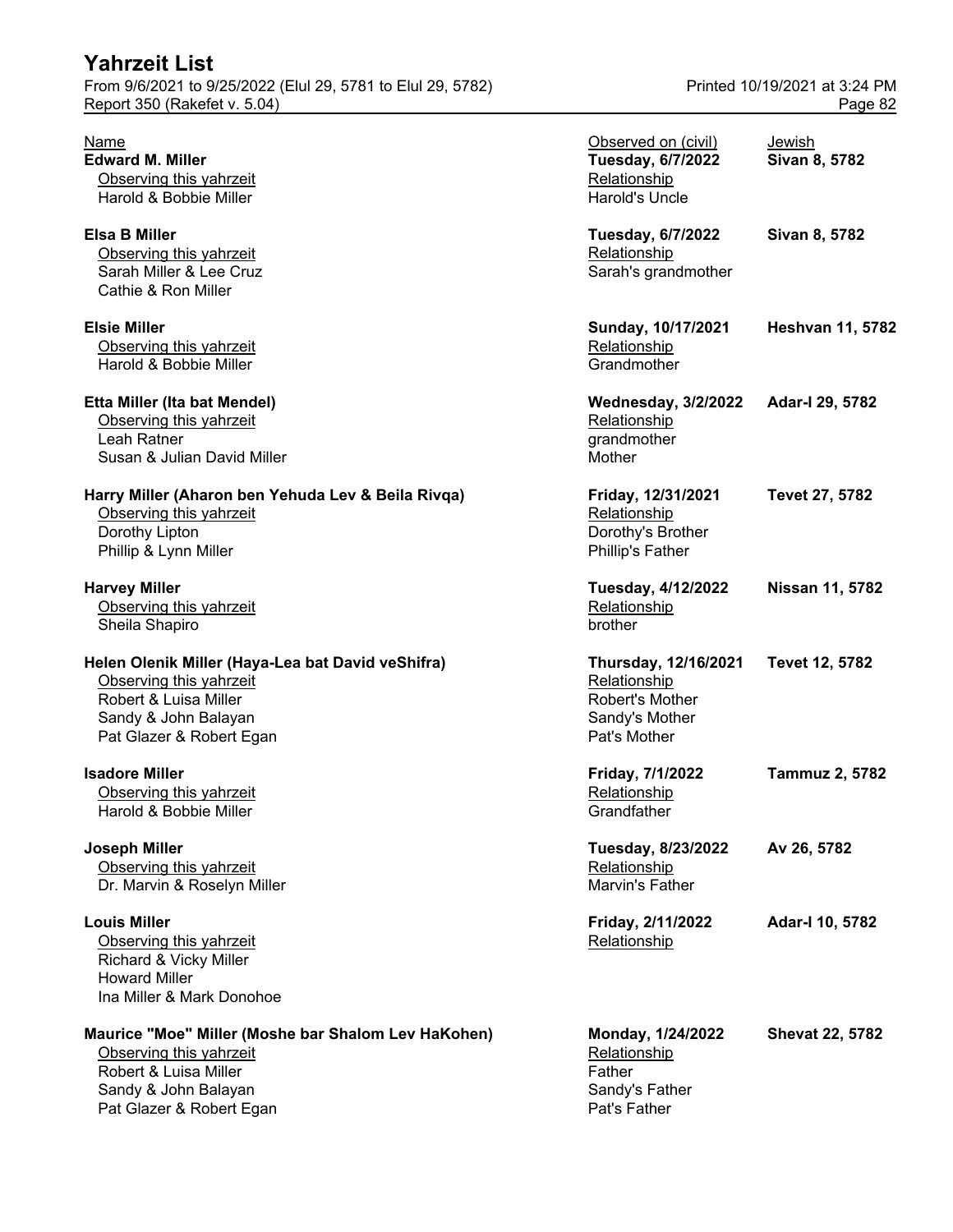From 9/6/2021 to 9/25/2022 (Elul 29, 5781 to Elul 29, 5782) Printed 10/19/2021 at 3:24 PM Report 350 (Rakefet v. 5.04) **Page 83** 

#### **Rena Miller (Rivga bat Lev veSara)**

#### **Robert F. Miller**

#### **Sam Miller (Shimon bar Shalom Lev HaKohen)**

#### **Samuel David Miller (Shemuel David)**

# **William Morton Miller**

### **Benjamin Milstein**

Observing this yahrzeit **Relationship Relationship** Charlotte Teitelman

| Name                                       | Observed on (civil)       | Jewish                  |
|--------------------------------------------|---------------------------|-------------------------|
| Mel Miller (Meir ben Eta)                  | Sunday, 1/2/2022          | Tevet 29, 5782          |
| Observing this yahrzeit                    | Relationship              |                         |
| Marsha M. Landsberg                        | Marsha's Brother          |                         |
| <b>Moses Wolf Miller</b>                   | Friday, 11/5/2021         | <b>Kislev 1, 5782</b>   |
| Observing this yahrzeit                    | Relationship              |                         |
| Dr. Marvin & Roselyn Miller                | Marvin's Grandfather      |                         |
| Harold & Bobbie Miller                     | Greatgrandfather          |                         |
| <b>Rachel Miller</b>                       | Saturday, 1/29/2022       | <b>Shevat 27, 5782</b>  |
| Observing this yahrzeit                    | Relationship              |                         |
| Dr. Marvin & Roselyn Miller                | Marvin's Grandmother      |                         |
| Harold & Bobbie Miller                     | Greatgrandmother          |                         |
| Rena Miller (Rivqa bat Lev veSara)         | <b>Thursday, 9/9/2021</b> | <b>Tishrei 3, 5782</b>  |
| Observing this yahrzeit                    | Relationship              |                         |
| Richard & Vicky Miller                     | <b>Richard's Mother</b>   |                         |
| <b>Howard Miller</b>                       | <b>Howard's Mother</b>    |                         |
| Ina Miller & Mark Donohoe                  | Ina's Mother              |                         |
| Rhea Miller                                | Sunday, 1/2/2022          | Tevet 29, 5782          |
| Observing this yahrzeit                    | Relationship              |                         |
| Dr. Marvin & Roselyn Miller                | Roselyn's Mother          |                         |
| Robert F. Miller                           | Friday, 4/29/2022         | <b>Nissan 28, 5782</b>  |
| Observing this yahrzeit                    | Relationship              |                         |
| Sarah Miller & Lee Cruz                    | Sarah's grandfather       |                         |
| Cathie & Ron Miller                        |                           |                         |
| Sam Miller (Shimon bar Shalom Lev HaKohen) | Sunday, 1/23/2022         | <b>Shevat 21, 5782</b>  |
| Observing this yahrzeit                    | Relationship              |                         |
| Richard & Vicky Miller                     | <b>Richard's Father</b>   |                         |
| <b>Howard Miller</b>                       | <b>Howard's Father</b>    |                         |
| Ina Miller Donohoe                         | Ina's Father              |                         |
| <b>Samuel David Miller (Shemuel David)</b> | Saturday, 9/11/2021       | <b>Tishrei 5, 5782</b>  |
| Observing this yahrzeit                    | Relationship              |                         |
| Marsha M. Landsberg                        | Marsha's Father           |                         |
| Jay Sokolow                                | Jay's Grandfather         |                         |
| Sarah Miller                               | Friday, 2/4/2022          | Adar-I 3, 5782          |
| Observing this yahrzeit                    | Relationship              |                         |
| Mrs. Leon Weinberg                         | Mother                    |                         |
| William Morton Miller                      | Tuesday, 1/25/2022        | <b>Shevat 23, 5782</b>  |
| Observing this yahrzeit                    | Relationship              |                         |
| Harold & Bobbie Miller                     | Father                    |                         |
| Benjamin Milstein                          | <b>Tuesday, 9/21/2021</b> | <b>Tishrei 15, 5782</b> |
| Ohonation this work                        | <b>Deletienship</b>       |                         |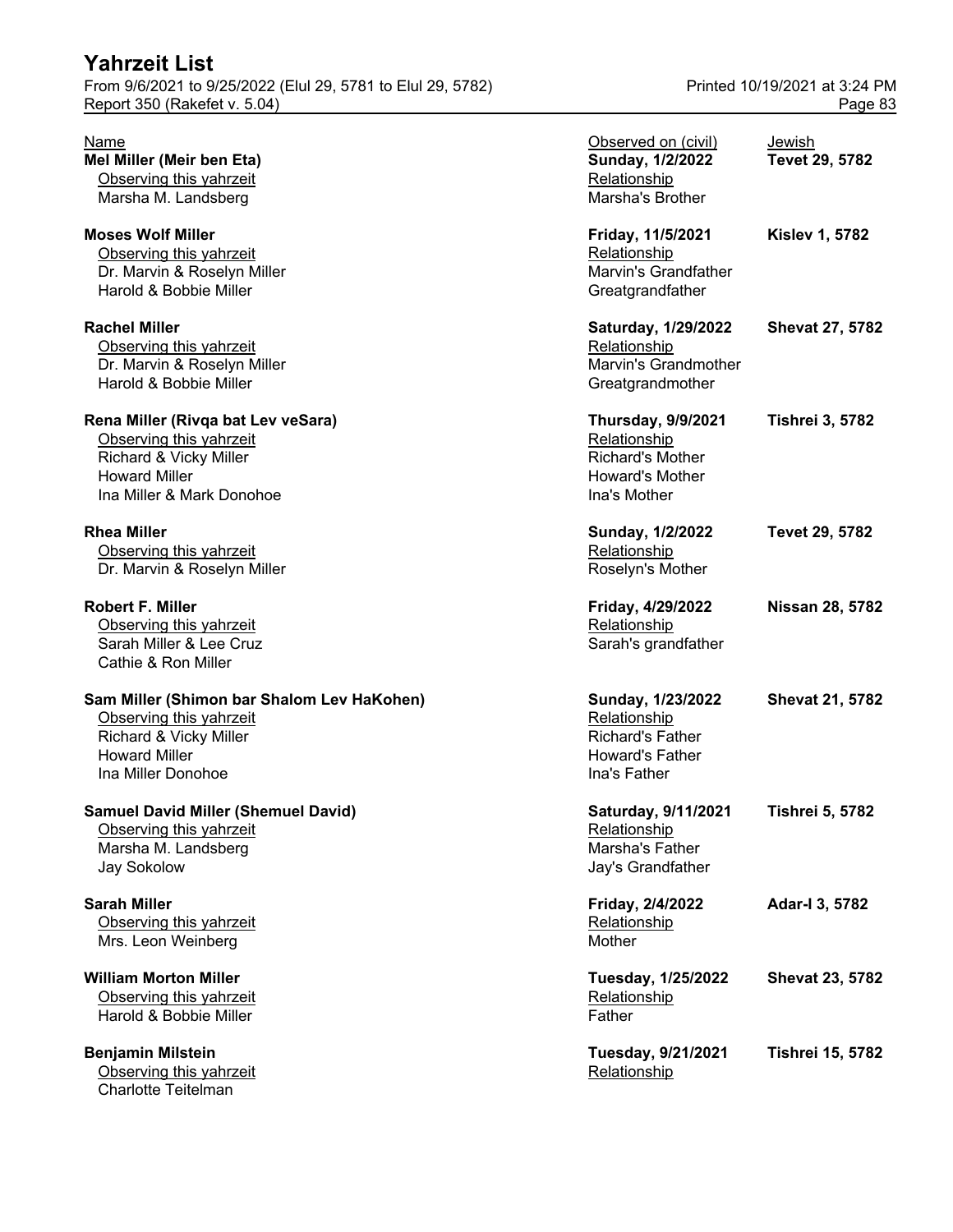| Yahrzeit List                                                                                                                                     |                                                                                            |                                          |
|---------------------------------------------------------------------------------------------------------------------------------------------------|--------------------------------------------------------------------------------------------|------------------------------------------|
| From 9/6/2021 to 9/25/2022 (Elul 29, 5781 to Elul 29, 5782)<br>Report 350 (Rakefet v. 5.04)                                                       |                                                                                            | Printed 10/19/2021 at 3:24 PM<br>Page 84 |
| Name<br><b>Minnie Milstein</b><br>Observing this yahrzeit<br><b>Charlotte Teitelman</b>                                                           | Observed on (civil)<br>Monday, 6/13/2022<br>Relationship                                   | Jewish<br>Sivan 14, 5782                 |
| <b>Marvin Missan</b><br>Observing this yahrzeit<br>Richard S. Missan                                                                              | Friday, 7/22/2022<br>Relationship<br>Richard's brother                                     | <b>Tammuz 23, 5782</b>                   |
| <b>Max Modell</b><br>Observing this yahrzeit<br>Robert L. Modell                                                                                  | <b>Thursday, 7/28/2022</b><br>Relationship<br><b>Robert's Father</b>                       | <b>Tammuz 29, 5782</b>                   |
| <b>Sara Modell</b><br>Observing this yahrzeit<br>Robert L. Modell                                                                                 | Tuesday, 12/21/2021<br>Relationship<br>Robert's Mother                                     | Tevet 17, 5782                           |
| <b>Elizabeth Mohr</b><br>Observing this yahrzeit<br><b>Judith Ellen Mohr</b>                                                                      | Saturday, 1/1/2022<br>Relationship<br>Judy's Mother                                        | Tevet 28, 5782                           |
| <b>Stan Moldawsky</b><br>Observing this yahrzeit<br>Leonard & Barbara Stern                                                                       | Wednesday, 1/26/2022 Shevat 24, 5782<br>Relationship<br><b>Barbara's Father</b>            |                                          |
| Elsie Klein Morris (Mindel Tsviya bat Haim Hirshel veHaya)<br>Observing this yahrzeit<br>Susan Barbara & Leonard Williams<br>Janice & Daniel Romo | Wednesday, 12/22/2021 Tevet 18, 5782<br>Relationship<br>Susan's Mother<br>Janice's Mother  |                                          |
| I. Philip Morris (Yisrael ben Avraham veGitel)<br>Observing this yahrzeit<br>Susan Barbara & Leonard Williams<br>Janice & Daniel Romo             | Saturday, 12/11/2021<br>Relationship<br><b>Susan's Step-Father</b><br>Janice's Step-Father | <b>Tevet 7, 5782</b>                     |
| <b>Mary Mortenson</b><br>Observing this yahrzeit<br>Karel Koenig                                                                                  | Monday, 8/8/2022<br>Relationship<br>Karel's mother                                         | Av 11, 5782                              |
| <b>Jay Moscowitz</b><br>Observing this yahrzeit<br>Mike Moscowitz                                                                                 | Sunday, 9/26/2021<br>Relationship<br><b>Brother</b>                                        | <b>Tishrei 20, 5782</b>                  |
| <b>Lawrence Moscowitz</b><br>Observing this yahrzeit<br>Mike Moscowitz                                                                            | Sunday, 12/19/2021<br>Relationship<br>Father                                               | Tevet 15, 5782                           |
| <b>Rita Moscowitz</b>                                                                                                                             | Saturday, 1/8/2022                                                                         | <b>Shevat 6, 5782</b>                    |

Observing this yahrzeit Relationship Relationship Mike Moscowitz Mike's Mother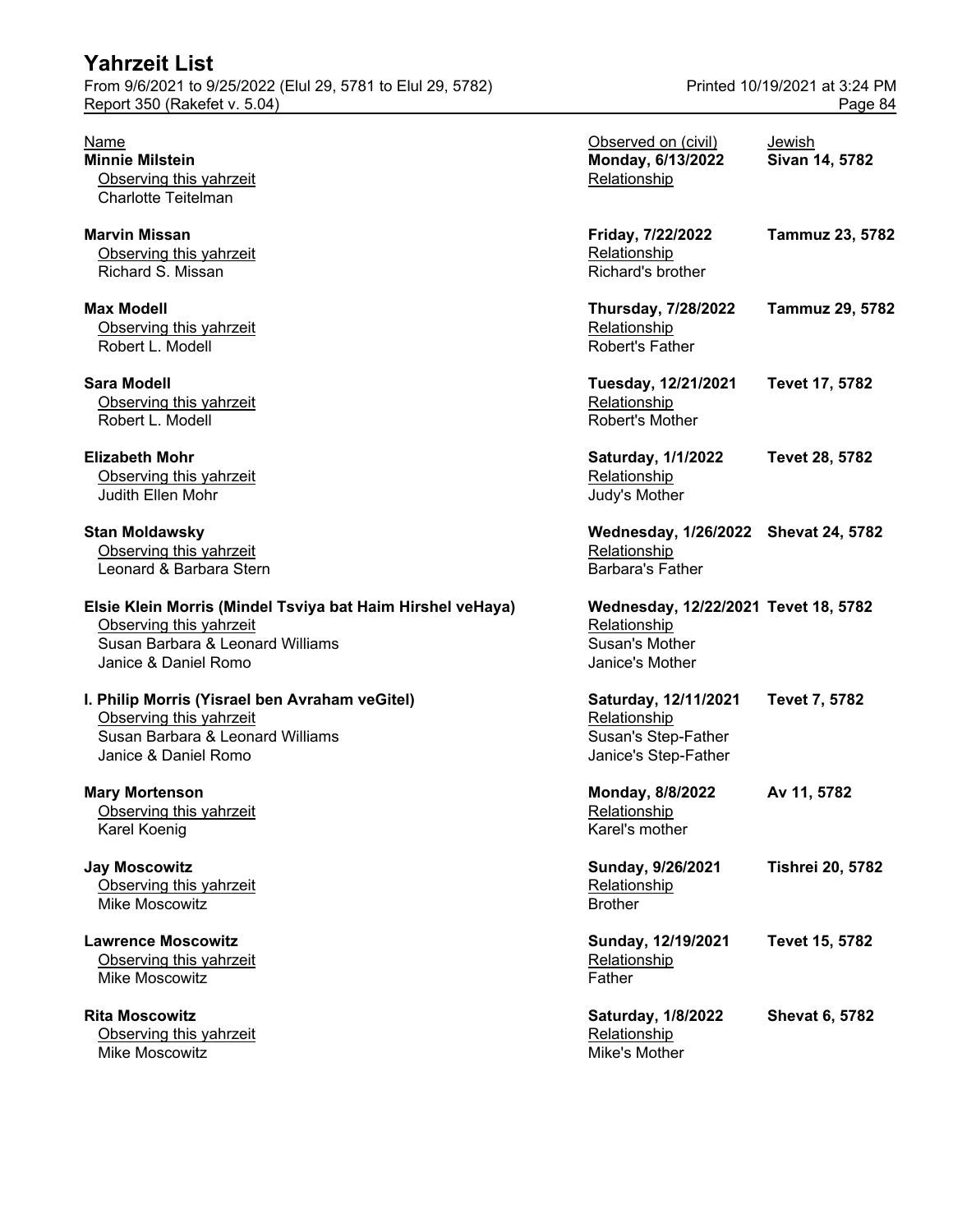| <b>Yahrzeit List</b>                                        |                            |                               |  |
|-------------------------------------------------------------|----------------------------|-------------------------------|--|
| From 9/6/2021 to 9/25/2022 (Elul 29, 5781 to Elul 29, 5782) |                            | Printed 10/19/2021 at 3:24 PM |  |
| Report 350 (Rakefet v. 5.04)                                | Page 85                    |                               |  |
| Name                                                        | Observed on (civil)        | Jewish                        |  |
| <b>Morris Moskowitz</b>                                     | Saturday, 11/20/2021       | <b>Kislev 16, 5782</b>        |  |
| Observing this yahrzeit                                     | Relationship               |                               |  |
| Chaya & Edward Manning                                      | Chaya's father             |                               |  |
| <b>Mike Moss</b>                                            | Monday, 7/11/2022          | <b>Tammuz 12, 5782</b>        |  |
| Observing this vahrzeit                                     | Relationship               |                               |  |
| Shoshana Lash                                               |                            |                               |  |
| <b>Allen Mushin</b>                                         | <b>Thursday, 5/12/2022</b> | Iyar 11, 5782                 |  |
| Observing this vahrzeit                                     | Relationship               |                               |  |
| Sheila Mushin                                               | Sheila's husband           |                               |  |
| <b>Jacob David Mushin (Yaqov David)</b>                     | Friday, 4/8/2022           | <b>Nissan 7, 5782</b>         |  |
| Observing this yahrzeit                                     | Relationship               |                               |  |

**Dov-Bear Naiman** Observing this yahrzeit Polina Naiman Father **Father** 

| Name<br><b>Morris Moskowitz</b>                       | Observed on (civil)                  | <b>Jewish</b>           |
|-------------------------------------------------------|--------------------------------------|-------------------------|
| Observing this yahrzeit                               | Saturday, 11/20/2021<br>Relationship | <b>Kislev 16, 5782</b>  |
| Chaya & Edward Manning                                | Chaya's father                       |                         |
|                                                       |                                      |                         |
| <b>Mike Moss</b>                                      | Monday, 7/11/2022                    | <b>Tammuz 12, 5782</b>  |
| Observing this yahrzeit                               | Relationship                         |                         |
| Shoshana Lash                                         |                                      |                         |
| Allen Mushin                                          | <b>Thursday, 5/12/2022</b>           | Iyar 11, 5782           |
| Observing this yahrzeit                               | Relationship                         |                         |
| Sheila Mushin                                         | Sheila's husband                     |                         |
| Jacob David Mushin (Yaqov David)                      | Friday, 4/8/2022                     | <b>Nissan 7, 5782</b>   |
| Observing this yahrzeit                               | Relationship                         |                         |
| <b>Linda Saslow</b>                                   | Linda's Grandfather                  |                         |
|                                                       |                                      |                         |
| William Victor Mushin ( _ ben Yaqov David veHaya Lea) | Monday, 9/5/2022                     | Elul 9, 5782            |
| Observing this yahrzeit                               | Relationship                         |                         |
| <b>Linda Saslow</b>                                   | Linda's Father                       |                         |
| Sheila Mushin                                         | Allen's Father                       |                         |
| <b>Edwin Myer (Efraim)</b>                            | Tuesday, 9/20/2022                   | Elul 24, 5782           |
| Observing this yahrzeit                               | Relationship                         |                         |
| Jennifer Myer & James Kempton                         | Jennifer's Father                    |                         |
| <b>Bessie Myers</b>                                   | Saturday, 4/16/2022                  | Nissan 15, 5782         |
| Observing this yahrzeit                               | Relationship                         |                         |
| Jack & Laura Yakerson                                 | Laura's Mother                       |                         |
| <b>Max Myers</b>                                      | Friday, 10/1/2021                    | <b>Tishrei 25, 5782</b> |
| Observing this yahrzeit                               | Relationship                         |                         |
| Jack & Laura Yakerson                                 | Laura's Father                       |                         |
| A. David Nabatoff                                     | Monday, 10/25/2021                   | <b>Heshvan 19, 5782</b> |
| Observing this yahrzeit                               | Relationship                         |                         |
| Carol Nabatoff                                        | Carol's husband                      |                         |
|                                                       |                                      |                         |
| <b>Irving Nabatoff</b>                                | <b>Thursday, 1/6/2022</b>            | <b>Shevat 4, 5782</b>   |
| Observing this yahrzeit                               | Relationship                         |                         |
| Carol Nabatoff                                        | Arthur's father                      |                         |
| <b>Rose Nabatoff</b>                                  | Tuesday, 9/13/2022                   | Elul 17, 5782           |
| Observing this yahrzeit                               | Relationship                         |                         |
| Carol Nabatoff                                        | Arthur's mother                      |                         |
| <b>Joseph Naclerio</b>                                | Monday, 8/22/2022                    | Av 25, 5782             |
| Observing this yahrzeit                               | Relationship                         |                         |
| Sandy Naclerio                                        | husband                              |                         |
|                                                       |                                      |                         |
| Dov-Bear Naiman                                       | Friday, 7/15/2022                    | Tammuz 16, 5782         |
| Observing this vahrzeit                               | Relationship                         |                         |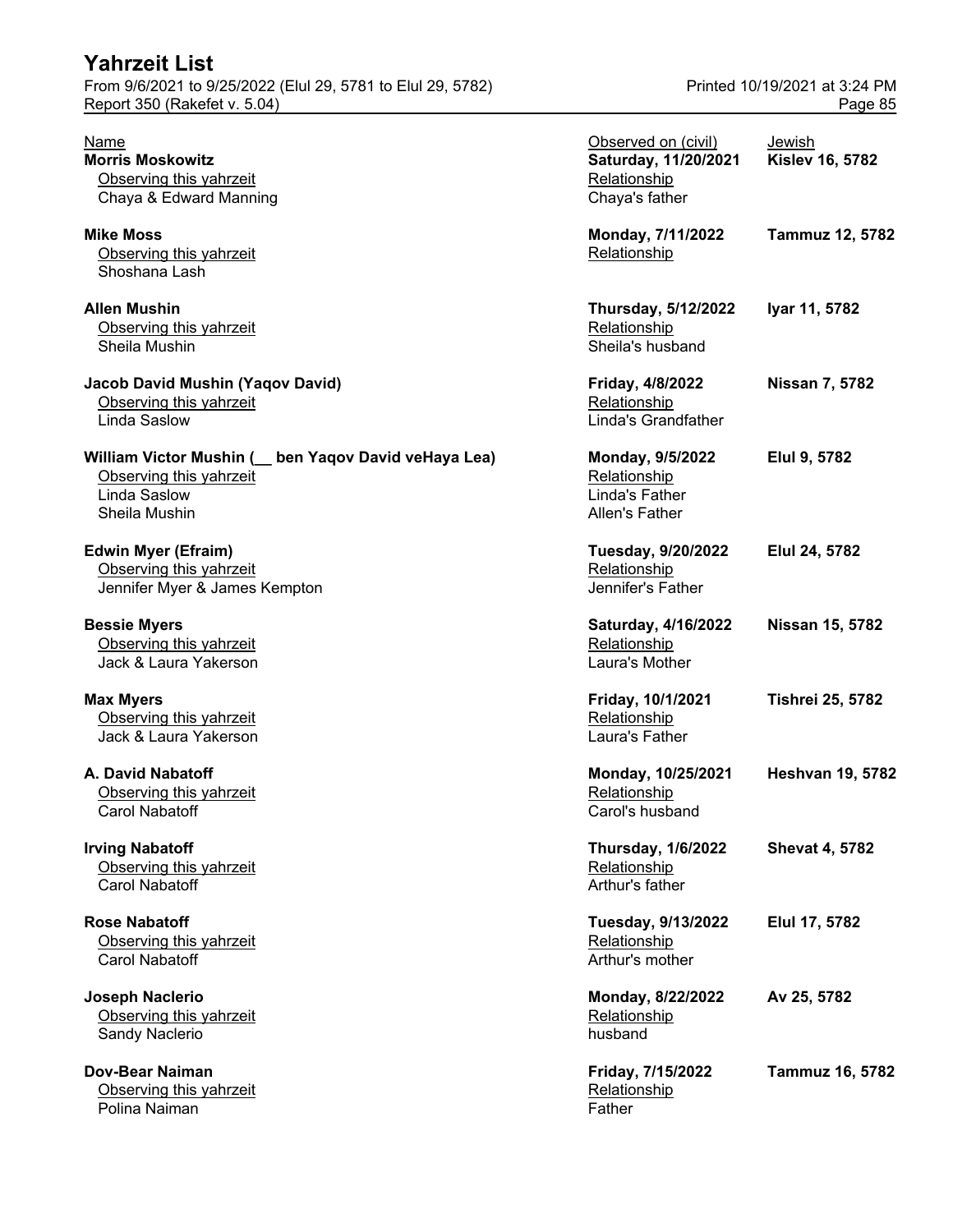# **Yahrzeit List** From 9/6/2021 to 9/25/2022 (Elul 29, 5781 to Elul 29, 5782) Printed 10/19/2021 at 3:24 PM Report 350 (Rakefet v. 5.04) Page 86 Name **Name Observed on (civil)** Jewish **Haie-Bertha Naiman Saturday, 1/8/2022 Shevat 6, 5782** Observing this yahrzeit **Relationship Relationship** Polina Naiman Mother and Mother and Mother and Mother and Mother and Mother and Mother and Mother and Mother and Mother and Mother and Mother and Mother and Mother and Mother and Mother and Mother and Mother and Mother and **Jack Nankin Saturday, 1/8/2022 Shevat 6, 5782** Observing this yahrzeit **Relationship Relationship** Linda Contaldi Father Sheldon Nankin Father Father David Nankin Father Controllering Controllering Controllering Controllering Controllering Controllering Controllering Controllering Controllering Controllering Controllering Controllering Controllering Controllering Contro **Florence Nash (Tsipora) Wednesday, 11/17/2021 Kislev 13, 5782** Observing this yahrzeit **Relationship Containst According the Containst According Contains According Contains According Contains According Contains According Contains According Contains According Contains According Conta** Esther & Irwin Nash Irwin's Mother **Lola Nash Wednesday, 7/20/2022 Tammuz 21, 5782** Observing this yahrzeit **Relationship Relationship Relationship** Nadav & Rita Sela **Monroe Nash (Moshe) Thursday, 7/21/2022 Tammuz 22, 5782** Observing this yahrzeit **Relationship Relationship Relationship** Esther & Irwin Nash Irwin's Father **Samuel Nash Sunday, 7/31/2022 Av 3, 5782** Observing this yahrzeit **Relationship Relationship** Nadav & Rita Sela **Jacob Nathman (Yaqov ben Nahum) Thursday, 5/5/2022 Iyar 4, 5782** Observing this yahrzeit **Relationship Relationship** Arthur Sands **Arthur's Grandfather** Arthur's Grandfather Selma Nathman (Sanya bat Levi-Yitzhaq HaKohen) **Tuesday, 9/20/2022** Elul 24, 5782 Observing this yahrzeit **Relationship Relationship** Arthur Sands **Arthur's Grandmother** Arthur's Grandmother **Bennet Needler Wednesday, 8/24/2022 Av 27, 5782** Observing this yahrzeit **Relationship Relationship Relationship** Howard & Willa Needler **Howard's Father** Howard's Father **Sophie Needler Wednesday, 2/23/2022 Adar-I 22, 5782** Observing this yahrzeit **Relationship Contains a Contains A** Relationship Howard & Willa Needler **Howard's Mother** Howard's Mother **Marianne Schoeffel Nelson (n/a) Tuesday, 11/2/2021 Heshvan 27, 5782** Observing this yahrzeit **Relationship** Conserving this yahrzeit Roger Colten & Sarah Berry Sarah's Mother

**Robert Franklin Nelson (n/a) Friday, 6/17/2022 Sivan 18, 5782** Observing this yahrzeit **Relationship Relationship Relationship** Roger Colten & Sarah Berry Sarah's Father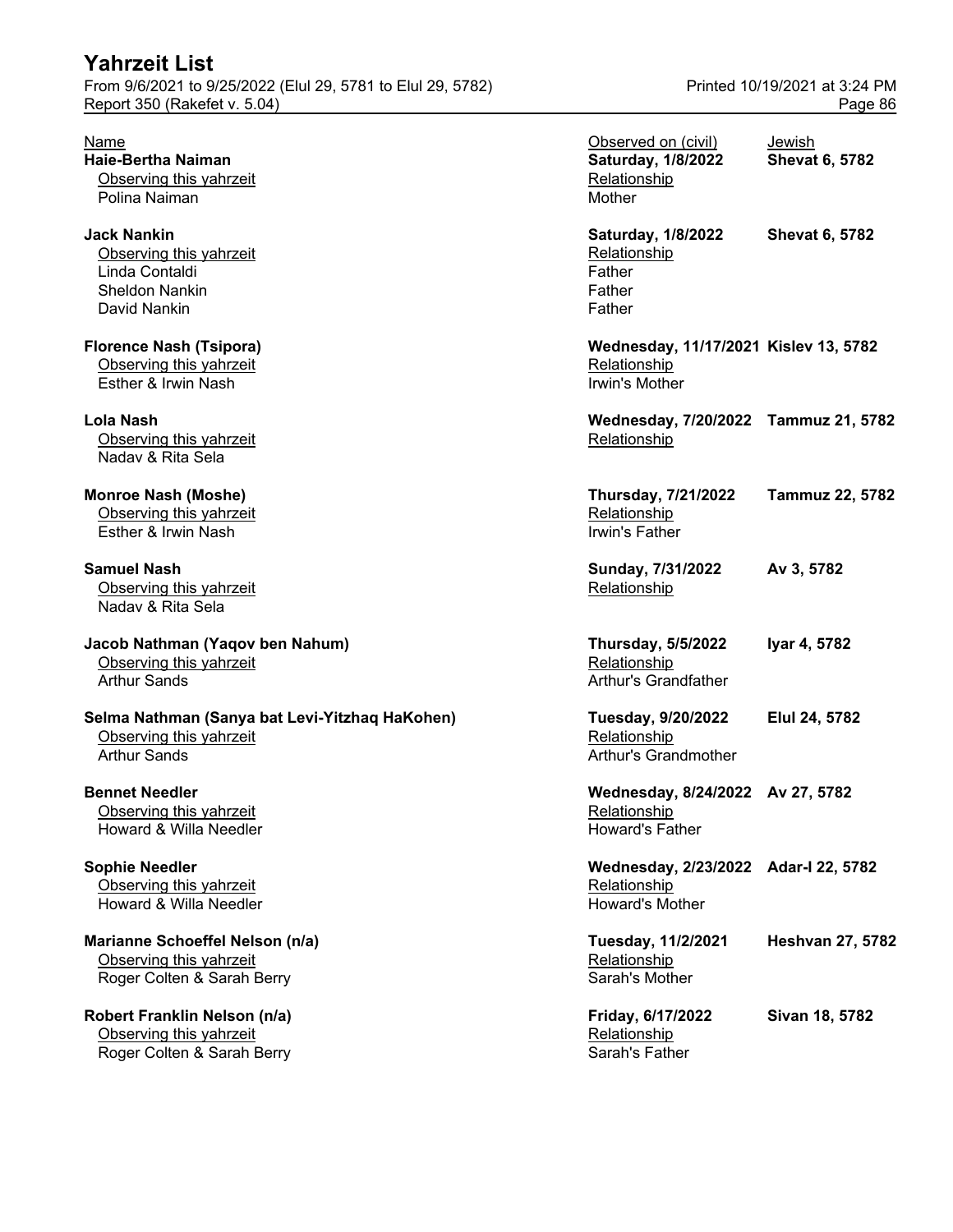| $\frac{1}{2}$ for $\frac{1}{2}$ or $\frac{1}{2}$ for $\frac{1}{2}$ for $\frac{1}{2}$ for $\frac{1}{2}$ for $\frac{1}{2}$ for $\frac{1}{2}$ for $\frac{1}{2}$ for $\frac{1}{2}$ for $\frac{1}{2}$ for $\frac{1}{2}$ for $\frac{1}{2}$ for $\frac{1}{2}$ for $\frac{1}{2}$ for $\frac{1}{2}$ fo<br>Report 350 (Rakefet v. 5.04) |                                                                         | Page 87                        |
|-------------------------------------------------------------------------------------------------------------------------------------------------------------------------------------------------------------------------------------------------------------------------------------------------------------------------------|-------------------------------------------------------------------------|--------------------------------|
| Name<br><b>Baby Nepiarsky</b><br>Observing this yahrzeit<br>Seymour Nepiarsky                                                                                                                                                                                                                                                 | Observed on (civil)<br><b>Wednesday, 9/7/2022</b><br>Relationship       | <b>Jewish</b><br>Elul 11, 5782 |
| <b>Gussie Nepiarsky</b><br>Observing this yahrzeit<br>Seymour Nepiarsky                                                                                                                                                                                                                                                       | <b>Thursday, 5/19/2022</b><br>Relationship<br>mother                    | Iyar 18, 5782                  |
| <b>Jerome Nepiarsky</b><br>Observing this yahrzeit<br>Seymour Nepiarsky                                                                                                                                                                                                                                                       | Monday, 8/22/2022<br>Relationship<br>brother                            | Av 25, 5782                    |
| <b>Joyce Nepiarsky</b><br>Observing this yahrzeit<br>Seymour Nepiarsky                                                                                                                                                                                                                                                        | Monday, 11/1/2021<br>Relationship<br>wife                               | <b>Heshvan 26, 5782</b>        |
| <b>Nathan Nepiarsky</b><br>Observing this yahrzeit<br>Seymour Nepiarsky                                                                                                                                                                                                                                                       | Monday, 1/24/2022<br>Relationship<br>father                             | <b>Shevat 22, 5782</b>         |
| <b>Bruce Newman</b><br>Observing this yahrzeit<br>Joyce Handleman                                                                                                                                                                                                                                                             | Tuesday, 9/28/2021<br>Relationship<br>Rheba's son                       | <b>Tishrei 22, 5782</b>        |
| <b>Murray Newman</b><br>Observing this yahrzeit<br>Joyce Handleman                                                                                                                                                                                                                                                            | Wednesday, 4/20/2022 Nissan 19, 5782<br>Relationship<br>Rheba's husband |                                |
| Jack Nuht (Yaqov ben Avram HaKohen veTova)<br>Observing this yahrzeit<br>Joan Gelbert                                                                                                                                                                                                                                         | Saturday, 11/20/2021<br>Relationship<br>Joan's Father                   | <b>Kislev 16, 5782</b>         |
| Mollie Schwartz Nuht (Malka bat Yosef veSara)<br>Observing this yahrzeit<br>Joan Gelbert                                                                                                                                                                                                                                      | Tuesday, 6/7/2022<br>Relationship<br>Joan's Mother                      | Sivan 8, 5782                  |
| <b>Taube Nuht</b><br>Observing this yahrzeit<br>Joan Gelbert                                                                                                                                                                                                                                                                  | Tuesday, 6/21/2022<br>Relationship                                      | Sivan 22, 5782                 |
| Robert Oakes (Zekharya ben Avraham veSara)<br>Observing this yahrzeit<br>Karel Koenig                                                                                                                                                                                                                                         | <b>Wednesday, 12/8/2021</b><br>Relationship<br>Karel's Husband          | <b>Tevet 4, 5782</b>           |
| <b>Mollie Olenik</b><br>Observing this yahrzeit                                                                                                                                                                                                                                                                               | Wednesday, 12/22/2021 Tevet 18, 5782<br>Relationship                    |                                |

Richard & Vicky Miller

Ina Miller & Mark Donohoe

Howard Miller

# From 9/6/2021 to 9/25/2022 (Elul 29, 5781 to Elul 29, 5782) Printed 10/19/2021 at 3:24 PM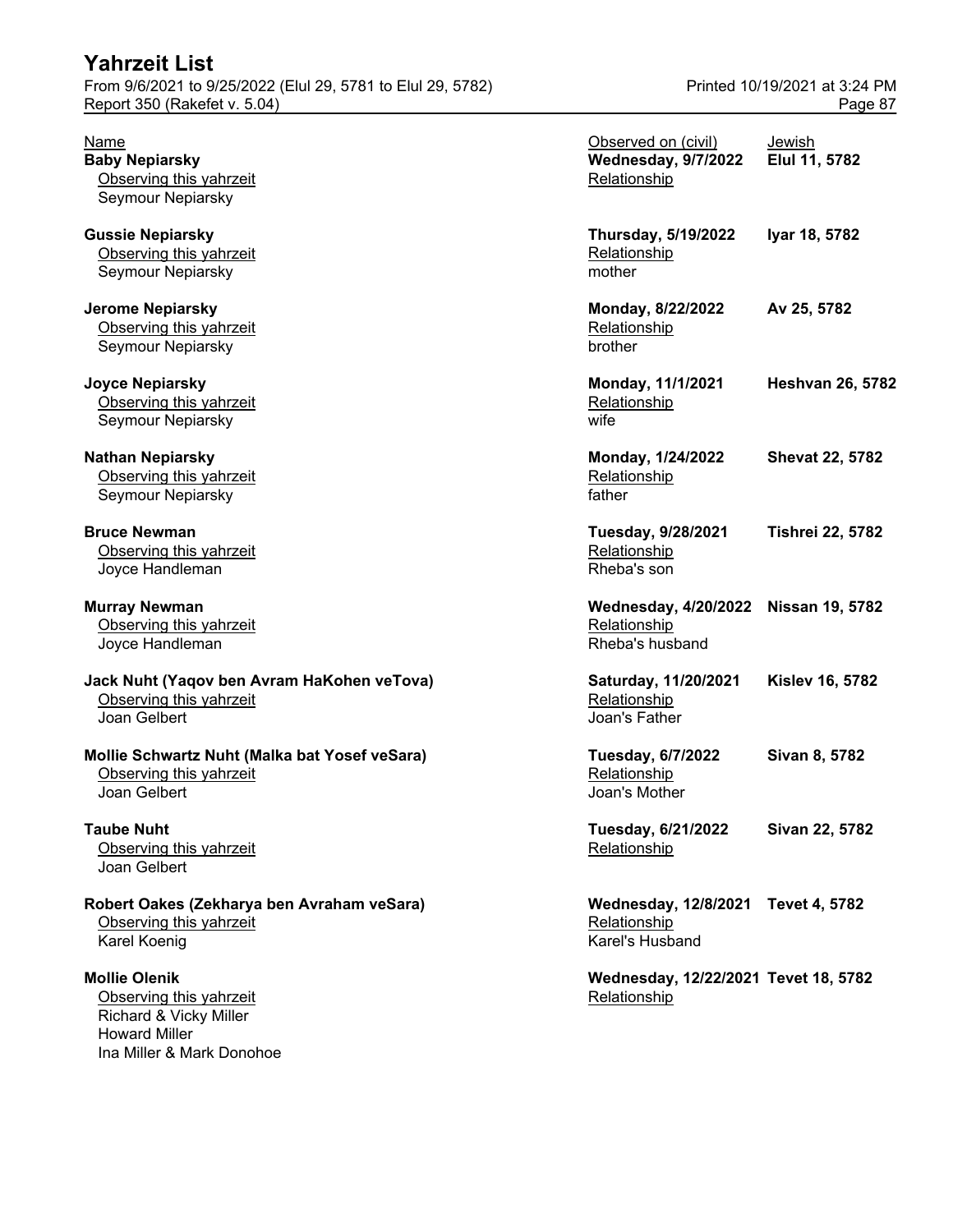| <b>Yahrzeit List</b><br>From 9/6/2021 to 9/25/2022 (Elul 29, 5781 to Elul 29, 5782)<br>Report 350 (Rakefet v. 5.04)                                               |                                                                                  | Printed 10/19/2021 at 3:24 PM<br>Page 88 |
|-------------------------------------------------------------------------------------------------------------------------------------------------------------------|----------------------------------------------------------------------------------|------------------------------------------|
| <u>Name</u><br><b>Lester Olin</b><br>Observing this yahrzeit<br>Margaret Olin                                                                                     | Observed on (civil)<br>Thursday, 11/25/2021<br>Relationship<br>Margaret's father | Jewish<br><b>Kislev 21, 5782</b>         |
| <b>Rosalyn Olin</b><br>Observing this yahrzeit<br>Margaret Olin                                                                                                   | Monday, 11/1/2021<br>Relationship<br>Margaret's Mother                           | <b>Heshvan 26, 5782</b>                  |
| <b>Laurence Olmer</b><br>Observing this yahrzeit<br>Cynthia & Edward Howes<br>Elaine Olmer-Luther                                                                 | Sunday, 9/11/2022<br>Relationship<br>Cynthia's Brother                           | Elul 15, 5782                            |
| <b>Lena Olmer</b><br>Observing this yahrzeit<br>Elaine Olmer-Luther                                                                                               | Sunday, 12/19/2021<br>Relationship                                               | Tevet 15, 5782                           |
| <b>Mollie Olmer</b><br>Observing this yahrzeit<br>Elaine Olmer-Luther                                                                                             | Wednesday, 5/11/2022 Iyar 10, 5782<br>Relationship<br><b>Elaine's Aunt</b>       |                                          |
| Morris Olmer (Moshe ben Simha ve-Gitel Lea)<br>Observing this yahrzeit<br>Cynthia & Edward Howes<br>Elaine Olmer-Luther                                           | Monday, 4/4/2022<br>Relationship<br><b>Cynthia's Father</b>                      | <b>Nissan 3, 5782</b>                    |
| Rose Koblintz Olmer (Rahel bat Yehoshua)<br>Observing this yahrzeit<br>Diana Olmer Bander<br>Zane Olmer<br>Elaine Olmer-Luther                                    | Thursday, 12/30/2021<br>Relationship<br>Diana's Mother<br>Zane's Mother          | <b>Tevet 26, 5782</b>                    |
| Ruth Olmer (Rahel Rivqa bat Binyamin ve-Reizel)<br>Observing this yahrzeit<br>Cynthia & Edward Howes                                                              | Friday, 1/7/2022<br>Relationship<br>Cynthia's Mother                             | <b>Shevat 5, 5782</b>                    |
| Samuel Olmer (Simha ben Haim Lev)<br>Observing this yahrzeit<br>Elaine Olmer-Luther                                                                               | Tuesday, 11/23/2021<br>Relationship                                              | <b>Kislev 19, 5782</b>                   |
| Samuel Olmer (Shemuel ben Avraham veGolda)<br>Observing this yahrzeit<br>Diana Olmer Bander<br>Zane Olmer                                                         | Friday, 5/27/2022<br>Relationship<br>Diana's Father<br>Zane's Father             | Iyar 26, 5782                            |
| Morris E. Oppenheim (Moshe Eliahu ben Yosef veSterna)<br>Observing this yahrzeit<br>Anita & Michael Malina<br>Gerald & Judith Oppenheim<br>Joyce & Michael Bohnen | Sunday, 1/23/2022<br>Relationship<br>Father<br>Gerald's Father<br>Father         | <b>Shevat 21, 5782</b>                   |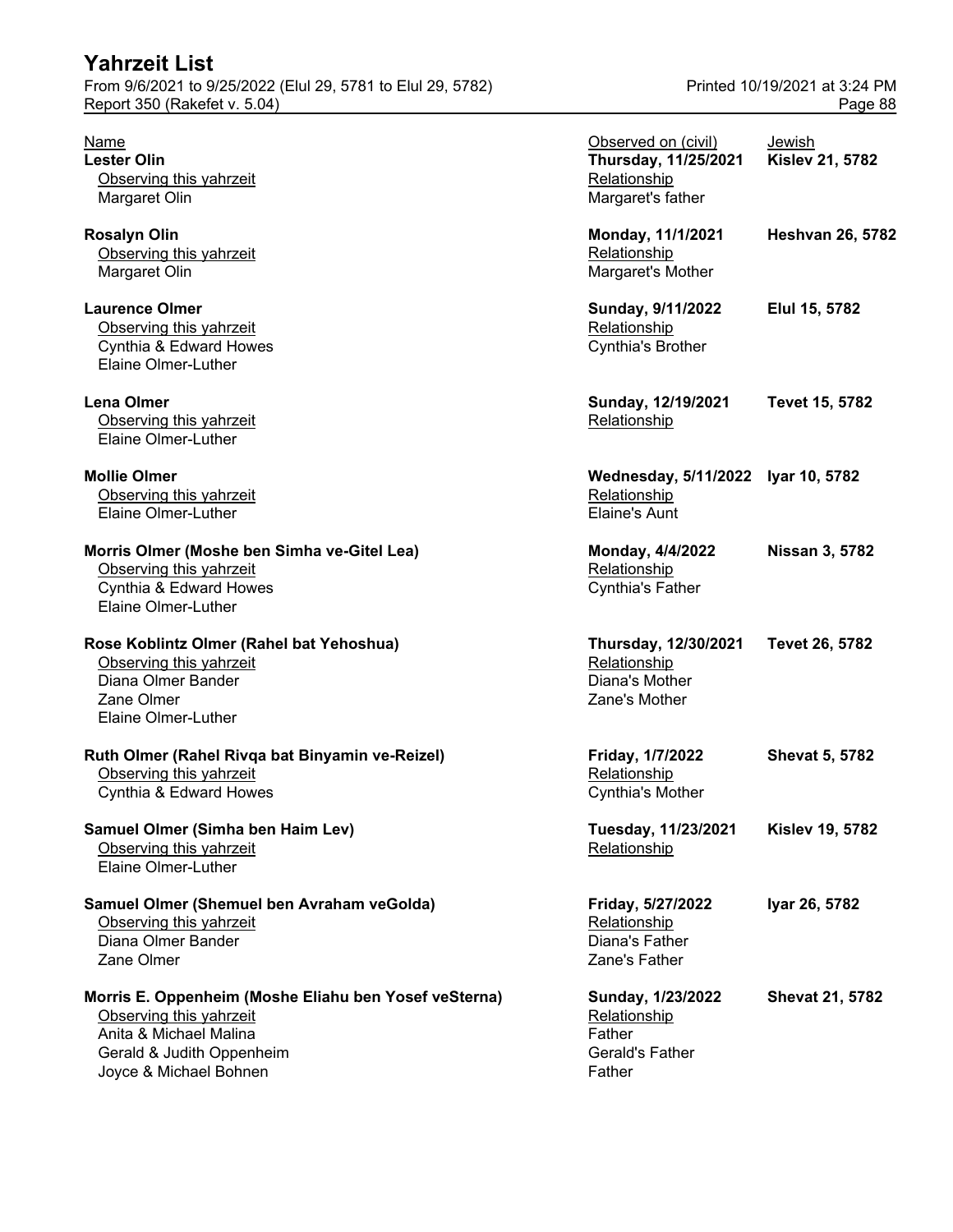| From 9/6/2021 to 9/25/2022 (Elul 29, 5781 to Elul 29, 5782)<br>Report 350 (Rakefet v. 5.04)                                                                  | Printed 10/19/2021 at 3:24 PM<br>Page 89                                                |                         |
|--------------------------------------------------------------------------------------------------------------------------------------------------------------|-----------------------------------------------------------------------------------------|-------------------------|
| Name<br>Sara Oppenheim (Sara bat Shaul uFreida)<br>Observing this yahrzeit<br>Anita & Michael Malina                                                         | Observed on (civil)<br>Friday, 5/27/2022<br>Relationship                                | Jewish<br>Iyar 26, 5782 |
| Gerald & Judith Oppenheim<br>Joyce & Michael Bohnen                                                                                                          | Gerald's Mother                                                                         |                         |
| <b>Sterna Freda Oppenheim</b><br>Observing this yahrzeit<br>Anita & Michael Malina<br>Gerald & Judith Oppenheim<br>Joyce & Michael Bohnen                    | Friday, 4/15/2022<br>Relationship<br>Grandmother<br>Gerald's Grandmother<br>Grandmother | <b>Nissan 14, 5782</b>  |
| <b>David Andrew Oppenheimer</b><br>Observing this yahrzeit<br>Mark & Cyd Oppenheimer                                                                         | Monday, 9/27/2021<br>Relationship                                                       | <b>Tishrei 21, 5782</b> |
| <b>Gabriel Opper</b><br>Observing this yahrzeit<br><b>Beatrice Smirnoff</b>                                                                                  | Monday, 2/21/2022<br>Relationship<br><b>Beatrice's Father</b>                           | Adar-I 20, 5782         |
| Diana Friedman Opton (Hinda Dina bat Mordekhai veYeta Malka)<br>Observing this yahrzeit<br>Martin & Lois Friedman<br>Charles & Sami Shalman<br>Renee Hartman | Friday, 10/15/2021<br>Relationship<br>Martin's Mother<br><b>Charles's Mother</b>        | <b>Heshvan 9, 5782</b>  |
| <b>Bernice Oren (Bilha)</b><br>Observing this yahrzeit<br>Bruce & Angela Oren                                                                                | Friday, 1/7/2022<br>Relationship<br><b>Bruce's Mother</b>                               | <b>Shevat 5, 5782</b>   |
| Ralph Oren (Yerahmiel ben __ HaLevi)<br>Observing this yahrzeit<br>Bruce & Angela Oren                                                                       | Sunday, 7/3/2022<br>Relationship<br><b>Bruce's Father</b>                               | <b>Tammuz 4, 5782</b>   |
| <b>Reuven Pa'amoni</b><br>Observing this yahrzeit<br><b>Yaron Lew</b>                                                                                        | <b>Wednesday, 9/29/2021</b><br>Relationship<br>Yaron's Brother                          | <b>Tishrei 23, 5782</b> |
| <b>Robert Paecht</b><br>Observing this yahrzeit<br>Linda Wilburn                                                                                             | <b>Thursday, 6/2/2022</b><br>Relationship<br>Father                                     | Sivan 3, 5782           |
| <b>Anita Palmer</b><br>Observing this yahrzeit<br>John & Marsha Reynolds                                                                                     | Friday, 3/4/2022<br>Relationship<br>Mother                                              | Adar-II 1, 5782         |
| <b>William Palmer</b><br>Observing this yahrzeit<br>John & Marsha Reynolds                                                                                   | <b>Tuesday, 7/5/2022</b><br>Relationship<br>Father                                      | Tammuz 6, 5782          |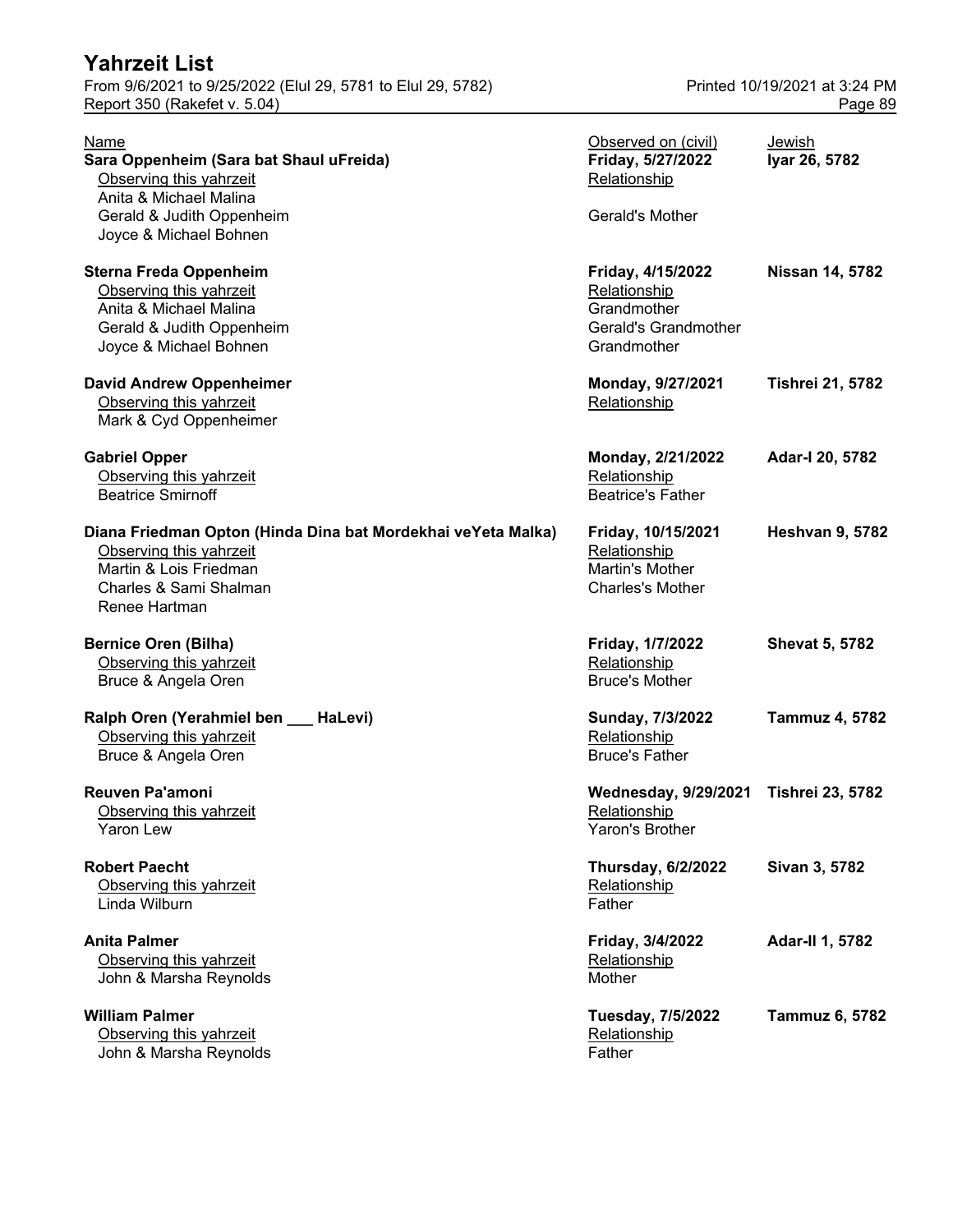From 9/6/2021 to 9/25/2022 (Elul 29, 5781 to Elul 29, 5782) Printed 10/19/2021 at 3:24 PM Report 350 (Rakefet v. 5.04) **Page 90** 

| Name<br>Julius Pauker (Yehuda Ber ben David veRoz)<br>Observing this yahrzeit<br>Seth Pauker<br><b>Bryna Pauker</b>                                                                                   | Observed on (civil)<br><b>Thursday, 5/5/2022</b><br>Relationship<br>father<br>Seth's father                   | Jewish<br>Iyar 4, 5782  |
|-------------------------------------------------------------------------------------------------------------------------------------------------------------------------------------------------------|---------------------------------------------------------------------------------------------------------------|-------------------------|
| <b>Louis Pearlin</b><br>Observing this yahrzeit<br><b>Harriet Pearlin</b>                                                                                                                             | Saturday, 4/9/2022<br>Relationship<br>husband                                                                 | <b>Nissan 8, 5782</b>   |
| <b>Gussie Zykorie Pehskin</b><br>Observing this yahrzeit<br>Nadav & Rita Sela                                                                                                                         | Thursday, 12/23/2021<br>Relationship                                                                          | Tevet 19, 5782          |
| <b>Max Pencherek</b><br>Observing this yahrzeit<br>Herbert & Yvonne Kolodny                                                                                                                           | Friday, 6/24/2022<br>Relationship<br>Yvonne's Father                                                          | Sivan 25, 5782          |
| <b>Helene Pepper</b><br>Observing this yahrzeit<br>Anna Pepper & Michael Eisen<br>Carol Pepper-Facin<br>Marilyn Pepper-Friedman & Basil Friedman                                                      | Sunday, 9/26/2021<br>Relationship<br>Anna's mother<br>Carol's mother<br>Marilyn's mother                      | <b>Tishrei 20, 5782</b> |
| Jacob Pepper (Yaqov "Yonkel" ben Meir & Hana)<br>Observing this yahrzeit<br>Anna Pepper & Michael Eisen<br>Carol Pepper-Facin<br>Marilyn Pepper-Friedman & Basil Friedman<br>Louis J. & Lisa Petrillo | Thursday, 12/30/2021<br>Relationship<br>Anna's Father<br>Carol's Father<br>Marilyn's Father<br>Louis's Friend | Tevet 26, 5782          |
| <b>Rose Pergament</b><br>Observing this yahrzeit<br>Deanna Tulin                                                                                                                                      | Monday, 8/29/2022<br>Relationship                                                                             | Elul 2, 5782            |
| Dr. Eugene Pergament                                                                                                                                                                                  | Eugene's Mother                                                                                               |                         |
| Lee Irwin Perkal (Yitshaq)<br>Observing this yahrzeit<br>Jim Graham & Melissa Perkal                                                                                                                  | <b>Thursday, 11/4/2021</b><br>Relationship<br>Melissa's Father                                                | <b>Heshvan 29, 5782</b> |
| Joan Perkal Burns (Tamar bat Shemuel veHaya)<br>Observing this yahrzeit<br>Jim Graham & Melissa Perkal                                                                                                | Tuesday, 5/10/2022<br>Relationship<br>Melissa's Mother                                                        | Iyar 9, 5782            |
| Jerome A. Perlmutter<br>Observing this yahrzeit<br>Russell & Susan Epstein                                                                                                                            | Wednesday, 11/24/2021 Kislev 20, 5782<br>Relationship<br>Susan's father                                       |                         |
| <b>Joseph Petroff</b><br>Observing this yahrzeit<br>Sherrie Mendenhall                                                                                                                                | Tuesday, 8/16/2022<br>Relationship<br>father                                                                  | Av 19, 5782             |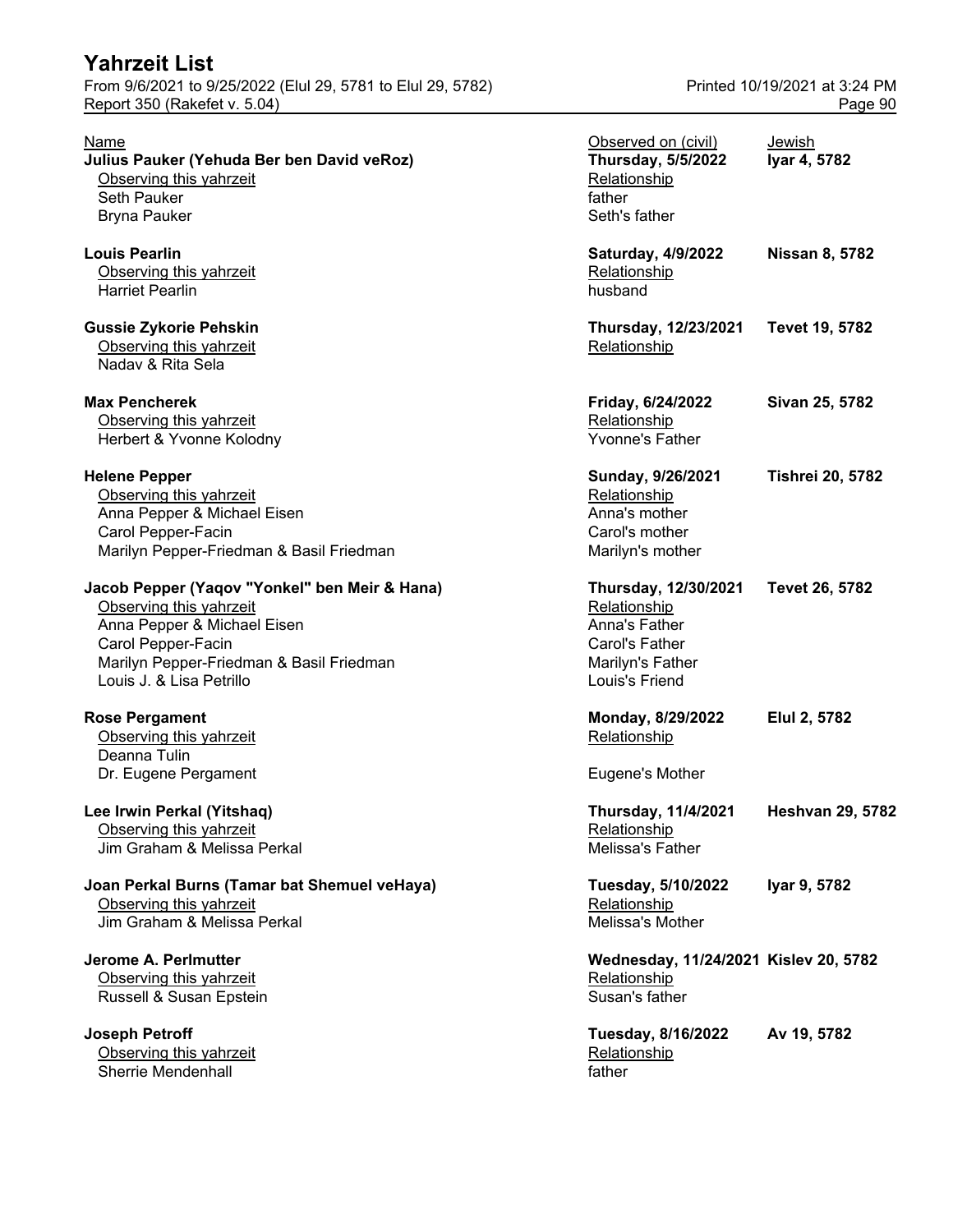# **Yahrzeit List** From 9/6/2021 to 9/25/2022 (Elul 29, 5781 to Elul 29, 5782) Printed 10/19/2021 at 3:24 PM

**Pamela Pogach** Observing this yahrzeit Amanda & Alexander Panaccione Amanda's Mother Amanda's Mother

| Name<br><b>Bessie Pintell</b><br>Observing this yahrzeit<br>Janet Chernikoff                                               | Observed on (civil)<br>Monday, 9/19/2022<br>Relationship<br>grandmother                      | Jewish<br>Elul 23, 5782 |
|----------------------------------------------------------------------------------------------------------------------------|----------------------------------------------------------------------------------------------|-------------------------|
| <b>Herman Pintell</b><br>Observing this yahrzeit<br>Janet Chernikoff                                                       | Wednesday, 10/27/2021 Heshvan 21, 5782<br>Relationship<br>uncle                              |                         |
| <b>Milton Pintell</b><br>Observing this yahrzeit<br>Janet Chernikoff                                                       | Wednesday, 7/27/2022 Tammuz 28, 5782<br>Relationship<br>uncle                                |                         |
| <b>Robert Pintell</b><br>Observing this yahrzeit<br>Janet Chernikoff                                                       | Wednesday, 7/20/2022 Tammuz 21, 5782<br>Relationship<br>uncle                                |                         |
| Geo Pizer<br>Observing this yahrzeit<br><b>Arthur Pizer</b>                                                                | Tuesday, 11/16/2021<br>Relationship<br>father                                                | <b>Kislev 12, 5782</b>  |
| Helen Pizer (Hinda bat Yitshaq)<br>Observing this yahrzeit<br>Harold & Carol Pizer<br>Judi & Bruce Shefts                  | Saturday, 1/29/2022<br>Relationship<br>grandmother<br>Judi's grandmother                     | <b>Shevat 27, 5782</b>  |
| Marvin Pizer (Moshe ben Avraham HaKohen ve-Itel)<br>Observing this yahrzeit<br>Harold & Carol Pizer<br>Judi & Bruce Shefts | <b>Thursday, 1/20/2022</b><br>Relationship<br><b>Harold's Father</b><br><b>Judi's Father</b> | <b>Shevat 18, 5782</b>  |
| Mila Pizer (Genia bat Judah & Genedle)<br>Observing this yahrzeit<br>Harold & Carol Pizer<br>Judi & Bruce Shefts           | Sunday, 1/30/2022<br>Relationship<br>mother<br>Judi's mother                                 | <b>Shevat 28, 5782</b>  |
| Rita Podheiser<br>Observing this yahrzeit<br>Linda Saslow                                                                  | Tuesday, 5/24/2022<br><u>Relationship</u><br><b>Harold's Sister</b>                          | Iyar 23, 5782           |
| <b>Alexander Podnos</b><br>Observing this yahrzeit<br>Martin Gold & Rena Cheskis-Gold                                      | Saturday, 9/18/2021<br>Relationship                                                          | <b>Tishrei 12, 5782</b> |
| Anna Podnos<br>Observing this yahrzeit<br>Martin Gold & Rena Cheskis-Gold                                                  | Wednesday, 12/8/2021 Tevet 4, 5782<br>Relationship                                           |                         |
| Pamela Pogach<br>Observing this yahrzeit<br>Amanda & Alexander Panaccione                                                  | Wednesday, 4/27/2022 Nissan 26, 5782<br>Relationship<br>Amanda's Mother                      |                         |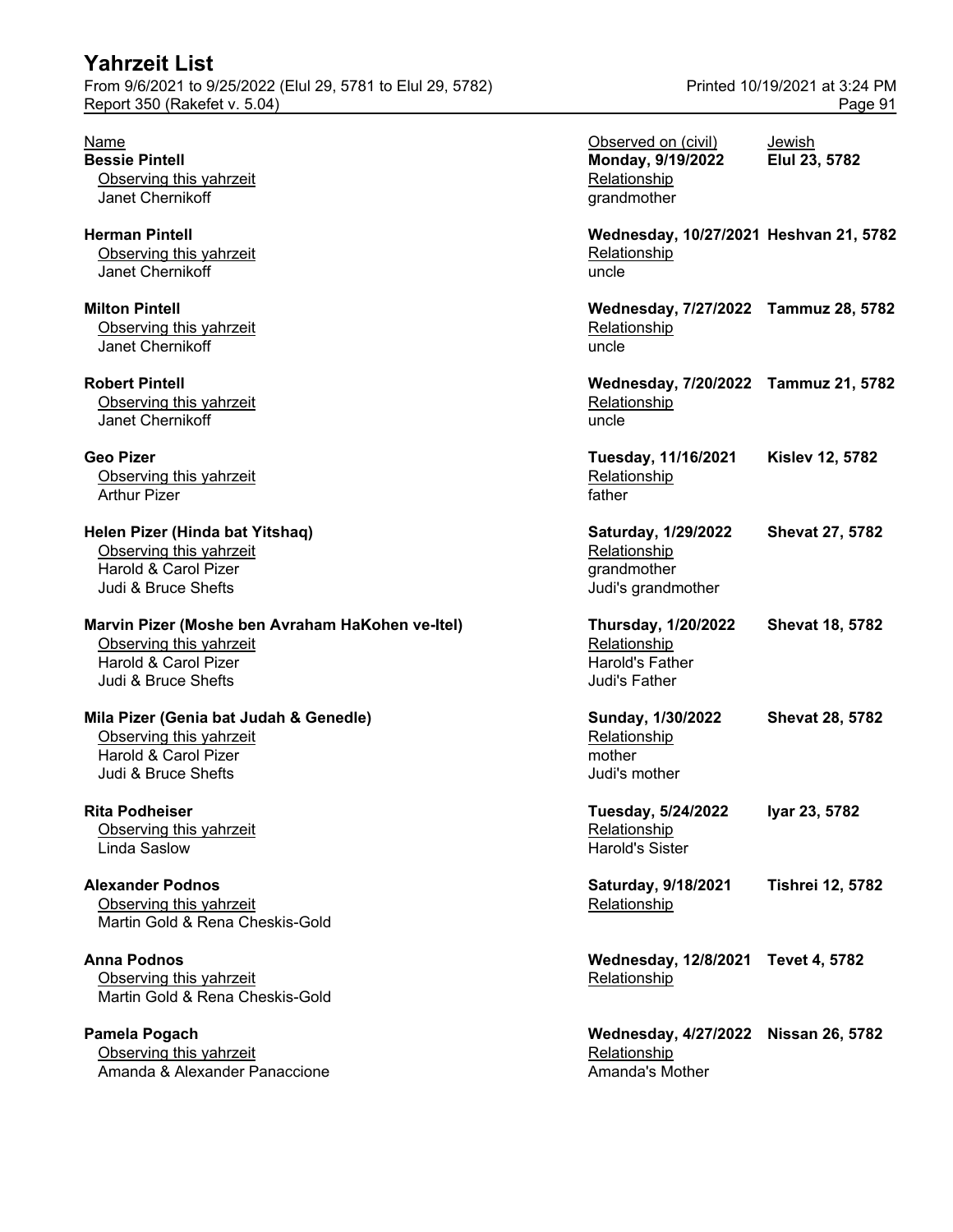| <b>Yahrzeit List</b><br>From 9/6/2021 to 9/25/2022 (Elul 29, 5781 to Elul 29, 5782)<br>Report 350 (Rakefet v. 5.04)     |                                                                           | Printed 10/19/2021 at 3:24 PM<br>Page 92 |
|-------------------------------------------------------------------------------------------------------------------------|---------------------------------------------------------------------------|------------------------------------------|
| <b>Name</b><br><b>Barnett Popkin</b><br>Observing this yahrzeit<br>Lynne Marks                                          | Observed on (civil)<br>Saturday, 9/17/2022<br>Relationship<br>Grandfather | Jewish<br>Elul 21, 5782                  |
| <b>Lillian Popkin</b><br>Observing this yahrzeit<br>Lynne Marks                                                         | Thursday, 2/17/2022<br>Relationship<br>Grandmother                        | Adar-I 16, 5782                          |
| <b>Ned Porte</b><br>Observing this yahrzeit<br>Margaret Olin                                                            | Saturday, 10/23/2021<br>Relationship<br>Margaret's Step-Father            | <b>Heshvan 17, 5782</b>                  |
| <b>Ben-Ami Pouch</b><br>Observing this yahrzeit<br>Ahkeeshar Ben Pouch                                                  | Tuesday, 8/2/2022<br>Relationship<br>Father of A. Ben                     | Av 5, 5782                               |
| Isaac Press (Yitshaq ben Eliahu Fishel)<br>Observing this yahrzeit<br>David & Joyce Popowski<br>Jeffrey & Lynne Heisner | Wednesday, 11/24/2021 Kislev 20, 5782<br>Relationship                     |                                          |
| Katie Press (Tsipa Hasha bat Dov Ber)<br>Observing this yahrzeit<br>David & Joyce Popowski<br>Jeffrey & Lynne Heisner   | Sunday, 5/29/2022<br>Relationship                                         | Iyar 28, 5782                            |
| <b>Belle Presser</b><br>Observing this yahrzeit<br>Marshall Presser & Nancy and Bea Sherman                             | Monday, 9/13/2021<br>Relationship<br>Mother                               | <b>Tishrei 7, 5782</b>                   |
| <b>Sydney Presser</b><br>Observing this yahrzeit<br>Marshall Presser & Nancy and Bea Sherman                            | Monday, 11/8/2021<br>Relationship<br>Father                               | <b>Kislev 4, 5782</b>                    |
| <b>Esther Prober</b><br>Observing this yahrzeit<br>Daniel & Sharon Prober                                               | Saturday, 10/2/2021<br>Relationship<br>Dan's Mother                       | <b>Tishrei 26, 5782</b>                  |
| <b>Maurice Prober</b><br>Observing this yahrzeit<br>Daniel & Sharon Prober                                              | Saturday, 4/9/2022<br>Relationship<br>Daniel's Father                     | <b>Nissan 8, 5782</b>                    |
| Max Prosco (Mendel ben Meir Lev)<br>Observing this yahrzeit<br>Gary Prosco                                              | Sunday, 8/7/2022<br>Relationship<br>Gary's grandfather                    | Av 10, 5782                              |
| <b>Charlie Puchalsky</b><br>Observing this yahrzeit<br>Alice & Paul Kosowsky                                            | Friday, 7/8/2022<br>Relationship<br>Alice's father                        | <b>Tammuz 9, 5782</b>                    |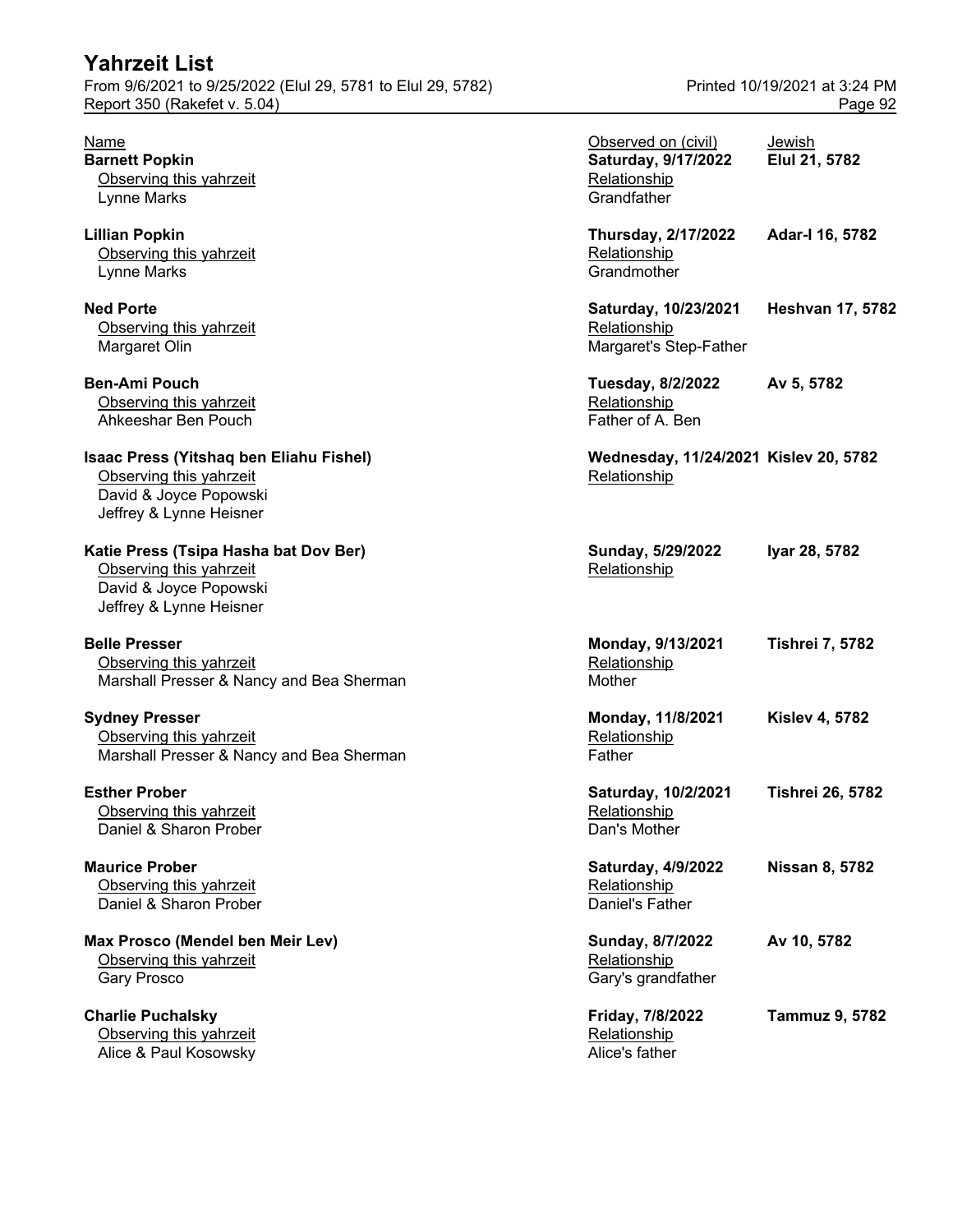### **Yahrzeit List** From 9/6/2021 to 9/25/2022 (Elul 29, 5781 to Elul 29, 5782) Printed 10/19/2021 at 3:24 PM Report 350 (Rakefet v. 5.04) **Page 93**

# **Barbara Rader (Pesha bat Moshe uFrida)**

### **Rebecca Rader**

#### **Arthur Ratner (Avraham ben Tsvi-Hirsh uMiryam)**

Observing this yahrzeit Leah Ratner and the contract of the contract of the contract of the contract of the contract of the contract of the contract of the contract of the contract of the contract of the contract of the contract of the contract o

| Name<br><b>Albert Purvin</b><br>Observing this yahrzeit<br>Diane Purvin & Seth Rosenthal           | Observed on (civil)<br>Sunday, 1/16/2022<br>Relationship<br>Diane's father             | Jewish<br><b>Shevat 14, 5782</b> |
|----------------------------------------------------------------------------------------------------|----------------------------------------------------------------------------------------|----------------------------------|
| Anne Purvin<br>Observing this yahrzeit<br>Diane Purvin & Seth Rosenthal                            | Wednesday, 6/8/2022<br>Relationship<br>Diane's aunt                                    | Sivan 9, 5782                    |
| <b>Evelyn Purvin</b><br>Observing this yahrzeit<br>Diane Purvin & Seth Rosenthal                   | Saturday, 12/25/2021<br>Relationship<br>Diane's grandmother                            | Tevet 21, 5782                   |
| Lillian Purvin<br>Observing this yahrzeit<br>Diane Purvin & Seth Rosenthal                         | Sunday, 12/19/2021<br>Relationship<br>Diane's mother                                   | <b>Tevet 15, 5782</b>            |
| Barbara Rader (Pesha bat Moshe uFrida)<br>Observing this yahrzeit<br>Dennis Rader<br>Michael Rader | Wednesday, 12/8/2021 Tevet 4, 5782<br>Relationship<br>Dennis' wife<br>Michael's mother |                                  |
| <b>Everett Rader (Efraim)</b><br>Observing this yahrzeit<br>Dennis Rader                           | Friday, 8/5/2022<br>Relationship<br>Dennis' Father                                     | Av 8, 5782                       |
| Rebecca Rader<br>Observing this yahrzeit<br>Dennis Rader                                           | Friday, 1/14/2022<br>Relationship<br>Dennis' Mother                                    | <b>Shevat 12, 5782</b>           |
| Arthur Ratner (Avraham ben Tsvi-Hirsh uMiryam)<br>Observing this yahrzeit<br>Howard & Shilo Ratner | Monday, 8/15/2022<br>Relationship                                                      | Av 18, 5782                      |
| <b>Gary Ratner</b><br><b>Betsy Ratner</b><br>Leah Ratner                                           | Gary's Brother<br>Betsy's Husband<br>brother                                           |                                  |
| Harold Ratner (Tsvi-Hirsh ben Moshe)<br>Observing this yahrzeit<br>Howard & Shilo Ratner           | Friday, 10/22/2021<br>Relationship                                                     | <b>Heshvan 16, 5782</b>          |
| <b>Gary Ratner</b><br><b>Betsy Ratner</b><br>Leah Ratner                                           | Father<br>Father                                                                       |                                  |
| <b>Ida Ratner</b><br>Observing this yahrzeit                                                       | Monday, 11/15/2021<br>Relationship                                                     | <b>Kislev 11, 5782</b>           |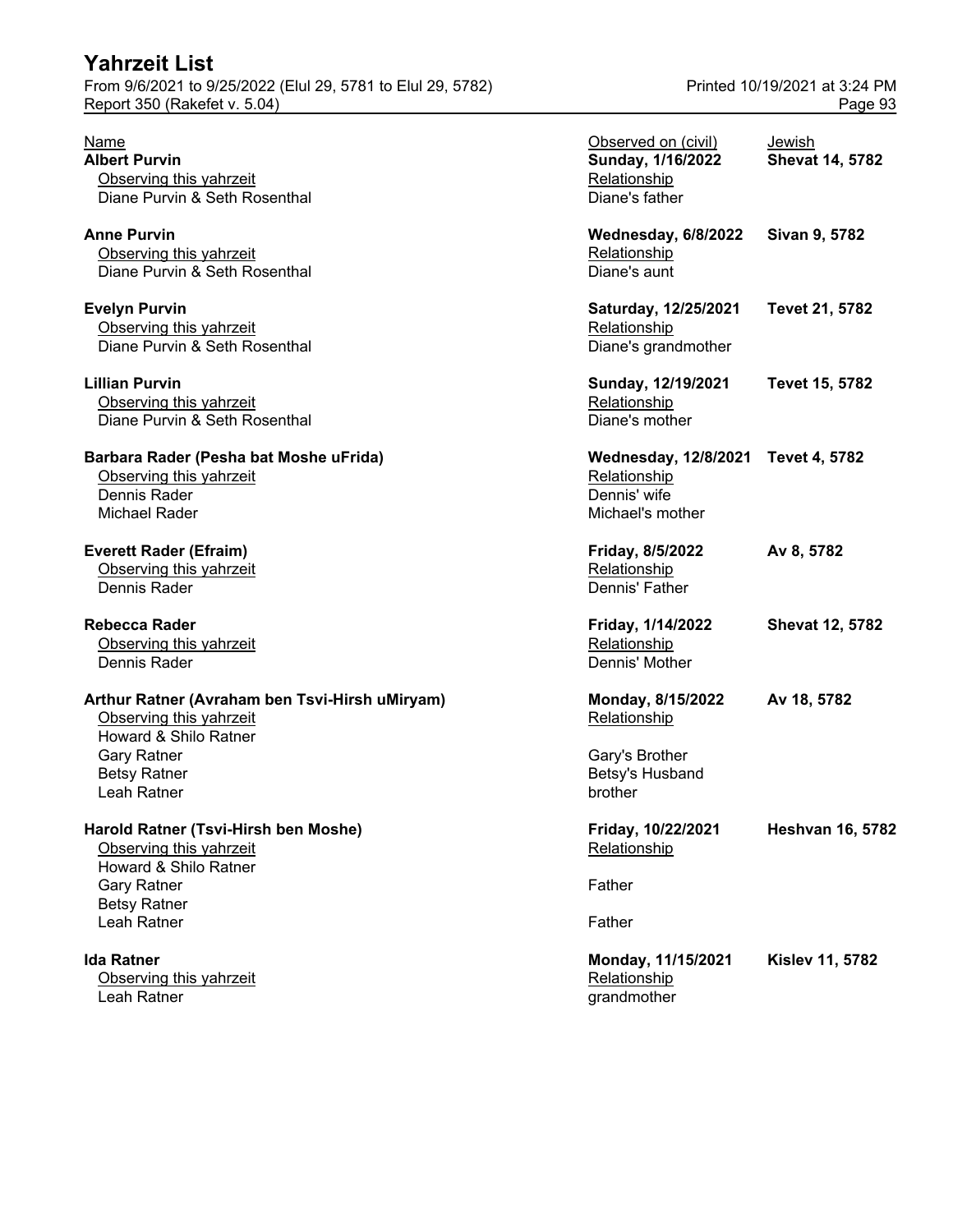From 9/6/2021 to 9/25/2022 (Elul 29, 5781 to Elul 29, 5782) Printed 10/19/2021 at 3:24 PM Report 350 (Rakefet v. 5.04) **Page 94** 

| Name                                                       | Observed on (civil)                | Jewish                  |
|------------------------------------------------------------|------------------------------------|-------------------------|
| Miriam "Mikki" Ratner (Miryam bat Yehezqel veYeta)         | Tuesday, 12/14/2021                | Tevet 10, 5782          |
| Observing this yahrzeit                                    | Relationship                       |                         |
| <b>Gary Ratner</b>                                         | Gary's Mother                      |                         |
| <b>Betsy Ratner</b>                                        | Betsy's Mother-in-Law              |                         |
| Leah Ratner                                                | Leah's Mother                      |                         |
| Susan & Julian David Miller                                | J. David's Sister                  |                         |
| <b>Ann Shrebnik Ratoosh</b>                                | Tuesday, 9/21/2021                 | <b>Tishrei 15, 5782</b> |
| Observing this yahrzeit                                    | Relationship                       |                         |
| Dr. Alan Glombicki                                         | Sheri's Mother                     |                         |
| <b>Murray Ratoosh</b>                                      | Wednesday, 5/25/2022 Iyar 24, 5782 |                         |
| Observing this yahrzeit                                    | Relationship                       |                         |
| Dr. Alan Glombicki                                         | <b>Sheri's Father</b>              |                         |
|                                                            |                                    |                         |
| <b>Sheri Ratoosh</b>                                       | Friday, 2/25/2022                  | Adar-I 24, 5782         |
| Observing this yahrzeit                                    | Relationship                       |                         |
| Dr. Alan Glombicki                                         |                                    |                         |
| <b>Frances Ray (Frida)</b>                                 | <b>Wednesday, 3/2/2022</b>         | Adar-I 29, 5782         |
| Observing this yahrzeit                                    | Relationship                       |                         |
| Dennis Rader                                               | <b>Barbara's Mother</b>            |                         |
| <b>Moses Ray (Moshe)</b>                                   | Monday, 1/24/2022                  | <b>Shevat 22, 5782</b>  |
| Observing this yahrzeit                                    | Relationship                       |                         |
| Dennis Rader                                               | <b>Barbara's Father</b>            |                         |
| <b>Carl Reichbart</b>                                      | <b>Wednesday, 11/3/2021</b>        | <b>Heshvan 28, 5782</b> |
| Observing this yahrzeit                                    | Relationship                       |                         |
| <b>Lillian Reichbart</b>                                   | husband                            |                         |
|                                                            |                                    |                         |
| Mania Reichentahl (Manya bat Moshe Yitshaq veHana)         | Saturday, 10/16/2021               | <b>Heshvan 10, 5782</b> |
| Observing this yahrzeit                                    | Relationship                       |                         |
| Edward & Lynne Reichentahl                                 | Mother                             |                         |
| Sol Reichentahl (Shelomo ben Betsalel)                     | <b>Thursday, 4/21/2022</b>         | <b>Nissan 20, 5782</b>  |
| Observing this yahrzeit                                    | Relationship                       |                         |
| Edward & Lynne Reichentahl                                 | <b>Edward's Father</b>             |                         |
| Reicher Family (Yehuda ben Haim; Ginendel bat Lev; et al.) | Sunday, 2/13/2022                  | Adar-I 12, 5782         |
| Observing this yahrzeit                                    | Relationship                       |                         |
| Harold & Carol Pizer                                       | Mila's family                      |                         |
| Judi & Bruce Shefts                                        | Mila's family                      |                         |
| Robert Reiss (Reuven ben Avraham)                          | Friday, 1/14/2022                  | <b>Shevat 12, 5782</b>  |
| Observing this yahrzeit                                    | Relationship                       |                         |
| Katie Hereld                                               | Katie's Step-Father                |                         |
|                                                            |                                    |                         |
| <b>Lillian Senderoff Resnick</b>                           | Saturday, 7/30/2022                | Av 2, 5782              |
| Observing this yahrzeit                                    | Relationship                       |                         |
| <b>Sherry Kent</b>                                         | aunt                               |                         |

Richard Kantrowitz aunt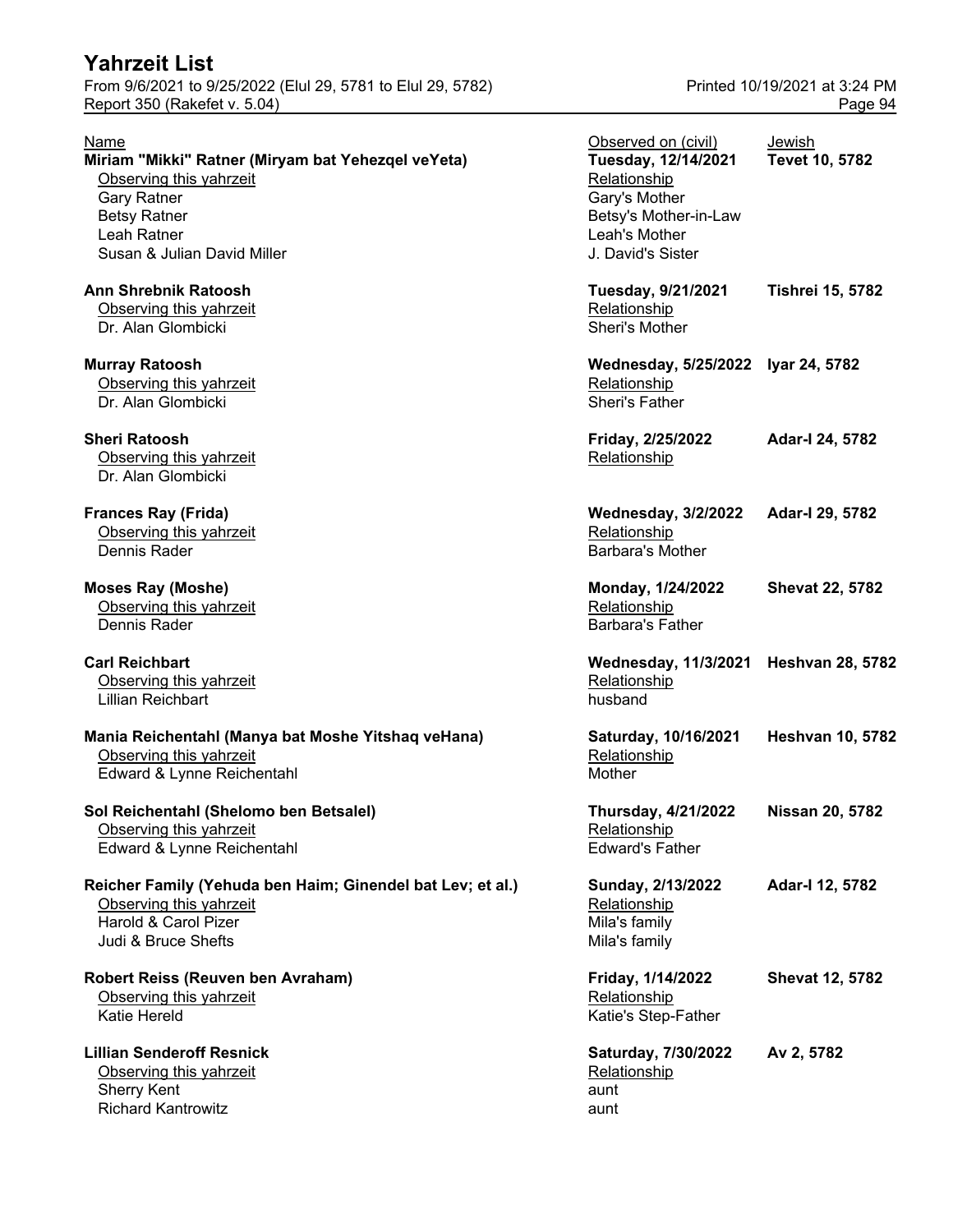From 9/6/2021 to 9/25/2022 (Elul 29, 5781 to Elul 29, 5782) Printed 10/19/2021 at 3:24 PM Report 350 (Rakefet v. 5.04) **Page 95** 

Observing this yahrzeit Wendy Rosengarten and the control of the control of the control of the grandmother

| Name<br><b>Dorothy Nachman Resnik</b>                                                                                               | Observed on (civil)<br>Saturday, 4/2/2022                                  | Jewish                 |
|-------------------------------------------------------------------------------------------------------------------------------------|----------------------------------------------------------------------------|------------------------|
| Observing this yahrzeit<br>Judith Resnik & Dennis Curtis                                                                            | Relationship<br>Judith's Mother                                            |                        |
| <b>Nathan Alfred Resnik</b><br>Observing this yahrzeit<br>Judith Resnik & Dennis Curtis                                             | Tuesday, 10/19/2021<br>Relationship<br>Judith's Father                     |                        |
| <b>Helen Liner Richey</b><br>Observing this yahrzeit<br>Richard & Vicky Miller<br><b>Howard Miller</b><br>Ina Miller & Mark Donohoe | Saturday, 5/14/2022<br>Relationship                                        | Iyar 13, 5782          |
| Elizabeth Ries (n/a)<br>Observing this yahrzeit<br>Michael Ries & Jennifer Botwick                                                  | Friday, 12/31/2021<br>Relationship<br>Michael's Mother                     | Tevet 27, 5782         |
| <b>William Ries</b><br>Observing this yahrzeit<br>Michael Ries & Jennifer Botwick                                                   | Sunday, 1/30/2022<br>Relationship<br>Michael's Father                      |                        |
| <b>Mildred Kantrowitz Rieser</b><br>Observing this yahrzeit<br>Charlie Ludwig<br><b>Sherry Kent</b><br><b>Richard Kantrowitz</b>    | Sunday, 6/5/2022<br>Relationship<br><b>Violet's Sister</b><br>aunt<br>aunt | Sivan 6, 5782          |
| Abraham Riff (Avraham ben Meir)<br>Observing this yahrzeit<br>Arthur & Betty Levy                                                   | Saturday, 11/6/2021<br>Relationship<br>Betty's Father                      | <b>Kislev 2, 5782</b>  |
| <b>Mayer Riff (Meir ben Avraham)</b><br>Observing this yahrzeit<br>Arthur & Betty Levy                                              | Monday, 9/12/2022<br>Relationship<br>Betty's Brother                       | Elul 16, 5782          |
| <b>Rose Riff</b><br>Observing this yahrzeit<br>Arthur & Betty Levy                                                                  | Friday, 9/23/2022<br>Relationship<br>Betty's Mother                        | Elul 27, 5782          |
| <b>Jerome Rifkin</b><br>Observing this yahrzeit<br>Sylvia Rifkin                                                                    | Monday, 2/14/2022<br>Relationship<br>husband                               | Adar-I 13, 5782        |
| <b>Jacob Ripkin</b><br>Observing this yahrzeit<br>Jeri Ripkin                                                                       | Friday, 11/12/2021<br>Relationship<br>Father                               | <b>Kislev 8, 5782</b>  |
| <b>Dora Ripps</b><br>Observing this yahrzeit                                                                                        | Tuesday, 10/12/2021<br>Relationship                                        | <b>Heshvan 6, 5782</b> |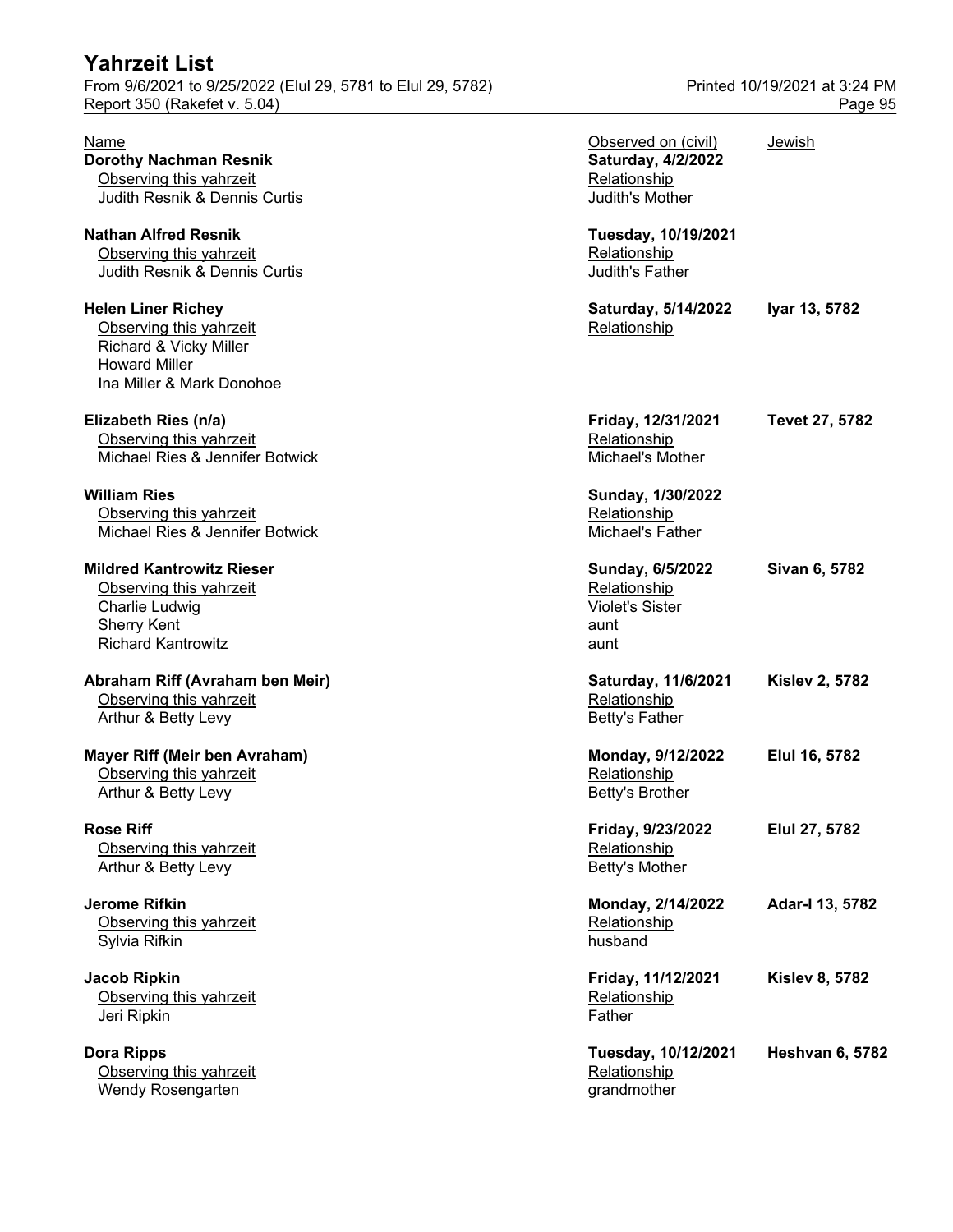| <b>Yahrzeit List</b><br>From 9/6/2021 to 9/25/2022 (Elul 29, 5781 to Elul 29, 5782)<br>Report 350 (Rakefet v. 5.04) | Printed 10/19/2021 at 3:24 PM<br>Page 96                          |                          |
|---------------------------------------------------------------------------------------------------------------------|-------------------------------------------------------------------|--------------------------|
| Name<br><b>Jacob Ripps</b><br>Observing this yahrzeit<br>Wendy Rosengarten                                          | Observed on (civil)<br><b>Wednesday, 2/2/2022</b><br>Relationship | Jewish<br>Adar-I 1, 5782 |
| <b>Saul Ripps</b><br>Observing this yahrzeit<br>Dr. Ronald A. Ripps                                                 | Wednesday, 1/26/2022 Shevat 24, 5782<br>Relationship              |                          |
| <b>Bella Robbins</b><br>Observing this yahrzeit<br>Gadiel & Julie Robbins                                           | Friday, 10/8/2021<br>Relationship<br><b>Gadiel's Mother</b>       | <b>Heshvan 2, 5782</b>   |
| Herbert Morton Robbins (Haim Moshe ben David veRahel)<br>Observing this yahrzeit<br>Gadiel & Julie Robbins          | Saturday, 5/14/2022<br>Relationship<br><b>Gadiel's Father</b>     | Iyar 13, 5782            |
| <b>Howard E. Robbins</b><br>Observing this yahrzeit<br><b>Teddy Deitch</b>                                          | Tuesday, 2/8/2022<br>Relationship<br>brother                      | Adar-I 7, 5782           |
| <b>Katherine Robbins</b><br>Observing this yahrzeit<br><b>Teddy Deitch</b>                                          | Tuesday, 5/31/2022<br>Relationship<br>mother                      | Sivan 1, 5782            |
| <b>Maxwell Robbins</b><br>Observing this yahrzeit<br><b>Teddy Deitch</b>                                            | Friday, 11/26/2021<br>Relationship<br>father                      | <b>Kislev 22, 5782</b>   |
| <b>Natalie Robbins</b><br>Observing this yahrzeit<br><b>Teddy Deitch</b>                                            | Friday, 1/28/2022<br>Relationship<br>sister                       | <b>Shevat 26, 5782</b>   |
| <b>Harold Roberts</b><br>Observing this yahrzeit<br>Linda Bazarsky<br><b>Gary Roberts</b>                           | Monday, 5/16/2022<br>Relationship<br>father<br>father             | Iyar 15, 5782            |
| <b>Helene Goldblatt Roberts</b><br>Observing this yahrzeit<br><b>Caroline Rosenstone</b>                            | Tuesday, 5/31/2022<br>Relationship<br>mother                      | Sivan 1, 5782            |
| <b>Herbert Rabinowitz Roberts</b><br>Observing this yahrzeit<br><b>Caroline Rosenstone</b>                          | Thursday, 7/14/2022<br>Relationship<br>father                     | Tammuz 15, 5782          |
| <b>Kenneth Roberts</b><br>Observing this yahrzeit<br><b>Caroline Rosenstone</b>                                     | Thursday, 11/25/2021<br>Relationship<br>brother                   | <b>Kislev 21, 5782</b>   |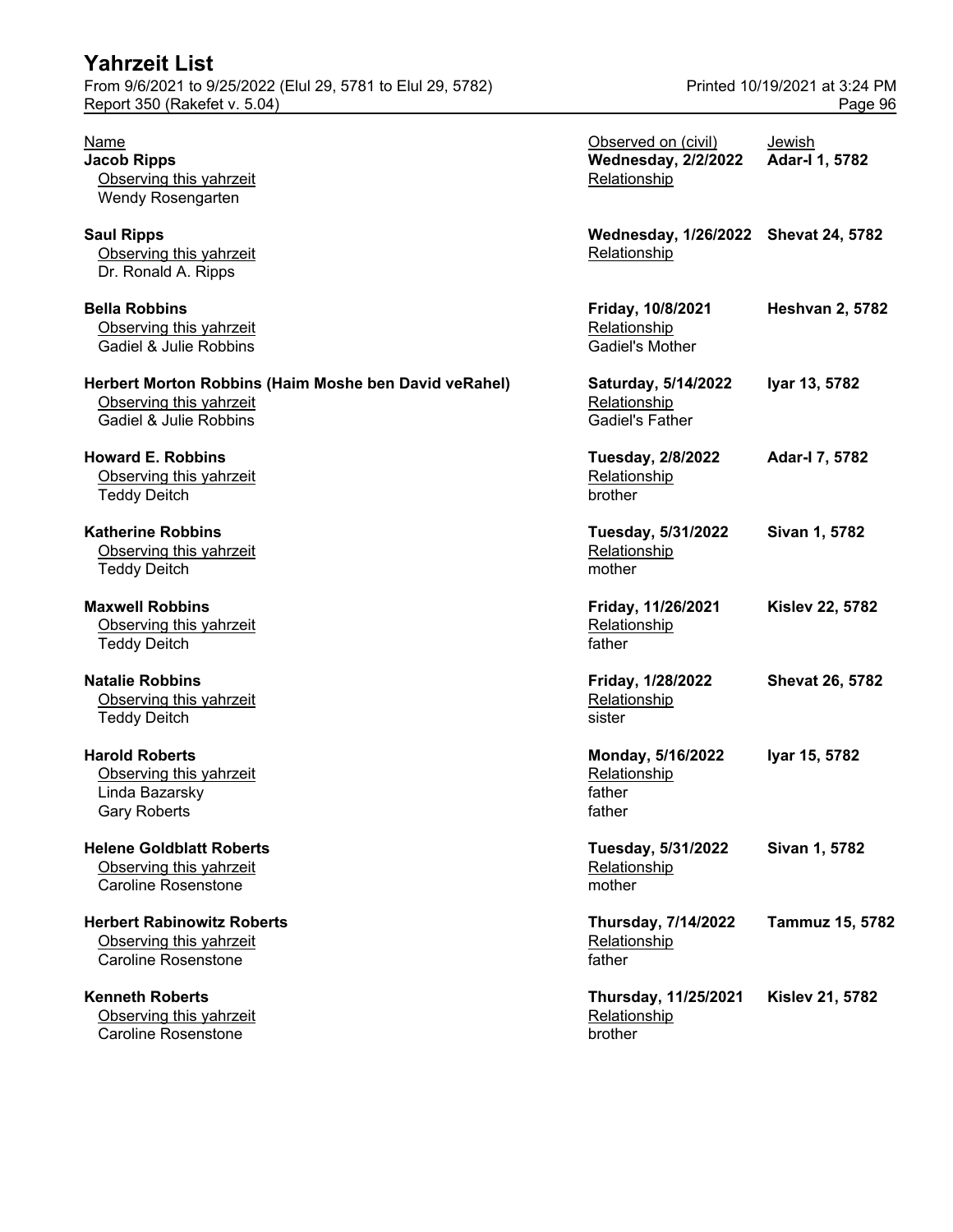| Yahrzeit List                                                                                                |                                                                               |                                          |
|--------------------------------------------------------------------------------------------------------------|-------------------------------------------------------------------------------|------------------------------------------|
| From 9/6/2021 to 9/25/2022 (Elul 29, 5781 to Elul 29, 5782)<br>Report 350 (Rakefet v. 5.04)                  |                                                                               | Printed 10/19/2021 at 3:24 PM<br>Page 97 |
| <b>Name</b><br><b>Ruth Roberts</b><br>Observing this yahrzeit<br>Linda Bazarsky<br><b>Gary Roberts</b>       | Observed on (civil)<br>Friday, 11/26/2021<br>Relationship<br>mother<br>mother | Jewish<br><b>Kislev 22, 5782</b>         |
| <b>Kate Rochlin</b><br>Observing this yahrzeit<br>Kranie & Earl Baker                                        | Friday, 4/15/2022<br>Relationship<br>Grandmother                              | <b>Nissan 14, 5782</b>                   |
| <b>Louis Rochlin</b><br>Observing this yahrzeit<br>Kranie & Earl Baker                                       | <b>Thursday, 1/13/2022</b><br>Relationship<br>Grandfather                     | <b>Shevat 11, 5782</b>                   |
| Ann Rogoff (_bat Shimon Meir veRezel)<br>Observing this yahrzeit<br>Paulette Byer                            | Thursday, 6/30/2022<br>Relationship                                           | <b>Tammuz 1, 5782</b>                    |
| Eileen S. Rogoff (Elka Zisa bat Eliezer viYehudit)<br>Observing this yahrzeit<br>Jonathan Eagan              | Thursday, 9/30/2021<br>Relationship<br>Jonathan's Wife                        | <b>Tishrei 24, 5782</b>                  |
| Eunice Rogoff (Yehudit bat Shepsel uFeigel)<br>Observing this yahrzeit<br>Jonathan Eagan                     | Friday, 2/18/2022<br>Relationship<br>Eileen's Mother                          | Adar-I 17, 5782                          |
| Louis Rogoff (Eliezer ben Shimon Meir veRezel)<br>Observing this yahrzeit<br>Paulette Byer<br>Jonathan Eagan | <b>Wednesday, 7/6/2022</b><br>Relationship                                    | Tammuz 7, 5782                           |
| <b>Max Rogoff</b><br>Observing this yahrzeit<br>Paulette Byer                                                | Tuesday, 2/8/2022<br>Relationship                                             | Adar-I 7, 5782                           |
| Phyllis Rogoff (Feiga bat Eliezer vi-Yehudit)<br>Observing this yahrzeit<br>Jonathan Eagan                   | Saturday, 12/25/2021<br>Relationship<br><b>Eileen's Sister</b>                | Tevet 21, 5782                           |
| <b>Rose Rogoff (Rezel)</b><br>Observing this yahrzeit<br>Paulette Byer                                       | <b>Thursday, 1/20/2022</b><br>Relationship                                    | <b>Shevat 18, 5782</b>                   |
| Sam Rogoff (_ben Shimon Meir veRezel)<br>Observing this yahrzeit<br>Paulette Byer                            | Monday, 1/31/2022<br>Relationship                                             | <b>Shevat 29, 5782</b>                   |
| <b>Harold Rogovin</b><br>Observing this yahrzeit<br><b>Ted Maltin</b>                                        | Monday, 11/22/2021<br>Relationship<br>friend                                  | <b>Kislev 18, 5782</b>                   |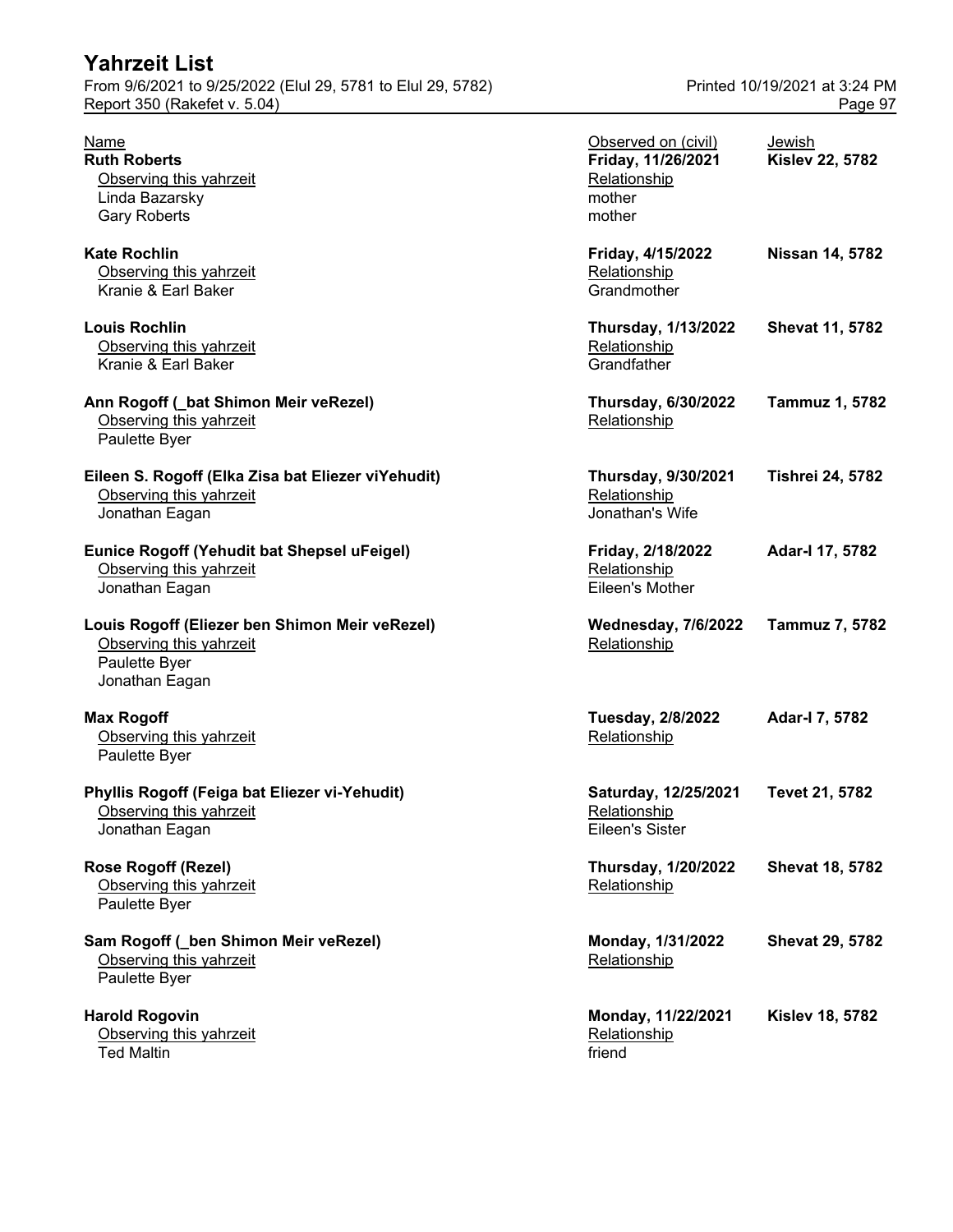| <b>Yahrzeit List</b>                                        |                               |
|-------------------------------------------------------------|-------------------------------|
| From 9/6/2021 to 9/25/2022 (Elul 29, 5781 to Elul 29, 5782) | Printed 10/19/2021 at 3:24 PM |
| Report 350 (Rakefet v. 5.04)                                | Page 98                       |

| Name<br>Estelle Romanoff (Ester bat Mordekhai)<br>Observing this yahrzeit<br>Sidney & Donna Levine         | Observed on (civil)<br><b>Wednesday, 3/2/2022</b><br>Relationship<br>Donna's Mother | Jewish<br>Adar-I 29, 5782 |
|------------------------------------------------------------------------------------------------------------|-------------------------------------------------------------------------------------|---------------------------|
| Max Romanoff (Mordekhai ben Nahman HaKohen veHana)<br>Observing this yahrzeit<br>Sidney & Donna Levine     | Saturday, 6/25/2022<br>Relationship<br>Donna's Father                               | Sivan 26, 5782            |
| <b>Elhanan Ronat</b><br>Observing this yahrzeit<br>Naomi Shiloh & Meny Elimelech                           | Tuesday, 9/21/2021<br>Relationship<br>Naomi                                         | <b>Tishrei 15, 5782</b>   |
| <b>Norman Rose</b><br>Observing this yahrzeit<br>Nadav & Rita Sela                                         | Wednesday, 5/18/2022 Iyar 17, 5782<br>Relationship                                  |                           |
| Belle Rosenbaum (Beila bat Shelomo veHinda)<br>Observing this yahrzeit<br>Stanley Rosenbaum & Marga Hirsch | Friday, 2/4/2022<br>Relationship<br>Mother                                          | Adar-I 3, 5782            |
| <b>Isadore Rosenbaum</b><br>Observing this yahrzeit<br>Stanley Rosenbaum & Marga Hirsch                    | Saturday, 9/18/2021<br>Relationship<br>Father                                       | <b>Tishrei 12, 5782</b>   |
| <b>Charles Rosenberg</b><br>Observing this yahrzeit<br>Esther & Irwin Nash                                 | Tuesday, 5/17/2022<br>Relationship<br><b>Esther's Father</b>                        | Iyar 16, 5782             |
| <b>Eva Rosenberg</b><br>Observing this yahrzeit<br>Esther & Irwin Nash                                     | Friday, 5/13/2022<br>Relationship<br><b>Esther's Mother</b>                         | Iyar 12, 5782             |
| <b>Harriet Rosenberg</b><br>Observing this yahrzeit<br>Helen Rosenberg & Keith Richter                     | Monday, 11/15/2021<br>Relationship<br>Mother                                        | <b>Kislev 11, 5782</b>    |
| <b>Norman Rosenberg</b><br>Observing this yahrzeit<br>Lillian Rosenberg                                    | <b>Thursday, 8/25/2022</b><br>Relationship<br>Husband                               | Av 28, 5782               |
| <b>Rosabelle Rosenberg</b><br>Observing this yahrzeit<br>Gary & Betsy Rosenberg                            | Friday, 2/18/2022<br>Relationship<br>Gary's Mother                                  | Adar-I 17, 5782           |
| <b>Ruth Benstein Rosenberg</b><br>Observing this yahrzeit<br>Helen Rosenberg & Keith Richter               | Friday, 5/27/2022<br>Relationship<br><b>Helen's Stepmother</b>                      | Iyar 26, 5782             |
| <b>Sol Rosenberg</b><br>Observing this yahrzeit<br>Helen Rosenberg & Keith Richter                         | Monday, 9/27/2021<br>Relationship<br>Helen's Father, Eva's Grandfather              | <b>Tishrei 21, 5782</b>   |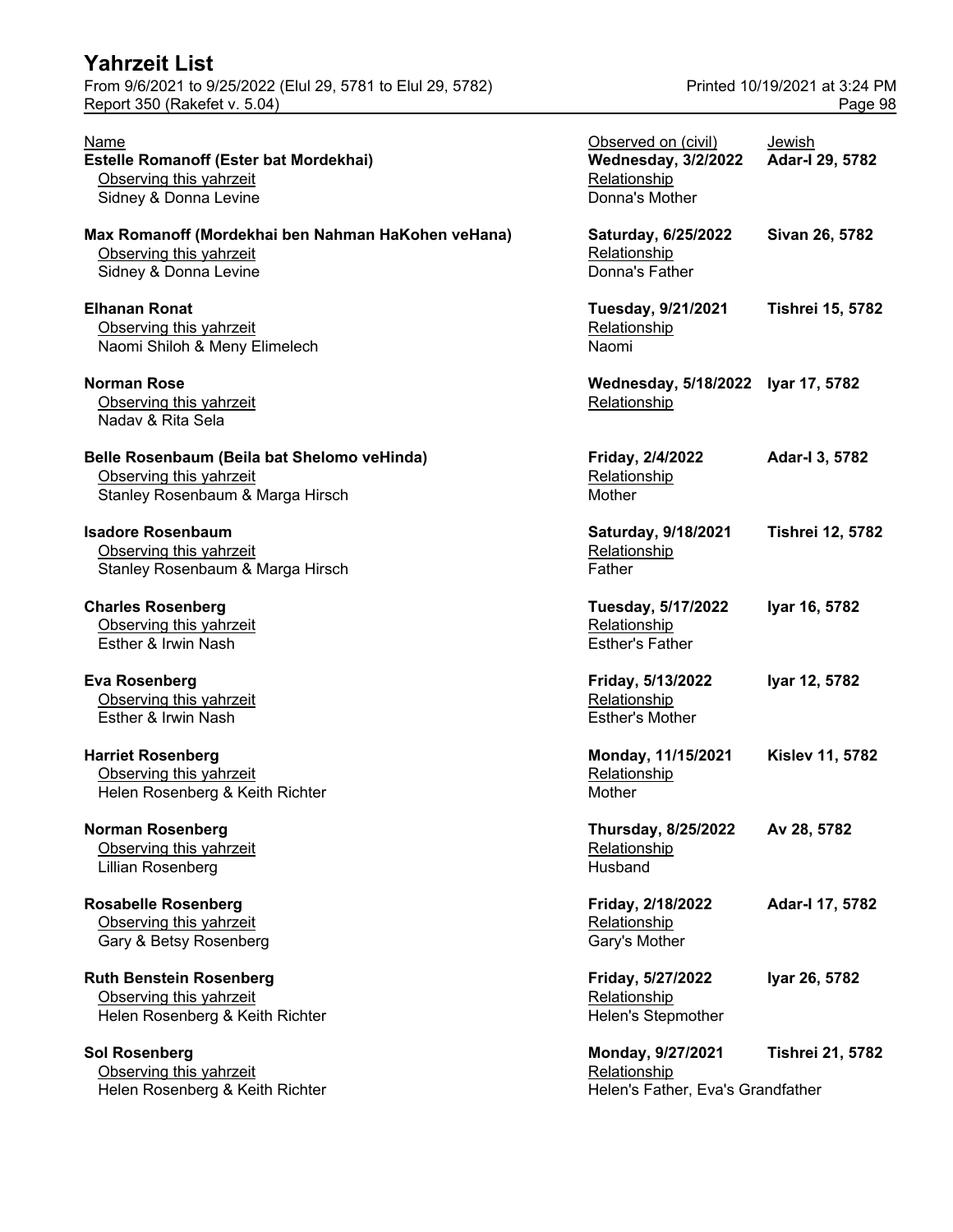| Report 350 (Rakefet v. 5.04)                                                                                        |                                                                         | Page 99                   |
|---------------------------------------------------------------------------------------------------------------------|-------------------------------------------------------------------------|---------------------------|
| Name<br><b>Charles S. Rosenblat</b><br>Observing this yahrzeit<br>Jonathan & Cathy Bell                             | Observed on (civil)<br>Tuesday, 2/22/2022<br>Relationship               | Jewish<br>Adar-I 21, 5782 |
| <b>Fannie Rosenblat</b><br>Observing this yahrzeit<br>Jonathan & Cathy Bell                                         | <b>Thursday, 1/6/2022</b><br>Relationship                               | <b>Shevat 4, 5782</b>     |
| <b>Barry L. Rosenblatt</b><br>Observing this yahrzeit<br>Joseph Alper<br><b>Theodore Alper</b>                      | Thursday, 12/23/2021<br>Relationship                                    | Tevet 19, 5782            |
| <b>Lois Alper Rosenblatt</b><br>Observing this yahrzeit<br>Joseph Alper<br><b>Theodore Alper</b>                    | Saturday, 5/21/2022<br>Relationship                                     | Iyar 20, 5782             |
| <b>Edward Rosenbluth</b><br>Observing this yahrzeit<br>Richard & Lynn Saltz                                         | Monday, 6/27/2022<br>Relationship<br>Lynn's father                      | Sivan 28, 5782            |
| <b>Zelda Rosenbluth</b><br>Observing this yahrzeit<br>Richard & Lynn Saltz                                          | Tuesday, 12/28/2021<br>Relationship<br>Lynn's mother                    | <b>Tevet 24, 5782</b>     |
| <b>Jakob Rosenthal (Yaqov ben Shemuel)</b><br>Observing this yahrzeit<br>Arline & Simon Rosenthal                   | <b>Wednesday, 10/6/2021</b><br>Relationship                             | <b>Tishrei 30, 5782</b>   |
| <b>Pearl Rosenthal</b><br>Observing this yahrzeit<br>Amy Margolis                                                   | Tuesday, 2/15/2022<br>Relationship<br>grandmother                       | Adar-I 14, 5782           |
| Mordechai Rosmarin<br>Observing this yahrzeit<br>Jessey & Joseph Palumbo                                            | Wednesday, 7/13/2022 Tammuz 14, 5782<br>Relationship<br>Jessey's father |                           |
| Mendel Rosner (Menahem Mendel ben Shemuel uFreidel Miryam)<br>Observing this yahrzeit<br>Hillel & Sara-Ann Auerbach | <b>Thursday, 6/9/2022</b><br>Relationship<br>Sara-Ann's Father          | Sivan 10, 5782            |
| Ruth Rosner (Rahel bat David haLevi veSara)<br>Observing this yahrzeit<br>Hillel & Sara-Ann Auerbach                | Tuesday, 8/9/2022<br>Relationship<br>Sara-Ann's Mother                  | Av 12, 5782               |
| <b>Violet Rosner (Sara)</b><br>Observing this yahrzeit<br>Alan Rosner                                               | Monday, 2/21/2022<br>Relationship<br>Alan's Mother                      | Adar-I 20, 5782           |

From 9/6/2021 to 9/25/2022 (Elul 29, 5781 to Elul 29, 5782) Printed 10/19/2021 at 3:24 PM

**Yahrzeit List**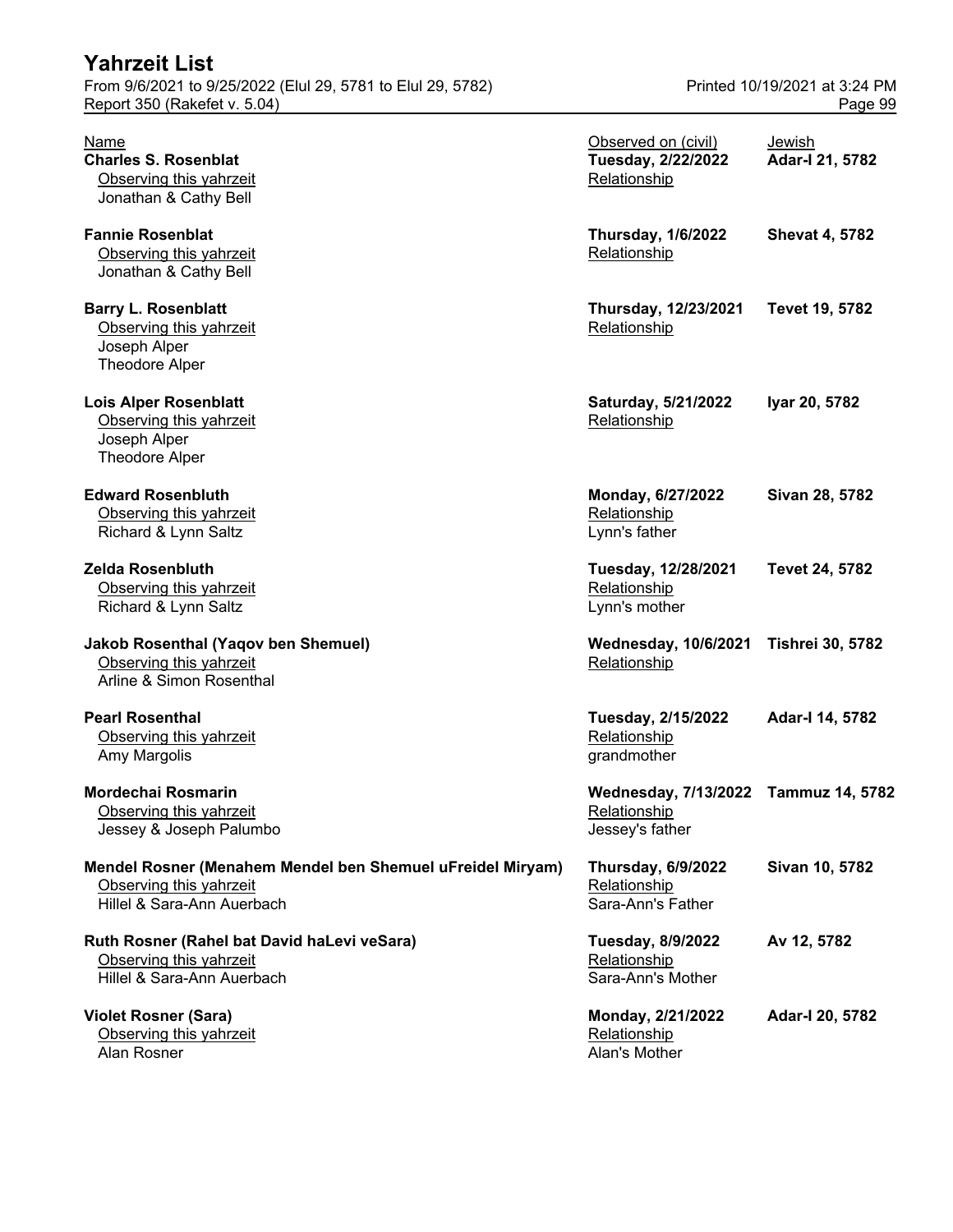| From 9/6/2021 to 9/25/2022 (Elul 29, 5781 to Elul 29, 5782)<br>Report 350 (Rakefet v. 5.04) |                                            | Printed 10/19/2021 at 3:24 PM<br>Page 100 |
|---------------------------------------------------------------------------------------------|--------------------------------------------|-------------------------------------------|
| Name                                                                                        | Observed on (civil)                        | Jewish                                    |
| Miriam Ross (Mirqa Bat-Sheva bat Yehuda Leib)<br>Observing this yahrzeit                    | <b>Thursday, 4/21/2022</b><br>Relationship | <b>Nissan 20, 5782</b>                    |
| <b>Richard &amp; Helen Ross</b>                                                             | Mother                                     |                                           |
| <b>Sidney Ross (Shemuel ben Tsvi)</b>                                                       | Friday, 9/2/2022                           | Elul 6, 5782                              |
| Observing this yahrzeit                                                                     | Relationship                               |                                           |
| <b>Richard &amp; Helen Ross</b>                                                             | Father                                     |                                           |
| <b>Hana Rostain</b>                                                                         | <b>Thursday, 6/9/2022</b>                  | Sivan 10, 5782                            |
| Observing this yahrzeit                                                                     | Relationship                               |                                           |
| Richard Schottenfeld & Tanina Rostain                                                       | <b>Tanina's Mother</b>                     |                                           |
| Laura Rothman (Lea bat Nahum uMiryam)                                                       | <b>Thursday, 6/16/2022</b>                 | Sivan 17, 5782                            |
| Observing this yahrzeit                                                                     | Relationship                               |                                           |
| Stephen & Sheryl Rothman                                                                    | Stephen's Mother                           |                                           |
| Murray Rothman (Moshe ben Mordekhai veEtel)                                                 | Sunday, 3/13/2022                          | Adar-II 10, 5782                          |
| Observing this yahrzeit                                                                     | Relationship                               |                                           |
| Stephen & Sheryl Rothman                                                                    | Father                                     |                                           |
| Jack Rotman (Ya'aqov Tuvya ben Moshe HaLevi ve-Hana)                                        | Friday, 4/15/2022                          | <b>Nissan 14, 5782</b>                    |
| Observing this yahrzeit                                                                     | Relationship                               |                                           |
| David & Darryl Kuperstock                                                                   | Darryl's Father                            |                                           |
| <b>Morris Rotman</b>                                                                        | Friday, 2/25/2022                          | Adar-I 24, 5782                           |
| Observing this yahrzeit                                                                     | Relationship                               |                                           |
| David & Darryl Kuperstock                                                                   | Darryl's Grandfather                       |                                           |
| <b>Ruth Rotman</b>                                                                          | Monday, 12/20/2021                         | Tevet 16, 5782                            |
| Observing this yahrzeit                                                                     | Relationship                               |                                           |
| David & Darryl Kuperstock                                                                   | Darryl's Mother                            |                                           |
| Sid Rotman (Shalom ben Moshe HaLevi ve-Hana)                                                | Sunday, 9/12/2021                          | <b>Tishrei 6, 5782</b>                    |
| Observing this yahrzeit                                                                     | Relationship                               |                                           |
| David & Darryl Kuperstock                                                                   | Darryl's Uncle                             |                                           |
| <b>Lillian Rubenstein</b>                                                                   | <b>Tuesday, 1/4/2022</b>                   | <b>Shevat 2, 5782</b>                     |
| Observing this yahrzeit                                                                     | Relationship                               |                                           |
| Gerald & Judith Oppenheim                                                                   | Judith's Mother                            |                                           |
| <b>Max Rubenstein</b>                                                                       | Friday, 12/10/2021                         | <b>Tevet 6, 5782</b>                      |
| Observing this yahrzeit                                                                     | Relationship                               |                                           |
| Allan Rubenstein & Carolyn Kone                                                             | Allan's Father                             |                                           |
| <b>Samuel Rubenstein</b>                                                                    | Sunday, 4/17/2022                          | <b>Nissan 16, 5782</b>                    |
| Observing this yahrzeit                                                                     | Relationship                               |                                           |
| Gerald & Judith Oppenheim                                                                   | Judith's Father                            |                                           |
| Pearl Rubin (Perel bat Yaqov veRivqa)                                                       | Saturday, 12/4/2021                        | <b>Kislev 30, 5782</b>                    |
| Observing this yahrzeit                                                                     | Relationship                               |                                           |

Cynthia Rubin Cynthia's Mother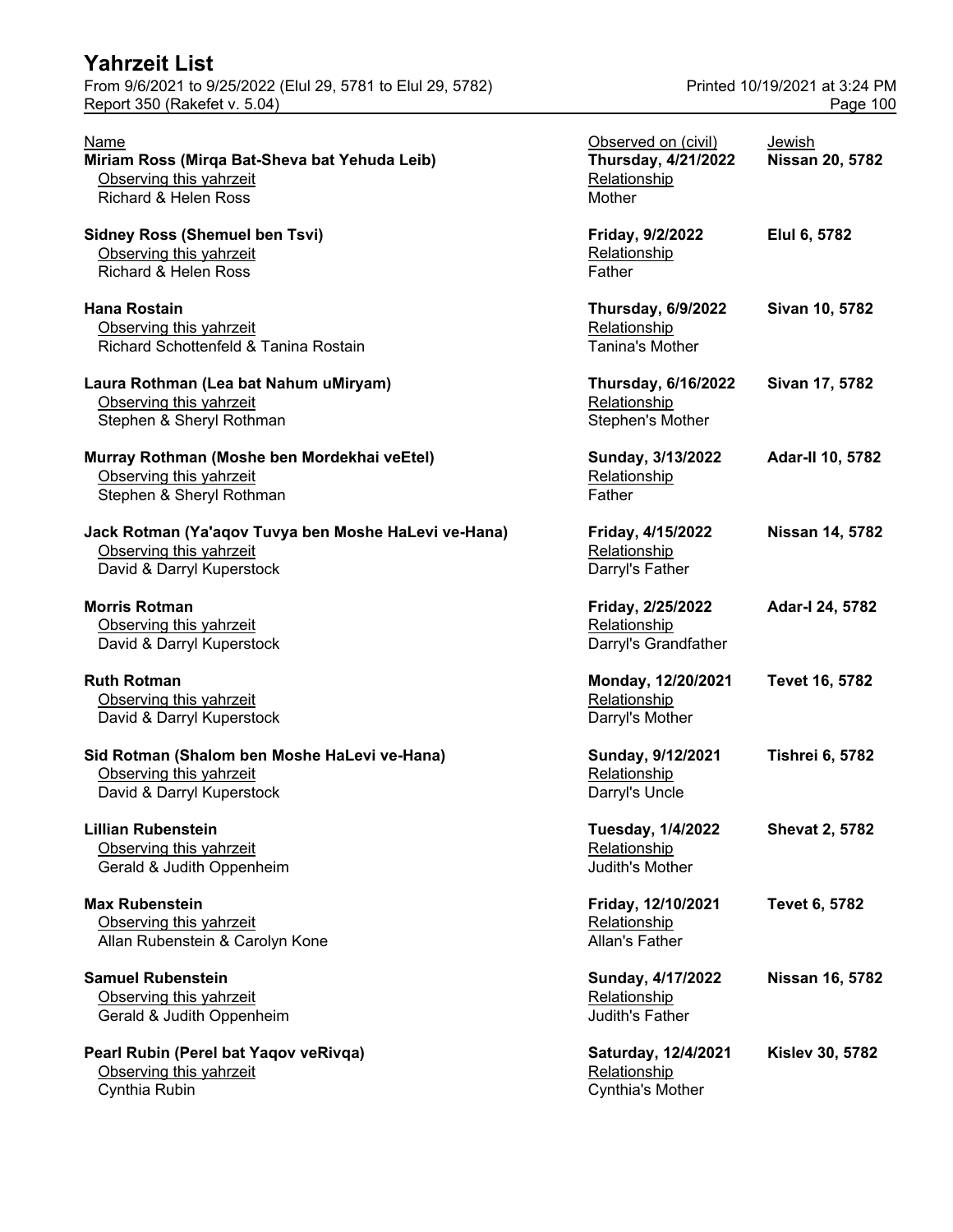| <b>Yahrzeit List</b>                                                                                                                    |                                                                                              |                                           |
|-----------------------------------------------------------------------------------------------------------------------------------------|----------------------------------------------------------------------------------------------|-------------------------------------------|
| From 9/6/2021 to 9/25/2022 (Elul 29, 5781 to Elul 29, 5782)<br>Report 350 (Rakefet v. 5.04)                                             |                                                                                              | Printed 10/19/2021 at 3:24 PM<br>Page 101 |
| <b>Name</b><br><b>Sydney Rubin</b><br>Observing this yahrzeit<br>Cynthia Rubin                                                          | Observed on (civil)<br>Wednesday, 8/31/2022 Elul 4, 5782<br>Relationship<br>Cynthia's father | Jewish                                    |
| Irving Rudof (Yitshaq Aharon ben Yosef & Mindel)<br>Observing this yahrzeit<br>Stephen & Joanne Rudof                                   | Tuesday, 10/26/2021<br>Relationship<br>Stephen's Father                                      | <b>Heshvan 20, 5782</b>                   |
| Michael Harold Rudof (Mordekha Tsvi ben Shalom Lev & Yehudit Mikhan)day, 10/3/2021<br>Observing this yahrzeit<br>Stephen & Joanne Rudof | Relationship<br>Son                                                                          | <b>Tishrei 27, 5782</b>                   |
| Shirley Rudof (Shifra bat Moshe Yosef veSheina Malka)<br>Observing this yahrzeit<br>Stephen Rudof                                       | <b>Wednesday, 4/6/2022</b><br>Relationship<br>Stephen's Mother                               | <b>Nissan 5, 5782</b>                     |
| <b>Eileen Rue</b><br>Observing this yahrzeit<br>Colleen Rue                                                                             | Wednesday, 5/11/2022 Iyar 10, 5782<br>Relationship<br>mother                                 |                                           |
| <b>Elmer Rue</b><br>Observing this yahrzeit<br><b>Colleen Rue</b>                                                                       | Saturday, 7/16/2022<br>Relationship<br>uncle                                                 | Tammuz 17, 5782                           |
| <b>Elmer Rue</b><br>Observing this yahrzeit<br><b>Colleen Rue</b>                                                                       | Friday, 8/5/2022<br>Relationship<br>grandfather                                              | Av 8, 5782                                |
| <b>Helen Rue</b><br>Observing this yahrzeit<br><b>Colleen Rue</b>                                                                       | Sunday, 7/17/2022<br>Relationship<br>grandmother                                             | Tammuz 18, 5782                           |
| <b>William Rue</b><br>Observing this yahrzeit<br><b>Colleen Rue</b>                                                                     | Saturday, 7/23/2022<br>Relationship<br>father                                                | <b>Tammuz 24, 5782</b>                    |
| <b>Celia Russ</b><br>Observing this yahrzeit<br>Stephen & Doris Brody                                                                   | Friday, 3/4/2022<br>Relationship                                                             | <b>Adar-II 1, 5782</b>                    |
| <b>Dorothy Rutkin</b><br>Observing this yahrzeit<br><b>Cindy Voloshin Smernoff</b>                                                      | <b>Tuesday, 9/13/2022</b><br>Relationship<br>Cindy's Mother                                  | Elul 17, 5782                             |
| Harold Rutkin (Hirshel Shemuel ben Yosef Avraham)<br>Observing this yahrzeit<br><b>Cindy Voloshin Smernoff</b>                          | <b>Thursday, 4/7/2022</b><br>Relationship<br>Cindy's Step-Father                             | <b>Nissan 6, 5782</b>                     |
| <b>Esther Sachs (Ester Malka bat Menahem Mendel)</b><br>Observing this yahrzeit<br><b>Rita Sachs</b>                                    | Saturday, 1/29/2022<br>Relationship<br>Ivan's Mother                                         | <b>Shevat 27, 5782</b>                    |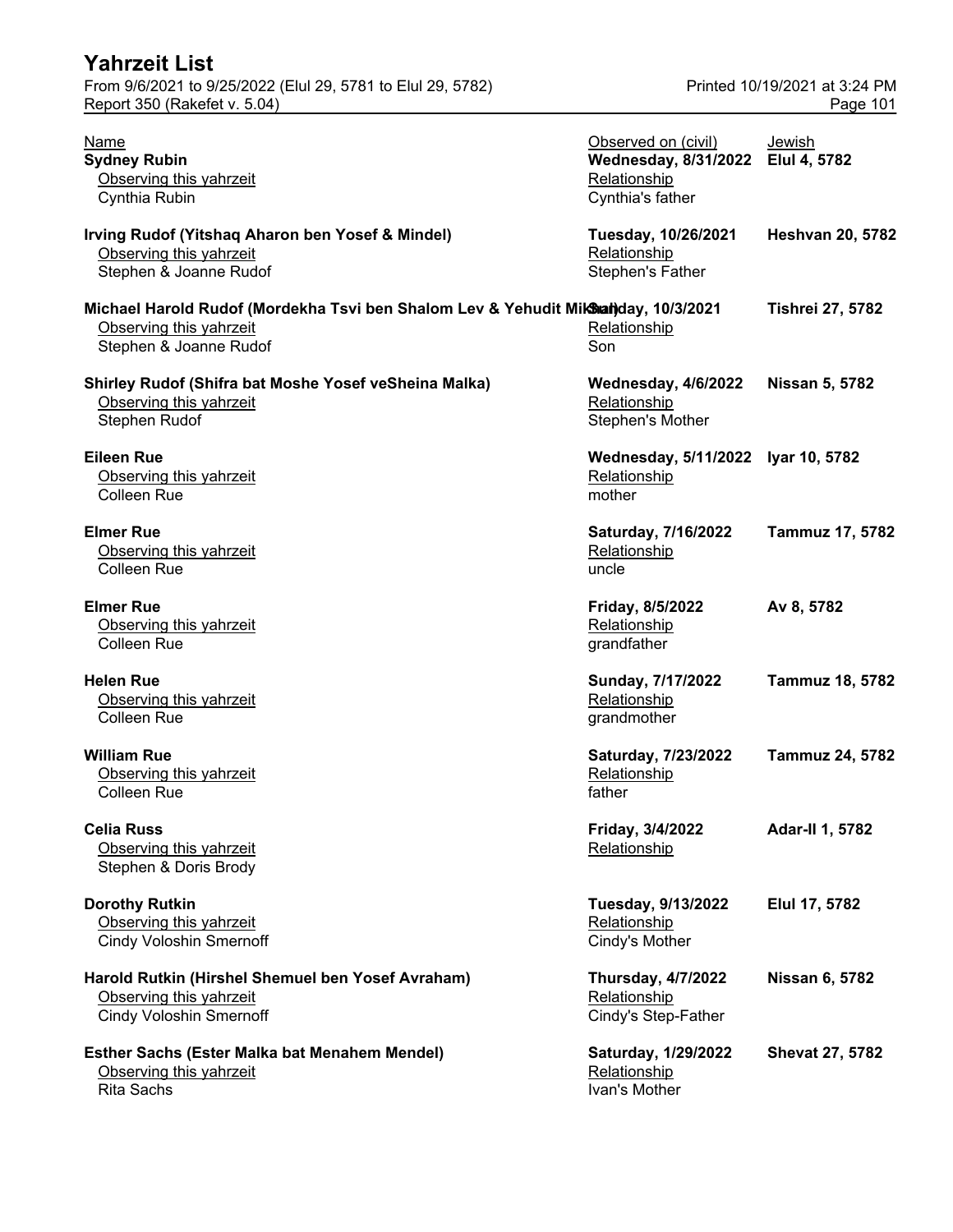From 9/6/2021 to 9/25/2022 (Elul 29, 5781 to Elul 29, 5782) Printed 10/19/2021 at 3:24 PM Report 350 (Rakefet v. 5.04) **Page 102** 

| Name<br>Herb Sachs (Hirshel ben Yosef veEster Malka)<br>Observing this yahrzeit<br><b>Rita Sachs</b>                                                                                                                                      | Observed on (civil)<br>Thursday, 7/21/2022<br>Relationship<br>Ivan's Brother                                                                                                      | Jewish<br><b>Tammuz 22, 5782</b> |
|-------------------------------------------------------------------------------------------------------------------------------------------------------------------------------------------------------------------------------------------|-----------------------------------------------------------------------------------------------------------------------------------------------------------------------------------|----------------------------------|
| Ivan Sachs (Yitshaq ben Yosef veEster Malka)<br>Observing this yahrzeit<br>Gregory & Lisa Sachs<br>Mark & Ilene Sachs<br>Robert & Betsy Sachs<br>Ellen Pelligrino<br><b>Rita Sachs</b><br>Kenneth & Linda Buckman<br>Louis & Sharon Sachs | <b>Wednesday, 8/3/2022</b><br>Relationship<br>Gregory's Father<br>Mark's Father<br>Robert's Father<br>Ellen's Father<br><b>Rita's Husband</b><br>Linda's Father<br>Louis's Father | Av 6, 5782                       |
| Joseph Sachs (Yosef ben Avraham)<br>Observing this yahrzeit<br><b>Rita Sachs</b>                                                                                                                                                          | <b>Thursday, 1/6/2022</b><br>Relationship<br>Ivan's Father                                                                                                                        | <b>Shevat 4, 5782</b>            |
| <b>Julius Sachs</b><br>Observing this yahrzeit<br>Rhoda Zahler Samuel & Allen Samuel                                                                                                                                                      | Friday, 6/10/2022<br>Relationship<br>Rhoda's Father                                                                                                                               | Sivan 11, 5782                   |
| <b>Marvin Sachs</b><br>Observing this yahrzeit<br><b>Rita Sachs</b>                                                                                                                                                                       | Wednesday, 12/29/2021 Tevet 25, 5782<br>Relationship<br>Ivan's Brother                                                                                                            |                                  |
| Sylvia Glassman Sachs (Shulamit bat Haim veHana)<br>Observing this yahrzeit<br>Rhoda Zahler Samuel & Allen Samuel                                                                                                                         | Tuesday, 9/20/2022<br>Relationship<br>Rhoda's Mother                                                                                                                              | Elul 24, 5782                    |
| <b>Marilee Sager (Merila bat Leib)</b><br>Observing this yahrzeit<br><b>Gwen Sager</b>                                                                                                                                                    | Friday, 4/22/2022<br>Relationship<br>Gwen's Mother                                                                                                                                | <b>Nissan 21, 5782</b>           |
| David Sagerman (David Aharon ben Ezra & Miryam Tulsa)<br>Observing this yahrzeit<br>Robert Sagerman                                                                                                                                       | Friday, 11/12/2021<br>Relationship<br>father                                                                                                                                      | <b>Kislev 8, 5782</b>            |
| Doris Sagerman<br>Observing this yahrzeit<br>Robert Sagerman                                                                                                                                                                              | <b>Wednesday, 2/2/2022</b><br>Relationship<br>mother                                                                                                                              | Adar-I 1, 5782                   |
| <b>Ezra Sagerman</b><br>Observing this yahrzeit<br>Robert Sagerman                                                                                                                                                                        | Saturday, 7/2/2022<br>Relationship<br>grandfather                                                                                                                                 | Tammuz 3, 5782                   |
| Joseph Sagerman<br>Observing this yahrzeit<br>Robert Sagerman                                                                                                                                                                             | Tuesday, 9/13/2022<br>Relationship<br>great-uncle                                                                                                                                 | Elul 17, 5782                    |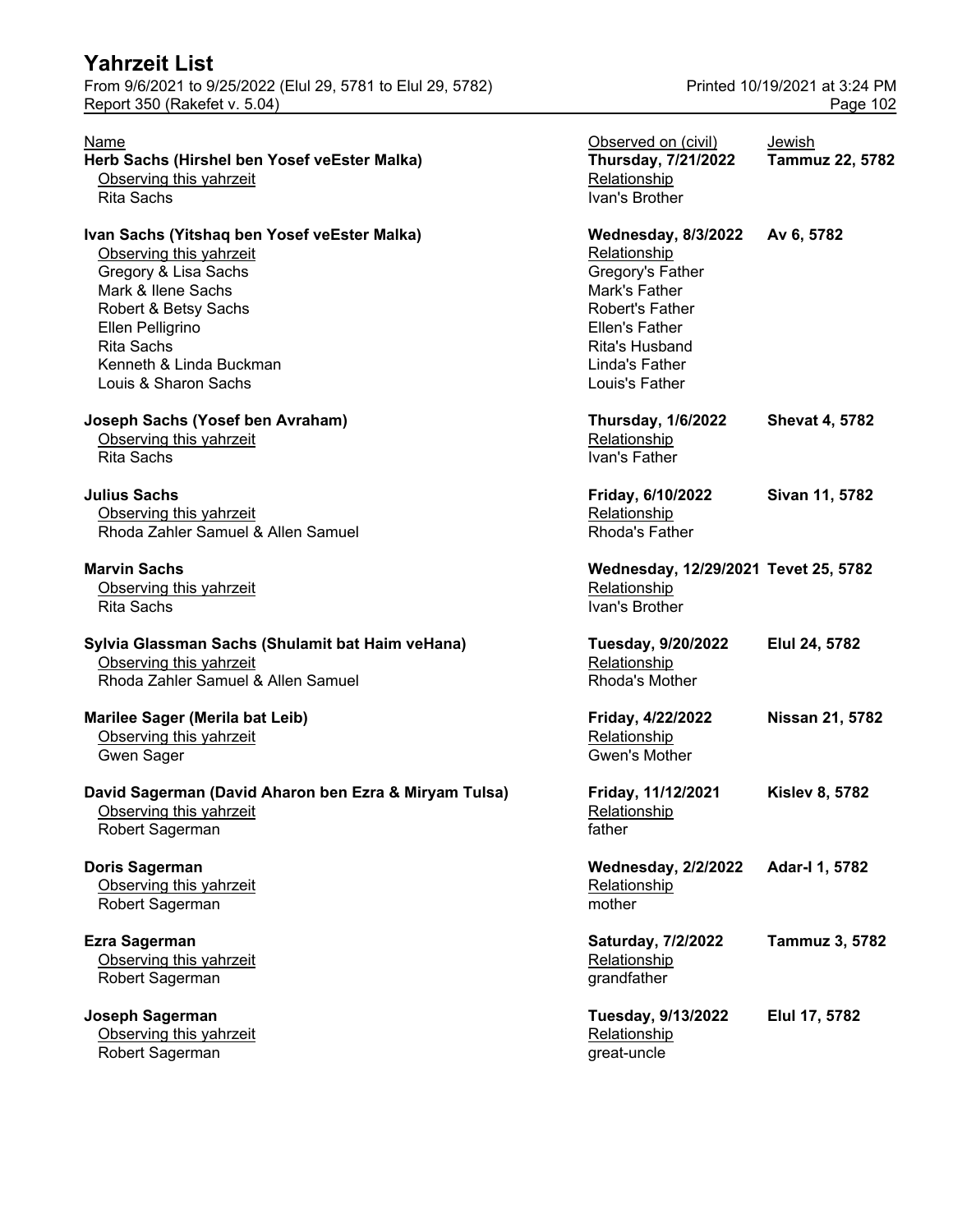| <b>Yahrzeit List</b>                                                                                                          |                                                                                            |                                           |
|-------------------------------------------------------------------------------------------------------------------------------|--------------------------------------------------------------------------------------------|-------------------------------------------|
| From 9/6/2021 to 9/25/2022 (Elul 29, 5781 to Elul 29, 5782)<br>Report 350 (Rakefet v. 5.04)                                   |                                                                                            | Printed 10/19/2021 at 3:24 PM<br>Page 103 |
| Name<br><b>Mary Sagerman</b><br>Observing this yahrzeit<br>Robert Sagerman                                                    | Observed on (civil)<br>Thursday, 12/30/2021<br>Relationship<br>grandmother                 | <b>Jewish</b><br>Tevet 26, 5782           |
| <b>Burton Salk</b><br>Observing this yahrzeit<br>Nancy Salk                                                                   | <b>Thursday, 6/23/2022</b><br>Relationship<br>Nancy's Father                               | Sivan 24, 5782                            |
| Marilyn Salk (Minda Libi bat David uFeiga)<br>Observing this yahrzeit<br>Nancy Salk                                           | Tuesday, 3/22/2022<br>Relationship<br>Nancy's Mother                                       | Adar-II 19, 5782                          |
| <b>Harriet H. Salowitz</b><br>Observing this yahrzeit<br>Lynn Lemay<br><b>Samuel Salowitz</b><br><b>Barbara Getzewich</b>     | Friday, 1/28/2022<br>Relationship<br>Lynn's mother<br>Samuel's mother<br>Barbara's mother  | <b>Shevat 26, 5782</b>                    |
| <b>Shepard "Shep" Salowitz</b><br>Observing this yahrzeit<br>Lynn Lemay<br><b>Samuel Salowitz</b><br><b>Barbara Getzewich</b> | Sunday, 11/28/2021<br>Relationship<br>Lynn's father<br>Samuel's father<br>Barbara's father | <b>Kislev 24, 5782</b>                    |
| <b>Frances Saltz</b><br>Observing this yahrzeit<br>Richard & Lynn Saltz                                                       | Saturday, 1/8/2022<br>Relationship<br>Richard's mother                                     | <b>Shevat 6, 5782</b>                     |
| <b>Harry Saltz</b><br>Observing this yahrzeit<br>Richard & Lynn Saltz                                                         | Sunday, 10/24/2021<br>Relationship<br>Richard's father                                     | <b>Heshvan 18, 5782</b>                   |
| <b>Fannie Samowitz (Ester Feiga)</b><br>Observing this yahrzeit<br><b>Michael Granoff</b>                                     | Thursday, 10/21/2021<br>Relationship                                                       | <b>Heshvan 15, 5782</b>                   |
| Harold Samowitz (Gershon ben Yosef Meir Haim veEster Feiga)<br>Observing this yahrzeit<br><b>Michael Granoff</b>              | Saturday, 2/5/2022<br>Relationship                                                         | Adar-I 4, 5782                            |
| Joseph Samowitz (Yosef Meir Haim)<br>Observing this yahrzeit<br><b>Michael Granoff</b>                                        | Sunday, 2/6/2022<br>Relationship                                                           | Adar-I 5, 5782                            |
| Morris Samowitz (Moshe ben Yosef Meir Haim veEster Feiga)<br>Observing this yahrzeit<br>Michael Granoff                       | Tuesday, 10/19/2021<br>Relationship                                                        | <b>Heshvan 13, 5782</b>                   |
| <b>Richard Samuel</b><br>Observing this yahrzeit<br>David & Joanne Goldblum                                                   | <b>Thursday, 3/17/2022</b><br>Relationship<br>Joanne's Father                              | Adar-II 14, 5782                          |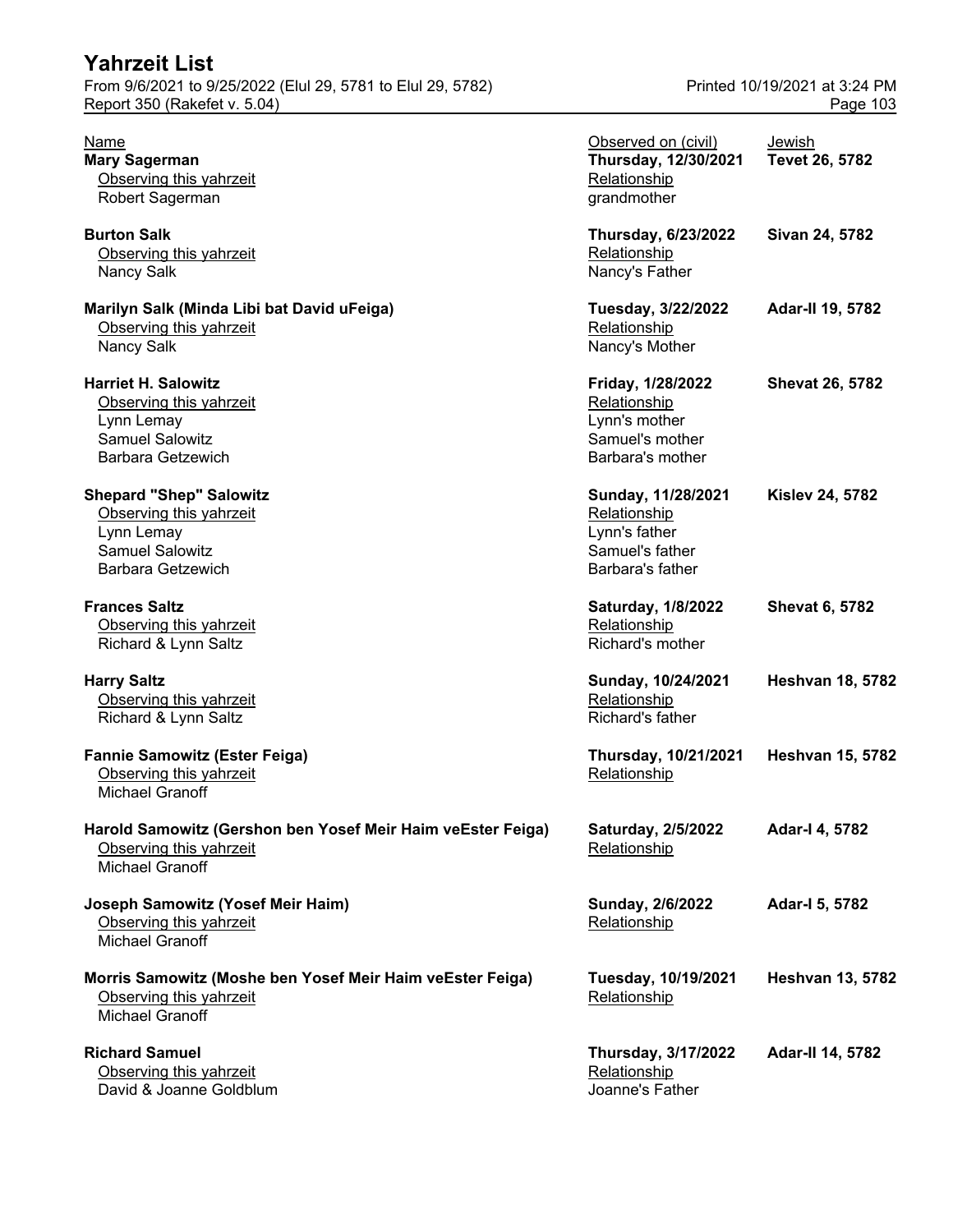| Yahrzeit List                                                                                                                                                   |                                                                                           |                                           |
|-----------------------------------------------------------------------------------------------------------------------------------------------------------------|-------------------------------------------------------------------------------------------|-------------------------------------------|
| From 9/6/2021 to 9/25/2022 (Elul 29, 5781 to Elul 29, 5782)<br>Report 350 (Rakefet v. 5.04)                                                                     |                                                                                           | Printed 10/19/2021 at 3:24 PM<br>Page 104 |
| Name<br><b>Rosa Maria Sanchez</b><br>Observing this yahrzeit<br>Marisol Sanchez-Moycik & Thomas Moycik                                                          | Observed on (civil)<br>Monday, 4/25/2022<br>Relationship<br>Marisol's Mother              | Jewish<br><b>Nissan 24, 5782</b>          |
| <b>Irma Sandler</b><br>Observing this yahrzeit<br>Diane Cummings & Thomas Peckham                                                                               | Tuesday, 10/12/2021<br>Relationship                                                       | <b>Heshvan 6, 5782</b>                    |
| Elaine Beverly Sands (Ilana Tseviya bat Yaqov ve-Sanya)<br>Observing this yahrzeit<br><b>Arthur Sands</b>                                                       | Monday, 11/29/2021<br>Relationship<br>Arthur's Mother                                     | <b>Kislev 25, 5782</b>                    |
| George Sands (Yaqov Yosef ben Noah)<br>Observing this yahrzeit<br><b>Arthur Sands</b><br><b>Gerald Marder</b>                                                   | Sunday, 6/19/2022<br>Relationship<br>Father<br><b>Gerald's Uncle</b>                      | Sivan 20, 5782                            |
| Alvin Charles Sapadin (Avraham Shelomo ben Aharon veHana HaLeviiuesday, 2/1/2022<br>Observing this yahrzeit<br>Larry M. Sapadin & Micki Segel<br>Helene Sapadin | Relationship<br>Larry's Father<br><b>Helene's Father</b>                                  | <b>Shevat 30, 5782</b>                    |
| Blanche Weissman Sapadin (Beraina bat Moshe u-Frida)<br>Observing this yahrzeit<br>Larry M. Sapadin & Micki Segel<br>Helene Sapadin                             | Tuesday, 12/14/2021<br>Relationship<br>Larry's Mother<br>Helene's Mother                  | <b>Tevet 10, 5782</b>                     |
| Andrew Sardi (Arye ben Mordekhai veHana)<br>Observing this yahrzeit<br>Eva Shragis                                                                              | Wednesday, 2/23/2022 Adar-I 22, 5782<br>Relationship<br>Eva's Father                      |                                           |
| Judith Sardi (Feigeleh bat Shemuel Zalman veHaya)<br>Observing this yahrzeit<br>Eva Shragis                                                                     | Saturday, 9/17/2022<br>Relationship<br>Eva's Mother                                       | Elul 21, 5782                             |
| Harold Saslow (Yehuda Hirshel ben Yitshaq Yosef veYenta Lea)<br>Observing this yahrzeit<br>Linda Saslow<br>Randi & Wendy Saslow                                 | <b>Thursday, 10/7/2021</b><br>Relationship<br>Linda's Husband<br>Randi and Wendy's Father | <b>Heshvan 1, 5782</b>                    |
| <b>Henrietta Saslow</b><br>Observing this yahrzeit<br>Linda Saslow                                                                                              | <b>Thursday, 9/1/2022</b><br>Relationship<br>Harold's Mother                              | Elul 5, 5782                              |
| <b>Joseph Saslow</b><br>Observing this yahrzeit<br>Linda Saslow                                                                                                 | Saturday, 7/23/2022<br>Relationship<br><b>Harold's Father</b>                             | <b>Tammuz 24, 5782</b>                    |
| <b>Michael Jeffrey Saslow</b><br>Observing this yahrzeit<br>Linda Saslow                                                                                        | Thursday, 11/25/2021<br>Relationship<br>Son                                               | <b>Kislev 21, 5782</b>                    |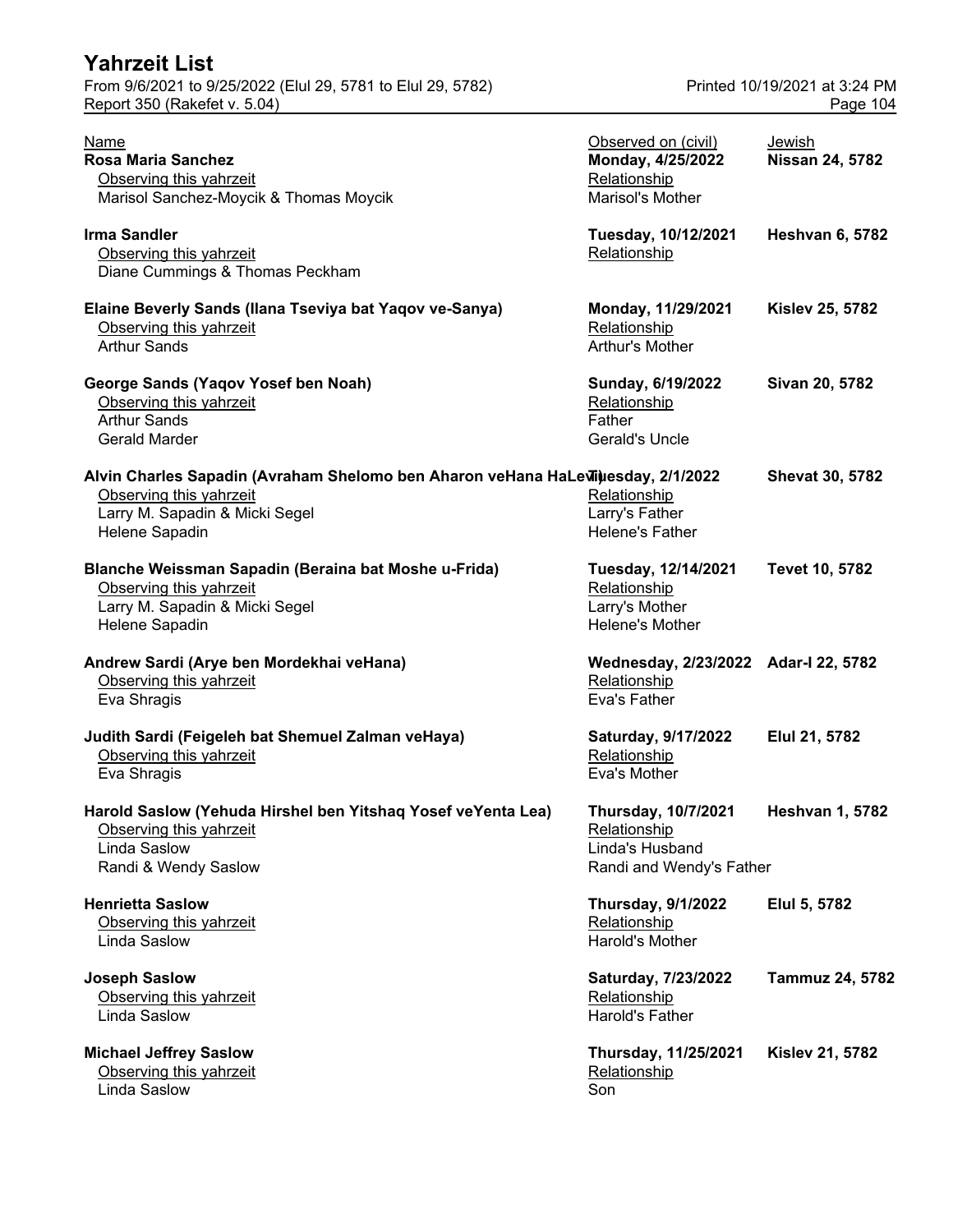#### **Yahrzeit List** From 9/6/2021 to 9/25/2022 (Elul 29, 5781 to Elul 29, 5782) Printed 10/19/2021 at 3:24 PM Report 350 (Rakefet v. 5.04) **Page 105**

#### **Anne Scherr (Hinda Sara bat Yitzhaq veRahel)** Observing this yahrzeit

**Bayla Chesir Schnaidman** Observing this yahrzeit **Relationship Relationship Relationship** Nadav & Rita Sela

| Name<br><b>Anna Savin</b><br>Observing this yahrzeit<br>Ronald & Melrene Savin                 | Observed on (civil)<br>Tuesday, 6/14/2022<br>Relationship<br>Ronald's Mother | Jewish<br>Sivan 15, 5782 |
|------------------------------------------------------------------------------------------------|------------------------------------------------------------------------------|--------------------------|
| <b>Marilyn Shure Savin</b><br>Observing this yahrzeit<br>Ronald & Melrene Savin                | Sunday, 4/3/2022<br>Relationship<br>Ronald's Wife                            | <b>Nissan 2, 5782</b>    |
| <b>Maurice Savin</b><br>Observing this yahrzeit<br>Ronald & Melrene Savin                      | Saturday, 1/15/2022<br>Relationship<br>Ronald's Father                       | <b>Shevat 13, 5782</b>   |
| <b>Anita Deanna Fink Saxe</b><br>Observing this yahrzeit<br><b>Stanley Saxe</b>                | Sunday, 8/14/2022<br>Relationship<br><b>Stan's Sister-in-Law</b>             | Av 17, 5782              |
| Perry Saxe (Levi ben Shemuel veTova)<br>Observing this yahrzeit<br><b>Stanley Saxe</b>         | <b>Wednesday, 4/6/2022</b><br>Relationship<br>Stan's Brother                 | <b>Nissan 5, 5782</b>    |
| <b>Samuel Saxe</b><br>Observing this yahrzeit<br>Jack Saxe<br><b>Stanley Saxe</b>              | Tuesday, 2/15/2022<br>Relationship<br>Father<br>Father                       | Adar-I 14, 5782          |
| <b>Tillie Saxe</b><br>Observing this yahrzeit<br>Jack Saxe<br><b>Stanley Saxe</b>              | Wednesday, 2/16/2022 Adar-I 15, 5782<br>Relationship<br>Mother<br>Mother     |                          |
| <b>Professor Zevi Scharfstein</b><br>Observing this yahrzeit<br><b>Deborah Chernoff</b>        | Saturday, 10/9/2021<br>Relationship<br>grandfather                           | <b>Heshvan 3, 5782</b>   |
| <b>Rose Scharfstein</b><br>Observing this yahrzeit<br>Deborah Chernoff                         | Wednesday, 1/26/2022 Shevat 24, 5782<br>Relationship<br>grandmother          |                          |
| <b>Eunice Scharr</b><br>Observing this yahrzeit<br>Andy & Paige Weinstein                      | <b>Wednesday, 11/3/2021</b><br>Relationship<br>Paige's Mother                | <b>Heshvan 28, 5782</b>  |
| Anne Scherr (Hinda Sara bat Yitzhaq veRahel)<br>Observing this yahrzeit<br>Paul & Polly Rieser | Sunday, 9/12/2021<br>Relationship<br>Polly's Mother                          | <b>Tishrei 6, 5782</b>   |
| <b>Bayla Chesir Schnaidman</b><br>Ohserving this vahrzeit                                      | Friday, 12/10/2021<br><b>Relationshin</b>                                    | <b>Tevet 6, 5782</b>     |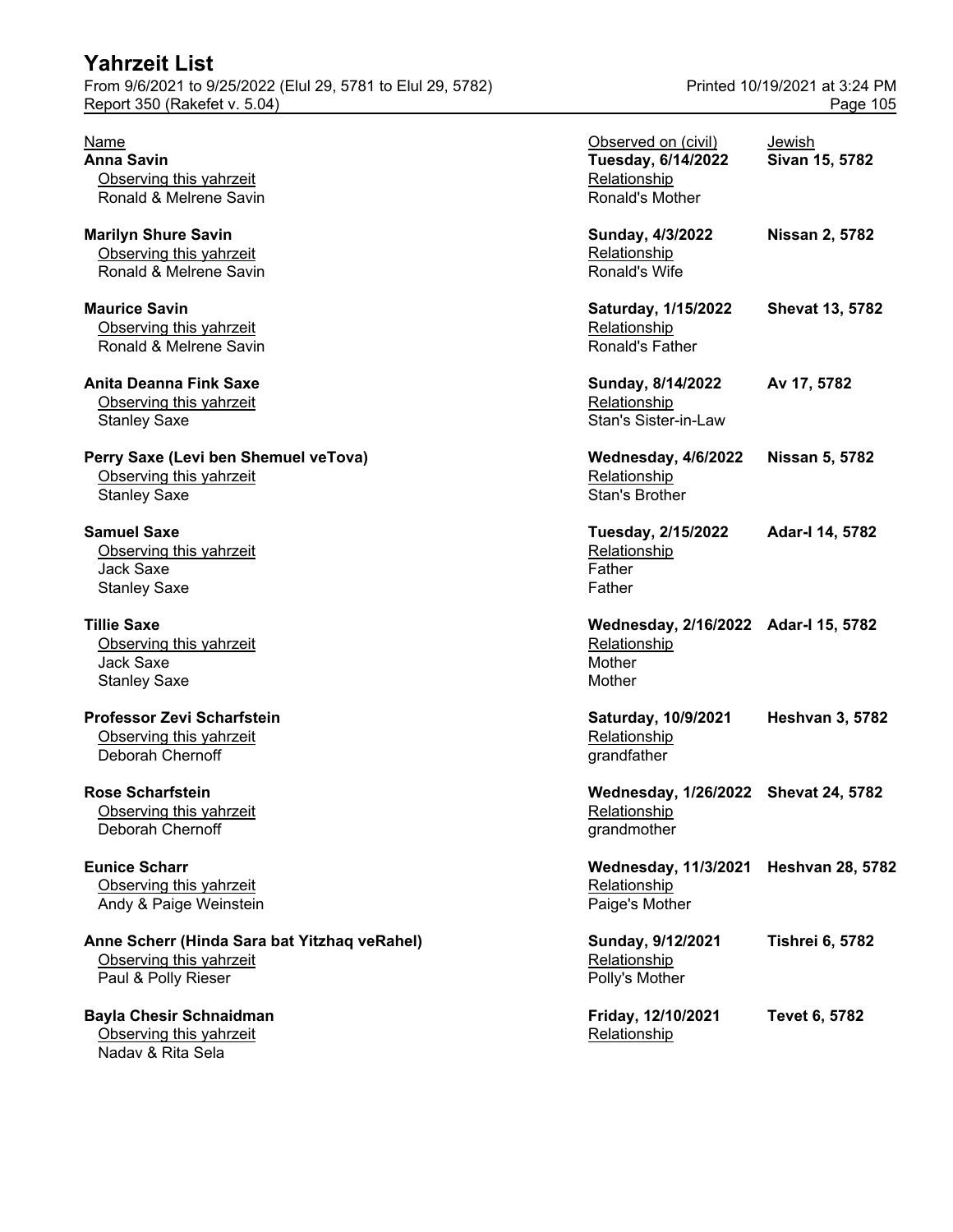| <b>Yahrzeit List</b>                                                                                                                                                |                                                                                          |                                           |
|---------------------------------------------------------------------------------------------------------------------------------------------------------------------|------------------------------------------------------------------------------------------|-------------------------------------------|
| From 9/6/2021 to 9/25/2022 (Elul 29, 5781 to Elul 29, 5782)<br>Report 350 (Rakefet v. 5.04)                                                                         |                                                                                          | Printed 10/19/2021 at 3:24 PM<br>Page 106 |
| Name<br><b>Cynthia Schneider</b><br>Observing this yahrzeit<br>Martin & Lana Gad                                                                                    | Observed on (civil)<br>Monday, 10/11/2021<br>Relationship<br>Lana's mother               | Jewish<br><b>Heshvan 5, 5782</b>          |
| <b>Stan Schneider</b><br>Observing this yahrzeit<br>Paul & Carole Bass                                                                                              | Friday, 6/17/2022<br>Relationship<br>Carole's brother-in-law                             | Sivan 18, 5782                            |
| George Ralph Schnitman (Refuel Yosef ben Haim)<br>Observing this yahrzeit<br>Larry Schnitman & Lois Bures<br>Edward & Helene Vanderhoef                             | Thursday, 7/21/2022<br>Relationship<br>Larry's Father<br>Helene's Father                 | <b>Tammuz 22, 5782</b>                    |
| Morris "Moishe" Schnitman (Moshe Berel ben Haim Yitshaq)<br>Observing this yahrzeit<br>Larry Schnitman & Lois Bures<br>Edward & Helene Vanderhoef<br>Charlie Ludwig | <b>Wednesday, 3/2/2022</b><br>Relationship<br>Larry's uncle<br>Helene's Uncle<br>Friend  | Adar-I 29, 5782                           |
| <b>Sarah Schnitman</b><br>Observing this yahrzeit<br>Larry Schnitman & Lois Bures<br>Edward & Helene Vanderhoef                                                     | Monday, 11/15/2021<br>Relationship<br>Larry's Grandmother<br><b>Helene's Grandmother</b> | <b>Kislev 11, 5782</b>                    |
| Susan Schnitman (Shoshana bat Refuel Yosef)<br>Observing this yahrzeit<br>Larry Schnitman & Lois Bures<br>Edward & Helene Vanderhoef                                | <b>Wednesday, 4/6/2022</b><br>Relationship<br>Larry's Sister<br><b>Helene's Sister</b>   | <b>Nissan 5, 5782</b>                     |
| Maurice Louis Schnitzer (Moshe ben Berel & Silya)<br>Observing this yahrzeit<br>Michael & Marjorie Shanok                                                           | Tuesday, 9/7/2021<br>Relationship<br>Marjorie's Father                                   | <b>Tishrei 1, 5782</b>                    |
| <b>Miriam Schnitzer</b><br>Observing this yahrzeit<br>Michael & Marjorie Shanok                                                                                     | Friday, 4/22/2022<br>Relationship<br>Marjorie's Mother                                   | Nissan 21, 5782                           |
| <b>Alvin Schottenfeld</b><br>Observing this yahrzeit<br>Richard Schottenfeld & Tanina Rostain                                                                       | Tuesday, 12/7/2021<br>Relationship<br><b>Richard's Father</b>                            | <b>Tevet 3, 5782</b>                      |
| Clara Schriebman<br>Observing this yahrzeit<br>Mrs. Leo Newman                                                                                                      | Wednesday, 5/25/2022 Iyar 24, 5782<br>Relationship<br>Mother                             |                                           |
| <b>Bennett Schultz</b><br>Observing this yahrzeit<br>Howard Gralla & Linda Schultz                                                                                  | Monday, 4/25/2022<br>Relationship<br>Linda's father                                      | <b>Nissan 24, 5782</b>                    |
| <b>Reuven Schusterman</b><br>Observing this yahrzeit<br>Nadav & Rita Sela                                                                                           | Friday, 5/20/2022<br>Relationship                                                        | Iyar 19, 5782                             |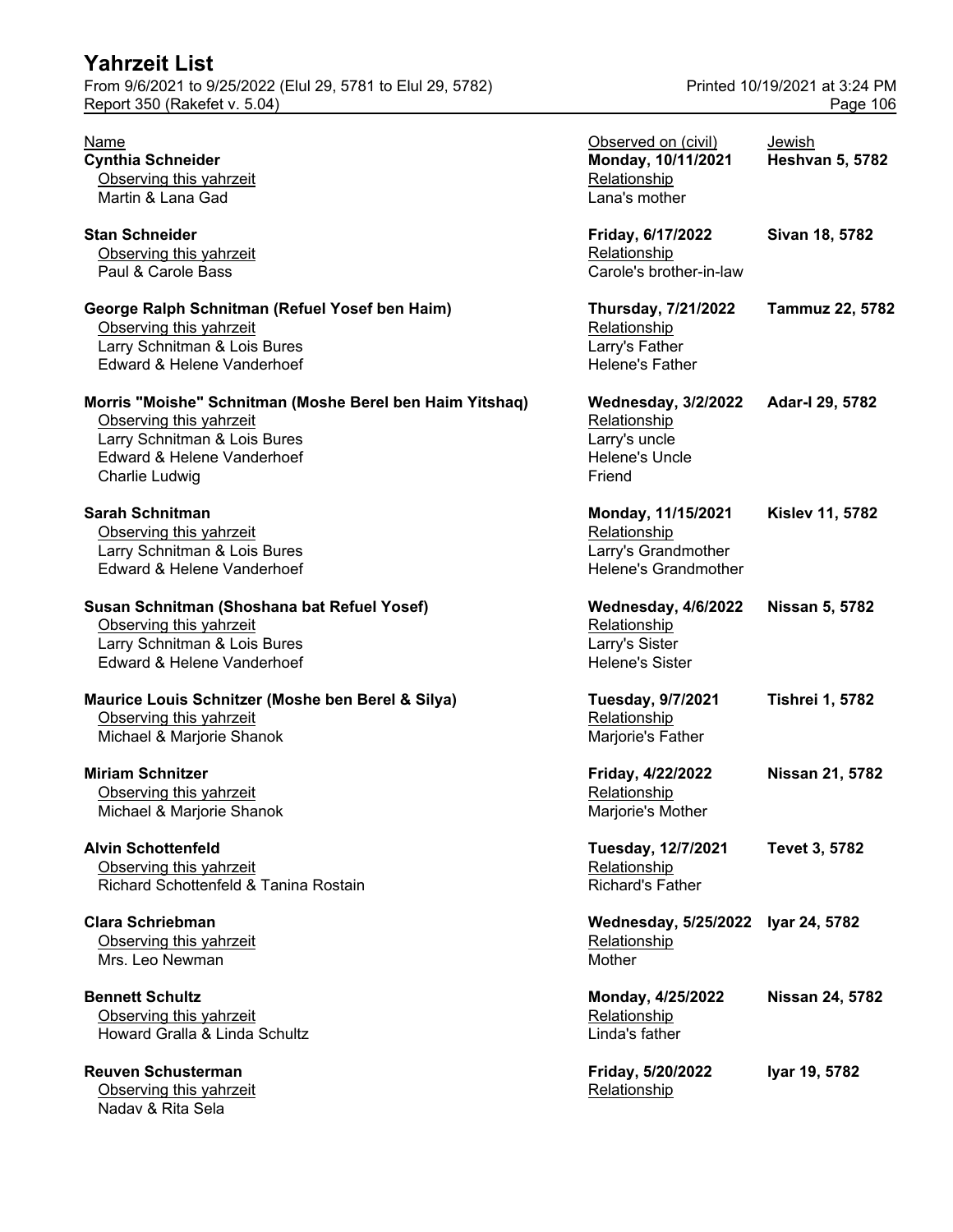| <b>Yahrzeit List</b><br>From 9/6/2021 to 9/25/2022 (Elul 29, 5781 to Elul 29, 5782)                                       | Printed 10/19/2021 at 3:24 PM                                                      |                                  |
|---------------------------------------------------------------------------------------------------------------------------|------------------------------------------------------------------------------------|----------------------------------|
| Report 350 (Rakefet v. 5.04)                                                                                              |                                                                                    | Page 107                         |
| Name<br>Cathy Schwartz (Zlota bat Eliezer veTova)<br>Observing this yahrzeit<br>Marty Feldman                             | Observed on (civil)<br><b>Wednesday, 12/1/2021</b><br>Relationship<br>Marty's Wife | Jewish<br><b>Kislev 27, 5782</b> |
| Ellen Slopak Schwartz (Lina Yehudit bat Eliahu & Goldi)<br>Observing this yahrzeit<br>David Schwartz                      | Sunday, 10/10/2021<br>Relationship<br>David's Wife                                 | <b>Heshvan 4, 5782</b>           |
| <b>Faye Schwartz</b><br>Observing this yahrzeit<br>David Schwartz                                                         | Monday, 8/29/2022<br>Relationship<br>David's Mother                                | Elul 2, 5782                     |
| <b>Frances Schwartz</b><br>Observing this yahrzeit<br>Marilyn Goldstein                                                   | <b>Thursday, 1/6/2022</b><br>Relationship<br>Mother                                | <b>Shevat 4, 5782</b>            |
| <b>Joseph Schwartz</b><br>Observing this yahrzeit<br>Joan Gelbert                                                         | Thursday, 11/11/2021<br>Relationship                                               | <b>Kislev 7, 5782</b>            |
| <b>Louis Schwartz</b><br>Observing this yahrzeit<br>David Levy & Amy Schwartz                                             | Friday, 2/25/2022<br>Relationship<br>Amy's father                                  | Adar-I 24, 5782                  |
| Martha Miller Schwartz (Masha Feigel bat Sara)<br>Observing this yahrzeit<br>Harold & Bobbie Miller                       | Friday, 9/9/2022<br>Relationship<br>Mother of Harold                               | Elul 13, 5782                    |
| Rubin Schwartz (Reuven ben Yitshaq veSara)<br>Observing this yahrzeit<br><b>Hannah Schwartz</b><br>Harold & Bobbie Miller | Tuesday, 2/1/2022<br>Relationship<br>Harold's Step-Father                          | <b>Shevat 30, 5782</b>           |
| David Schwartz                                                                                                            | David's Father                                                                     |                                  |

**Edie Seashore (Idit)** Observing this yahrzeit C.J. & Becky May Becky's Motor Management of Becky

| Name<br>Cathy Schwartz (Zlota bat Eliezer veTova)<br>Observing this yahrzeit<br>Marty Feldman        | Observed on (civil)<br><b>Wednesday, 12/1/2021</b><br>Relationship<br>Marty's Wife | Jewish<br><b>Kislev 27, 5782</b> |
|------------------------------------------------------------------------------------------------------|------------------------------------------------------------------------------------|----------------------------------|
| Ellen Slopak Schwartz (Lina Yehudit bat Eliahu & Goldi)<br>Observing this yahrzeit<br>David Schwartz | Sunday, 10/10/2021<br>Relationship<br>David's Wife                                 | <b>Heshvan 4, 5782</b>           |
| <b>Faye Schwartz</b><br>Observing this yahrzeit<br>David Schwartz                                    | Monday, 8/29/2022<br>Relationship<br>David's Mother                                | Elul 2, 5782                     |
| <b>Frances Schwartz</b><br>Observing this yahrzeit<br>Marilyn Goldstein                              | <b>Thursday, 1/6/2022</b><br>Relationship<br>Mother                                | <b>Shevat 4, 5782</b>            |
| <b>Joseph Schwartz</b><br>Observing this yahrzeit<br>Joan Gelbert                                    | Thursday, 11/11/2021<br>Relationship                                               | <b>Kislev 7, 5782</b>            |
| <b>Louis Schwartz</b><br>Observing this yahrzeit<br>David Levy & Amy Schwartz                        | Friday, 2/25/2022<br>Relationship<br>Amy's father                                  | Adar-I 24, 5782                  |
| Martha Miller Schwartz (Masha Feigel bat Sara)<br>Observing this yahrzeit<br>Harold & Bobbie Miller  | Friday, 9/9/2022<br>Relationship<br>Mother of Harold                               | Elul 13, 5782                    |
| Rubin Schwartz (Reuven ben Yitshaq veSara)<br>Observing this yahrzeit<br>Hannah Schwartz             | <b>Tuesday, 2/1/2022</b><br>Relationship                                           | <b>Shevat 30, 5782</b>           |
| Harold & Bobbie Miller<br>David Schwartz                                                             | Harold's Step-Father<br>David's Father                                             |                                  |
| <b>Samuel Schwartz</b><br>Observing this yahrzeit<br>Joan Gelbert                                    | Monday, 11/15/2021<br>Relationship                                                 | <b>Kislev 11, 5782</b>           |
| <b>Sarah Schwartz</b><br>Observing this yahrzeit<br>Joan Gelbert                                     | Saturday, 10/23/2021<br>Relationship                                               | <b>Heshvan 17, 5782</b>          |
| <b>Charles Seashore (n/a)</b><br>Observing this yahrzeit<br>C.J. & Becky May                         | Tuesday, 1/11/2022<br>Relationship<br>Becky's Father                               | <b>Shevat 9, 5782</b>            |
| <b>Edie Seashore (Idit)</b><br>Observing this yahrzeit<br>C.J. & Becky May                           | Tuesday, 2/15/2022<br>Relationship<br>Becky's Mother                               | Adar-I 14, 5782                  |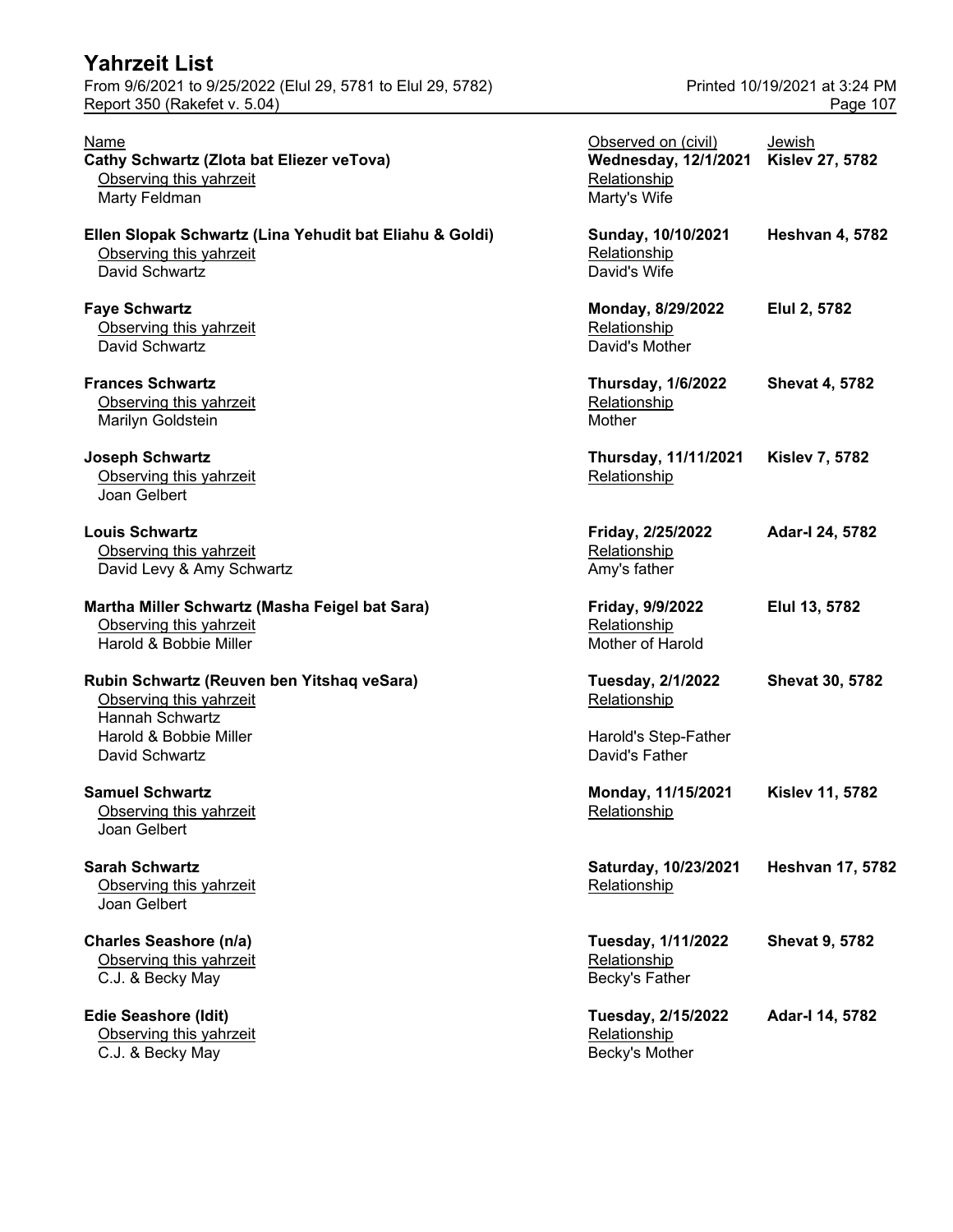| From 9/6/2021 to 9/25/2022 (Elul 29, 5781 to Elul 29, 5782)<br>Report 350 (Rakefet v. 5.04)            |                                                                          | Printed 10/19/2021 at 3:24 PM<br>Page 108 |  |
|--------------------------------------------------------------------------------------------------------|--------------------------------------------------------------------------|-------------------------------------------|--|
| Name<br><b>Truda Segal</b><br>Observing this yahrzeit<br>Jonathan & Cathy Bell                         | Observed on (civil)<br>Saturday, 12/18/2021<br>Relationship              | Jewish<br>Tevet 14, 5782                  |  |
| <b>Samuel Segan</b><br>Observing this yahrzeit<br>Alan Segan                                           | <b>Wednesday, 3/9/2022</b><br>Relationship<br>Alan's father              | <b>Adar-II 6, 5782</b>                    |  |
| <b>Ethel Lerner Segan Prete</b><br>Observing this yahrzeit<br>Alan Segan                               | <b>Thursday, 1/27/2022</b><br>Relationship<br>Alan's mother              | <b>Shevat 25, 5782</b>                    |  |
| <b>Paltiel Sela</b><br>Observing this yahrzeit<br>Nadav & Rita Sela                                    | Sunday, 1/23/2022<br>Relationship                                        | <b>Shevat 21, 5782</b>                    |  |
| Shoshana Sela<br>Observing this yahrzeit<br>Nadav & Rita Sela                                          | Sunday, 2/20/2022<br>Relationship<br>Nadav's Mother                      | Adar-I 19, 5782                           |  |
| <b>Heinz Martin Seligman</b><br>Observing this yahrzeit<br>Louis & Sharon Sachs                        | Wednesday, 10/13/2021 Heshvan 7, 5782<br>Relationship<br>Sharon's father |                                           |  |
| <b>Alvin Serkez</b><br>Observing this yahrzeit<br><b>Bryna Pauker</b>                                  | Monday, 8/22/2022<br>Relationship<br>Scott's Father                      | Av 25, 5782                               |  |
| Frances Serkez (Fruma bat Nehama)<br>Observing this yahrzeit<br><b>Bryna Pauker</b>                    | Tuesday, 5/10/2022<br>Relationship<br>Scott's Mother                     | Iyar 9, 5782                              |  |
| <b>Louis Shanok</b><br>Observing this yahrzeit<br>Michael & Marjorie Shanok                            | Monday, 12/13/2021<br>Relationship<br>Michael's Father                   | <b>Tevet 9, 5782</b>                      |  |
| Morton Shanok (Hazan Mordekhai ben Moshe)<br>Observing this yahrzeit<br>Judith Shanok & Nathan Janette | Monday, 1/3/2022<br>Relationship<br><b>Judi's Great Uncle</b>            | <b>Shevat 1, 5782</b>                     |  |
| <b>Sylvia Shanok</b><br>Observing this yahrzeit<br>Michael & Marjorie Shanok                           | Tuesday, 8/9/2022<br>Relationship<br>Michael's Mother                    | Av 12, 5782                               |  |
| <b>David Shapiro</b><br>Observing this yahrzeit<br>Lawrence Shapiro<br>Jacqueline Shulman              | Monday, 1/3/2022<br>Relationship<br>father<br>father                     | <b>Shevat 1, 5782</b>                     |  |
| <b>Donald Shapiro</b>                                                                                  | Sunday, 8/28/2022                                                        | Elul 1, 5782                              |  |

Observing this yahrzeit Christian Christian Christian Media in the Relationship Relationship<br>Thallie & Isaak Aronson Christian Christian Christian Christian Christian Christian Media in the Hallie's grandfather Hallie & Isaak Aronson

**Yahrzeit List**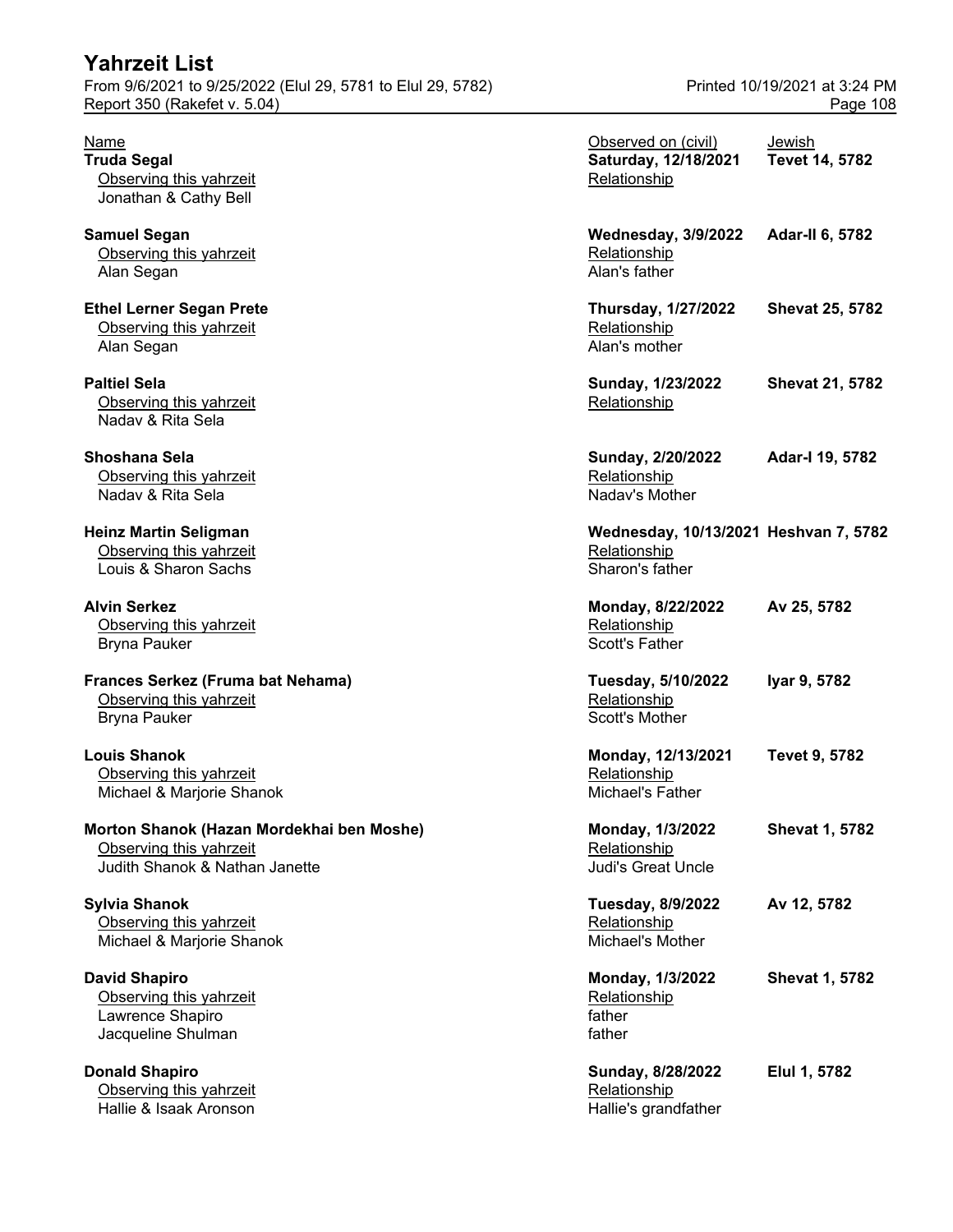| Report 350 (Rakefet v. 5.04)                                                                     |                                                                                   | Page 109                  |
|--------------------------------------------------------------------------------------------------|-----------------------------------------------------------------------------------|---------------------------|
| Name<br>Lena Dora Shapiro<br>Observing this yahrzeit<br>Jacqueline Shulman                       | Observed on (civil)<br><b>Wednesday, 4/20/2022</b><br>Relationship<br>grandmother | Jewish<br>Nissan 19, 5782 |
| <b>Martin Shapiro (Gedaliah)</b><br>Observing this yahrzeit<br>Tikva Shapiro                     | Friday, 4/29/2022<br>Relationship<br>Marc's father                                | <b>Nissan 28, 5782</b>    |
| <b>Samuel Shapiro</b><br>Observing this yahrzeit<br>Jacqueline Shulman                           | <b>Tuesday, 6/7/2022</b><br>Relationship<br>grandfather                           | Sivan 8, 5782             |
| <b>Marcia Sheiman</b><br>Observing this yahrzeit<br>Richard & Judy Eisenberg                     | Saturday, 5/7/2022<br>Relationship<br>Judith's Mother                             | Iyar 6, 5782              |
| <b>Sidney Sheiman</b><br>Observing this yahrzeit<br>Richard & Judy Eisenberg                     | <b>Thursday, 12/9/2021</b><br>Relationship<br>Judith's Father                     | <b>Tevet 5, 5782</b>      |
| <b>Veronica Sheinberg</b><br>Observing this yahrzeit<br><b>Steve Sheinberg</b>                   | <b>Wednesday, 4/6/2022</b><br>Relationship<br>Steve's niece                       | <b>Nissan 5, 5782</b>     |
| <b>Florence Mednicow Sheinfeld</b><br>Observing this yahrzeit<br>Robert & Janice Lettick         | Thursday, 5/26/2022<br>Relationship<br>Aunt                                       | Iyar 25, 5782             |
| Helen Shelnitz (Hana Mirka bat Miryam)<br>Observing this yahrzeit<br>David & Barbara Shelnitz    | Monday, 9/12/2022<br>Relationship<br>David's Mother                               | Elul 16, 5782             |
| Samuel Shelnitz (Shemuel Hirsh ben Moshe)<br>Observing this yahrzeit<br>David & Barbara Shelnitz | Sunday, 12/12/2021<br>Relationship<br>David's Father                              | Tevet 8, 5782             |
| <b>Ida Sherman</b><br>Observing this yahrzeit<br>Jacqueline Shulman                              | Saturday, 8/13/2022<br>Relationship<br>grandmother                                | Av 16, 5782               |
| <b>Katherine Sherman</b><br>Observing this yahrzeit<br>Marshall Presser & Nancy and Bea Sherman  | Monday, 9/5/2022<br>Relationship<br>Nancy's Grandmother                           | Elul 9, 5782              |
| <b>Morris Sherman</b><br>Observing this yahrzeit<br>Jacqueline Shulman                           | Saturday, 4/9/2022<br>Relationship<br>grandfather                                 | <b>Nissan 8, 5782</b>     |
| Richard Hy Sherman (Reuven Haim ben Lev uVella)<br>Observing this yahrzeit<br>Ronald Sherman     | Wednesday, 12/15/2021 Tevet 11, 5782<br>Relationship<br>Ronald's Brother          |                           |

From 9/6/2021 to 9/25/2022 (Elul 29, 5781 to Elul 29, 5782) Printed 10/19/2021 at 3:24 PM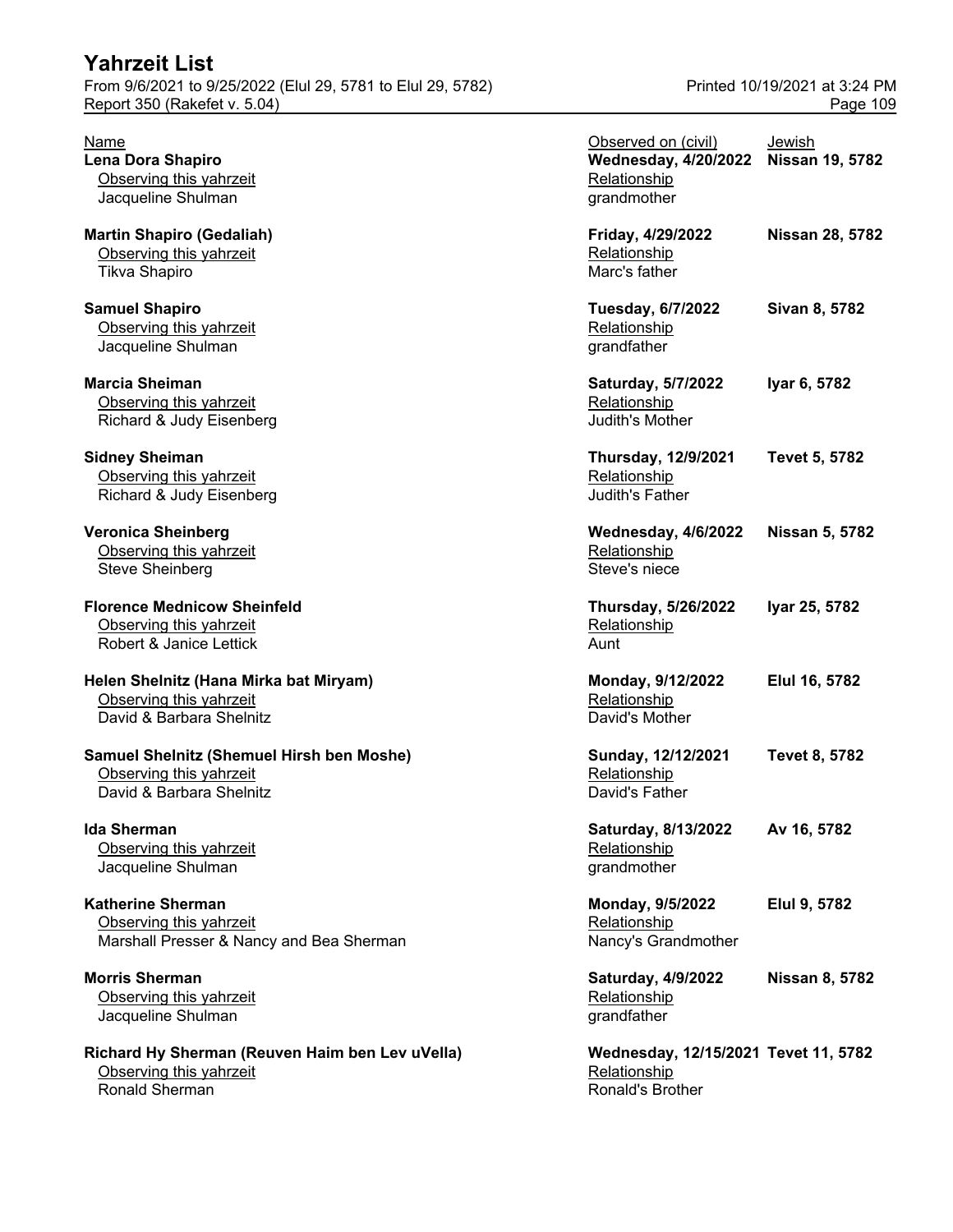| <b>Yahrzeit List</b>                                        |                               |
|-------------------------------------------------------------|-------------------------------|
| From 9/6/2021 to 9/25/2022 (Elul 29, 5781 to Elul 29, 5782) | Printed 10/19/2021 at 3:24 PM |
| Report 350 (Rakefet v. 5.04)                                | Page 110                      |

| Name<br>Thelma (Mitzi) Shiffres Aronow<br>Observing this yahrzeit<br>Naday & Rita Sela         | Observed on (civil)<br>Saturday, 5/7/2022<br>Relationship              | Jewish<br>Iyar 6, 5782  |
|------------------------------------------------------------------------------------------------|------------------------------------------------------------------------|-------------------------|
| Lewis Shindell (Haim ben Ari Lev)<br>Observing this yahrzeit<br>Marcia Geier                   | Wednesday, 4/13/2022 Nissan 12, 5782<br>Relationship<br>Marcia's Uncle |                         |
| Lorraine Myers Shindell (Hana-Lea bat Meir uZelota)<br>Observing this yahrzeit<br>Marcia Geier | Monday, 4/4/2022<br>Relationship<br>Marcia's Aunt                      | <b>Nissan 3, 5782</b>   |
| Morris M. Shindell (Moshe ben Lev)<br>Observing this yahrzeit<br>Marcia Geier                  | Saturday, 11/6/2021<br>Relationship<br>Marcia's Uncle                  | <b>Kislev 2, 5782</b>   |
| <b>Barbara Shnayer</b><br>Observing this yahrzeit<br>Rae Shnayer                               | <b>Thursday, 4/7/2022</b><br>Relationship<br>daughter                  | <b>Nissan 6, 5782</b>   |
| <b>Marvin Shnayer</b><br>Observing this yahrzeit<br>Rae Shnayer                                | <b>Wednesday, 2/2/2022</b><br>Relationship<br>husband                  | Adar-I 1, 5782          |
| Herbert Shonberg (Yehuda ben Yosef)<br>Observing this yahrzeit<br>Paul Cyr                     | Wednesday, 7/27/2022 Tammuz 28, 5782<br>Relationship<br>Liann's Uncle  |                         |
| Joseph Shonberg (Yosef ben Moshe)<br>Observing this yahrzeit<br>Paul Cyr                       | Saturday, 5/14/2022<br>Relationship<br>Liann's Grandfather             | Iyar 13, 5782           |
| Rose Shonberg (Rahel bat Uri Yehoshua)<br>Observing this yahrzeit<br>Paul Cyr                  | Tuesday, 7/19/2022<br>Relationship<br>Liann's Grandmother              | <b>Tammuz 20, 5782</b>  |
| <b>Anne Pearly Korman Shragis</b><br>Observing this yahrzeit<br><b>Bill Shragis</b>            | Sunday, 12/26/2021<br>Relationship<br>Bill's mom                       | Tevet 22, 5782          |
| <b>Eva Shragis</b><br>Observing this yahrzeit<br><b>Bill Shragis</b>                           | Saturday, 10/9/2021<br>Relationship                                    | <b>Heshvan 3, 5782</b>  |
| <b>Roland Shragis</b><br>Observing this yahrzeit<br><b>Bill Shragis</b>                        | Tuesday, 6/21/2022<br>Relationship<br>Bill's dad                       | Sivan 22, 5782          |
| <b>William P Shragis</b><br>Observing this yahrzeit<br><b>Bill Shragis</b>                     | Saturday, 9/18/2021<br>Relationship                                    | <b>Tishrei 12, 5782</b> |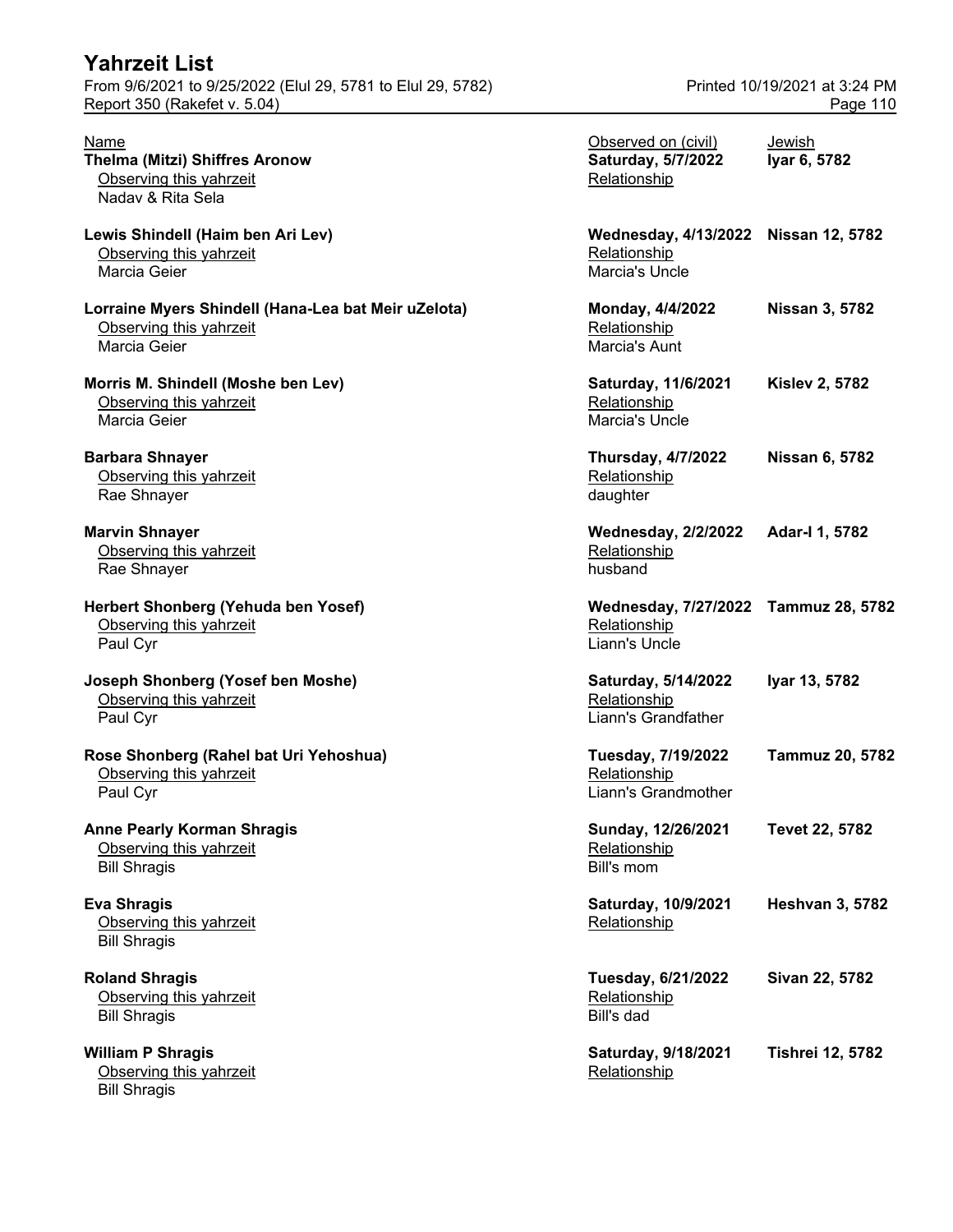| <b>Yahrzeit List</b><br>From 9/6/2021 to 9/25/2022 (Elul 29, 5781 to Elul 29, 5782)<br>Report 350 (Rakefet v. 5.04) |                                                                                  | Printed 10/19/2021 at 3:24 PM<br>Page 111 |
|---------------------------------------------------------------------------------------------------------------------|----------------------------------------------------------------------------------|-------------------------------------------|
| Name<br><b>Philip Shragowitz</b><br>Observing this yahrzeit<br><b>Shirley Buslowe</b>                               | Observed on (civil)<br>Friday, 8/5/2022<br>Relationship<br>father                | <b>Jewish</b><br>Av 8, 5782               |
| <b>Rose Shragowitz</b><br>Observing this yahrzeit<br><b>Shirley Buslowe</b>                                         | Sunday, 5/8/2022<br>Relationship<br>mother                                       | Iyar 7, 5782                              |
| Leizer Shupakevitz (Eleazer)<br>Observing this yahrzeit<br>Stephen & Rachel Wizner                                  | Monday, 1/17/2022<br>Relationship<br>Rachel's Father                             | <b>Shevat 15, 5782</b>                    |
| <b>Rena Shupakevitz</b><br>Observing this yahrzeit<br>Stephen & Rachel Wizner                                       | Sunday, 10/10/2021<br>Relationship<br>Rachel's Mother                            | <b>Heshvan 4, 5782</b>                    |
| <b>Dora Shure</b><br>Observing this yahrzeit<br>Gary Gross & Betsy Shure Gross<br><b>James Shure</b>                | Wednesday, 5/18/2022 Iyar 17, 5782<br>Relationship<br>Grandmother<br>Grandmother |                                           |
| <b>Fred M. Shure</b><br>Observing this yahrzeit<br>Gary Gross & Betsy Shure Gross                                   | Tuesday, 11/30/2021<br>Relationship<br>Father                                    | <b>Kislev 26, 5782</b>                    |
| <b>Max Shure</b><br>Observing this yahrzeit<br>James Shure                                                          | Friday, 5/13/2022<br>Relationship<br>Grandfather                                 | Iyar 12, 5782                             |
| <b>Robert E. Shure</b><br>Observing this yahrzeit<br>Ronald & Melrene Savin<br>James Shure                          | Sunday, 7/10/2022<br>Relationship<br>Marilyn's Father<br>Father                  | <b>Tammuz 11, 5782</b>                    |
| <b>Ben Siegel</b><br>Observing this yahrzeit<br>Debbie & Louis Siegel                                               | Friday, 1/14/2022<br>Relationship<br>Lou's father                                | <b>Shevat 12, 5782</b>                    |
| <b>Ethel Siegel</b><br>Observing this yahrzeit<br>Debbie & Louis Siegel                                             | Friday, 12/10/2021<br>Relationship<br>Lou's mother                               | <b>Tevet 6, 5782</b>                      |
| Fannie Siegel (Fannie bat Eliahu Zundel)<br>Observing this yahrzeit<br>Jonathan Eagan                               | Tuesday, 9/6/2022<br>Relationship<br>Eileen's maternal grandmother               | Elul 10, 5782                             |
| <b>Margo Siegel</b><br>Observing this yahrzeit                                                                      | Wednesday, 5/25/2022 Iyar 24, 5782<br>Relationship                               |                                           |

**Debbie & Louis Siegel Louis Siegel Louis Siegel Louis Siegel Louis Siegel Louis Siegel Louis Siegel Louis Sieg**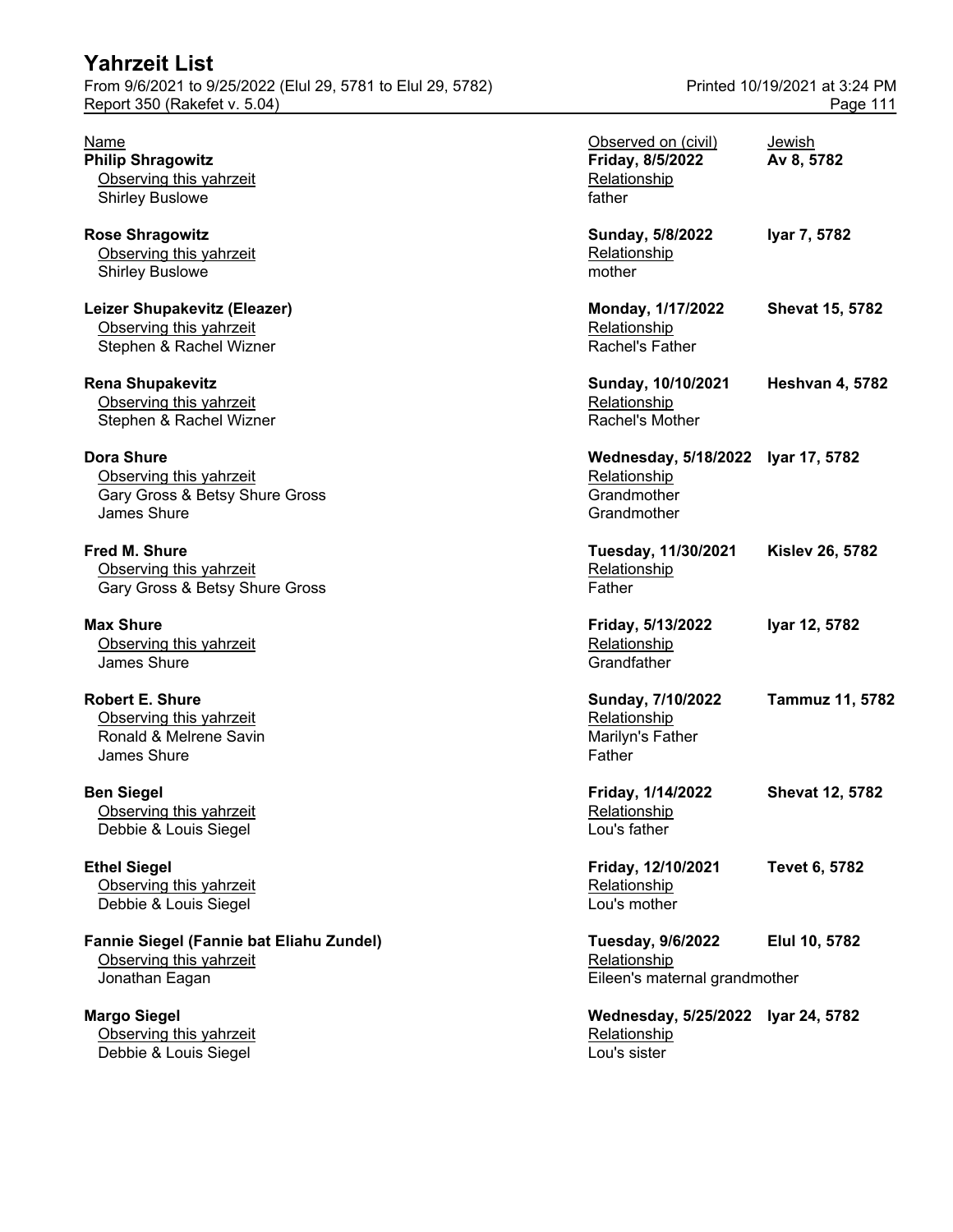| Name<br>Samuel Siegel (Shemuel ben Zelig)<br>Observing this yahrzeit                       | Observed on (civil)<br><b>Wednesday, 7/6/2022</b><br>Relationship | Jewish<br><b>Tammuz 7, 5782</b> |
|--------------------------------------------------------------------------------------------|-------------------------------------------------------------------|---------------------------------|
| Jonathan Eagan                                                                             | Eileen's maternal grandfather                                     |                                 |
| <b>Esther Siegelbaum</b><br>Observing this yahrzeit<br>Rissa Mendlestein                   | Monday, 1/10/2022<br>Relationship<br>Rissa's mother               | <b>Shevat 8, 5782</b>           |
| <b>Jack Sieglebaum</b><br>Observing this yahrzeit<br>Rissa Mendlestein                     | Sunday, 4/24/2022<br>Relationship<br>Rissa's father               | Nissan 23, 5782                 |
| <b>Arthur Silver (Avraham)</b><br>Observing this yahrzeit<br><b>Ruth Silver</b>            | Tuesday, 1/11/2022<br>Relationship<br>Father                      | <b>Shevat 9, 5782</b>           |
| <b>Herb Silver</b><br>Observing this yahrzeit<br><b>Ruth Silver</b>                        | Saturday, 11/13/2021<br>Relationship<br>Ruth's Brother-in-Law     | <b>Kislev 9, 5782</b>           |
| <b>Marion Silver</b><br>Observing this yahrzeit<br>Eric & M.J. Silver                      | Monday, 12/6/2021<br>Relationship<br>Eric's Mother                | <b>Tevet 2, 5782</b>            |
| Morton Silver (Moshe ben Avraham)<br>Observing this yahrzeit<br><b>Ruth Silver</b>         | Sunday, 2/27/2022<br>Relationship<br><b>Ruth's Husband</b>        | Adar-I 26, 5782                 |
| <b>Rabbi Sholom Silver</b><br>Observing this yahrzeit<br>Eric & M.J. Silver                | Monday, 7/25/2022<br>Relationship<br>Eric's Father                | Tammuz 26, 5782                 |
| <b>Abraham Louis Silverman</b><br>Observing this yahrzeit<br>Jay Sokolow & Ina Silverman   | Sunday, 5/29/2022<br>Relationship<br>Ina's Uncle                  | Iyar 28, 5782                   |
| David Silverman (David ben Meir)<br>Observing this yahrzeit<br>Jay Sokolow & Ina Silverman | Monday, 4/11/2022<br>Relationship                                 | <b>Nissan 10, 5782</b>          |
| Dr. Sidney Silverman<br>Observing this yahrzeit<br>Susan & Lowell Cantor                   | <b>Wednesday, 2/2/2022</b><br>Relationship<br>Susan's father      | Adar-I 1, 5782                  |
| <b>Eunice Silverman</b><br>Observing this yahrzeit<br>Jay Sokolow & Ina Silverman          | Tuesday, 12/14/2021<br>Relationship<br>Ina's Aunt                 | Tevet 10, 5782                  |
| <b>Gerald Silverman</b><br>Observing this yahrzeit                                         | Wednesday, 7/20/2022 Tammuz 21, 5782<br>Relationship              |                                 |

Susan & Alan Dardik Susan's step-father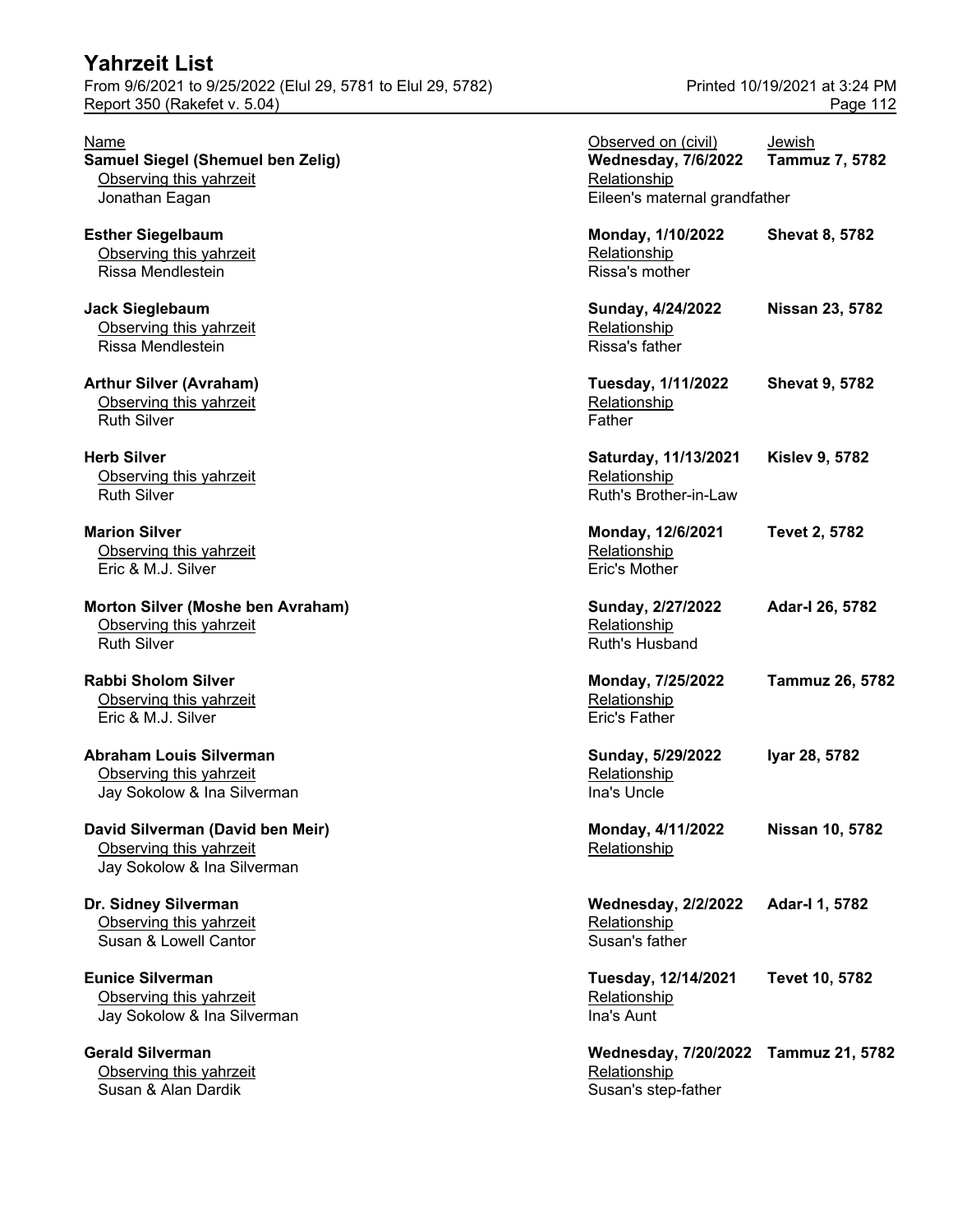| Yahrzeit List                                                                                                                                      |                                                                                 |                                           |
|----------------------------------------------------------------------------------------------------------------------------------------------------|---------------------------------------------------------------------------------|-------------------------------------------|
| From 9/6/2021 to 9/25/2022 (Elul 29, 5781 to Elul 29, 5782)<br>Report 350 (Rakefet v. 5.04)                                                        |                                                                                 | Printed 10/19/2021 at 3:24 PM<br>Page 113 |
| Name<br><b>Helen Silverman</b><br>Observing this yahrzeit<br>Marc Silverman                                                                        | Observed on (civil)<br>Tuesday, 12/7/2021<br>Relationship<br>Marc's grandmother | <b>Jewish</b><br>Tevet 3, 5782            |
| Lillian Fannie Silverman (Liba Feiga bat Shalom)<br>Observing this yahrzeit<br>Jay Sokolow & Ina Silverman                                         | <b>Wednesday, 4/6/2022</b><br>Relationship<br>Ina's Grandmother                 | <b>Nissan 5, 5782</b>                     |
| Max Silverman (Meir ben Avraham Lev)<br>Observing this yahrzeit<br>Jay Sokolow & Ina Silverman                                                     | Sunday, 9/11/2022<br>Relationship<br>Ina's Grandfather                          | Elul 15, 5782                             |
| Robert H. Silverman (Reuven "Riven" ben Meir veLiba Feiga)<br>Observing this yahrzeit<br>Debbie & Abraham Silverman<br>Jay Sokolow & Ina Silverman | Sunday, 11/28/2021<br>Relationship<br>Abe's Father<br>Ina's Father              | <b>Kislev 24, 5782</b>                    |
| <b>Sidney Silverman</b><br>Observing this yahrzeit<br>Jay Sokolow & Ina Silverman                                                                  | Monday, 12/20/2021<br>Relationship<br>Ina's Uncle                               | <b>Tevet 16, 5782</b>                     |
| <b>William Silverman</b><br>Observing this yahrzeit<br>Marc Silverman                                                                              | Friday, 2/18/2022<br>Relationship<br>Marc's grandfather                         | Adar-I 17, 5782                           |
| Marjorie GoldenWeiss Simson (Mini bat Avraham Moshe uFeshe)<br>Observing this yahrzeit<br>Marshall & Joan Weiss                                    | <b>Tuesday, 1/18/2022</b><br>Relationship<br>Marshall's Mother                  | <b>Shevat 16, 5782</b>                    |
| Rabbi Samuel Simson (HaRav Shemuel ben Moshe uFeiga)<br>Observing this yahrzeit<br>Marshall & Joan Weiss                                           | Tuesday, 11/30/2021<br>Relationship                                             | <b>Kislev 26, 5782</b>                    |
| <b>Frances Singer</b><br>Observing this yahrzeit<br>Annette Kisner                                                                                 | Friday, 5/20/2022<br>Relationship<br>sister                                     | Iyar 19, 5782                             |
| <b>Samuel Singer</b><br>Observing this yahrzeit<br>Joseph & Ravit Avni-Singer                                                                      | <b>Wednesday, 9/22/2021</b><br>Relationship<br>Joe's Father                     | <b>Tishrei 16, 5782</b>                   |
| <b>Ida Sklaver</b><br>Observing this yahrzeit<br>Diana Firestone                                                                                   | Saturday, 8/13/2022<br>Relationship<br>mother                                   | Av 16, 5782                               |
| Dora Skornik<br>Observing this yahrzeit<br>Daniel & Diane Krevolin                                                                                 | Tuesday, 11/9/2021<br>Relationship<br>Diane's grandmother                       | <b>Kislev 5, 5782</b>                     |
| <b>Evelyn Skornik</b><br>Observing this yahrzeit<br>Daniel & Diane Krevolin                                                                        | Friday, 4/15/2022<br>Relationship<br>Diane's mother                             | <b>Nissan 14, 5782</b>                    |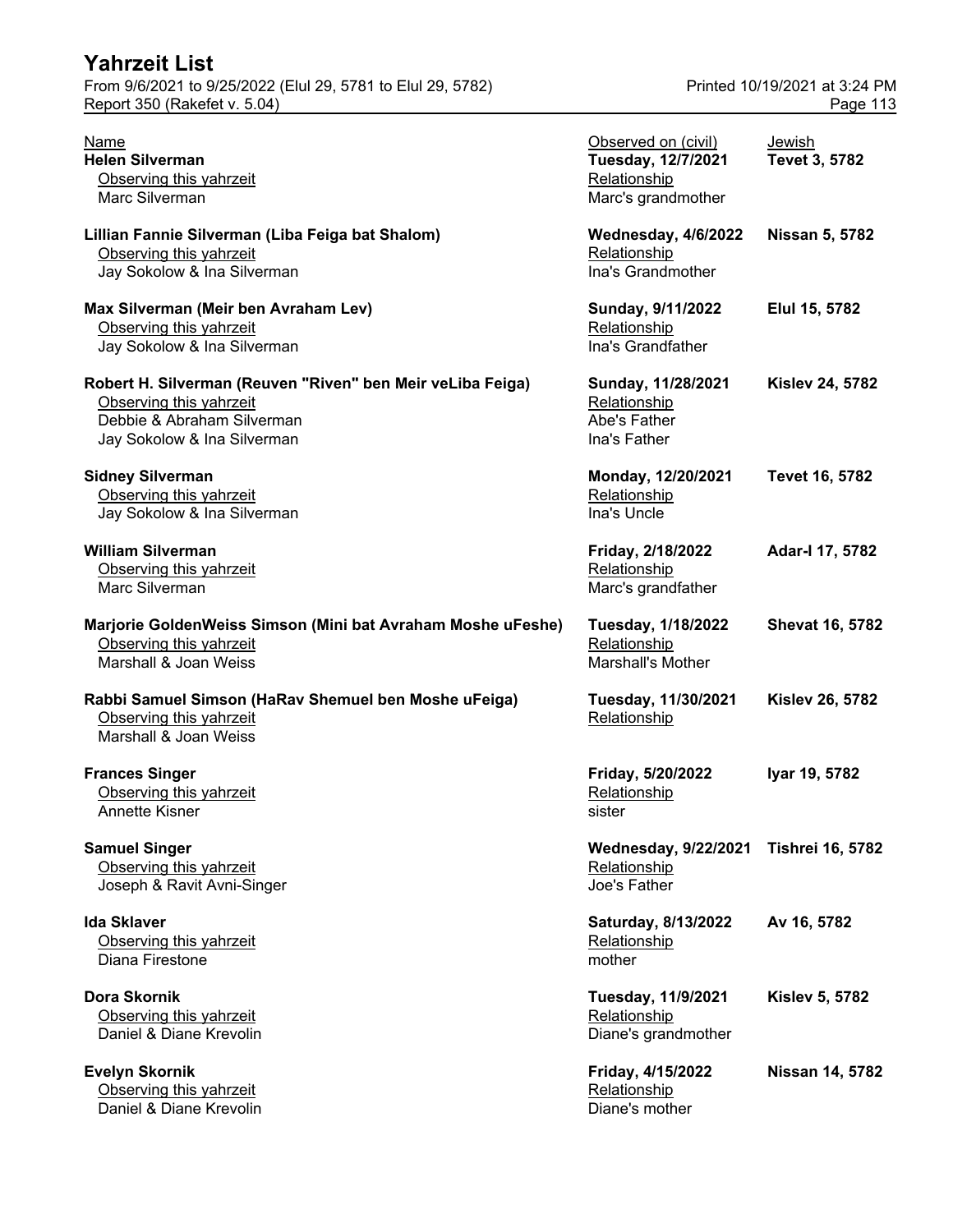| <b>Yahrzeit List</b>                                        |                               |
|-------------------------------------------------------------|-------------------------------|
| From 9/6/2021 to 9/25/2022 (Elul 29, 5781 to Elul 29, 5782) | Printed 10/19/2021 at 3:24 PM |
| Report 350 (Rakefet v. 5.04)                                | Page 114                      |
|                                                             |                               |

| Name<br><b>Isidor Skornik</b><br>Observing this yahrzeit<br>Daniel & Diane Krevolin                                            | Observed on (civil)<br>Thursday, 11/11/2021<br>Relationship<br>Diane's grandfather | <b>Jewish</b><br><b>Kislev 7, 5782</b> |
|--------------------------------------------------------------------------------------------------------------------------------|------------------------------------------------------------------------------------|----------------------------------------|
| Joseph Skornik<br>Observing this yahrzeit<br>Daniel & Diane Krevolin                                                           | Saturday, 11/27/2021<br>Relationship<br>Diane's father                             | <b>Kislev 23, 5782</b>                 |
| <b>Maxwell Skornik</b><br>Observing this yahrzeit<br>Daniel & Diane Krevolin                                                   | Friday, 5/13/2022<br>Relationship<br>Diane's uncle                                 | Iyar 12, 5782                          |
| Eli Slopak (Eliahu ben Yeruham)<br>Observing this yahrzeit<br>David Schwartz                                                   | Friday, 6/10/2022<br>Relationship<br>David's Father-in-law                         | Sivan 11, 5782                         |
| Gertrude Slopak (Goldi bat Yaqov veLina)<br>Observing this yahrzeit<br>David Schwartz                                          | <b>Thursday, 1/13/2022</b><br>Relationship<br>David's Mother-in-Law                | <b>Shevat 11, 5782</b>                 |
| <b>Joel Small</b><br>Observing this yahrzeit<br><b>Bruce &amp; Rhoda Small</b>                                                 | Tuesday, 10/26/2021<br>Relationship<br>brother                                     | <b>Heshvan 20, 5782</b>                |
| <b>Max Small</b><br>Observing this yahrzeit<br><b>Bruce &amp; Rhoda Small</b>                                                  | Wednesday, 8/17/2022 Av 20, 5782<br>Relationship<br>father                         |                                        |
| Jacob Smernoff (Noah ben Ya`aqov)<br>Observing this yahrzeit<br><b>Gerald Marder</b>                                           | Saturday, 9/17/2022<br>Relationship<br>Gerald's Grandfather                        | Elul 21, 5782                          |
| Gary Smirnoff (?Gedalia? ben Mikhael uVerakha)<br>Observing this yahrzeit<br><b>Beatrice Smirnoff</b><br>Alan & Sally Smirnoff | Tuesday, 4/19/2022<br>Relationship<br><b>Beatrice's Son</b><br>Alan's Brother      | Nissan 18, 5782                        |
| <b>Irving Smirnoff</b><br>Observing this yahrzeit<br><b>Beatrice Smirnoff</b>                                                  | Saturday, 11/27/2021<br>Relationship<br>Milton's Brother                           | <b>Kislev 23, 5782</b>                 |
| Milton Smirnoff (Mikhael ben Reuben)<br>Observing this yahrzeit<br><b>Beatrice Smirnoff</b><br>Alan & Sally Smirnoff           | Sunday, 6/12/2022<br>Relationship<br>Bea's Husband<br>Alan's Father                | Sivan 13, 5782                         |
| <b>Nissan Smirnoff</b><br>Observing this yahrzeit<br><b>Beatrice Smirnoff</b><br>Marjorie Wiener                               | <b>Thursday, 9/1/2022</b><br>Relationship<br>Milton's Grandfather                  | Elul 5, 5782                           |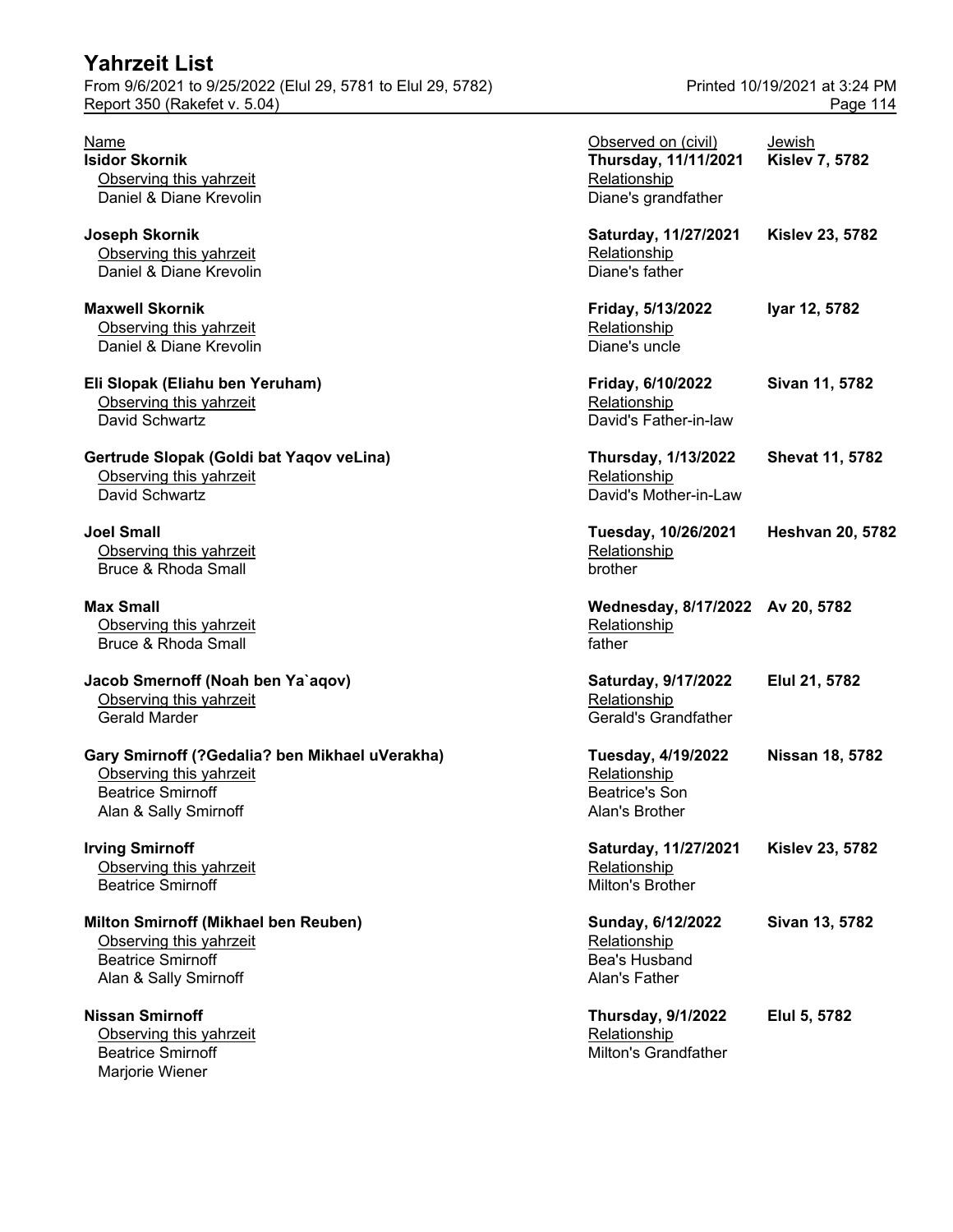| <b>Yahrzeit List</b><br>From 9/6/2021 to 9/25/2022 (Elul 29, 5781 to Elul 29, 5782)                                |                                                                                       | Printed 10/19/2021 at 3:24 PM |
|--------------------------------------------------------------------------------------------------------------------|---------------------------------------------------------------------------------------|-------------------------------|
| Report 350 (Rakefet v. 5.04)                                                                                       |                                                                                       | Page 115                      |
| Name<br><b>Norman Smirnoff</b><br>Observing this yahrzeit<br><b>Beatrice Smirnoff</b>                              | Observed on (civil)<br><b>Wednesday, 8/3/2022</b><br>Relationship<br>Milton's Brother | Jewish<br>Av 6, 5782          |
| <b>Rae Smirnoff</b><br>Observing this yahrzeit<br><b>Beatrice Smirnoff</b>                                         | Saturday, 11/13/2021<br>Relationship<br>Milton's Mother                               | <b>Kislev 9, 5782</b>         |
| <b>Robert Smirnoff</b><br>Observing this yahrzeit<br><b>Beatrice Smirnoff</b>                                      | Saturday, 9/3/2022<br>Relationship<br><b>Milton's Father</b>                          | Elul 7, 5782                  |
| Raymond F. Smith (n/a)<br>Observing this yahrzeit<br>Paul & Carole Bass                                            | Saturday, 8/13/2022<br>Relationship<br>Carole's Father                                | Av 16, 5782                   |
| <b>Rita O Smith</b><br>Observing this yahrzeit<br>Paul & Carole Bass                                               | <b>Wednesday, 7/6/2022</b><br>Relationship<br>Carole's Mother                         | Tammuz 7, 5782                |
| Thela Samowitz Smith (Tova bat Yosef Meir Haim veEster Feiga)<br>Observing this yahrzeit<br><b>Michael Granoff</b> | Sunday, 12/12/2021<br>Relationship                                                    | <b>Tevet 8, 5782</b>          |
| <b>Raymond Snyder (Reuven ben Shimon)</b><br>Observing this yahrzeit<br>Sandi Lidsky                               | <b>Thursday, 7/28/2022</b><br>Relationship<br><b>Mildred's Father</b>                 | <b>Tammuz 29, 5782</b>        |
| <b>Ruth Snyder</b><br>Observing this yahrzeit<br>Robert Snyder & Eileen Schuman                                    | Wednesday, 8/17/2022 Av 20, 5782<br>Relationship<br>Robert's mother                   |                               |
| Samuel L Snyder<br>Observing this yahrzeit<br>Robert Snyder & Eileen Schuman                                       | <b>Thursday, 11/4/2021</b><br>Relationship<br>Robert's father                         | <b>Heshvan 29, 5782</b>       |
| <b>Sasha Snyder</b><br>Observing this yahrzeit<br>Sandi Lidsky                                                     | Saturday, 12/11/2021<br>Relationship<br>Mildred's Mother                              | <b>Tevet 7, 5782</b>          |
| Seymour Snyder (Shimon ben Reuven)<br>Observing this yahrzeit<br>Sandi Lidsky                                      | Monday, 12/27/2021<br>Relationship<br><b>Mildred's Brother</b>                        | Tevet 23, 5782                |
| <b>Shimon Snyder</b><br>Observing this yahrzeit<br>Sandi Lidsky                                                    | Tuesday, 12/21/2021<br>Relationship                                                   | Tevet 17, 5782                |
| Meir Nessim Sofair (Meir ben Nisim veSara)<br>Observing this yahrzeit<br>Andre & Mary Sofair                       | <b>Tuesday, 4/5/2022</b><br>Relationship<br>Andre's Father                            | <b>Nissan 4, 5782</b>         |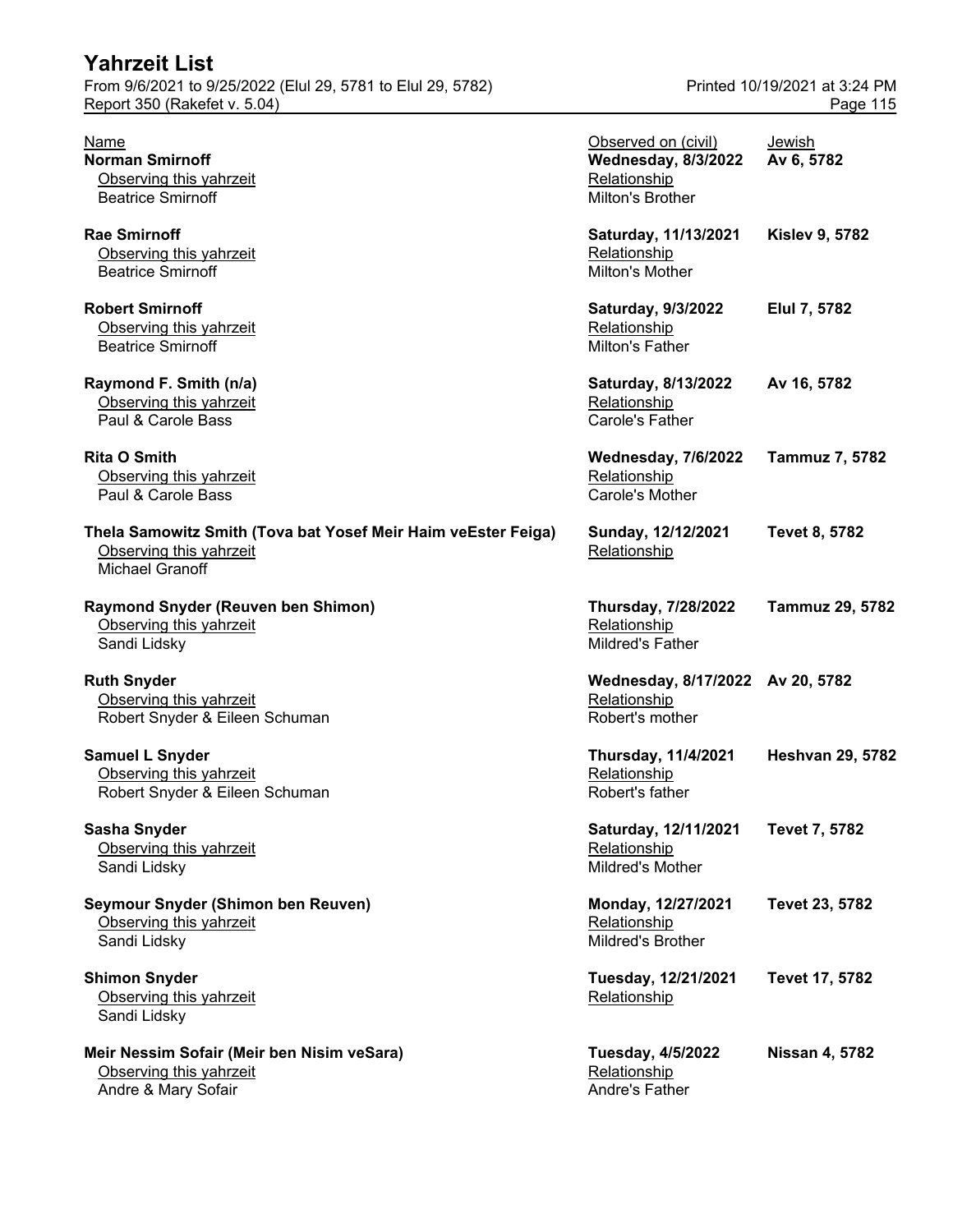### **Yahrzeit List** From 9/6/2021 to 9/25/2022 (Elul 29, 5781 to Elul 29, 5782) Printed 10/19/2021 at 3:24 PM

**Mirium Spaner** Observing this yahrzeit Stacey & Evan Wyner Stacey's grandmother

| Name<br><b>Abraham Soffer</b><br>Observing this yahrzeit<br><b>Barbara Soffer</b>                                | Observed on (civil)<br><b>Wednesday, 10/6/2021</b><br>Relationship<br>Joseph's Brother | Jewish<br><b>Tishrei 30, 5782</b> |
|------------------------------------------------------------------------------------------------------------------|----------------------------------------------------------------------------------------|-----------------------------------|
| <b>Louis Soffer</b><br>Observing this yahrzeit<br><b>Barbara Soffer</b>                                          | Monday, 11/22/2021<br>Relationship<br>Joseph's Father                                  | <b>Kislev 18, 5782</b>            |
| <b>Alfred Buddy Sokol</b><br>Observing this yahrzeit<br>Sandi Lidsky                                             | Friday, 12/17/2021<br>Relationship<br>Friend                                           | Tevet 13, 5782                    |
| <b>Jacob Sokoloff</b><br>Observing this yahrzeit<br>Shirley Goldstein Frumento                                   | <b>Wednesday, 9/29/2021</b><br>Relationship<br>Shirley's Uncle                         | <b>Tishrei 23, 5782</b>           |
| <b>Ann Solovitch</b><br>Observing this yahrzeit<br>Syma Solovitch & Bruce Haynes                                 | Saturday, 10/9/2021<br>Relationship<br><b>Syma's Sister</b>                            | <b>Heshvan 3, 5782</b>            |
| <b>Esther Solovitch</b><br>Observing this yahrzeit<br>Syma Solovitch & Bruce Haynes                              | <b>Wednesday, 12/8/2021</b><br>Relationship<br>Syma's Aunt                             | <b>Tevet 4, 5782</b>              |
| <b>Mordichai Solovitch</b><br>Observing this yahrzeit<br>Syma Solovitch & Bruce Haynes                           | Saturday, 9/18/2021<br>Relationship                                                    | <b>Tishrei 12, 5782</b>           |
| <b>Sera Solovitch</b><br>Observing this yahrzeit<br>Syma Solovitch & Bruce Haynes                                | Tuesday, 9/14/2021<br>Relationship<br>Syma's Grandmother                               | <b>Tishrei 8, 5782</b>            |
| <b>Bluma Spoongan Soloway</b><br>Observing this yahrzeit<br>Lewis & Minna Kaufman                                | <b>Thursday, 4/7/2022</b><br>Relationship<br>Grandmother                               | <b>Nissan 6, 5782</b>             |
| David Sotsky (David ben Yosef veHana)<br>Observing this yahrzeit<br>Morris Bell & Raina Sotsky                   | <b>Thursday, 5/5/2022</b><br>Relationship<br>Raina's Father                            | Iyar 4, 5782                      |
| <b>Goldie Sotsky</b><br>Observing this yahrzeit<br>Morris Bell & Raina Sotsky                                    | Saturday, 9/11/2021<br>Relationship<br>Raina's Mother                                  | <b>Tishrei 5, 5782</b>            |
| <b>Alfred Spaner</b><br>Observing this yahrzeit<br>Stacey & Evan Wyner                                           | Tuesday, 3/1/2022<br>Relationship<br>Stacey's grandfather                              | Adar-I 28, 5782                   |
| <b>Mirium Spaner</b><br>Observing this yahrzeit<br>$C_{\text{faoan}}$ $0 \Gamma_{\text{tone}}$ $M_{\text{tone}}$ | Saturday, 5/28/2022<br>Relationship                                                    | Iyar 27, 5782                     |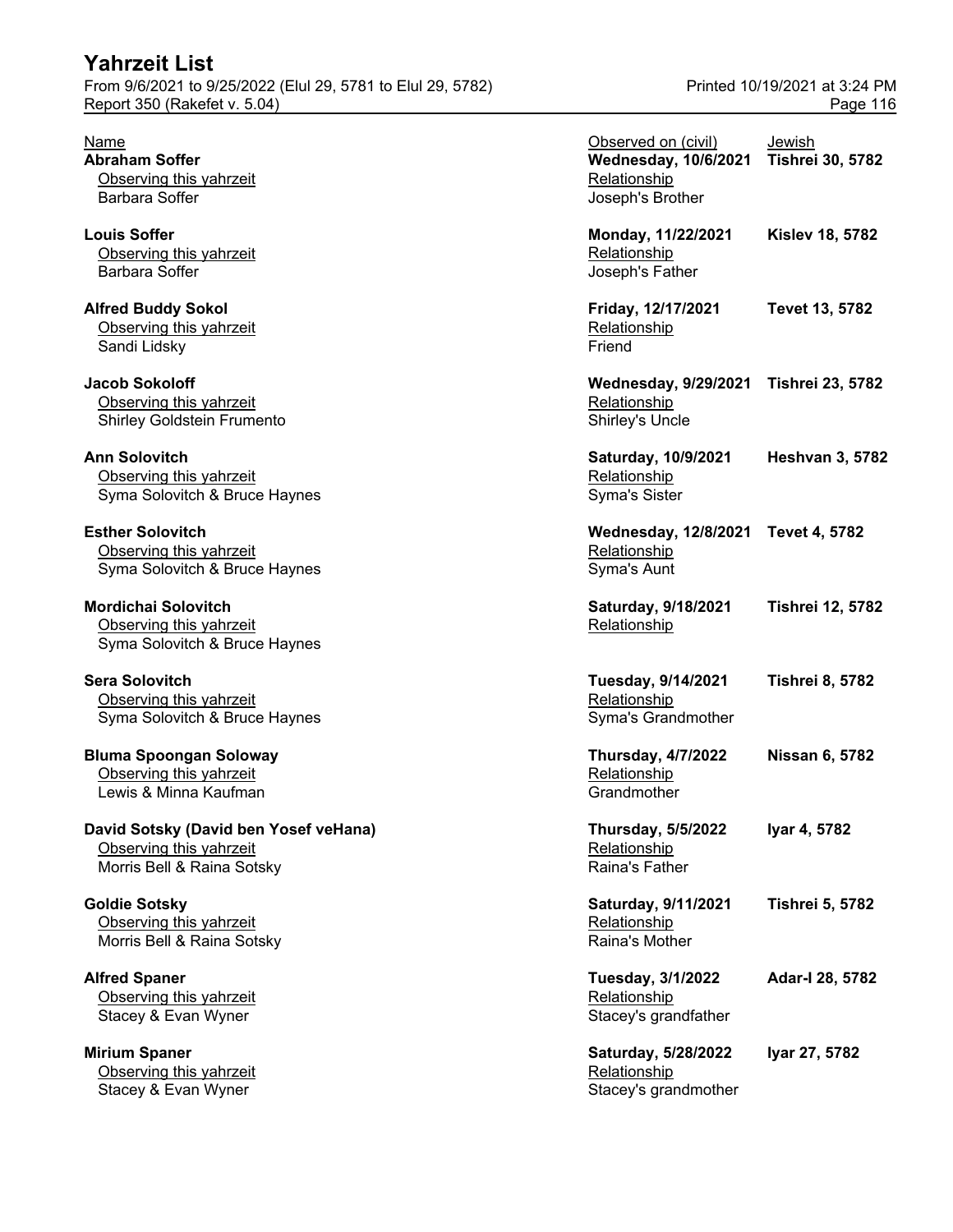| Name                                              | Observed on (civil)                   | <b>Jewish</b>           |
|---------------------------------------------------|---------------------------------------|-------------------------|
| <b>Evelyn Silver Spear</b>                        | Sunday, 1/2/2022                      | Tevet 29, 5782          |
| Observing this yahrzeit                           | Relationship                          |                         |
| <b>Robert Spear</b>                               | Robert's mother                       |                         |
| <b>Nathan Spear</b>                               | Tuesday, 2/22/2022                    | Adar-I 21, 5782         |
| Observing this yahrzeit                           | Relationship                          |                         |
| <b>Robert Spear</b>                               | Robert's father                       |                         |
| Susan Spear (Sara bat Lebel uVeluma)              | Monday, 4/25/2022                     | <b>Nissan 24, 5782</b>  |
| Observing this yahrzeit                           | Relationship                          |                         |
| <b>Robert Spear</b>                               | Robert's wife                         |                         |
| <b>Bernard Spector</b>                            | <b>Tuesday, 2/8/2022</b>              | Adar-I 7, 5782          |
| Observing this yahrzeit                           | Relationship                          |                         |
| Dr. Jordan Spector                                | Jordan's Father                       |                         |
| Les Spector                                       | Les's Father                          |                         |
| <b>Esther Spector</b>                             | Monday, 9/5/2022                      | Elul 9, 5782            |
| Observing this yahrzeit                           | Relationship                          |                         |
| Dr. Jordan Spector                                | Jordan's Mother                       |                         |
| Les Spector                                       | Les's Mother                          |                         |
| Marilyn A. Sperling (Miryam Hana bat Yehuda Leib) | Wednesday, 5/25/2022 Iyar 24, 5782    |                         |
| Observing this yahrzeit                           | Relationship                          |                         |
| Marjorie Wiener                                   | Marjorie's Cousin                     |                         |
|                                                   |                                       |                         |
| Marvin "Mendy" Spielman                           | Monday, 4/4/2022                      | <b>Nissan 3, 5782</b>   |
| Observing this yahrzeit                           | Relationship                          |                         |
| James T. Spielman                                 | James's Father                        |                         |
| Carola Spitz (Karmiela bat Penina)                | Monday, 7/11/2022                     | <b>Tammuz 12, 5782</b>  |
| Observing this yahrzeit                           | Relationship                          |                         |
| Steven Fraade & Ellen Cohen                       | Steven's grandmother                  |                         |
| Otto Spitz                                        | <b>Tuesday, 1/4/2022</b>              | <b>Shevat 2, 5782</b>   |
| Observing this yahrzeit                           | Relationship                          |                         |
| Steven Fraade & Ellen Cohen                       | Steven's Grandfather                  |                         |
| <b>Benjamin Spivak</b>                            | Wednesday, 11/17/2021 Kislev 13, 5782 |                         |
| Observing this yahrzeit                           | Relationship                          |                         |
| Sheila Mushin                                     | Sheila's Father                       |                         |
| <b>Jeanette Spivak</b>                            | Tuesday, 5/31/2022                    | Sivan 1, 5782           |
| Observing this yahrzeit                           | Relationship                          |                         |
| Sheila Mushin                                     | Sheila's Mother                       |                         |
| <b>David Stahl</b>                                | <b>Thursday, 9/30/2021</b>            | <b>Tishrei 24, 5782</b> |
| Observing this yahrzeit                           | Relationship                          |                         |
| Nanette Stahl                                     | Father                                |                         |
|                                                   |                                       |                         |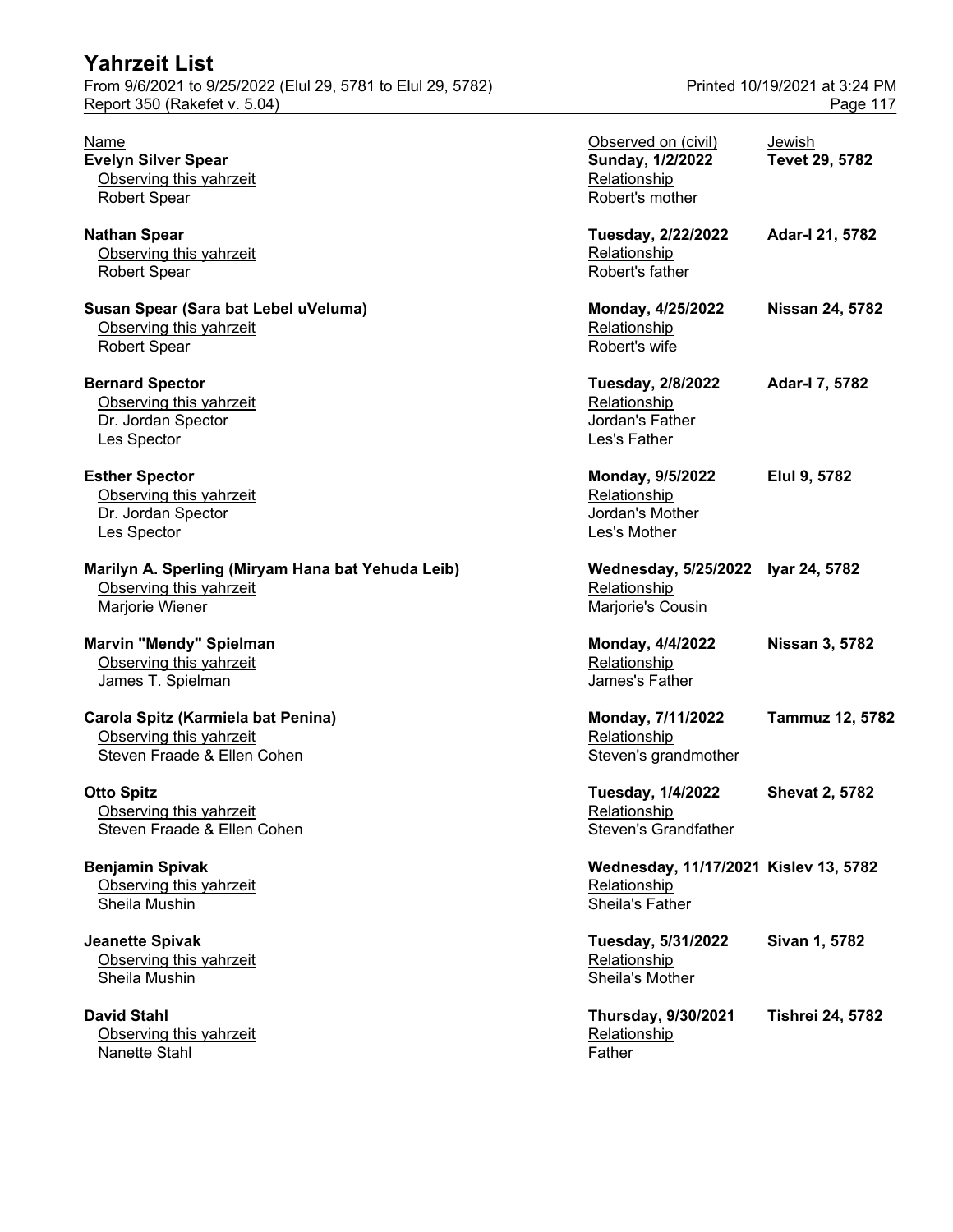| <b>Yahrzeit List</b>                                                                                                           |                                                                             |                               |
|--------------------------------------------------------------------------------------------------------------------------------|-----------------------------------------------------------------------------|-------------------------------|
| From 9/6/2021 to 9/25/2022 (Elul 29, 5781 to Elul 29, 5782)                                                                    |                                                                             | Printed 10/19/2021 at 3:24 PM |
| Report 350 (Rakefet v. 5.04)                                                                                                   |                                                                             | Page 118                      |
| Name<br><b>George Stahl</b><br>Observing this yahrzeit<br>Sherin Stahl & George Anderson                                       | Observed on (civil)<br>Friday, 4/29/2022<br>Relationship<br>Sherin's father | Jewish<br>Nissan 28, 5782     |
| <b>Hannah Stahl</b><br>Observing this yahrzeit<br>Nanette Stahl                                                                | <b>Thursday, 6/30/2022</b><br>Relationship<br>Mother                        | Tammuz 1, 5782                |
| <b>Joyce Stahl</b><br>Observing this yahrzeit<br>Sherin Stahl & George Anderson                                                | Saturday, 2/5/2022<br>Relationship<br>Sherin's mother                       | Adar-I 4, 5782                |
| <b>Melvin Stanger</b><br>Observing this yahrzeit<br>Gregory Colodner & Lisa Stanger<br>Louis J. & Lisa Petrillo                | Monday, 10/25/2021<br>Relationship<br>Lisa's Father                         | <b>Heshvan 19, 5782</b>       |
| Ziev Starr-Hirshfield (Ziev ben Arye-Melekh uMiryam)<br>Observing this yahrzeit<br>Monica Starr & Andy Hirshfield              | Saturday, 8/13/2022<br>Relationship<br>Monica & Andy's son                  | Av 16, 5782                   |
| <b>Henry Stein</b><br>Observing this yahrzeit<br>Melanie & James Wolf                                                          | Tuesday, 10/26/2021<br>Relationship<br>Melanie's father                     | <b>Heshvan 20, 5782</b>       |
| <b>Jerome Stein</b><br>Observing this yahrzeit<br>Eden Stein                                                                   | Monday, 10/4/2021<br>Relationship<br>Eden's father                          | <b>Tishrei 28, 5782</b>       |
| Leonard and Mildred Stein (Lev ben Asher & Miryam bat Avraham)<br>Observing this yahrzeit<br>Ronnie Ann Landau<br>Karen Schiff | Friday, 8/12/2022<br>Relationship<br>Parents<br>Parents                     | Av 15, 5782                   |
| <b>Marilyn Stein</b><br>Observing this yahrzeit<br>Eden Stein                                                                  | Saturday, 12/11/2021<br>Relationship<br>Eden's mother                       | Tevet 7, 5782                 |
| <b>Miriam Stein</b><br>Observing this yahrzeit<br>Melanie & James Wolf                                                         | <b>Saturday, 4/2/2022</b><br>Relationship<br>Melanie's mother               | <b>Nissan 1, 5782</b>         |
| <b>Oscar Stein</b><br>Observing this yahrzeit<br>Patricia Caplan                                                               | Sunday, 8/7/2022<br>Relationship<br>Father                                  | Av 10, 5782                   |
| Selma Riviette Steinig (Charna Rahel bat Tsvi Hirsh veEster)<br>Observing this yahrzeit<br>Gloria Cohen                        | <b>Tuesday, 7/5/2022</b><br>Relationship<br>Gloria's Aunt                   | Tammuz 6, 5782                |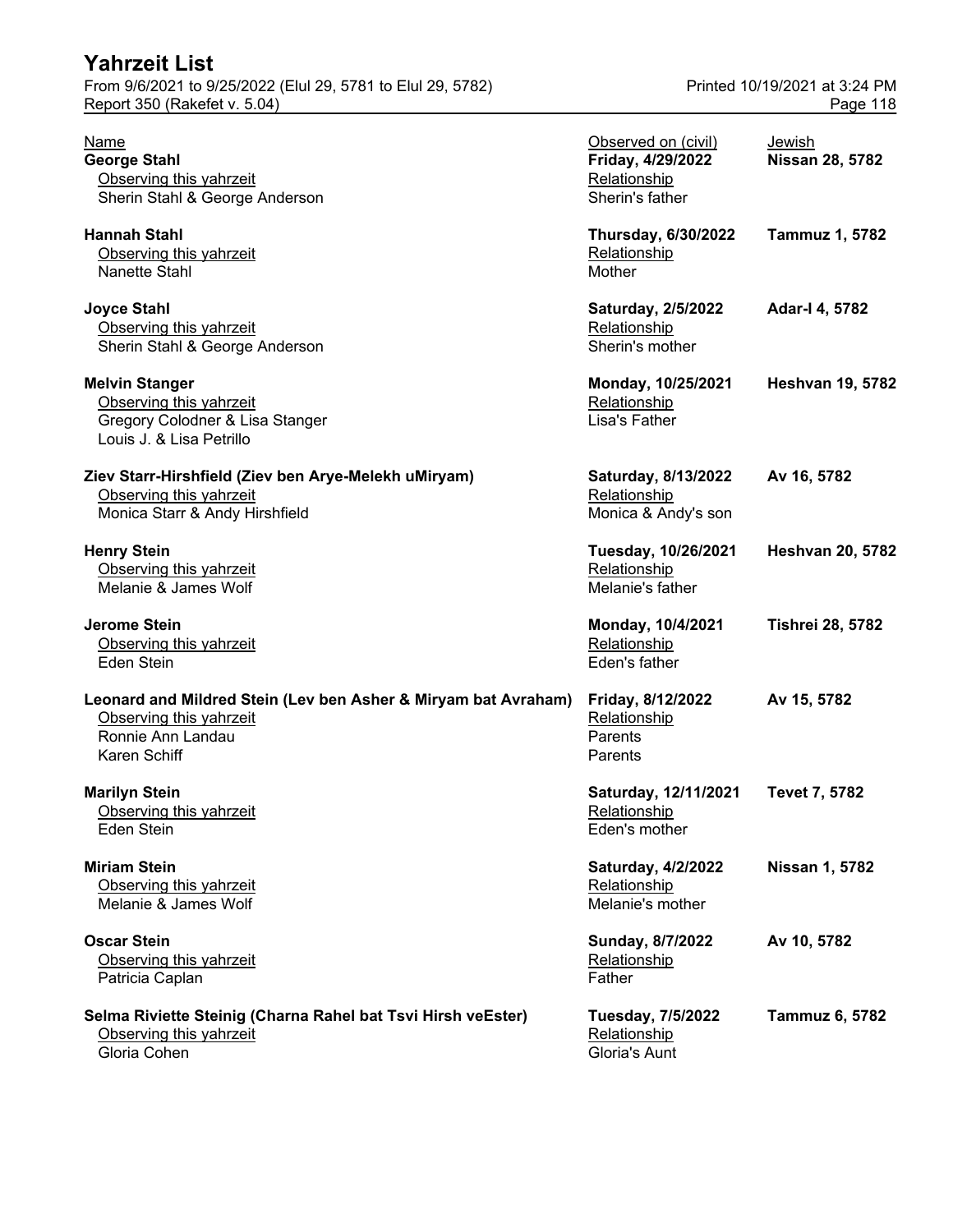| <b>Yahrzeit List</b><br>From 9/6/2021 to 9/25/2022 (Elul 29, 5781 to Elul 29, 5782)<br>Report 350 (Rakefet v. 5.04)                                          |                                                                          | Printed 10/19/2021 at 3:24 PM<br>Page 119 |
|--------------------------------------------------------------------------------------------------------------------------------------------------------------|--------------------------------------------------------------------------|-------------------------------------------|
| Name<br><b>Benjamin Steinlight</b><br>Observing this yahrzeit<br>Gila Reinstein                                                                              | Observed on (civil)<br>Monday, 9/19/2022<br>Relationship<br>Father       | Jewish<br>Elul 23, 5782                   |
| <b>Joseph Stern</b><br>Observing this yahrzeit<br>Murray & Barbara Akresh                                                                                    | Wednesday, 8/10/2022 Av 13, 5782<br>Relationship<br>Barbara's father     |                                           |
| <b>Leon Stern</b><br>Observing this yahrzeit<br>Jane Stern                                                                                                   | Monday, 10/4/2021<br>Relationship<br>Robert's father                     | <b>Tishrei 28, 5782</b>                   |
| <b>Lillie Stern</b><br>Observing this yahrzeit<br>Murray & Barbara Akresh                                                                                    | Tuesday, 3/15/2022<br>Relationship<br>Barbara's mother                   | Adar-II 12, 5782                          |
| Marilyn Stern (Masha Yehudit)<br>Observing this yahrzeit<br><b>Brian Karsif</b>                                                                              | Sunday, 3/20/2022<br>Relationship                                        | Adar-II 17, 5782                          |
| Robert Stern (Yisakhar Dov ben Ari HaKohen u-Veti)<br>Observing this yahrzeit<br>Jane Stern                                                                  | <b>Thursday, 9/8/2022</b><br>Relationship<br>Jane's Husband              | Elul 12, 5782                             |
| <b>Ruth Siegler Stern</b><br>Observing this yahrzeit<br>Leonard & Barbara Stern                                                                              | Saturday, 5/21/2022<br>Relationship<br>Leonard's Mother                  | Iyar 20, 5782                             |
| Sidney Stern (Shemuel Alter ben Menahem-Mendel)<br>Observing this yahrzeit<br>Leonard & Barbara Stern                                                        | Wednesday, 7/20/2022 Tammuz 21, 5782<br>Relationship<br>Leonard's Father |                                           |
| Terri Stern (Tova bat Rahmiel uMasha Yehudit)<br>Observing this yahrzeit<br>Ben & Erin M. Karsif<br>Jessie Chaya Karsif & Eli Chalmer<br><b>Brian Karsif</b> | Thursday, 4/21/2022<br>Relationship<br>Ben's Mother<br>Jessie's Mother   | <b>Nissan 20, 5782</b>                    |
| <b>Tusi Stern</b><br>Observing this yahrzeit<br>Jane Stern                                                                                                   | <b>Thursday, 6/16/2022</b><br>Relationship<br>Robert's mother            | Sivan 17, 5782                            |
| <b>Shlomo Steuer</b><br>Observing this yahrzeit<br>Sue & Wayne Cole                                                                                          | Friday, 6/17/2022<br>Relationship<br>Father                              | Sivan 18, 5782                            |
| <b>Bayard C. Stone</b><br>Observing this yahrzeit                                                                                                            | <b>Thursday, 8/25/2022</b><br>Relationship                               | Av 28, 5782                               |

Corey Stone & Sue McDonald Corey's Father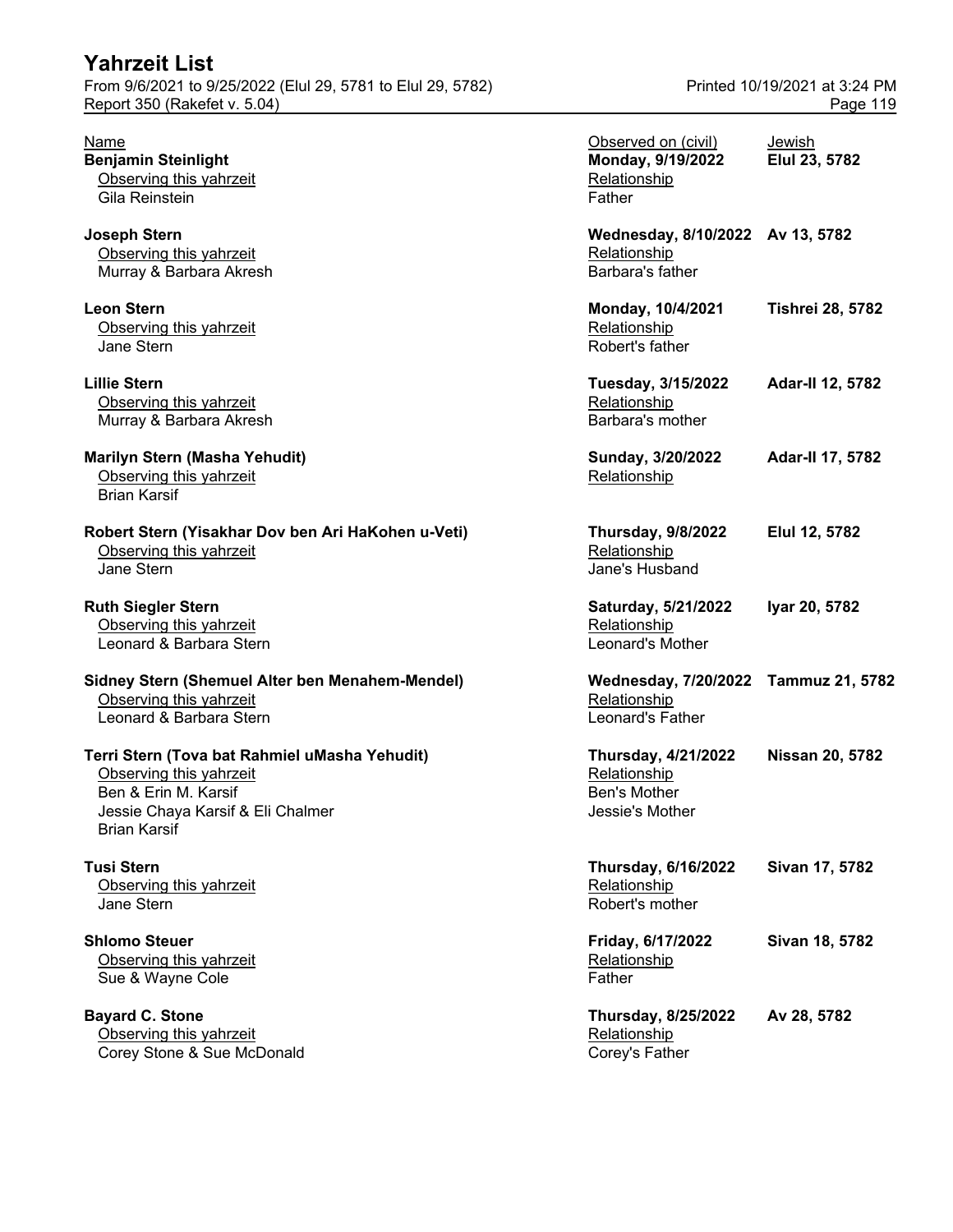| <b>Yahrzeit List</b><br>From 9/6/2021 to 9/25/2022 (Elul 29, 5781 to Elul 29, 5782)                                                               |                                                                                                  | Printed 10/19/2021 at 3:24 PM |
|---------------------------------------------------------------------------------------------------------------------------------------------------|--------------------------------------------------------------------------------------------------|-------------------------------|
| Report 350 (Rakefet v. 5.04)                                                                                                                      |                                                                                                  | Page 120                      |
| <b>Name</b><br>Dorothy Julia Horry Stone (Devora bat Ezra HaLevi veEsther)<br>Observing this yahrzeit<br>Karen Stone<br>Michael & Susan Stone     | Observed on (civil)<br>Monday, 7/25/2022<br>Relationship<br>Karen's mother<br>Michael's mother   | Jewish<br>Tammuz 26, 5782     |
| <b>Enid Weisz Stone</b><br>Observing this yahrzeit<br>Corey Stone & Sue McDonald                                                                  | Thursday, 3/31/2022<br>Relationship<br>Corey's Mother                                            | Adar-II 28, 5782              |
| Leila Glaser Stone (Lea Sara bat Simha Shimon Zev veHaya Vanya)<br>Observing this yahrzeit<br>Stanley Gieparda<br>Jon & Elizabeth Stone           | Sunday, 2/27/2022<br>Relationship<br><b>Stan's Partner</b><br>Jon's Mother                       | Adar-I 26, 5782               |
| <b>Paul (Pinchas) Stone</b><br>Observing this yahrzeit<br>Karen Stone<br>Michael & Susan Stone                                                    | <b>Wednesday, 4/27/2022</b><br>Relationship<br>Karen's father<br>Michael's father                | <b>Nissan 26, 5782</b>        |
| <b>Frederick L. Stutz</b><br>Observing this yahrzeit<br>Eleanor E. Stutz                                                                          | Monday, 3/7/2022<br>Relationship                                                                 | <b>Adar-II 4, 5782</b>        |
| <b>Helen Sudhalter</b><br>Observing this yahrzeit<br>Gary Glassman                                                                                | Tuesday, 10/12/2021<br>Relationship                                                              | <b>Heshvan 6, 5782</b>        |
| <b>Marvin Sudhalter</b><br>Observing this yahrzeit<br>Gary Glassman                                                                               | Monday, 10/18/2021<br>Relationship                                                               | <b>Heshvan 12, 5782</b>       |
| <b>Morris Sudhalter</b><br>Observing this yahrzeit<br>Gary Glassman                                                                               | Friday, 11/19/2021<br>Relationship                                                               | <b>Kislev 15, 5782</b>        |
| <b>Ada Sugarmann</b><br>Observing this yahrzeit<br>Richard & Marcie Sugarmann                                                                     | <b>Tuesday, 11/9/2021</b><br>Relationship<br><b>Richard's Grandmother</b>                        | <b>Kislev 5, 5782</b>         |
| David E. Sugarmann (David ben Yeshayau HaLevi & Eda)<br>Observing this yahrzeit<br>Steven & Suzanne Sugarmann<br>Richard & Marcie Sugarmann       | Sunday, 5/22/2022<br>Relationship<br><b>Steven's Grandfather</b><br><b>Richard's Father</b>      | Iyar 21, 5782                 |
| Howard Bailey Sugarmann (Hirshel ben David HaLevi veRahel)<br>Observing this yahrzeit<br>Steven & Suzanne Sugarmann<br>Richard & Marcie Sugarmann | <b>Wednesday, 4/27/2022</b><br>Relationship<br><b>Steven's Uncle</b><br><b>Richard's Brother</b> | <b>Nissan 26, 5782</b>        |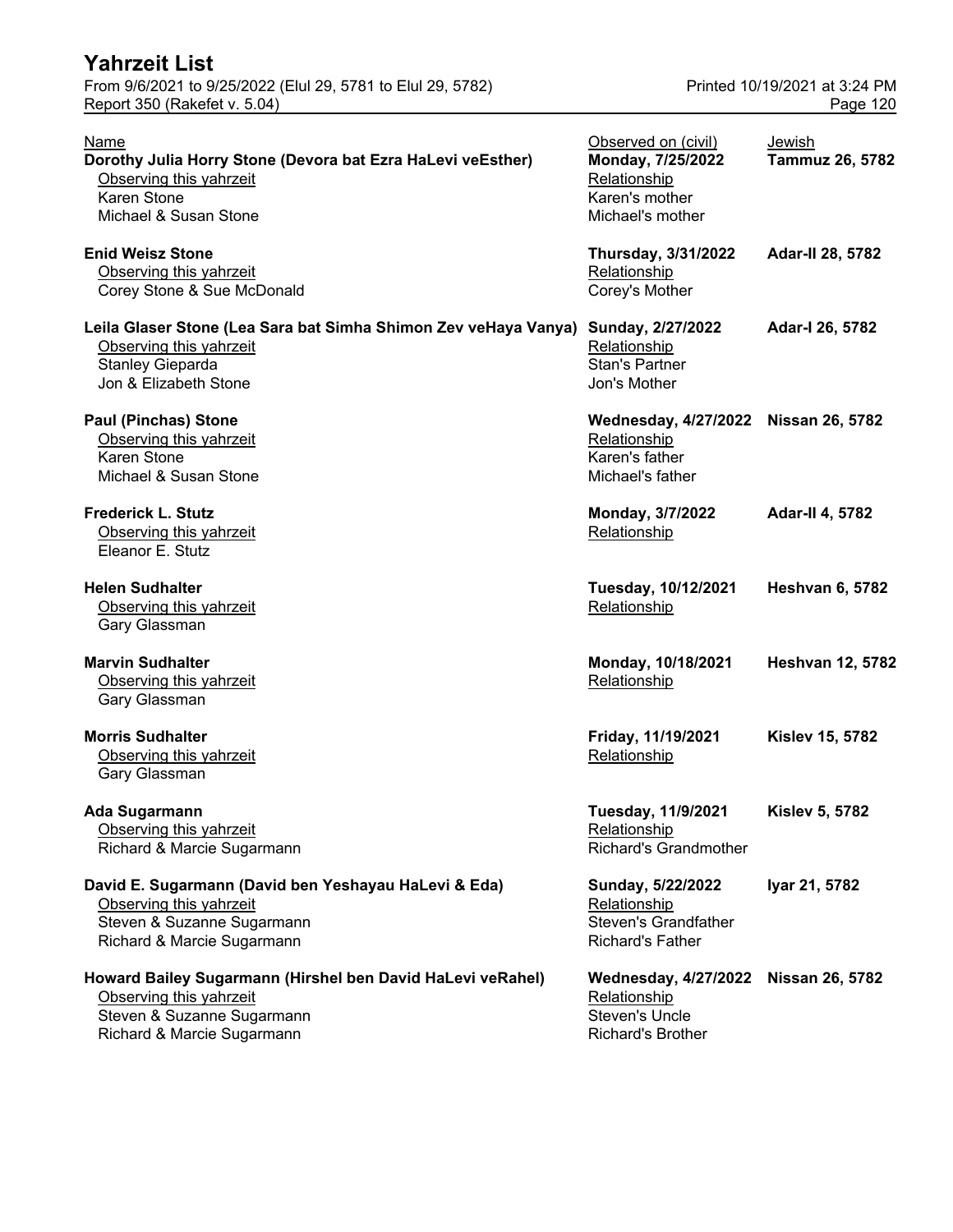From 9/6/2021 to 9/25/2022 (Elul 29, 5781 to Elul 29, 5782) Printed 10/19/2021 at 3:24 PM Report 350 (Rakefet v. 5.04) **Page 121** 

| Name<br>Rose Bailey Sugarmann (Rahel bat Haim & Ester)<br>Observing this yahrzeit<br>Steven & Suzanne Sugarmann<br>Richard & Marcie Sugarmann | Observed on (civil)<br>Saturday, 10/16/2021<br>Relationship<br>Steven's Grandmother<br>Richard's Mother | Jewish<br><b>Heshvan 10, 5782</b> |
|-----------------------------------------------------------------------------------------------------------------------------------------------|---------------------------------------------------------------------------------------------------------|-----------------------------------|
| Samuel Sugarmann (Yeshayau ben Yisrael-Noah HaLevi)<br>Observing this yahrzeit<br>Richard & Marcie Sugarmann                                  | Monday, 8/15/2022<br>Relationship<br><b>Richard's Grandfather</b>                                       | Av 18, 5782                       |
| Arthur Supowitz (Yisrael Aharon ben Yitshaq Ber)<br>Observing this yahrzeit<br>Dr. Alvin Greenberg                                            | Friday, 7/1/2022<br>Relationship<br><b>Barbara's Father</b>                                             | Tammuz 2, 5782                    |
| Florence Supowitz (Faige bat Yehuda Leib)<br>Observing this yahrzeit<br>Dr. Alvin Greenberg                                                   | <b>Wednesday, 9/22/2021</b><br>Relationship<br><b>Barbara's Mother</b>                                  | <b>Tishrei 16, 5782</b>           |
| <b>Robert Suslew</b><br>Observing this yahrzeit<br>Jay Sokolow & Ina Silverman                                                                | Saturday, 10/30/2021<br>Relationship<br>Ina's Uncle                                                     | <b>Heshvan 24, 5782</b>           |
| <b>Sherman Suslew</b><br>Observing this yahrzeit<br>Jay Sokolow & Ina Silverman                                                               | Sunday, 7/17/2022<br>Relationship<br>Ina's Uncle                                                        | <b>Tammuz 18, 5782</b>            |
| <b>Joseph Swinkin</b><br>Observing this yahrzeit<br><b>Betty Swinkin</b>                                                                      | Saturday, 8/13/2022<br>Relationship<br>Betty's Husband                                                  | Av 16, 5782                       |
| <b>Emma Sydney</b><br>Observing this yahrzeit<br>Naday & Rita Sela                                                                            | Thursday, 9/23/2021<br>Relationship                                                                     | <b>Tishrei 17, 5782</b>           |
| <b>Joyce Tapper</b><br>Observing this yahrzeit<br>Charlie Ludwig                                                                              | Monday, 8/29/2022<br>Relationship<br>Friend                                                             | Elul 2, 5782                      |
| <b>Abraham Teitelman</b><br>Observing this yahrzeit<br><b>Charlotte Teitelman</b>                                                             | Wednesday, 1/26/2022 Shevat 24, 5782<br>Relationship<br>Max's Father                                    |                                   |
| <b>Ida Teitelman</b><br>Observing this yahrzeit<br><b>Charlotte Teitelman</b>                                                                 | Friday, 3/11/2022<br>Relationship<br>Max's Mother                                                       | <b>Adar-II 8, 5782</b>            |
| <b>Max Teitelman</b><br>Observing this yahrzeit<br>Charlotte Teitelman                                                                        | Monday, 9/20/2021<br>Relationship<br><b>Charlotte's Husband</b>                                         | <b>Tishrei 14, 5782</b>           |

David & Pamela Teitelman David's Father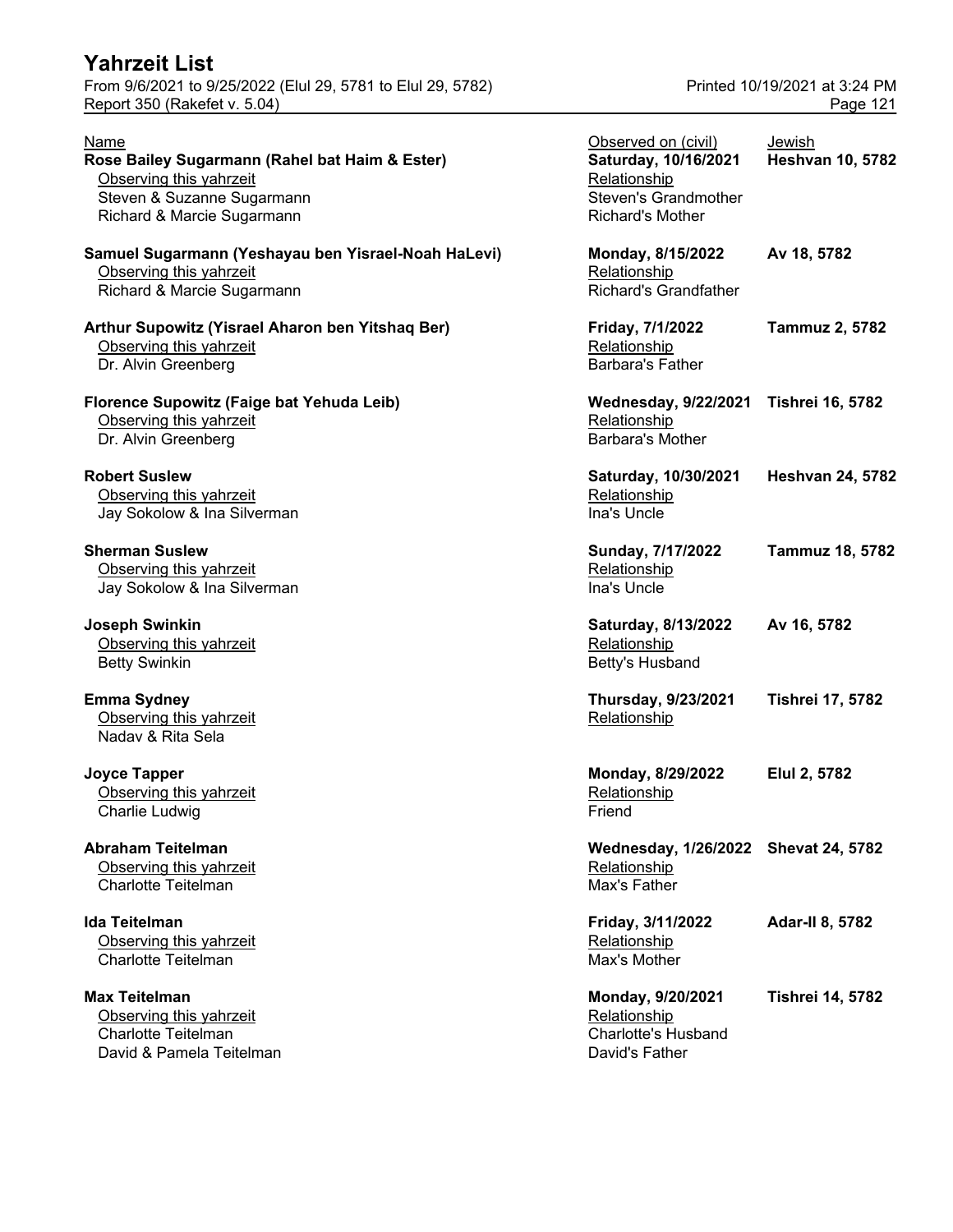| ו פווובטונ ∟וסנ<br>From 9/6/2021 to 9/25/2022 (Elul 29, 5781 to Elul 29, 5782)<br>Report 350 (Rakefet v. 5.04)                   | Printed 10/19/2021 at 3:24 PM<br>Page 122                                      |                          |
|----------------------------------------------------------------------------------------------------------------------------------|--------------------------------------------------------------------------------|--------------------------|
| Name<br>Myra Teleranta (n/a)<br>Observing this yahrzeit<br>Bruce & Angela Oren                                                   | Observed on (civil)<br>Thursday, 12/23/2021<br>Relationship<br>Angela's Sister | Jewish<br>Tevet 19, 5782 |
| <b>Pearl Small Teplitzky</b><br>Observing this yahrzeit<br><b>Bruce &amp; Rhoda Small</b>                                        | Tuesday, 6/7/2022<br>Relationship<br>mother                                    | Sivan 8, 5782            |
| <b>Robert Terk</b><br>Observing this yahrzeit<br>Linda Terk Lander                                                               | Saturday, 9/11/2021<br>Relationship<br>father                                  | <b>Tishrei 5, 5782</b>   |
| <b>Sylvia Terk</b><br>Observing this yahrzeit<br>Linda Terk Lander                                                               | Friday, 9/24/2021<br>Relationship<br>mother                                    | <b>Tishrei 18, 5782</b>  |
| <b>Mae Tevelitz</b><br>Observing this yahrzeit<br>David & Lisa Weiss                                                             | Wednesday, 11/3/2021 Heshvan 28, 5782<br>Relationship<br>Lisa's grandmother    |                          |
| <b>Nathan Tevelitz</b><br>Observing this yahrzeit<br>David & Lisa Weiss                                                          | Monday, 7/11/2022<br>Relationship<br>Lisa's grandfather                        | <b>Tammuz 12, 5782</b>   |
| <b>Harry Thal</b><br>Observing this yahrzeit<br>Phyllis Boyar                                                                    | Saturday, 2/26/2022<br>Relationship<br>father                                  | Adar-I 25, 5782          |
| Allan Thaler (Yehuda Lev ben Hirsh)<br>Observing this yahrzeit<br>Valerie & Alex Thaler                                          | Wednesday, 4/27/2022 Nissan 26, 5782<br>Relationship<br>Alex's Father          |                          |
| Adolph Ticotsky (Avraham Meir)<br>Observing this yahrzeit<br>Paul Cyr                                                            | <b>Saturday, 4/2/2022</b><br>Relationship<br>Liann's Grandfather               | <b>Nissan 1, 5782</b>    |
| <b>Lillian Ticotsky (Lea)</b><br>Observing this yahrzeit<br>Paul Cyr                                                             | Friday, 4/8/2022<br>Relationship<br>Liann's Grandmother                        | <b>Nissan 7, 5782</b>    |
| <b>Chester Tomkins (Shelomo Haim ben David haLevi)</b><br>Observing this yahrzeit<br><b>Jeff Tomkins</b><br><b>Bruce Tomkins</b> | Thursday, 9/23/2021<br>Relationship<br>Jeff's Father                           | <b>Tishrei 17, 5782</b>  |
| Leonora Tomkins (Liqa bat Moshe)<br>Observing this yahrzeit<br><b>Jeff Tomkins</b>                                               | Tuesday, 6/28/2022<br>Relationship<br>Jeff's Mother                            | Sivan 29, 5782           |

Bruce Tomkins **Bruce's Mother** 

**Yahrzeit List**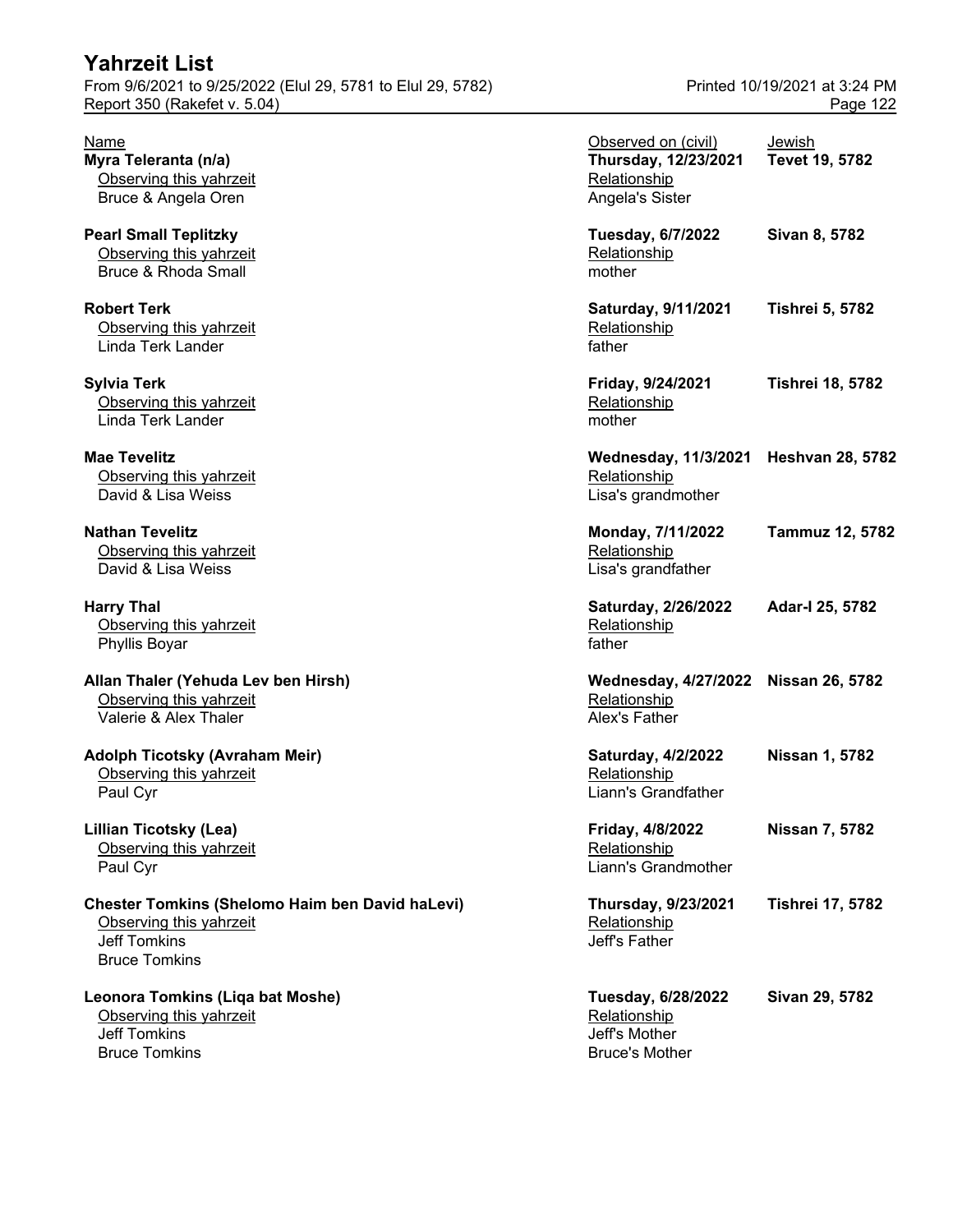| Yahrzeit List                                                                               |                                                                           |                                           |
|---------------------------------------------------------------------------------------------|---------------------------------------------------------------------------|-------------------------------------------|
| From 9/6/2021 to 9/25/2022 (Elul 29, 5781 to Elul 29, 5782)<br>Report 350 (Rakefet v. 5.04) |                                                                           | Printed 10/19/2021 at 3:24 PM<br>Page 123 |
| Name<br><b>Solomon Topp</b><br>Observing this yahrzeit<br>Leslie Nabel                      | Observed on (civil)<br>Thursday, 12/2/2021<br>Relationship<br>father      | <u>Jewish</u><br><b>Kislev 28, 5782</b>   |
| <b>William Toth</b><br>Observing this yahrzeit<br>Kathleen Nargi-Toth & Jo Wynschenk        | Saturday, 7/23/2022<br>Relationship                                       | <b>Tammuz 24, 5782</b>                    |
| <b>Avra Tovian</b><br>Observing this yahrzeit<br>Jason & Rachel Greenberg                   | Friday, 11/5/2021<br>Relationship<br>Rachel's sister                      | <b>Kislev 1, 5782</b>                     |
| <b>Frank Trager</b><br>Observing this yahrzeit<br><b>Beverly Bakes</b>                      | Sunday, 12/5/2021<br>Relationship                                         | <b>Tevet 1, 5782</b>                      |
| Judy Balaban                                                                                | brother                                                                   |                                           |
| <b>Ida Trager</b><br>Observing this yahrzeit<br>Daniel & Diane Krevolin                     | Monday, 8/22/2022<br>Relationship<br>Diane's aunt                         | Av 25, 5782                               |
| <b>Louis Trager</b><br>Observing this yahrzeit<br>Judy Balaban                              | <b>Tuesday, 3/1/2022</b><br>Relationship<br>father                        | Adar-I 28, 5782                           |
| <b>Marion Trager</b><br>Observing this yahrzeit<br>Judy Balaban                             | Tuesday, 1/11/2022<br>Relationship<br>mother                              | <b>Shevat 9, 5782</b>                     |
| <b>Irvin Troy</b><br>Observing this yahrzeit<br>Gary & Sheri Hochman                        | Sunday, 9/26/2021<br>Relationship<br>Sheri's father                       | <b>Tishrei 20, 5782</b>                   |
| Frances Turkoff (Feiga Zelda bat Aharon)<br>Observing this yahrzeit<br>Marjorie Wiener      | Wednesday, 7/20/2022 Tammuz 21, 5782<br>Relationship<br>Marjorie's Mother |                                           |
| <b>Louis David Turkoff</b><br>Observing this yahrzeit<br>Marjorie Wiener                    | Friday, 9/10/2021<br>Relationship<br>Marjorie's Uncle                     | <b>Tishrei 4, 5782</b>                    |
| <b>Milton Turkoff</b><br>Observing this yahrzeit<br>Marjorie Wiener                         | <b>Thursday, 8/4/2022</b><br>Relationship<br>Marjorie's Father            | Av 7, 5782                                |
| Adele Tyson (Etel bat Yosef veRahel)<br>Observing this yahrzeit                             | Monday, 2/14/2022<br>Relationship                                         | Adar-I 13, 5782                           |

Paul Cyr Liann's Mother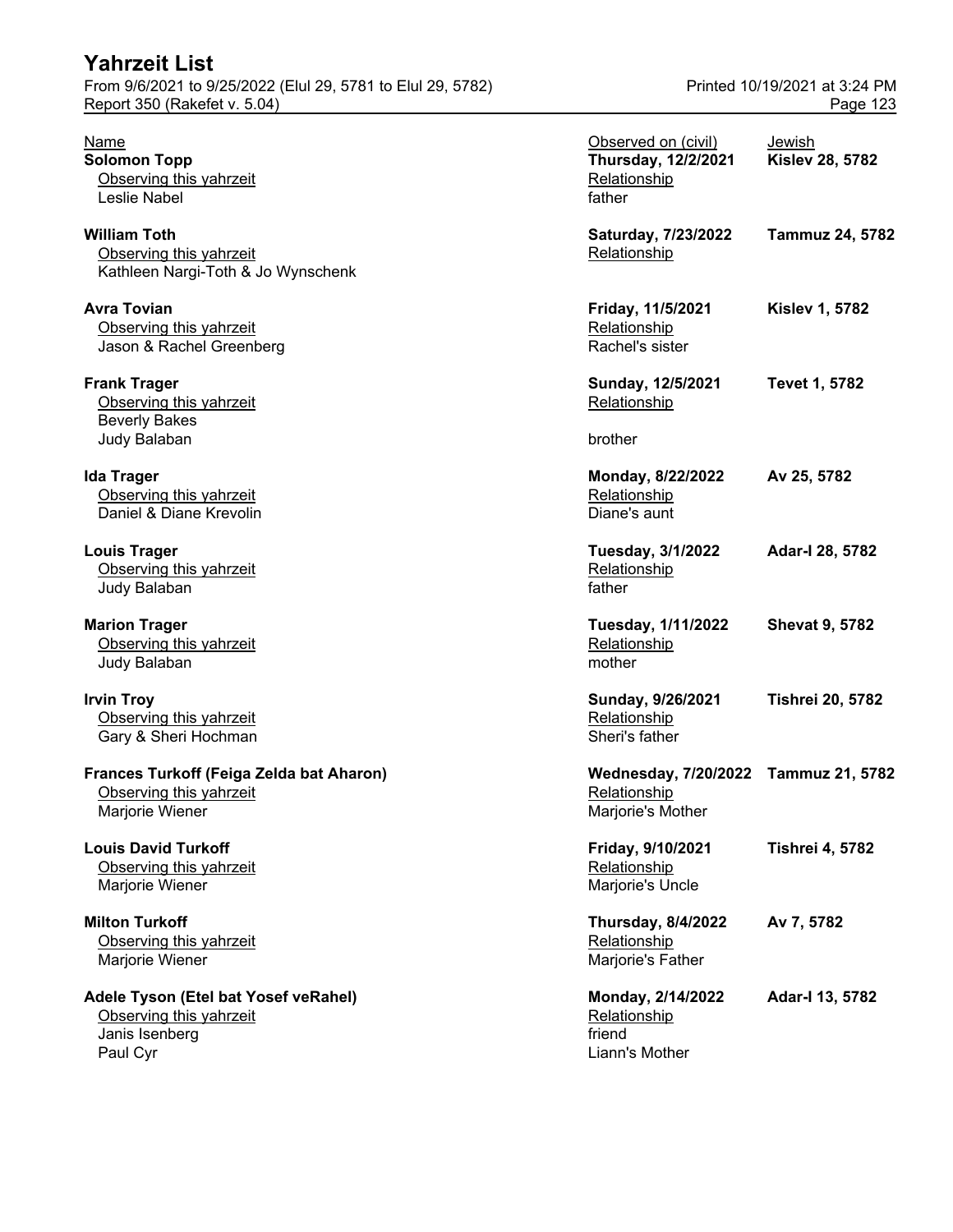| Yahrzeit List                                                                                                                                        |                                                                                            |                                           |
|------------------------------------------------------------------------------------------------------------------------------------------------------|--------------------------------------------------------------------------------------------|-------------------------------------------|
| From 9/6/2021 to 9/25/2022 (Elul 29, 5781 to Elul 29, 5782)<br>Report 350 (Rakefet v. 5.04)                                                          |                                                                                            | Printed 10/19/2021 at 3:24 PM<br>Page 124 |
| <b>Name</b><br>David N. Tyson (David Nahum ben Avraham Meir veLea)<br>Observing this yahrzeit<br>Paul Cyr                                            | Observed on (civil)<br>Saturday, 5/7/2022<br>Relationship<br>Liann's Father                | Jewish<br>Iyar 6, 5782                    |
| Gerald Fredrick Tyson (Gershon Pinhas ben David veEta)<br>Observing this yahrzeit<br>Paul Cyr                                                        | Sunday, 1/9/2022<br>Relationship<br>Liann's Brother                                        | <b>Shevat 7, 5782</b>                     |
| Hal Tyson (Yehuda Tsadiq ben David Nahum veEta)<br>Observing this yahrzeit<br>Paul Cyr                                                               | Monday, 11/1/2021<br>Relationship<br>Liann's Brother                                       | <b>Heshvan 26, 5782</b>                   |
| <b>Shira Ulmer</b><br>Observing this yahrzeit<br>Arthur & Betty Levy                                                                                 | Wednesday, 4/20/2022 Nissan 19, 5782<br>Relationship<br><b>Betty's Niece</b>               |                                           |
| Aby (Avraham) van Creveld (Avraham ben Moshe Yosef uMiryam Rivotednesday, 12/15/2021 Tevet 11, 5782<br>Observing this yahrzeit<br>Sascha van Creveld | Relationship<br>Sascha's Brother                                                           |                                           |
| Joop van Creveld (Moshe Yosef ben Shelomo Yitshaq uMiryam)<br>Observing this yahrzeit<br>Sascha van Creveld                                          | Wednesday, 12/22/2021 Tevet 18, 5782<br>Relationship<br>Sascha's Father                    |                                           |
| Anne L. Mushin Venetianer<br>Observing this yahrzeit<br>Linda Saslow<br>Sheila Mushin                                                                | Saturday, 7/2/2022<br>Relationship<br>Linda's Mother<br>Allen's Mother                     | Tammuz 3, 5782                            |
| <b>Veda Vernoff</b><br>Observing this yahrzeit<br>Daniel & Diane Krevolin                                                                            | Monday, 6/27/2022<br>Relationship<br>Diane's friend                                        | Sivan 28, 5782                            |
| Reuben "Rubie" Vine (Reuven ben Shalom lydel veGitel)<br>Observing this yahrzeit<br>Roberta Vine                                                     | Sunday, 9/19/2021<br>Relationship<br>Roberta's Father                                      | <b>Tishrei 13, 5782</b>                   |
| Freda Barson Virshup (Frida bat Zev Volf HaKohen uFeiga)<br>Observing this yahrzeit<br>Richard & Georgi Virshup                                      | Monday, 12/6/2021<br>Relationship<br><b>Richard's Mother</b>                               | <b>Tevet 2, 5782</b>                      |
| <b>Philip Voigt</b><br>Observing this yahrzeit<br>Susan Voigt<br>Clararose F. Voigt & John Schott                                                    | <b>Wednesday, 9/8/2021</b><br>Relationship<br>Susan's Husband<br><b>Clararose's Father</b> | <b>Tishrei 2, 5782</b>                    |
| <b>Marvin Voloshin</b><br>Observing this yahrzeit<br><b>Cindy Voloshin Smernoff</b>                                                                  | Saturday, 5/14/2022<br>Relationship<br>Cindy's Father                                      | Iyar 13, 5782                             |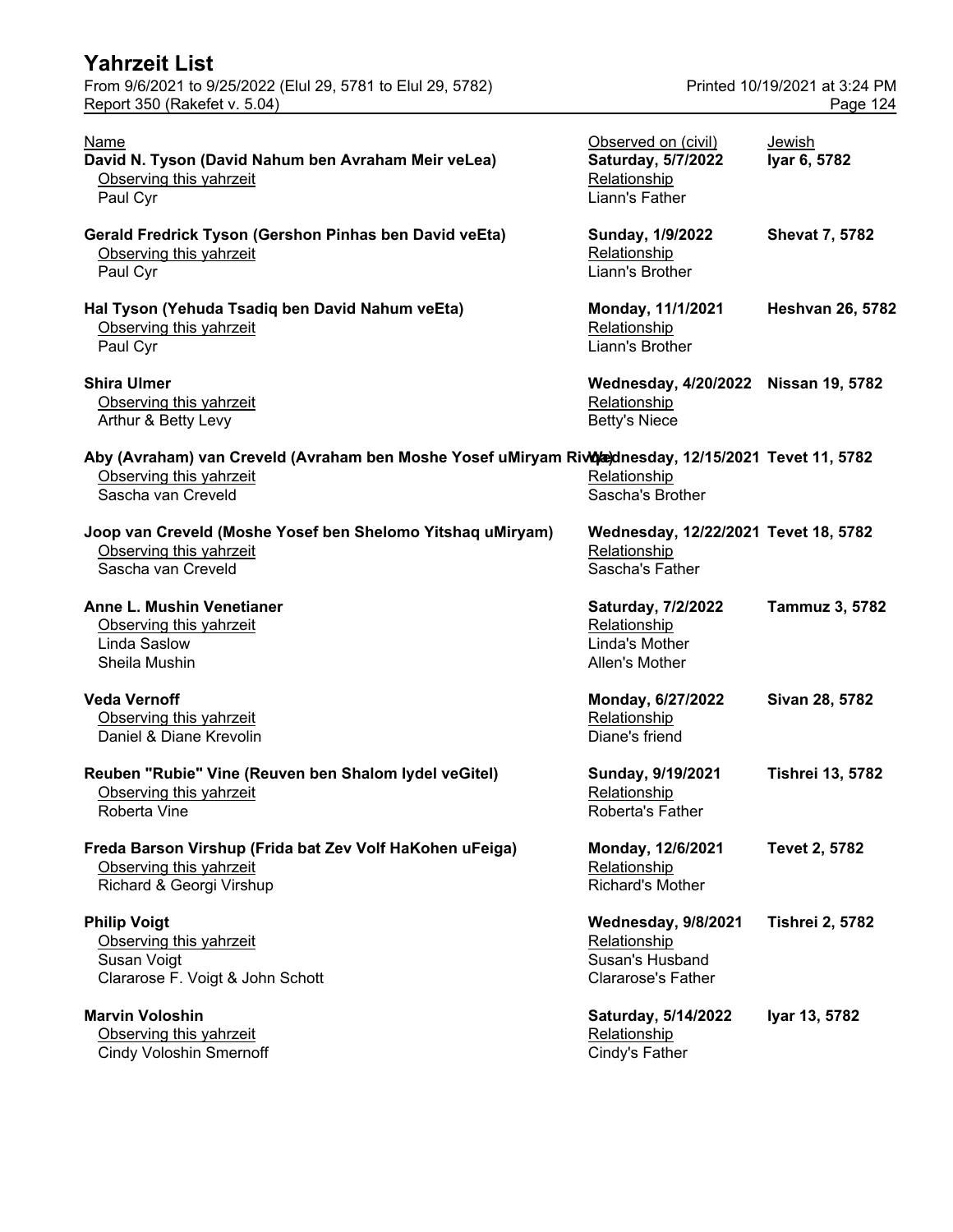Name Observed on (civil) Jewish **Motya Vysochek (Mordekhai ben Yosef)** Observing this yahrzeit Julie Cohen

**Isaac Walinsky** Observing this yahrzeit Harriet Friedman & Charles Bruce

**Sophie (Shifra) Walinsky** Observing this yahrzeit Harriet Friedman & Charles Bruce

**Leah Flamer Wallach** Observing this yahrzeit Bud & Mickey Chorney

**Barbara Wamback** Observing this yahrzeit Helen Rosenberg & Keith Richter

**Stephen Wareck** Observing this yahrzeit Annie Wareck

**Stanley Watsky (Shabtai ben Yona)** Observing this yahrzeit Kal Watsky & Deborah Fried

**Irving Isaac Waxman (Yitshaq ben Ya`aqov veRivqa)** Observing this yahrzeit Cynthia Rubin

**Philip Abraham Waxman (Avraham ben Yaqov veRivqa)** Observing this yahrzeit Cynthia Rubin

**Milton Weiner ([Y])** Observing this yahrzeit Stephen & Joanne Rudof

**Pearl Weiner ([Y])** Observing this yahrzeit Stephen & Joanne Rudof

**Herbert Weiner [E] (Haim David)** Observing this yahrzeit Rebecca Weiner & Mike Rastelli

**Mildred Marie Myers Weiner [E]** Observing this yahrzeit Rebecca Weiner & Mike Rastelli **Rebecca's Mother** Rebecca's Mother

| Observed on (civil)<br>Sunday, 1/9/2022<br>Relationship<br>Larry's Father | <u>Jewish</u><br><b>Shevat 7, 5782</b> |
|---------------------------------------------------------------------------|----------------------------------------|
| Sunday, 7/10/2022<br>Relationship<br>Harriet's grandfather                | <b>Tammuz 11, 5782</b>                 |
| <b>Wednesday, 9/8/2021</b><br>Relationship<br>Harriet's grandmother       | <b>Tishrei 2, 5782</b>                 |
| Monday, 8/29/2022<br>Relationship<br>Mickey's Sister                      | Elul 2, 5782                           |
| Saturday, 10/2/2021<br>Relationship<br><b>Helen's Sister</b>              | <b>Tishrei 26, 5782</b>                |
| Tuesday, 7/5/2022<br>Relationship<br>Annie's Father                       | <b>Tammuz 6, 5782</b>                  |
| Friday, 12/10/2021<br>Relationship<br>Kal's Father                        | Tevet 6, 5782                          |
| Saturday, 5/7/2022<br><b>Relationship</b><br><b>Cynthia's Uncle</b>       | Iyar 6, 5782                           |
| Saturday, 1/22/2022<br>Relationship<br><b>Cynthia's Uncle</b>             | <b>Shevat 20, 5782</b>                 |
| Monday, 6/20/2022<br>Relationship<br>Joanne's Father                      | Sivan 21, 5782                         |
| Sunday, 12/26/2021<br>Relationship<br>Joanne's Mother                     | <b>Tevet 22, 5782</b>                  |
| Monday, 8/22/2022<br>Relationship<br>Rebecca's father                     | Av 25, 5782                            |
| Tuesday, 2/22/2022<br>Relationship                                        | Adar-I 21, 5782                        |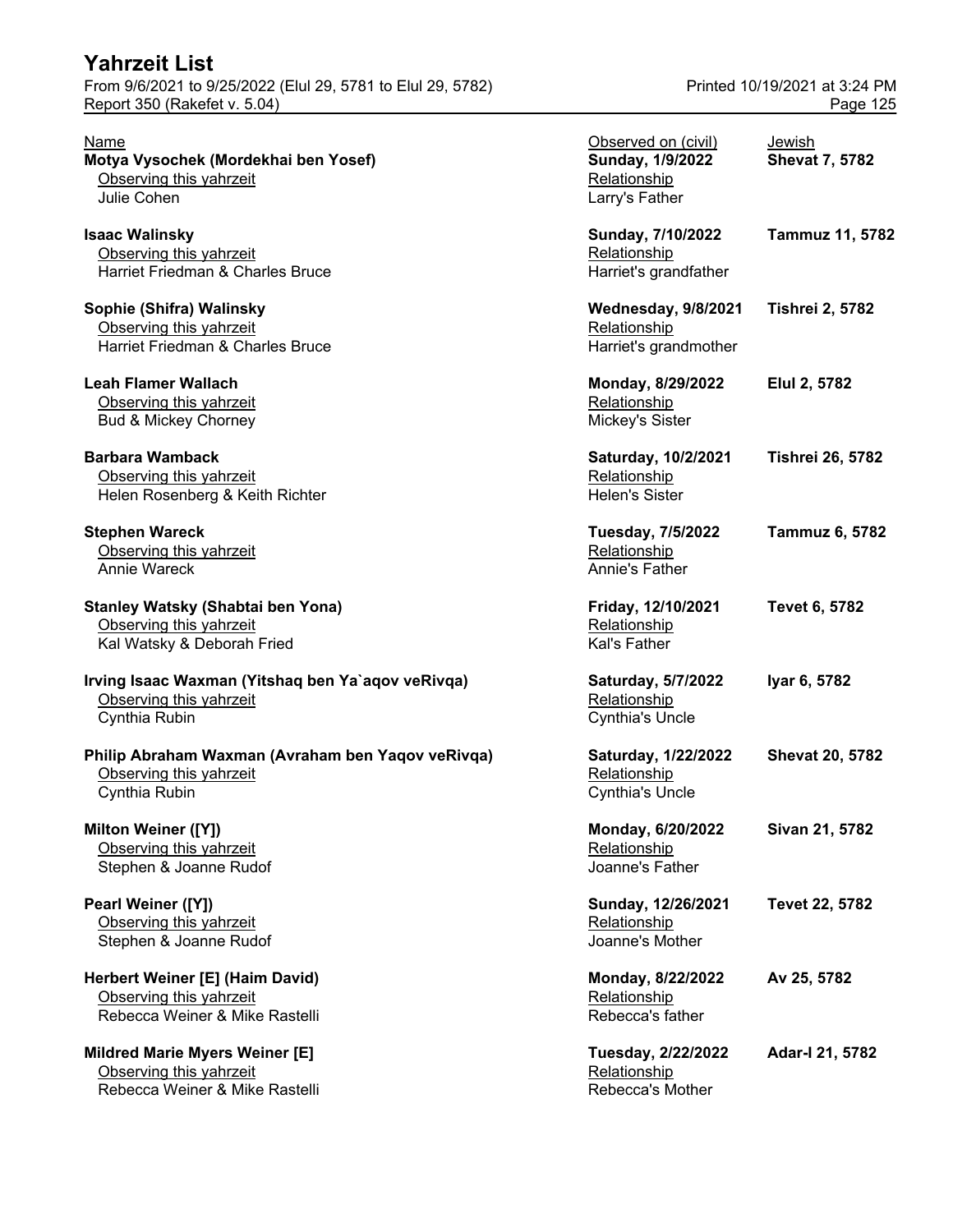#### **Edward Weinstein ( \_ ben Avraham & Devora)** Observing this yahrzeit James Weinstein

### **Genia Weinstein (Gitel bat Natan veHadasa)**

#### **Irving Weinstein (Yitshaq ben Avraham veHasya)** Observing this yahrzeit Elaine Weinstein

#### **Richard Weinstein (Pesah Yitzhaq ben (Qeila))** Observing this yahrzeit

#### **Sidney Weinstein (Netanel ben Haim Tsvi vYehudit)** Observing this yahrzeit Dan Goldberg

**Adolph Weisberg** Observing this yahrzeit **Relationship Relationship Relationship** Joan Gelbert

| Name<br>Ruth Weiner [E]<br>Observing this yahrzeit<br>Rebecca Weiner & Mike Rastelli                                    | Observed on (civil)<br>Sunday, 6/19/2022<br>Relationship<br>Rebecca's grandmother | Jewish<br>Sivan 20, 5782 |
|-------------------------------------------------------------------------------------------------------------------------|-----------------------------------------------------------------------------------|--------------------------|
| <b>Seymour Weiner [E]</b><br>Observing this yahrzeit<br>Rebecca Weiner & Mike Rastelli                                  | Saturday, 4/16/2022<br>Relationship<br>Rebecca's grandfather                      | Nissan 15, 5782          |
| Anita Weinstein (Hasya bat Yitshaq)<br>Observing this yahrzeit<br>Elaine Weinstein                                      | <b>Thursday, 2/24/2022</b><br>Relationship<br><b>Elaine's Sister</b>              | Adar-I 23, 5782          |
| <b>Berel Weinstein</b><br>Observing this yahrzeit<br>Natan & Lori Weinstein                                             | Friday, 11/19/2021<br>Relationship<br>Natan's Father                              | <b>Kislev 15, 5782</b>   |
| <b>Bernard Weinstein</b><br>Observing this yahrzeit<br>Suzanne Weinstein                                                | Tuesday, 7/26/2022<br>Relationship<br><b>Richard's Father</b>                     | Tammuz 27, 5782          |
| Edward Weinstein ( _ ben Avraham & Devora)<br>Observing this yahrzeit<br>James Weinstein                                | Thursday, 10/28/2021<br>Relationship<br>Father                                    | <b>Heshvan 22, 5782</b>  |
| Genia Weinstein (Gitel bat Natan veHadasa)<br>Observing this yahrzeit<br><b>Beth McDaniel</b><br>Natan & Lori Weinstein | Friday, 2/25/2022<br>Relationship<br>grandmother                                  | Adar-I 24, 5782          |
| Irving Weinstein (Yitshaq ben Avraham veHasya)<br>Observing this yahrzeit<br>Elaine Weinstein                           | Saturday, 12/18/2021<br>Relationship<br><b>Elaine's Father</b>                    | Tevet 14, 5782           |
| Kate Weinstein<br>Observing this yahrzeit<br>Suzanne Weinstein                                                          | Monday, 12/27/2021<br>Relationship<br>Richard's Mother                            | Tevet 23, 5782           |
| Richard Weinstein (Pesah Yitzhaq ben (Qeila))<br>Observing this yahrzeit<br>Suzanne Weinstein<br>Andy & Paige Weinstein | Monday, 7/18/2022<br>Relationship<br><b>Suzanne's Husband</b><br>Andy's Father    | Tammuz 19, 5782          |
| Sidney Weinstein (Netanel ben Haim Tsvi vYehudit)<br>Observing this yahrzeit<br>Dan Goldberg                            | Monday, 12/13/2021<br>Relationship<br>Dan's Uncle                                 | <b>Tevet 9, 5782</b>     |
| Adolph Weisberg<br>Ohserving this vahrzeit                                                                              | Friday, 12/3/2021<br>Relationshin                                                 | <b>Kislev 29, 5782</b>   |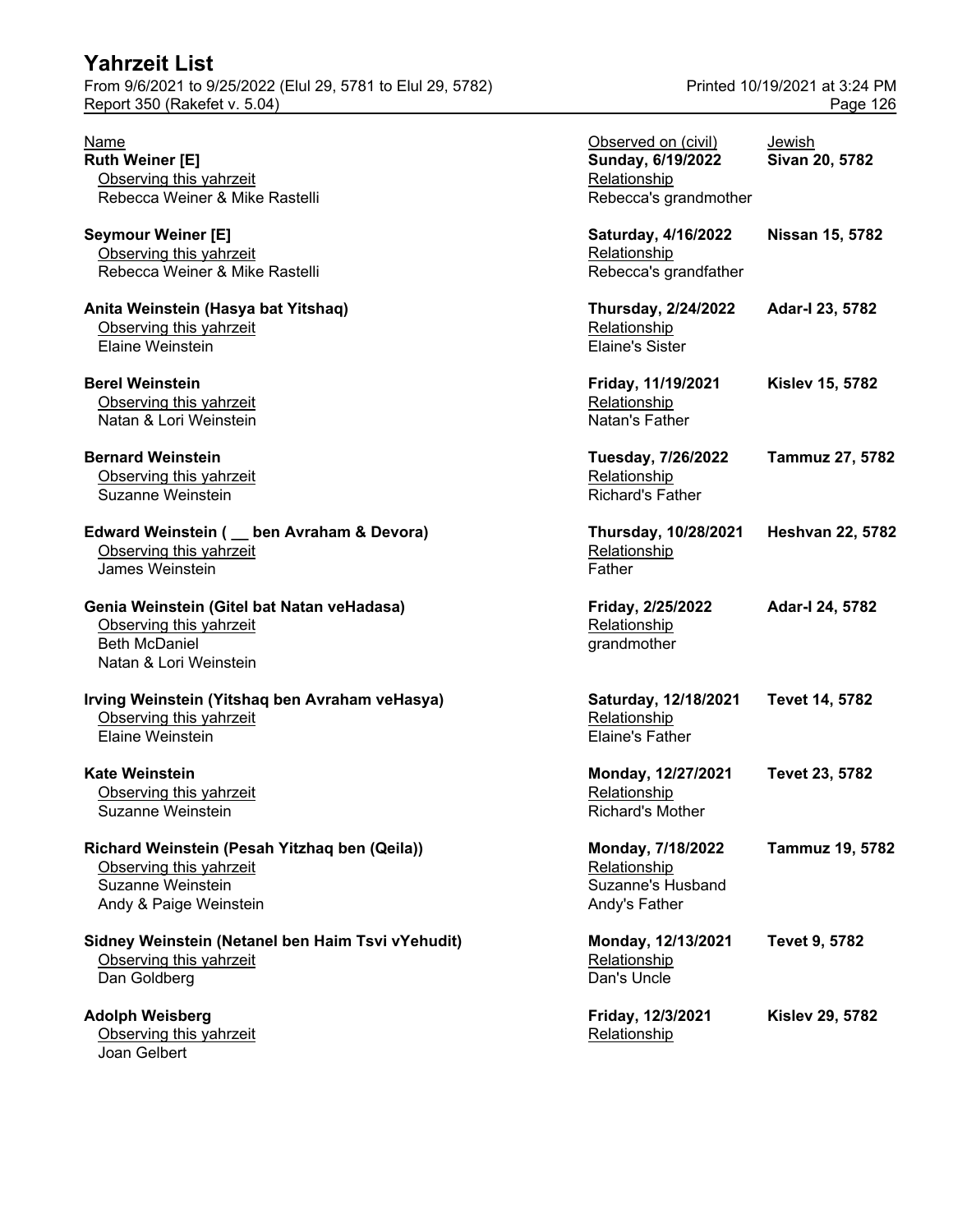#### **George Weiss (Gershala ben Abraham & Ida)** Observing this yahrzeit Barbara Jackson Suzanne Weinstein Marshall & Joan Weiss

**Joseph Wiener (Yosef ben Shalom Lev)** Observing this yahrzeit **Relationship Relationship** Marjorie Wiener **Stan's Uncle** Stan's Uncle

| <u>Name</u>                                   | Observed on (civil)                      | <b>Jewish</b>           |
|-----------------------------------------------|------------------------------------------|-------------------------|
| Maria Weiser (n/a)<br>Observing this yahrzeit | <b>Tuesday, 9/6/2022</b><br>Relationship | Elul 10, 5782           |
| Shoshana Zax & John Weiser                    | John's Mother                            |                         |
| Anna Weisinger                                | Friday, 10/15/2021                       | <b>Heshvan 9, 5782</b>  |
| Observing this yahrzeit<br>Rae Shnayer        | Relationship<br>mother                   |                         |
| <b>Harry Weisinger</b>                        | Friday, 2/25/2022                        | Adar-I 24, 5782         |
| Observing this yahrzeit<br>Rae Shnayer        | Relationship<br>father                   |                         |
| Abraham Weiss                                 | <b>Thursday, 9/23/2021</b>               | <b>Tishrei 17, 5782</b> |
| Observing this yahrzeit<br>Suzanne Weinstein  | Relationship<br><b>Suzanne's Father</b>  |                         |
| George Weiss (Gershala ben Abraham & Ida)     | Thursday, 12/16/2021                     | Tevet 12, 5782          |
| Observing this yahrzeit                       | Relationship                             |                         |
| Barbara Jackson                               | Father<br><b>Suzanne's Brother</b>       |                         |
| Suzanne Weinstein<br>Marshall & Joan Weiss    | Father                                   |                         |
|                                               |                                          |                         |
| Ida Weiss                                     | Monday, 6/6/2022                         | Sivan 7, 5782           |
| Observing this yahrzeit                       | Relationship                             |                         |
| Suzanne Weinstein                             | Suzanne's Mother                         |                         |
| Sydney Weiss                                  | <b>Thursday, 3/17/2022</b>               | <b>Adar-II 14, 5782</b> |
| Observing this yahrzeit                       | Relationship                             |                         |
| Suzanne Weinstein                             | <b>Suzanne's Brother</b>                 |                         |
| Andy & Paige Weinstein                        | Uncle                                    |                         |
| <b>Esther Weitzner</b>                        | Monday, 10/4/2021                        | <b>Tishrei 28, 5782</b> |
| Observing this yahrzeit                       | Relationship                             |                         |
| Gloria Cohen                                  | Gloria's Mother                          |                         |
| <b>Harry Weitzner</b>                         | Friday, 10/1/2021                        | <b>Tishrei 25, 5782</b> |
| Observing this yahrzeit                       | Relationship                             |                         |
| Gloria Cohen                                  | Gloria's Father                          |                         |
| <b>Stanley Wallace Weitzner</b>               | Saturday, 11/27/2021                     | <b>Kislev 23, 5782</b>  |
| Observing this yahrzeit                       | Relationship                             |                         |
| Gloria Cohen                                  | Gloria's Brother                         |                         |
| <b>Benjamin Wiener</b>                        | Saturday, 1/22/2022                      | <b>Shevat 20, 5782</b>  |
| Observing this yahrzeit                       | Relationship                             |                         |
| Marjorie Wiener                               | Matt & Jason's grandfather               |                         |
| Joseph Wiener (Yosef ben Shalom Lev)          | Thursday, 12/23/2021                     | <b>Tevet 19, 5782</b>   |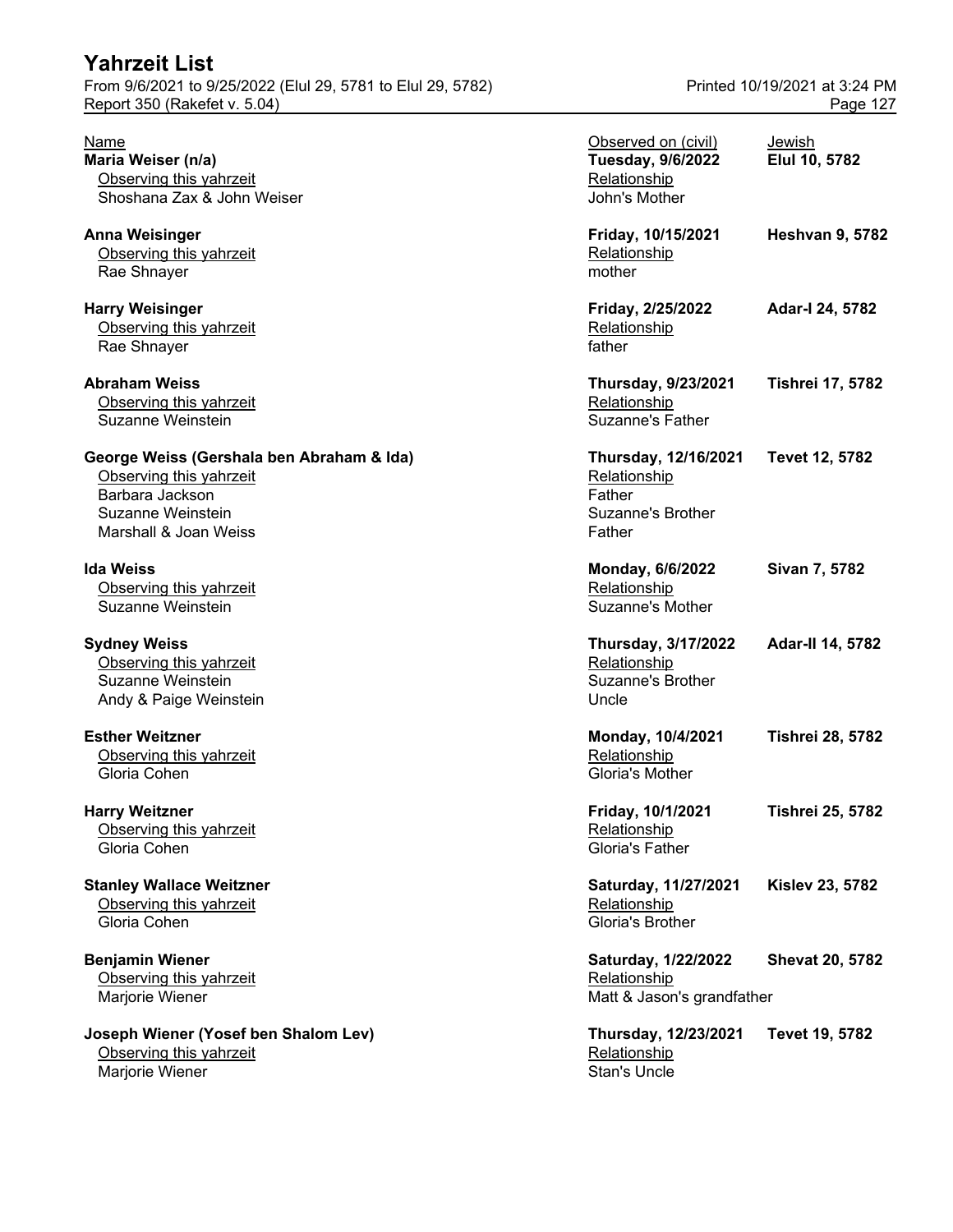| From 9/6/2021 to 9/25/2022 (Elul 29, 5781 to Elul 29, 5782)                                           | Printed 10/19/2021 at 3:24 PM                                 |                                  |
|-------------------------------------------------------------------------------------------------------|---------------------------------------------------------------|----------------------------------|
| Report 350 (Rakefet v. 5.04)                                                                          |                                                               | Page 128                         |
| Name<br><b>Rev. Jackson Wilcox</b><br>Observing this yahrzeit<br>David Nankin                         | Observed on (civil)<br>Monday, 11/15/2021<br>Relationship     | Jewish<br><b>Kislev 11, 5782</b> |
| <b>James Michael Williams</b><br>Observing this yahrzeit<br>Bruce & Angela Oren                       | Monday, 10/25/2021<br>Relationship<br>Angela's Brother        | <b>Heshvan 19, 5782</b>          |
| Janet Demara Williams (n/a)<br>Observing this yahrzeit<br>Bruce & Angela Oren                         | Sunday, 1/2/2022<br>Relationship<br>Angela's Sister           | <b>Tevet 29, 5782</b>            |
| <b>Lloyd Williams</b><br>Observing this yahrzeit<br>Bruce & Angela Oren                               | Sunday, 11/7/2021<br>Relationship<br>Angela's Father          | <b>Kislev 3, 5782</b>            |
| <b>Harry Winters</b><br>Observing this yahrzeit<br><b>Martha Winters</b>                              | Tuesday, 4/26/2022<br>Relationship<br>Father                  | <b>Nissan 25, 5782</b>           |
| <b>Lucille Winters</b><br>Observing this yahrzeit<br>Martha Winters                                   | Sunday, 7/3/2022<br>Relationship<br>Mother                    | <b>Tammuz 4, 5782</b>            |
| <b>Max Wiseman</b><br>Observing this yahrzeit<br>Alan Gerber & Rachel Wiseman-Gerber                  | Wednesday, 6/8/2022<br>Relationship<br>Rachel's Father        | Sivan 9, 5782                    |
| <b>Anna Wishingrad</b><br>Observing this yahrzeit<br>Sylvia Rifkin                                    | Tuesday, 4/12/2022<br>Relationship<br>mother                  | Nissan 11, 5782                  |
| <b>Rose Witten</b><br>Observing this yahrzeit<br>Marvin I. & Susan Witten                             | Saturday, 2/19/2022<br>Relationship<br>Mother                 | Adar-I 18, 5782                  |
| Wilbur Witten (Velvel ben Moshe uMinka)<br>Observing this yahrzeit<br>Marvin I. & Susan Witten        | <b>Thursday, 1/20/2022</b><br>Relationship<br>Marvin's Father | <b>Shevat 18, 5782</b>           |
| Gwen "Golde" Wizner (Zahava bat Eliezer veSara)<br>Observing this yahrzeit<br>Stephen & Rachel Wizner | Saturday, 7/2/2022<br>Relationship<br>Stephen's Mother        | <b>Tammuz 3, 5782</b>            |
| Herman Wizner (Tsvi Aryei)<br>Observing this yahrzeit<br>Stephen & Rachel Wizner                      | Friday, 9/10/2021<br>Relationship<br>Steve's Father           | <b>Tishrei 4, 5782</b>           |
| <b>Scott Wizner</b><br>Observing this yahrzeit                                                        | Wednesday, 7/27/2022 Tammuz 28, 5782<br>Relationship          |                                  |

Stephen & Rachel Wizner  $\sim$  Stephen's Brother Stephen's Brother Stephen's Brother

**Yahrzeit List**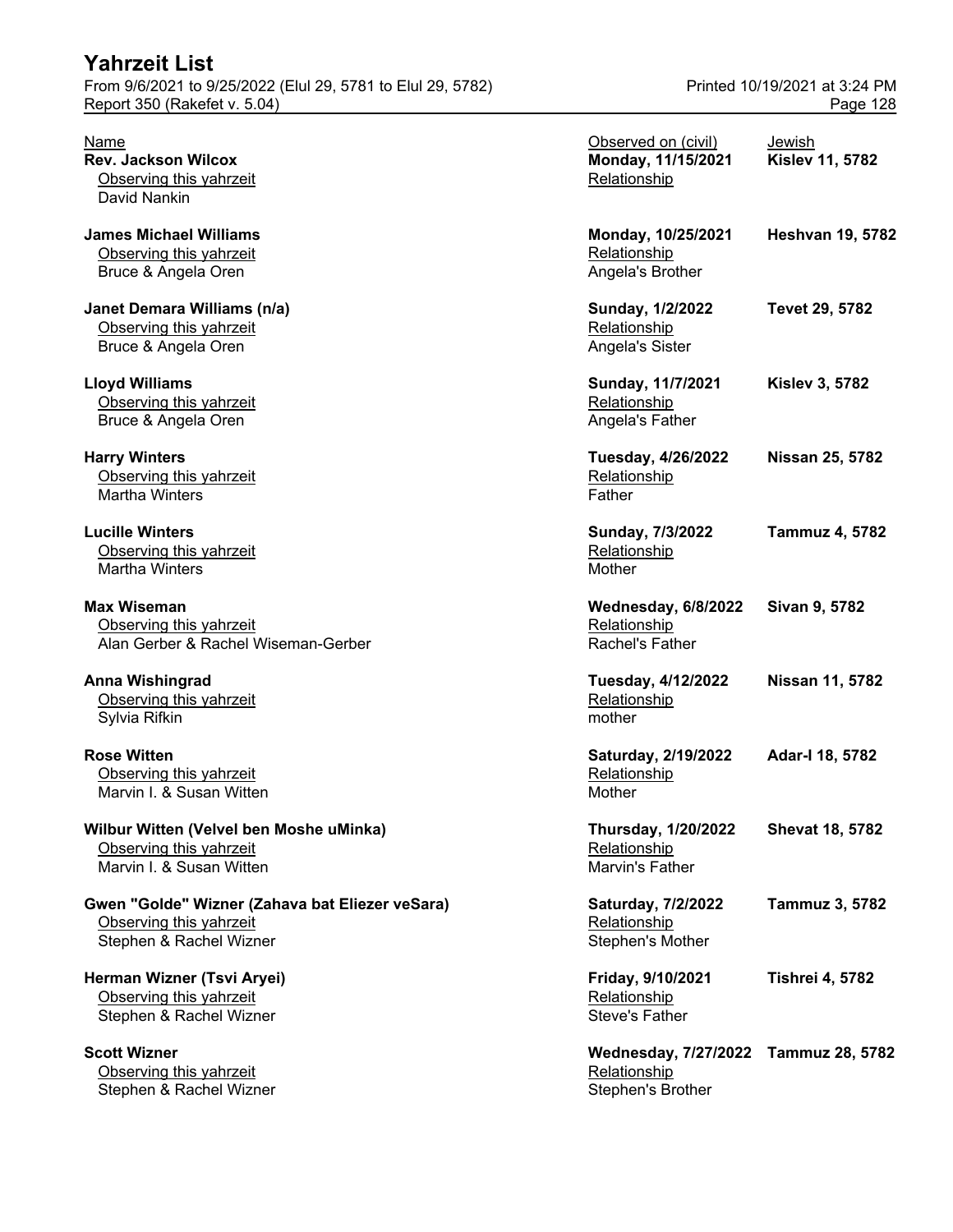### **Yahrzeit List** From 9/6/2021 to 9/25/2022 (Elul 29, 5781 to Elul 29, 5782) Printed 10/19/2021 at 3:24 PM

**Sidney Yaffe (Zeliq ben Yisrael veHodel)** Observing this yahrzeit Cliff Yaffe David Yaffe

| Name<br>Benjamin Wiznia<br>Observing this yahrzeit                                              | Observed on (civil)<br>Wednesday, 2/16/2022 Adar-I 15, 5782<br>Relationship | Jewish                  |
|-------------------------------------------------------------------------------------------------|-----------------------------------------------------------------------------|-------------------------|
| Carolann & Robert Wiznia<br>Pearl Wiznia<br>Observing this yahrzeit<br>Carolann & Robert Wiznia | Robert's father<br>Monday, 12/20/2021<br>Relationship<br>Robert's mother    | Tevet 16, 5782          |
| <b>Harold Wolf</b><br>Observing this yahrzeit<br>Melanie & James Wolf                           | Sunday, 6/5/2022<br>Relationship<br>James' father                           | Sivan 6, 5782           |
| <b>Ruth Wolf</b><br>Observing this yahrzeit<br>Melanie & James Wolf                             | Saturday, 4/30/2022<br>Relationship<br>James' mother                        | <b>Nissan 29, 5782</b>  |
| Sheldon Wolpin (Shraga Feivel)<br>Observing this yahrzeit<br>Ellen Wolpin                       | <b>Thursday, 12/9/2021</b><br>Relationship                                  | <b>Tevet 5, 5782</b>    |
| Evelyn Woolfson (Hava)<br>Observing this yahrzeit<br>Roni Woolfson                              | <b>Thursday, 6/23/2022</b><br>Relationship<br>Roni's Mother                 | Sivan 24, 5782          |
| <b>Leonard Woolfson</b><br>Observing this yahrzeit<br>Roni Woolfson                             | Friday, 1/21/2022<br>Relationship<br>Roni's Father                          | <b>Shevat 19, 5782</b>  |
| <b>Beatrice Worobow</b><br>Observing this yahrzeit<br><b>Holly Chepow</b>                       | Friday, 9/24/2021<br>Relationship<br>Mother                                 | <b>Tishrei 18, 5782</b> |
| <b>Harry Worobow</b><br>Observing this yahrzeit<br><b>Holly Chepow</b>                          | Saturday, 12/18/2021<br>Relationship<br>Father                              | <b>Tevet 14, 5782</b>   |
| Donna Wright<br>Observing this yahrzeit<br>Barbara Cushen<br>David Wright & Deborah Craig       | Monday, 1/3/2022<br>Relationship<br>Daughter<br><b>David's Sister</b>       | <b>Shevat 1, 5782</b>   |
| <b>Pearl Yaffe</b><br>Observing this yahrzeit<br><b>Cliff Yaffe</b><br>David Yaffe              | <b>Wednesday, 5/4/2022</b><br>Relationship<br>Cliff's mother                | Iyar 3, 5782            |
| Sidney Yaffe (Zeliq ben Yisrael veHodel)<br>Observing this yahrzeit<br>Cliff Yaffe              | Sunday, 1/16/2022<br>Relationship<br>Cliff's father                         | <b>Shevat 14, 5782</b>  |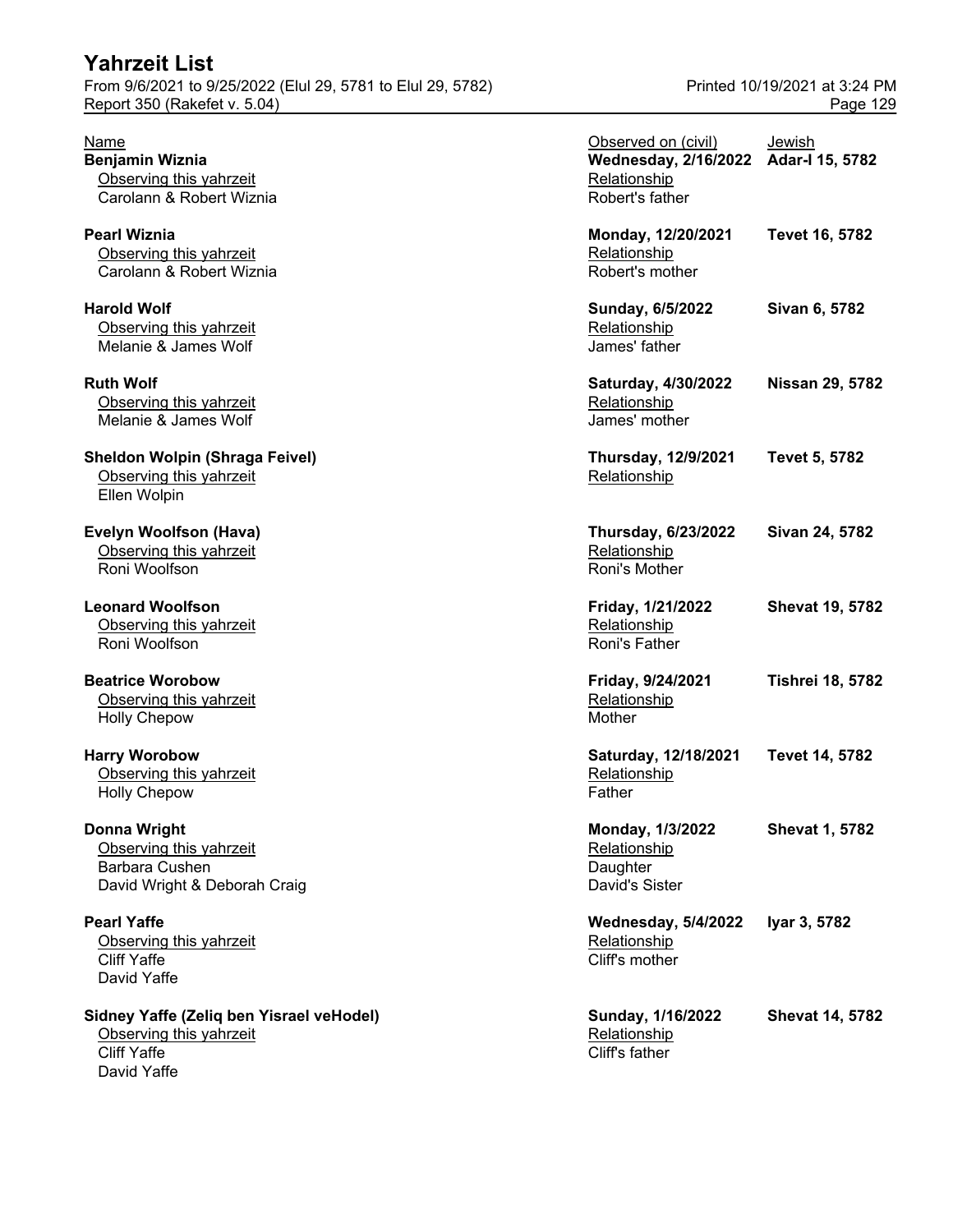| Yahrzeit List                                                                                                      |                                                                                                                  |                                           |
|--------------------------------------------------------------------------------------------------------------------|------------------------------------------------------------------------------------------------------------------|-------------------------------------------|
| From 9/6/2021 to 9/25/2022 (Elul 29, 5781 to Elul 29, 5782)<br>Report 350 (Rakefet v. 5.04)                        |                                                                                                                  | Printed 10/19/2021 at 3:24 PM<br>Page 130 |
| Name<br>Abraham Yakerson<br>Observing this yahrzeit<br>Jack & Laura Yakerson                                       | Observed on (civil)<br>Tuesday, 9/7/2021<br>Relationship<br>Jack's Brother                                       | Jewish<br><b>Tishrei 1, 5782</b>          |
| <b>Esther Yakerson</b><br>Observing this yahrzeit<br>Jack & Laura Yakerson                                         | Monday, 11/29/2021<br>Relationship<br>Jack's Mother                                                              | <b>Kislev 25, 5782</b>                    |
| Irving S. Yakerson (Yisrael Shelomo ben Shimshon David)<br>Observing this yahrzeit<br>Jack & Laura Yakerson        | <b>Tuesday, 4/5/2022</b><br>Relationship<br>Jack's Brother                                                       | <b>Nissan 4, 5782</b>                     |
| <b>Simon David Yakerson</b><br>Observing this yahrzeit<br>Jack & Laura Yakerson                                    | Thursday, 11/18/2021<br>Relationship<br>Jack's Father                                                            | <b>Kislev 14, 5782</b>                    |
| <b>Benjamin Yankeloff</b><br>Observing this yahrzeit<br><b>Shirley Halprin</b>                                     | Sunday, 1/9/2022<br>Relationship<br>Father                                                                       | <b>Shevat 7, 5782</b>                     |
| <b>Rebecca Yankeloff</b><br>Observing this yahrzeit<br><b>Shirley Halprin</b>                                      | <b>Tuesday, 1/4/2022</b><br>Relationship<br>Mother                                                               | <b>Shevat 2, 5782</b>                     |
| Jack Yasgar<br>Observing this yahrzeit<br><b>Howard Yasgar</b>                                                     | Sunday, 1/2/2022<br>Relationship                                                                                 | <b>Tevet 29, 5782</b>                     |
| Jack Yasmer<br>Observing this yahrzeit<br>Lynn Lemay<br><b>Samuel Salowitz</b><br>Barbara Getzewich                | <b>Thursday, 9/8/2022</b><br>Relationship<br>Lynn's grandfather<br>Samuel's grandfather<br>Barbara's grandfather | Elul 12, 5782                             |
| Yitshaq ben Yisrael (Yitshaq ben Yisrael)<br>Observing this yahrzeit<br>Stanley Rosenbaum & Marga Hirsch           | Friday, 12/3/2021<br>Relationship<br>Paula's Grandfather                                                         | <b>Kislev 29, 5782</b>                    |
| Aaron Young (Aharon ben Yosef veYehudit)<br>Observing this yahrzeit<br>Irene Friedman<br>Gravce & Emilee Bernstein | Wednesday, 12/8/2021 Tevet 4, 5782<br>Relationship<br>Irene's Father<br><b>Gravce's Father</b>                   |                                           |

Grayce & Emilee Bernstein Grayce's Father Judi & Dominic Aprile Judi's Grandfather Robert & Patricia Friedman

Helen Frances Young (Gitel bat Naftali David) Saturday, 9/17/2022 Elul 21, 5782 Observing this yahrzeit Christian Christian Christian Christian Christian Christian Christian Christian Christian<br>
Relationship<br>
Relationship<br>
Relationship Irene Friedman Grayce & Emilee Bernstein and the state of the Mother Mother Mother and Mother and Mother and Mother and Mothe<br>
Undi & Dominic Aprile and Mother and Mother and Mother and Mother and Mother and Mother and Mother and Mother Judi & Dominic Aprile Robert & Patricia Friedman Grandmother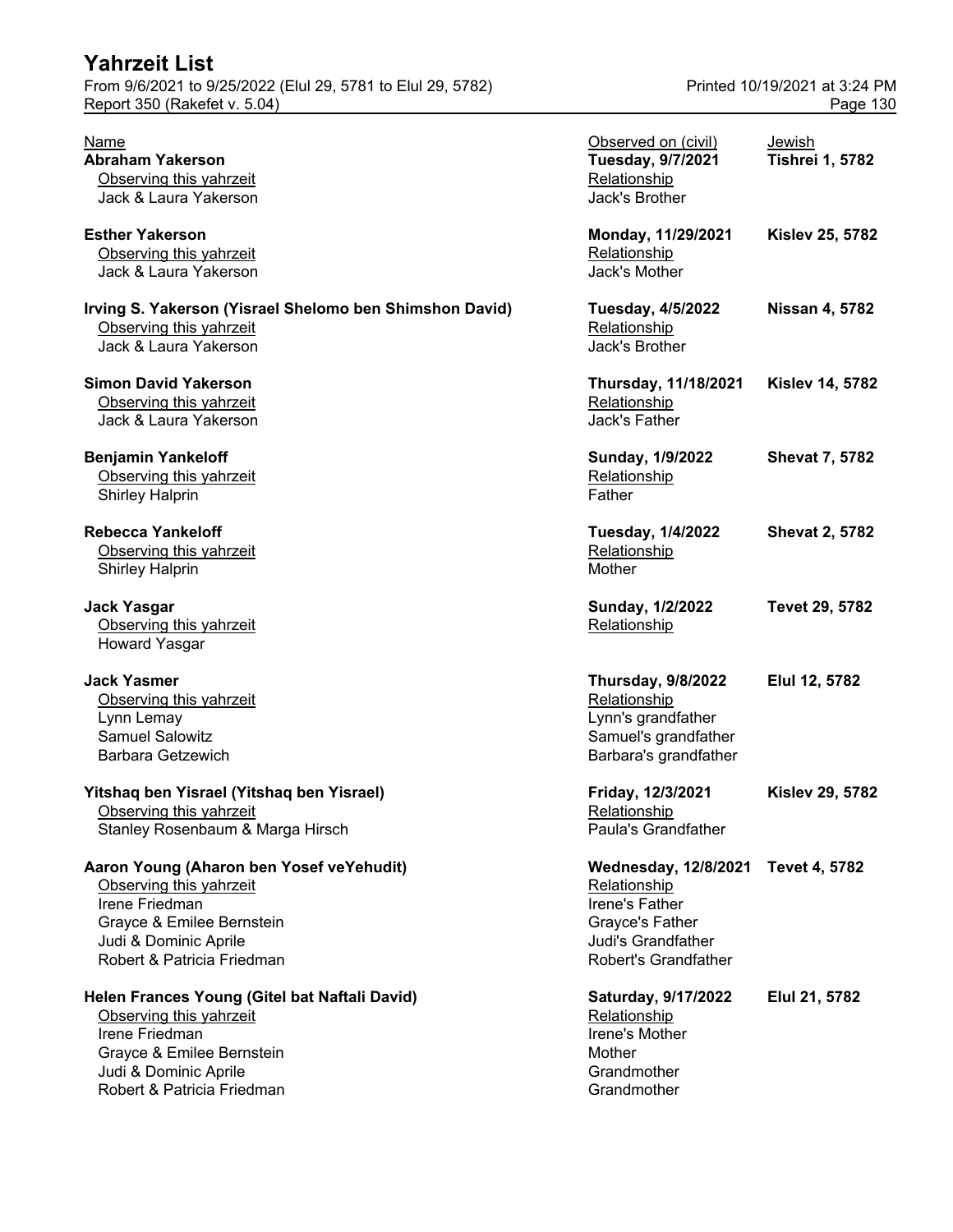From 9/6/2021 to 9/25/2022 (Elul 29, 5781 to Elul 29, 5782) Printed 10/19/2021 at 3:24 PM Report 350 (Rakefet v. 5.04) Page 131

| Name<br><b>Robert Young</b><br>Observing this yahrzeit<br>Irene Friedman<br>Grayce & Emilee Bernstein | Observed on (civil)<br>Sunday, 2/13/2022<br>Relationship<br><b>Brother</b> | Jewish<br>Adar-I 12, 5782 |
|-------------------------------------------------------------------------------------------------------|----------------------------------------------------------------------------|---------------------------|
| <b>Kenneth Lee Zabb</b><br>Observing this yahrzeit<br>Sidney Cahn                                     | Saturday, 4/2/2022<br>Relationship                                         | <b>Nissan 1, 5782</b>     |
| <b>Esther Zackin</b><br>Observing this yahrzeit<br>David & Reyna Ottenstein                           | <b>Thursday, 6/2/2022</b><br>Relationship<br>Reyna's grandmother           | Sivan 3, 5782             |
| J. Samuel Zackin<br>Observing this yahrzeit<br>David & Reyna Ottenstein                               | Tuesday, 9/6/2022<br>Relationship<br>Reyna's grandfather                   | Elul 10, 5782             |
| Emma Bigman Zahler (Nehama)<br>Observing this yahrzeit<br>Rhoda Zahler Samuel & Allen Samuel          | Saturday, 2/5/2022<br>Relationship<br>Rhoda's mother-in-law                | Adar-I 4, 5782            |
| <b>Sally Zanrotsky</b><br>Observing this yahrzeit<br><b>Stanley Saxe</b>                              | Wednesday, 1/19/2022 Shevat 17, 5782<br>Relationship<br>Aunt               |                           |
| <b>Hannah Zarnes</b><br>Observing this yahrzeit<br>Robert Sagerman                                    | Friday, 9/2/2022<br>Relationship<br>great-aunt                             | Elul 6, 5782              |
| <b>Samuel Zarnes</b><br>Observing this yahrzeit<br>Robert Sagerman                                    | Tuesday, 6/14/2022<br>Relationship<br>great-uncle                          | Sivan 15, 5782            |
| Ronet Zeehandelaar (Rivqa bat Miryam ve Avraham)<br>Observing this yahrzeit<br>Sascha van Creveld     | Saturday, 2/26/2022<br>Relationship<br>Sascha's Aunt                       | Adar-I 25, 5782           |
| David Zeid<br>Observing this yahrzeit<br>Shirley Shacknai Freedman                                    | Saturday, 4/23/2022<br>Relationship<br>father                              | <b>Nissan 22, 5782</b>    |
| <b>Emanuel Zeid</b><br>Observing this yahrzeit<br>Shirley Shacknai Freedman                           | Sunday, 7/17/2022<br>Relationship<br>brother                               | <b>Tammuz 18, 5782</b>    |
| <b>Goldie Frances Zeid</b><br>Observing this yahrzeit<br>Shirley Shacknai Freedman                    | <b>Tuesday, 1/4/2022</b><br>Relationship<br>sister                         | <b>Shevat 2, 5782</b>     |
| <b>Katherine Zeid</b><br>Observing this yahrzeit<br>Shirley Shacknai Freedman                         | Wednesday, 7/13/2022 Tammuz 14, 5782<br>Relationship<br>mother             |                           |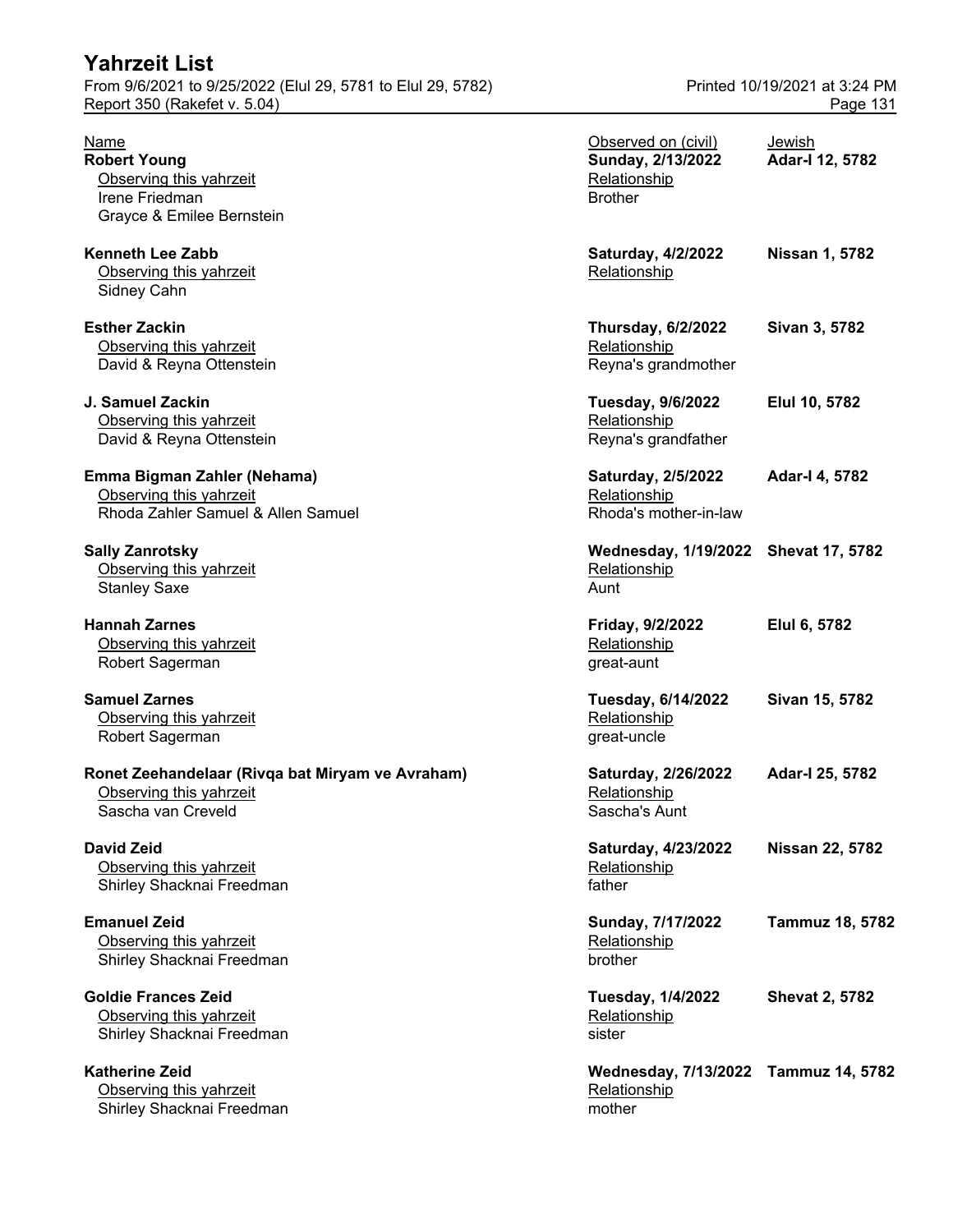From 9/6/2021 to 9/25/2022 (Elul 29, 5781 to Elul 29, 5782) Printed 10/19/2021 at 3:24 PM Report 350 (Rakefet v. 5.04) **Page 132** 

**Stella Zusman** Observing this yahrzeit Howard Zusman Howard's Mother

| Name<br>Louis Zeid<br>Observing this yahrzeit<br>Shirley Shacknai Freedman                                        | Observed on (civil)<br>Saturday, 5/28/2022<br>Relationship<br>brother            | <b>Jewish</b><br>Iyar 27, 5782 |
|-------------------------------------------------------------------------------------------------------------------|----------------------------------------------------------------------------------|--------------------------------|
| Sylvia Zeid<br>Observing this yahrzeit<br>Shirley Shacknai Freedman                                               | <b>Thursday, 9/23/2021</b><br>Relationship<br>sister                             | <b>Tishrei 17, 5782</b>        |
| Irv Zerwitz (Hayim Feivish)<br>Observing this yahrzeit<br>Ronald Zlotoff & Donna Kemper                           | Sunday, 9/4/2022<br>Relationship<br>Father of the late Beverly                   | Elul 8, 5782                   |
| Miriam Zerwitz (Miryam)<br>Observing this yahrzeit<br>Ronald Zlotoff & Donna Kemper                               | <b>Thursday, 7/21/2022</b><br>Relationship<br>Mother of the late Beverly Zlotoff | <b>Tammuz 22, 5782</b>         |
| <b>Edith Zipkin</b><br>Observing this yahrzeit<br>Joan Gelbert                                                    | <b>Thursday, 9/8/2022</b><br>Relationship<br>Mother                              | Elul 12, 5782                  |
| <b>Benjamin Zipper</b><br>Observing this yahrzeit<br><b>Carol Nabatoff</b>                                        | Friday, 9/17/2021<br>Relationship                                                | <b>Tishrei 11, 5782</b>        |
| <b>Mona Schwartz Zitomer</b><br>Observing this yahrzeit<br>Joan Gelbert                                           | Monday, 11/22/2021<br>Relationship                                               | <b>Kislev 18, 5782</b>         |
| Beverly Zlotoff (Beila Lea bat Hayim Feivish uMiryam)<br>Observing this yahrzeit<br>Ronald Zlotoff & Donna Kemper | Wednesday, 5/25/2022 Iyar 24, 5782<br>Relationship<br>Ronald's Wife              |                                |
| Lila Zlotoff (Lea bat Haim veHana)<br>Observing this yahrzeit<br>Ronald Zlotoff & Donna Kemper                    | <b>Thursday, 12/2/2021</b><br>Relationship<br>Ronald's mother                    | <b>Kislev 28, 5782</b>         |
| Robert Zlotoff (Reuven Meir ben Yaqov)<br>Observing this yahrzeit<br>Ronald Zlotoff & Donna Kemper                | Tuesday, 10/12/2021<br>Relationship<br>Ronald's Father                           | <b>Heshvan 6, 5782</b>         |
| Patricia Levy Zusman (Penina Shifra bat Moshe veReizel)<br>Observing this yahrzeit<br><b>Howard Zusman</b>        | Monday, 9/27/2021<br>Relationship<br>Howard's Wife                               | <b>Tishrei 21, 5782</b>        |
| <b>Robert Zusman</b><br>Observing this yahrzeit<br>Howard Zusman                                                  | Saturday, 7/2/2022<br>Relationship<br><b>Howard's Father</b>                     | Tammuz 3, 5782                 |
| Stella Zusman<br>Observing this yahrzeit                                                                          | Tuesday, 9/14/2021<br>Relationship                                               | <b>Tishrei 8, 5782</b>         |